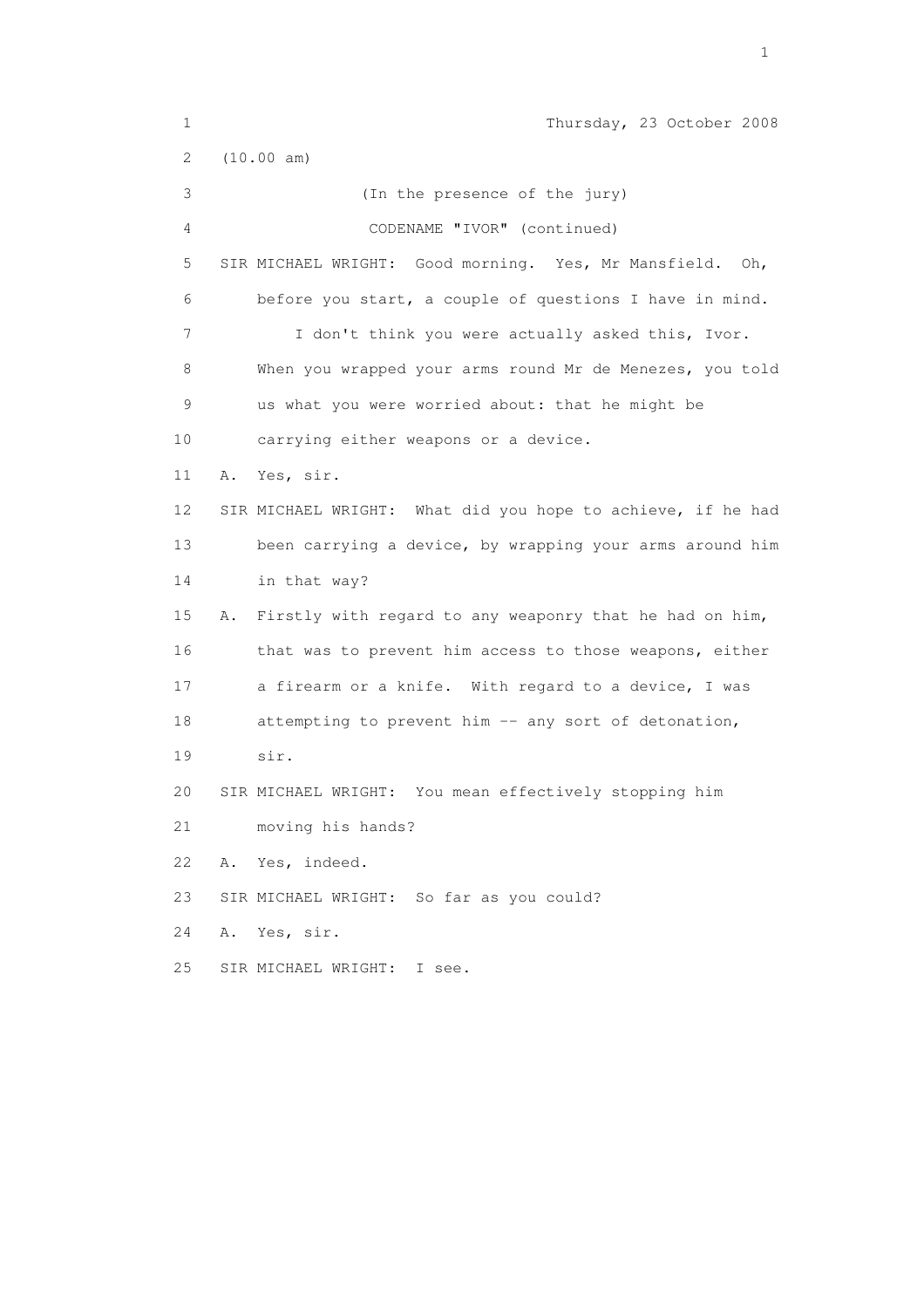1 The second question is this: you described how, when 2 you heard the noise of the CO19 firearms officers coming 3 down the platform and there was shouting, you said 4 Mr de Menezes stood up and moved forward towards you and 5 the firearms officers. 6 A. Yes, sir. 7 SIR MICHAEL WRIGHT: How would you describe his method of 8 movement? Did he move slowly, quickly? Describe it. 9 A. In my statement I wrote that he advanced towards us. 10 SIR MICHAEL WRIGHT: That's right. 11 A. And I would say that that would be -- bearing in mind it 12 was only a few feet, a fast walk would probably be the 13 best description. 14 SIR MICHAEL WRIGHT: Thank you. But then of course he came 15 up against you because you grabbed him. 16 A. Sir, I was at that stage literally three to four feet 17 from him. 18 SIR MICHAEL WRIGHT: So he could only have taken two or 19 three steps? 20 A. Yes, sir. 21 SIR MICHAEL WRIGHT: I see, thank you. You have not got 22 there yet. 23 MR MANSFIELD: No, I am most grateful. In fact those are 24 questions that I had in mind. 25 Questions from MR MANSFIELD (continued)

 $\overline{2}$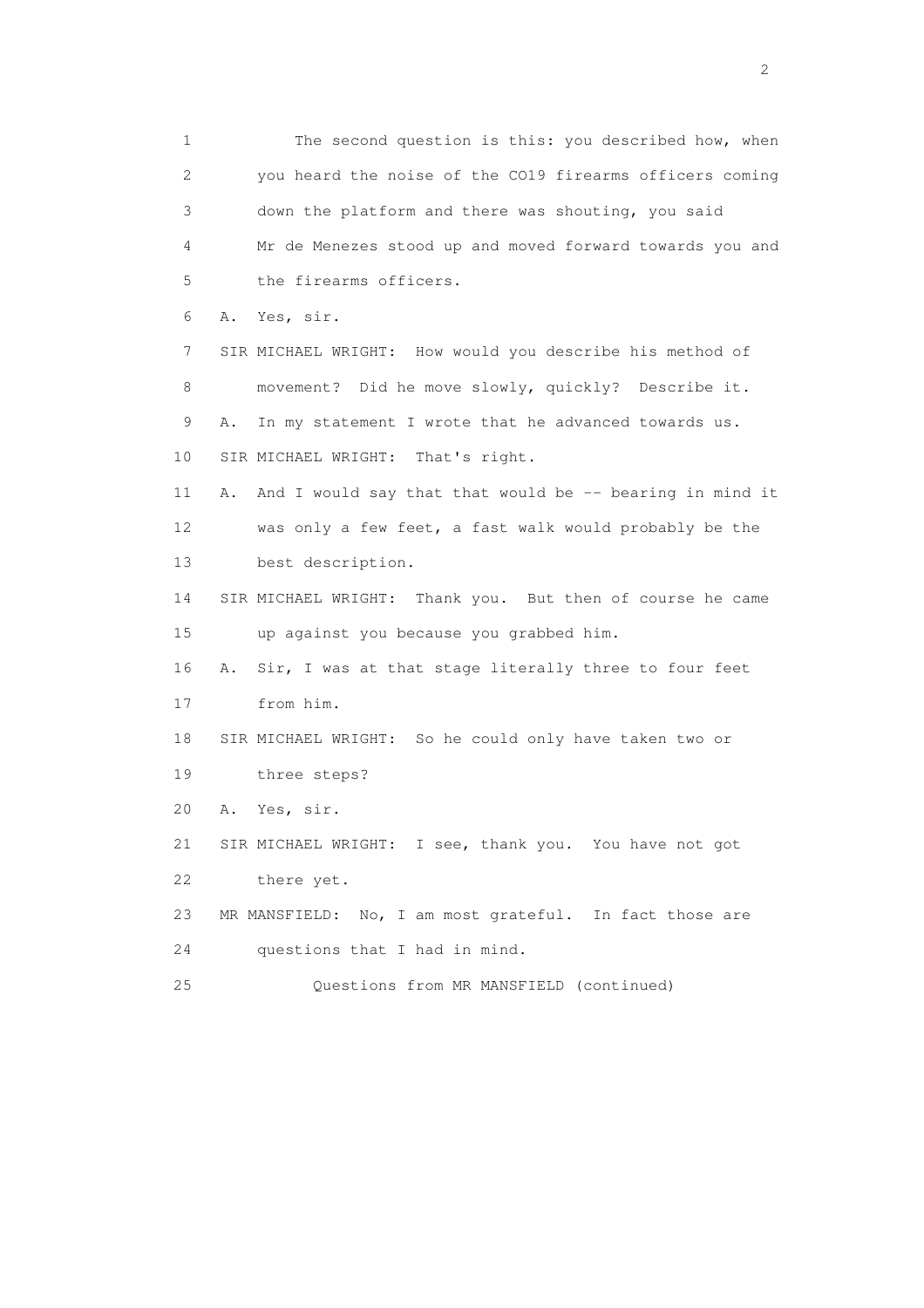1 MR MANSFIELD: Good morning, Ivor.

2 A. Thank you, sir.

| 3  | Q. | I'm only going to actually now deal with the next stage. |
|----|----|----------------------------------------------------------|
| 4  |    | Last night we dealt with the stage at the top of         |
| 5  |    | escalator before he went down. Now I want to deal with   |
| 6  |    | the going down and just that, all right? Nothing else.   |
| 7  |    | So you know the area I want to deal with.                |
| 8  | Α. | Yes.                                                     |
| 9  | Q. | The context is, as you said yesterday, that you follow   |
| 10 |    | down on the basis that your mindset at that point is     |
| 11 |    | continued surveillance; correct?                         |
| 12 | Α. | That's correct, sir, yes.                                |
| 13 | Q. | Then you leave the escalator, turn left, through the     |
| 14 |    | entrance -- I am just summarising it to speed it up --   |
| 15 |    | and then you are on to the tube train through that end,  |
| 16 |    | single door, he has got on a bit earlier, and you sit    |
| 17 |    | down a couple of seats away?                             |
| 18 | Α. | To his left, sir, yes.                                   |
| 19 | Q. | I'm not going to go through any of the detail of that.   |
| 20 |    | I just want to put you back in that seat, if you         |
| 21 |    | wouldn't mind.                                           |
| 22 | Α. | Understood.                                              |
| 23 | О. | So you are back in that seat. Up to that point, so now   |
| 24 |    | it's sort of retrospectively, during the whole of the    |
| 25 |    | time that you have seen him -- and you have certainly    |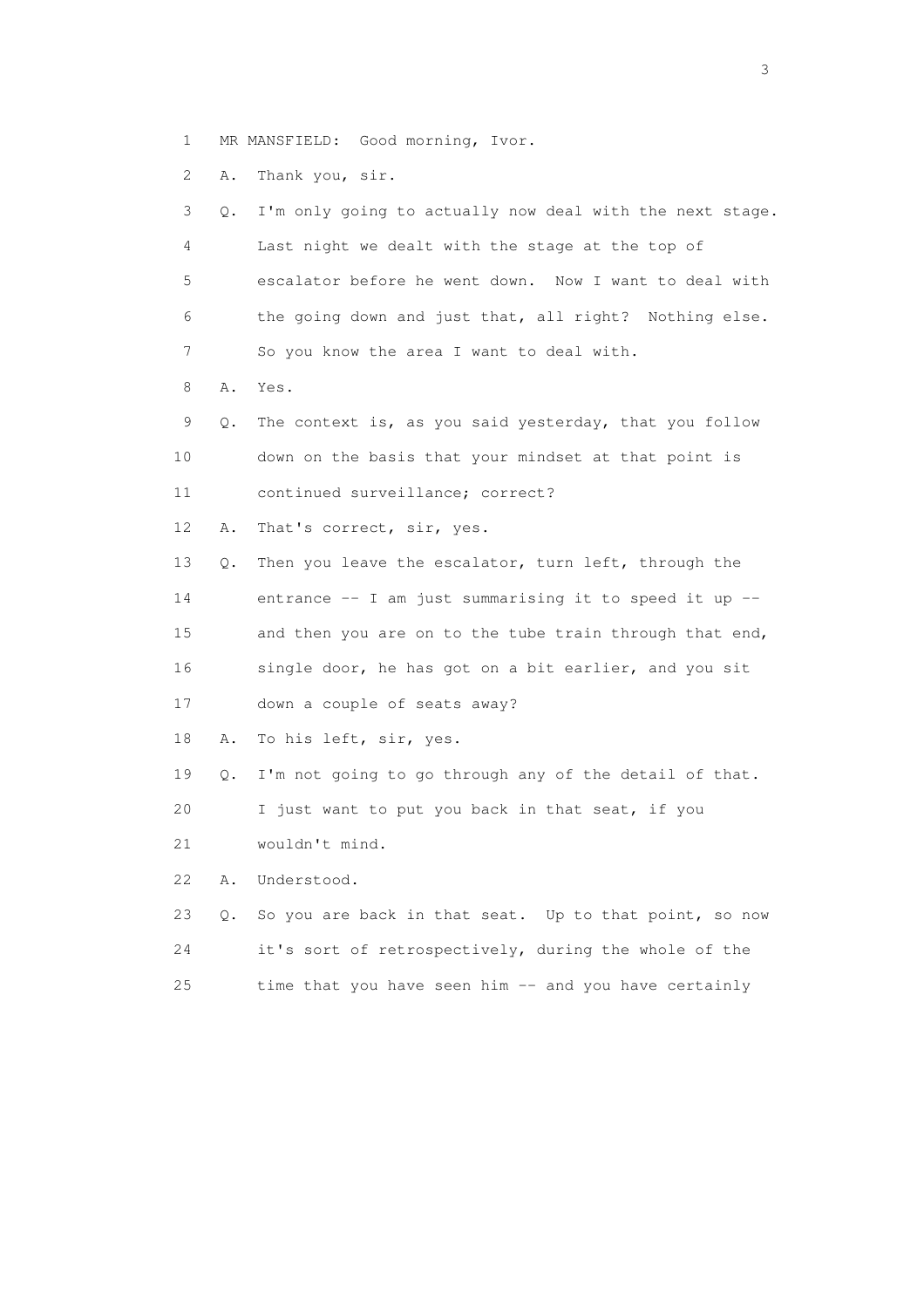1 seen him, it appears, for longer periods than anyone 2 else -- I just want to ask you this: from what you saw 3 there was nothing, up to that point, to suggest that he 4 was a suicide bomber about to detonate a bomb, was 5 there? 6 A. Sir, this is the problem of dealing with this sort of 7 terrorist. Obviously I had him under very close 8 observation, and I was looking for any detail that may 9 give me any indication that he may be carrying a device 10 or indeed a weapon, if that be a firearm or a knife. 11 I couldn't rule that out, sir, given what I saw, but 12 effectively all I saw him carrying openly was a mobile 13 phone, sir. 14 Q. Well, and a newspaper towards the end? 15 A. And a newspaper on the train, sir, yes. 16 Q. Yes. So sorry, I just want to go back. I appreciate, 17 you know, you could look round the members of the jury 18 and say, "Well, I can't rule out any of them haven't got 19 X, Y and Z"? 20 A. Yes, sir. 21 Q. But the question was really posed a different way. From 22 what you saw there was nothing that suggested to you, 23 keeping a close eye on him, that he was a terrorist 24 about to detonate a bomb, was there? 25 A. There was nothing that I could confirm either way.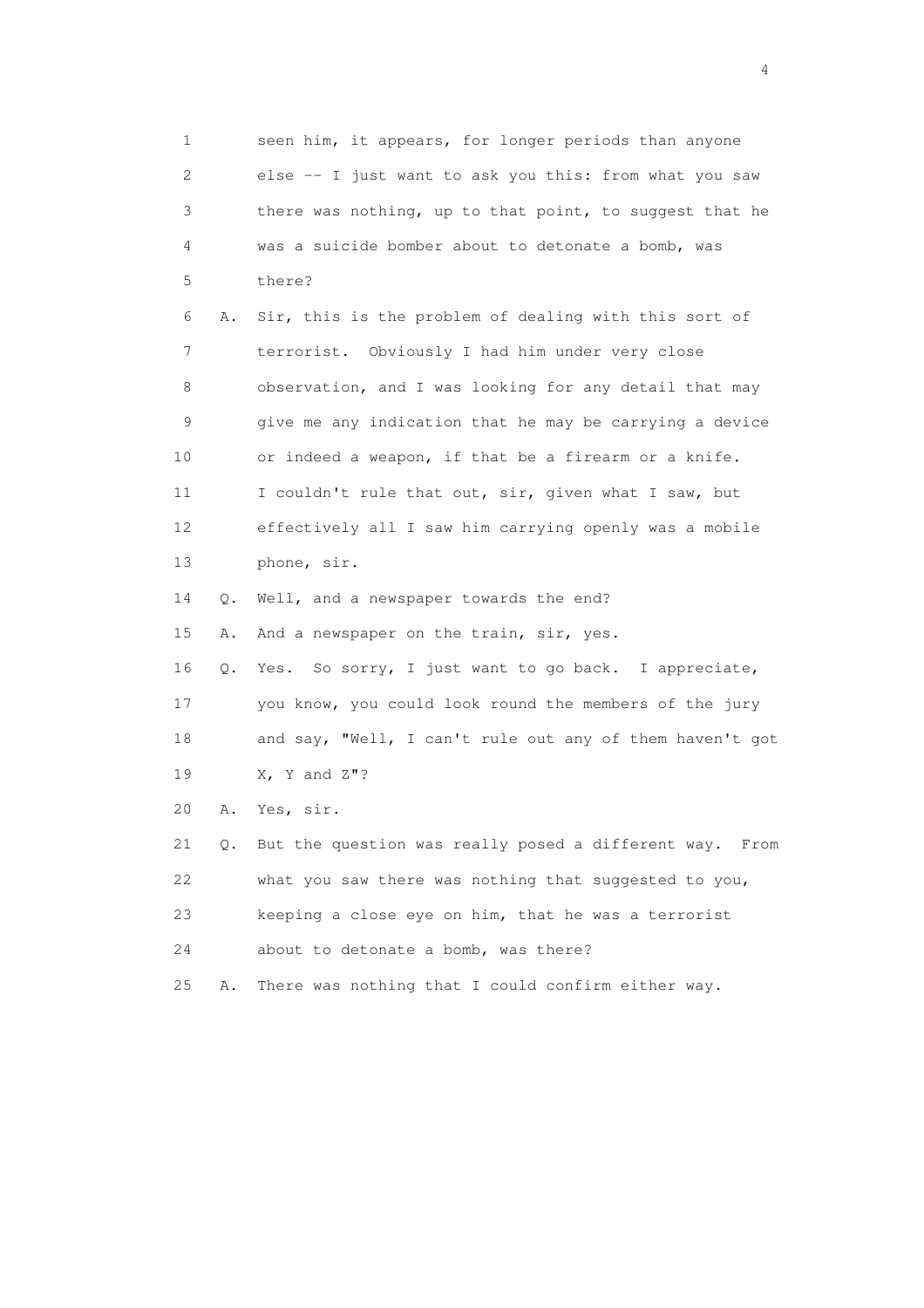| 1              |    | I couldn't confirm whether he was carrying anything or    |
|----------------|----|-----------------------------------------------------------|
| $\overline{c}$ |    | whether he didn't have anything under his jacket, sir.    |
| 3              | Q. | Let us just go through that, because what I want to       |
| 4              |    | suggest to you is, keeping a close eye on him --          |
| 5              |    | I appreciate it could have been incredibly well hidden    |
| 6              |    | and all the rest of it, but I am looking at it the other  |
| 7              |    | way around. We now know, of course -- and I appreciate    |
| 8              |    | this is hindsight -- that he didn't have anything.        |
| 9              | Α. | Sir.                                                      |
| 10             | Q. | First of all -- and this is just up to the point that     |
| 11             |    | you sit down in the tube, so it's looking back over that  |
| 12             |    | previous 20 minutes, roughly speaking, all right?         |
| 13             | Α. | Yes, sir.                                                 |
| 14             | Q. | He wasn't wearing any inappropriate or unusual clothing,  |
| 15             |    | was he?                                                   |
| 16             | Α. | He was dressed virtually identical to myself, sir, yes.   |
| 17             |    | SIR MICHAEL WRIGHT: Appropriate to the weather?           |
| 18             | Α. | Appropriate to the weather, sir, yes.                     |
| 19             |    | MR MANSFIELD: Tab 59, the jury have it, and I'm not sure, |
| 20             |    | I can't see from here whether you have it there.<br>It's  |
| 21             |    | in the jury bundle, probably volume 2, and if you look    |
| 22             |    | at tab 59. I'm not sure you have seen this before.        |
| 23             | Α. | I'm going to need some assistance, I think. I have only   |
| 24             |    | up to 50 in this one.                                     |
| 25             | Q. | Sorry about that. If you just look at volume 2.           |

 $\sim$  5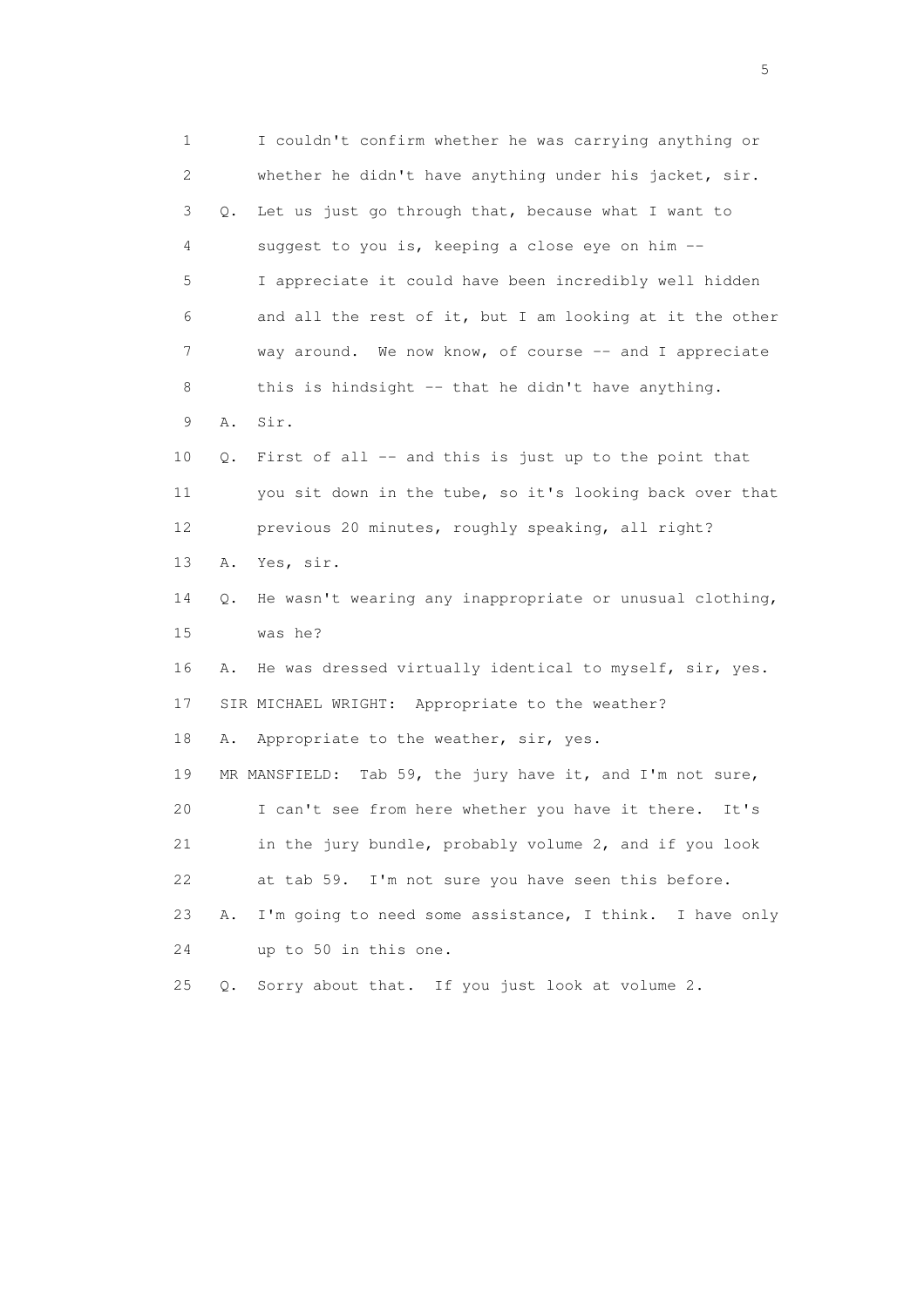1 A. Yes.

| 2  | Q. | Tab 59, it's on screen as well so everybody can see it, |
|----|----|---------------------------------------------------------|
| 3  |    | but you might like to look at the hard copy, I don't    |
| 4  |    | know.                                                   |
| 5  | Α. | I have got it on the screen, it's not in the bundle.    |
| 6  | Q. | It's just the bottom left is where he's on the bus      |
| 7  |    | before you get on the bus, because I think the seat     |
| 8  |    | that's empty there, that he's walking past, is the seat |
| 9  |    | you occupy when you get on the bus? Perhaps you can't   |
| 10 |    | say.                                                    |
| 11 | Α. | I can't confirm that, sir, no.                          |
| 12 | Q. | We will leave that to one side. There he is dressed     |
| 13 |    | obviously as you saw him, and what I would like you to  |
| 14 |    | note, especially when you see him in the foyer or       |
| 15 |    | concourse rather of the tube station, but at all times  |
| 16 |    | his jacket is undone, isn't it?                         |
| 17 | Α. | Yes, sir.                                               |
| 18 | Q. | And it's difficult to tell precisely but it looks as    |
| 19 |    | though, as you said, similar to you, he's just got      |
| 20 |    | a T-shirt or something underneath; yes?                 |
| 21 | Α. | Yes, sir, yes.                                          |
| 22 | Q. | Now, moving from the clothing and just keeping these    |
| 23 |    | images up for the moment -- there are others,           |
| 24 |    | obviously -- he's not carrying any container, everybody |
| 25 |    | has confirmed that; no rucksack, no case, no container  |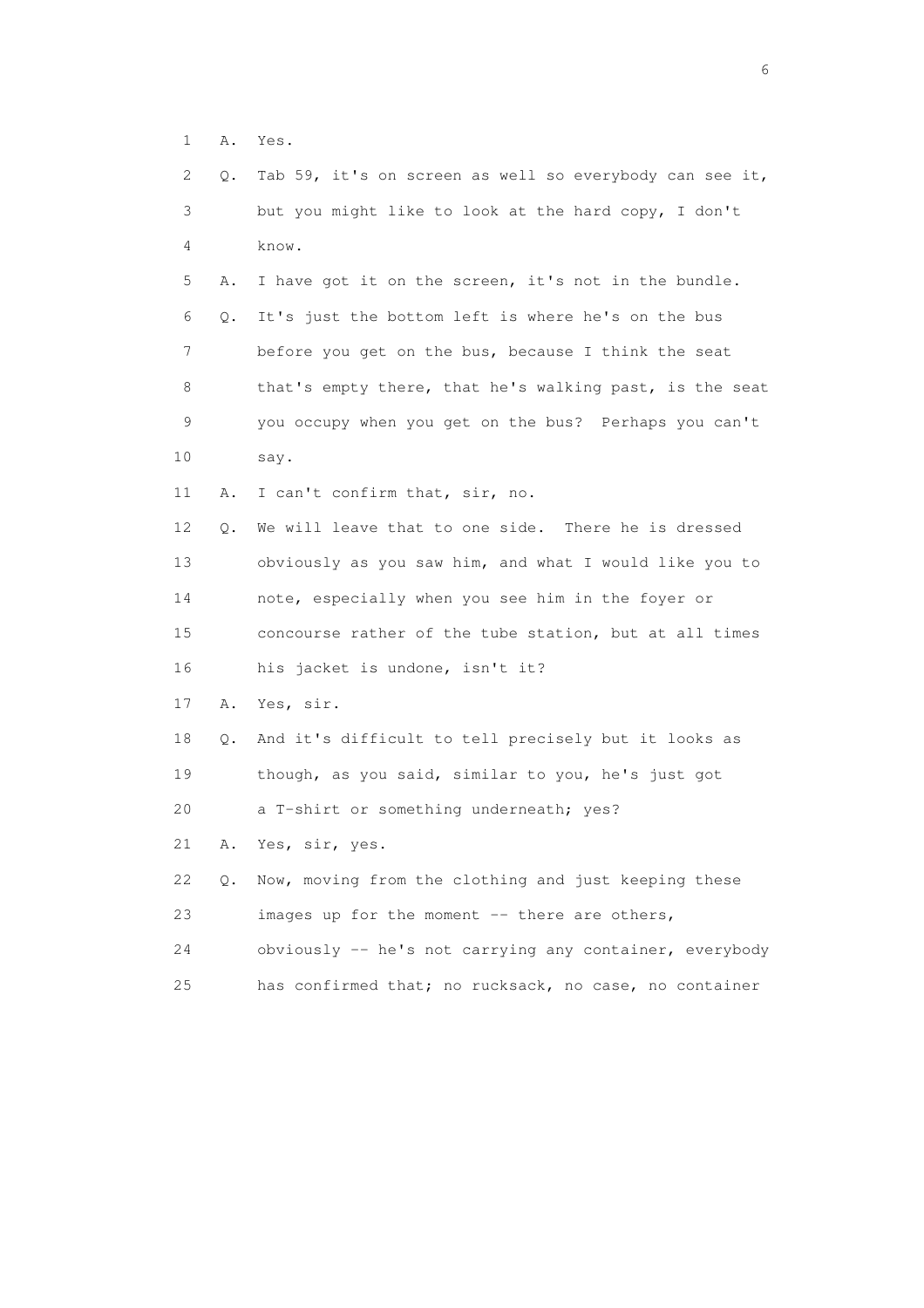1 of any kind?

| 2  | Α. | His -- the way he's dressed and what he isn't carrying,  |
|----|----|----------------------------------------------------------|
| 3  |    | ie he is not carrying a rucksack, is not consistent with |
| 4  |    | the attempted attacks the day before, no, sir.           |
| 5  | Q. | No, absolutely. So he hasn't got that. I appreciate,     |
| 6  |    | of course, one whittles it down and whittles it down,    |
| 7  |    | but he is not carrying anything, and you can see --      |
| 8  |    | well, it's not possibly entirely but there was no        |
| 9  |    | occasion did you notice, because perhaps you weren't     |
| 10 |    | looking particularly, but I'll have to ask you this:     |
| 11 |    | there are no wires protruding from his sleeves, or       |
| 12 |    | anything of that kind, that could be seen?               |
| 13 | Α. | I was looking particularly --                            |
| 14 | Q. | You were looking?                                        |
| 15 | Α. | $--$ sir, yes.                                           |
| 16 | Q. | And you didn't notice that?                              |
| 17 | Α. | All I can say on that issue is that I was looking to see |
| 18 |    | if there were any indications. With regard to his        |
| 19 |    | hands, I couldn't see the palms of his hands.            |
| 20 | Q. | I was just going to come to his hands. I'll take it in   |
| 21 |    | stages.                                                  |
| 22 | Α. | If I could finish that, sir. All I did see was him       |
| 23 |    | using a mobile phone. When I tried to take               |
| 24 |    | an opportunity to actually examine his hands and his     |
| 25 |    | general demeanour -- but if I can just explain what was  |
|    |    |                                                          |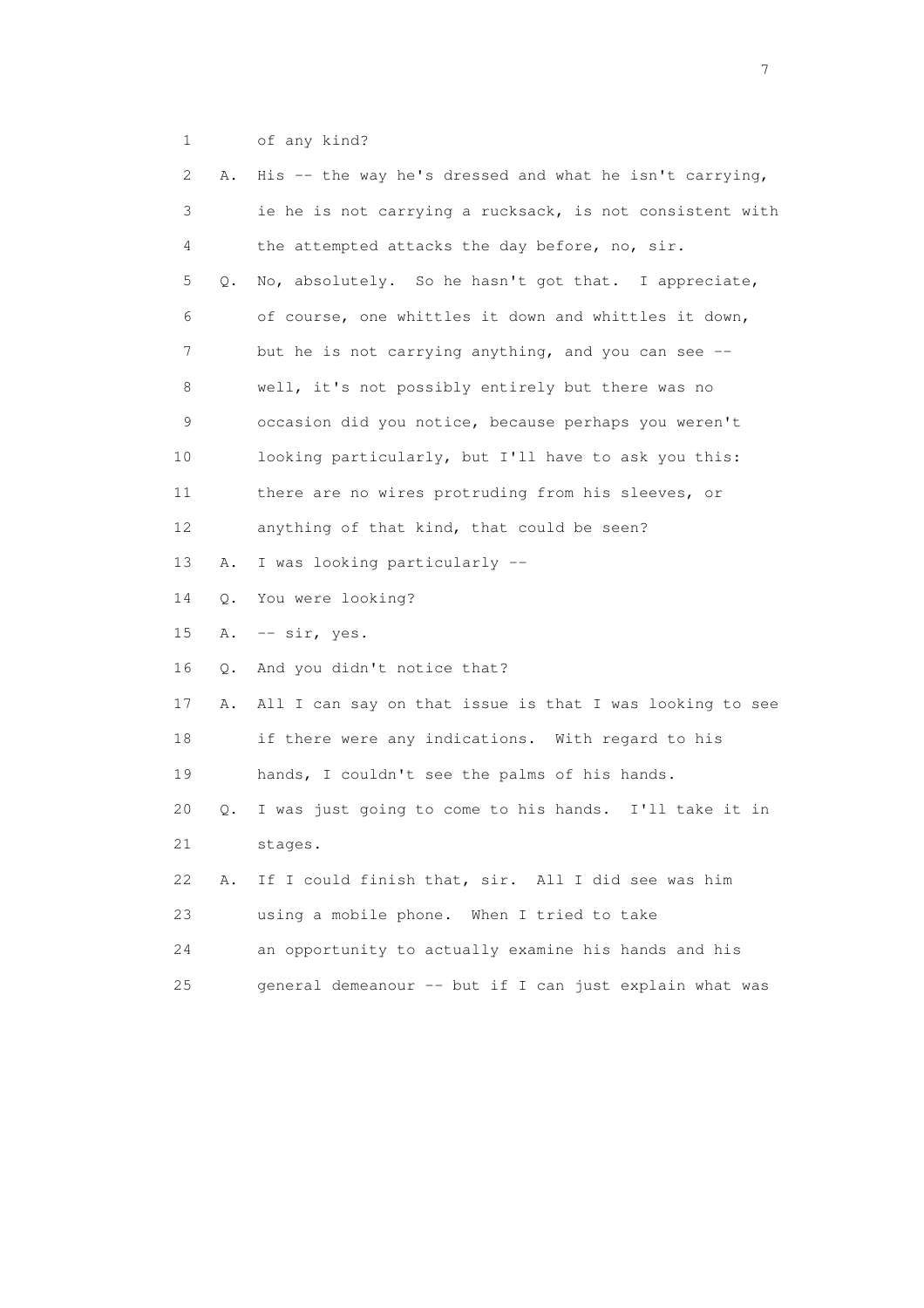1 going through my mind at that time.

2 Q. Which time do you mean?

3 A. Throughout the whole follow.

4 Q. All right.

 5 A. He wasn't carrying a rucksack, so that wasn't consistent 6 with the attacks the day before. However, we do need to 7 learn lessons, and as we know on 7 July there were 8 successful attacks on the Underground system and indeed 9 a bus.

 10 I was aware that in the follow-up operation 11 following those attacks that devices had been recovered, 12 I believe, in Luton that were smaller. As for the blast 13 effect of those devices, I don't know. But also 14 recovered was an improvised firearm. All of this was 15 going through my mind at the time of the follow, sir. 16 Q. Yes, I do appreciate that, I am just suggesting that -- 17 just going on the Luton for a moment, you see, as far as 18 the information or intelligence you had out of Luton, 19 there was no intelligence from the Luton find that 20 anything that was in the boot of the car was a component 21 of a body-borne device. There was no intelligence to 22 that effect, was there?

 23 A. All I was aware of is that smaller items had been 24 recovered. As to how they could be deployed, I don't 25 know, sir.

en de la construction de la construction de la construction de la construction de la construction de la constr<br>En 1980, en 1980, en 1980, en 1980, en 1980, en 1980, en 1980, en 1980, en 1980, en 1980, en 1980, en 1980, en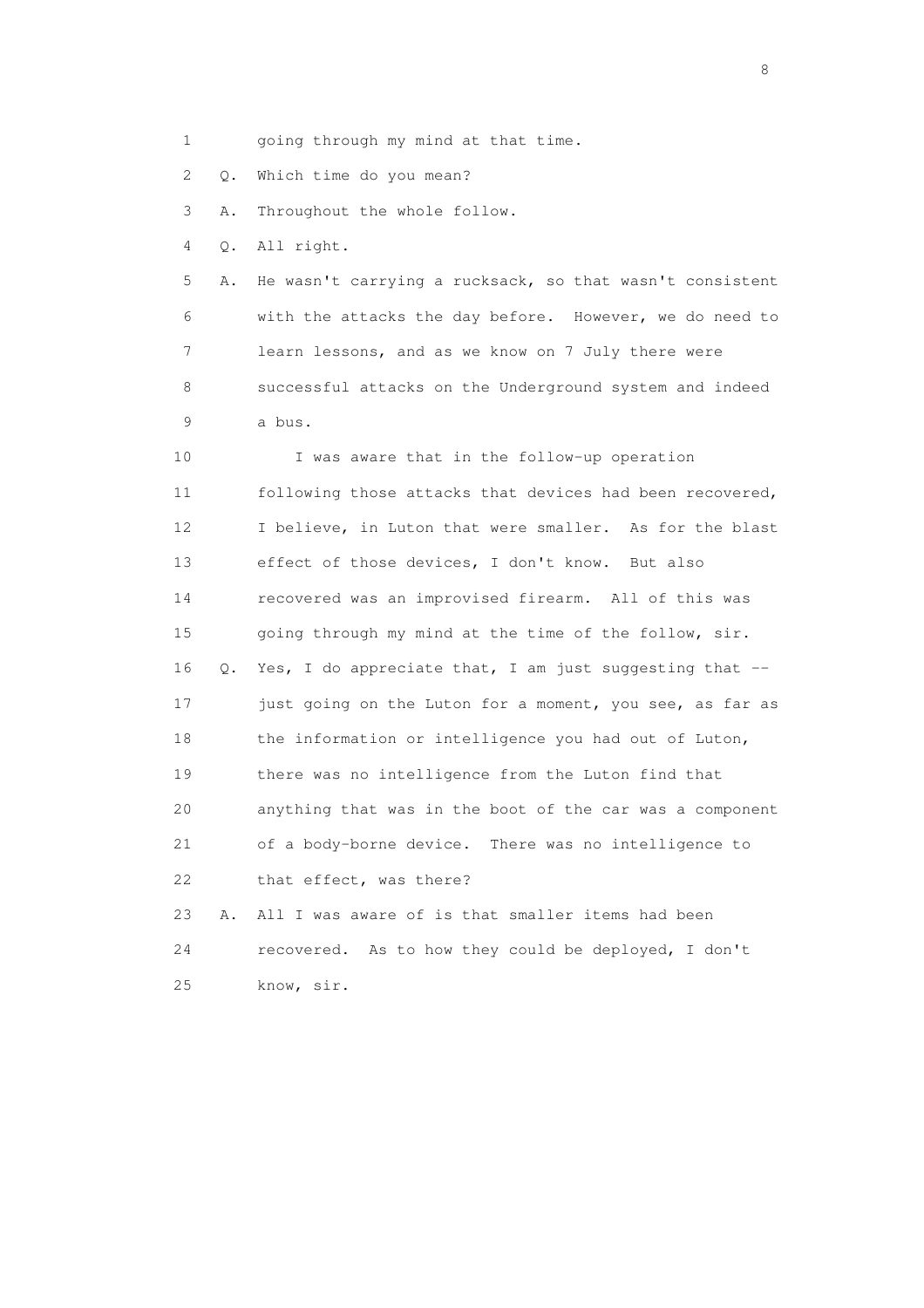1 Q. I think, just going back to the question, as far as you 2 could tell, and you were looking -- 3 A. Yes. 4 Q. -- you weren't aware of seeing any wires protruding from 5 his sleeves, and secondly you had obviously been looking 6 at his hands, and I think you have mentioned that, quite 7 closely? 8 A. Yes, sir. 9 Q. Or -- 10 A. As close I could. 11 Q. -- as close as you could. Besides the mobile phone -- 12 you have dealt with that -- one of the other aspects of 13 this is that if it is a suicide bomber with 14 a well-hidden device in his case underneath his T-shirt, 15 he's going to have to detonate it somehow, isn't he? 16 A. Yes, sir, he is. 17 Q. Right? That stands to reason. I don't know whether you 18 are aware that one of the ways -- in fact I am going to 19 suggest to you the principal way -- in which that might 20 be detonated is by the person concerned putting his hand 21 into one of his pockets, either the jacket pocket or the 22 denim trousers pocket, where there is a battery which 23 itself is connected internally in the clothing with 24 whatever it is, the vest or the belt, and then with the 25 hand that's in the pocket, connecting wires to the

en de la construction de la construction de la construction de la construction de la construction de la constr<br>1911 : la construction de la construction de la construction de la construction de la construction de la const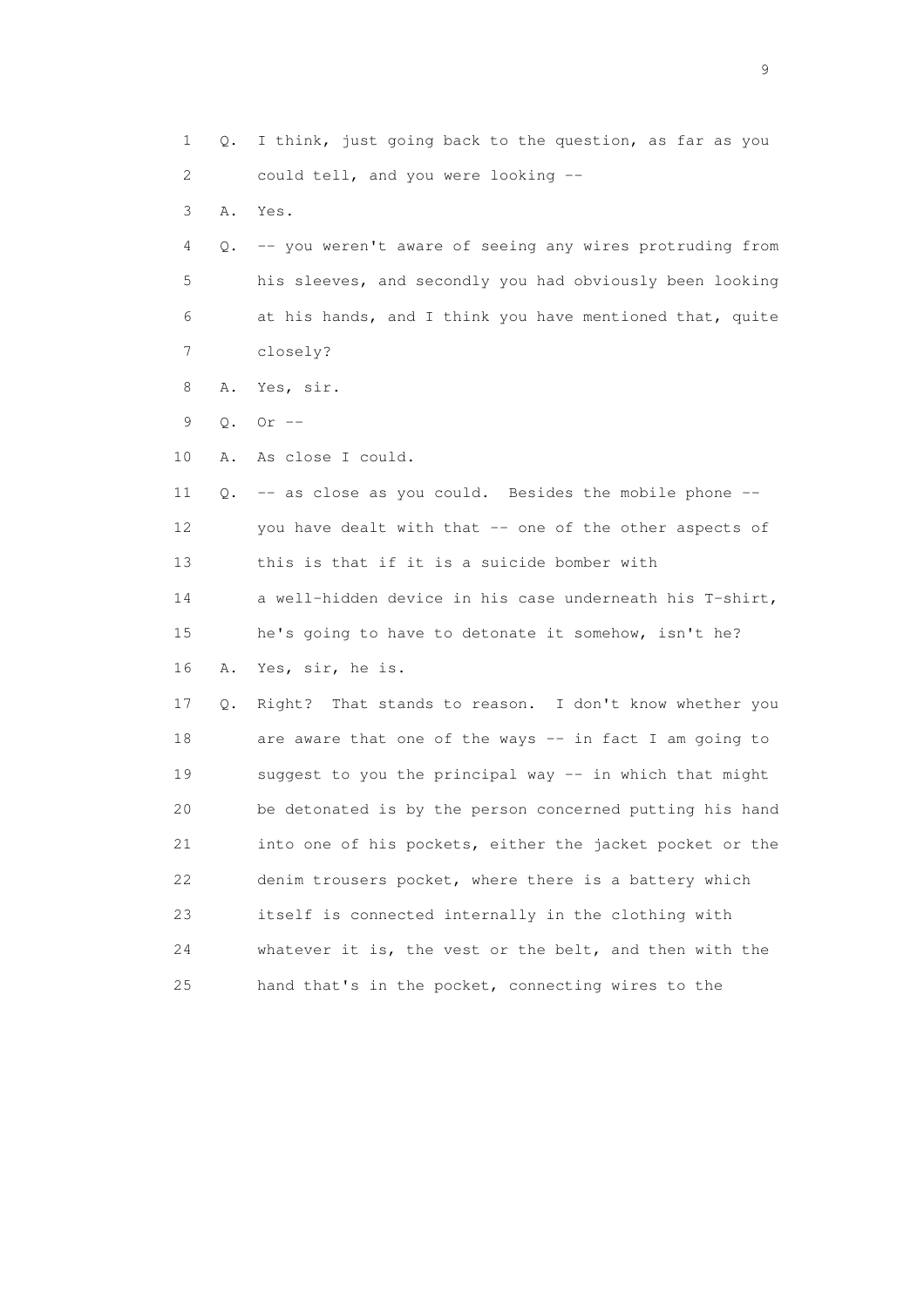1 battery so that it detonates. Are you aware of that 2 technique? 3 A. I understand, sir, yes. 4 Q. At no stage that day did you ever see him with his 5 hands, either hand, in any pocket for any length of 6 time, did you? 7 A. I don't recall seeing his hands in his pockets, although 8 he wasn't under -- his hands weren't under my full 9 control at all times. But I don't recall seeing that, 10 no, sir. 11 Q. I accept obviously you can't stare at him and you are 12 not necessarily seeing him all the time. All these 13 questions are qualified by the time that you did see him 14 rather than you didn't. Do you follow? 15 A. Yes, I understand, sir, yes. 16 Q. I accept there will be periods. Right, so we are back 17 into the tube train carriage, do you follow, and you are 18 sitting down? 19 A. Yes, sir. 20 Q. Then if I may put it, there is a sea change in the 21 situation as far as you are concerned, and you have 22 touched on it here, but you summarised this at the trial 23 last year. So could I just have one more passage of 24 your evidence. 25 A. Am I able to see that?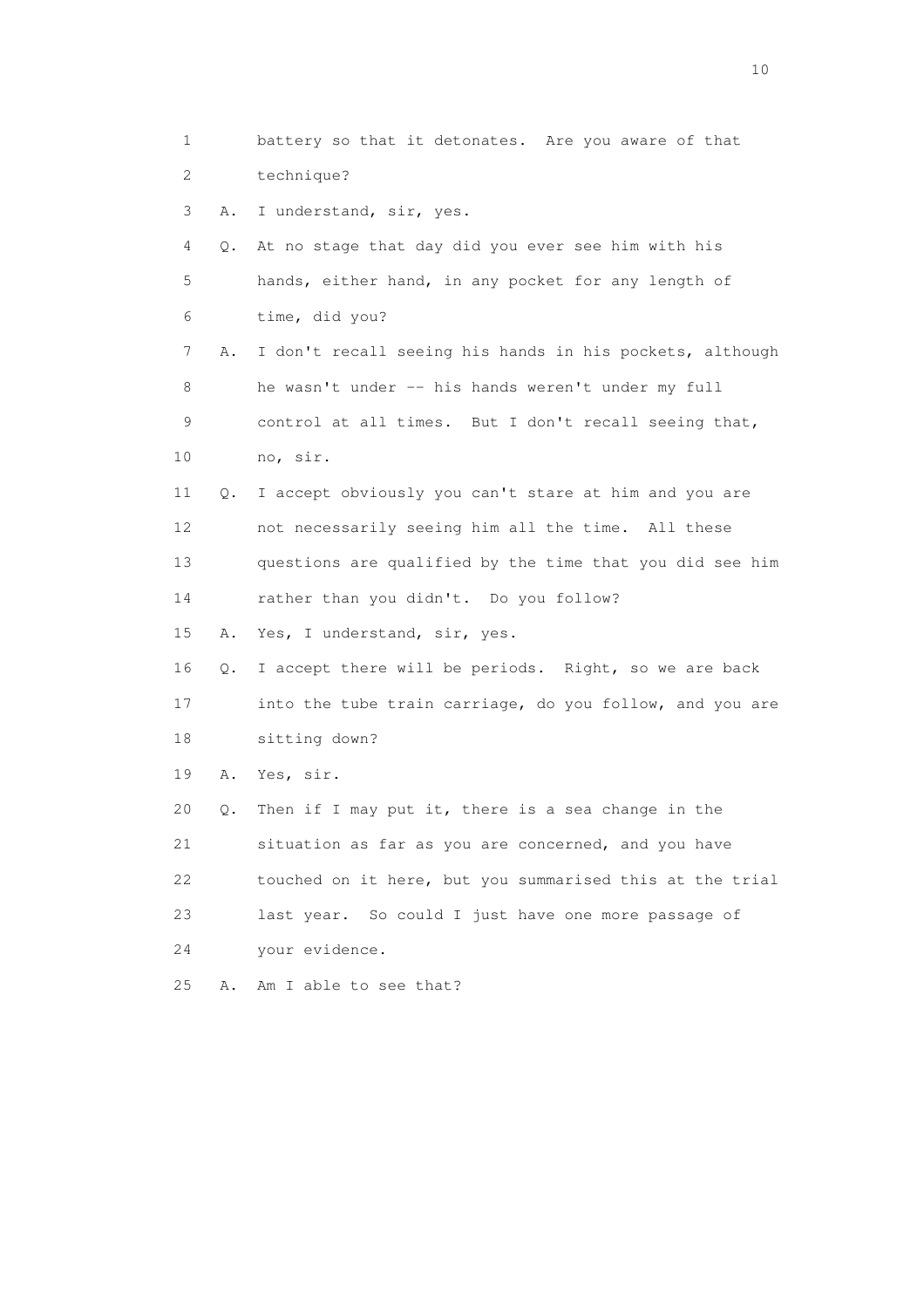1 Q. Yes, we will bring it up, so you can see exactly what 2 you said. This is when you were being asked questions 3 by counsel for the prosecution and it's towards the end 4 of your evidence-in-chief there, as its called, when 5 first asked questions. It's on 8 October last year. 6 At the bottom of the page it's dealing with this 7 question of feeling uncomfortable and so on, which you 8 touched on -- 9 A. Deeply uncomfortable, yes. 10 Q. That's right. You see that at the bottom. After you 11 have mentioned that, you then go on and say: 12 "However, when I saw the CO19 officers on the 13 platform, I had to make an assessment within seconds as 14 to why they were there ..." 15 A. Yes. 16 Q. "... and I could only assess that the threat assessment 17 had changed and that they were there out of some 18 urgency. And given that, and given the fact that I may 19 be dealing with a terrorist subject involved in suicide 20 terrorism, I could not afford to take a chance, and 21 therefore my reaction was instinctive." 22 SIR MICHAEL WRIGHT: That's what you said last night. 23 MR MANSFIELD: Yes. Very much the same. So that's your 24 clear recollection of that situation. 25 Now, can I come to -- this is the second stage.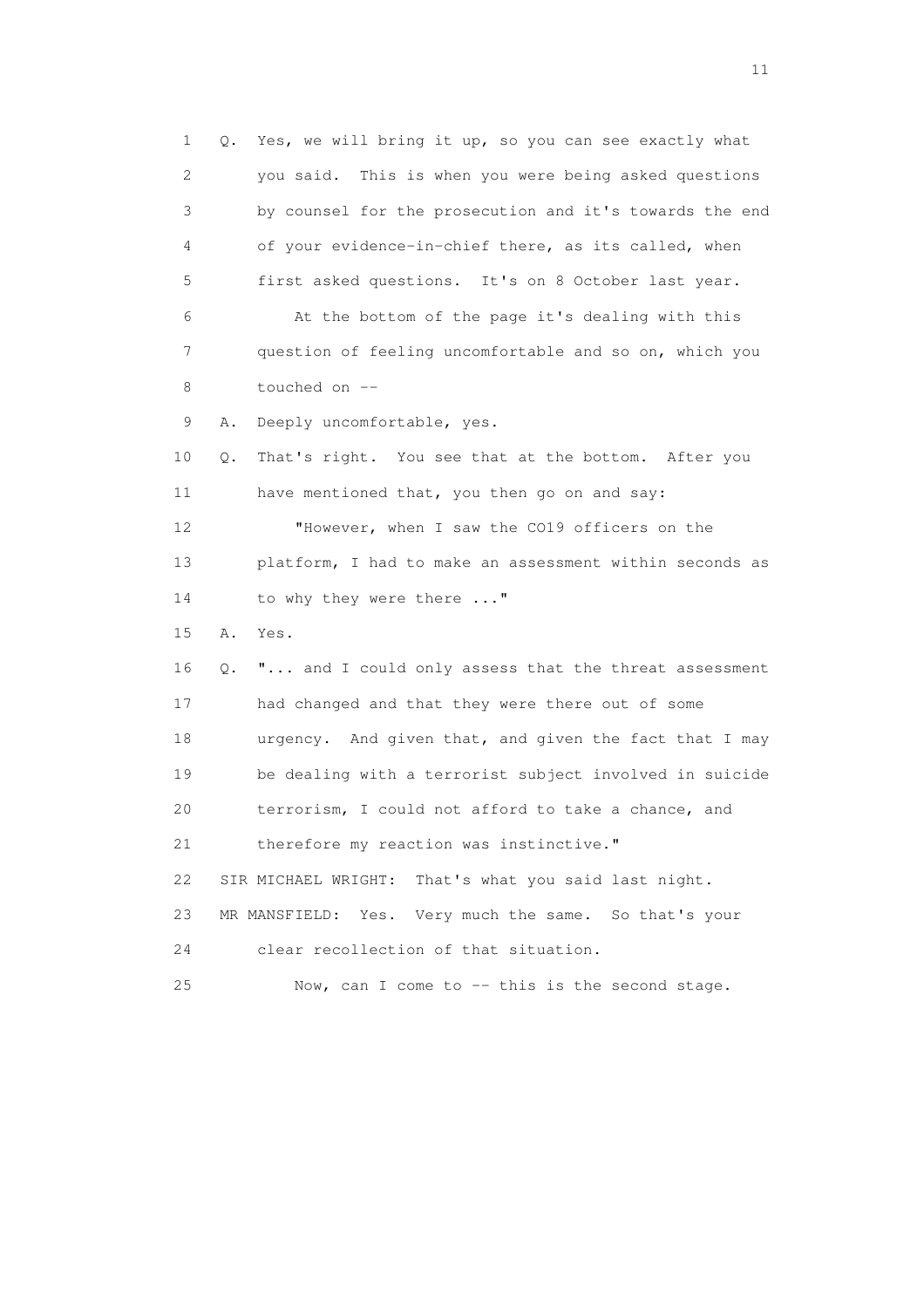1 Your mindset -- a word that you have used yourself -- 2 changes, doesn't it? 3 A. Well, we need to go back to what happened in the foyer, 4 sir. 5 Q. I don't want to repeat what's -- 6 A. I understand, but it's important that I asked that 7 question because of my fears of letting him run on to 8 the tube. 9 Q. I appreciate. 10 A. I was told to wait and continue with surveillance. So 11 I had to rely on the threat assessment at that time. 12 When I saw the CO19 officers, as I have said in my 13 statement, I could only assess that the threat 14 assessment had changed and they were there out of some 15 urgency, ie was there intelligence to suggest that he 16 was carrying something? 17 Q. Exactly. 18 A. And he needed to be detained. That is basically what 19 I'm trying to say. 20 Q. Absolutely understood. If I may say, this is one of the 21 problems. We now know of course there wasn't any 22 intelligence to suggest he was carrying anything. 23 I don't know whether you now know that? 24 A. I do know that, sir, yes. Of course. Of course. 25 Q. There wasn't any intelligence. It's not just hindsight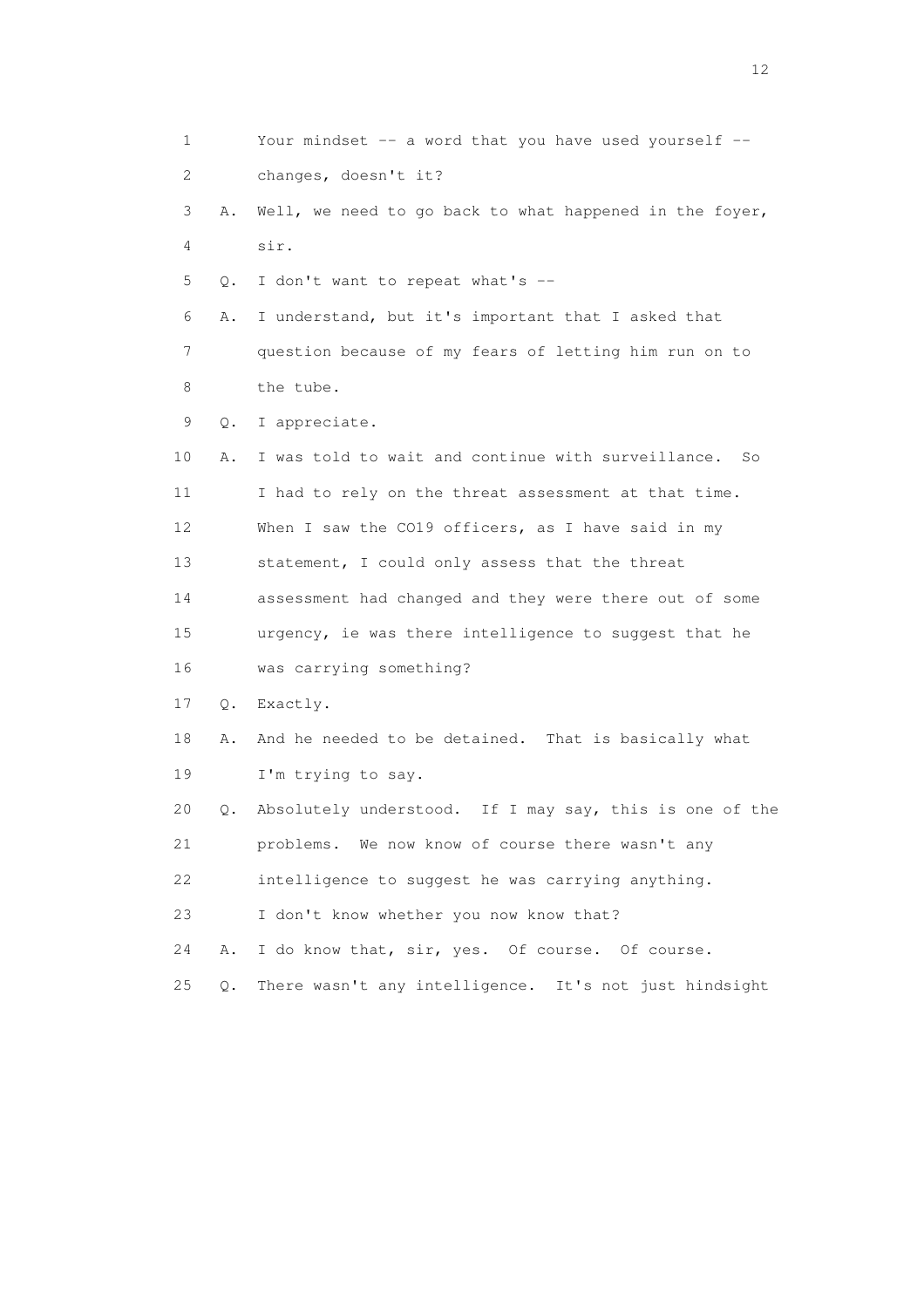1 about we now know he was just an ordinary member of the 2 public. The command and control operations room do not 3 suggest they had intelligence that he was. 4 But I want to suggest what happened here -- and 5 please understand this is absolutely no criticism of you 6 or anything you did, quite the reverse; do you follow? 7 A. Thank you, sir, yes. 8 Q. Not that at all. But what you did instinctively at that 9 moment was because of what you thought the control room 10 must have in mind, wasn't it? 11 A. It was only -- it was my assessment, sir, that -- that's 12 the best way of summing it up. 13 Q. Yes, I understand. I am sorry to have to do this again, 14 as I said yesterday, just to go back over this very fast 15 incident. You see them on the platform and you get up 16 and go to the doors -- 17 A. Yes. 18 Q. -- right opposite where you have been sitting and he is 19 sitting; all right? 20 A. Yes, sir. 21 Q. You don't look like a police officer, if I may say so, 22 certainly wouldn't in your denim and all the rest of it; 23 we have seen it on the camera. The two people on the 24 platform, they don't look like police officers either, 25 do they, to an ordinary member of the public?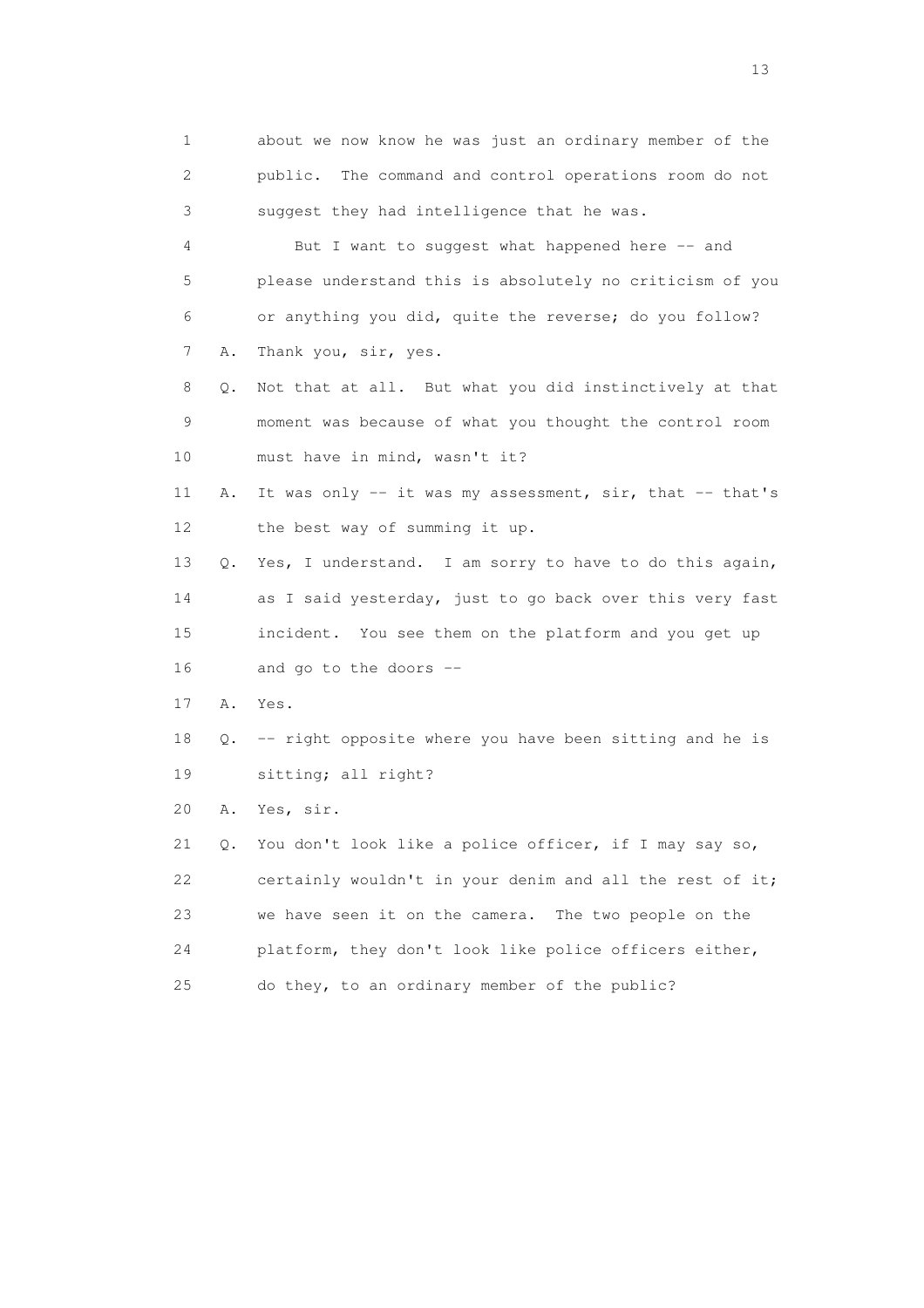1 A. Who are you talking about, the firearms officers? 2 Q. Yes. 3 A. Apart from the fact that they are openly carrying 4 firearms, sir. 5 SIR MICHAEL WRIGHT: Well, there is a logic in that. And of 6 course not just any old pistols, they were carrying 7 rifles, or long guns anyway. 8 A. I saw one long-barrelled weapon, sir. 9 MR MANSFIELD: Only one. One had a pistol, I think you 10 called it a black pistol, a handgun, and the other one 11 had a rather long-barrelled gun. 12 A. Yes, sir. 13 Q. We are not talking Schwarzenegger here or anything like 14 that. We are talking: you are sitting on a tube -- 15 I want in a sense to put you in his shoes as well for 16 the moment. He is looking out of the door. He can see 17 you stand up, he is capable of seeing you stand up. You 18 go to the door, put your foot in the door; he won't see 19 that necessarily. Two men in T shirts, one with 20 a handgun and one with a rather long-barrelled gun -- 21 now, this is happening very quickly, isn't it? 22 A. Yes, sir, it is. 23 Q. We are talking about five seconds, ten seconds, 24 something like that? 25 A. Less than ten seconds, sir.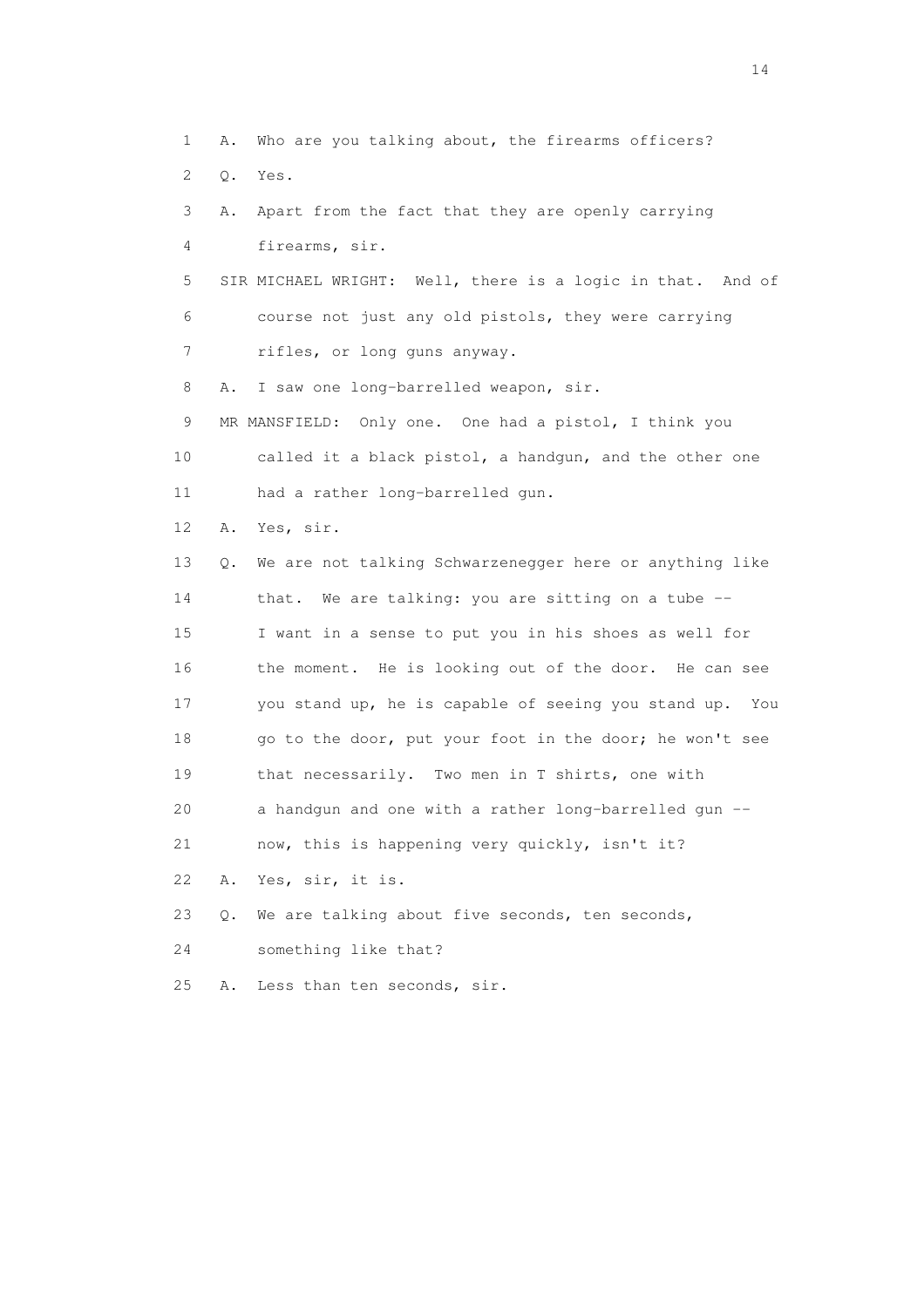| $\mathbf{1}$ | О. | Less than ten seconds. You gave a dramatic indication      |
|--------------|----|------------------------------------------------------------|
| 2            |    | yesterday to the jury that you made it very clear where    |
| 3            |    | he was by turning with your right arm, right, you held     |
| 4            |    | it out across here --                                      |
| 5            | Α. | Yes, sir, yes.                                             |
| 6            | Q. | -- showing the two there where he was (indicated)?         |
| 7            | Α. | Yes, sir.                                                  |
| 8            | Q. | Of course in that situation, first of all, if you were     |
| 9            |    | sitting in his position and you saw that happen, you       |
| 10           |    | might be agitated, mightn't you?                           |
| 11           | Α. | I fully understand that, sir, yes.                         |
| 12           | Q. | What I want to suggest to you -- I can't say what          |
| 13           |    | happened exactly because, as you appreciate now, the       |
| 14           |    | many passengers in that carriage were also in one form     |
| 15           |    | or another under certain amount of stress once this        |
| 16           |    | happens, as you would appreciate?                          |
| 17           | Α. | I accept that, sir, yes.                                   |
| 18           | Q. | So people have very different, even without stress,        |
| 19           |    | viewpoints necessarily. All I can ask you is that --       |
| 20           |    | SIR MICHAEL WRIGHT: Could I just break that down a moment, |
| 21           |    | Mr Mansfield?                                              |
| 22           |    | Certainly.<br>MR MANSFIELD:                                |
| 23           |    | SIR MICHAEL WRIGHT: After the shots obviously there was    |
| 24           |    | panic and screaming and general disruption in the          |
| 25           |    | carriage.                                                  |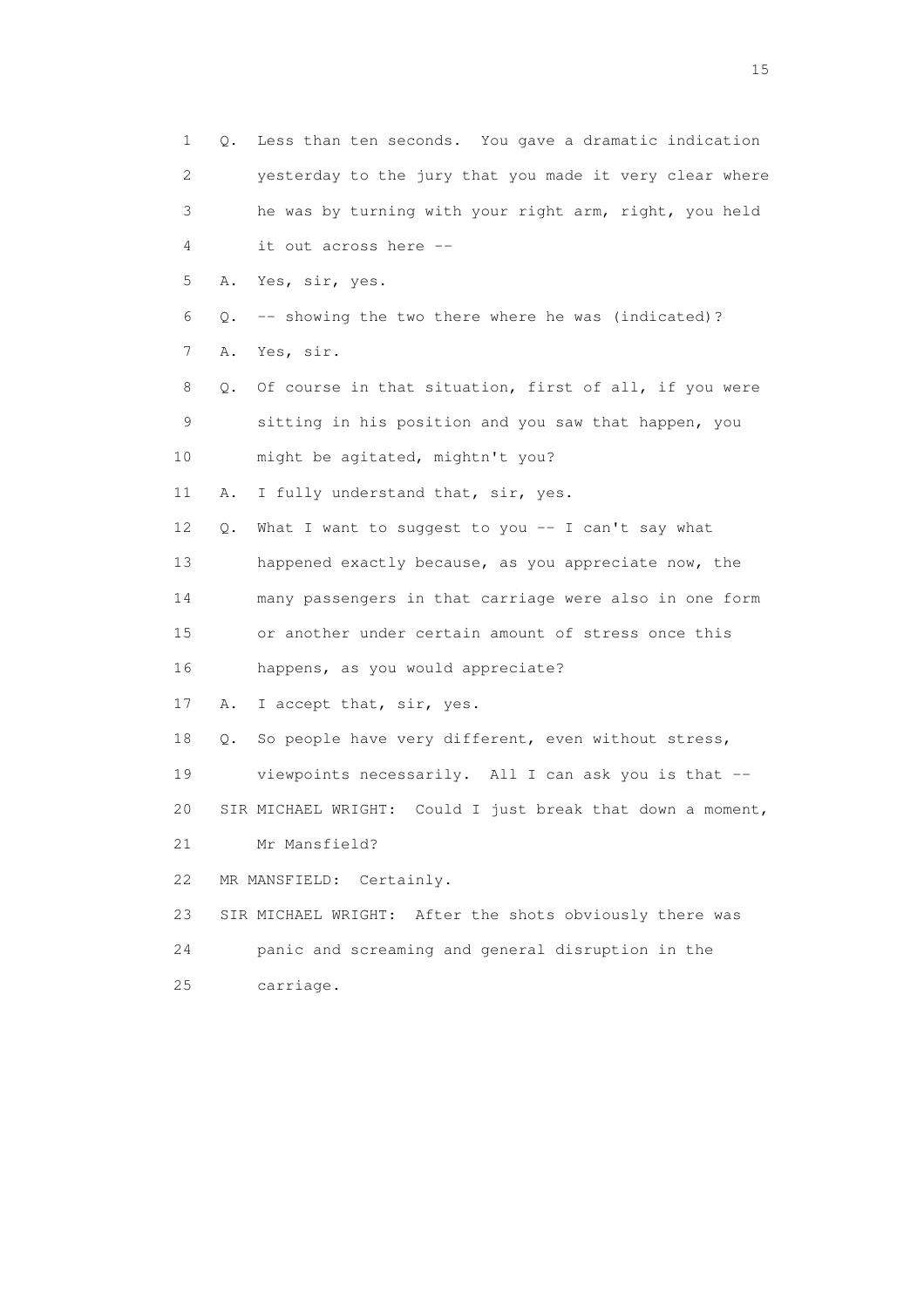1 A. Yes, sir.

 2 SIR MICHAEL WRIGHT: Just focus for a moment on the very 3 short space of time when you heard shouting, two CO19 4 officers coming down the platform carrying guns, you 5 standing up and pointing. 6 A. Sir. 7 SIR MICHAEL WRIGHT: Saying, "He's here", or it was Ken who 8 said, "He's here", you pointing to him. I appreciate 9 that you were focusing intensely on Mr de Menezes; 10 I understand that. 11 A. Yes, sir. 12 SIR MICHAEL WRIGHT: Do you recollect any reactions of alarm 13 or agitation from other people in the carriage? 14 A. No, sir. 15 MR MANSFIELD: Now, again, you turn round within this 16 ten-second window, and perhaps it's easier just to 17 visualise it. It's in your bundle at tab 35, the 18 diagram of the carriage itself again. It's on the 19 screen. 20 I think you have just accepted in one of the 21 questions that the learned Coroner asked you this 22 morning: with your back against the glass panel, with 23 your left foot against the door, and you see where he's 24 placed on this diagram, even sitting down he's only two 25 or three feet away from you, isn't he? He's a very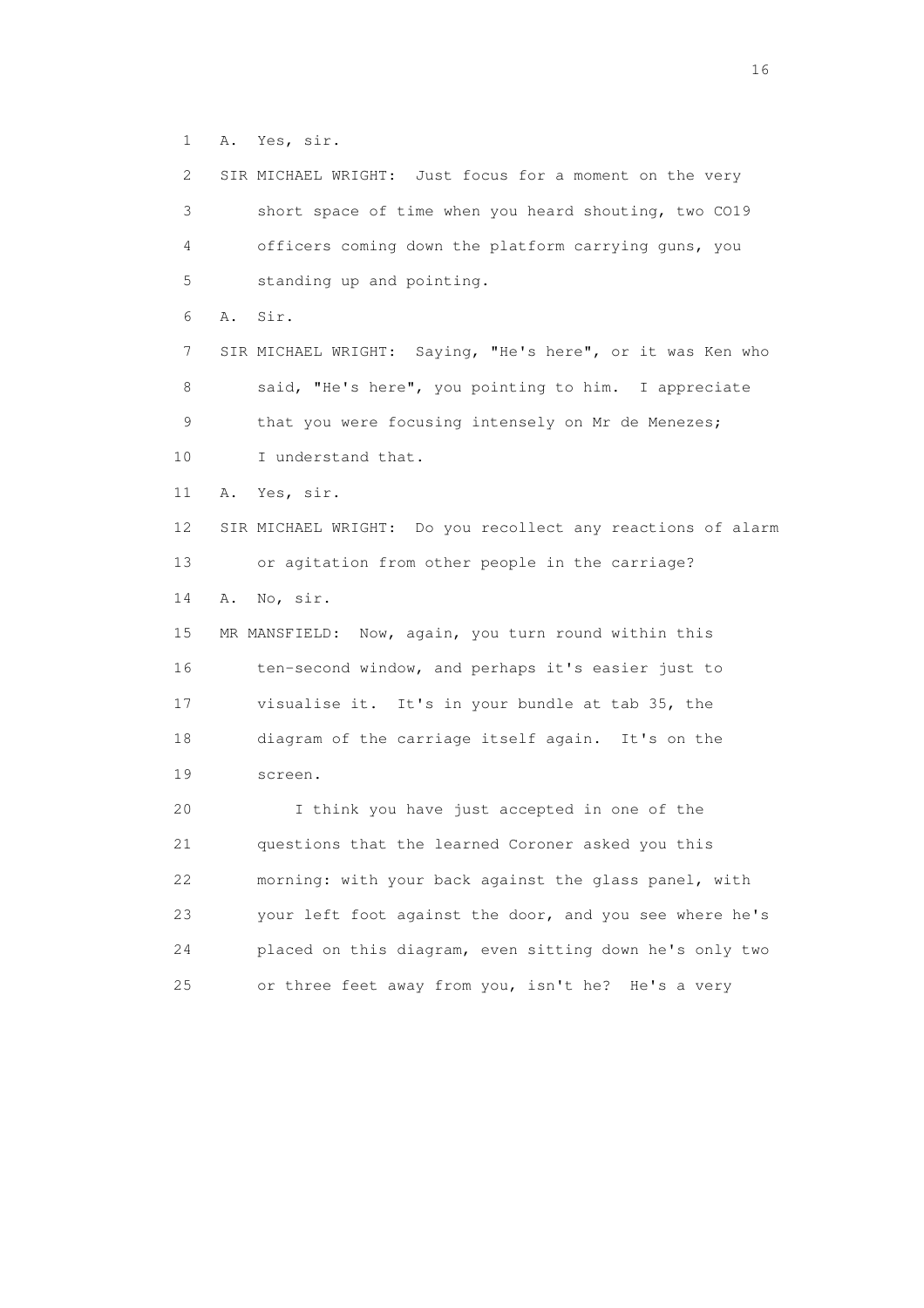1 short distance from where you are standing when he's 2 sitting down. 3 A. He is a short distance from the door, but it's more than 4 two or three feet, sir. 5 Q. From the door maybe, but from your right foot -- I am 6 sorry to be particular, but from your position of 7 standing back to the seat where he's sitting is really 8 a very short distance? 9 A. It is a short distance, sir, yes. 10 SIR MICHAEL WRIGHT: You were checking the door with your 11 foot? 12 A. I was, sir, yes, as I explained. 13 SIR MICHAEL WRIGHT: Which side of the doorway, left or 14 right on that plan? 15 A. As you look at it, it's the right-hand side. 16 SIR MICHAEL WRIGHT: Thank you. 17 A. And I was holding the door with my left foot and, as 18 I explained, I was partially out of the carriage. 19 SIR MICHAEL WRIGHT: Yes. Do you mean one foot back on the 20 platform? 21 A. No, my left foot was in the door but I was partially 22 leaning out. 23 SIR MICHAEL WRIGHT: Leaning out? 24 A. Yes. 25 MR MANSFIELD: What I want to ask you is whether in fact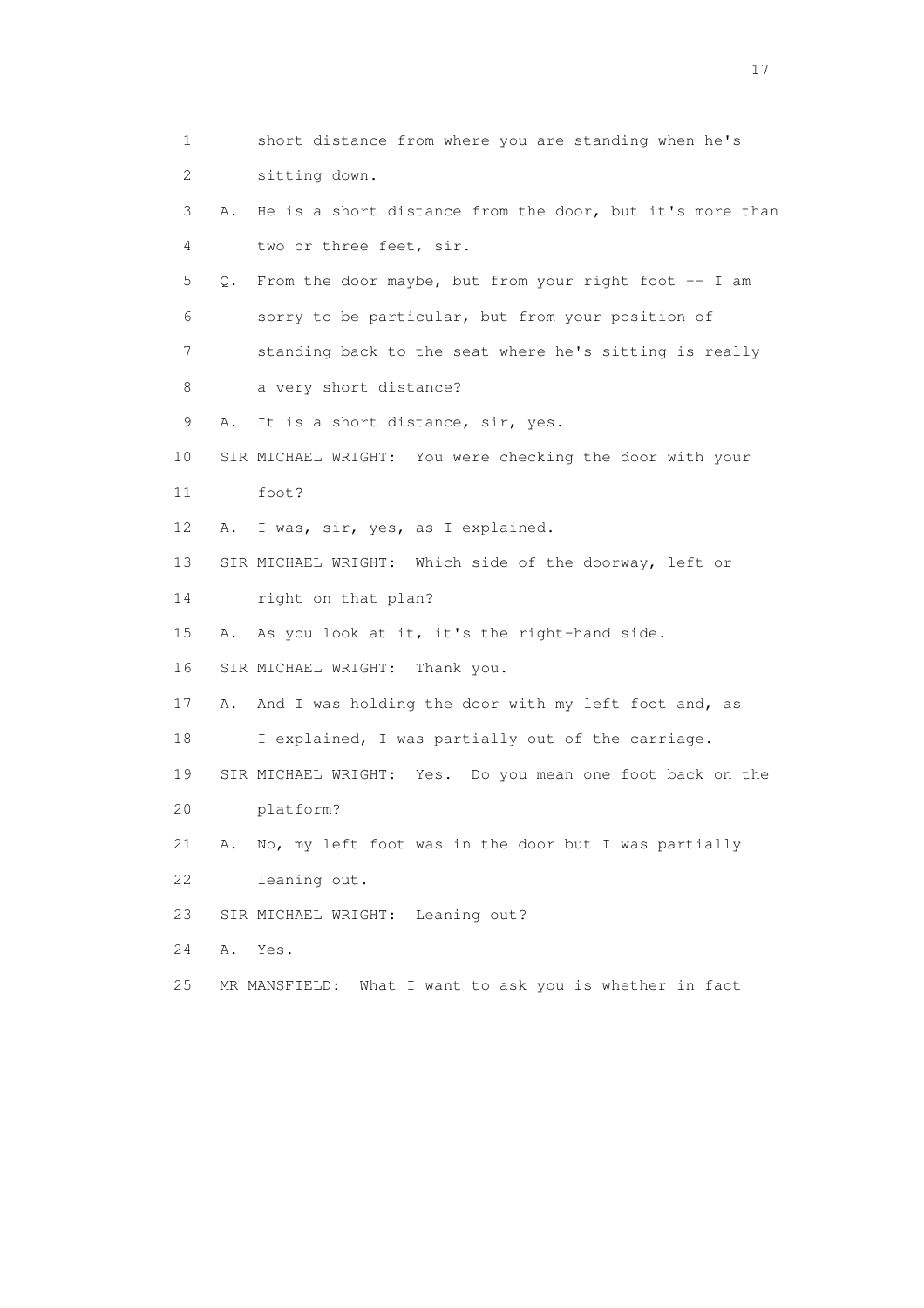1 what happened was he stood up and may have looked 2 agitated, but for you to be able to push him back into 3 the seat, he can't have been very far away from it. 4 Is that possible, that he wasn't far away and you 5 just, as you have already described, a kind of bear hug 6 back into the seat? 7 A. As I have explained, sir, he was on his feet and he was 8 walking towards me. As I said in my statement, he was 9 advancing. He was away from the seat and, as you 10 appreciate, it is a confined area on the tube, so we are 11 not talking about great distances here, sir. 12 Q. No, no, and -- 13 SIR MICHAEL WRIGHT: Can I put the question that has just 14 come in because it's directly in point? 15 MR MANSFIELD: Yes, sir. 16 SIR MICHAEL WRIGHT: Did you still have your rucksack on 17 your back? 18 A. I believe I have it over my left shoulder. I believe 19 so, sir. I can't be certain. 20 SIR MICHAEL WRIGHT: I think we know the answer to the next 21 question but I will put it. 22 So far as you could tell -- I think it follows from 23 the way they behaved -- certainly up to the time that 24 you were ejected from the carriage after the shooting, 25 the CO19 officers had not identified you as a police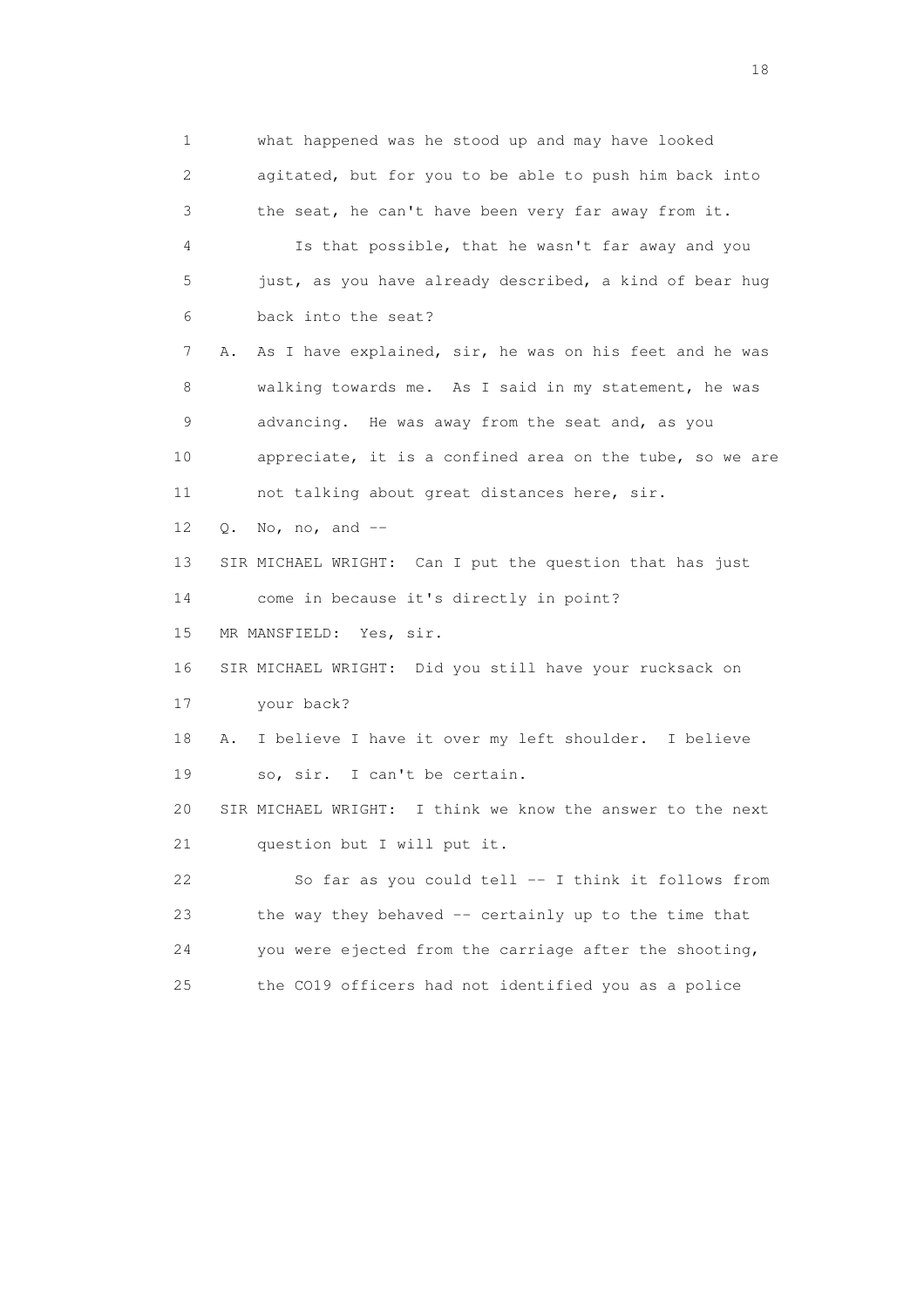```
 1 officer?
```

| 2  | I can't comment, sir. You would have to speak to them.<br>Α. |
|----|--------------------------------------------------------------|
| 3  | SIR MICHAEL WRIGHT: We will. Well, that's the answer to      |
| 4  | the question, really. It's not something you can             |
| 5  | comment on.                                                  |
| 6  | No, sir.<br>Α.                                               |
| 7  | SIR MICHAEL WRIGHT: Hang on a minute.                        |
| 8  | MR MANSFIELD: It's perfectly all right.                      |
| 9  | SIR MICHAEL WRIGHT: Well, it's an adjunct to the same        |
| 10 | question. You had your chequered cap in your pocket?         |
| 11 | In my jacket pocket, yes.<br>Α.                              |
| 12 | SIR MICHAEL WRIGHT: Did you consider putting it on before    |
| 13 | you actually pointed out Mr de Menezes?                      |
| 14 | This would be quite a lengthy answer, sir. It's a very<br>Α. |
| 15 | important issue and obviously I need to explain --           |
| 16 | MR MANSFIELD: Certainly, yes.                                |
| 17 | -- exactly the reasons for my actions.<br>Α.                 |
| 18 | SIR MICHAEL WRIGHT: Yes.                                     |
| 19 | As I explained yesterday, I was sat on the tube to the<br>Α. |
| 20 | left of Mr de Menezes and, as I stated in the trial and      |
| 21 | my statements, I was deeply uncomfortable. However,          |
| 22 | I was prepared to continue with the surveillance follow.     |
| 23 | My assessment was I was trying to keep as tight              |
| 24 | a control of Mr de Menezes as I possibly could, that         |
| 25 | being peripheral vision to my right and also trying to       |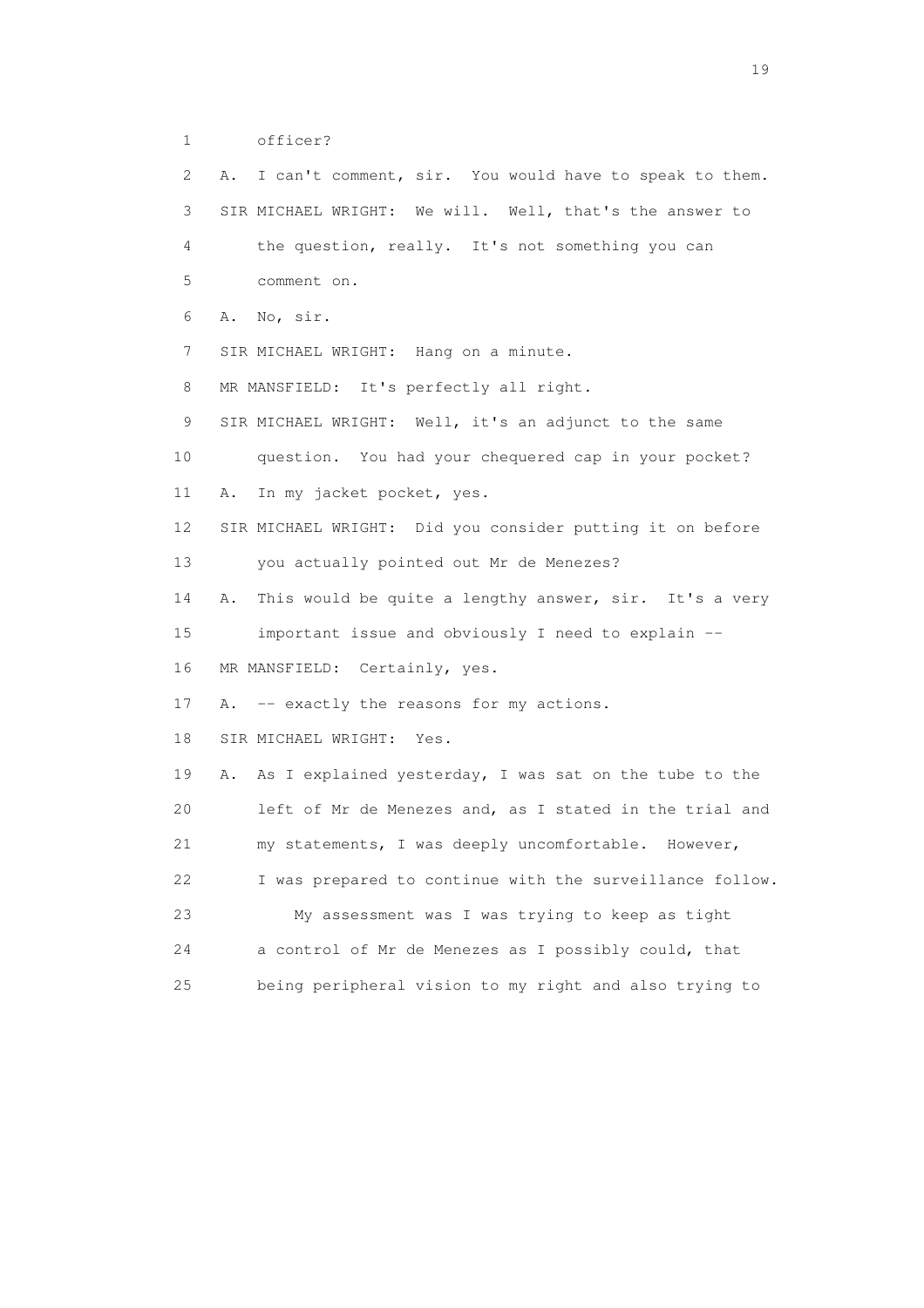1 monitor him in the reflection of the window of the tube 2 opposite. I couldn't have total control of him, which 3 is why I felt quite uncomfortable, bearing in mind the 4 context of the deployment, that is we are deployed 5 against suspected failed suicide bombers. 6 However, I was prepared to continue with the 7 surveillance, and what was going through my mind at the 8 time was that if Mr de Menezes did anything that 9 I assessed to be a threat to the public or myself, then 10 I, supported by my colleagues on the tube, would have to 11 deal with it. 12 So that was my mindset as I was sat on the tube, 13 sir. 14 MR MANSFIELD: Yes, I think -- sorry, do go on. 15 SIR MICHAEL WRIGHT: Yes, go on. 16 A. As the CO19 officers appeared, I had to make 17 an assessment within seconds as to what to do. It 18 appeared that they did not know where Mr de Menezes was 19 and, as I have already stated, I was unaware that they 20 were deploying into the tube station because I had lost 21 comms with them as I deployed down the escalator. 22 As I said yesterday, I assessed that they were there 23 in relation to the activities of Mr de Menezes and, as 24 I have said in my statement, I assessed that they were 25 there to carry out an armed stop, that being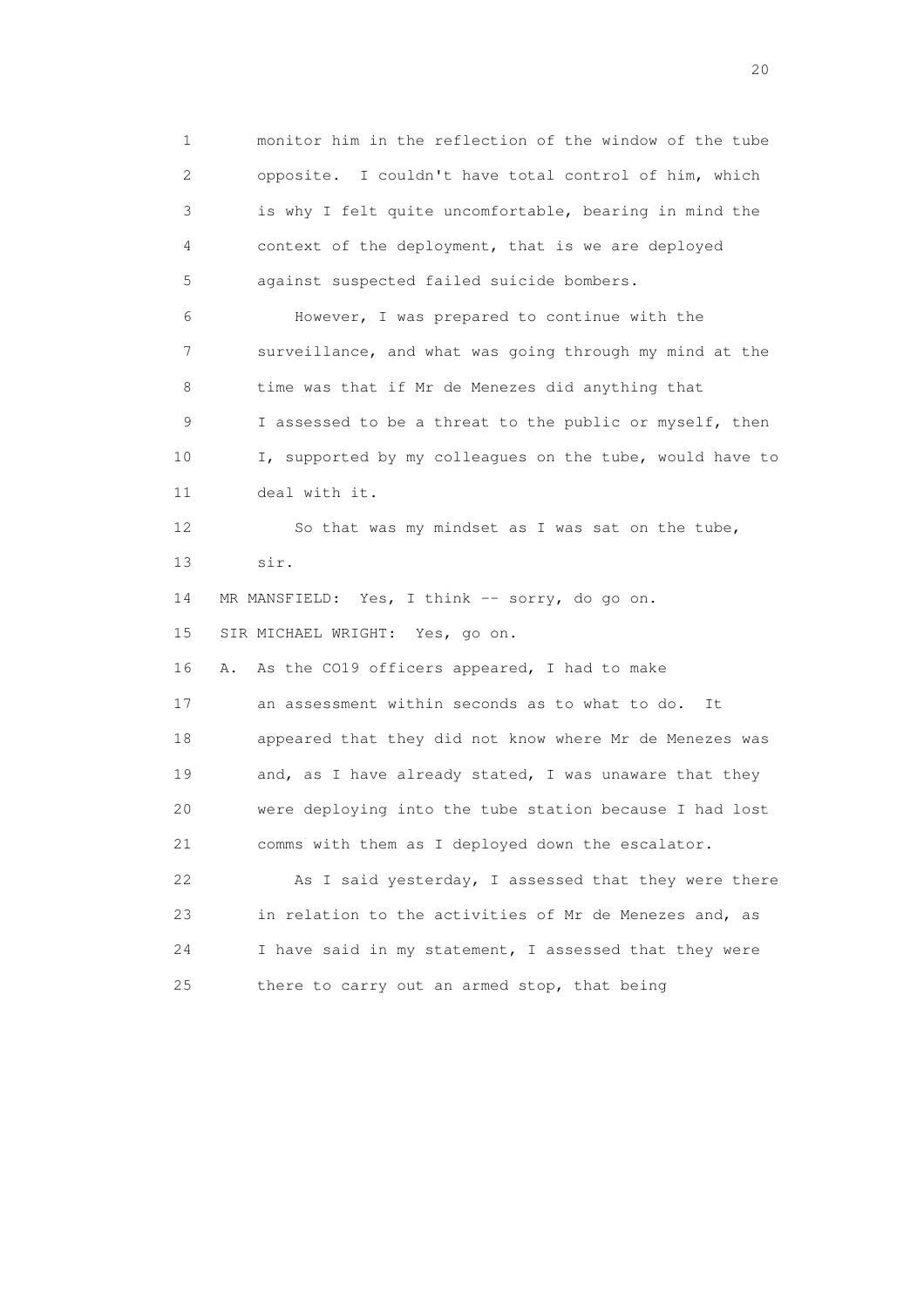1 an aggressive detention at gunpoint.

 2 My concern was if Mr de Menezes saw them before they 3 saw him then he might react, if he was indeed what we 4 suspected he might have been. So my instinct was -- my 5 other concern was that, having done that, the train 6 doors would close, the train would pull away, and 7 I would be left on the train with a compromised subject. 8 Whether he was carrying a device or not, a cornered 9 terrorist is an extremely dangerous option. That's why 10 I stood up and put my foot in the door: to keep the door 11 open, to prevent the train from leaving the station. 12 Secondly, it was important that I pointed out to 13 them who the subject of the operation -- 14 SIR MICHAEL WRIGHT: Before he realised who you were? 15 A. Yes, sir. 16 SIR MICHAEL WRIGHT: Yes. 17 A. Now, obviously I considered the cap; and this is 18 happening probably in about two seconds, I have got to 19 make this decision. So I decided not to put the cap on 20 because I would have to walk straight in front of him 21 with a police cap on. If the train doors closed, it's 22 down to me to deal with it. That is my logic in not 23 putting the cap on at that time, sir. 24 SIR MICHAEL WRIGHT: I think we all follow all of that. It 25 comes to this: you couldn't afford to give him any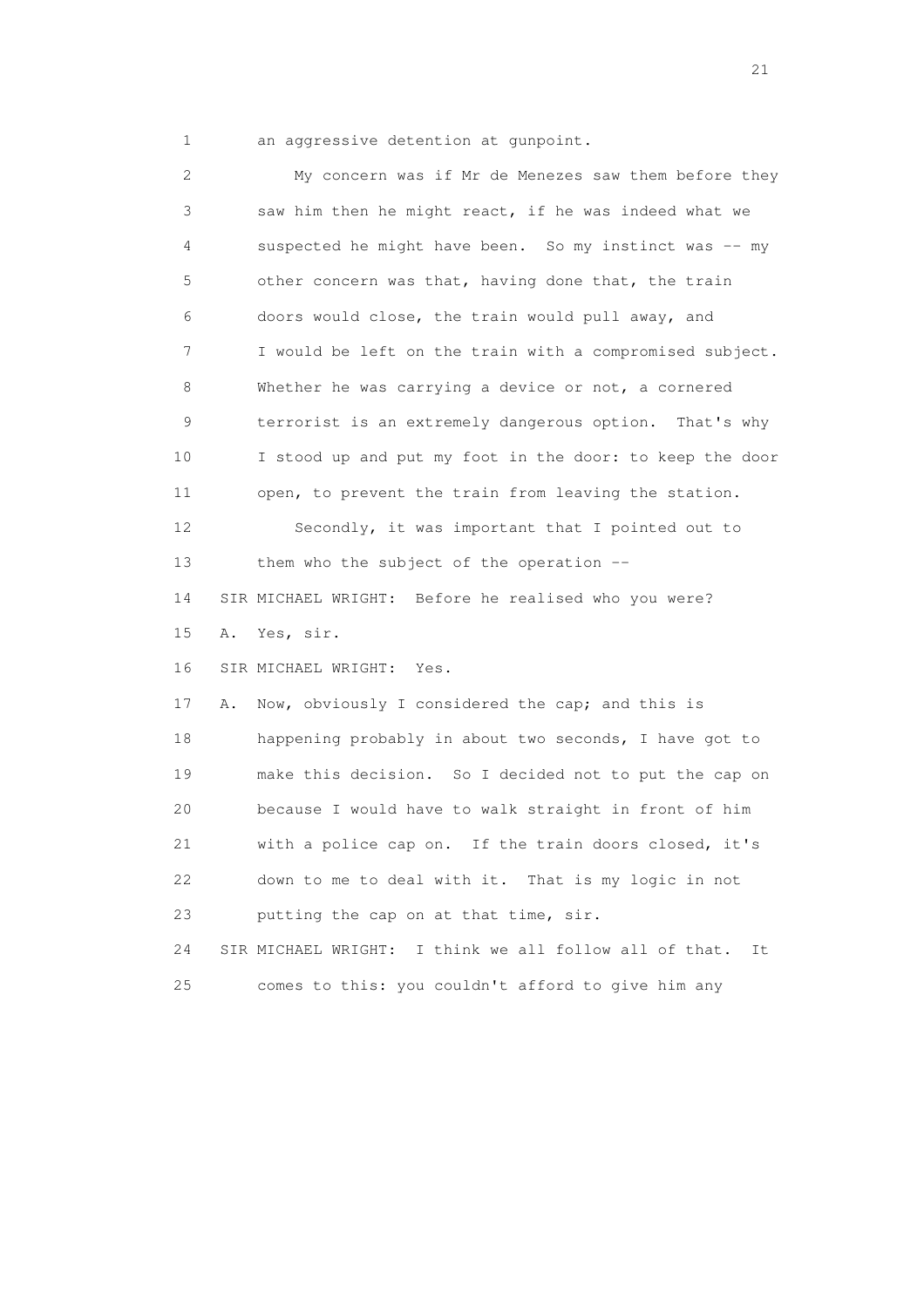| 1  |    | warning that you were a police officer before you had      |
|----|----|------------------------------------------------------------|
| 2  |    | actually had the opportunity to grab him?                  |
| 3  | Α. | That's right, sir, yes.                                    |
| 4  |    | SIR MICHAEL WRIGHT: That's in a sentence what it's all     |
| 5  |    | about?                                                     |
| 6  | Α. | Yes.                                                       |
| 7  |    | SIR MICHAEL WRIGHT: Thank you very much.                   |
| 8  |    | MR MANSFIELD: May I just follow that on, because I want to |
| 9  |    | suggest that the two that came on with arms didn't want    |
| 10 |    | to give him any warning either. Do you follow what I am    |
| 11 |    | putting to you?                                            |
| 12 | Α. | I understand, sir, yes.                                    |
| 13 | Q. | I think you are not in a position to say, are you, that    |
| 14 |    | either of those two that you can recall actually shouted   |
| 15 |    | anything?                                                  |
| 16 | Α. | As I said yesterday, sir, all I can recall at that stage   |
| 17 |    | is that I heard shouting.                                  |
| 18 | Q. | But that was from the direction of the platform?           |
| 19 | Α. | Initially, yes, but at that stage there was still          |
| 20 |    | shouting, sir.                                             |
| 21 | Q. | Yes?                                                       |
| 22 | Α. | And as I have explained, my -- almost my entire focus at   |
| 23 |    | that time was on trying to deal with Mr de Menezes.        |
| 24 | Q. | When you were $--$ can I just, and I am really sorry for   |
| 25 |    | the detail --                                              |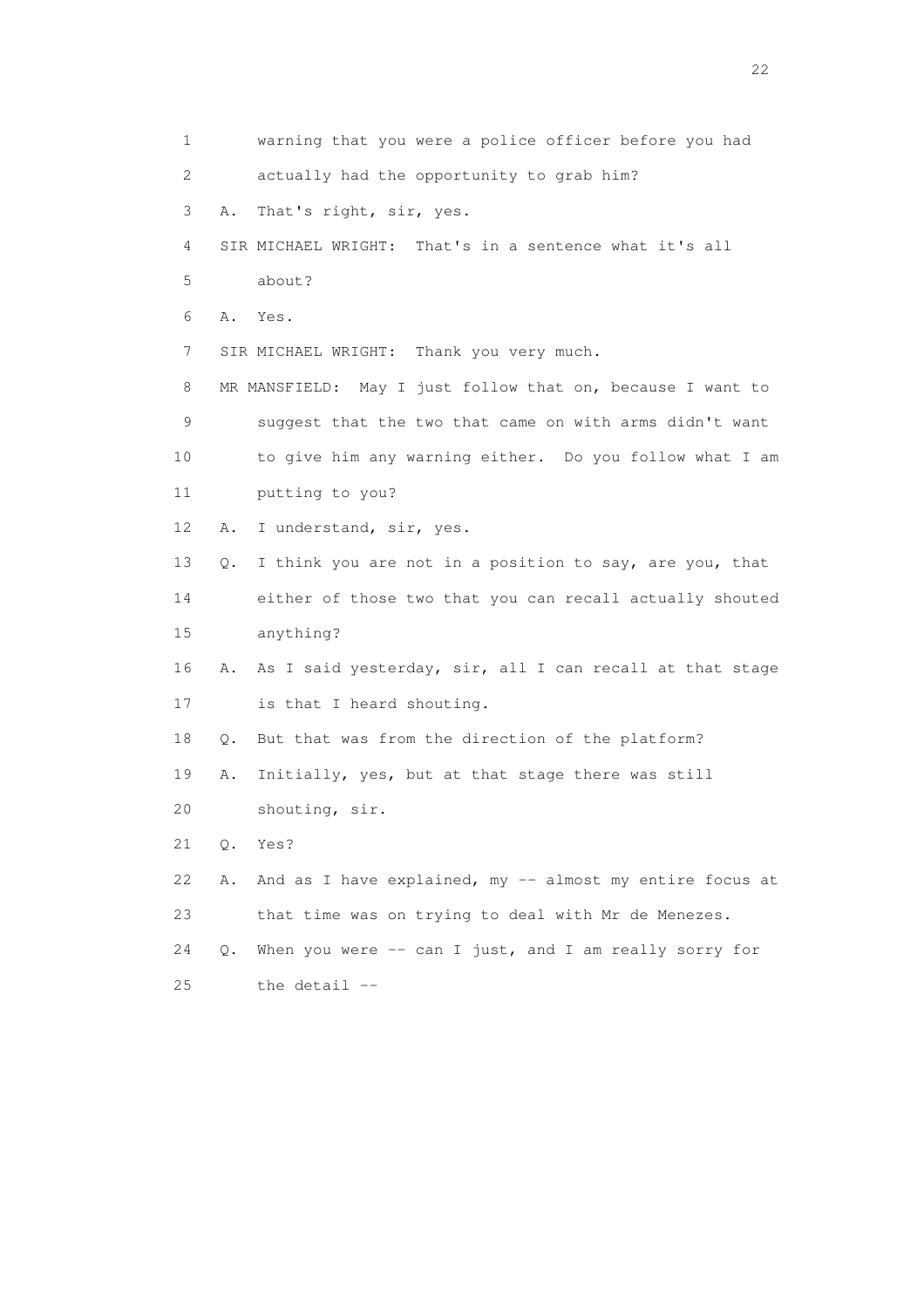1 A. Sir, I understand it's important.

| $\mathbf{2}^{\mathsf{I}}$ | Q.    | -- because it's most distressing for you, because your   |
|---------------------------|-------|----------------------------------------------------------|
| 3                         |       | head is next to his when shots are fired and you must at |
| 4                         |       | that stage obviously have been extremely concerned that  |
| 5                         |       | you were going to yourself get hit, even if only by      |
| 6                         |       | accident. You must have been concerned for yourself at   |
| 7                         |       | that point; would that be fair?                          |
| 8                         | Α.    | All I can say on that is that at that stage, yes,        |
| 9                         |       | I was -- I was pretty shaken up, sir, I think that's --  |
| 10                        | Q.    | That's absolutely understandable. All I wanted to ask    |
| 11                        |       | you, if you just for one second put yourself back with   |
| 12 <sup>°</sup>           |       | the head next to his, did you hear anyone shout at that  |
| 13                        |       | point -- at that very point -- "armed police", with your |
| 14                        |       | head next to his?                                        |
| 15                        | Α.    | I can't say either way. All I can say, sir, is that      |
| 16                        |       | during the incident I could hear shouting. I can't be    |
| 17                        |       | any more specific, sir.                                  |
| 18                        | Q.    | All right. Because there is no dispute to this extent:   |
| 19                        |       | the reason I'm asking you carefully is that we will hear |
| 20                        |       | that of the civilians on the railway carriage, and there |
| 21                        |       | may be reasons for it, no-one else seems to have heard   |
| 22                        |       | the words "armed police". Do you follow? That's why      |
| 23                        |       | I am asking you this.                                    |
| 24                        | Α.    | I understand, sir.                                       |
| 25                        | $Q$ . | But there is no dispute that "police" or "armed police"  |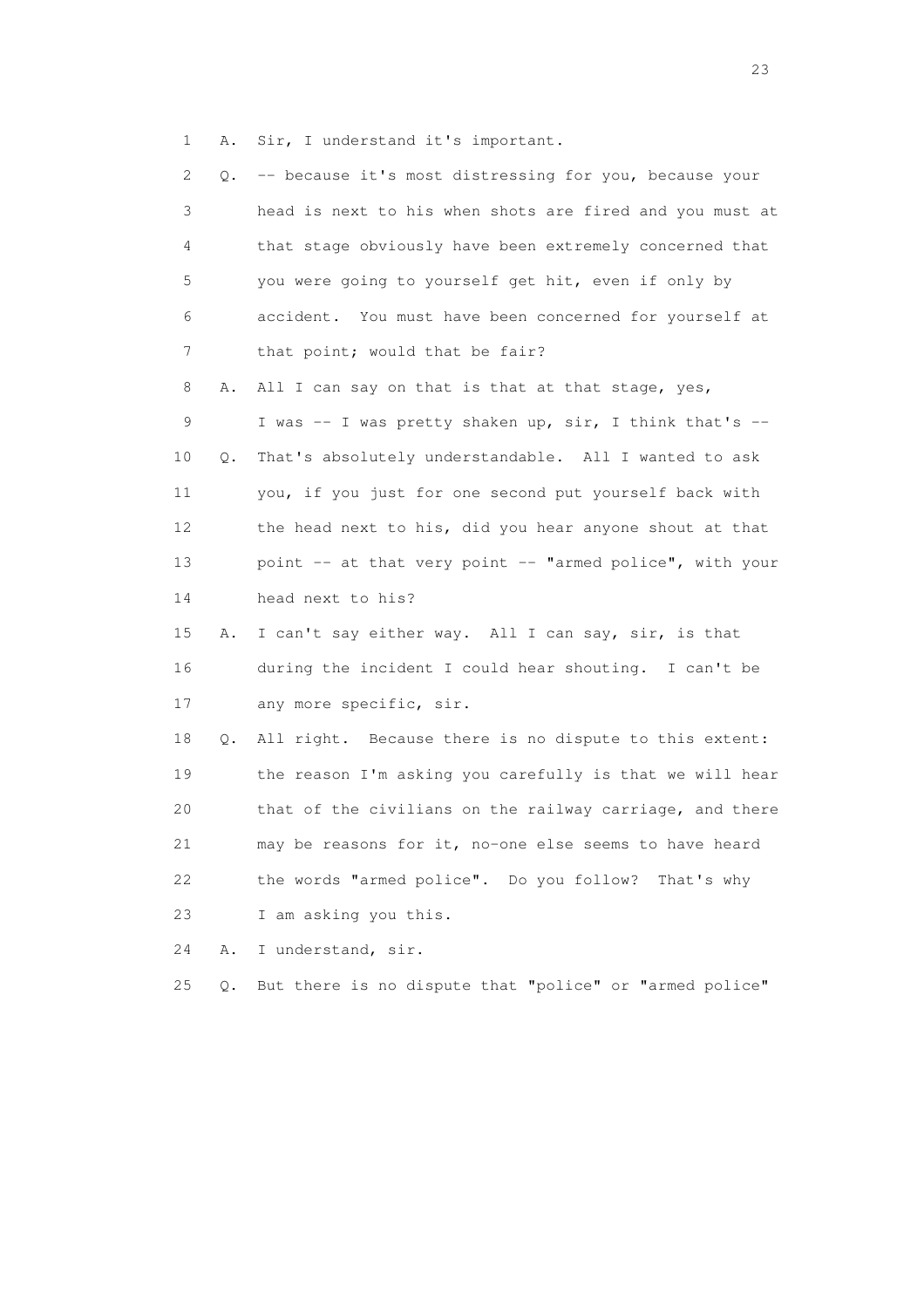1 was certainly being shouted afterwards to clear the 2 carriage.

 3 Is there some possibility that events, because of 4 the shock you had yourself, have become in the ten 5 seconds concertinaed and although the word "police" was 6 shouted, it wasn't until just afterwards? Is that 7 a possibility, that you in other words elided -- do you 8 understand what I am putting?

9 A. I understand.

24 it.

10 Q. Is there any possibility?

11 A. I can't comment on that, sir.

 12 Q. There is only one other aspect of it, and it's really 13 a detail. His hands -- you have described a football in 14 front of him, as though he's holding a football. But at 15 the point at which you see his hands -- I appreciate 16 because of what you have seen, the armed officers -- 17 anything he did from then on was liable to be 18 misconstrued, wasn't it; there is a risk of that? 19 A. I can only comment on what I saw, sir, and I have 20 explained my actions. 21 Q. Yes, I understand why you may think, because he has his 22 hands out front, that: oh, is he going to go for 23 something in his waistband? That is how you have put

25 A. Not in those words, sir, but I understand what you are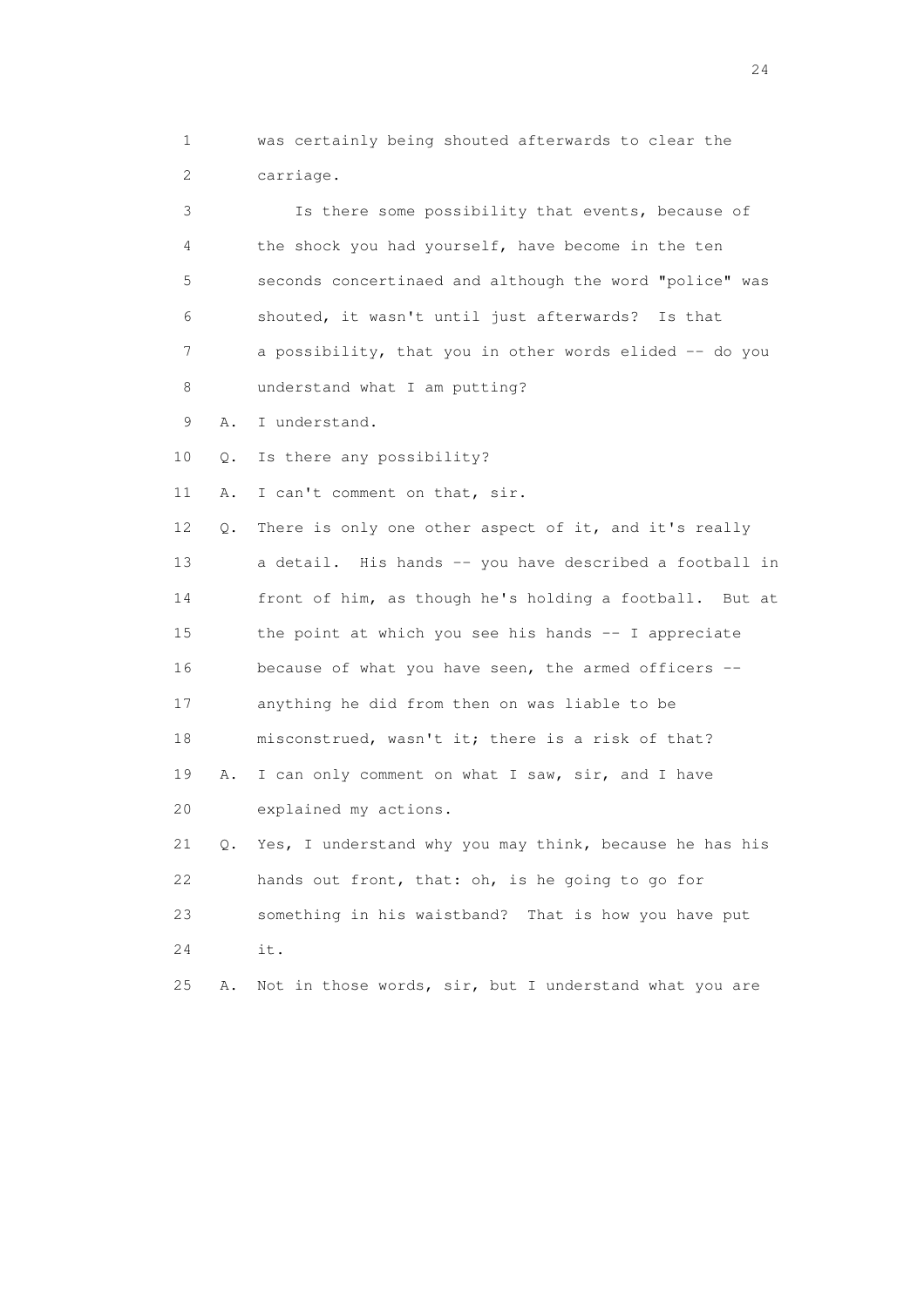1 saying.

|  |                |  |  |  | 2 Q. That's the thrust of what you were concerned about? |  |
|--|----------------|--|--|--|----------------------------------------------------------|--|
|  | 3 A. Yes, sir. |  |  |  |                                                          |  |

- 4 Q. I think this is a question again you will just say: 5 well, I really don't remember. In that ten-second 6 window, you certainly --
- 7 A. It was probably less than that, sir.

 8 Q. All right, less than ten seconds. I don't mean to pin 9 it to a particular figure. A very, very short interval 10 of time. Would it be fair to say you don't recall 11 anybody saying, shouting an order to him, "Stand still", 12 "Don't move", "Put your hands in the air"; nothing like 13 that that you recall?

 14 A. All I recall is hearing shouting, sir, nothing more 15 specific.

16 Q. Nothing more specific.

 17 SIR MICHAEL WRIGHT: The trouble of course is that even if 18 anybody does shout words to that effect, it doesn't stop 19 him from doing whatever it is he is intent on doing.

20 A. I would accept that, sir, yes.

 21 SIR MICHAEL WRIGHT: That's the realistic problem that you 22 were dealing with.

23 A. Yes, sir.

- 24 MR MANSFIELD: Can I just go back to the briefing and so on
- 25 earlier on, or even before that. Were you familiar with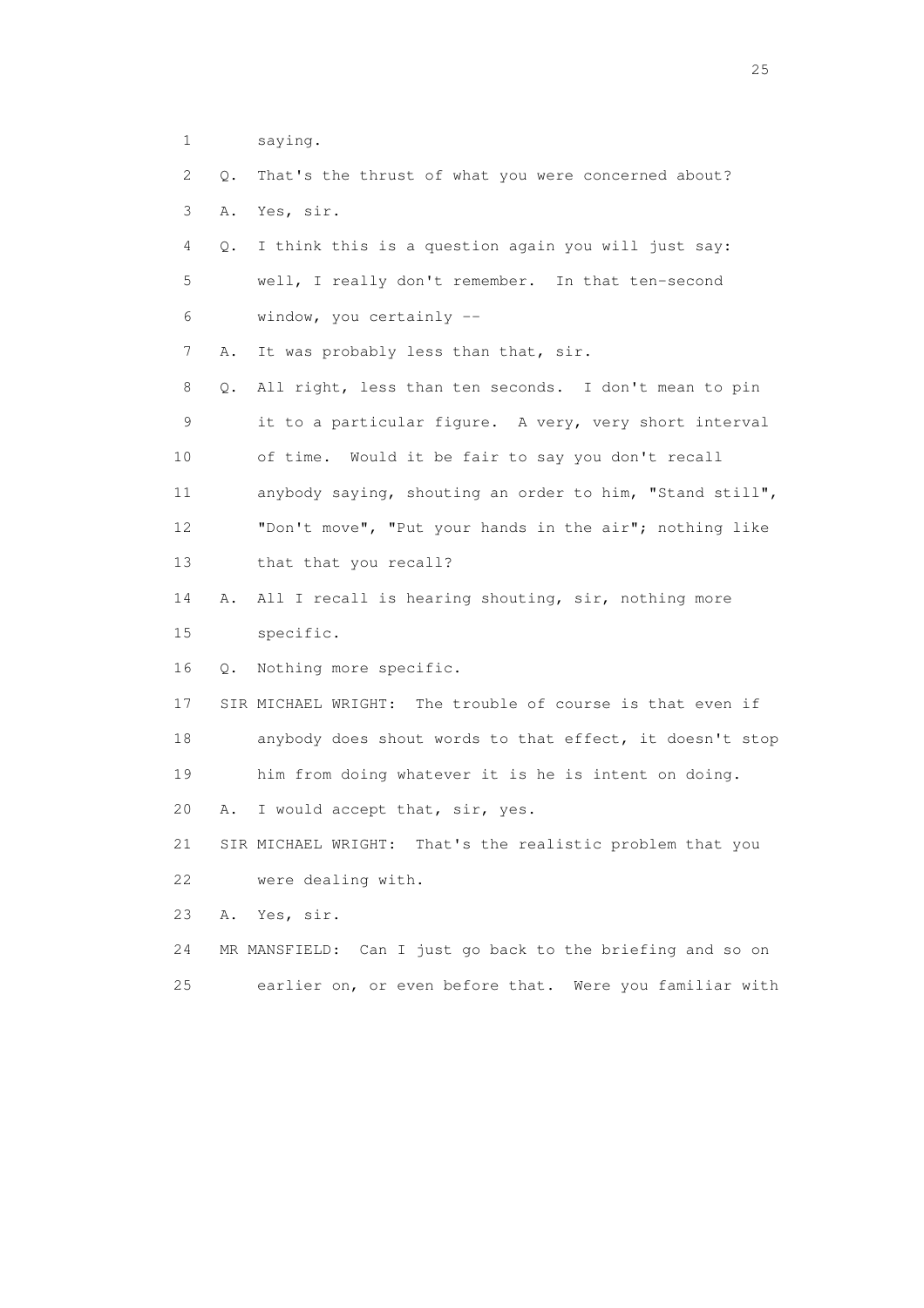1 Kratos training; is that something you knew about? 2 A. I was aware of it, sir. 3 Q. Were you aware of what the conditions were for the 4 delivery of, if you like, a brain stem handgun critical 5 shot? 6 A. No, sir. That is the realm of the specialist firearms 7 officer. 8 Q. So you didn't know about that, all right. 9 One final question, it's a point of information: as 10 a Special Branch officer with the experience you have 11 had, did you have anything to do with 12 Operation Ragstone? 13 A. Not personally, sir, no. 14 Q. So you didn't go to the Lake District? 15 A. I did not, sir. 16 MR MANSFIELD: Thank you very much indeed. 17 A. Thank you, sir. 18 SIR MICHAEL WRIGHT: Thank you, Mr Mansfield. Yes, 19 Mr Stern. 20 Questions from MR STERN 21 MR STERN: Ivor, I represent C2 and C12. 22 A. Thank you, sir. 23 Q. At the Health and Safety trial, the learned judge 24 described your instinctive acts of courage as 25 magnificent and he commended you. I would like to echo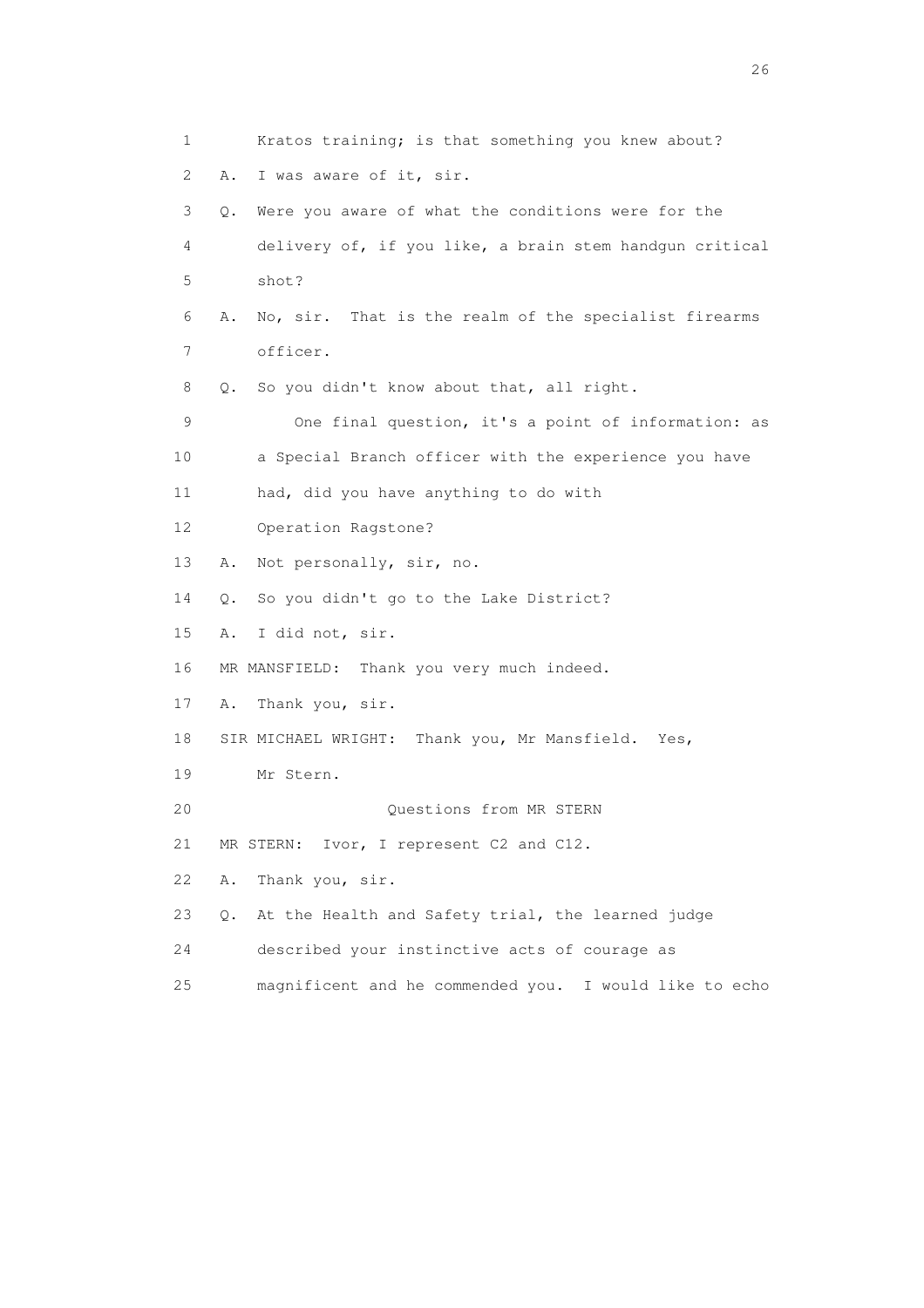- 1 those words, if I may.
- 2 A. Thank you, sir.

 3 Q. Can I ask you some details about the tube itself. The 4 first is this, and I'm afraid it's a little mundane 5 following what I have just said, but were you wearing 6 a baseball cap on the tube? 7 A. A black baseball cap, sir. 8 SIR MICHAEL WRIGHT: You mean an anonymous cap? 9 A. Yes, not a police -- yes, an anonymous one. 10 MR STERN: On the tube, you said you saw four men moving 11 along the platform? 12 A. Yes, sir. 13 Q. They were moving, as you were looking at them, from your 14 right? 15 A. From my right, sir, yes. 16 Q. Then I think within 10 or 15 seconds you went over to 17 the doorway; is that right? Or was it a shorter period 18 than that? 19 A. It was a much shorter period than that. I think 20 I described it was after I had seated; it was 10 to 21 15 seconds later that I saw the four men, sir. 22 Q. When you saw them, were they walking in your direction? 23 A. Yes, they were. 24 Q. You also told us that they appeared to be looking into 25 the carriage as if they were searching for someone?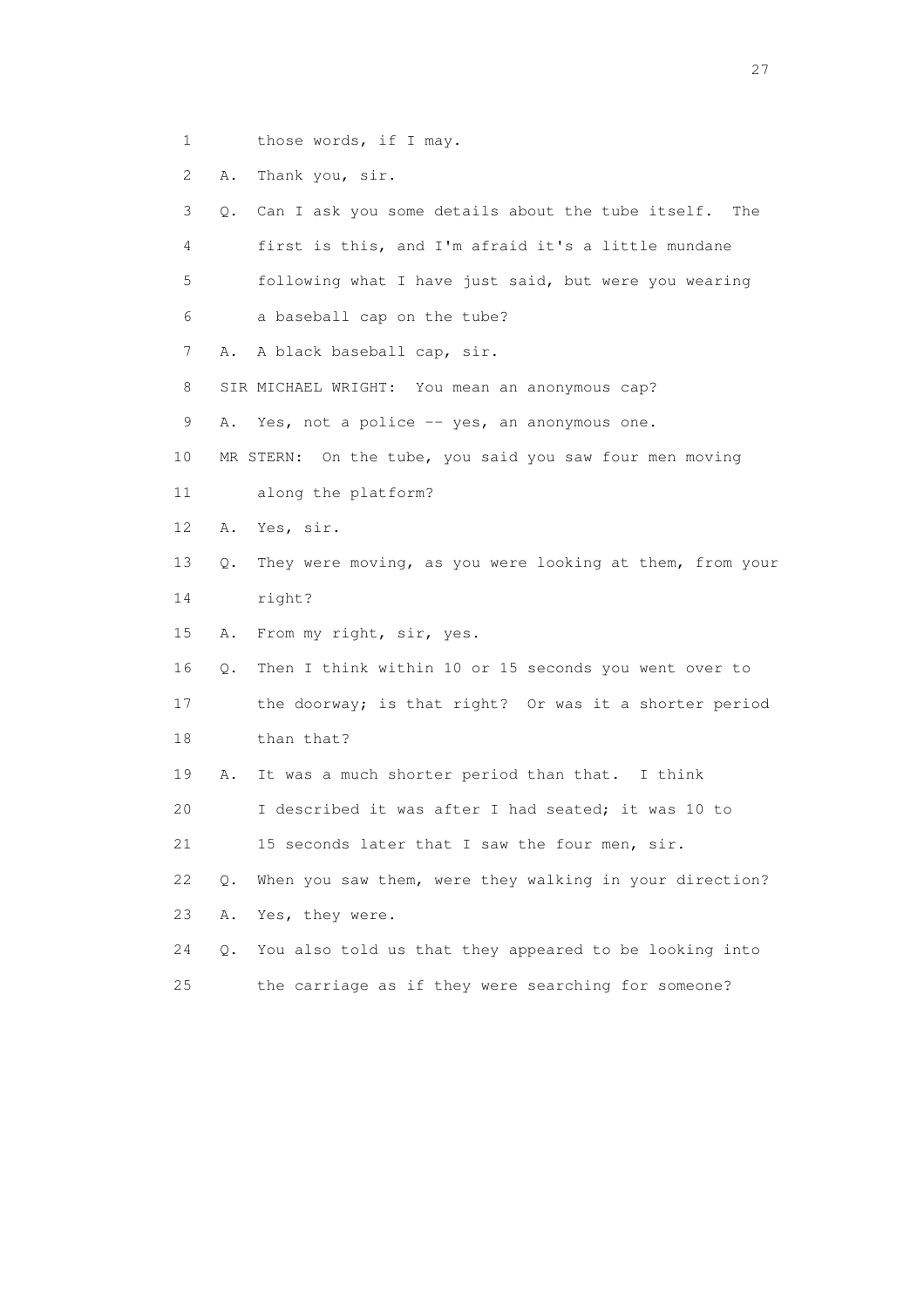1 A. That was my assessment, sir, yes.

 2 Q. My recollection of your evidence was that you saw two 3 people with firearms, the first one with a handgun? 4 A. Yes, sir.

- 5 Q. And one further back, I think, with a rifle?
- 6 A. Yes, sir.

 7 Q. You got up and went to the door, as you have told us, 8 and put your foot in the door, and obviously you had to 9 be a little out of it in order to be able to prevent 10 those heavy doors from closing?

- 11 A. Yes, sir.
- 12 Q. At that point, you shouted, "He's here", and you have 13 demonstrated that to us.
- 14 A. Yes, sir.

 15 Q. It was after you had shouted, "He's here", that the word 16 "police" or such other shouting in addition to that was 17 heard by you, and I am taking that from the evidence you 18 gave at the Health and Safety trial.

19 A. Yes, sir, if I can just confirm in my statement.

20 I believe that's the case, if I could just confirm.

21 Q. No, of course, please do. I can give you the page

22 reference if you would like for the evidence he gave at

23 the trial if you want to look.

24 A. Yes, sir, that's correct.

25 SIR MICHAEL WRIGHT: Can you read the passage?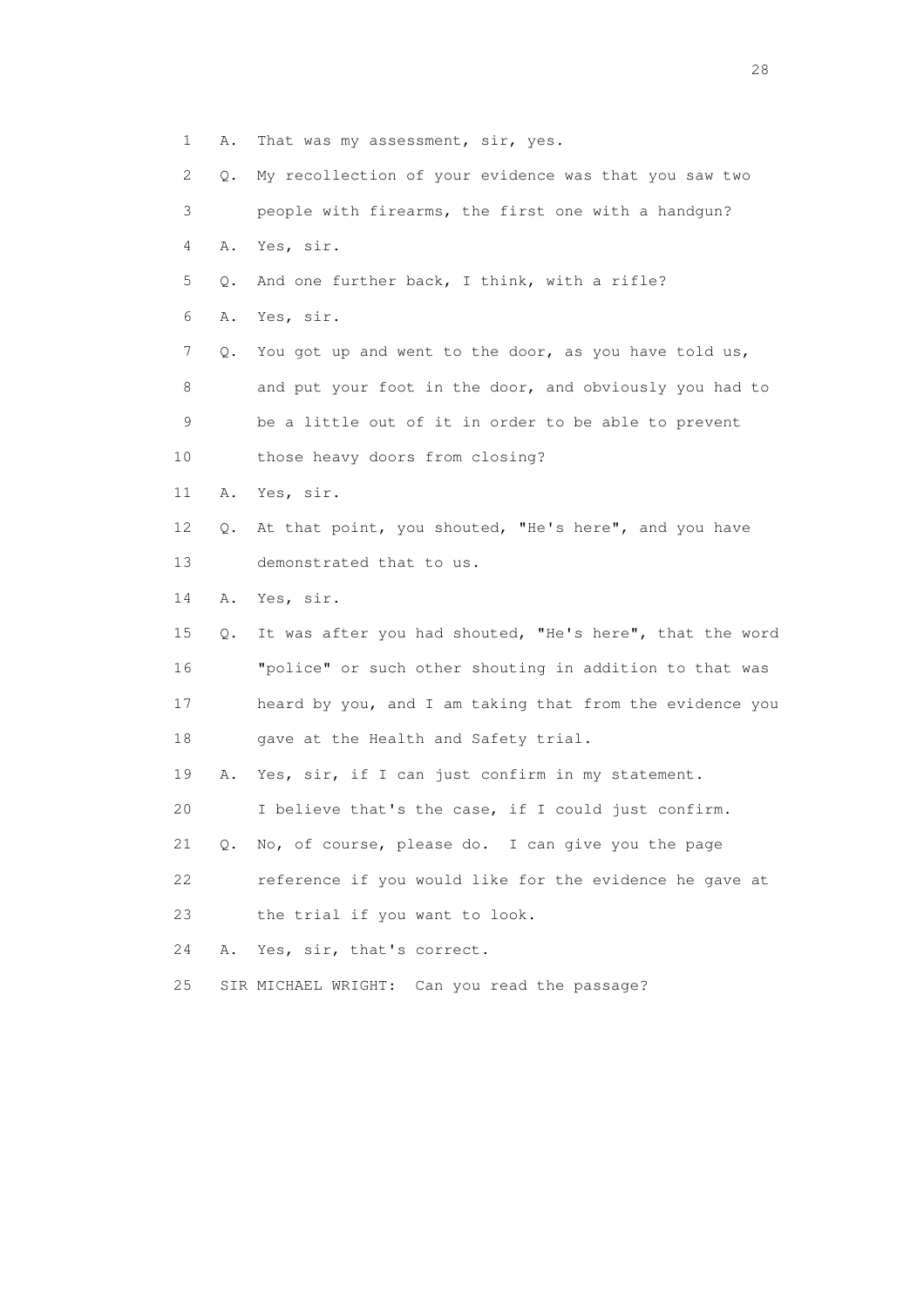1 MR STERN: From the statement or from the evidence? 2 SIR MICHAEL WRIGHT: The statement, because that came first. 3 MR STERN: Yes. 4 A. "I shouted, 'He's here', and indicated to the male in 5 denim jacket with my right hand. I then heard shouting 6 which included the word 'police' and turned to face the 7 male in the denim jacket." 8 SIR MICHAEL WRIGHT: Thank you. 9 MR STERN: As soon as you turned, you saw the male start to 10 advance, get out of his seat and start to advance 11 towards you? 12 A. He stood up and advanced towards me, sir, yes. 13 Q. You way you put it in a document in November 2005 was 14 this, that: 15 "... the male in the denim jacket, who had got up 16 from his seat and appeared to react to the presence of 17 the armed police ..." 18 You may not have that document in front of you. 19 A. No, I don't. 20 Q. Page 1491 in the documents. It's the third paragraph: 21 "It is, however, important to emphasise that at the 22 time of the shouting almost my entire focus was directed 23 towards dealing with the man in the denim jacket, who 24 had got up from his seat and appeared to react to the 25 presence of the armed police officers ..."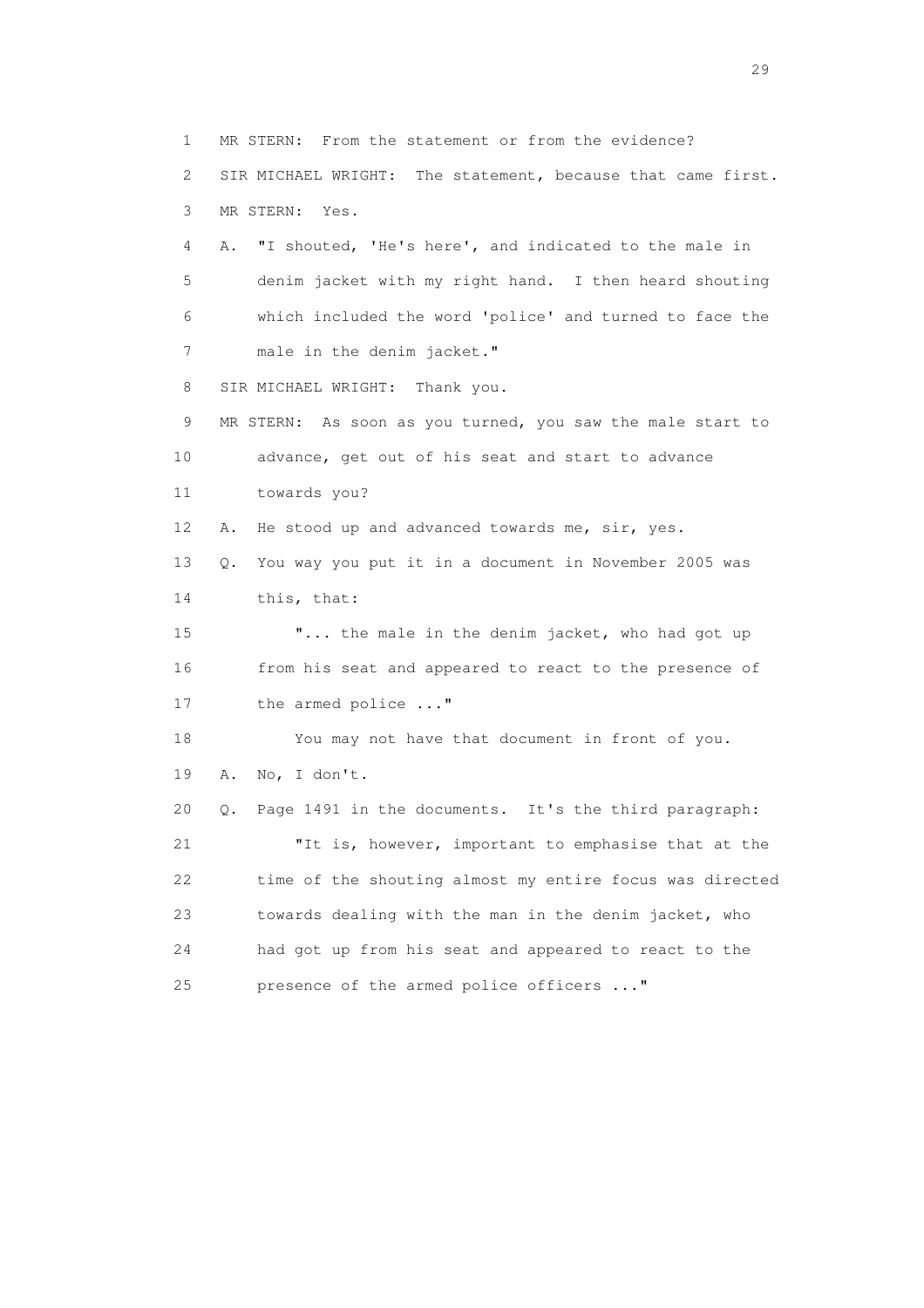1 Then you grabbed him, as you say in your statement? 2 A. Yes, sir. 3 Q. That was your feeling at the time, was it? 4 A. That was my assessment, yes. 5 Q. You have given a time estimate of ten seconds. 6 A. Less than that, sir. 7 Q. Less than ten seconds? 8 A. Yes, my -- 9 Q. Could you -- I am sorry. No, please. 10 A. It was much less than ten seconds. 11 SIR MICHAEL WRIGHT: He did not give -- ten seconds he 12 wouldn't have. Much, much less. 13 A. Yes, sir, yes. It was less than ten seconds, much less. 14 MR STERN: You mentioned ten seconds and I wanted to ask you 15 what that related to. 16 SIR MICHAEL WRIGHT: The ten seconds came from Mr Mansfield. 17 MR STERN: What was the period of time, if you could help us 18 then, please, from the time that you heard the shout to 19 the time of the first shot? Are we talking -- 20 A. Oh ... it was a very short period of time. It was 21 certainly less than ten seconds, and I am only 22 estimating, in the region of the whole incident, in the 23 region of five to ten seconds. 24 Q. The whole incident, five to ten seconds? 25 A. Yes.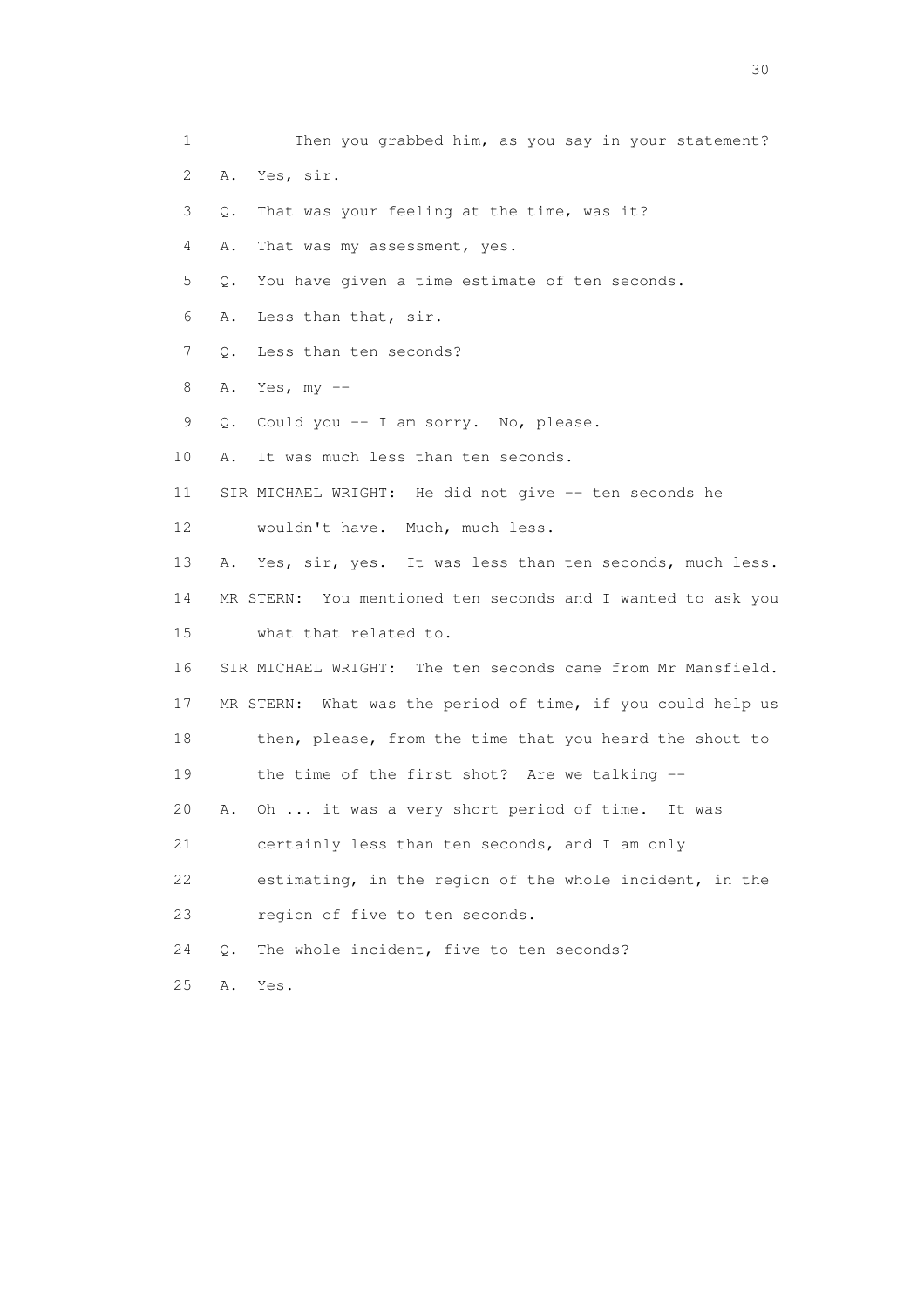1 Q. I think you believed, as you put in your statement, that 2 there were CCTV cameras on the Underground; I think 3 everybody knows that there are? 4 A. Yes, sir. 5 Q. You were of the view in your statement that there was 6 an possibility that the actions that you had taken, and 7 indeed other people on the platform, may have been 8 recorded? 9 A. Of course, sir. 10 Q. At the time you wrote your statement you didn't know 11 whether or not there was a record of that? 12 A. I assumed there was, sir. 13 MR STERN: You assumed there was. Yes, thank you very much. 14 SIR MICHAEL WRIGHT: Yes. Ms Leek? 15 MS LEEK: No questions, sir, thank you. 16 SIR MICHAEL WRIGHT: Mr Perry? 17 MR PERRY: No questions, sir, thank you. 18 SIR MICHAEL WRIGHT: Mr King? 19 MR KING: No, thank you, sir. 20 SIR MICHAEL WRIGHT: Yes, Mr Horwell. 21 Questions from MR HORWELL 22 MR HORWELL: Ivor, my name is Richard Horwell. I appear on 23 behalf of the Commissioner. 24 A. Thank you, sir. 25 Q. Can I just start first, please, with the briefing that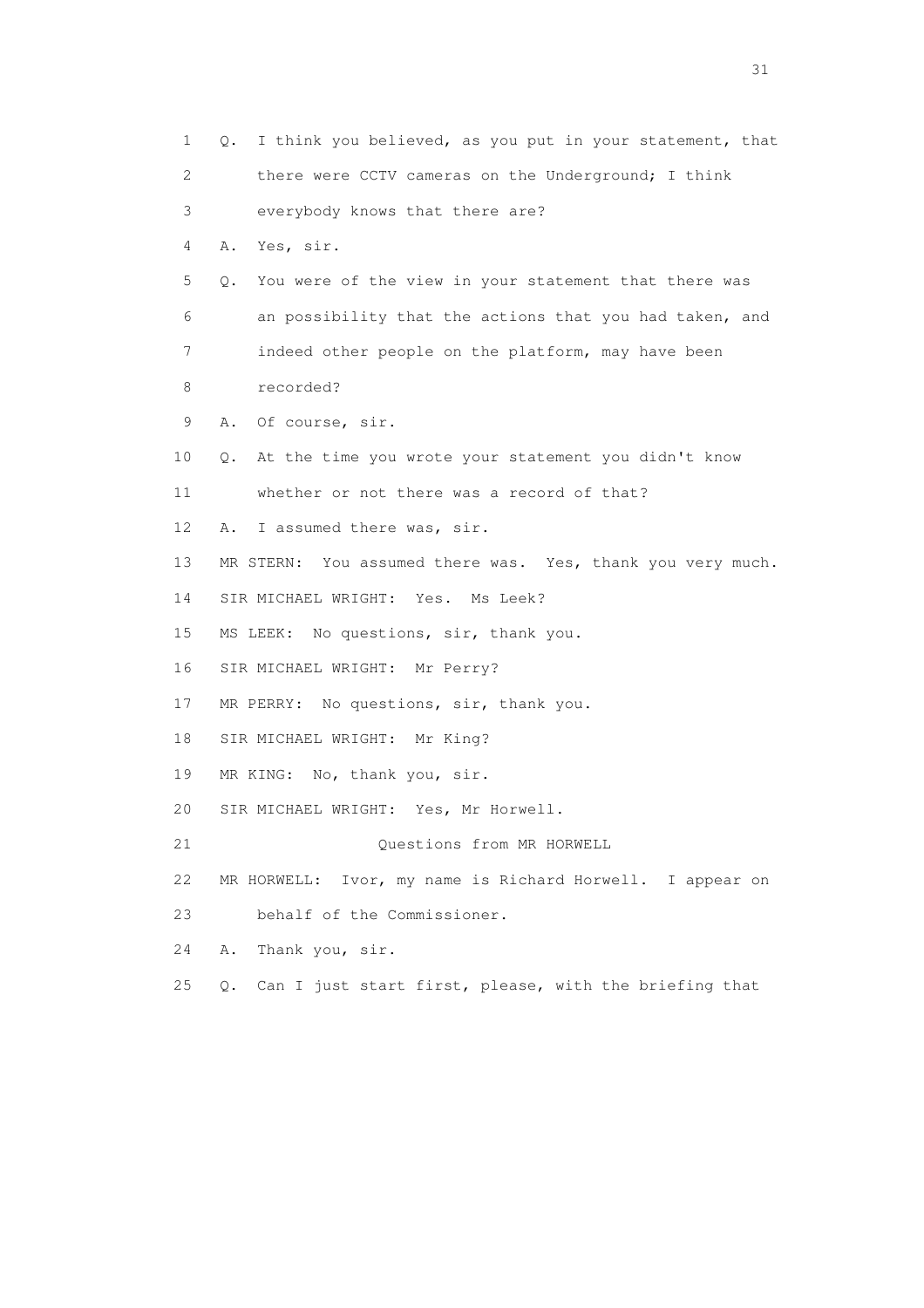1 you had that morning. Could we put the transcript up, 2 please? 8 October, page 160, line 24, please: 3 "Question: Also by the time you had the briefing, 4 there were four addresses the subject of interest that 5 you were given. Firstly Scotia Road, that you have told 6 us about; then after you were given the details of the 7 car that had been found close to Scotia Road, there was 8 an address in Portnall Road, was there not? 9 "Answer: 161 Portnall Road, I believe, yes. 10 "Question: ... 34 Mitcham Lane? 11 "Answer: Yes. 12 "Question: And 60 Corfe House, Dorset Road ... 13 "Answer: Yes, it was given as 60 Corfe House, it 14 was either Dawcett ... or Dorset Road ..." 15 At the time of this briefing, those four addresses 16 were given to you and you could have gone to any one of 17 them; is that right? 18 A. Yes, sir. 19 Q. As you understood it to be? 20 A. As I understood it to be, yes. 21 Q. Two suspects, four addresses. As you understood it at 22 the time of this briefing, was it more likely than not 23 that you would have been sent to one rather than the 24 other, or were all options open? 25 A. I don't know, sir. I think it's fair to say all options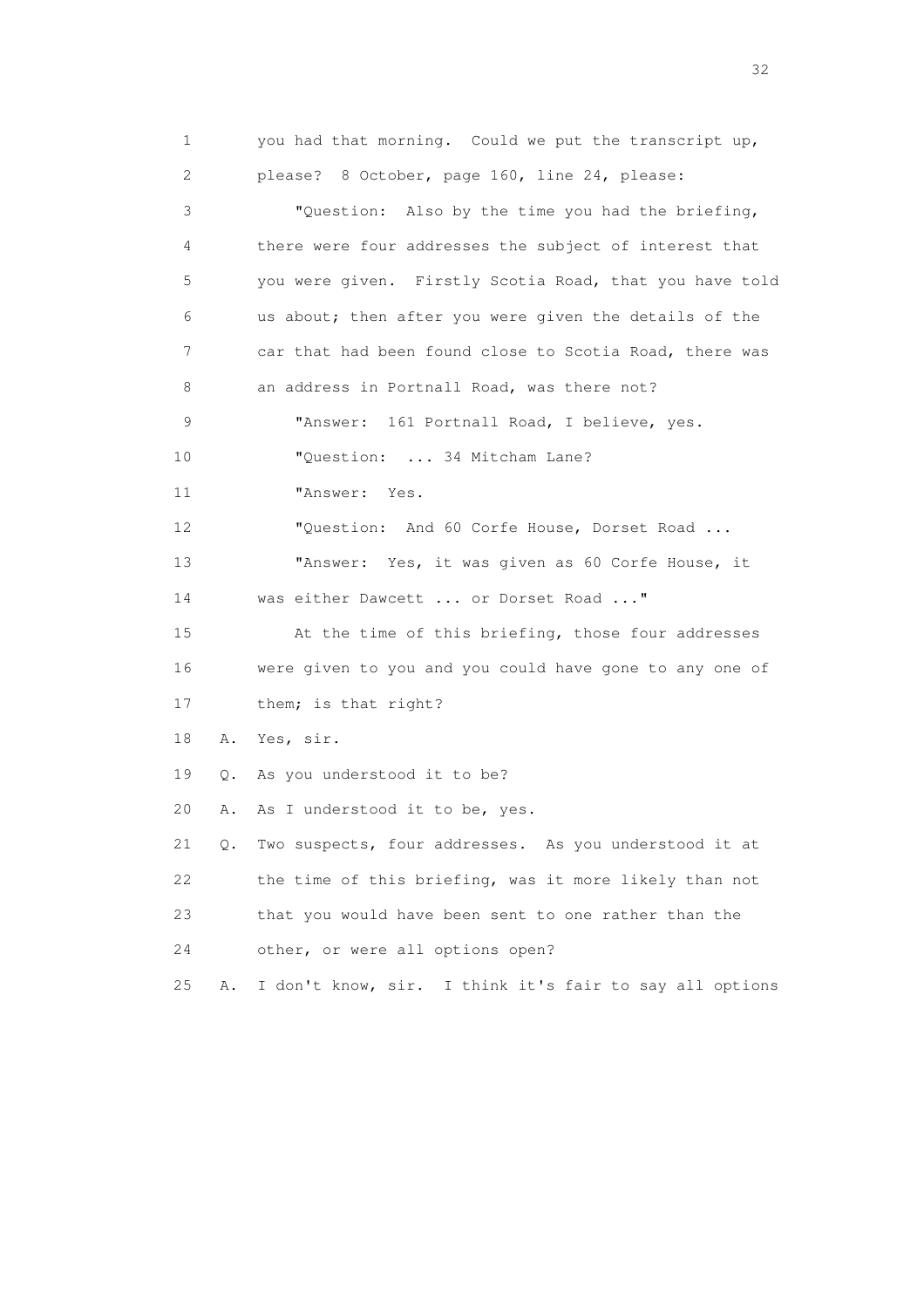1 were open.

 2 SIR MICHAEL WRIGHT: As far as you were concerned, you did 3 what you were told?

4 A. Exactly -- yes, sir, yes.

5 MR HORWELL: Of course.

 6 In relation to the questions that Mr Mansfield was 7 asking you this morning about looking at Mr de Menezes 8 to see whether or not there were any signs that he was 9 a suicide bomber, you no doubt approached this issue on 10 the basis that suicide bombers do not make a habit of 11 advertising either their murderous intent or their 12 hidden explosive devices?

 13 A. That is the massive problem we face with this sort of 14 threat, sir, yes.

 15 Q. It is the most enormous dilemma that a police officer 16 faces in these circumstances, looking for either 17 positives or negatives, very unlikely you will receive

18 indications one way or the other, because that is the

19 nature of the suicide terrorist?

20 A. That is correct, sir, yes.

 21 Q. We have heard evidence of reports when Mr de Menezes was 22 at Brixton that he was very jumpy or nervous. Did those 23 reports come from you?

24 A. No, sir.

25 Q. Can I turn to some basic and, I hope, uncontroversial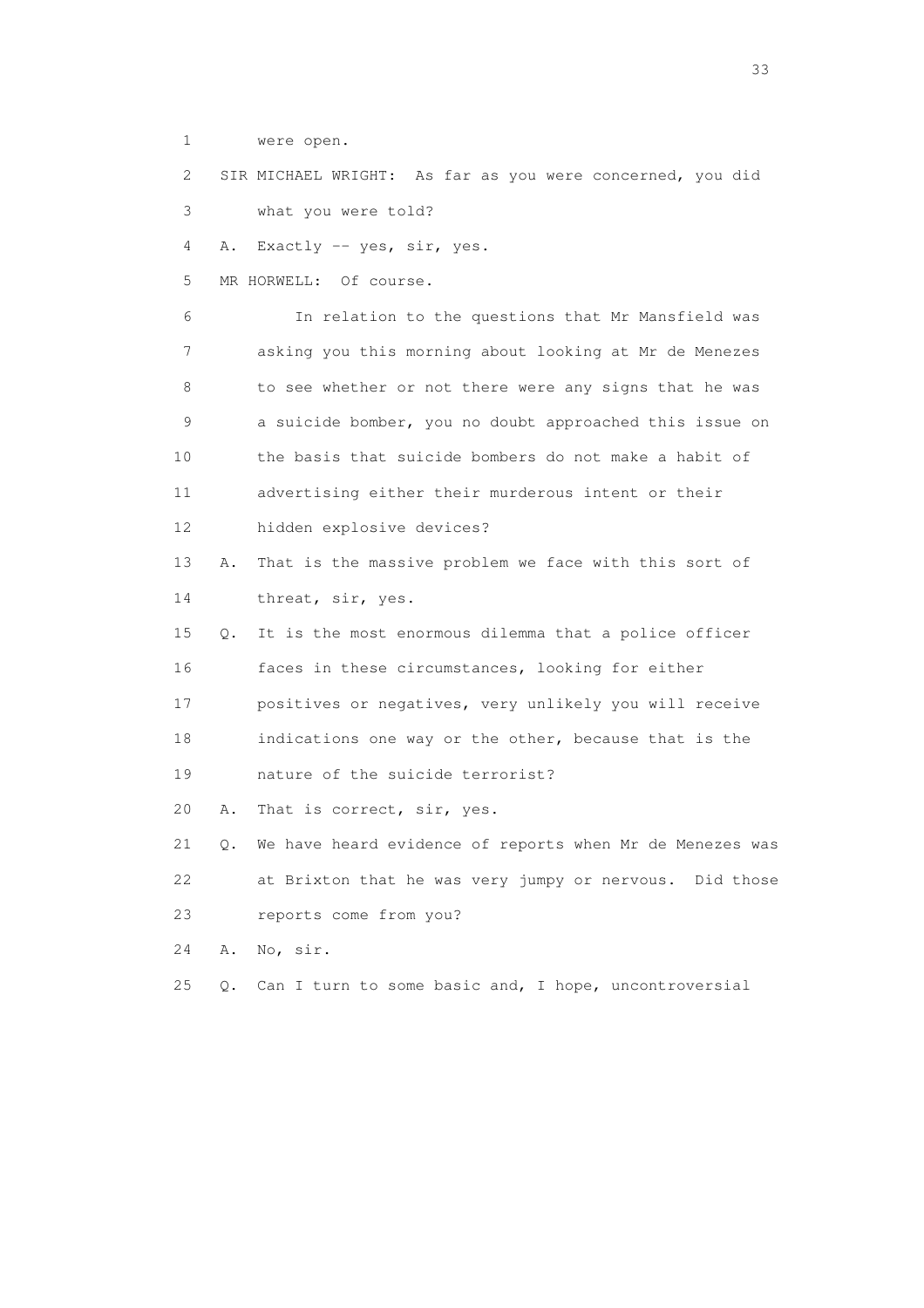1 principles.

| 2  |       | CO19 specialist firearms officers are the                |
|----|-------|----------------------------------------------------------|
| 3  |       | best-trained and equipped police officers to conduct     |
| 4  |       | an armed stop of a possible suicide bomber?              |
| 5  | Α.    | I accept that, sir, yes.                                 |
| 6  | $Q$ . | In July 2005 the training, equipment and expertise of    |
| 7  |       | SO12 surveillance officers in conducting an armed stop   |
| 8  |       | of a possible suicide bomber did not even begin to       |
| 9  |       | compare to that of the specialist firearms officer, did  |
| 10 |       | it, Ivor?                                                |
| 11 | Α.    | I accept that, sir, yes.                                 |
| 12 | Q.    | You in fact had had no training by July 2005 in relation |
| 13 |       | to the stopping of a suicide bomber?                     |
| 14 | Α.    | A confirmed suicide bomber?                              |
| 15 | $Q$ . | A possible suicide bomber.                               |
| 16 | Α.    | No, sir.                                                 |
| 17 | Q.    | Do you accept that in a difficult investigation of this  |
| 18 |       | type the operations room is best placed to decide how to |
| 19 |       | use or deploy its available resources?                   |
| 20 | Α.    | Yes, I accept that, sir.                                 |
| 21 | Q.    | At the time you entered the station concourse -- and we  |
| 22 |       | saw the film of this last night, we will play it again   |
| 23 |       | if necessary --                                          |
| 24 | Α.    | Sir.                                                     |
| 25 | Q.    | But at the time you entered the concourse, were you      |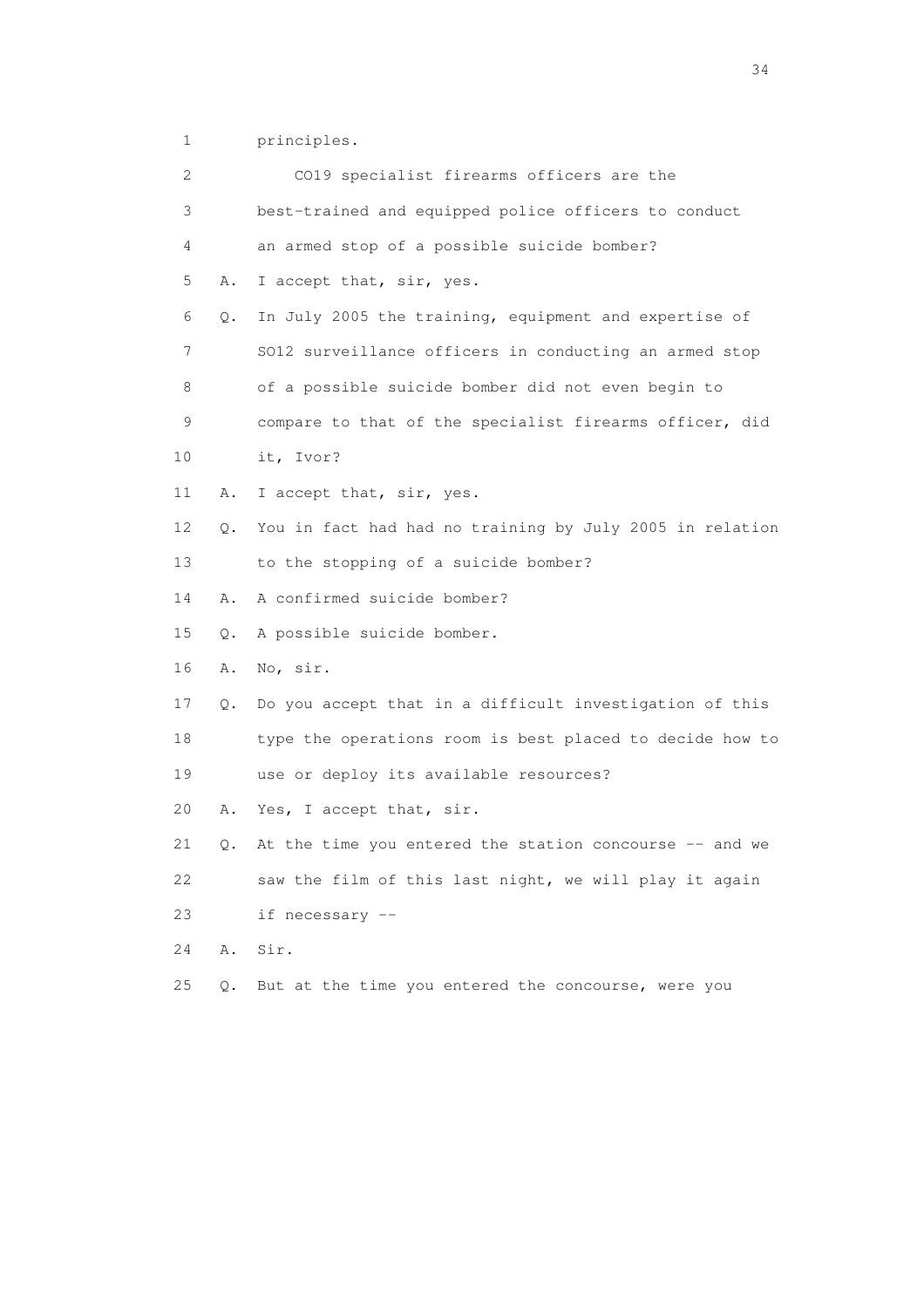- 1 aware where in fact Ken was?
- 2 A. I was aware that he was close to me and I was aware that 3 he was to my right-hand side, sir.
- 4 Q. So if there was to have been a stop in the concourse, it 5 would have been you and Ken?
- 6 A. Probably, sir. As I explained last night, it would have 7 been dependent on where the subject was.
- 8 Q. Now, there was reference yesterday to a potential nod 9 and a wink between you and Ken before this stop -- all 10 of this is hypothetical, Ivor, we appreciate that -- but 11 there was reference yesterday to a nod and a wink 12 between you and Ken before this stop would have taken 13 place?
- 14 A. Sir, yes.
- 15 Q. Again, I am sure you will be the first to accept that 16 a nod and a wink is no substitute for a detailed
- 17 firearms briefing?
- 18 A. I wouldn't describe it as a briefing, sir. This is
- 19 a dynamic incident.
- 20 Q. It is as far removed from a briefing as it is
- 21 possible --
- 22 A. Absolutely, sir, yes.
- 23 SIR MICHAEL WRIGHT: I have an uneasy feeling, Mr Horwell,
- 24 that the phrase came from me.
- 25 MR HORWELL: I am far too polite to confirm that, sir, but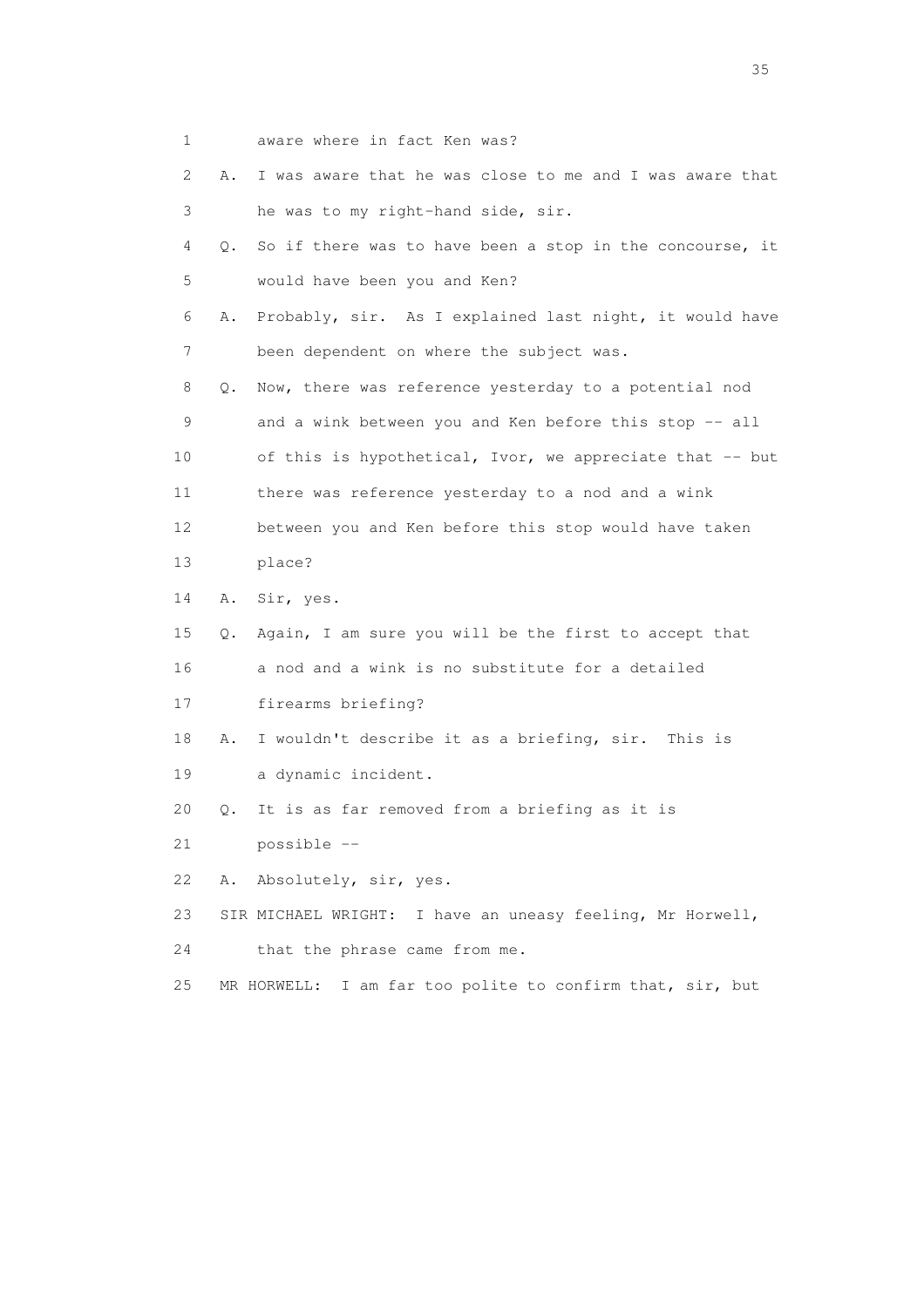1 that's the spirit in which it is intended, as you can 2 imagine. 3 SIR MICHAEL WRIGHT: We were discussing the possibility of 4 a spontaneous interception on the concourse because Ken 5 was close by, obviously done in such a way that didn't 6 alarm the subject of the surveillance. 7 MR HORWELL: Of course, of course. 8 SIR MICHAEL WRIGHT: I am not sure, in fact, that Ivor 9 necessarily agreed with me that a nod and a wink would 10 have been enough. 11 MR HORWELL: I think he nodded. 12 SIR MICHAEL WRIGHT: Yes. It would have been something 13 pretty surreptitious, would it not? 14 A. Yes, sir. 15 MR HORWELL: Now, this man at this stage was a possible for 16 Hussain Osman, wasn't he? 17 A. A possible, yes, sir. 18 Q. And you gave evidence yesterday as to your intention to 19 arrest this man if the order had been given? 20 A. It was an offer I made, sir, yes, and had I been told to 21 do it, I was in a position, I felt, to do it, sir. 22 Q. Obviously before there can be an arrest there has to be 23 a reasonable suspicion that this man is the terrorist, 24 Hussain Osman? 25 A. I don't necessarily accept that, sir.

 $36<sup>2</sup>$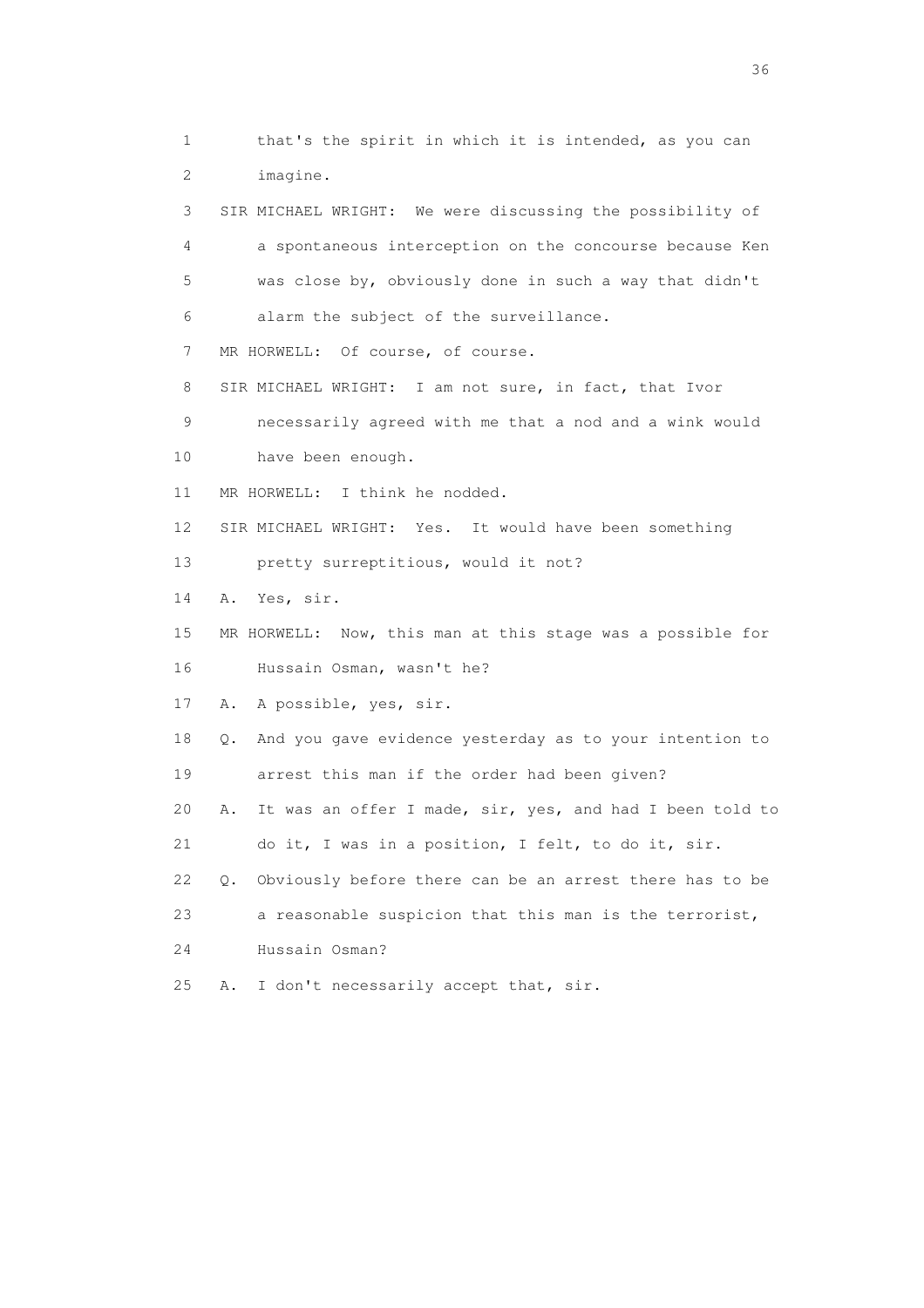| $\mathbf 1$ | Q.            | All right. But that would have been the basis upon       |
|-------------|---------------|----------------------------------------------------------|
| 2           |               | which this arrest would have been made; that there was   |
| 3           |               | reasonable evidence to suggest that he was               |
| 4           |               | Hussain Osman?                                           |
| 5           | Α.            | Well, as I explained yesterday, I could say that he      |
| 6           |               | wasn't identical with Omar, he was a possible for Osman, |
| 7           |               | but he also, in my mind, was an associate who had come   |
| 8           |               | out of 21 Scotia Road. So as an associate he would       |
| 9           |               | equally have been of interest to me, sir.                |
| 10          | Q.            | All right, Ivor, I understand.                           |
| 11          | Α.            | Do you understand?                                       |
| 12          | $Q_{\bullet}$ | I do, thank you.                                         |
| 13          |               | Now, whether Hussain Osman or whether an associate,      |
| 14          |               | if Hussain Osman, the previous day he had attempted to   |
| 15          |               | commit mass murder in London?                            |
| 16          | Α.            | Yes, sir.                                                |
| 17          | Q.            | And if Hussain Osman, he may have had that intent on     |
| 18          |               | this morning; it follows, obviously?                     |
| 19          | Α.            | Quite possibly, yes.                                     |
| 20          | Q.            | You have dealt with this already, but may I go back to   |
| 21          |               | it very briefly: he may have been armed --               |
| 22          | Α.            | Yes, sir.                                                |
| 23          | О.            | -- this man, he may have had a bomb?                     |
| 24          | Α.            | Yes, sir.                                                |
| 25          | $Q$ .         | And arresting this man in those circumstances was always |

<u>37</u>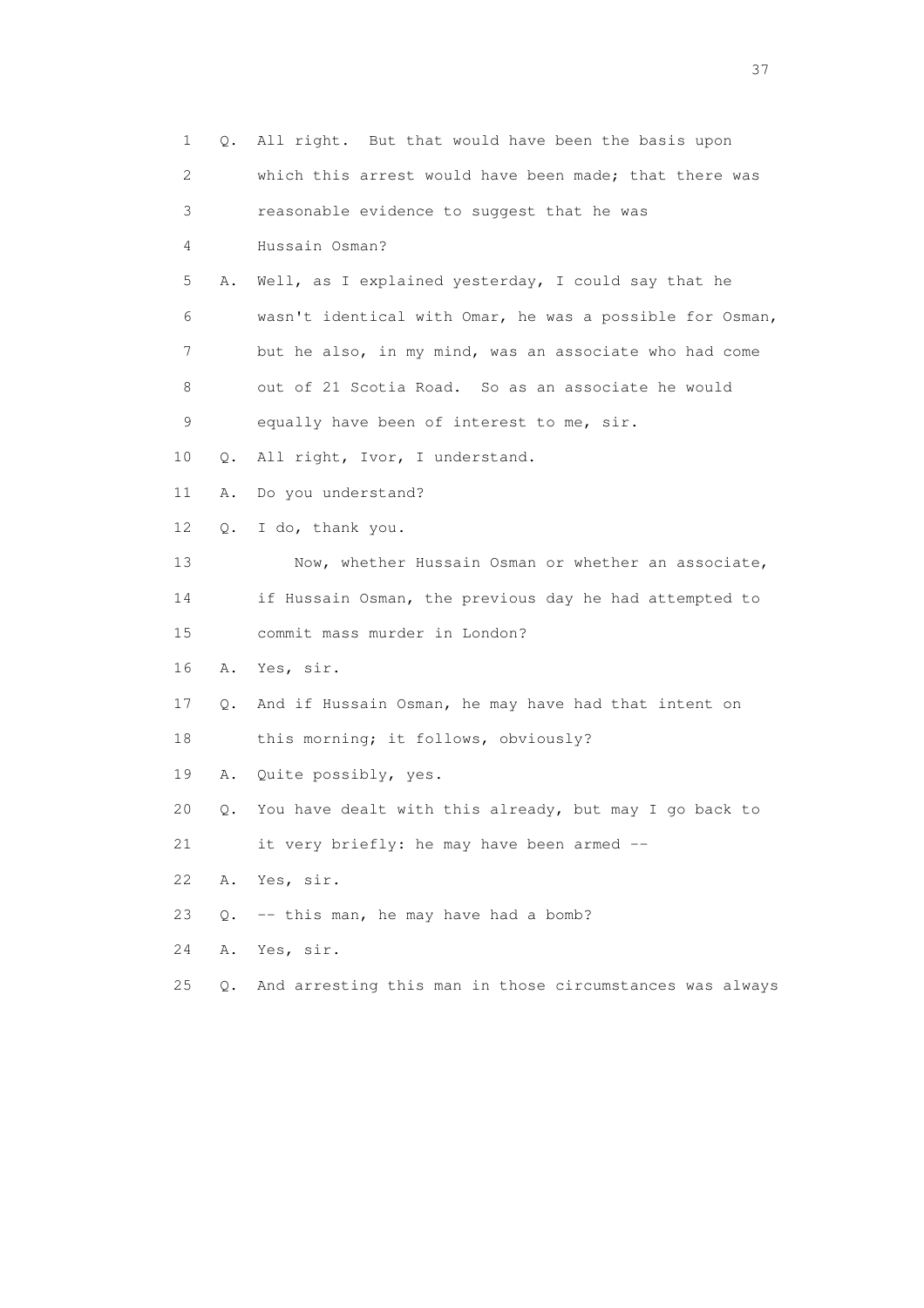1 going to be a dangerous and risky operation? 2 A. Yes, sir. 3 Q. Now, you were asked yesterday a number of hypotheticals 4 and I'm going to ask you some more, Ivor, if I may. 5 A. Sir. 6 Q. Mr de Menezes acted in an unpredictable manner on the 7 Underground train, didn't he? He was the only passenger 8 that you were aware of who got up at the time the armed 9 officers appeared? 10 A. That's not a fair assessment, sir, because my entire 11 focus was on him. I can't comment on the rest of the 12 passengers. 13 Q. That's why I put the question in the way that I did: he 14 was the only one that you were aware of? 15 A. Yes, sir. 16 Q. Not only did he stand up, he actually walked towards the 17 armed officers in a state, in a condition that you 18 described in your statement as being "agitated"? 19 A. Yes, sir. 20 Q. You didn't expect that to happen? 21 A. I didn't want it to happen, sir. 22 Q. No doubt you didn't expect it to happen, did you? 23 A. I didn't know what to expect, sir. 24 Q. All right. Mr de Menezes's behaviour that morning 25 caused you to spring forward and hold him?

and the state of the state of the state of the state of the state of the state of the state of the state of the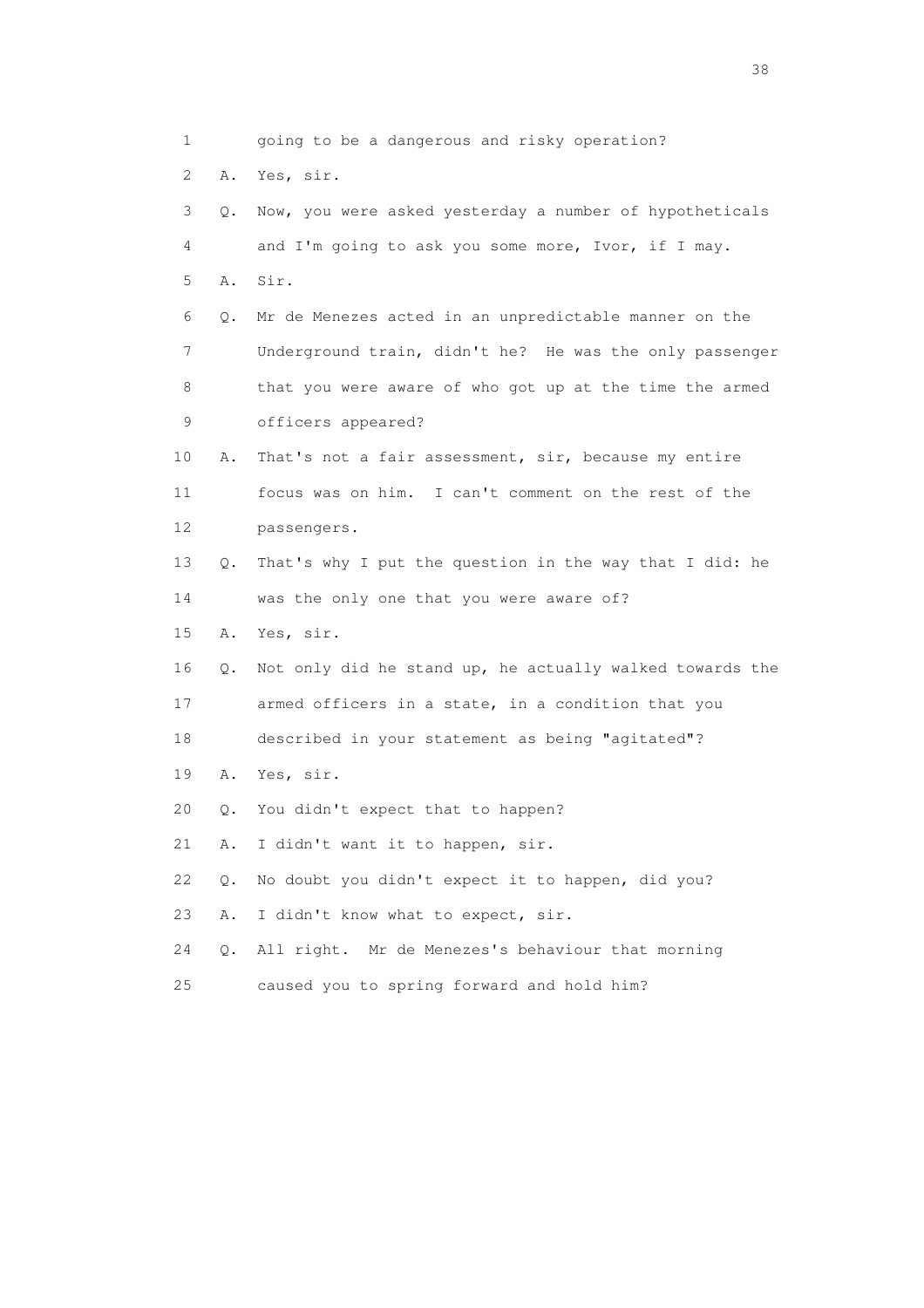| $\mathbf 1$ | Α. | "Spring forward" are your words, sir. As I have said in  |
|-------------|----|----------------------------------------------------------|
| 2           |    | my statement, if I could refer to my statement --        |
| 3           | Q. | Let us not worry about the words.                        |
| 4           | Α. | You understood that I grabbed him around the torso and   |
| 5           |    | pinned his arms to his sides?                            |
| 6           | Q. | Yes, very quickly indeed you took hold of his torso and  |
| 7           |    | you pushed him back into his seat?                       |
| 8           | Α. | Yes, sir.                                                |
| 9           | Q. | As you told us yesterday, you thought that you might     |
| 10          |    | die?                                                     |
| 11          | Α. | I said I was in fear for my life, yes, sir.              |
| 12          | Q. | You said yesterday, and indeed you have said in the      |
| 13          |    | course of your evidence on at least two occasions at the |
| 14          |    | Health and Safety trial, that you acted instinctively?   |
| 15          | Α. | Yes, sir.                                                |
| 16          | Q. | No doubt what was happening at the time caused you to    |
| 17          |    | act instinctively, but equally no doubt, Ivor, the       |
| 18          |    | atmosphere in July 2005, the bombings on 7 July and the  |
| 19          |    | attempted bombings on the 21st, they must have had some  |
| 20          |    | part to play in that instinctive reaction, rationalising |
| 21          |    | it as best as one can; do you not agree?                 |
| 22          | Α. | Well, I have already explained that I was briefed that   |
| 23          |    | we were deployed against suspected suicide bombers, so   |
| 24          |    | obviously my risk assessment is quite high.              |
| 25          | Q. | Accordingly. Ivor, we have two months at this inquest    |

 $39<sup>2</sup>$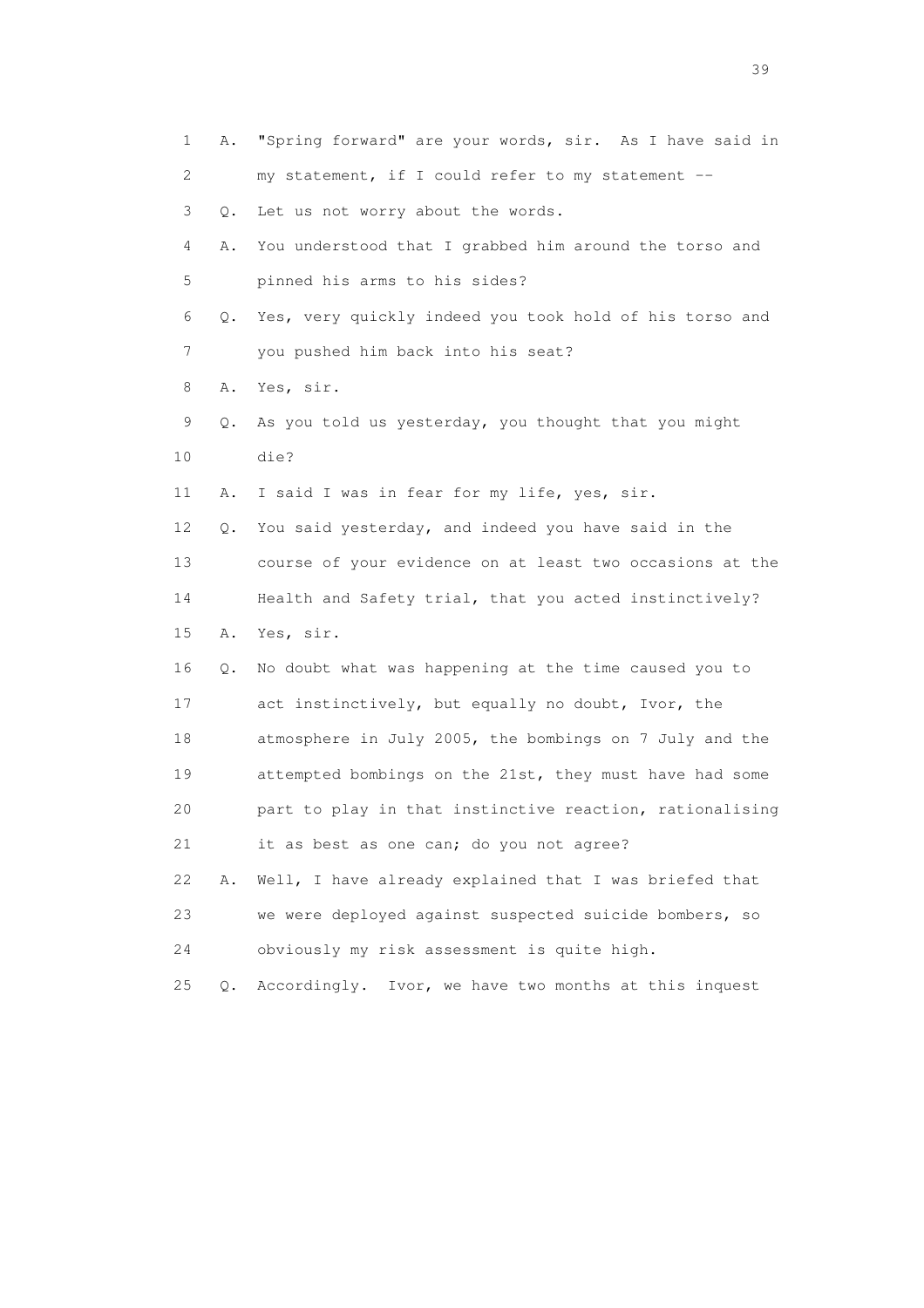1 to receive evidence as to what happened that morning. 2 You probably had about two seconds to decide what to do 3 when Mr de Menezes stood up and walked towards you? 4 A. Yes, sir. 5 Q. Going back to the station concourse and back to the 6 hypotheticals, Ivor, again. 7 A. Sir. 8 Q. If you had attempted to arrest that man in the concourse 9 and he had reacted in an unusual or unpredictable or 10 a surprising way, and if you believed that your life and 11 the lives of the public around you were in danger, and 12 your instincts were not only of self-preservation but of 13 protecting the public, hypothetically you might have 14 shot this man, if you considered that the danger was 15 immediate? 16 A. I can't comment on that, sir. 17 Q. You can't comment? 18 A. Can I just qualify -- 19 SIR MICHAEL WRIGHT: You might have drawn your weapon? 20 A. If I could just qualify, sir, I fully accept that, as 21 I said yesterday, that CO19 are highly trained, 22 well-equipped and highly motivated professional 23 individuals, and they are without doubt the best unit to 24 have carried out that detention in the foyer. 25 SIR MICHAEL WRIGHT: Yes, but -- forgive me interrupting --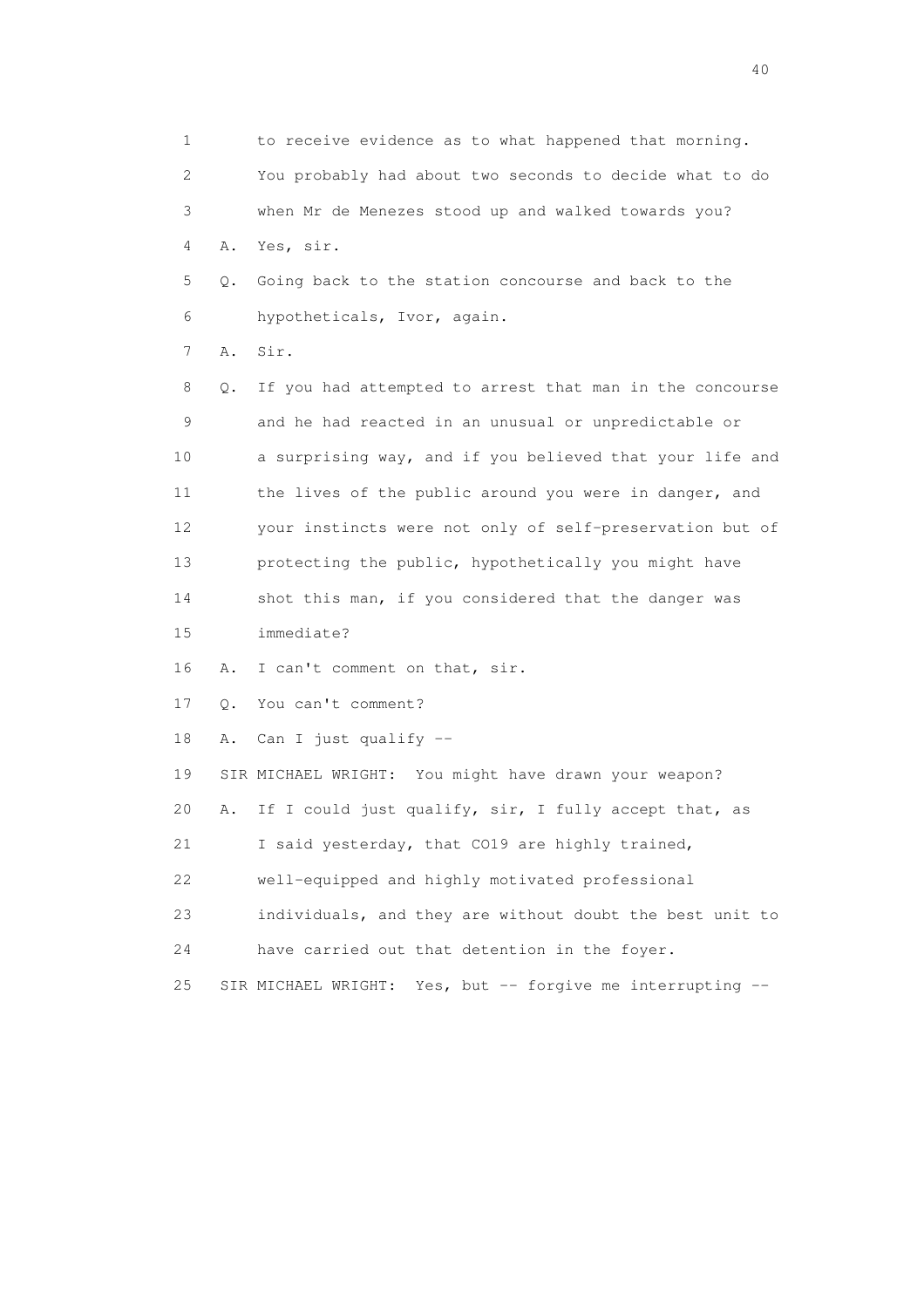1 what Mr Horwell is putting to you is if it had to be you 2 because CO19 weren't there. 3 A. That's why I made the offer, sir. 4 MR HORWELL: I appreciate that. 5 SIR MICHAEL WRIGHT: I want to follow it through. 6 A. Yes, sir. 7 SIR MICHAEL WRIGHT: Just to take Mr Horwell's question, if 8 you had attempted to do it and he had reacted in 9 a hostile or uncompromising or uncooperative way, 10 I fully accept you really can't say whether you might 11 have shot him; do you think you might have produced your 12 weapon and called out "armed police"? 13 A. It was an option, as I explained yesterday, and I had 14 a range of options open to me. I fully accept what you 15 are saying, sir. 16 The reason I made the request was that as a police 17 officer my first duty is to protect the public. 18 Particularly as an authorised firearms officer, I'm also 19 duty-bound to protect the public. I had fears in 20 allowing Mr de Menezes to run through the barrier. 21 SIR MICHAEL WRIGHT: We understand. 22 A. And I fully accept that CO19 were -- I wouldn't say 23 "best placed", but they are the best unit to have 24 carried that out. I was offering to do, as I explained 25 yesterday, in order to try to protect the public.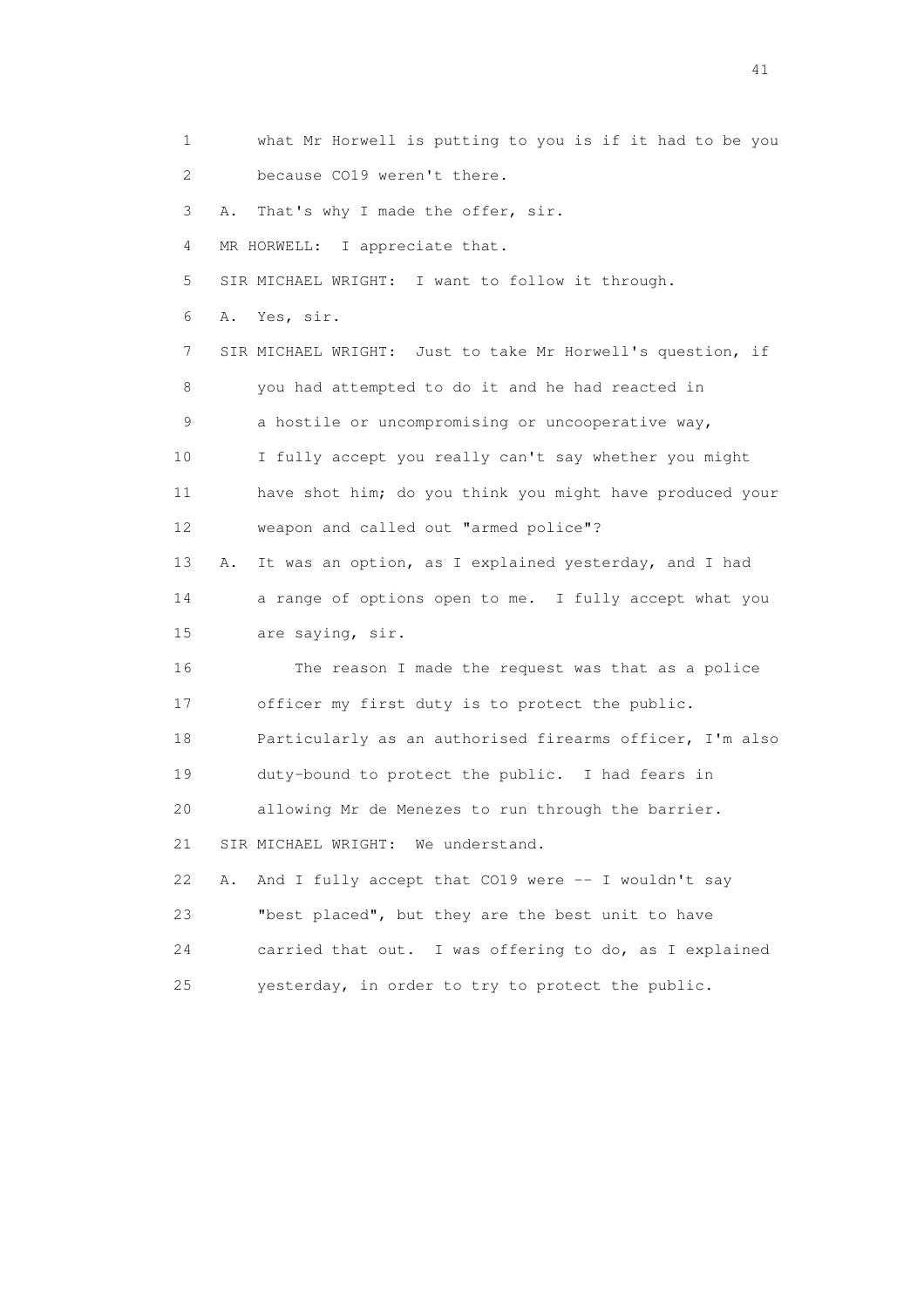1 If I could just reiterate, as he was approaching the 2 barrier he had a newspaper in one hand, he had a ticket 3 in the other. He was preoccupied with using that 4 ticket. I felt that it may have been a viable option to 5 have carried out the action that I explained yesterday, 6 and that is using officer safety techniques that I grab 7 his left arm, my colleague grabs his right arm, we take 8 him to the floor, we cuff him, possibly evacuate the 9 station and seek further directions. But I fully accept 10 that CO19 are the best-trained unit to do this, sir. 11 MR HORWELL: But on the basis of what might hypothetically 12 have happened, Ivor, as the Coroner has asked of you, of 13 course if this had gone wrong and if you had thought 14 that the safety of the public was in immediate danger, 15 you may well have drawn your firearm? 16 A. I don't know, sir. The word you used is "if" and we are 17 talking hypothetically, sir. 18 Q. All right. You will only go so far, it seems, in terms 19 of hypotheticals? 20 SIR MICHAEL WRIGHT: In fairness of course it is a series of 21 hypotheticals. 22 MR HORWELL: Of course it is. 23 SIR MICHAEL WRIGHT: The first question is: it depends how 24 successful your tackle is. 25 A. Indeed, sir.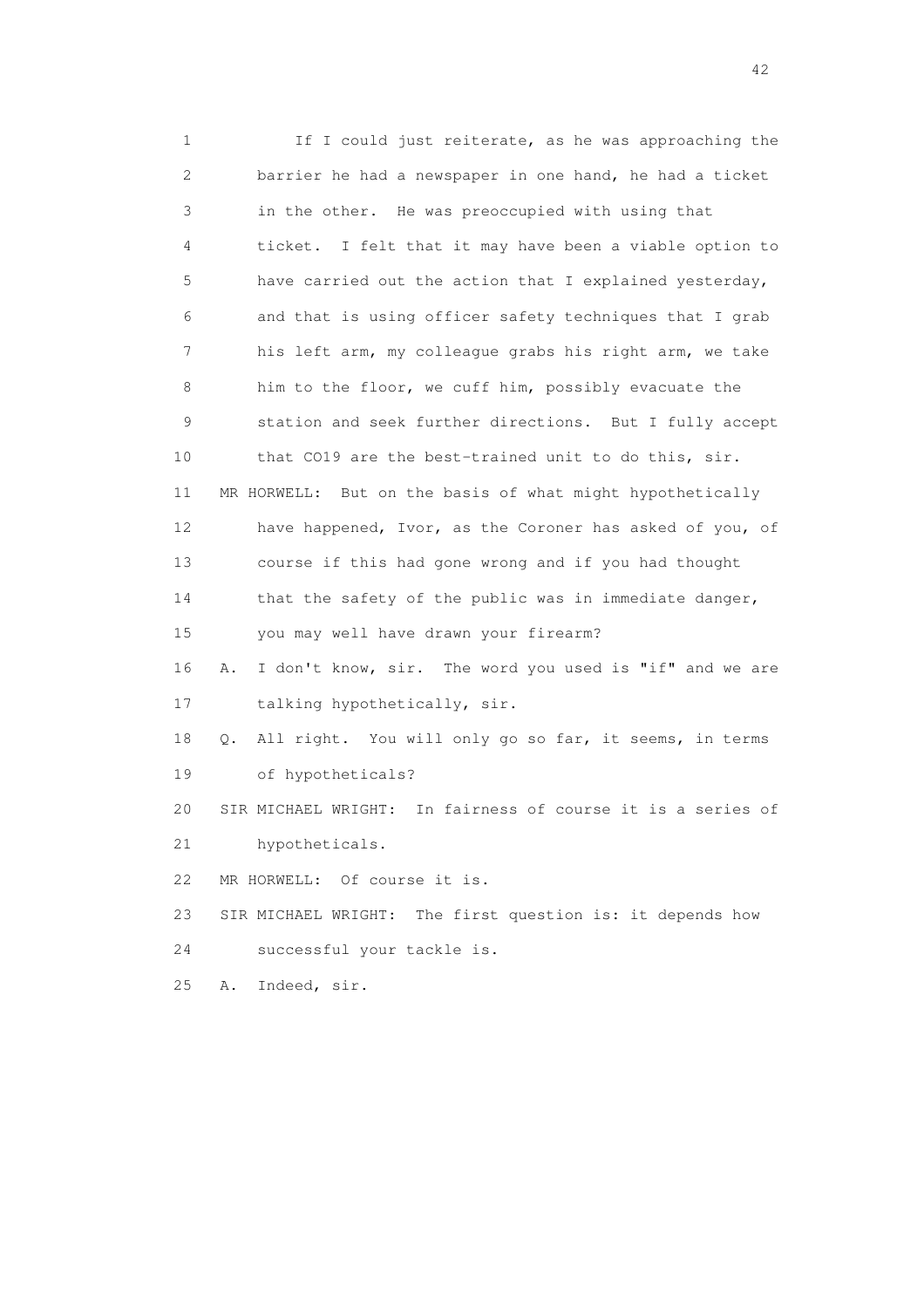1 SIR MICHAEL WRIGHT: If you and Ken had grabbed him at the 2 right time and got him down to the ground, there might 3 have been no necessity to go that far. 4 A. Indeed. Indeed, sir. 5 SIR MICHAEL WRIGHT: It all depends on what happens. 6 MR HORWELL: And thereafter it is pure speculation. 7 SIR MICHAEL WRIGHT: It is in the lap of the gods. 8 MR HORWELL: I accept that, and thank you. 9 A. Thank you, sir. 10 SIR MICHAEL WRIGHT: Mr Horwell, Mr Stern has drawn 11 attention to the comments of Mr Justice Henriques at the 12 end of the Health and Safety trial after the verdict was 13 in, and he has reminded us of the glowing tribute that 14 the learned judge paid to Ivor. I think it might be of 15 comfort to Ivor if he knew what the Metropolitan Police 16 Service view was about that tribute. 17 MR HORWELL: Sir, I hope it is understood and accepted that 18 we fully support those words. So that everyone can 19 understand, the Metropolitan Police Service do not take 20 the view that this is a platform for apologies and words 21 of the nature that you have described, sir. 22 SIR MICHAEL WRIGHT: I know. 23 MR HORWELL: That will come after this inquest. 24 SIR MICHAEL WRIGHT: But as it has been introduced this 25 morning -- I say no more about it than that -- I thought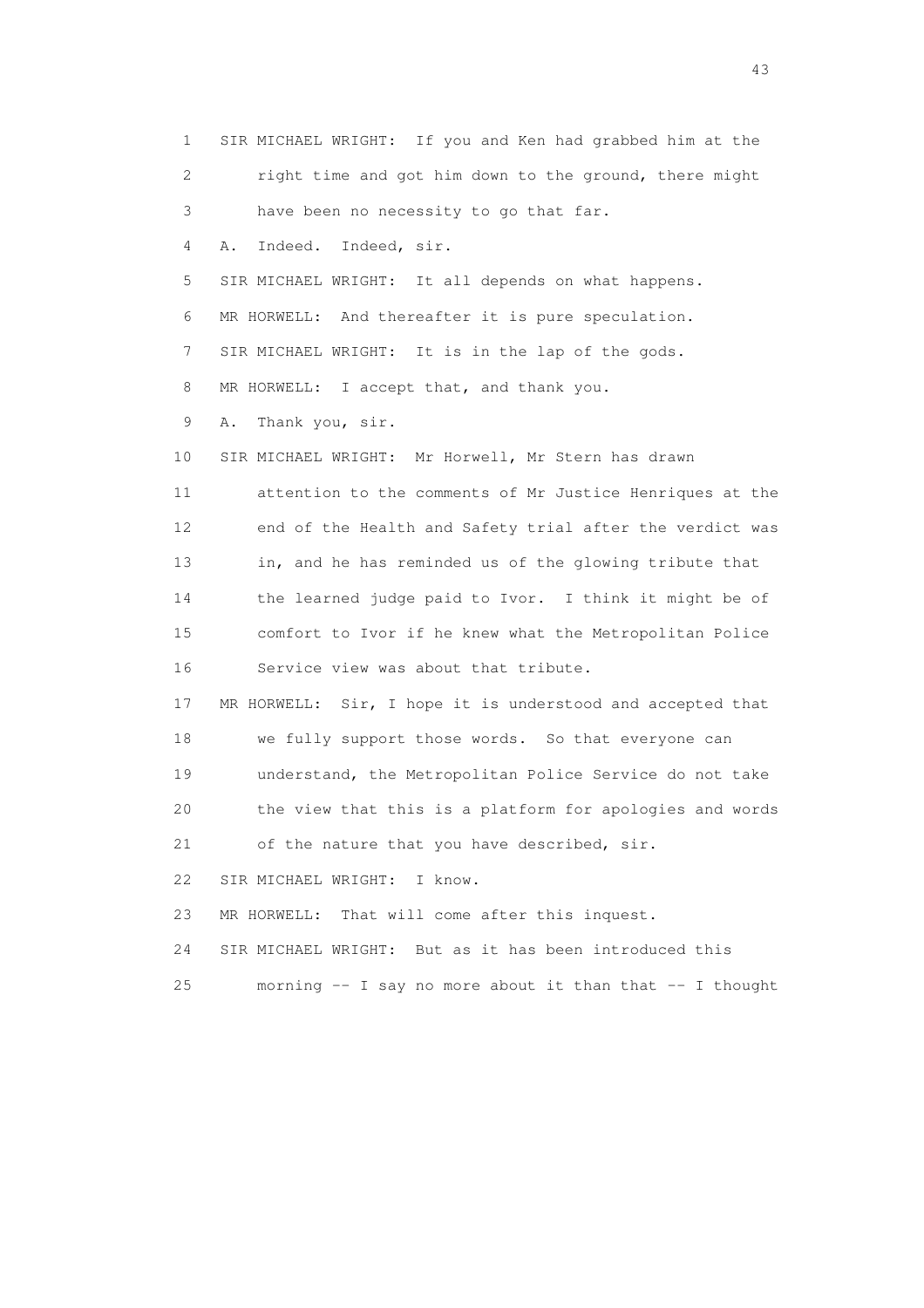1 I would give you the opportunity to support it. 2 MR HORWELL: Sir, we fully support those words. Ivor, as 3 did other officers that day, acted with extreme bravery 4 and without regard to their own safety. 5 SIR MICHAEL WRIGHT: Thank you. 6 MR HORWELL: The commendation cannot be higher than that. 7 SIR MICHAEL WRIGHT: Thank you very much. Mr Gibbs. 8 Ouestions from MR GIBBS 9 MR GIBBS: Sir, could I just pick up something rather more 10 mundane than that? 11 Ivor, you have described how you were wearing more 12 or less the same as Mr de Menezes was wearing? 13 A. Yes, sir. 14 Q. And that you found it difficult to tell whether he was 15 or whether he wasn't carrying about his person something 16 which might have been dangerous in one way or another? 17 A. Yes, sir. 18 Q. Concealed underneath the similar clothing that you were 19 wearing, what were you carrying? 20 A. To confirm, yes, I was dressed virtually identically to 21 Mr de Menezes and I was carrying a range of operational 22 police equipment, and that included a covert 23 surveillance radio. 24 Q. Yes. 25 A. A spare battery for that radio.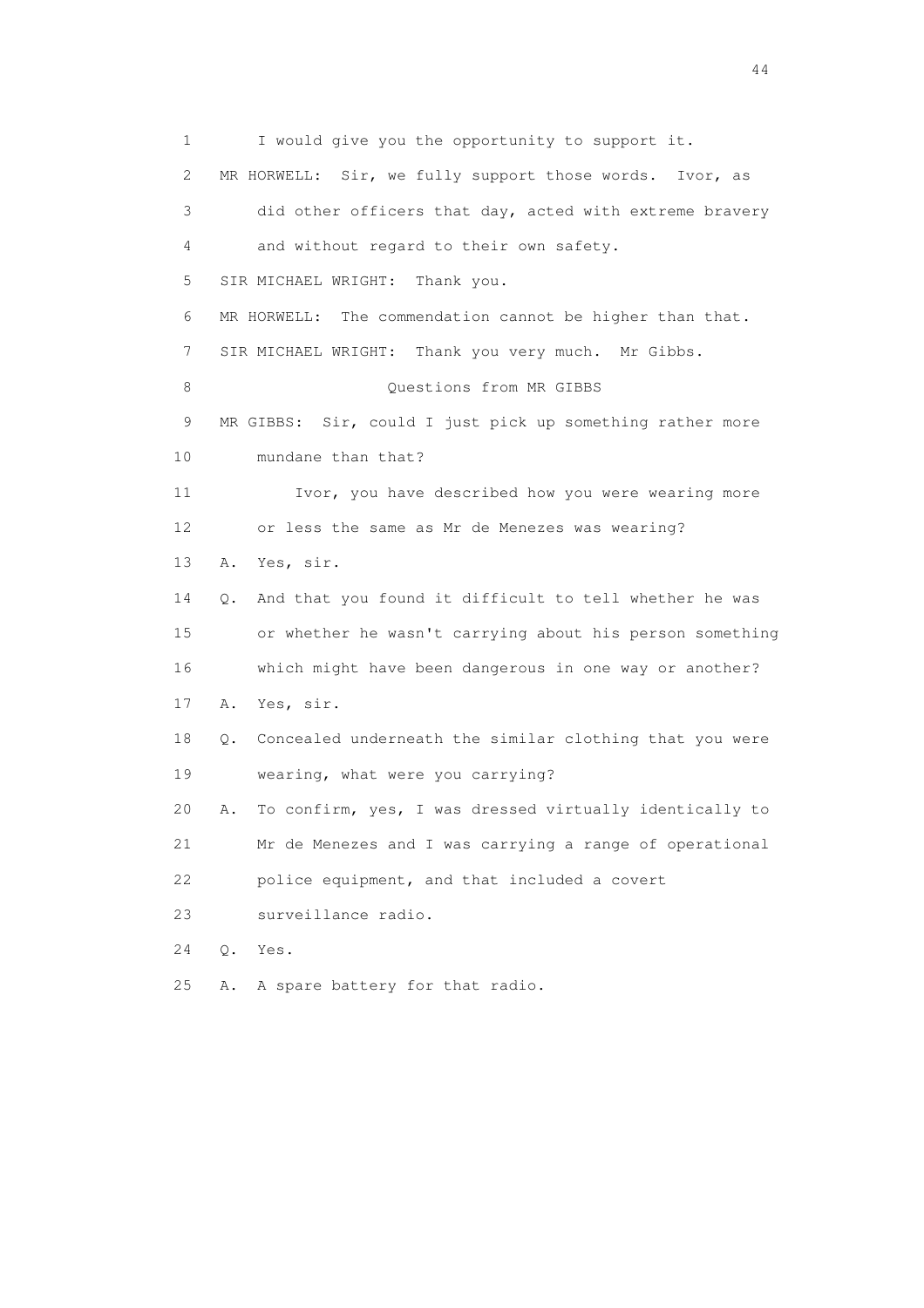1 SIR MICHAEL WRIGHT: How big is that; the size of a mobile 2 phone? 3 A. No, much larger, sir, at that stage. 4 SIR MICHAEL WRIGHT: How is it secured? 5 A. It's secured in a harness, and on that occasion it was 6 secured to the left-hand side of my torso. 7 SIR MICHAEL WRIGHT: Thank you. 8 A. I had a spare battery for that radio. 9 MR GIBBS: How big is that? 10 A. This is the old Cougar system. 11 Q. Yes. 12 A. That's about two and a half to three inches square. 13 I was carrying, as we know, a Glock 17 pistol. 14 Q. How big is that? Just show us. 15 A. (Indicated) 16 Q. Thank you. 17 SIR MICHAEL WRIGHT: There was a possibility that somebody 18 might get hold of a photograph. If, Mr Hilliard, we 19 could ask those instructing you to see what they can dig 20 out. I dare say Mr Horwell will be able to help. 21 MR HORWELL: We can discuss it with Mr Stern and of course 22 a photograph can be available when the firearms 23 officers -- 24 SIR MICHAEL WRIGHT: It was my reaction to suggestion that 25 we actually produce a pistol.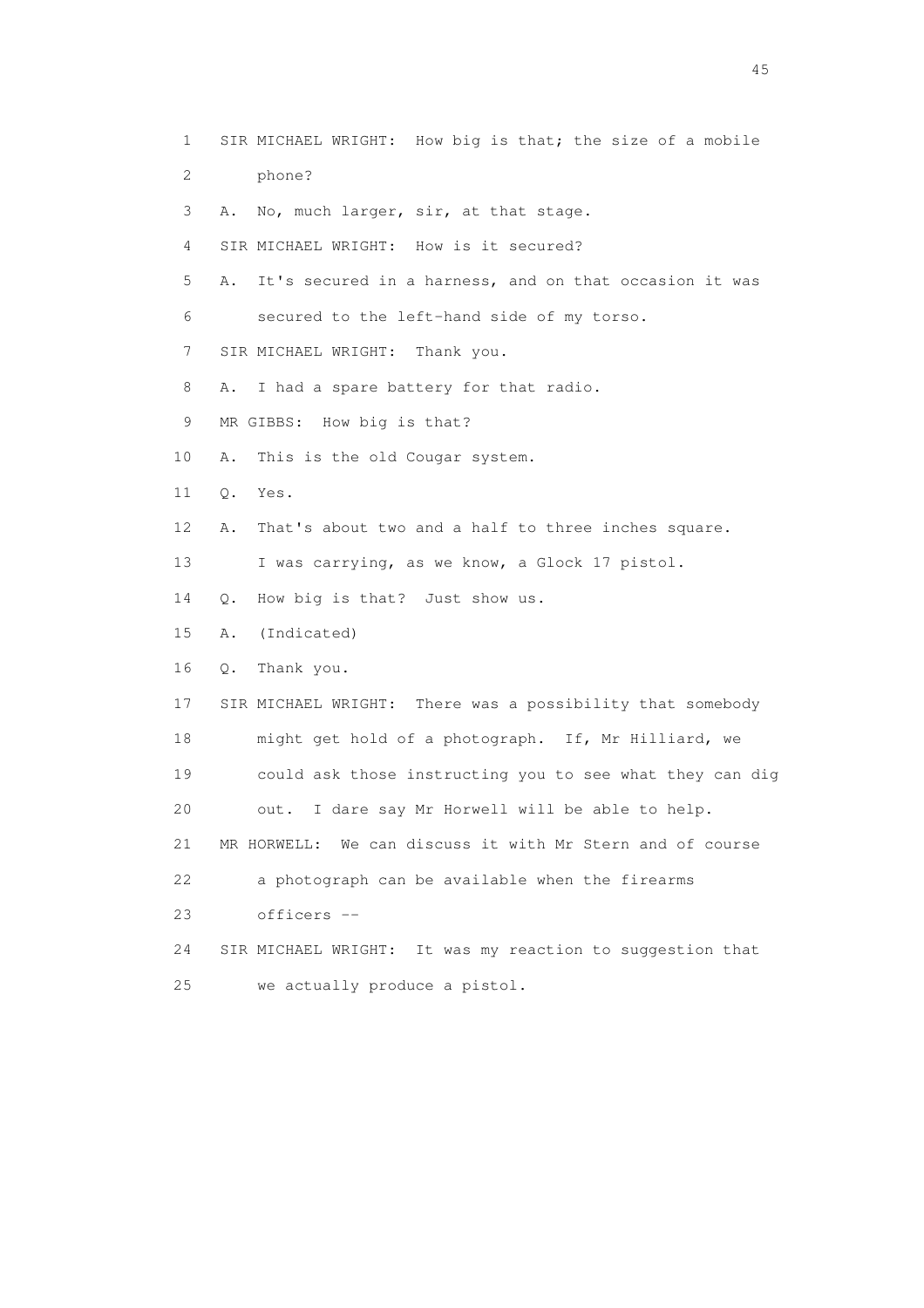- 1 MR HORWELL: I understand.
- 2 SIR MICHAEL WRIGHT: I thought that was going an bit too
- 3 far.
- 4 MR HORWELL: We will do that.
- 5 MR GIBBS: A Glock pistol. A spare magazine?
- 6 A. A spare magazine --
- 7 Q. How big is that?
- 8 SIR MICHAEL WRIGHT: Well, it fits into the butt of the 9 pistol, doesn't it?
- 10 A. Four to five inches long, loaded with 17 rounds. Two 11 mobile phones.
- 12 MR GIBBS: We understand how big a mobile telephone is.
- 13 A. And a chequered police cap.
- 14 Q. Right. So the cap doesn't take up much room, but you, 15 covertly so that no one else in the bus or in the tube 16 can see that you are doing so, have a gun and the spare 17 magazine, a radio that is significantly bigger than 18 a mobile telephone and a spare battery, two mobile 19 telephones and something that identifies you as a police 20 officer should you put it on your head?
- 21 A. Yes, sir.
- 22 Q. If there had been another surveillance officer unrelated 23 to your team in the bus or in the tube, would he or 24 should he have been able to tell whether or not you were 25 carrying all of those things?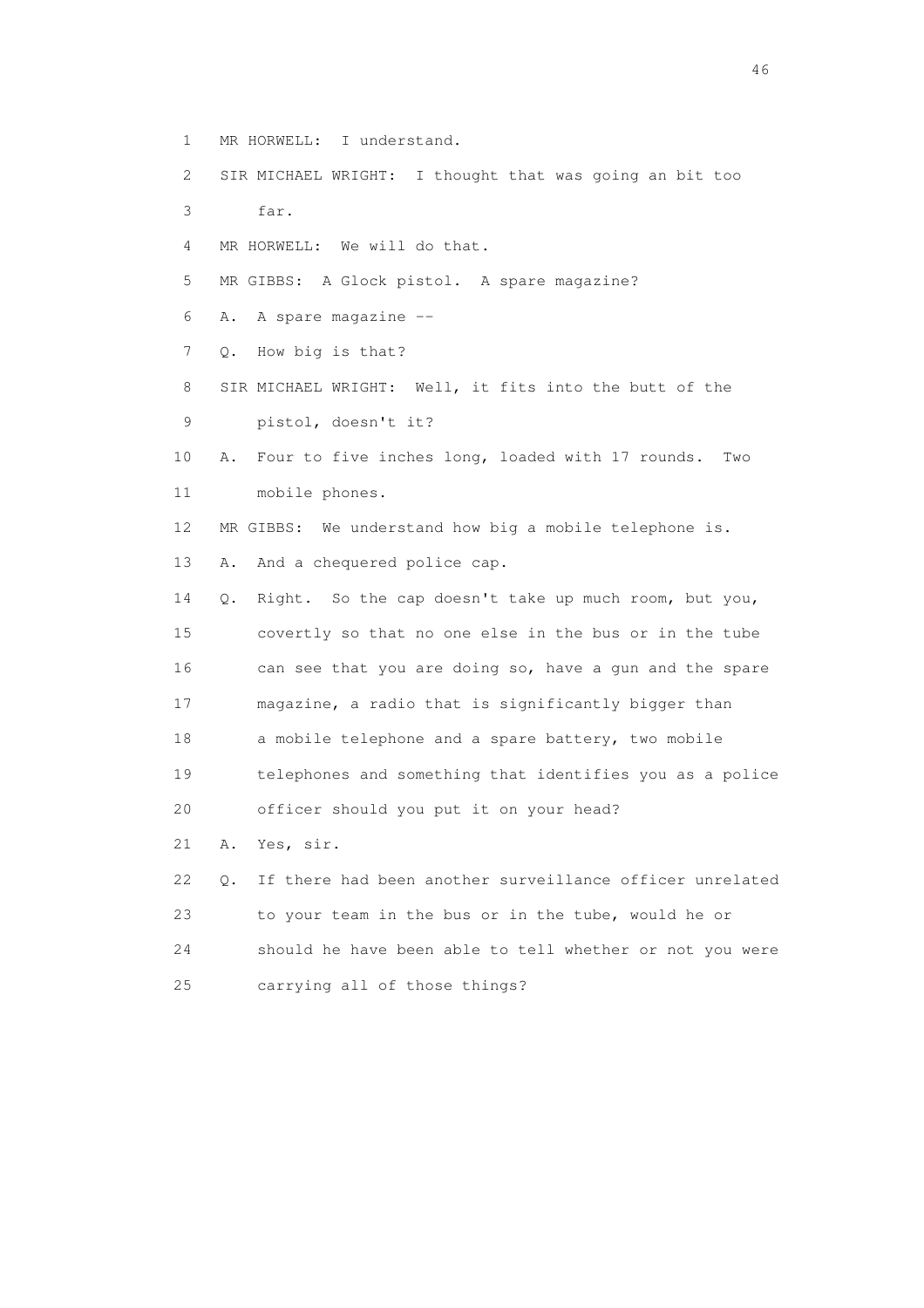1 A. No, sir.

| 2  | Q. | There is just one other thing, because the jury asked    |
|----|----|----------------------------------------------------------|
| 3  |    | a question yesterday, a member of the jury asked about   |
| 4  |    | what you meant or what it meant by the phrase "remaining |
| 5  |    | covert". So can we just try to understand?<br>I think    |
| 6  |    | that question may give us an opportunity to understand   |
| 7  |    | what the job involves that you do.                       |
| 8  |    | There are two main roles, am I right, for                |
| 9  |    | a surveillance officer; one is to follow and not to lose |
| 10 |    | the person you are following, and the other is to gather |
| 11 |    | information; am I right?                                 |
| 12 | Α. | Gathering information, yes, sir. With regard to the      |
| 13 |    | first part, we generally would not look to lose the      |
| 14 |    | subject, particularly in an operation of this sort.      |
| 15 |    | However, there may be occasion where we will             |
| 16 |    | intentionally lose the subject for fear of compromising  |
| 17 |    | the deployment. However, in an operation of this sort,   |
| 18 |    | it would appear imperative that we wouldn't lose the     |
| 19 |    | subject.                                                 |
| 20 | О. | By "gathering information", I include of course          |
| 21 |    | gathering information, whatever information you can,     |
| 22 |    | about the identity of the subject?                       |
| 23 | Α. | Yes, sir.                                                |
| 24 | Q. | There is a tension, an obvious tension, isn't there,     |
| 25 |    | between on the one hand getting close enough so that you |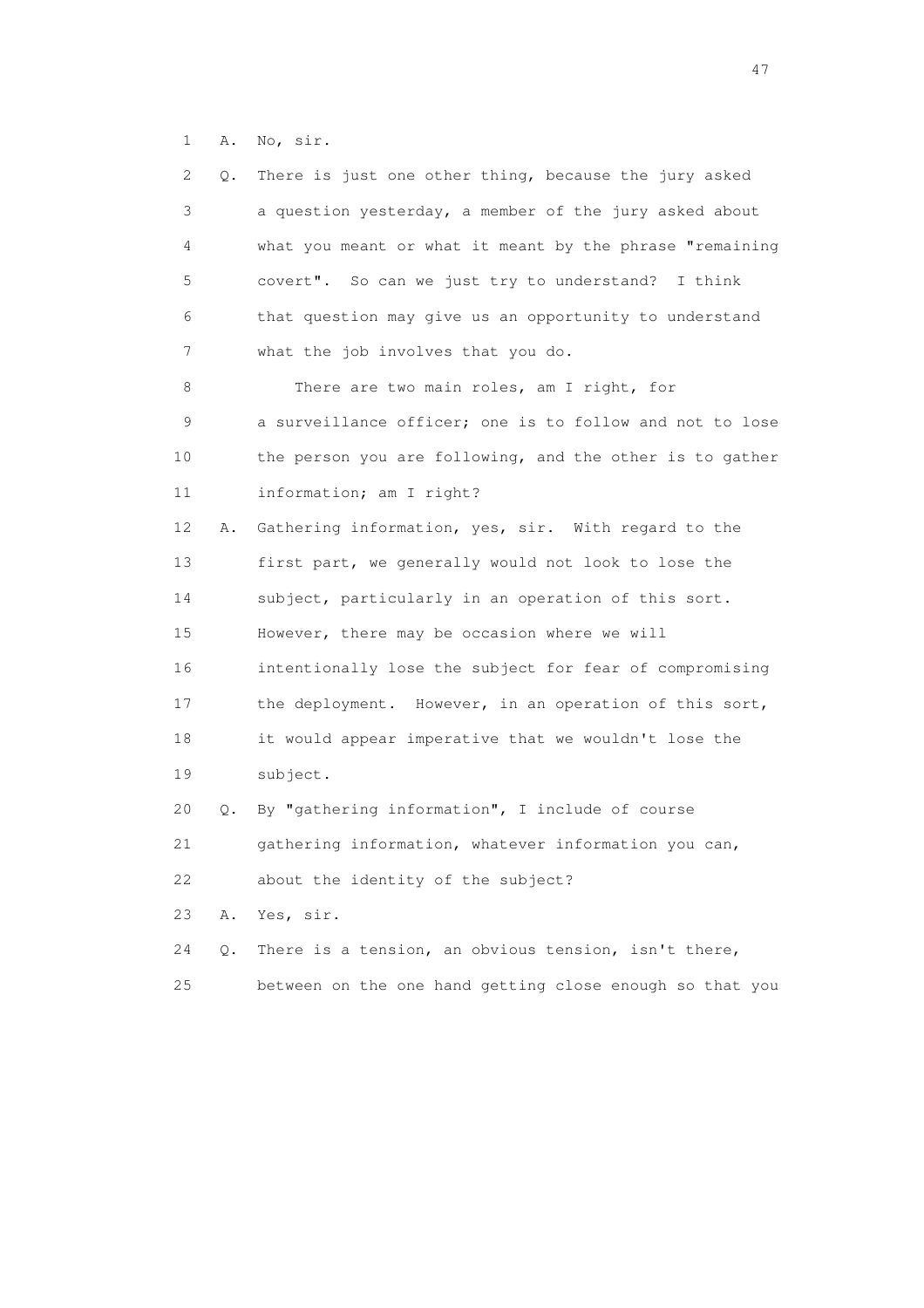| 1                         |    | don't lose the person and don't lose an opportunity to   |
|---------------------------|----|----------------------------------------------------------|
| $\mathbf{2}^{\mathsf{I}}$ |    | gather information, and on the other hand not getting so |
| 3                         |    | close that you risk the person realising he's being      |
| 4                         |    | followed?                                                |
| 5                         | Α. | That is the balance, sir, yes.                           |
| 6                         | Q. | Would I be right in thinking that -- because you have    |
| 7                         |    | followed lots of different sorts of people over the      |
| 8                         |    | years, I have no doubt?                                  |
| 9                         | Α. | Yes, sir.                                                |
| 10                        | Q. | That where you are dealing with a failed suspected       |
| 11                        |    | suicide bomber, the risks involved should the person     |
| 12                        |    | realise that he is being followed are disproportionately |
| 13                        |    | higher than in most follows?                             |
| 14                        | Α. | I would accept that, sir.                                |
| 15                        | Q. | Because there is a risk that if the person realised that |
| 16                        |    | he is being followed, he may do something really         |
| 17                        |    | terrible?                                                |
| 18                        | Α. | As I said earlier in my evidence, a cornered terrorist   |
| 19                        |    | is an extremely dangerous option, sir.                   |
| 20                        | О. | When you set out on a follow, am I right in thinking     |
| 21                        |    | that you don't know for how long and how many times you  |
| 22                        |    | are going to be the person who is the eye on the         |
| 23                        |    | subject?                                                 |
| 24                        | Α. | That's correct, sir, yes.                                |
| 25                        | Q. | Because when you are, as you were, first the eye, you    |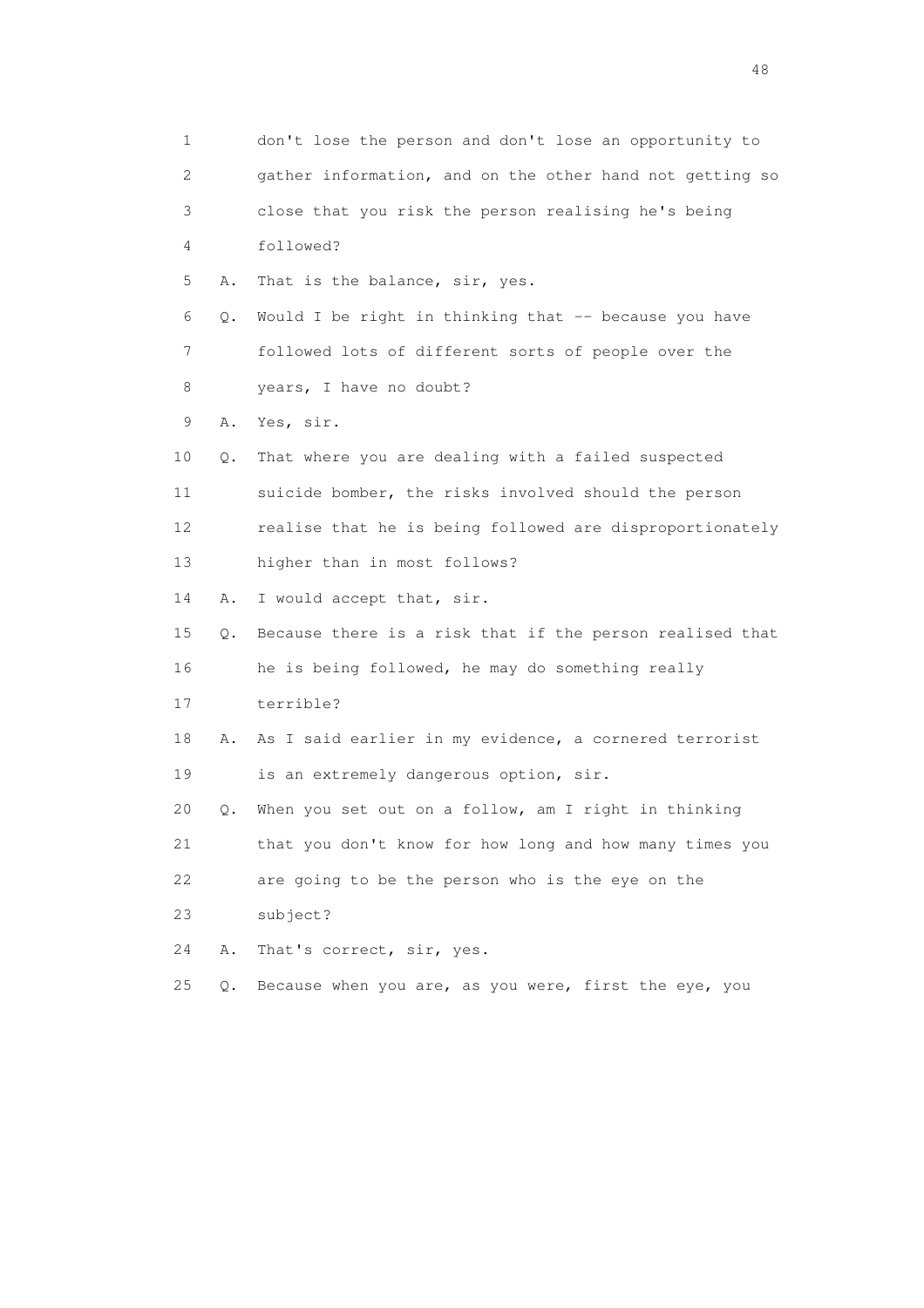1 don't know when next or if you are next going to be the 2 eye, you don't want to be too obvious, in fact you 3 mustn't be obvious at all, to the person you are 4 following? 5 A. Yes, sir. 6 Q. Did that inform, for instance, where you sat on the bus, 7 what you did on the bus, how often you looked across on 8 the bus and so on? 9 A. As I explained yesterday, sir, I had to maintain 10 a balance between maintaining vision on Mr de Menezes 11 and remaining covert, sir. 12 Q. Then when you were again the eye, at the Stockwell tube 13 station in the concourse and downstairs in the carriage, 14 did that risk that you might be recognised -- if this 15 person was who he might have been -- as someone who had 16 been on the bus sooner, for instance, inform where you 17 sat, how far away and what you did? 18 A. That was a risk, sir. It's always a risk with covert 19 surveillance. It was summer and there is a limited 20 opportunity to carry changes of clothing, for example. 21 Q. Had you managed to change your clothing at all between 22 the two moments? 23 A. All I managed to do was change my baseball cap from 24 a beige baseball cap to a black baseball cap, which is 25 what I was wearing on the tube, sir.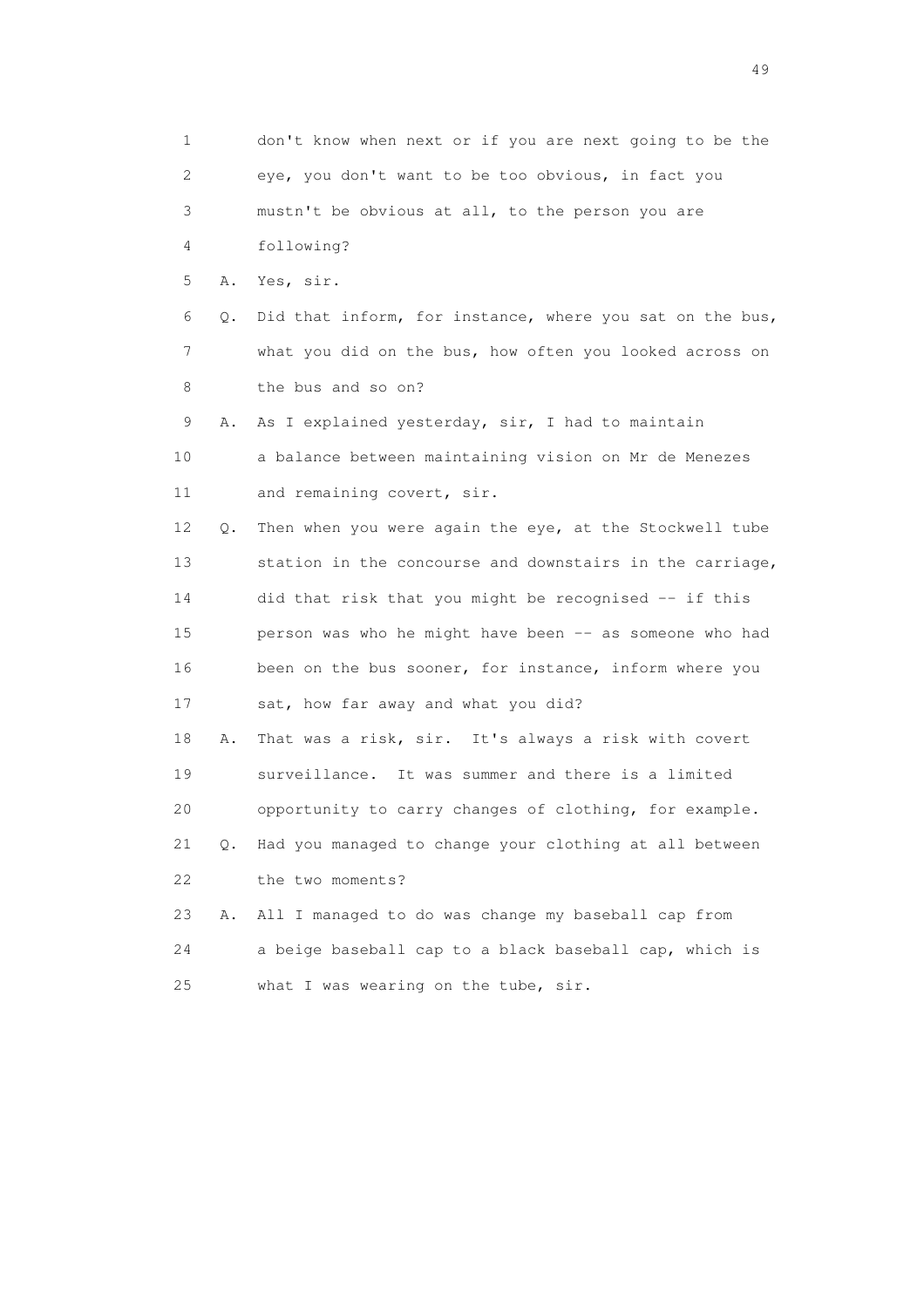1 Q. Was that to mitigate the risk of someone identifying you 2 as having been on the bus and now also being on the 3 tube? 4 A. An attempt to do that, yes, sir. 5 Q. Lastly this: there has been a lot of talk about 6 self-preservation, but actually when you grabbed 7 Mr de Menezes, who were you looking to preserve? 8 A. The public, sir. 9 Questions from THE CORONER 10 SIR MICHAEL WRIGHT: Thank you, Mr Gibbs. 11 Two things, please: as you have told us, one of the 12 functions of the follow, apart from keeping tabs on the 13 person you are following, is, where possible, to get 14 more intelligence, more information -- 15 A. Yes, sir. 16 SIR MICHAEL WRIGHT: -- that may assist with the 17 identification procedure. 18 By the time you got to Stockwell station, you got 19 there ahead of him into the foyer -- 20 A. Yes, sir. 21 SIR MICHAEL WRIGHT: -- of the station, and he came in and 22 you saw him pass you, and you followed him down to the 23 platform. As I have understood it, nothing happened in 24 that period which would have added to your information 25 about him in any significant way?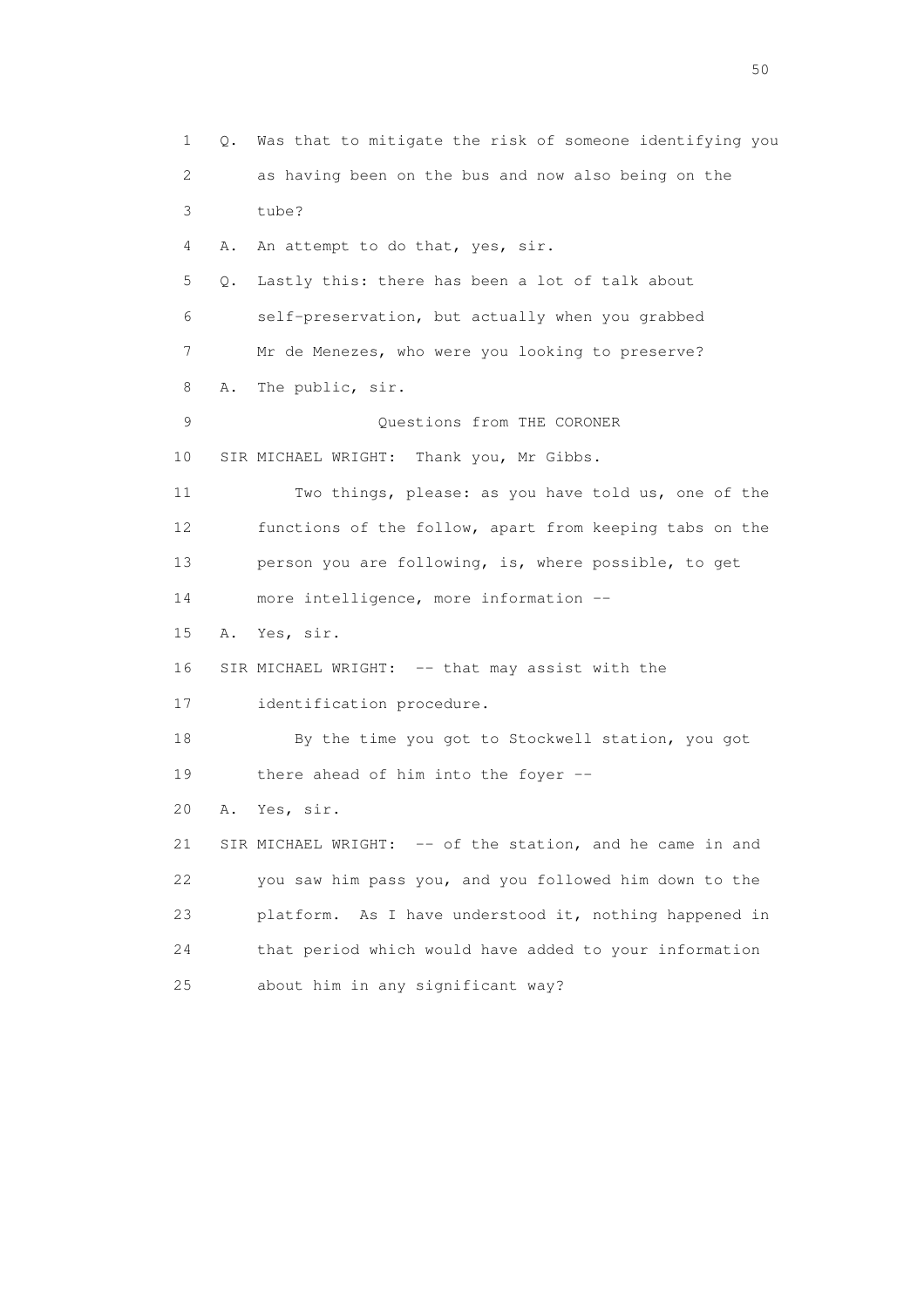1 A. No, sir.

| $\mathbf{2}^{\mathsf{I}}$ | SIR MICHAEL WRIGHT: In those circumstances, because           |
|---------------------------|---------------------------------------------------------------|
| 3                         | identification as a process was not going forward, would      |
| 4                         | it be right to suppose that at that stage your prime          |
| 5                         | concern was with stopping him, or was there another or        |
| 6                         | other concerns?                                               |
| 7                         | The other concern, sir, as I explained, was that he was<br>Α. |
| 8                         | running down the escalator and it was a big concern that      |
| 9                         | I was going to lose him, sir.                                 |
| 10                        | SIR MICHAEL WRIGHT: So it was keeping touch with him?         |
| 11                        | Α.<br>Yes, sir.                                               |
| 12                        | SIR MICHAEL WRIGHT: Because at that stage, as I understood    |
| 13                        | your evidence, you thought that the situation might well      |
| 14                        | be that the follow would be allowed to continue.              |
| 15                        | That was my assessment, sir, yes.<br>Α.                       |
| 16                        | SIR MICHAEL WRIGHT: That was your assessment of what you      |
| 17                        | thought the situation then was?                               |
| 18                        | Yes, sir.<br>Α.                                               |
| 19                        | SIR MICHAEL WRIGHT: It wasn't until the CO19 officers came    |
| 20                        | into sight that your assessment changed as to what the        |
| 21                        | situation might now be?                                       |
| 22                        | Yes, sir.<br>Α.                                               |
| 23                        | SIR MICHAEL WRIGHT: Very well.                                |
| 24                        | The second question I want to ask you is this: the            |
| 25                        | two CO19 officers entered the carriage from behind you,       |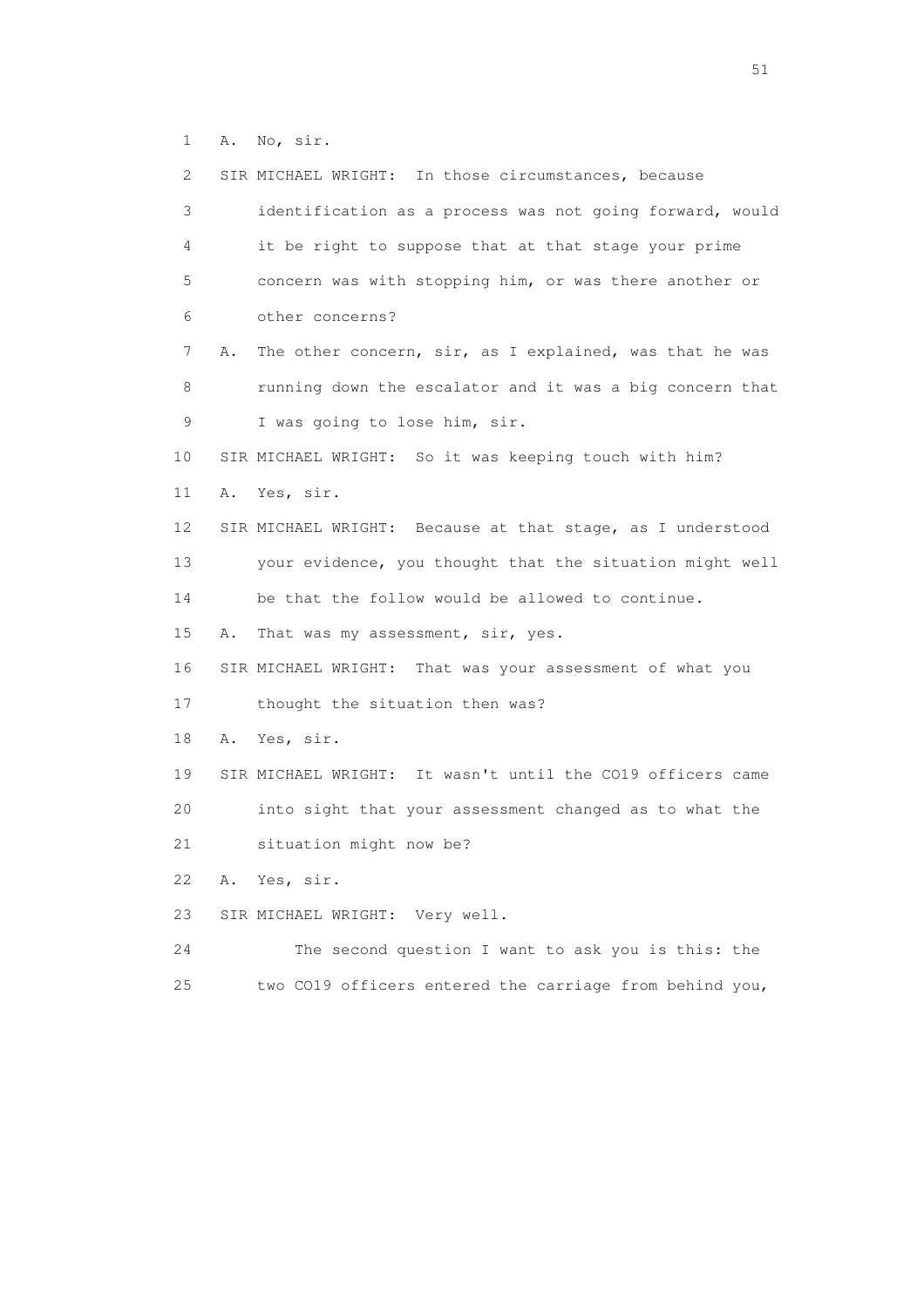1 because by that time you had turned towards 2 Mr de Menezes and your back was towards them. 3 A. Yes, to my left, sir, yes. Over my left shoulder it 4 would have been. 5 SIR MICHAEL WRIGHT: Half left, as it were? 6 A. Yes, sir. 7 SIR MICHAEL WRIGHT: I appreciate you don't have CO19 8 training and so you may not be able to answer this 9 question, but what did you expect they were going to do 10 or what did you think they might do, or did you not have 11 any idea? 12 A. I can't comment, sir. 13 SIR MICHAEL WRIGHT: You don't have any idea? 14 A. No, sir. 15 SIR MICHAEL WRIGHT: Thank you very much. Mr Hilliard. 16 Further questions from MR HILLIARD 17 MR HILLIARD: Only this: you were asked whether -- do you 18 remember? -- you were the source of any report that 19 Mr de Menezes had been jumpy or nervous at Brixton and 20 you said: no, you weren't, and indeed you had not seen 21 him in your view behaving, is this right, either very 22 jumpily or very nervously when he was at Brixton? 23 A. I didn't use those terms, no, sir. 24 MR HILLIARD: Thank you very much indeed. Thank you. 25 SIR MICHAEL WRIGHT: Thank you very much indeed. That is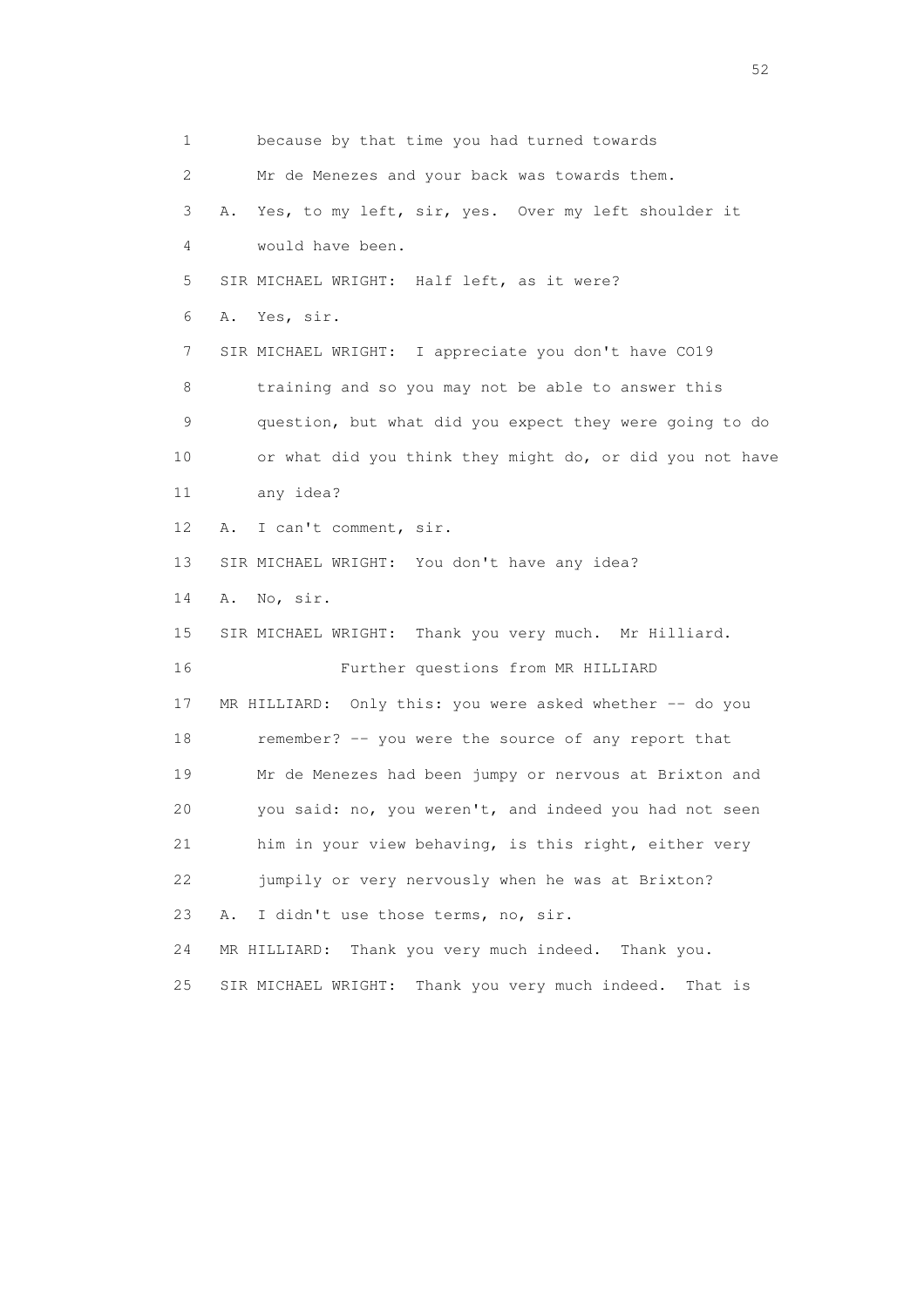1 all. You are free to stand down. That might be 2 a convenient moment, Mr Hilliard. 3 MR HILLIARD: Yes, sir. 4 SIR MICHAEL WRIGHT: 11.30, please, ladies and gentlemen. 5 (The witness withdrew) 6 (11.24 am) 7 (A short break) 8 9 (11.35 am) 10 11 (In the presence of the jury) 12 SIR MICHAEL WRIGHT: Yes, Mr Hilliard. 13 MR HILLIARD: The next witness is Tim. 14 SIR MICHAEL WRIGHT: Can I ask while he is coming in, does 15 anybody want Adam? Just say if anybody does. Does 16 anybody want Hotel 11? Yes, I think somebody might. 17 No. Does anybody want Geoff? Yes. All I need is 18 a "yes". That has got rid of two witnesses, anyway, 19 subject to reading them. 20 MR HOUGH: Perhaps first of all time can be given to those 21 on my right to respond to those quick requests. 22 SIR MICHAEL WRIGHT: I am sorry, I thought there was 23 universal assent. 24 MR HOUGH: Almost. 25 SIR MICHAEL WRIGHT: Take your time, Mr Horwell. I have

 $\sim$  53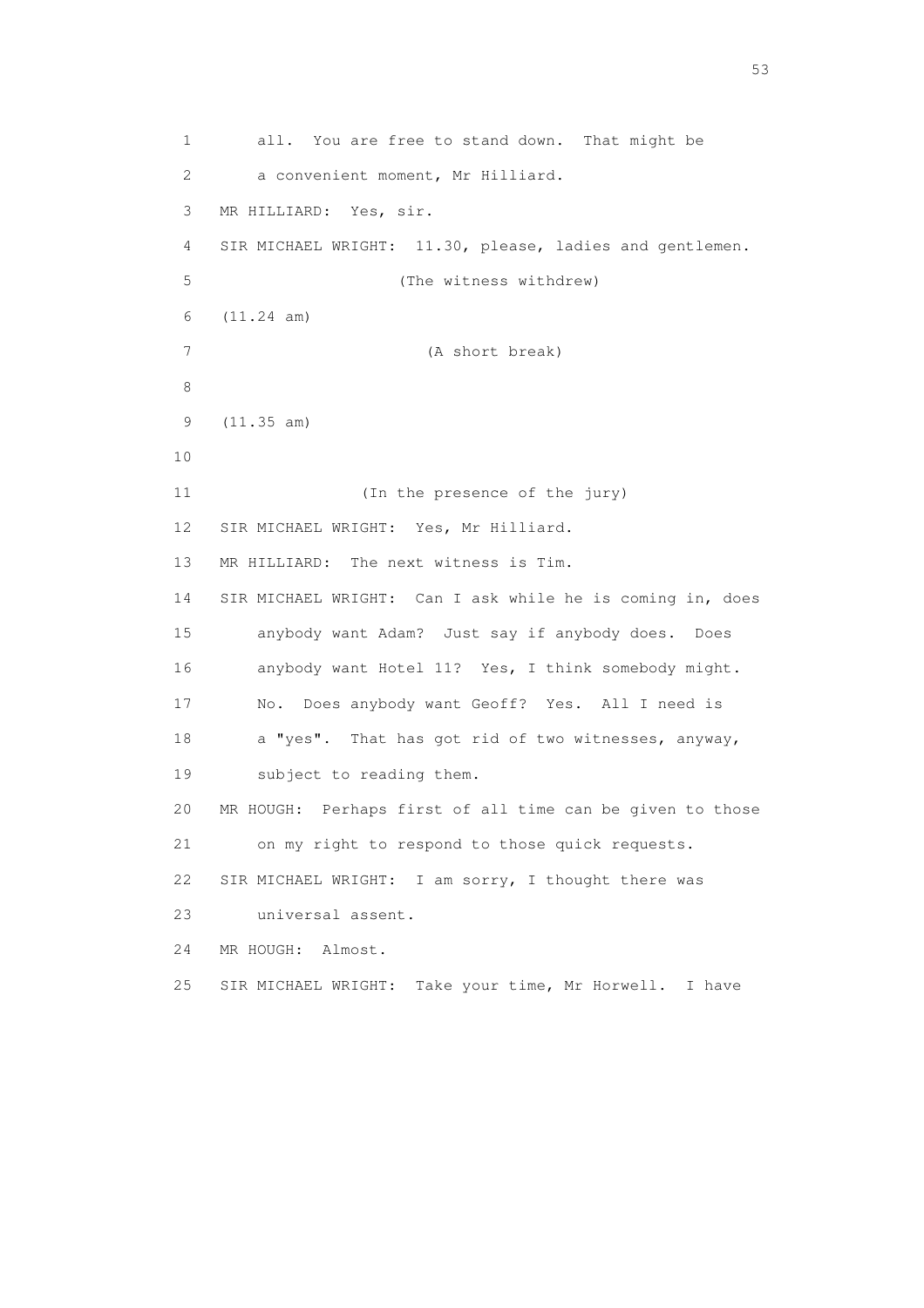1 bowled you the ball; if you want to either deflect it to 2 leg or just block it, let me know. 3 MR HORWELL: I am very keen to say we don't want them, but 4 a minute or two's time. 5 MR HOUGH: Also to avoid ambiguity perhaps people can 6 indicate to us privately whether they would like those 7 statements to be read. 8 SIR MICHAEL WRIGHT: I am perfectly happy to read them under 9 rule 37 if anyone wants them read. 10 CODENAME "TIM" (sworn) 11 SIR MICHAEL WRIGHT: Thank you, Tim. Please sit down. 12 A. Thank you, sir. 13 Ouestions from MR HILLIARD 14 MR HILLIARD: You are going to be known as "Tim" for the 15 purpose of these proceedings? 16 A. That's correct, sir. 17 Q. I am going to ask you some questions first of all on 18 behalf of the Coroner, then you may be asked questions 19 by others; all right? 20 A. Yes, sir. 21 Q. In July 2005, I think you were a detective constable 22 working with a surveillance unit attached to SO12 23 Special Branch; is that right? 24 A. That's correct, sir, yes. 25 Q. I am going to ask you about 22 July of that year in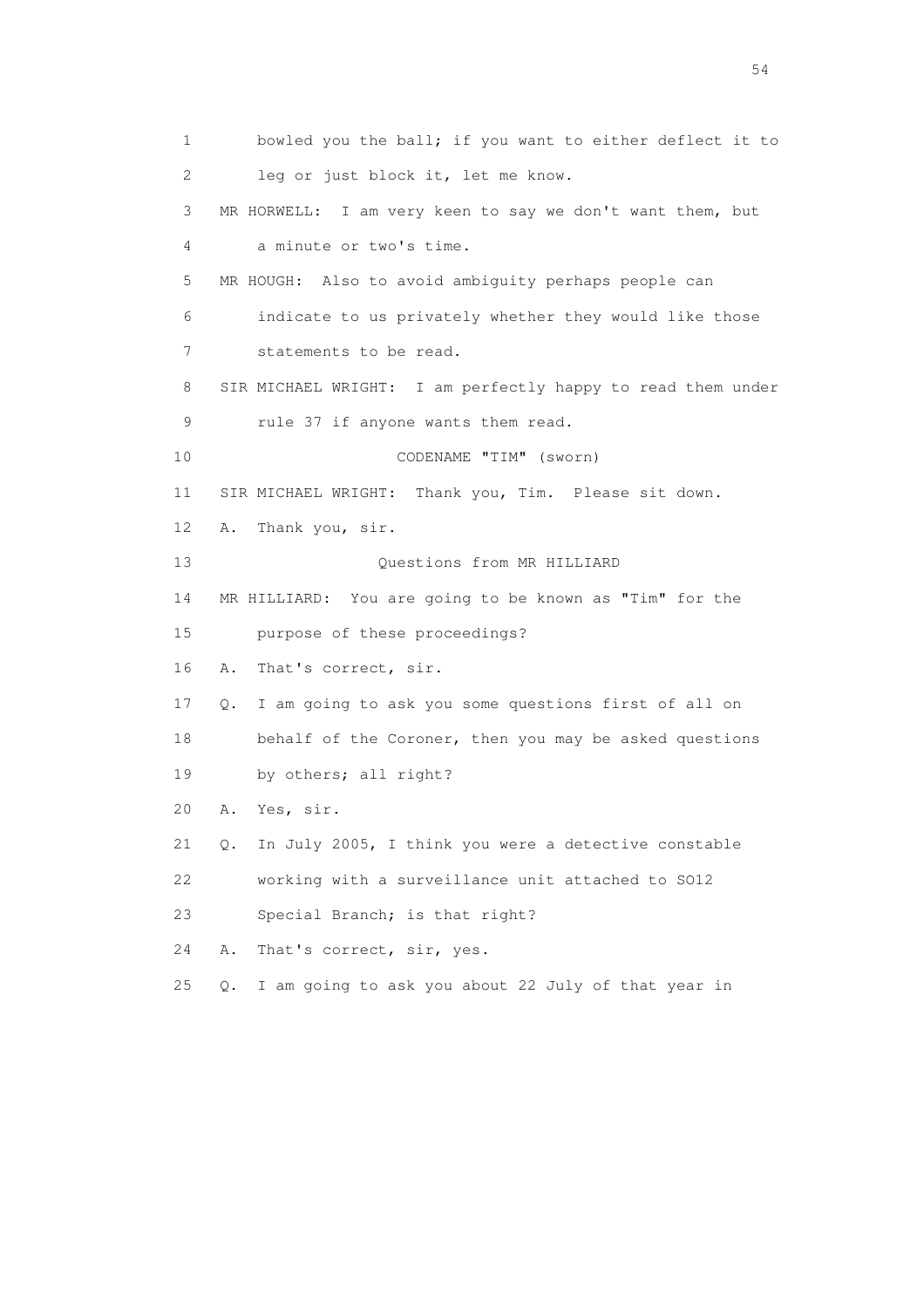| $\mathbf{1}$ |    | particular, and I think you have made a number of        |
|--------------|----|----------------------------------------------------------|
| 2            |    | statements about that day, including one dated 23 July;  |
| 3            |    | is that right?                                           |
| 4            | Α. | That's correct, sir, yes. I have made a total of eight   |
| 5            |    | statements, I believe.                                   |
| 6            | Q. | Do you have copies of them there?                        |
| 7            | Α. | I have, from the Health and Safety trial, yes.           |
| 8            | Q. | I am sure you understand by now there is no difficulty   |
| 9            |    | about you looking at any of those if you need to.        |
| 10           | Α. | Thank you, sir.                                          |
| 11           | Q. | So on the 22nd you had been to the briefing that we had  |
| 12           |    | heard about at New Scotland Yard; is that right?         |
| 13           | Α. | That's correct, sir, yes.                                |
| 14           | Q. | You were going to go with the grey team, weren't you, on |
| 15           |    | the operation they were involved with that day?          |
| 16           | Α. | Yes, sir.                                                |
| 17           | Q. | You had a particular role; is that right?                |
| 18           | Α. | Yes, I was a photographer.                               |
| 19           | Q. | You were surveillance photographer?                      |
| 20           | Α. | That's correct, sir, yes.                                |
| 21           | Q. | What does that come to: that if there was the            |
| 22           |    | opportunity of take pictures of anything relevant, then  |
| 23           |    | that would be your job to do it?                         |
| 24           | Α. | Indeed, sir. I ran along with the team and anyone        |
| 25           |    | pertaining to -- any person or building pertaining to    |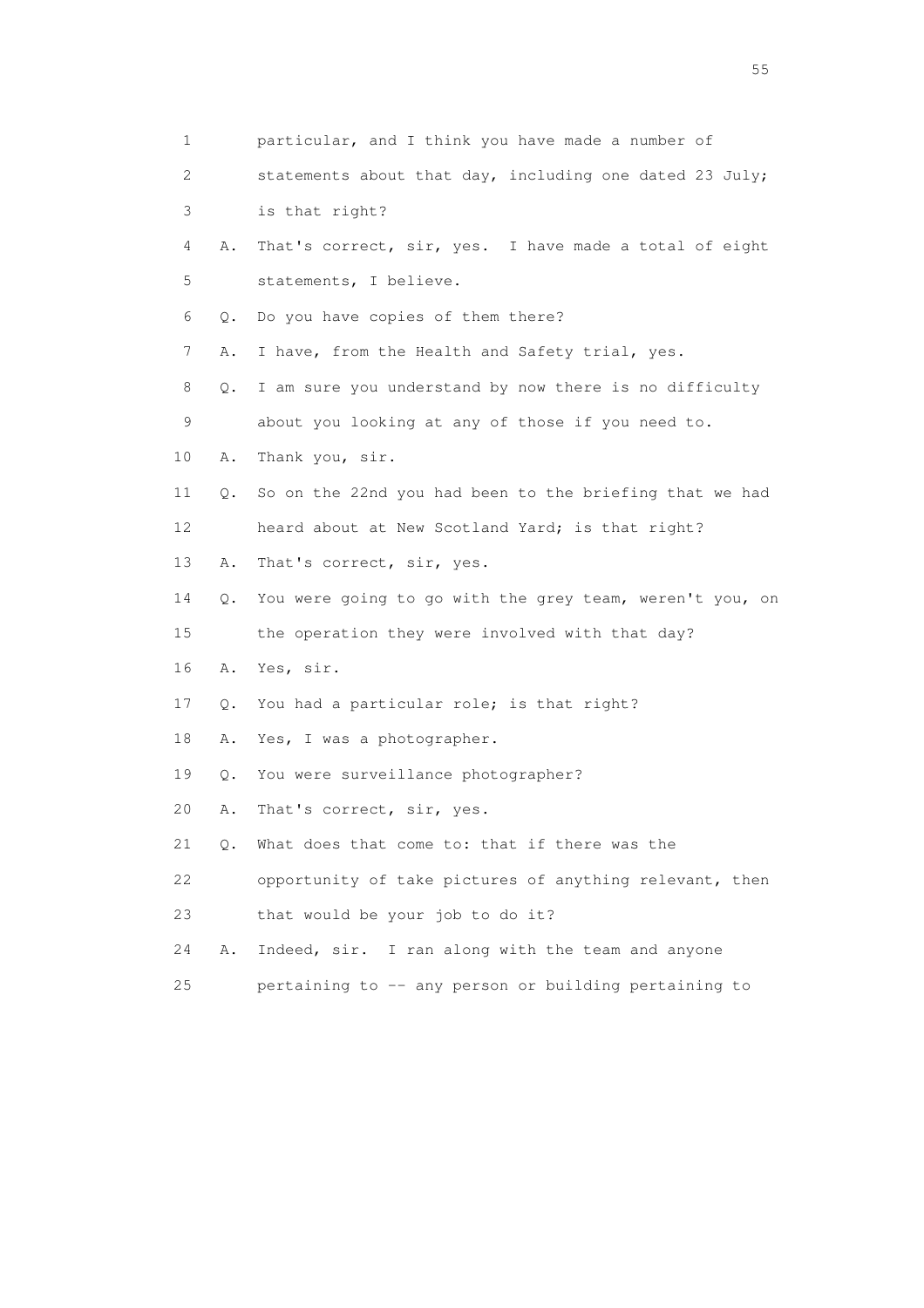| $\mathbf{1}$ |    | that operation I would try and get photography of.      |
|--------------|----|---------------------------------------------------------|
| 2            | Q. | Right. In the course of the briefing you were shown     |
| 3            |    | photographs, including one that we have seen many times |
| 4            |    | now of Mr Osman, who was known as Nettle Tip?           |
| 5            | Α. | That's correct, sir, yes.                               |
| 6            | Q. | You didn't keep any copy of that?                       |
| 7            | Α. | No, I didn't, sir.                                      |
| 8            | Q. | I think you were armed with a Glock 9mm handgun and     |
| 9            |    | ammunition; is that right?                              |
| 10           | Α. | That's correct, sir, yes.                               |
| 11           | Q. | Shortly before 9 o'clock in the morning, did you go to  |
| 12           |    | the vicinity of Scotia Road?                            |
| 13           | Α. | I did, sir, yes.                                        |
| 14           | Q. | So we can see where you were -- it will come up on the  |
| 15           |    | screen -- divider 11, please, page 23A. I think you     |
| 16           |    | were just south of somewhere called Christchurch Road;  |
| 17           |    | is that right?                                          |
| 18           | Α. | I was, sir. There is nothing on my screen.              |
| 19           | Q. | No, nothing on my screen either. We will do it the      |
| 20           |    | old-fashioned way: if you turn to --                    |
| 21           | Α. | It is there now. Yes, south of Christchurch --          |
| 22           |    | I believe it was just off this map, sir.                |
| 23           | Q. | All right. But you have in pink there Scotia Road,      |
| 24           |    | Marnfield Crescent and Upper Tulse Hill?                |
| 25           | Α. | Yes, I have, sir, yes.                                  |

 $56<sup>o</sup>$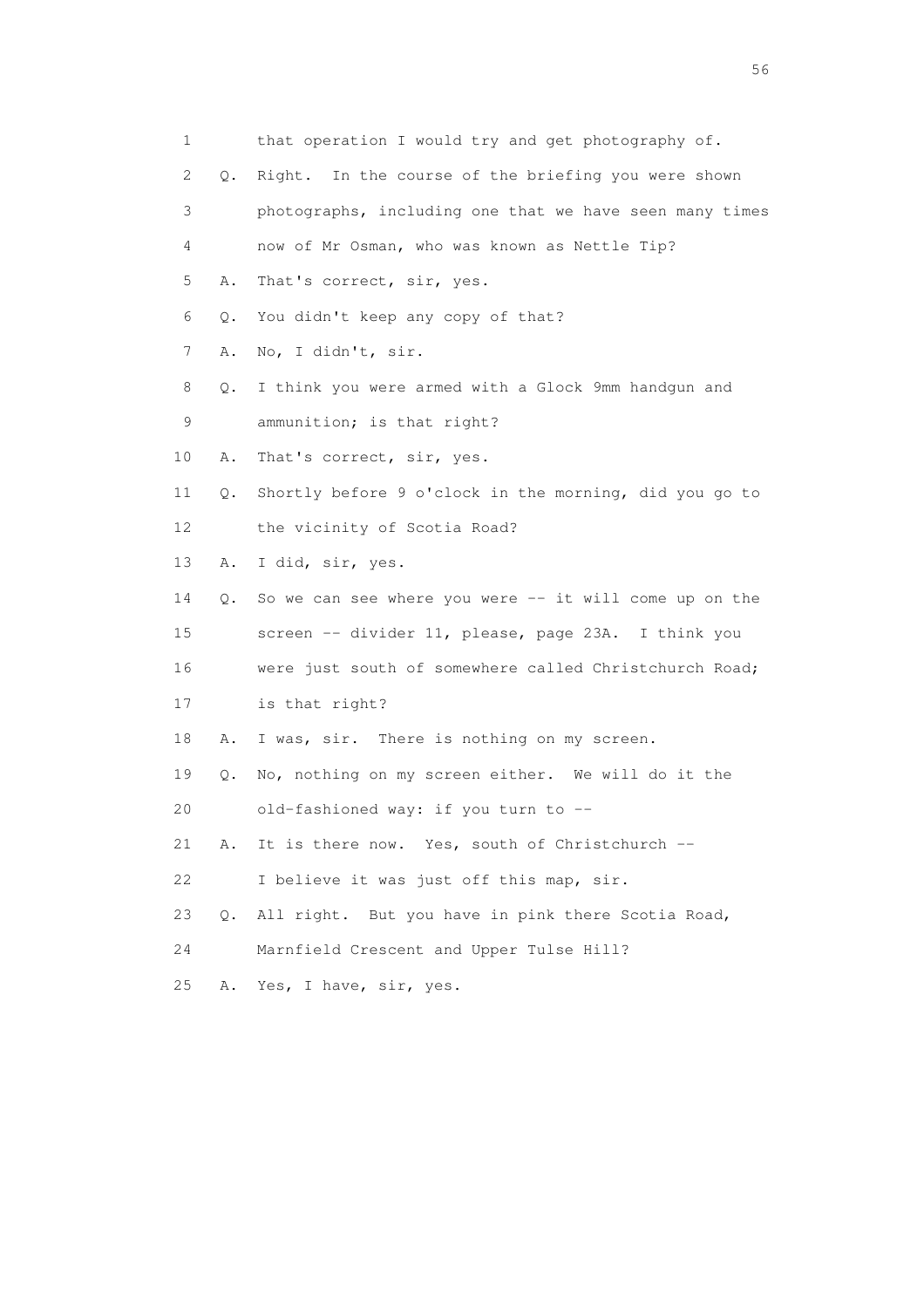- 1 Q. Below that it's in orange, a big road, Christchurch
- 2 Road?
- 3 A. That's right, yes.
- 4 Q. You think just off the map?
- 5 A. Yes, just south of this map here, yes.
- 6 Q. All right. Can you just help us with this: at any time, 7 as it were, that morning, from the briefing onwards 8 until if we say the shooting that we know happened, had 9 you heard anything about buses stopping or not stopping
- 10 at any stage in the morning?
- 11 A. I had heard the team leader from the red team, Derek, 12 mention over the radio, the Cougar channel, that he was 13 trying to suspend bus services in that vicinity. That's
- 14 all I heard re the bus services.
- 15 Q. Do you know whenabouts that was?
- 16 A. It was between the time that I arrived and also the time
- 17 that Mr de Menezes came out of the address.
- 18 Q. Right.
- 19 A. I believe.
- 20 Q. Right. That's some time after 9.30, isn't it, that he
- 21 comes out of the address?
- 22 A. Yes, that's correct, yes.
- 23 Q. Were you aware of a transmission to the effect that
- 24 someone had come out of the address?
- 25 A. Yes, because I had started to move towards the vicinity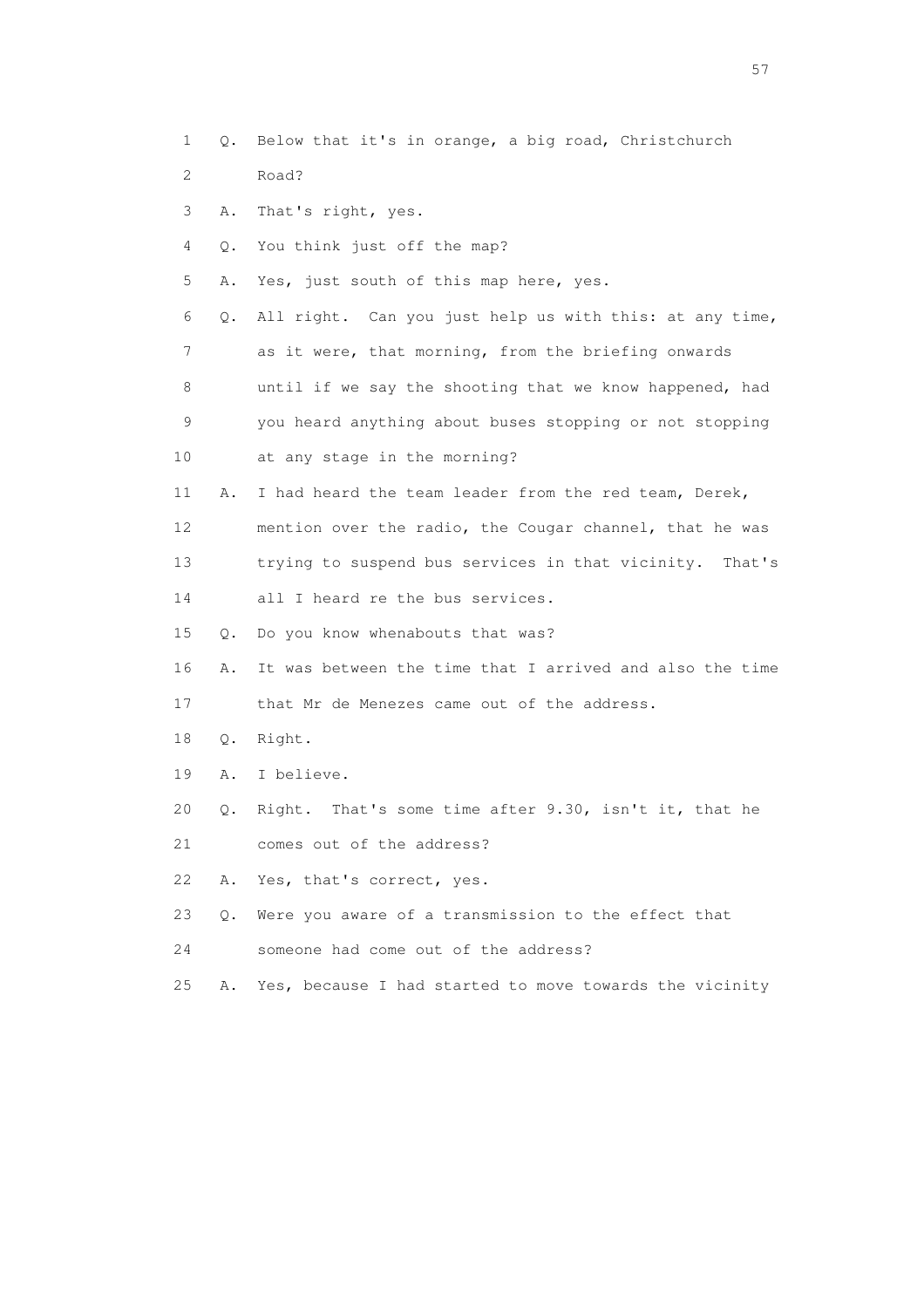|    | 1  |    | of where effectively it then -- James had said he had    |
|----|----|----|----------------------------------------------------------|
|    | 2  |    | seen him go towards Tulse Hill.                          |
|    | 3  | Q. | Right.                                                   |
|    | 4  | Α. | So I was then manoeuvering myself around to try to get   |
|    | 5  |    | in that area.                                            |
|    | 6  | Q. | Were you also aware, did you hear that he had got on     |
|    | 7  |    | a number 2 bus that was going in the direction of        |
|    | 8  |    | Brixton?                                                 |
|    | 9  | Α. | That's correct, sir, yes, I was.                         |
| 10 |    | Q. | You were tasked, is this right, by James to get close to |
| 11 |    |    | the bus if you could to take a photograph?               |
| 12 |    | Α. | I was, sir, yes. It was the intention that I try and     |
| 13 |    |    | get some imagery of the subject that had come out and to |
|    | 14 |    | either prove or disprove identity.                       |
| 15 |    | Q. | That job in particular, was the aim that you should try  |
| 16 |    |    | and do that when the bus was in the vicinity of Brixton  |
|    | 17 |    | tube?                                                    |
|    | 18 | Α. | It was whenever I could get a chance to do that, sir.    |
|    | 19 | Q. | Did you in fact ever manage to do that?                  |
| 20 |    | Α. | I didn't, sir, no, because I never saw Mr de Menezes at  |
|    | 21 |    | any time.                                                |
|    | 22 | Q. | Right. So you never saw him?                             |
|    | 23 | Α. | No, sir.                                                 |
|    | 24 | Q. | Never took any photographs of him either?                |
| 25 |    | Α. | No, sir.                                                 |

the state of the state of the state of the state of the state of the state of the state of the state of the state of the state of the state of the state of the state of the state of the state of the state of the state of t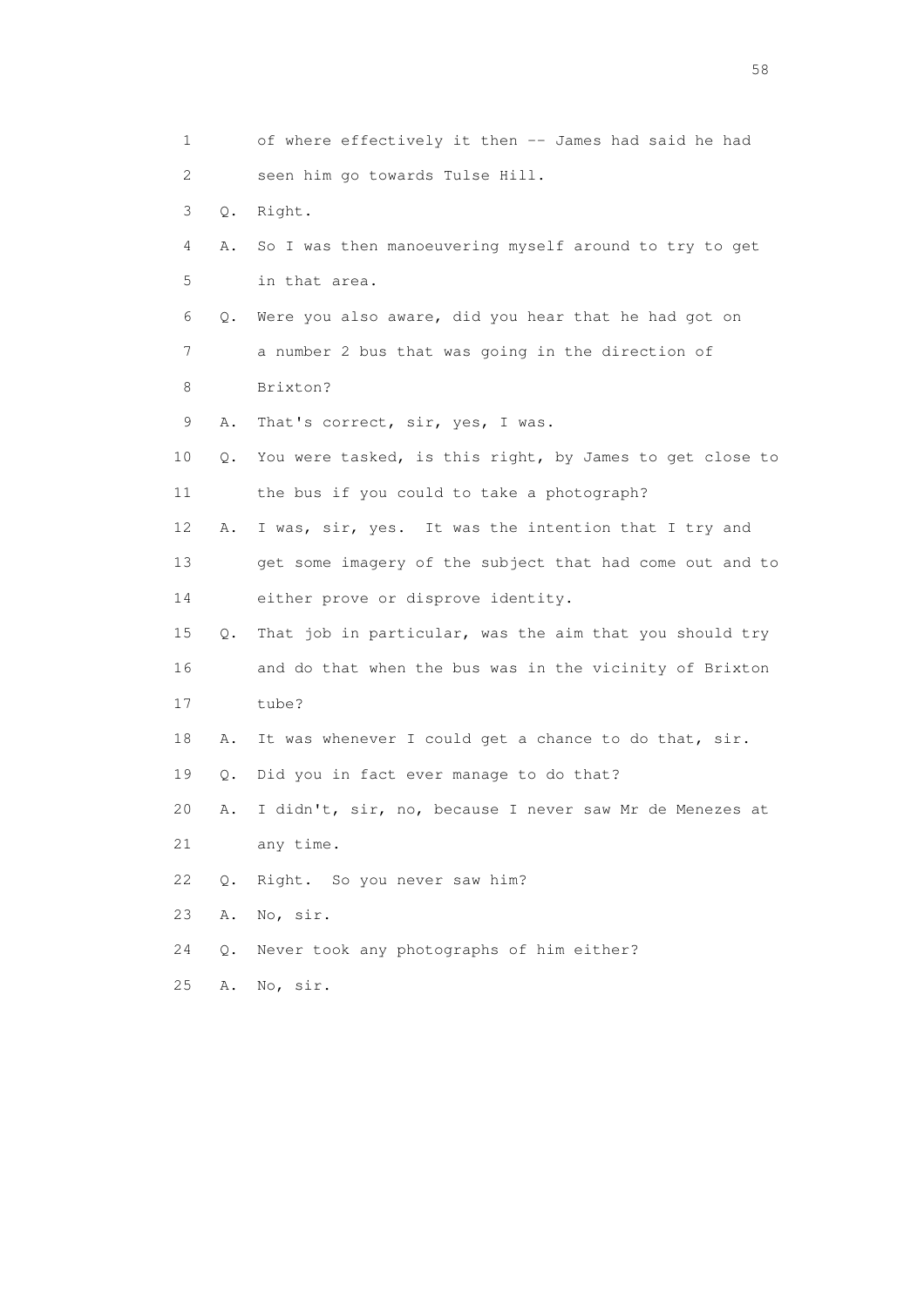1 Q. Right. Were you aware again of the bus moving off from 2 Brixton; he having got off it, got back on it? 3 A. I was, sir, yes. At that time I was -- I had gone past 4 the bus and I was held just in front of the bus trying 5 to locate where Mr de Menezes was, but I couldn't, and 6 then the bus came past me. 7 Q. We heard about Ivor, who had been on the bus, he had got 8 off it and then got a lift with you; is that right? 9 A. That's correct, sir, yes. I picked him up. 10 Q. And in fact gave him a lift, although you obviously 11 didn't know where you were going to end up when you 12 started, but gave him a lift and I think he got out at 13 Stockwell station; is that right? 14 A. That's correct, sir, yes. 15 Q. In that area, Stockwell station, did you hear that 16 Mr de Menezes, as I'm going to call him, had got off the 17 bus? 18 A. I did. I heard that he was walking towards the tube. 19 Q. I want to ask you about four events, and I'm going to 20 give you them in no particular order but I would like 21 you to put them in an order for us as you tell us about 22 them; all right? 23 A. Okay, sir. 24 Q. First of all I think you are going to tell us that you 25 heard "state red" called; is that right?

the contract of the contract of the contract of the contract of the contract of the contract of the contract of the contract of the contract of the contract of the contract of the contract of the contract of the contract o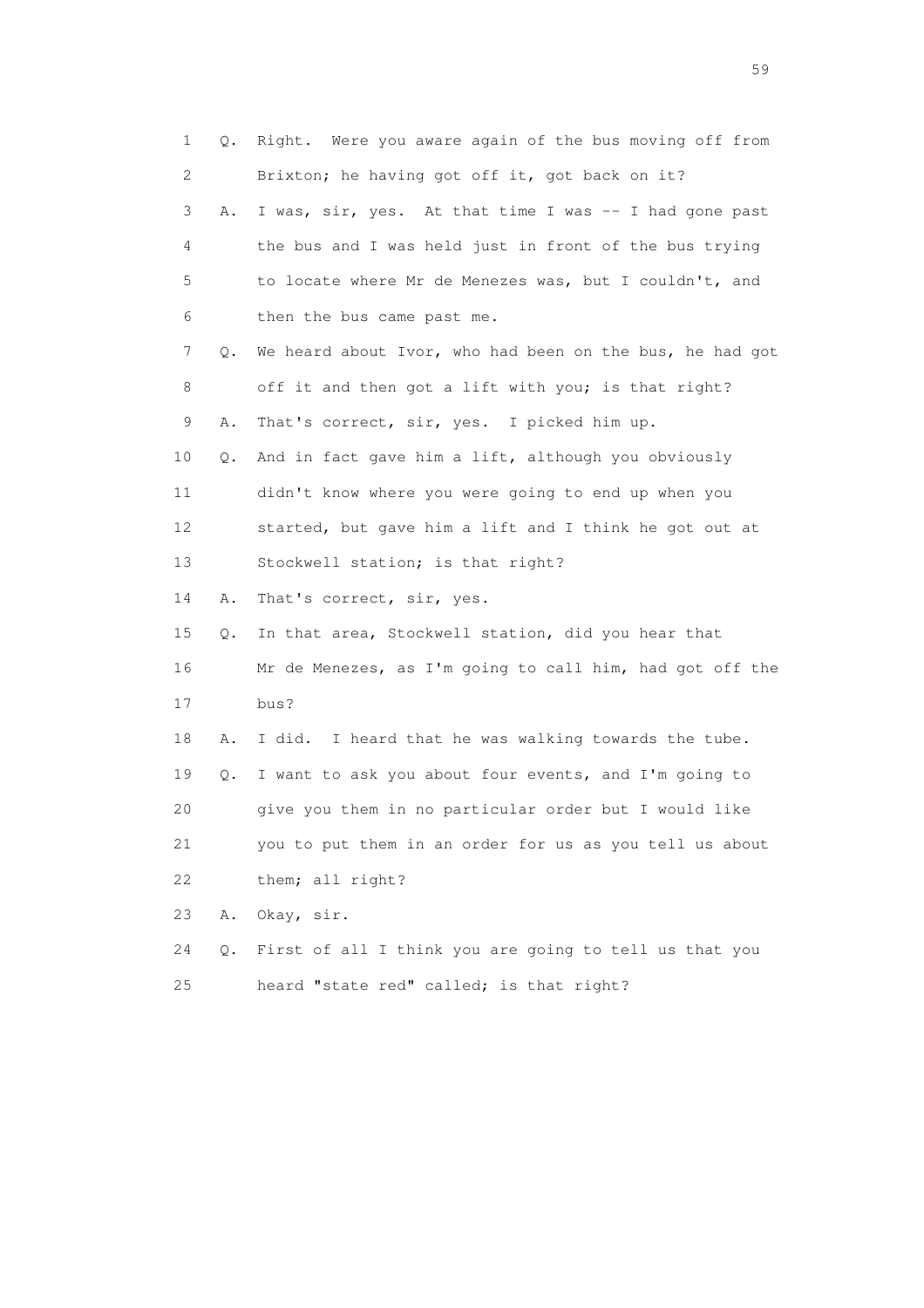1 A. Trojan control "state red", sir. 2 Q. That's one thing I want to ask you about. 3 I think you heard, is this right, about 4 Mr de Menezes being in the tube and going down the 5 escalator? 6 A. That's correct, sir, yes. 7 Q. So that's another thing. 8 A. Yes. 9 Q. All right. 10 Ivor asking James if he should prevent the man 11 entering the tube; did you hear that? 12 A. I did, sir, yes. I relayed that. 13 Q. You relayed that, we have heard about that, because he 14 was on, as it were, a body set, wasn't he? 15 A. Yes, that's right. 16 Q. And you had a set in the vehicle? 17 A. That's right. He was a footman, he had a body set on. 18 I was in a vehicle, so I relayed back -- 19 SIR MICHAEL WRIGHT: You stayed in your van, did you? 20 A. I did, sir, yes. 21 MR HILLIARD: Then Trojan control asking where the subject 22 was and James saying that he had lost communication; do 23 you remember that? 24 A. James said that -- after that question was posed James 25 had said that he didn't know where the subject was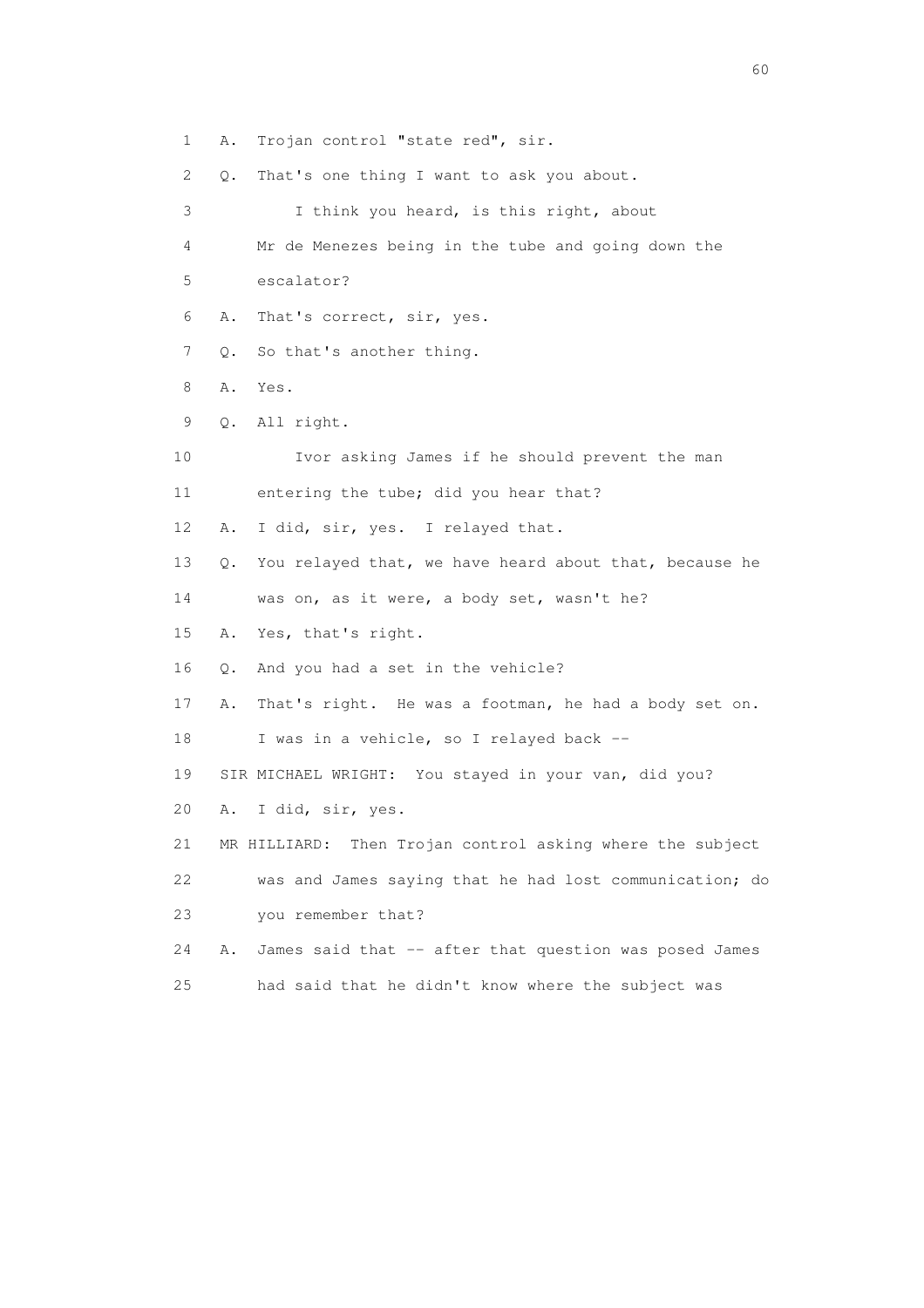1 because he was down the tube and comms had been lost. 2 Q. So those things, I want to -- so it's "state red", 3 subject being in the tube and down the escalator, Ivor 4 asking if he should prevent him entering the tube, 5 Trojan control asking where the subject was; can you put 6 those in an order for us, please? 7 A. It was Ivor asking whether he should prevent 8 Mr de Menezes going down the tube. 9 Q. Just pause. So Ivor has left your vehicle? 10 A. That's correct, yes. 11 Q. Then you have heard, is this right, over the radio, Ivor 12 asking James if he should prevent the man entering the 13 tube? 14 A. That's correct, yes. 15 SIR MICHAEL WRIGHT: The batting order is what? 16 MR HILLIARD: If we just deal with them one at a time then 17 we will get the order. We can't do them all at once. 18 So that's the first of the four I asked you about, 19 isn't it? 20 A. Yes, sir. 21 Q. You told us that you then relayed that over the Cougar 22 system because you have, what, a more powerful system in 23 your vehicle -- 24 A. That's correct. 25 Q. -- than he had on his body set?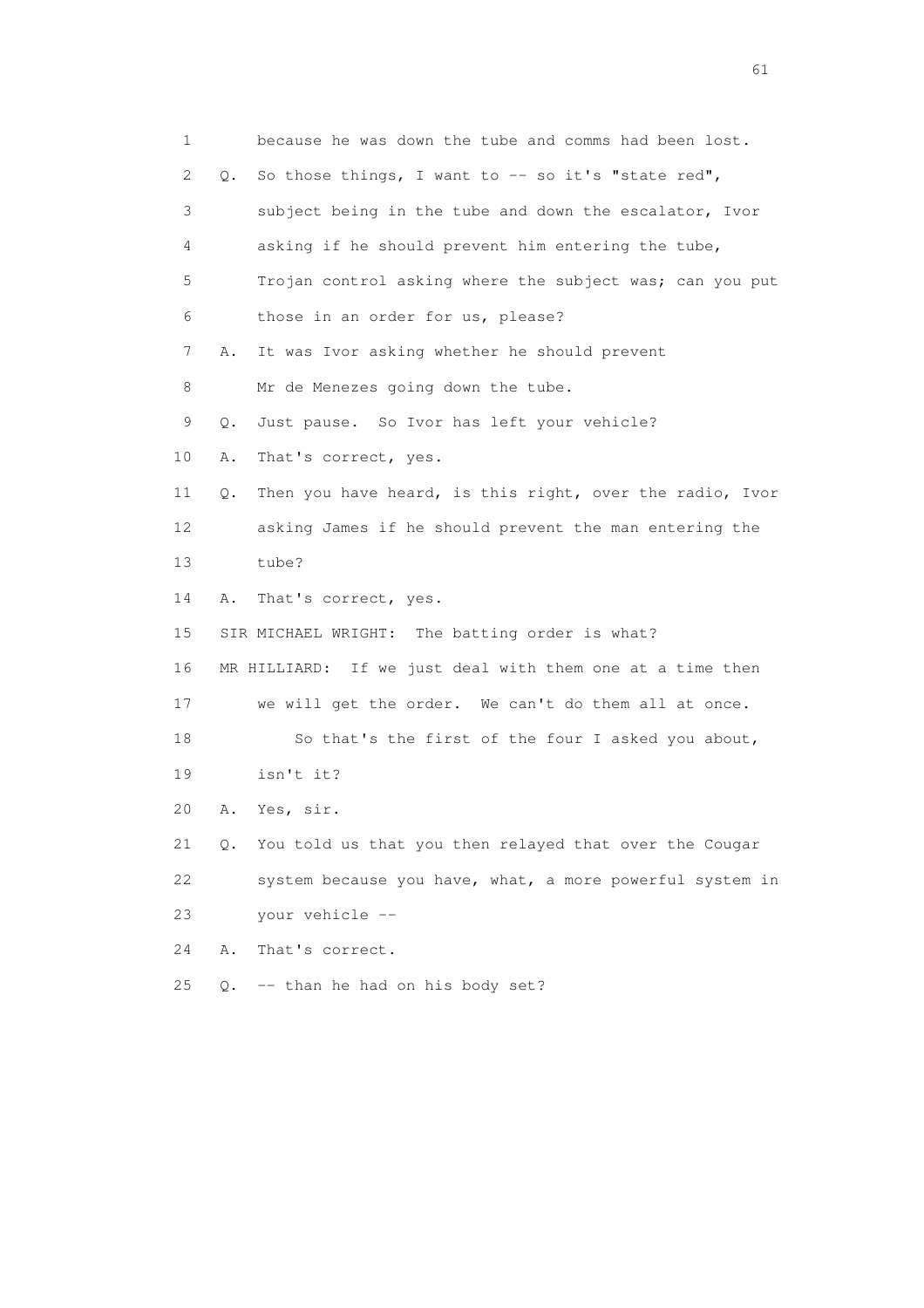- 1 A. Yes.
- 2 Q. So that's the first of them. Then of the other things 3 I asked about, what happens next? 4 A. Mr de Menezes, I hear he's running down the escalator. 5 Q. Right. 6 A. And then I hear Trojan control "state red", and then 7 I hear asking -- Trojan control asking James where the 8 subject is. 9 Q. And James said? 10 A. James said he didn't know because he was down the tube 11 and comms had been lost. 12 SIR MICHAEL WRIGHT: Let us get this right. The first thing 13 is Ivor asking if he should make the stop? 14 A. That's correct, sir, yes. 15 SIR MICHAEL WRIGHT: Second, that Mr de Menezes is now going 16 down the tube, going down the escalators, going down the 17 tube? What -- 18 A. Prior to that, I had also heard James waiting, saying 19 **"**awaiting decision". 20 SIR MICHAEL WRIGHT: That's the answer to the request. 21 A. Yes, that's correct, sir, yes. 22 SIR MICHAEL WRIGHT: Answer: wait? 23 A. Yes. Then -- 24 SIR MICHAEL WRIGHT: Next event, he is going down the tube? 25 A. That is correct, sir.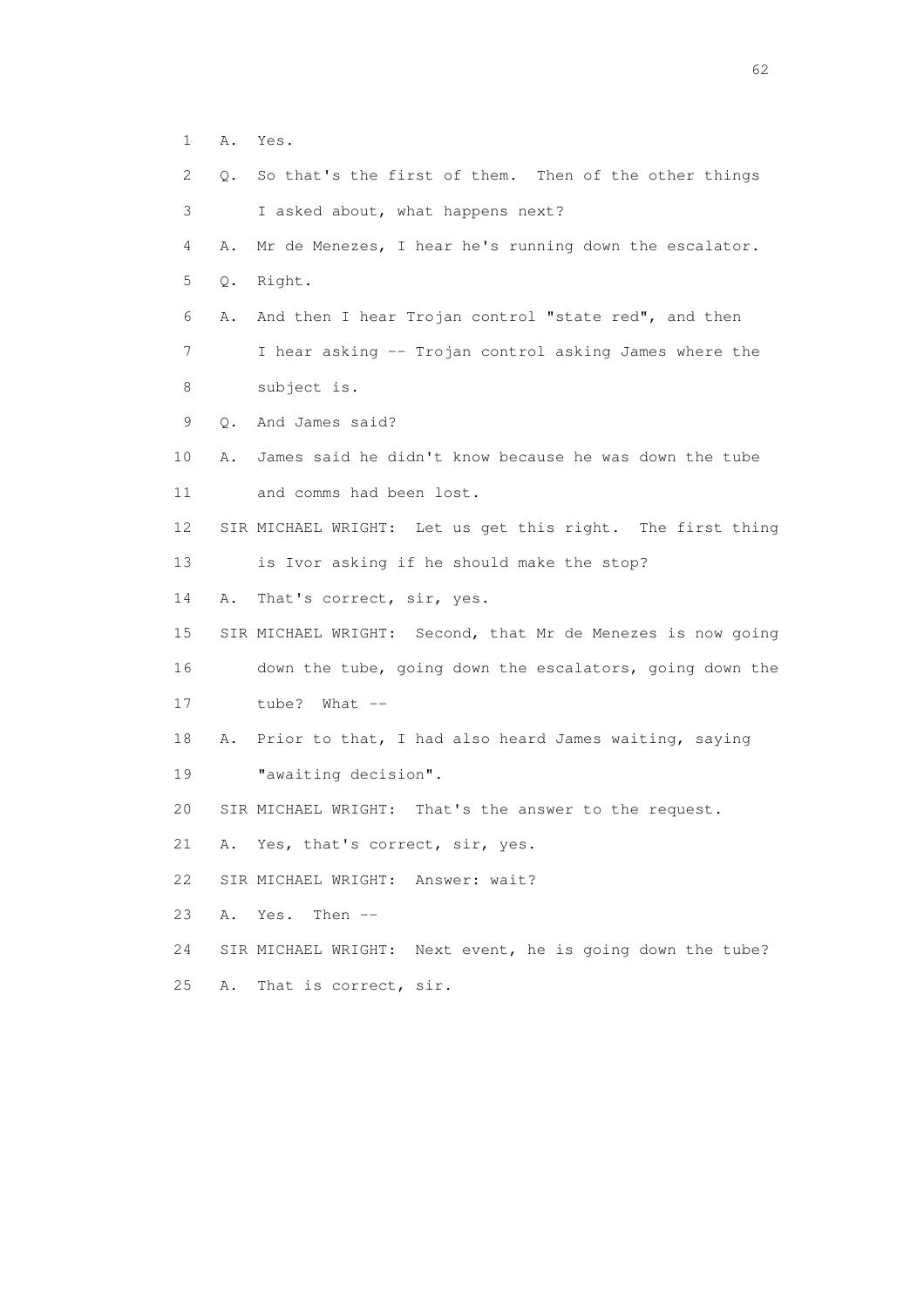1 SIR MICHAEL WRIGHT: Did you infer going down the 2 escalators? 3 A. Down the escalators, that is right, sir, yes. 4 SIR MICHAEL WRIGHT: Third is "state red"? 5 A. Trojan control "state red". 6 SIR MICHAEL WRIGHT: And then finally Trojan control asking 7 where he is? 8 A. That's correct, sir, yes. 9 MR HILLIARD: You have already told us that you never saw 10 Mr de Menezes, and I think after this you in fact went 11 to a location about 200 metres away from the tube and 12 stayed in your van; is that right? 13 A. That's correct, sir. I took up -- 14 Q. I say "your van", whatever it was -- 15 A. I took up a supporting role some 200 metres away from -- 16 south in Clapham Road, away from the tube. 17 Q. Did you ever hear any instruction to SO12 to make a stop 18 or not make a stop? 19 A. No, sir. 20 Q. Did you ever hear any positive identification of the man 21 who was being followed as being Nettle Tip? 22 A. No, sir. 23 Q. Did you ever hear, as it were, putting that in reverse, 24 any positive discounting of the man as being Nettle Tip? 25 A. No, sir.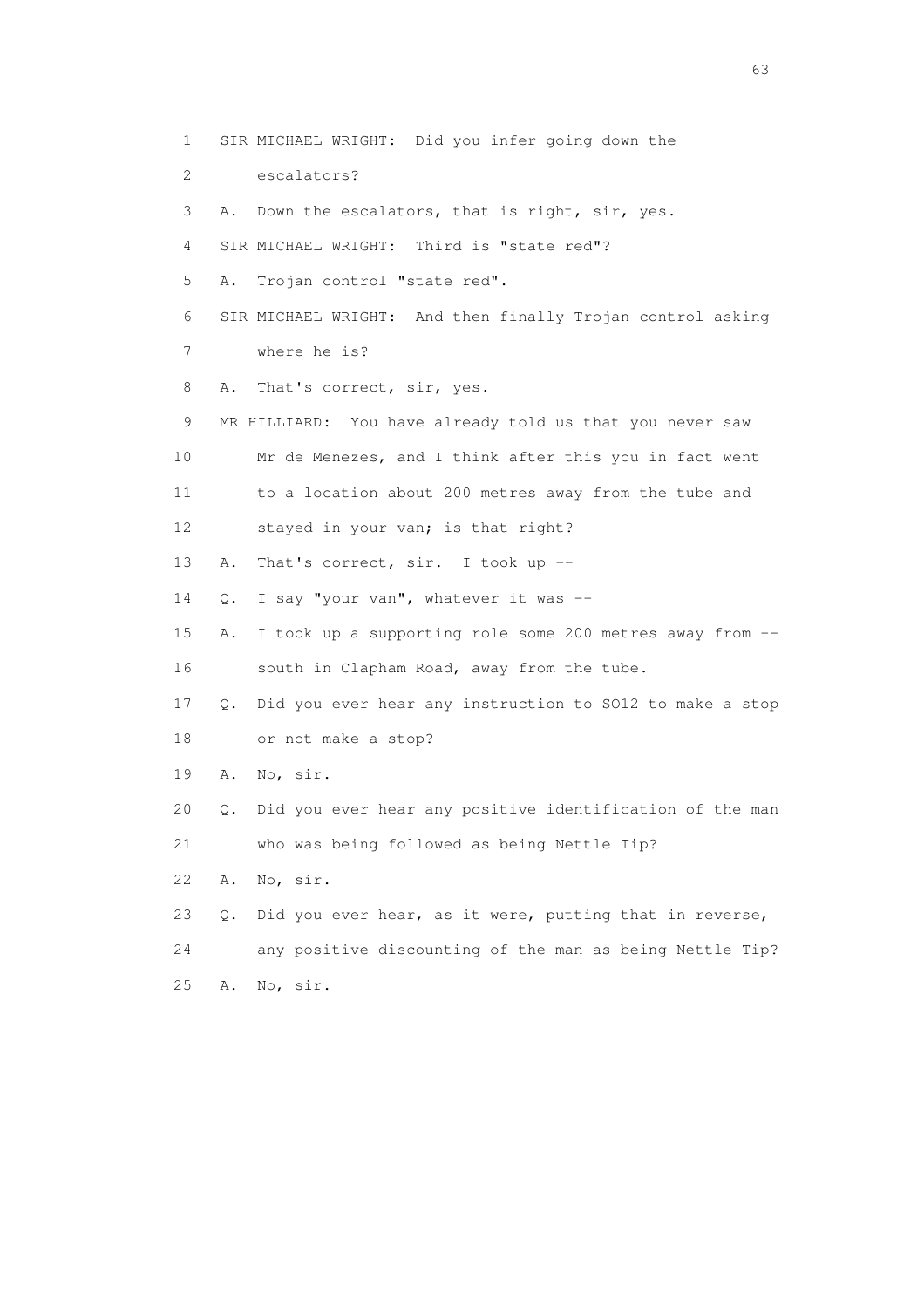1 Q. As far as you were concerned, as you understood it, what 2 was the status of the man? Do you follow the question? 3 A. Yes, sir. As far as I was concerned as I stated in the 4 Health and Safety trial, he was unidentified from the 5 moment he left the building -- Scotia Road, sorry -- to 6 the tube, Stockwell tube. That was my job, was to try 7 to obtain some imagery to either disprove or prove his 8 identity. 9 SIR MICHAEL WRIGHT: So you were particularly interested in 10 what people were saying about him? 11 A. No, not particularly. I was trying to get in 12 a position, sir. 13 SIR MICHAEL WRIGHT: To get pictures. 14 A. To get pictures, sir, yes. 15 SIR MICHAEL WRIGHT: But nevertheless identification was one 16 of your primary considerations? 17 A. That is correct, sir, yes. 18 SIR MICHAEL WRIGHT: And everybody as far as you were 19 concerned was saying, "We don't know, he's 20 unidentified"? 21 A. That's correct, sir, yes. 22 MR HILLIARD: I just want to know, for example, at the tube 23 station, Brixton tube, where you didn't manage to get 24 any pictures, would you have indicated that over the 25 radio system, that you hadn't managed, or would you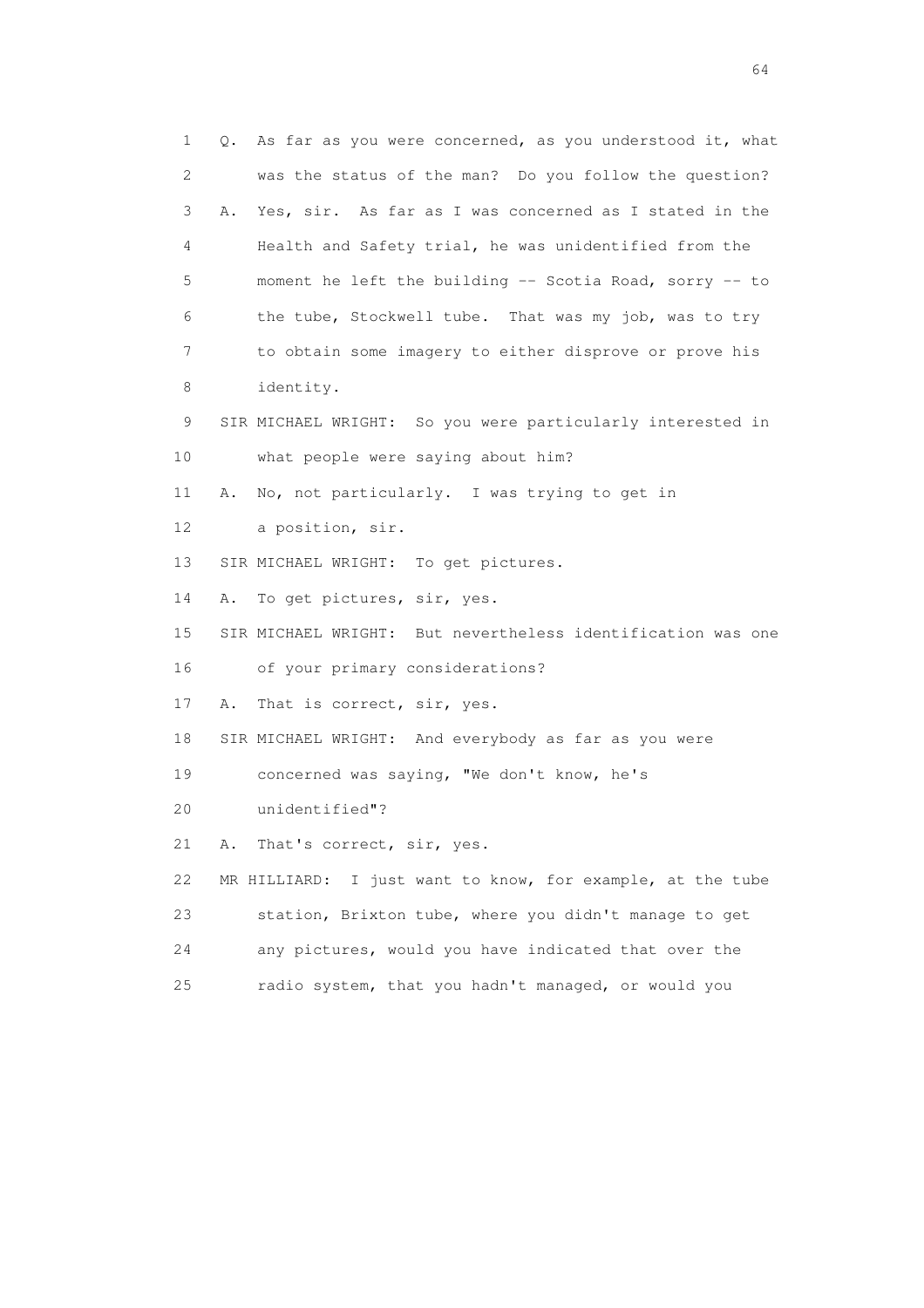1 only, as it were, communicate if you managed to get 2 a picture? 3 A. I would have only communicated to James over the radio, 4 sir, if I had managed to get some imagery. 5 Q. Right. So the fact that you are saying nothing is 6 an indication that you had got nothing? 7 A. That's correct, sir, yes. 8 MR HILLIARD: Right. Thank you very much. 9 SIR MICHAEL WRIGHT: Mr Mansfield. 10 Questions from MR MANSFIELD 11 MR MANSFIELD: Good morning. My name is Michael Mansfield. 12 I represent the family of Jean Charles de Menezes. Just 13 one issue, really. 14 A. Good morning, sir. 15 Q. Had you got into a position, which I appreciate you 16 didn't, to obtain images of this unidentified person, 17 what was going to happen to the images? In other words, 18 were they going to be saved and dealt with later, or how 19 was this going to work? 20 A. Sir, I was -- I had the facility within my van to 21 transmit those images back to the operations room. 22 Q. Right. I was going to ask you about that, subject 23 obviously to sensitivity. So there was the facility 24 even then to obtain images which could be transmitted so 25 that somebody else could then actually take a look at

 $\sim$  65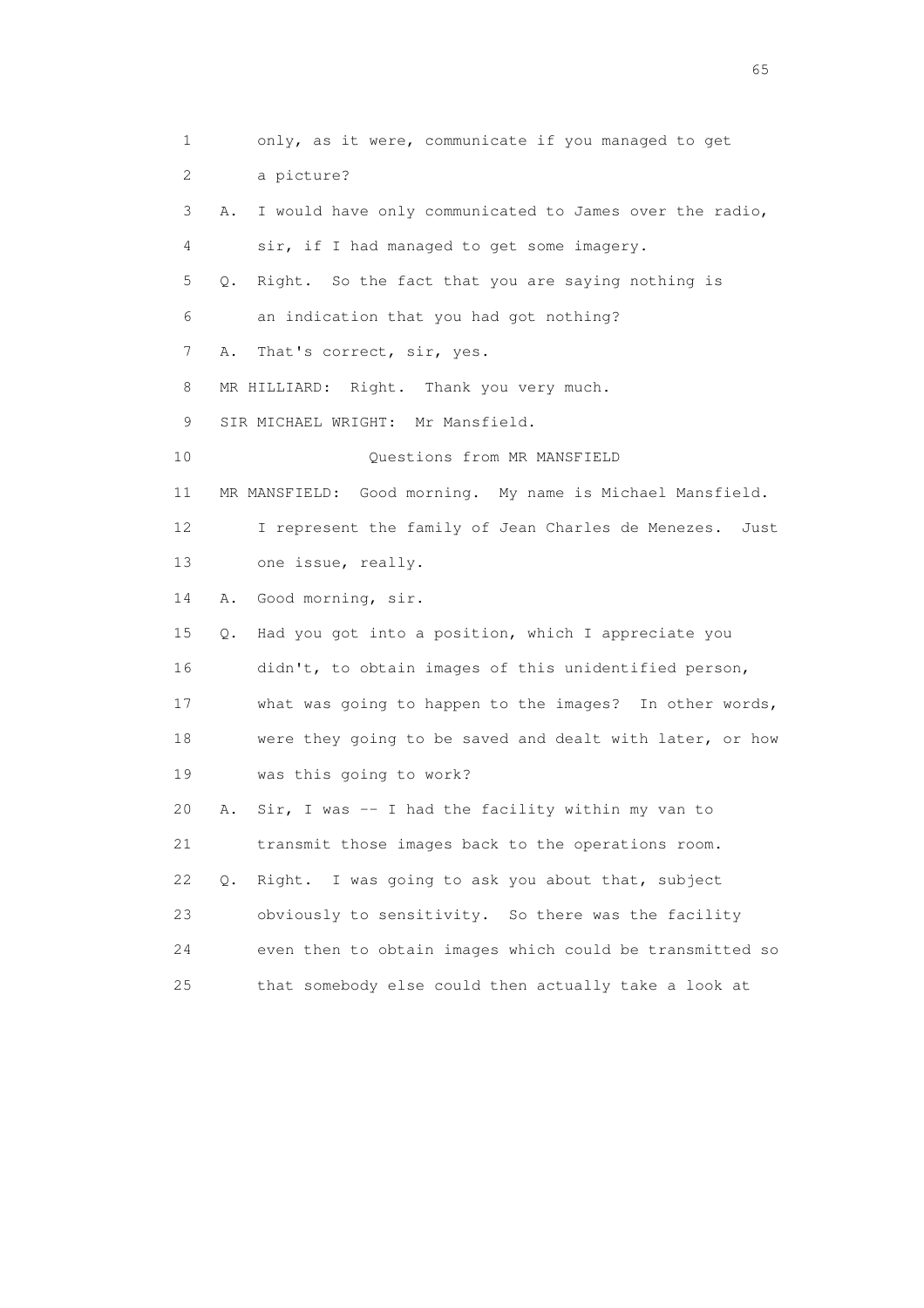1 the image of the person as he appeared that day? 2 A. That's correct, sir, yes. 3 Q. Compared to the descriptions being given. Now, again 4 I do not want to know exactly how it's done, but that 5 presumably is done electronically pretty quickly once 6 you have an image? 7 A. It can take me up to about five minutes to do that, sir. 8 Q. Five minutes? 9 A. Yes. 10 SIR MICHAEL WRIGHT: Can you use the camera when you are 11 transmitting? 12 A. I have a variety of cameras, sir, so I could move on to 13 a second camera. 14 MR MANSFIELD: So in a nutshell, what was the problem about 15 you getting an image that day? Is it just -- 16 A. The way I saw it, sir, is there were three options in 17 hindsight. Now, looking back at it, there were three 18 options for me to get an image. 19 There was an option right at the beginning when he 20 first came out; I wasn't able to do that because 21 I wasn't quick enough and due to the traffic at that 22 time of the morning I wasn't able to get a position to 23 obtain a photograph. 24 There was the option at Brixton tube station, where 25 again due to the traffic and the conditions I didn't see

 $\sim$  66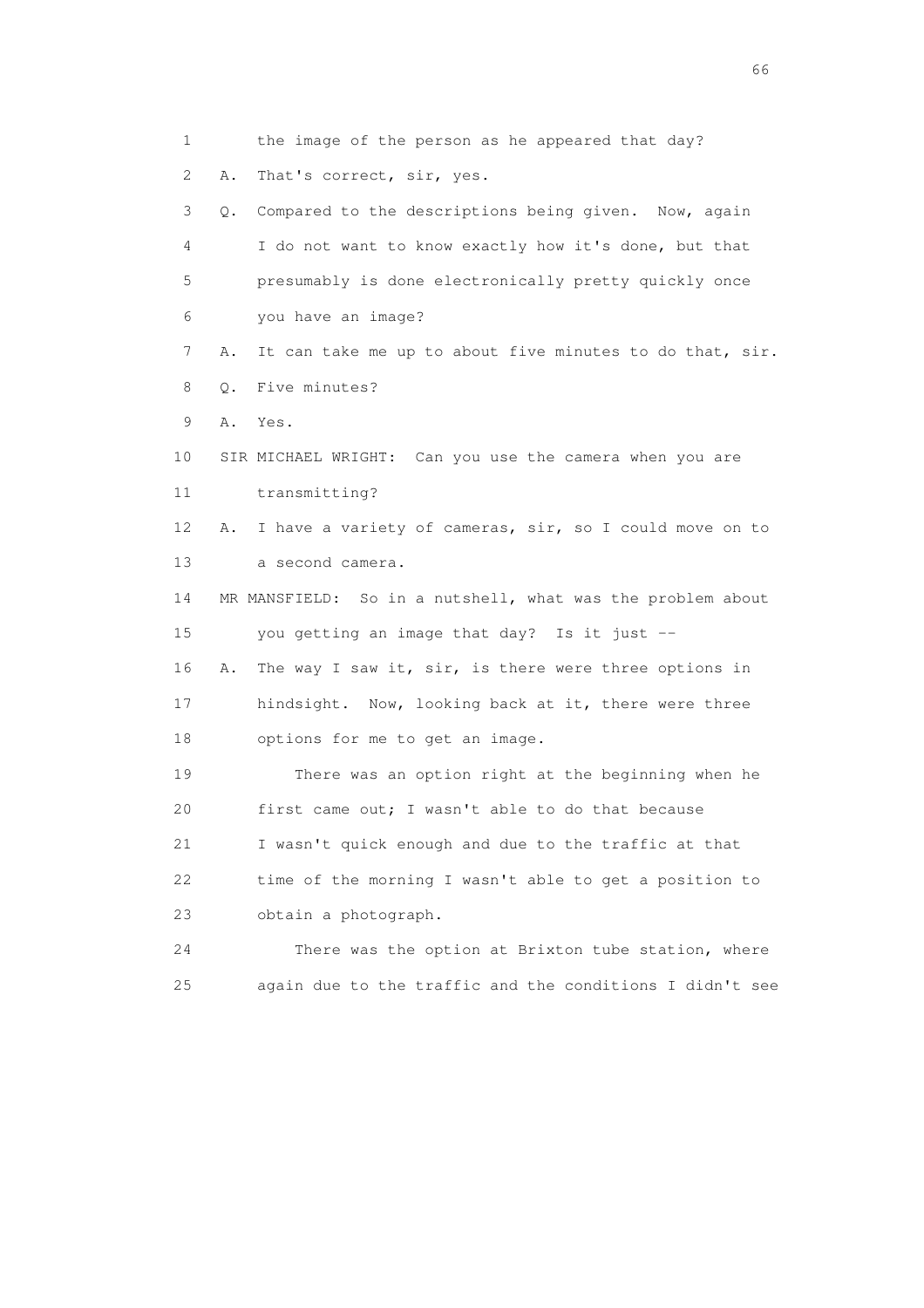1 where he went and I wasn't able to get an image there. 2 Then there was the option at Stockwell tube, but 3 I had dropped Ivor off and I had turned left, and again 4 it was across the road and due to the prevailing 5 conditions it was just impossible to get anything. 6 Q. All right. Leave aside the last two options. 7 A. Okay, sir. 8 Q. Go back to the beginning. 9 A. Yes, sir. 10 Q. You said you were south of Christchurch Road. Who was 11 really determining -- may I put it this way: did you 12 know where the address was in relation to where you 13 were? 14 A. Looking on the map, sir, having had the briefing, I knew 15 where the road was. I didn't exactly know where -- 16 because I hadn't been down there, I didn't know where 17 the block was or the house was or whatever it was. 18 I didn't know where number 21 was, sir, because I hadn't 19 been down there. 20 Q. No, all right. But the question I have been asking 21 other witnesses is about this initial period of time, 22 because obviously it's -- did you recognise how 23 important it was at the beginning to try to get an image 24 because the window of opportunity, if this really was to 25 be Osman, was actually very limited? Do you recognise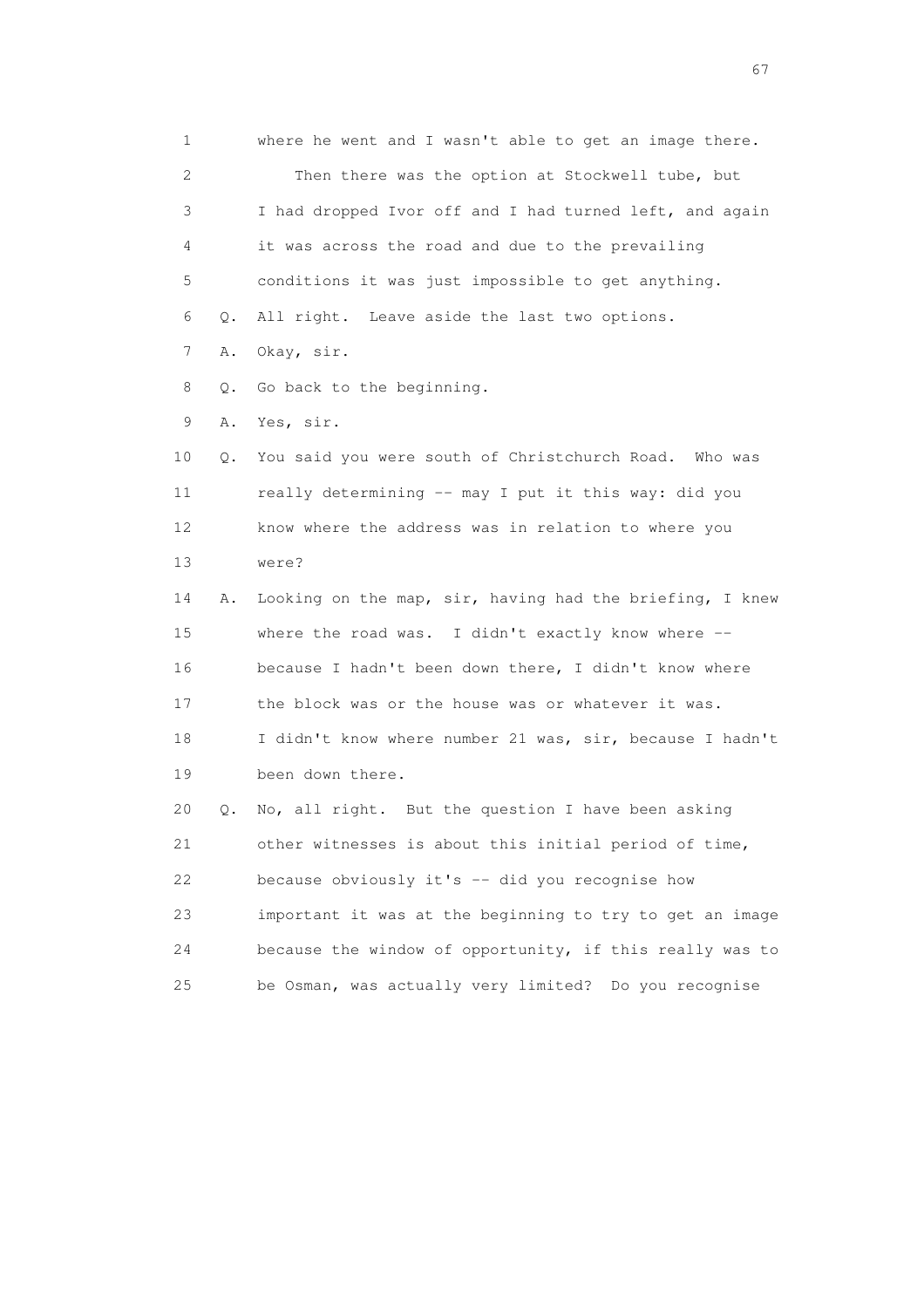1 that?

| $\mathbf{2}^{\mathsf{I}}$ | I recognised it, yes, but at the same time there was<br>Α.     |
|---------------------------|----------------------------------------------------------------|
| 3                         | already a van in position with capability of taking            |
| 4                         | video imagery. I know that couldn't be transmitted --          |
| 5                         | SIR MICHAEL WRIGHT: But not apparently transmitting.           |
| 6                         | No, that is not and still can't be done, sir. We still<br>Α.   |
| 7                         | haven't got the capability of doing that now.                  |
| 8                         | SIR MICHAEL WRIGHT: Sorry, I thought you could.                |
| 9                         | Not from the surveillance teams, not -- the surveillance<br>Α. |
| 10                        | teams themselves had handy-cams, little hand-held cams,        |
| 11                        | and they do not have the facility to transmit that             |
| 12                        | imagery back to an ops room.                                   |
| 13                        | SIR MICHAEL WRIGHT: Is that what Frank was using?              |
| 14                        | Yes, that's correct, sir, yes.<br>Α.                           |
| 15                        | SIR MICHAEL WRIGHT: What did you have?                         |
| 16                        | I had stills imagery, I had a stills camera, sir.<br>Α.        |
| 17                        | SIR MICHAEL WRIGHT: Which you could transmit?                  |
| 18                        | Which I can, yes, but that involves a laptop and sending<br>Α. |
| 19                        | imagery over a GSM encrypted line.                             |
| 20                        | MR MANSFIELD: I'm concentrating on that facility for the       |
| 21                        | moment because it's an important facility and if it's          |
| 22                        | going to be used where there is a problem about                |
| 23                        | identification, do you follow me, you have really got to       |
| 24                        | be in a very accessible position, do you follow, before        |
| 25                        | the target, person, gets anywhere near a bus stop?             |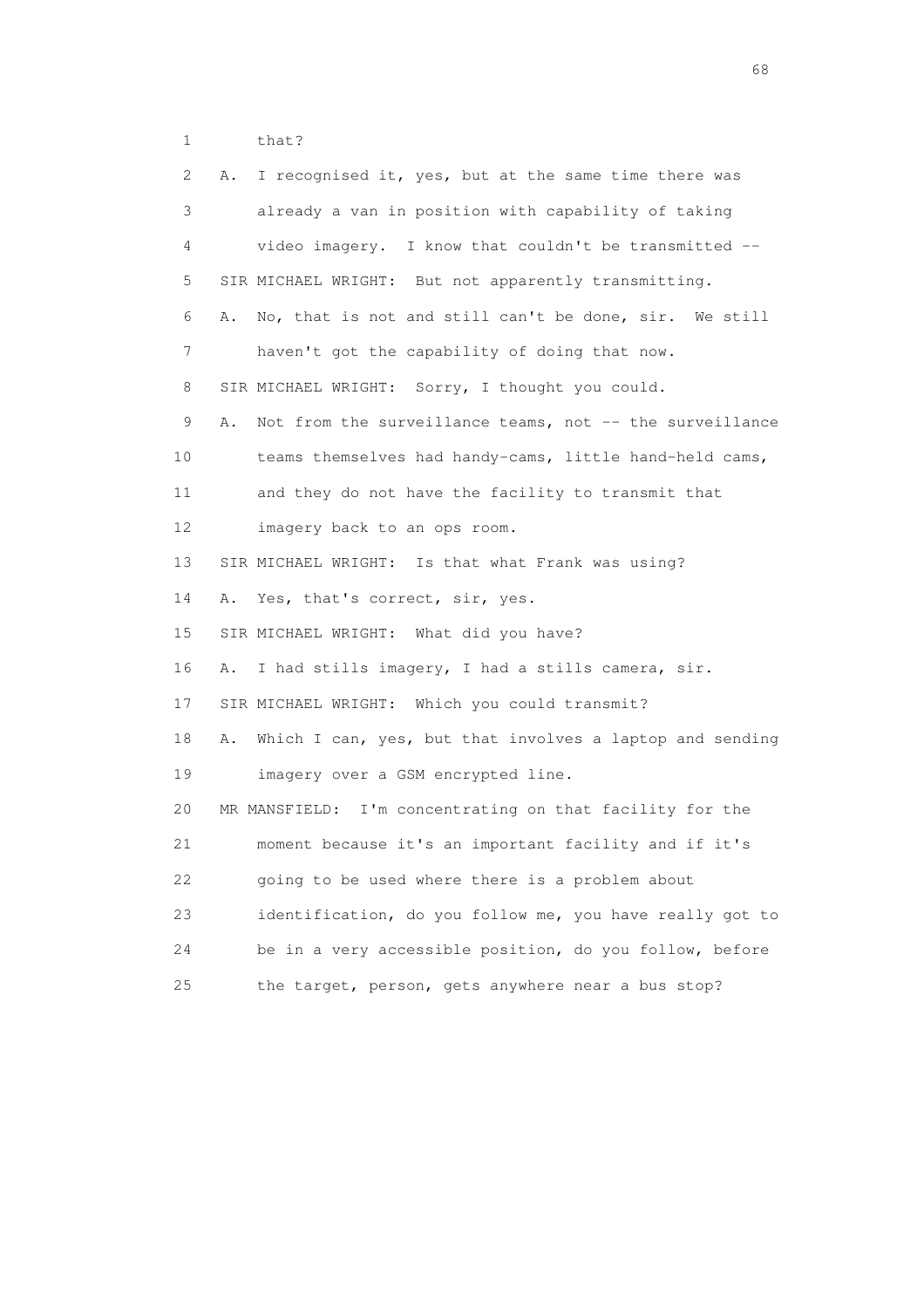1 A. Yes, but I didn't know he was going towards a bus stop, 2 sir. 3 Q. No, I appreciate that, but -- 4 A. I was in a position, sir. I was in the area of the 5 address.

 6 Q. But had you worked out how long it was going to take 7 you, because you obviously didn't get there in time, to 8 get from Christchurch Road to -- well, not to 9 Scotia Road, because you are not going to drive up 10 there, but to the vicinity of Scotia Road, particularly 11 Upper Tulse Hill?

 12 A. No, I hadn't worked it out, sir. I thought I was in 13 a position near enough to get around, to determine which 14 way whoever came out of the address would go.

 15 Q. I have been through it with other witnesses and I do not 16 want to take up a lot of time, but the window of 17 opportunity one way, the minimum was four to five 18 minutes if he turned left and went up towards 19 Tulse Hill -- do you follow me? -- and the other way 20 could be longer.

 21 So you would have to work out, if you are going to 22 make sense of your being there, you would have had to 23 have been within three minutes; in other words what I am 24 really suggesting is you should have been somewhere very 25 near Upper Tulse Hill, if not in Tulse Hill?

entral de la construction de la construction de la construction de la construction de la construction de la co<br>1990 : la construction de la construction de la construction de la construction de la construction de la const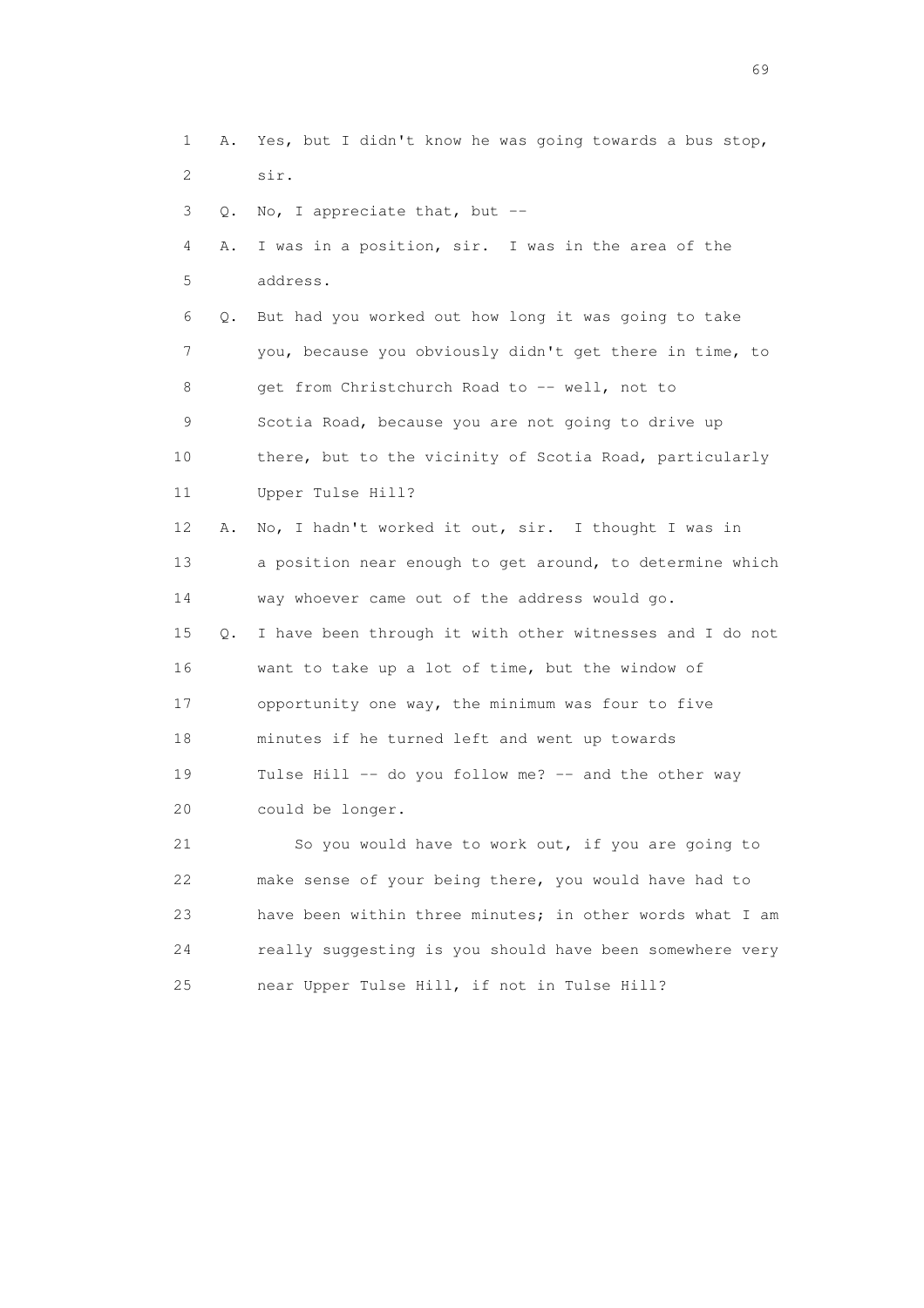- 1 A. Not necessarily, sir.
- 2 Q. I don't say necessarily, but you have to be within
- 3 reach, otherwise it's a complete waste of
- 4 an opportunity; do you follow? I'm not blaming you 5 particularly but who's in charge?
- 6 A. It was the team leaders on the day, sir.
- 7 Q. The team leaders?
- 8 A. I take my instruction from the team leaders.
- 9 Q. Did they say: look, stick yourself in Christchurch Road
- 10 or somewhere near?
- 11 A. No, they leave that to me. They leave that to my own 12 devices, sir.
- 13 Q. We have heard quite a lot has been left to one's own 14 devices. Did you appreciate that there was a Silver
- 15 that had by the time you got there been appointed as 16 a location Silver; did you know that?
- 17 A. No, sir.
- 18 Q. You didn't know that?
- 19 A. No, sir.
- 20 Q. Because the location Silver really should have a handle
- 21 on all this, shouldn't he?
- 22 A. I can't answer that, sir.
- 23 Q. I think you can if you think about it.
- 24 SIR MICHAEL WRIGHT: We rather glided over what you were
- 25 putting a moment ago, Mr Mansfield.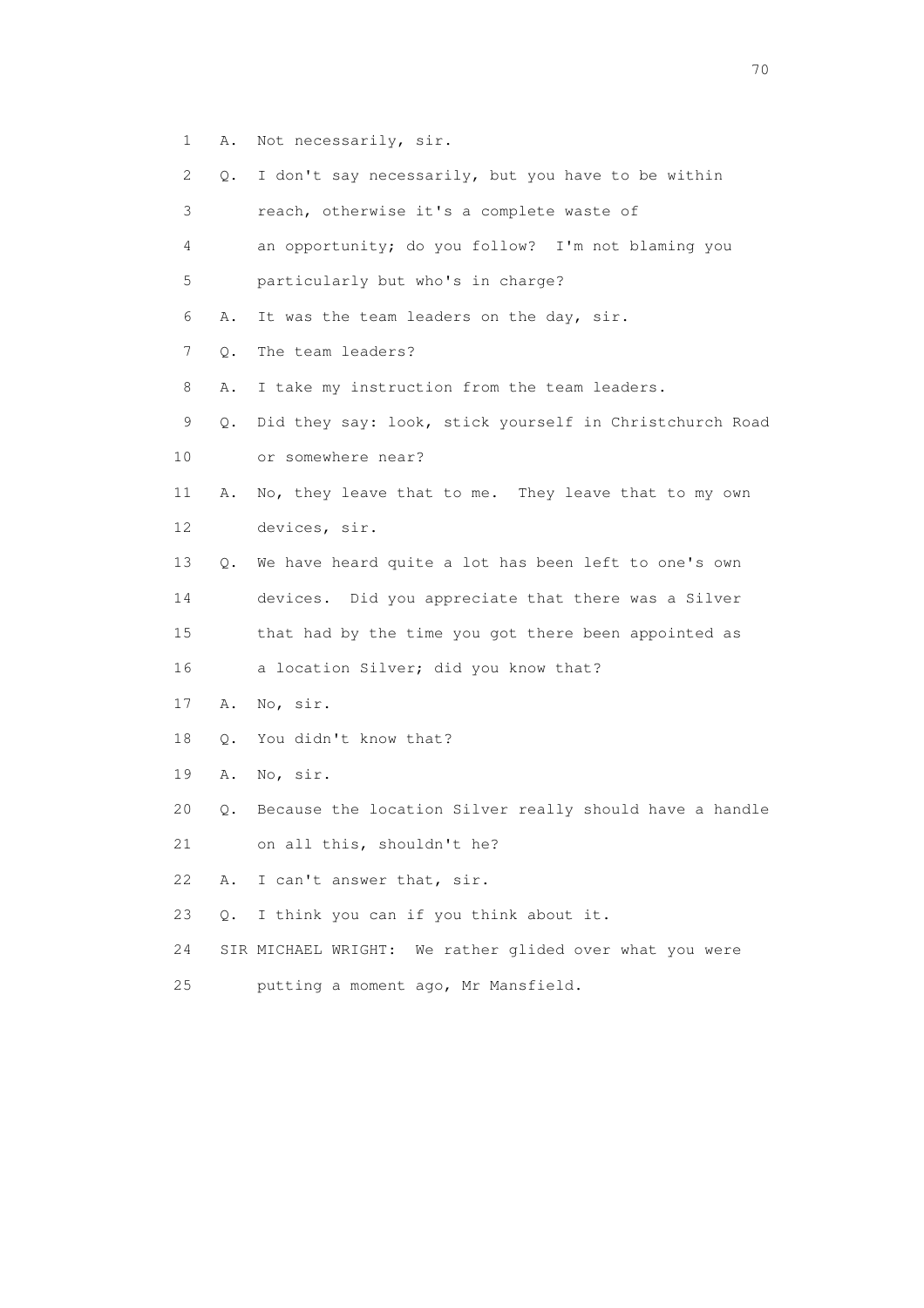1 MR MANSFIELD: I will go back to it, if I may.

2 SIR MICHAEL WRIGHT: I am sure you will.

 3 What's really being suggested to you is you took up 4 a position which actually you didn't give yourself of 5 getting a decent shot of Mr de Menezes when he left 6 Scotia Road and made his way up to and along 7 Upper Tulse Hill. That is what it comes to. 8 A. Sir, if he had turned right out of the road, at the end 9 of Scotia, he would have been coming towards me. 10 SIR MICHAEL WRIGHT: In fact he turned away from you. 11 A. Indeed, sir. So I could have put myself in any position 12 around that plot and he could have gone the other way, 13 and I have done many times now where I have put myself 14 in a position and the subject that we have been 15 following has gone the other way. 16 SIR MICHAEL WRIGHT: Yes. 17 MR MANSFIELD: You are in a van? 18 A. That's correct, sir. 19 Q. If you are in Roupell Road -- you know Roupell Road? 20 A. That's the one at the top, isn't it. 21 Q. You can look on the diagram you have there. The one you 22 have in front of you. It's map 7 of the maps brochure. 23 A. Yes. 24 Q. I am afraid it isn't actually named. If you go to -- 25 you see where it says "Bus route from these stops, route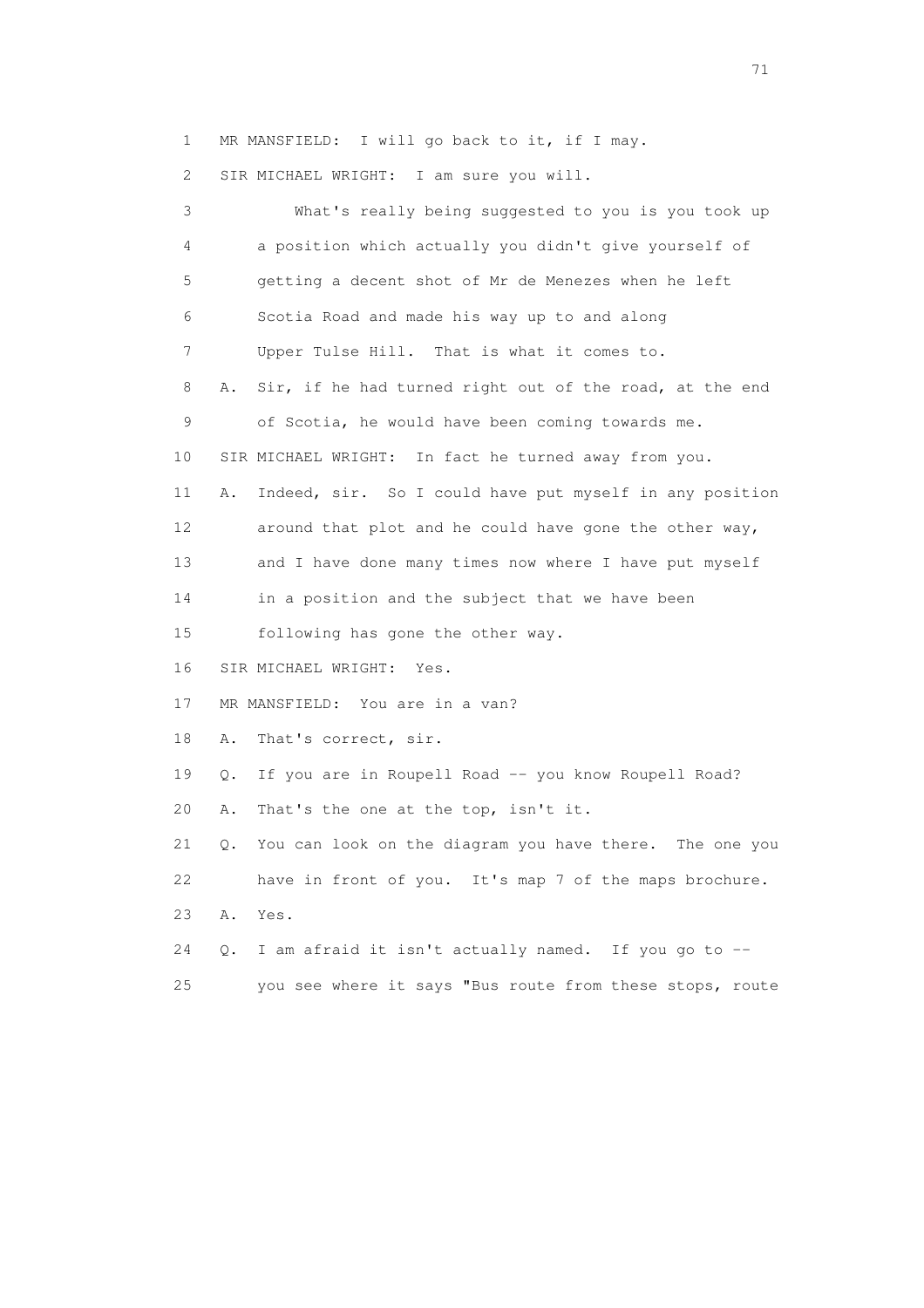- 1 201"?
- 2 A. Yes, sir.
- 3 Q. That block, it's the road underneath there.
- 4 A. That one there, sir, yes.
- 5 Q. We know someone else has parked in that road, but if in 6 fact you had been parked in that road and you had heard 7 that he had left the block, you could have been out on 8 foot if necessary, but that may have exposed you too 9 much; you could have been around the corner in your van
- 10 pretty quickly, couldn't you?
- 11 A. I could have done, sir, yes.

 12 Q. Do you appreciate what I am putting? You would be 13 within -- by the time he had walked from the block in 14 which 21 was, you could have been in Tulse Hill itself 15 ready for him to turn either left or right, couldn't 16 you?

- 17 A. That's correct, sir, but as I understood it at that time 18 the red team had that plot and didn't want any of the 19 grey team or anyone else to come into that area.
- 20 Q. That's another issue. All right.
- 21 A. So that's why I stayed away, sir.
- 22 SIR MICHAEL WRIGHT: You told us you were south of
- 23 Christchurch Road?
- 24 A. That is correct, sir, yes.
- 25 SIR MICHAEL WRIGHT: So actually off this map altogether?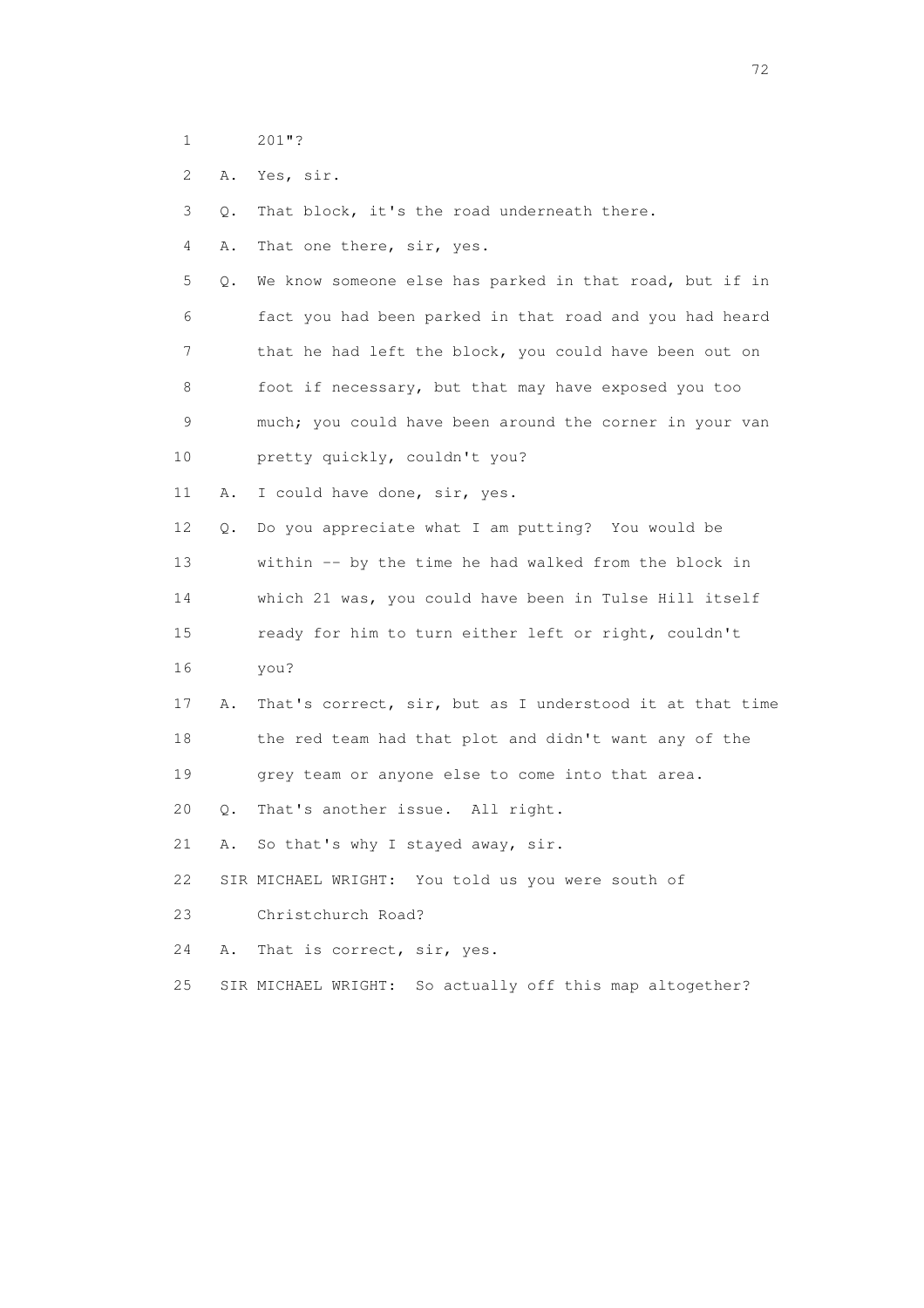1 A. That is, yes, sir.

2 SIR MICHAEL WRIGHT: If I remember rightly,

 3 Christchurch Road is the South Circular Road, isn't it? 4 A. The route I took to go round to -- I came down the 5 South Circular road and then back up into the one-way 6 system and then back into Tulse Hill, I think. 7 SIR MICHAEL WRIGHT: That's the one-way system up at the top 8 of the hill? 9 A. It's just off -- without a map. 10 SIR MICHAEL WRIGHT: We have all been there, so ... 11 A. Right, so I turned right on to Christchurch, came 12 south -- 13 SIR MICHAEL WRIGHT: But you had Christchurch Road between 14 you and Scotia Road? 15 A. That's correct, sir, yes. 16 SIR MICHAEL WRIGHT: Christchurch Road, if I'm thinking of 17 the right road, it is a heavily trafficked road, isn't 18 it? 19 A. It is, sir, yes. 20 MR MANSFIELD: Final question, if I may, and I do not want 21 to trespass on sensitivity again, but this is really for 22 the future: has the technology improved since then, so 23 it's easier to take covert photographs and transmit? 24 A. The technology in terms of transmitting the imagery 25 hasn't changed. We still use the same technology, sir.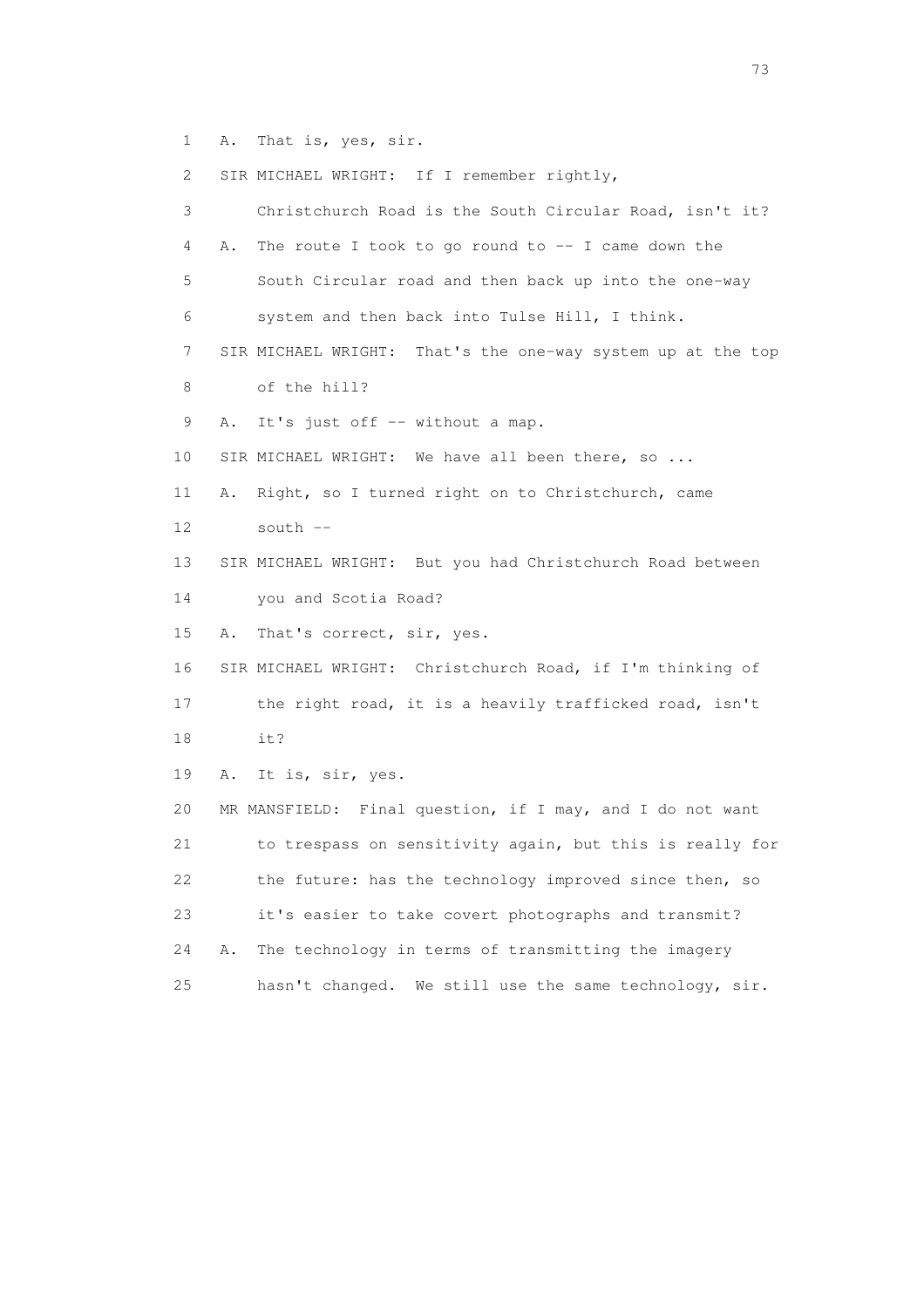1 What has changed is the fact that we can now transmit 2 images -- once it's sent to the ops room, we can now 3 transmit images back out to the teams. 4 Q. Right. So they are going to be having hardware which 5 can receive those images? 6 A. That's correct, sir. 7 MR MANSFIELD: Thank you very much. 8 SIR MICHAEL WRIGHT: Thank you. Mr Stern? 9 MR STERN: No, thank you. 10 SIR MICHAEL WRIGHT: Ms Leek? 11 MS LEEK: No, thank you. 12 MR PERRY: No, thank you. 13 SIR MICHAEL WRIGHT: Thank you Mr Perry. Mr King? 14 MR KING: No, thank you. 15 SIR MICHAEL WRIGHT: Mr Horwell? 16 MR HORWELL: No, thank you. 17 SIR MICHAEL WRIGHT: Mr Gibbs. 18 Ouestions from MR GIBBS 19 MR GIBBS: Could I just clarify a couple of things, please, 20 Tim. 21 A. Yes, sir. 22 Q. We know from other officers that the observation van 23 within a surveillance team will usually, during the 24 follow, remain towards the rear of the follow in case it 25 needs to go into a static observation position halfway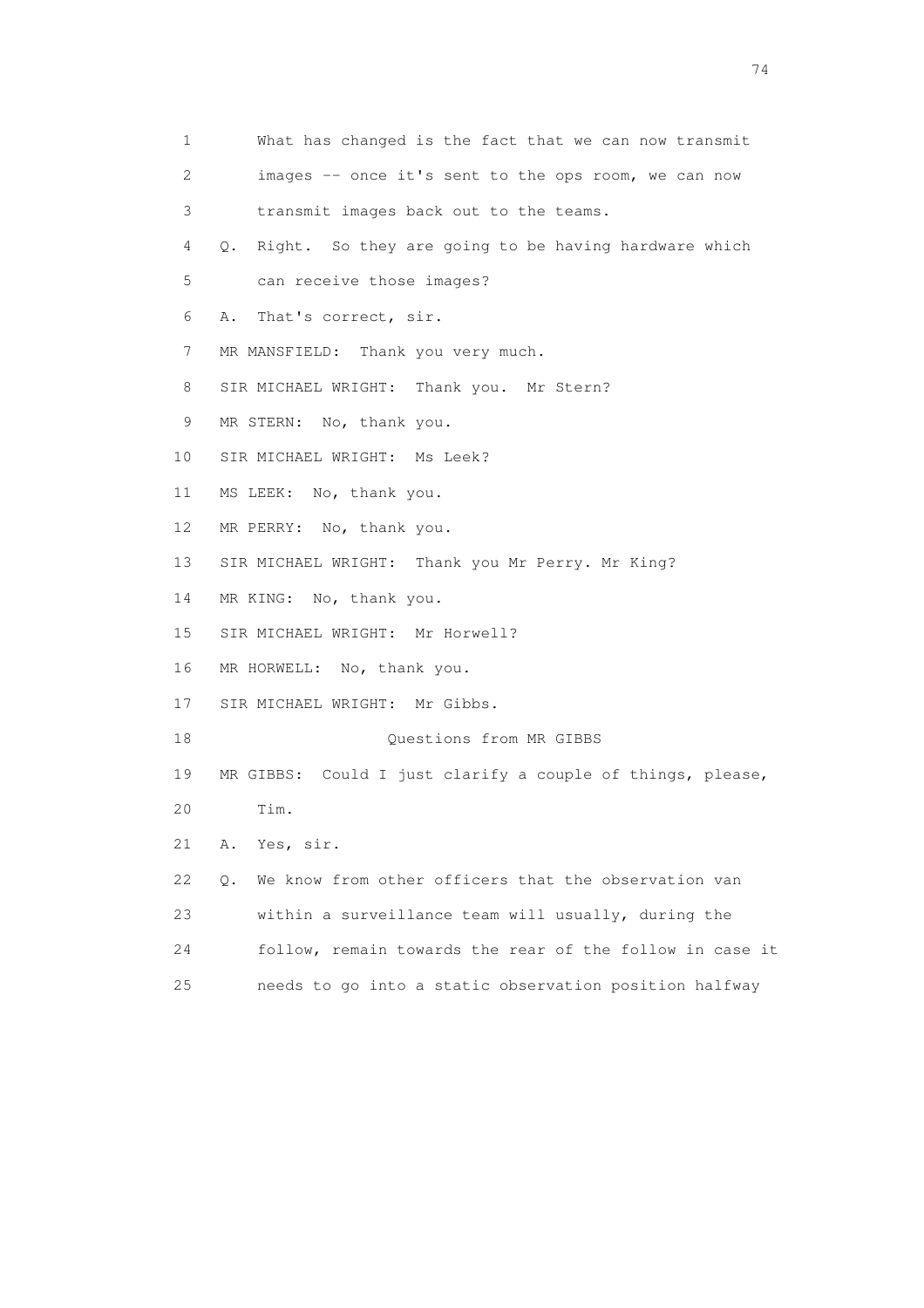1 through the follow?

2 A. Absolutely, sir, yes.

 3 Q. What generally is the position during a follow of any 4 photographic van like yourself which is attached to the 5 team? 6 A. I would stay probably behind the observation van, sir.

 7 I wouldn't want to expose my van to unwanted scrutiny. 8 Q. Quite. You have been given some advice about where you 9 might have positioned yourself on this particular day. 10 Are you quite an experienced surveillance photographer? 11 A. I am, sir; well, I am an experienced surveillance 12 officer, sir. I have done it two months short of ten 13 years now.

 14 Q. It may be very good advice, but perhaps you could just 15 explain why it was that you chose to be where it was 16 that you chose to be on the day?

 17 A. Basically one, as mentioned, the fact that the red team 18 had told the grey team in effect not to go near to the 19 plot, to stay off the plot, so I positioned myself in 20 an area which I thought would give me enough time to get 21 around -- as it happened it didn't give me enough 22 time -- but I would get around to take photographs of -- 23 SIR MICHAEL WRIGHT: Bearing in mind that there was another 24 van there already.

25 A. That's correct, sir, yes. The OP van was already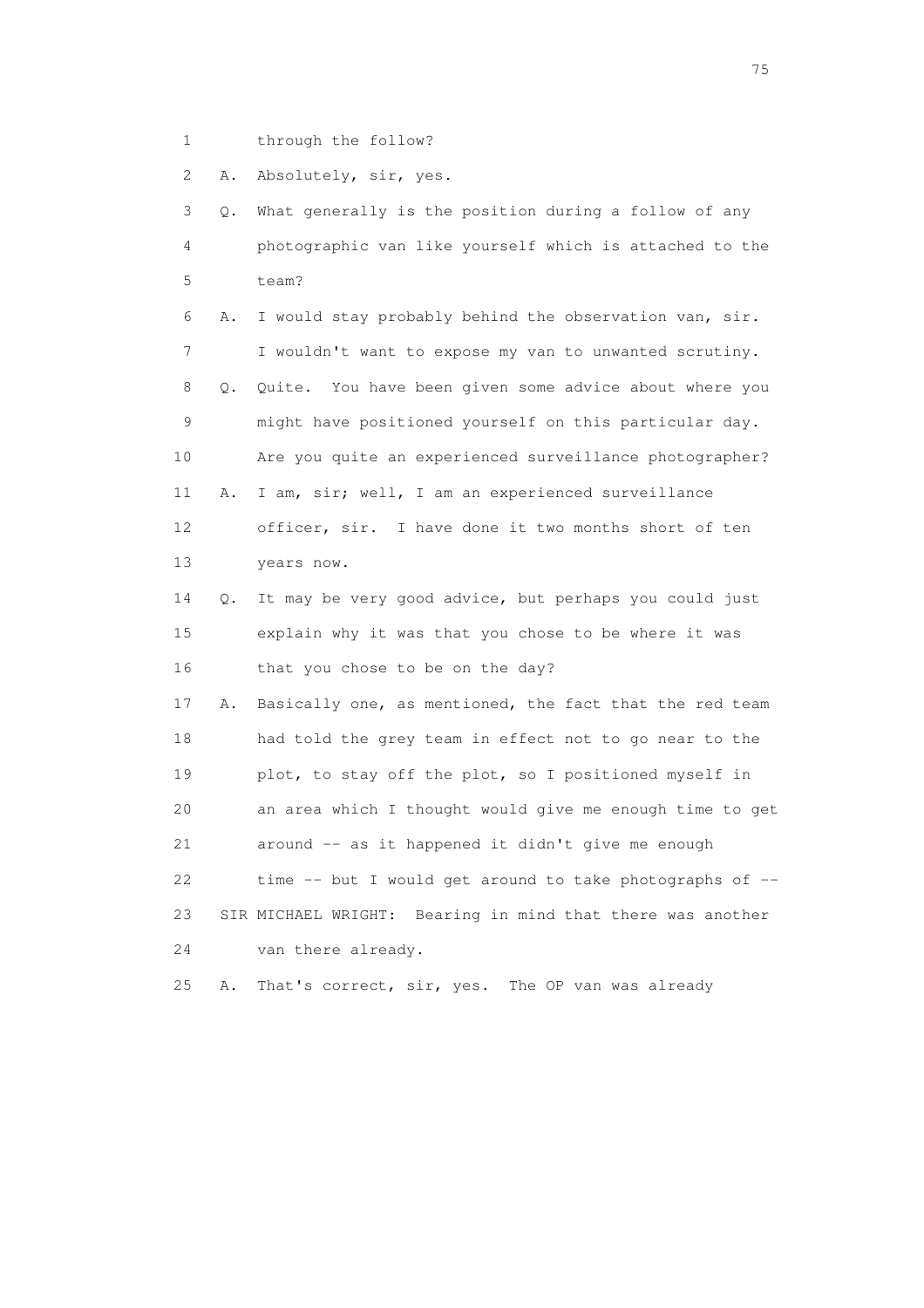1 in situ and I didn't want to --

2 SIR MICHAEL WRIGHT: The red team van?

 3 A. That's correct, sir, yes. I did not want to ... 4 MR GIBBS: Could I just ask you to deal with some telephone 5 calls that we have on a schedule which is at tab 60 in 6 our bundle. It's a multicoloured document. 7 If I can take you to 09:47 on the right-hand side, 8 do you see at 09:47:44 there is a very short call, it 9 appears, from Trojan 84 to you? 10 A. That's correct, sir. 11 Q. Then another one in the next minute at 09:48 which is 12 slightly longer? 13 A. Yes, sir. 14 Q. Then if we go on to 09:56:13, which is on the second 15 page, do you see another call from Trojan 84 to you, and 16 that's about 12 seconds long? 17 A. Yes, sir. 18 Q. Do you remember receiving any telephone calls that day 19 during the follow? 20 A. During the follow, sir, I remember receiving two phone 21 calls, and that was in the vicinity of Brixton tube 22 station. One was from an officer from SO13, identified 23 himself as from SO13. The other was from an officer 24 identifying himself from SO19. I didn't get a name. 25 What they were asking for was whether I was James and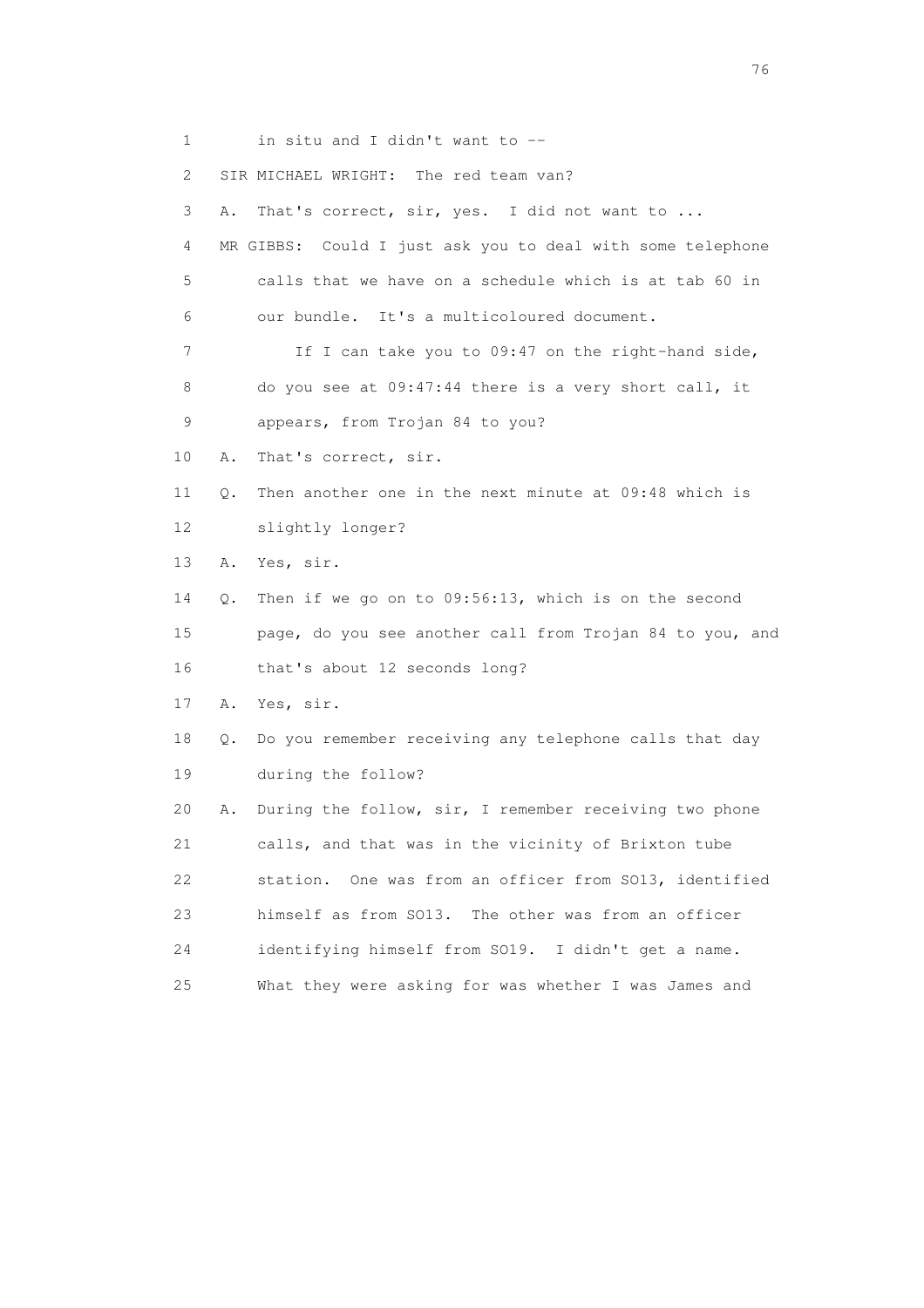1 whether I had James's phone number. 2 MR GIBBS: Thank you. 3 SIR MICHAEL WRIGHT: Thank you, Mr Gibbs. Mr Hilliard? 4 Nothing. 5 MR HILLIARD: Thank you very much. 6 SIR MICHAEL WRIGHT: Tim, thank you very much indeed. You 7 are free to go. 8 (The witness withdrew) 9 MR HOUGH: Sir, the next witness is Lawrence. 10 SIR MICHAEL WRIGHT: Thank you. 11 CODENAME "LAWRENCE" (sworn) 12 SIR MICHAEL WRIGHT: Thank you. Please sit down. 13 A. Thank you, sir. 14 Questions from MR HOUGH 15 MR HOUGH: I think you have been given the name Lawrence 16 both for the Health and Safety trial and for this 17 inquest? 18 A. That's correct, sir, yes. 19 Q. Is this right: in 2005 you were a police officer 20 attached to SO12 and a specialist surveillance officer? 21 A. Yes, I was, yes. 22 Q. You were on 22 July 2005 a member of the grey 23 surveillance team? 24 A. Yes. 25 Q. When we are looking at documents, your call sign ended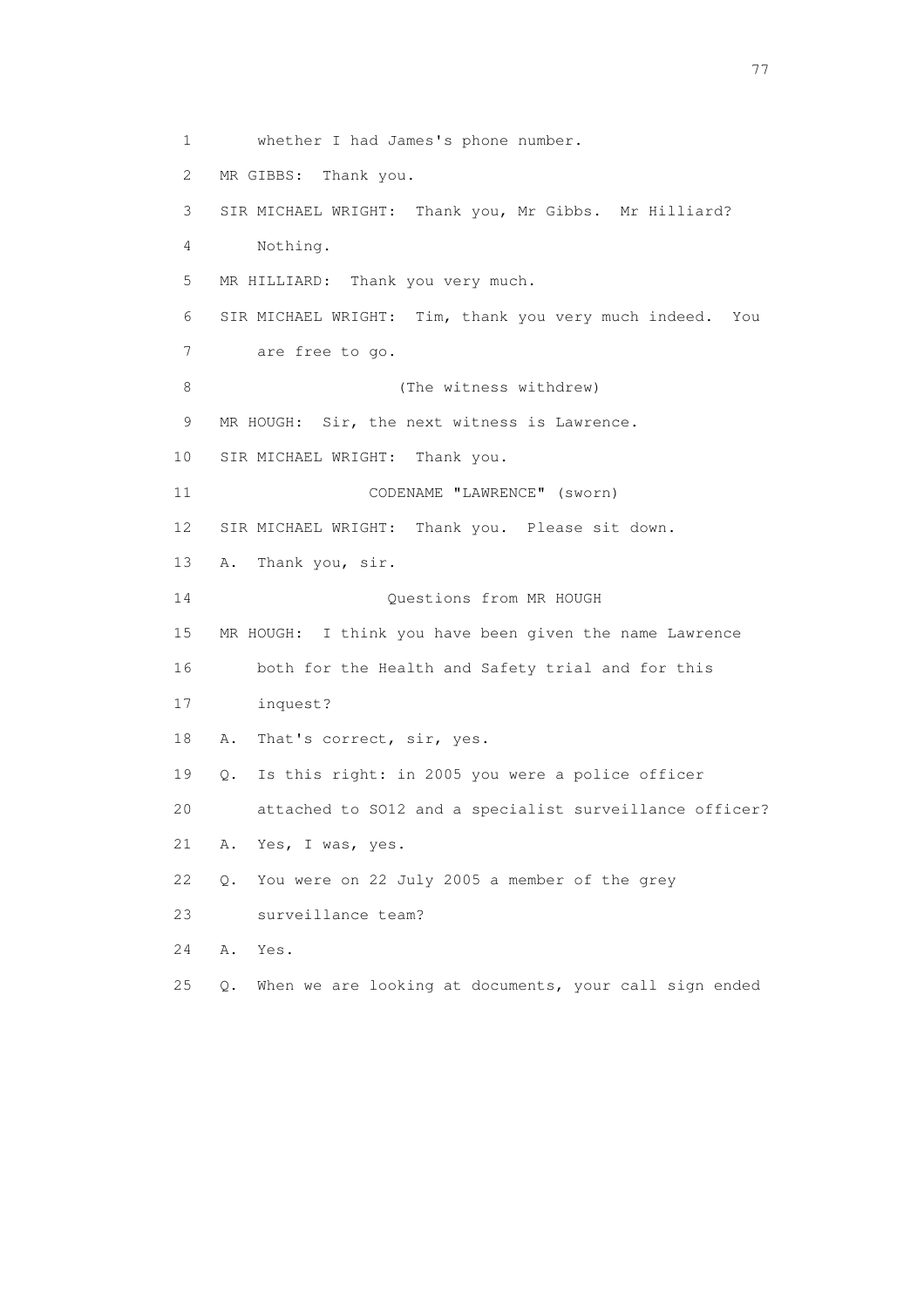- 1 37?
- 2 A. That's correct, yes.
- 3 Q. And you have also been known as Hotel 8?
- 4 A. Hotel, yes.
- 5 Q. I think you were also an authorised firearms officer, so 6 not somebody in CO19 but trained and approved to use
- 7 firearms in your duty?
- 8 A. Yes, that's correct, yes.
- 9 Q. But not trained obviously to the same level as
- 10 specialist firearms officers?
- 11 A. No, no, just basic firearms officer.
- 12 Q. I think you made a number of witness statements in the
- 13 aftermath of these events, the first one on the day
- 14 after?
- 15 A. Yes, that's right.
- 16 Q. Do you have a copy of that with you?
- 17 A. I have indeed, yes.
- 18 Q. If you get it out now, you may find it helpful to look 19 at it from time to time and there is no problem about 20 that.
- 
- 21 A. Thank you.
- 22 Q. While you are getting that out, I think you gave
- 23 evidence at the Health and Safety trial spanning two
- 24 days, 9 to 10 October last year?
- 25 A. That's right, yes.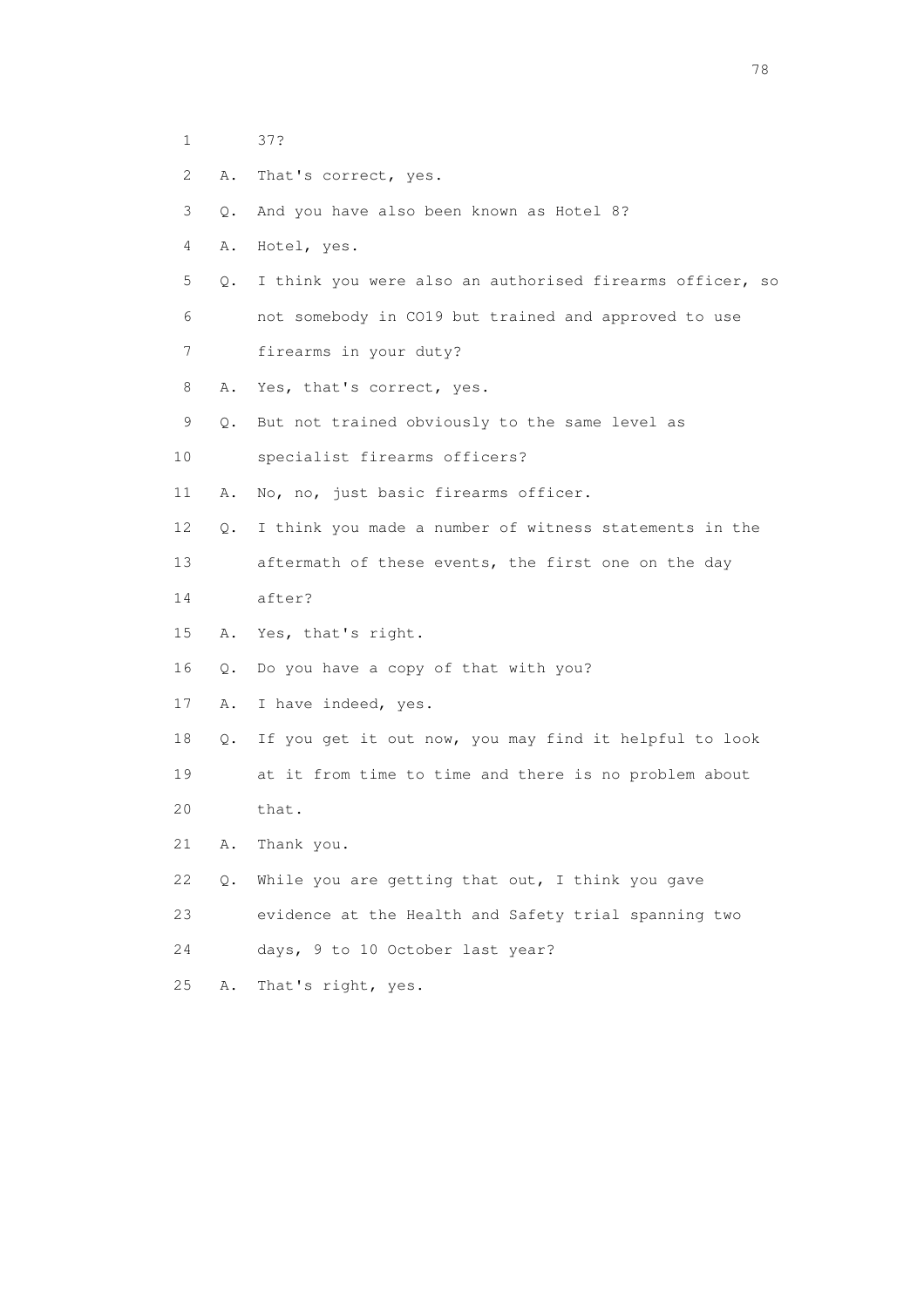|    | 1<br>Q. | Moving to 22 July, we have heard about your team being   |
|----|---------|----------------------------------------------------------|
|    | 2       | summoned by pager message to Tintagel House and then     |
|    | 3       | being called to attend a briefing at New Scotland Yard?  |
|    | 4<br>Α. | Yes, that's correct.                                     |
|    | 5<br>Q. | Were you summoned by that means as well?                 |
|    | 6<br>Α. | I was indeed, yes.                                       |
|    | 7<br>Q. | Then there was a briefing with Mr Whiddett and           |
|    | 8       | an officer we are calling Colin?                         |
|    | 9<br>Α. | Yes.                                                     |
| 10 | Q.      | In that briefing you were told of the suspects Osman and |
| 11 |         | Omar and another man?                                    |
| 12 | Α.      | Yes, that's right.                                       |
| 13 | Q.      | You were told of a number of addresses but not told at   |
| 14 |         | that stage which one you would be covering?              |
| 15 | Α.      | That's correct, yes.                                     |
| 16 | Q.      | You were shown a pack of photographs, I think. If we     |
| 17 |         | can show one up on the screen, tab 37 of the jury        |
| 18 |         | bundle. Do you recognise this as one of the documents    |
| 19 |         | you saw?                                                 |
| 20 | Α.      | Yes, I do, yes.                                          |
| 21 | О.      | Because you were one of the people who saw               |
| 22 |         | Mr de Menezes, I'll ask you this: what kind of quality   |
| 23 |         | did you regard that image as being?                      |
| 24 | Α.      | I would say it's fairly poor quality.                    |
| 25 | $Q$ .   | Did you take a copy of this sheet with this image with   |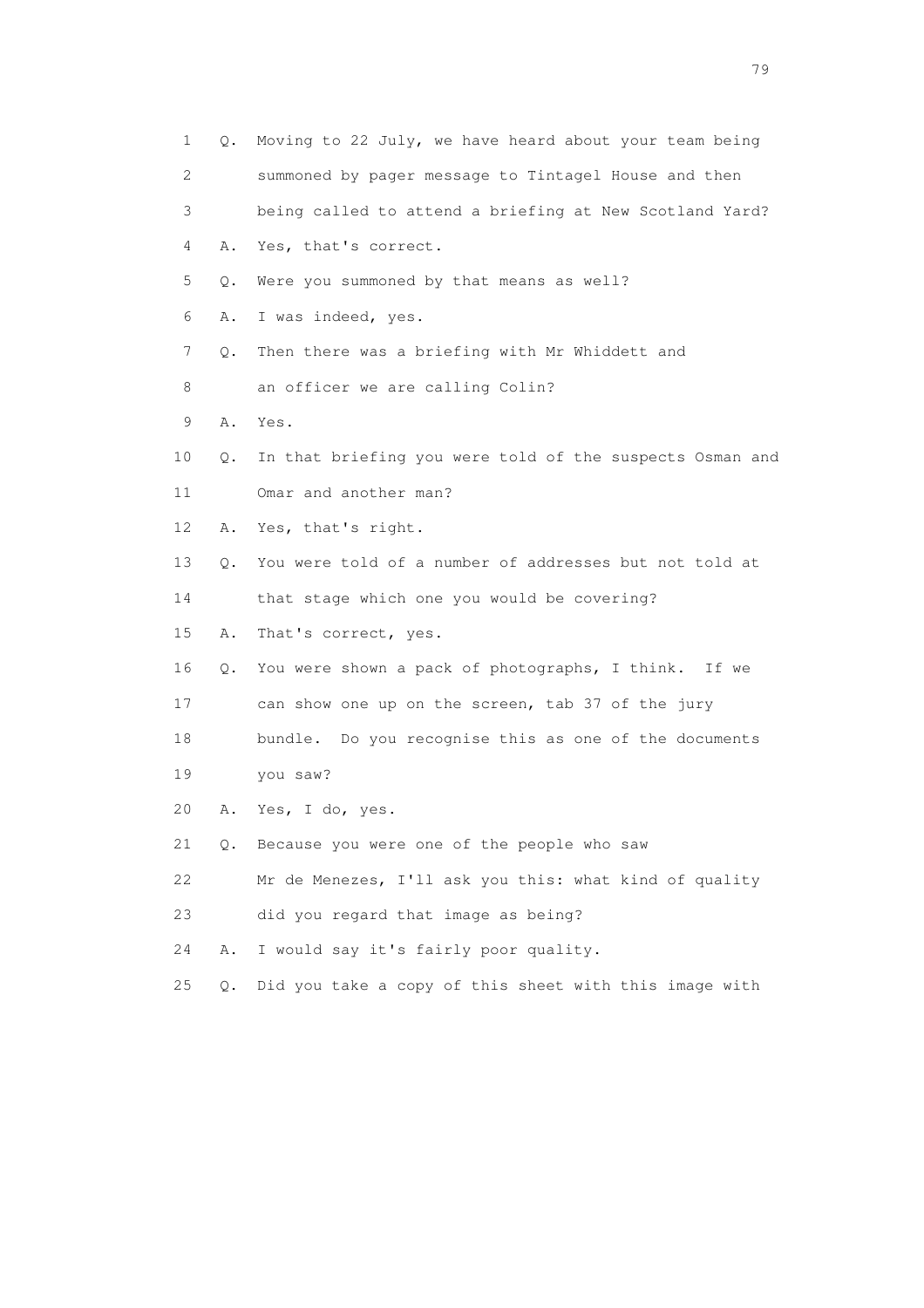- 1 you on your deployment?
- 2 A. I didn't, no.

| 3               | О. | But you had the opportunity to do so, I think?           |
|-----------------|----|----------------------------------------------------------|
| 4               | Α. | I don't think there was enough to go around.             |
| 5               | Q. | Were you told anything about the strategy and what your  |
| 6               |    | team would be doing around the premises that day?        |
| 7               | Α. | My understanding was that we would go to the address and |
| 8               |    | take away any possible suspects from that address and    |
| 9               |    | follow them, obviously we would identify them.           |
| 10              | О. | Did any member of your team ask for clarification about  |
| 11              |    | what you would be doing?                                 |
| 12 <sup>°</sup> | Α. | Yes, indeed. At the end of the briefing Harry, I think   |
| 13              |    | his name is, asked DI Whiddett what we would do if       |
| 14              |    | someone came out, I think it was, and DI Whiddett said   |
| 15              |    | something like "contain" or "containment", and then      |
| 16              |    | Harry asked him what he meant by that and DI Whiddett    |
| 17              |    | shrugged his shoulders and said "contain", or words to   |
| 18              |    | that effect.                                             |
| 19              | Q. | After the briefing, I think that firearms were           |
| 20              |    | distributed and I think you were armed with a Glock      |
| 21              |    | pistol that day?                                         |
| 22              | Α. | That's correct, yes.                                     |
| 23              | Q. | Just to help us, where did you put that sidearm?         |
| 24              | Α. | It was attached to my belt.                              |

25 Q. But obviously underneath some clothes?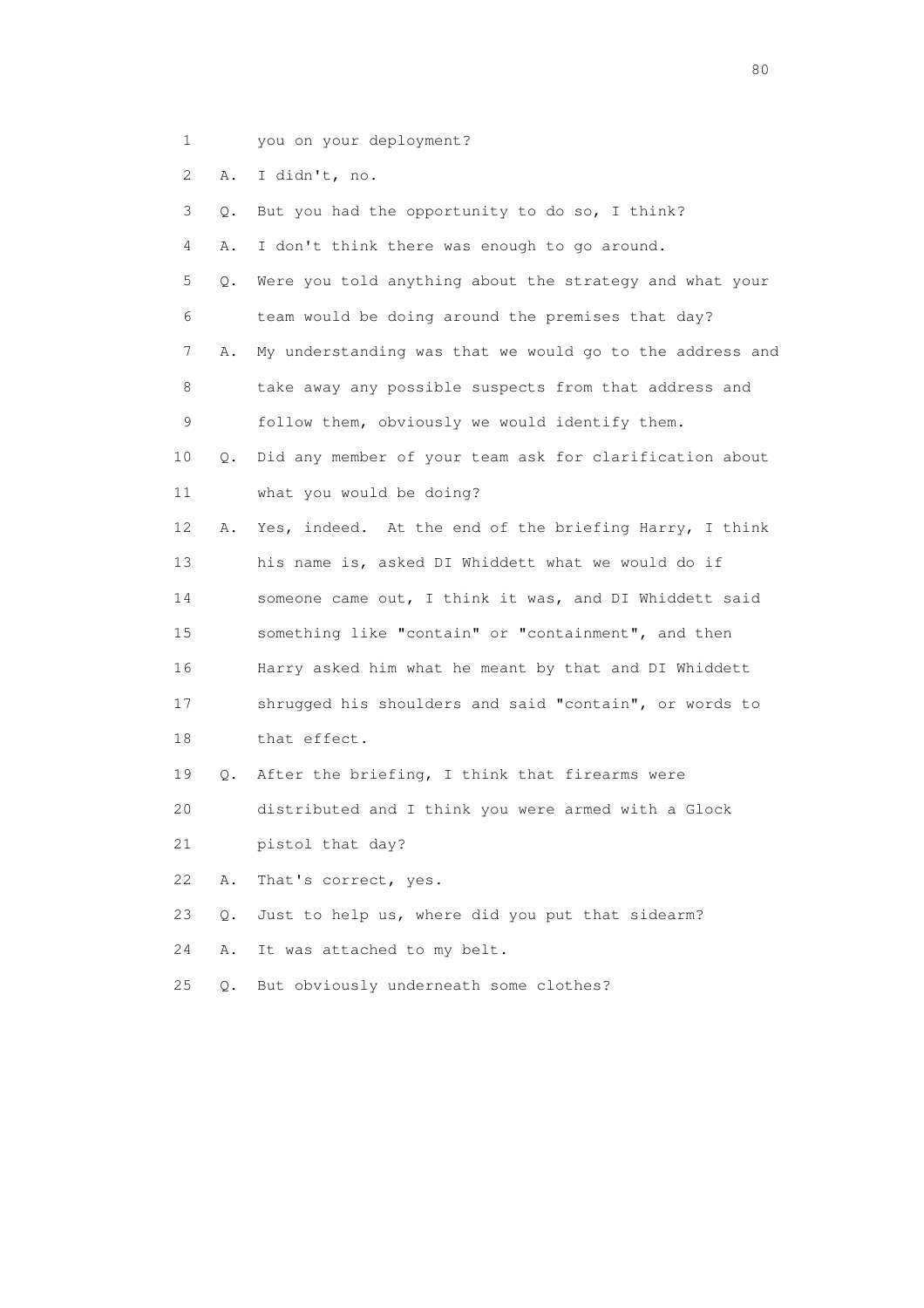1 A. Absolutely. Concealed, of course. Sorry, concealed. 2 Q. We have heard again from others how your team went to 3 a holding area and then were told to go to Scotia Road 4 and deployed there, and other members of the team have 5 said that they arrived shortly before 9 o'clock. Was 6 that around the time you arrived? 7 A. Yes, I came with the team. 8 Q. I think you drove there in a car on your own? 9 A. That's correct, yes. 10 Q. Can we just locate where you were: tab 11 of the jury 11 bundle, 23A, please. If we look at a road north of 12 Upper Tulse Hill, if we see Upper Tulse Hill and then 13 just move immediately directly north, can you see the 14 words "Elm Park"? 15 A. Yes. 16 Q. A road running to the east off Brixton Hill? 17 A. Yes. 18 Q. Does that help you to locate where you were? 19 A. Yes, it does. 20 Q. Where were you? 21 A. Initially when I arrived on plot -- sorry, in the 22 area -- I parked at Elm Park initially. 23 Q. You say initially; did you go anywhere else between that 24 point and when you joined the follow? 25 A. Yes, I then parked in Brixton Hill in between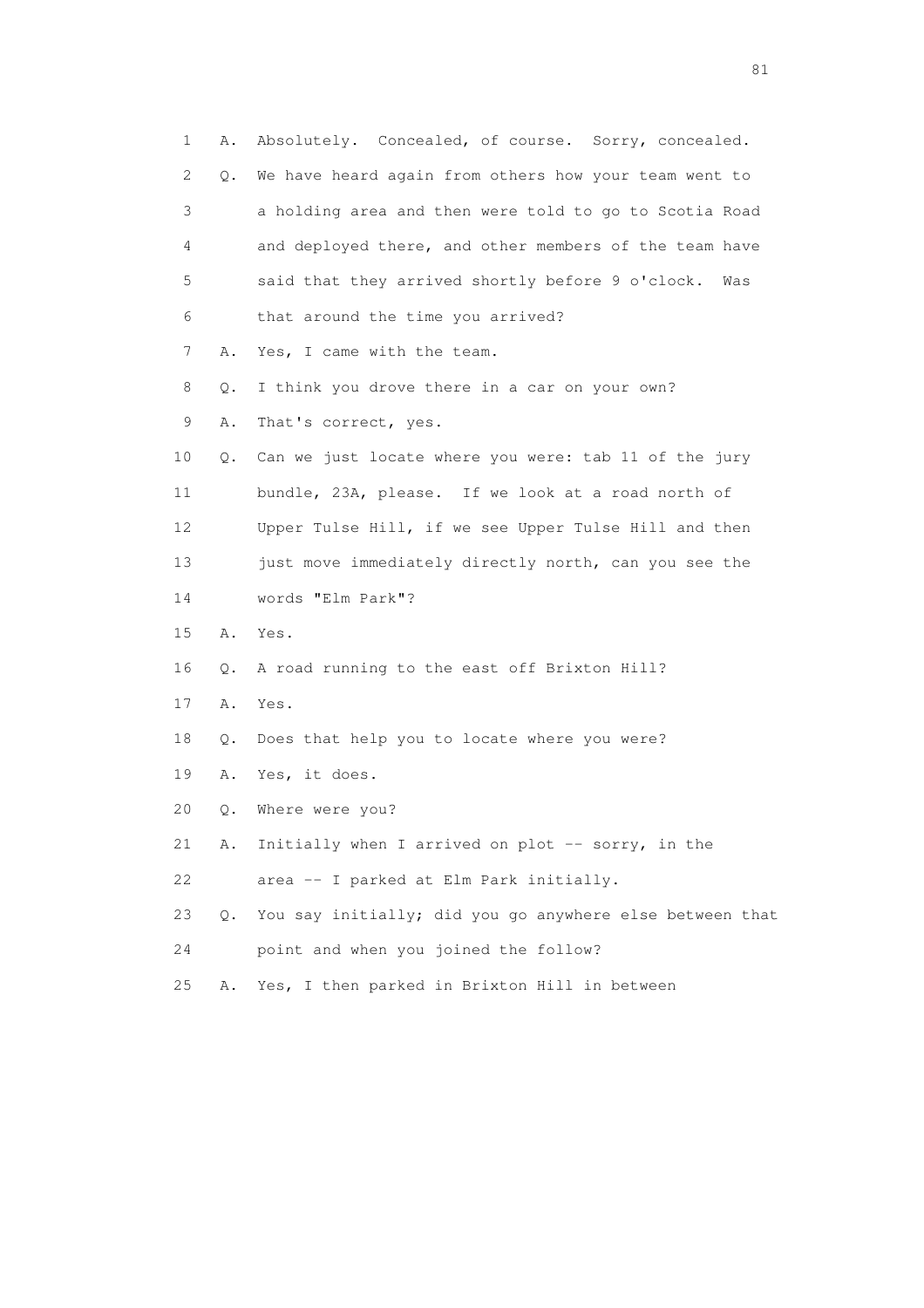1 Morrish Road and Park Road, sir, which is on -- east of 2 Brixton Hill. 3 Q. Can you help by locating that on this map? 4 A. If you see where Christchurch is, the road Christchurch, 5 you go north up Brixton Hill, just on the left-hand side 6 you see Morrish Road. 7 Q. Yes. You see Morrish Road just being highlighted there. 8 SIR MICHAEL WRIGHT: Sorry, where did you start from? 9 A. Elm Park, sir. Further north. 10 SIR MICHAEL WRIGHT: The one further north, actually 11 opposite the prison? 12 A. Yes, sir. 13 MR HOUGH: Those have been helpfully highlighted by Tom. 14 Between 9 o'clock when you arrived and 9.30, when 15 you were in those two places, were you listening to the 16 traffic on the Cougar? 17 A. I was indeed, yes, sir. 18 Q. Did you hear anything about support from CO19? 19 A. I believe I was informed that CO19, I believe, were to 20 arrive in the area and pitch up at the TA Centre, which 21 is nearby. 22 Q. Did you hear anything over the radio about bus routes? 23 A. Yes, I believe Derek had informed us that he had 24 requested that bus routes be cancelled in that area, but 25 not whether he came back with the result whether they

experience of the state of the state of the state of the state of the state of the state of the state of the s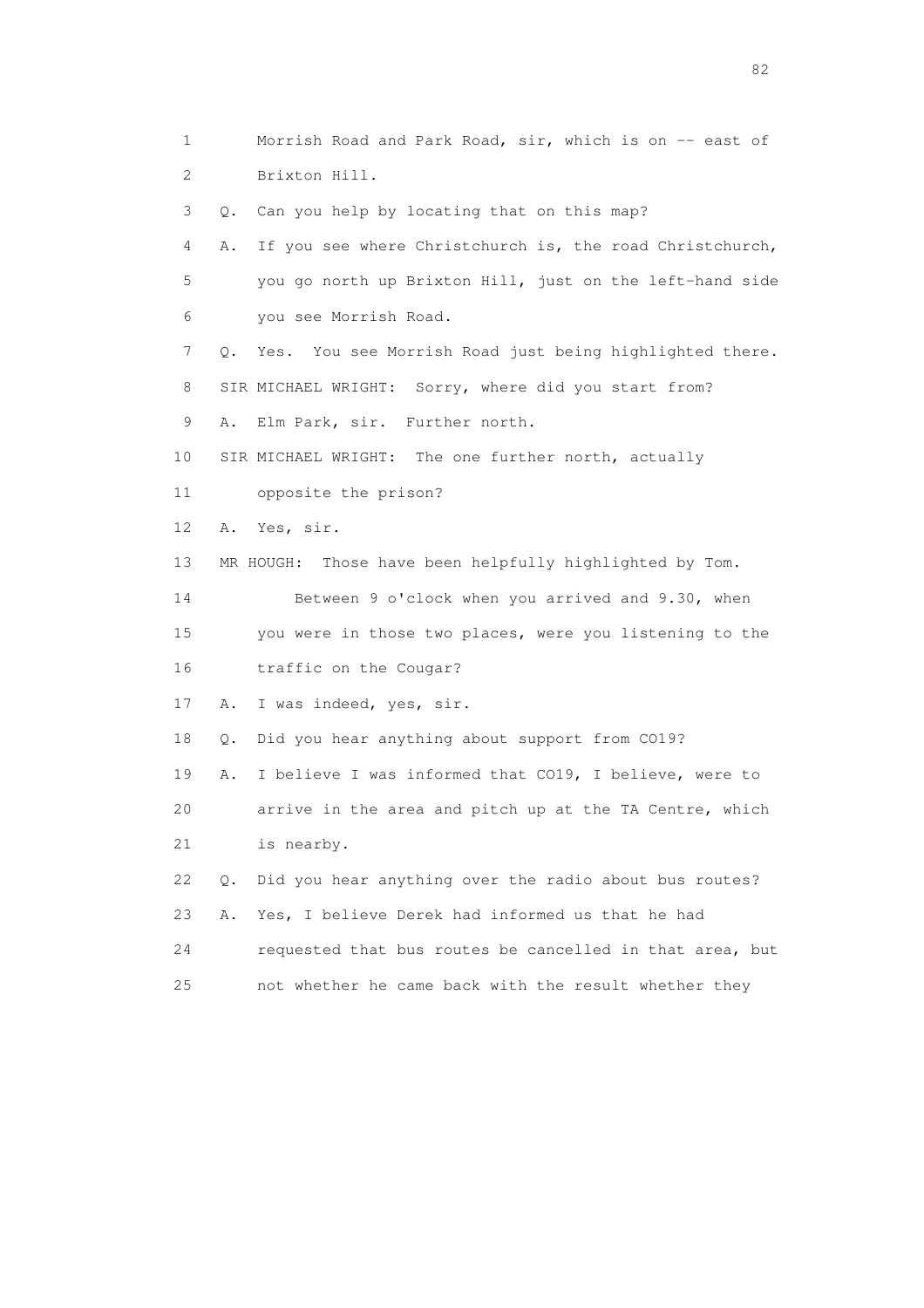1 were or not.

2 Q. So you didn't know whether they had been?

3 A. I didn't, no.

 4 Q. Thirdly this: was anything said over the radio about 5 what your team would do if somebody came out of the 6 premises who seemed to be one of the suspects? 7 A. If I recall correctly, and unfortunately it's faded 8 after all this time, but I believe Derek, supported by 9 James over the radio, suggested that if someone came out 10 of the address who was a suspect, who posed a threat, 11 maybe had a rucksack or something like that -- I think 12 it was mentioned, I'm not too sure -- as firearms 13 officers we would just make the stop, both the red team 14 and the grey team. 15 SIR MICHAEL WRIGHT: You are speaking quite quickly. Can we 16 have that answer again? 17 A. Yes, indeed, sir. Derek I think over the radio, 18 supported by Lawrence -- supported by James, said if 19 anyone came out of that address who was a suspect, and 20 I think possibly mentioned the rucksack, I think he 21 mentioned a rucksack, we would stop him ourselves before 22 he boarded a bus. 23 MR HOUGH: Moving on to after 9.30, we know that 24 Mr de Menezes came out of the block just after 9.30. 25 Did you hear his coming out being described over the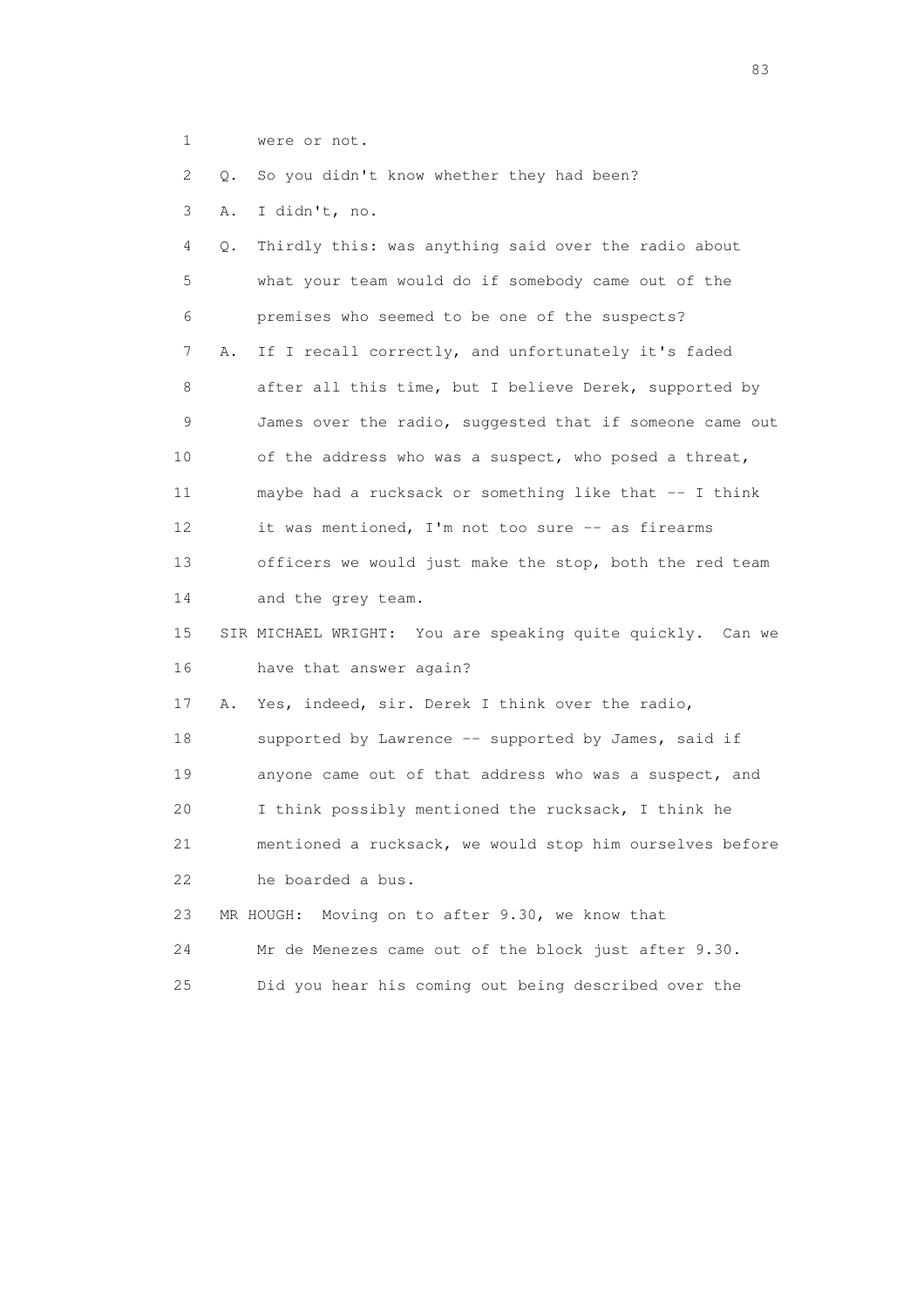1 radio?

| 2. | Α.    | Yes, I was aware he did come out, yes.                   |
|----|-------|----------------------------------------------------------|
| 3  | Q.    | What did you hear over the first five or ten minutes or  |
| 4  |       | so about his description and identification?             |
| 5  | Α.    | I can't fully give a recollection of what was said other |
| 6  |       | than the suspect came out of the address. Initially it   |
| 7  |       | was -- he was almost dismissed, but it came round from   |
| 8  |       | I think it was Harry said it's worth another look and    |
| 9  |       | then we took him from that area.                         |
| 10 | Q.    | Is Harry a member of your team?                          |
| 11 | Α.    | No, he is -- not Harry, sorry.                           |
| 12 | Q.    | Do you mean Frank?                                       |
| 13 | Α.    | Frank, sorry.                                            |
| 14 | Q.    | The man in the van?                                      |
| 15 | Α.    | The man in the van, yes.                                 |
| 16 | Q.    | Did you then drive off to join the follow?               |
| 17 | Α.    | I did indeed, yes.                                       |
| 18 | Q.    | Did you drive up towards Brixton Road?                   |
| 19 | Α.    | I did indeed, yes.                                       |
| 20 | Q.    | Going north. Can we have tab 11, page 23B on the         |
| 21 |       | screen, please. You see there the route of the bus       |
| 22 |       | marked in red, and I think you found yourself driving    |
| 23 |       | north a little behind the bus on Brixton Road?           |
| 24 | Α.    | That's correct, yes.                                     |
| 25 | $Q$ . | Is this right: you arrived there sometime around 9.47?   |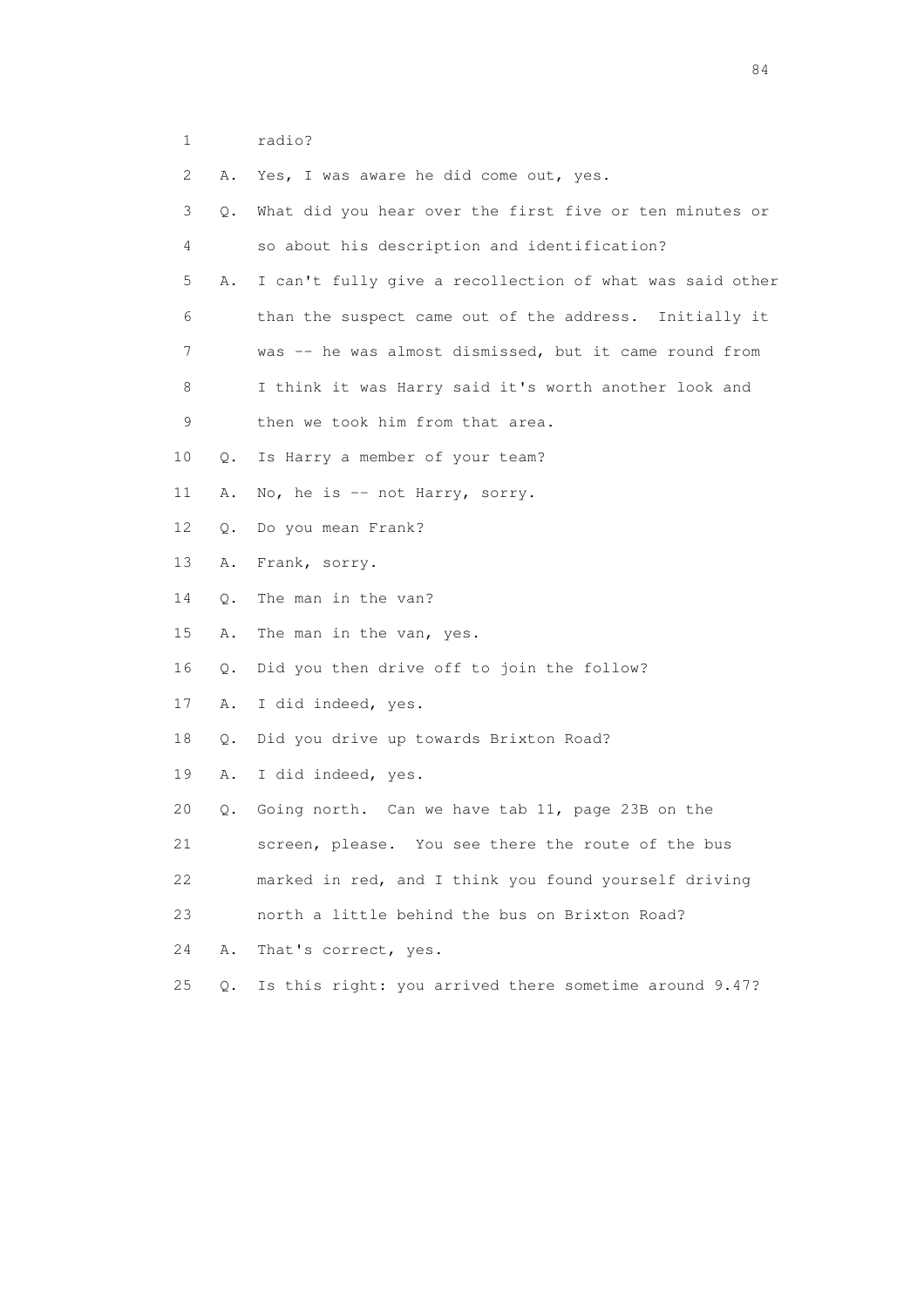1 A. Yes.

| 2  | Q.    | At that stage, as you were driving up towards           |
|----|-------|---------------------------------------------------------|
| 3  |       | Brixton Road, had you been aware that one of your       |
| 4  |       | colleagues, Ivor, was on the bus with the subject?      |
| 5  | Α.    | Yes, indeed, yes.                                       |
| 6  | Q.    | By that stage, so before you are getting to             |
| 7  |       | Brixton Road, had you heard anything to the effect that |
| 8  |       | the subject was or was not one of your suspects?        |
| 9  | Α.    | He wasn't confirmed or denied at that stage, no.        |
| 10 | Q.    | We have heard from Ivor that he communicated that the   |
| 11 |       | subject had distinctive Mongolian eyes.                 |
| 12 | Α.    | That's right, yes.                                      |
| 13 | Q.    | Is that something that you you heard relayed?           |
| 14 | Α.    | Yes.                                                    |
| 15 | Q.    | As you were driving up Brixton Road to the north, did   |
| 16 |       | you in fact see the subject of your surveillance, whom  |
| 17 |       | we now know to be Mr de Menezes?                        |
| 18 | Α.    | I did, yes.                                             |
| 19 | Q.    | Where was he when you saw him?                          |
| 20 | Α.    | He had stepped off. He was on the footpath on           |
| 21 |       | Brixton Road. He had deployed -- got off the bus and    |
| 22 |       | walking north on Brixton Road. He was followed by Ivor. |
| 23 | $Q$ . | So when you saw him he had already got off the bus?     |
| 24 | Α.    | Yes.                                                    |
| 25 | Q.    | He was on the left-hand pavement?                       |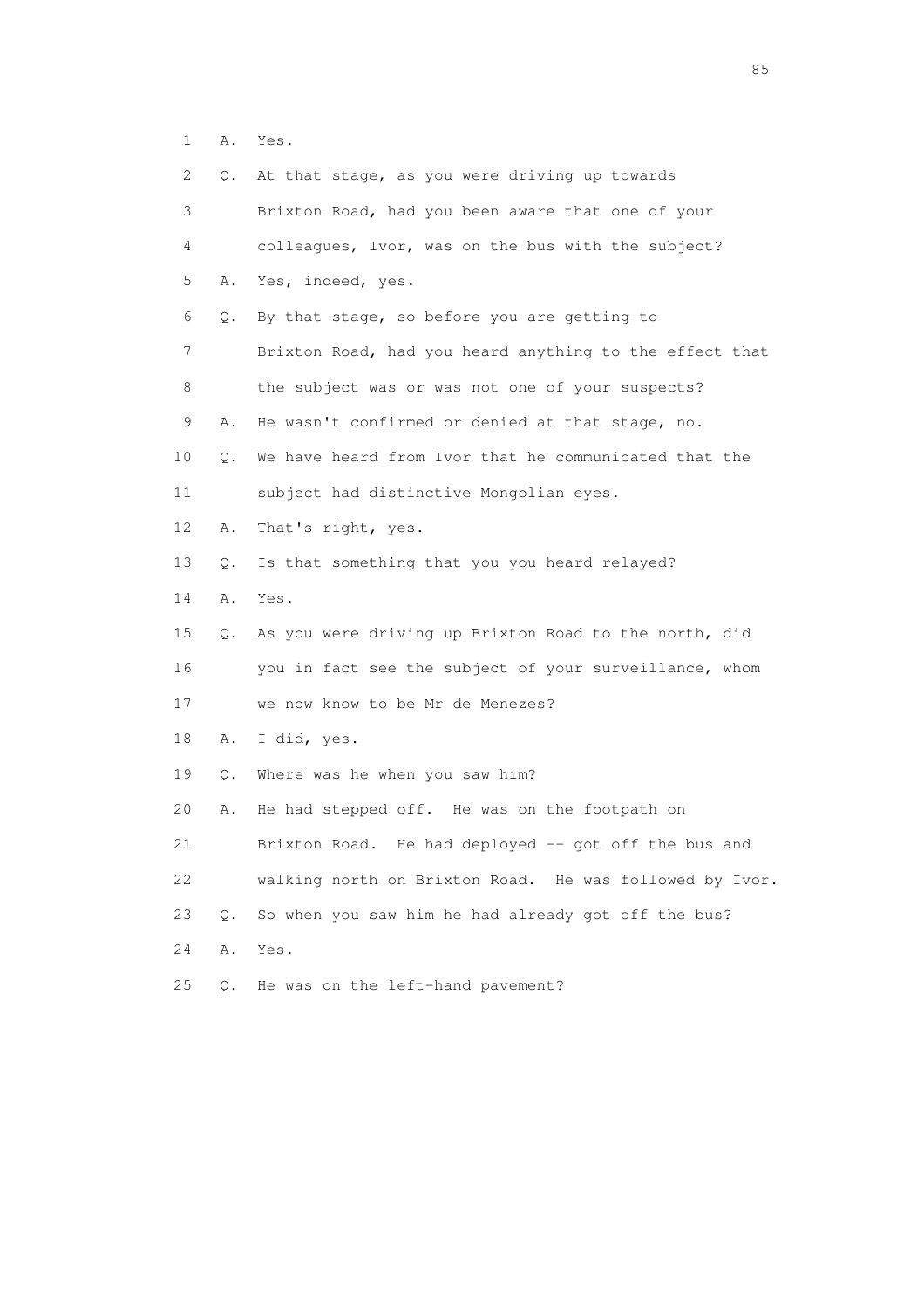- 1 A. Yes.
- 2 Q. Walking north, followed by Ivor?
- 3 A. Yes.
- 4 Q. Were there other people around him or between you and 5 him?
- 6 A. There were other people on the footpath but nobody was 7 in between me and him as such.
- 8 Q. Did you drive past him and get a view of him?
- 9 A. I did indeed, yes.
- 10 Q. What kind of view of him did you have in terms of the 11 angle of his head and face?
- 12 A. Initially -- the traffic is quite slow on that road at 13 that time of day, so I drove past him quite slowly.

14 I initially had a side view of him. As I drove past him

- 15 I looked behind my shoulder; I had a full-frontal view 16 of him for a split second.
- 17 SIR MICHAEL WRIGHT: Seeing him on the footpath at Brixton 18 when he got off the bus, was that the first chance you 19 had actually to see him?
- 20 A. It was, sir, yes.
- 21 MR HOUGH: So initially a side profile, then as you drive 22 past look over your shoulder and catch a full-frontal
- 23 view, but only for a split second?
- 24 A. Yes that's correct.
- 25 Q. In those two views what did you notice about his dress,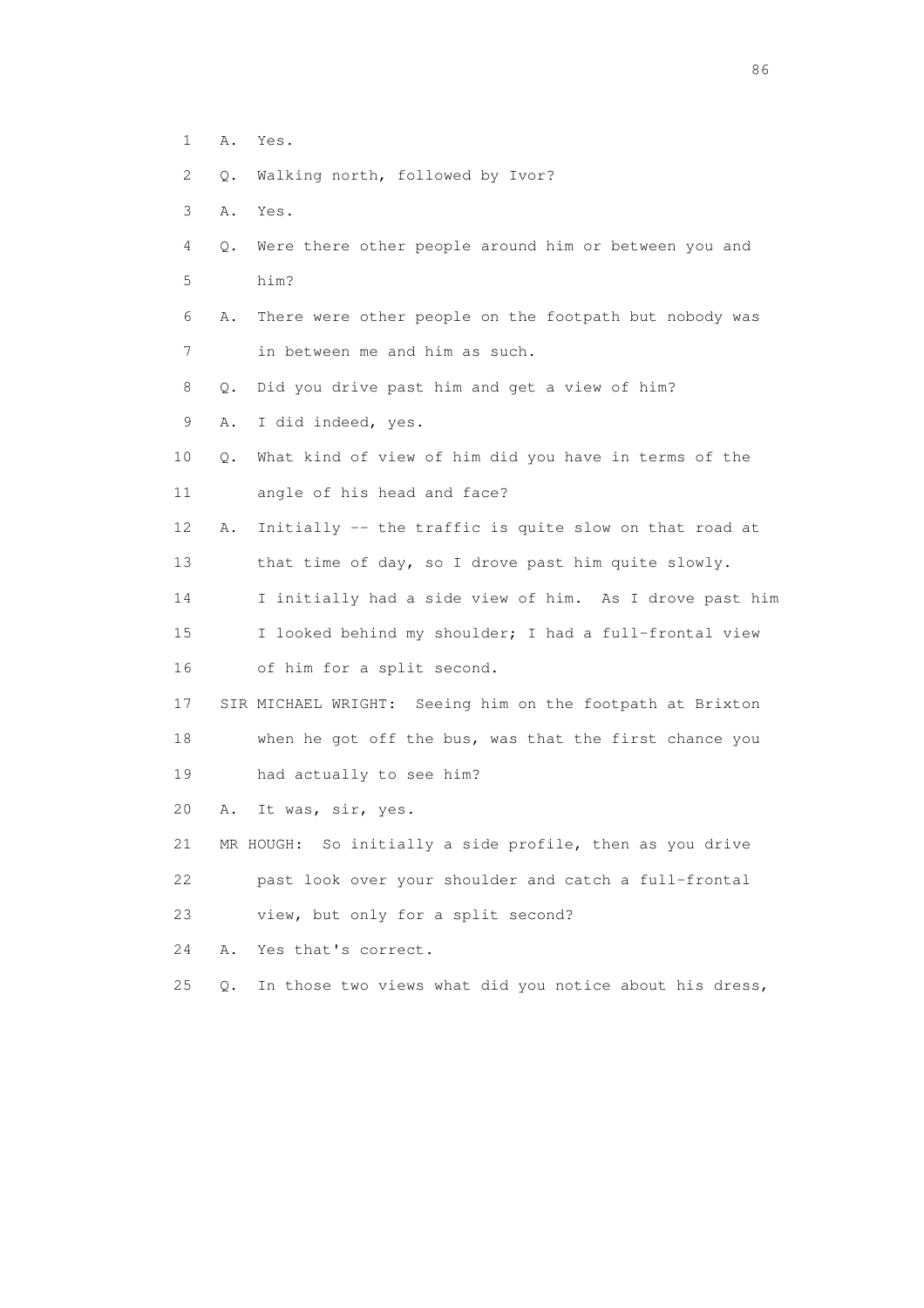1 appearance and features?

| 2  | Α. | He was dressed in denim jacket, denim jeans, nothing     |
|----|----|----------------------------------------------------------|
| 3  |    | particularly different about his appearance which wasn't |
| 4  |    | given over the radio or the commentary from Ivor.        |
| 5  |    | I concur with the description given by Ivor.             |
| 6  | Q. | So you say you concurred with the description given by   |
| 7  |    | Ivor; which part of the description did you particularly |
| 8  |    | concur with?                                             |
| 9  | Α. | The description Ivor gave about Mongolian eyes.          |
| 10 |    | I thought Mr de Menezes had distinctive eyes which could |
| 11 |    | be described as Mongolian.                               |
| 12 | Q. | What does that phrase mean to you?                       |
| 13 | Α. | To me it was -- probably the best way to describe it     |
| 14 |    | would be almond-shaped eyes, not so much Chinese but     |
| 15 |    | certainly shaped more almond rather than caucasian.      |
| 16 | Q. | Did you notice anything or did anything strike you about |
| 17 |    | the man's demeanour or movements?                        |
| 18 | Α. | No.                                                      |
| 19 | Q. | At that time, when you were driving past, did you        |
| 20 |    | broadcast anything about the description of the man you  |
| 21 |    | had seen?                                                |
| 22 | Α. | No, I didn't.                                            |
| 23 | Q. | You said you saw Ivor also and that he was behind the    |
| 24 |    | subject?                                                 |
| 25 | Α. | That's correct, yes.                                     |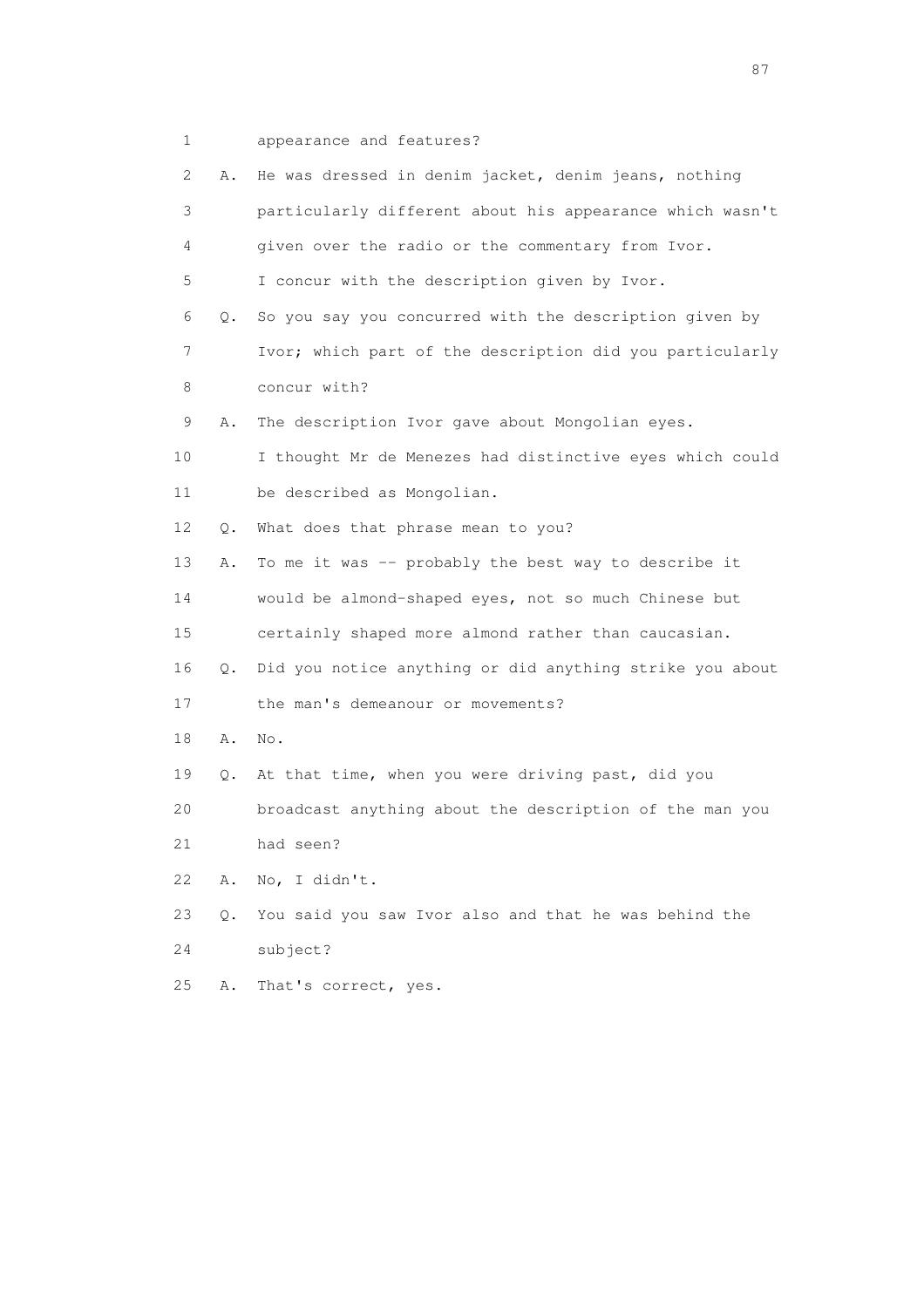| 1                         | Q.    | After you have seen them and driven past obviously, you    |
|---------------------------|-------|------------------------------------------------------------|
| $\mathbf{2}^{\mathsf{I}}$ |       | don't know what the subject is going to do; you don't      |
| 3                         |       | know he is going to get back on the same bus?              |
| 4                         | Α.    | No, absolutely not.                                        |
| 5                         | $Q$ . | What did you decide to do?                                 |
| 6                         | Α.    | I decided to get on -- dump my car and get on the          |
| 7                         |       | footpath to assist Ivor in the foot follow.                |
| 8                         | Q.    | So you decided to drop off your car and get out and        |
| 9                         |       | attempt to follow wherever the subject was going?          |
| 10                        | Α.    | Yes.                                                       |
| 11                        | Q.    | Again, can we have tab 11/23B up on screen. Can you        |
| 12                        |       | help us with roughly where you parked your car?            |
| 13                        | Α.    | I think -- I don't think I have written it in my           |
| 14                        |       | statement, but I think it's on the left-hand side, off     |
| 15                        |       | Brixton Road, possibly Dale Road, which is just north of   |
| 16                        |       | Nursery Road.                                              |
| 17                        |       | Q. Where we see the sports centre?                         |
| 18                        | Α.    | Yes, indeed, yes.                                          |
| 19                        | Q.    | I wonder if that can be highlighted. Yes, around there.    |
| 20                        |       | SIR MICHAEL WRIGHT: So you actually got off Brixton Road?  |
| 21                        | Α.    | I did, sir, yes, and parked on a side road.                |
| 22                        |       | SIR MICHAEL WRIGHT: I dare say parking on Brixton Road     |
| 23                        |       | wouldn't have been very easy.                              |
| 24                        | Α.    | Not at all, sir, no.                                       |
| 25                        |       | MR HOUGH: Did you then get out of the car and walk back to |

en de la construction de la construction de la construction de la construction de la construction de la constr<br>1880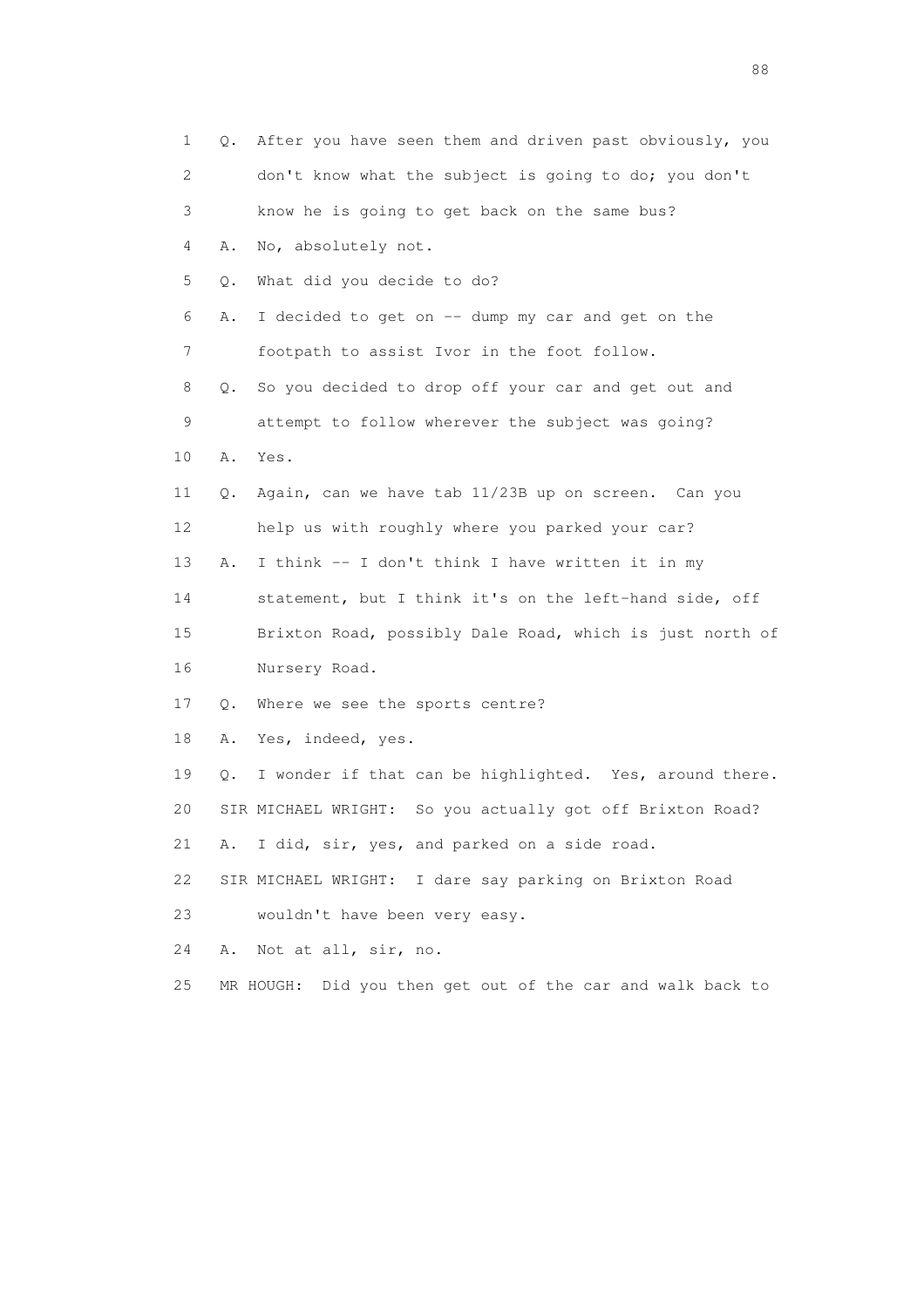- 1 where you had seen the subject?
- 2 A. That direction, yes.
- 3 Q. Did you see anything of him when you had got to that 4 point?
- 5 A. No, I didn't, no.
- 6 Q. Had you become aware from radio transmissions what had 7 happened to him?
- 8 A. Yeah, I was made aware he was heading back and got on 9 the bus.
- 10 Q. By the time that you had got back to where you had seen 11 him, had he actually got on the bus according to those 12 transmissions?
- 13 A. Yes.
- 14 Q. Shortly after that were you seen and picked up by James,
- 15 your team leader, in his car?
- 16 A. Yes, indeed, yes.
- 17 Q. Was that in fact on Brixton Road?
- 18 A. No, it was round the corner. I think it was
- 19 Stockwell Road.
- 20 Q. So just where we see Brixton Road turning left into
- 21 Stockwell Road?
- 22 A. Yes, indeed, yes.
- 23 Q. At the time that he picked you up, I think Ken was in
- 24 his passenger seat acting as his loggist?
- 25 A. That's right, yes.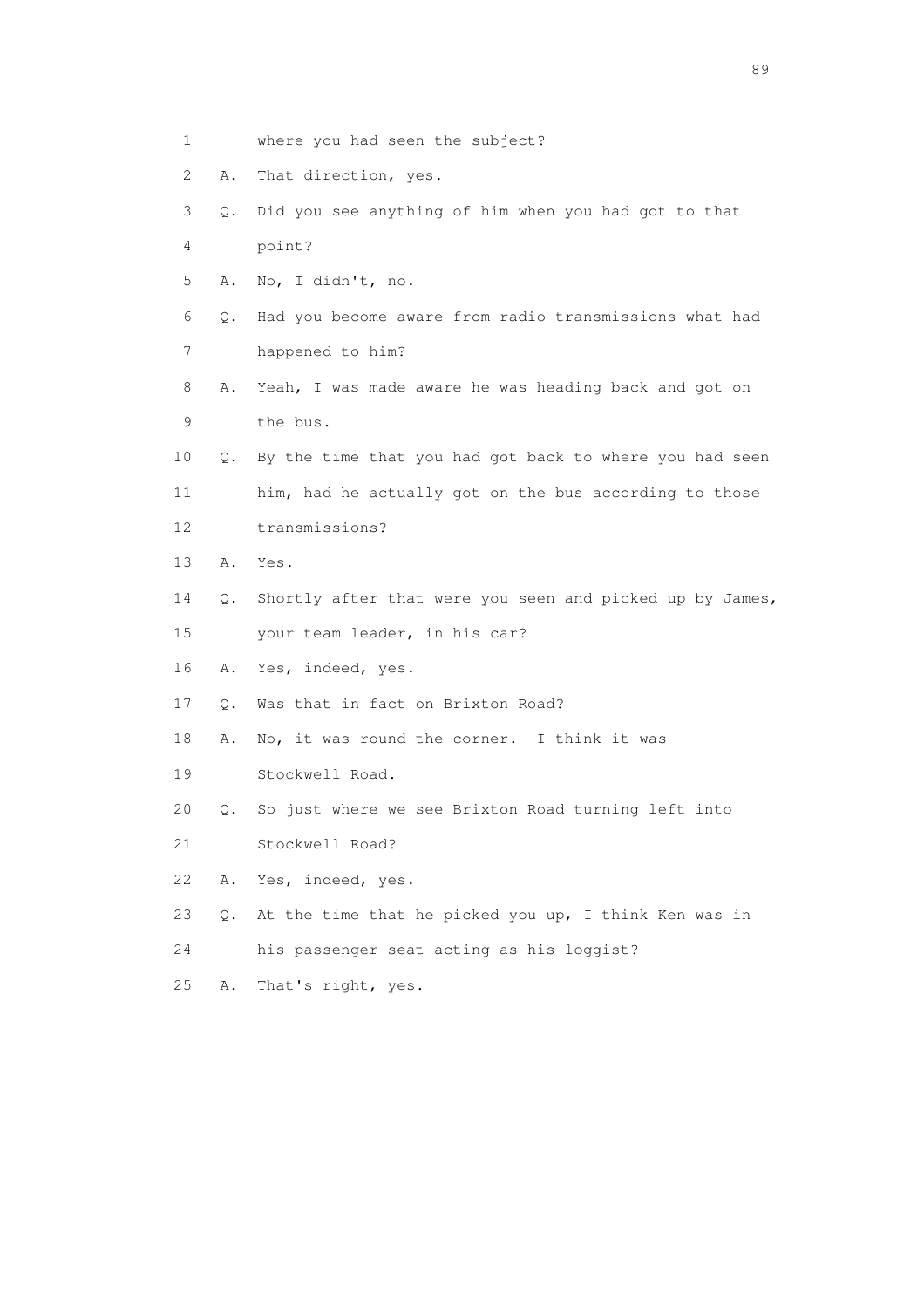1 Q. As he picked you up, what was James doing? 2 A. I believe he was speaking either into his mobile phone 3 or on to the radio. 4 Q. So you can't say which? 5 A. I couldn't say for definite, but he was speaking, 6 talking to somebody, remarking that he thought he was 7 a good possible. 8 Q. Pausing there, what was Ken doing? 9 A. He was in the front. I couldn't see because he had his 10 back to me. 11 Q. You said that James was speaking either on phone or on 12 mobile to somebody; did you know who the somebody was 13 either immediately or afterwards? 14 A. For definite no, but I thought it was the ops room. 15 Q. You said that you heard James saying that he was a good 16 possible; anything more than that? 17 A. At that time, no. 18 Q. Good possible for anyone in particular? 19 A. I assumed it was for Nettle Tip. 20 Q. How did you respond to these words of James? 21 A. I said, "I don't think it was him". 22 Q. Did you say that while he was communicating with what 23 you thought was the operations room or after he had 24 finished? 25 A. It was actually after he had finished talking to them.

entration of the contract of the contract of the contract of the contract of the contract of the contract of the contract of the contract of the contract of the contract of the contract of the contract of the contract of t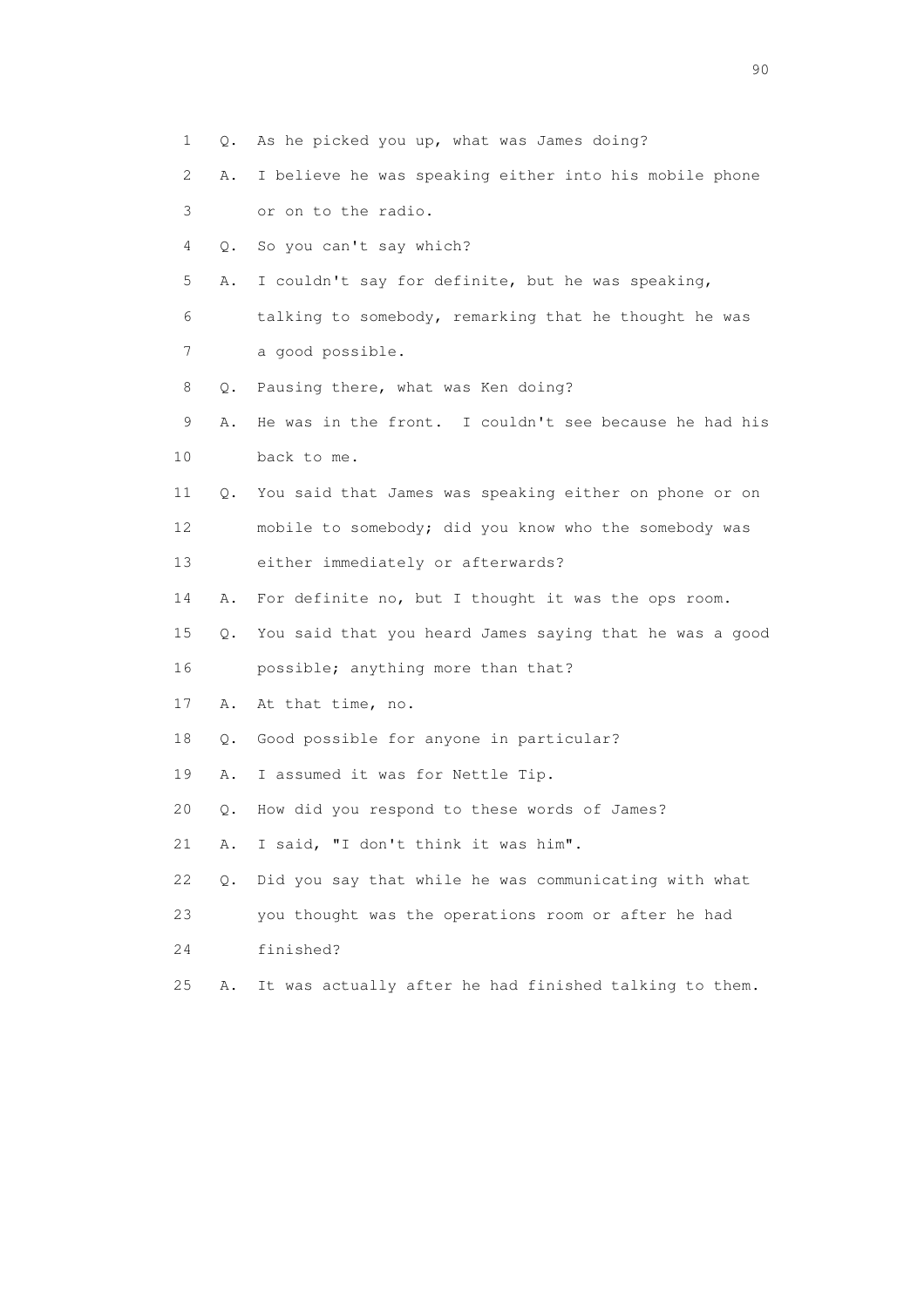1 SIR MICHAEL WRIGHT: Were those near enough your actual 2 words, "I don't think it's him"? 3 A. The actual words were, "I don't think it's him". 4 MR HOUGH: Can we have on screen your statement, page 264 of 5 the statements bundle. It's right at the top of the 6 page: 7 "Shortly afterwards I was in the company of James 8 and Ken. I informed James that on the view I had of 9 this male I did not believe he was identical with 10 Nettle Tip." 11 A. Yes. 12 Q. Is this right you said that in a statement you wrote on 13 the day after these events? 14 A. Yes. I am just looking, just reading this here. (Pause) 15 Yes, I said I didn't believe it was him, yes. 16 Q. Thanks very much. If we can have that off screen now. 17 We will see in a moment why it's significant to note 18 that you wrote that on the day afterwards. 19 When you had said those words to James, how did he 20 react or what did he do? 21 A. He showed me the picture which we got from the briefing, 22 which was on previously. 23 Q. The one we saw earlier? 24 A. Yes. He used his hand, he covered the bearded area of 25 that subject's face and said it was a good likeness or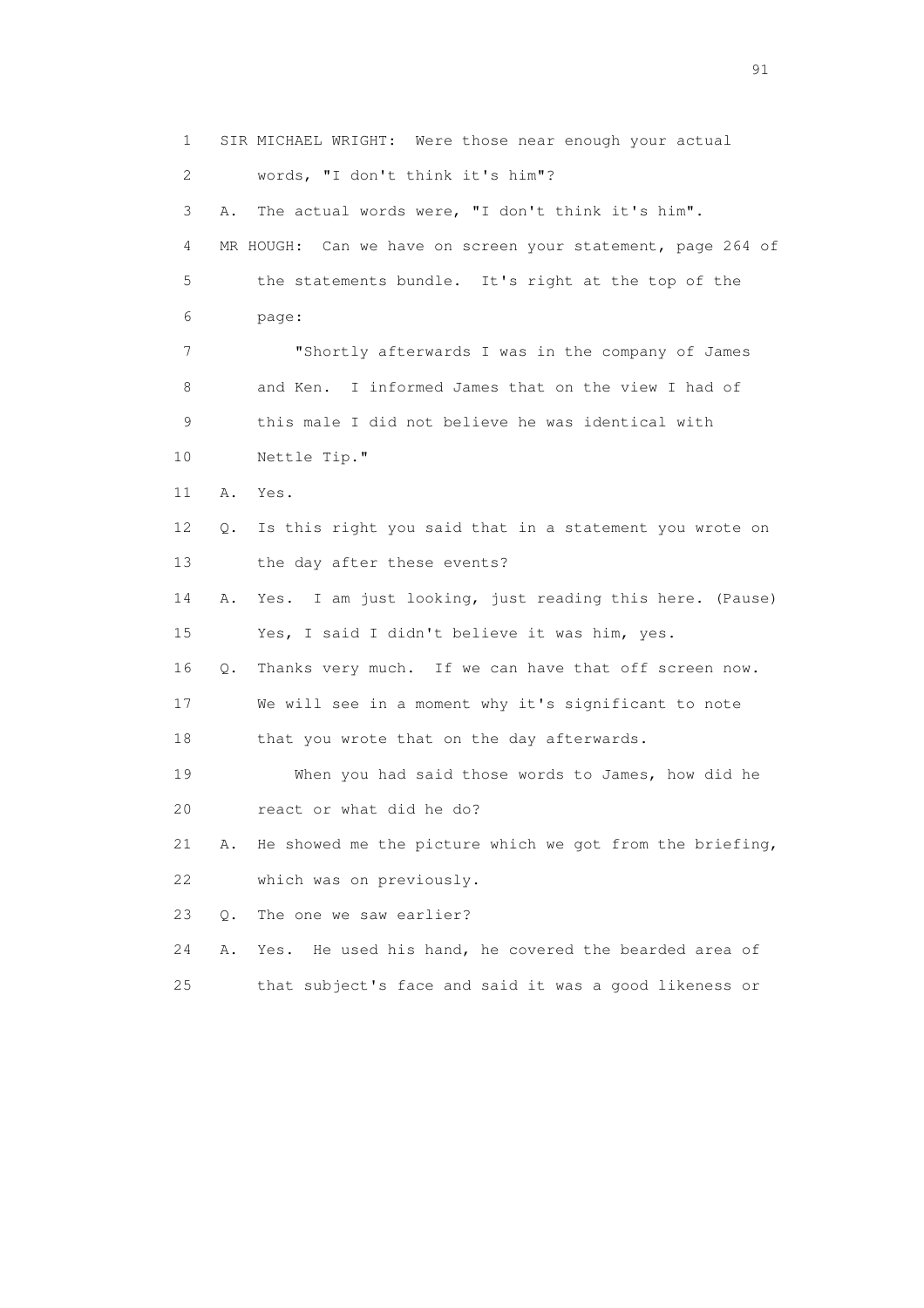1 something like that, or a good possible, words to that 2 effect. 3 Q. Did that persuade you? 4 A. No. 5 Q. What did you say? 6 A. I mean, I said nothing afterwards. I mean, I couldn't 7 be adamant that it was definitely not the subject we 8 were looking for, but I didn't change my opinion at all. 9 Q. Anything else said between you and Ken, of course, who 10 was also involved, and James about identification over 11 that journey in the car? 12 A. No. 13 Q. Anything else communicated by James or Ken in your 14 hearing to the operations room about identification at 15 this stage? 16 A. No. 17 Q. While you were in the car, was anything said to say to 18 the operations room, anything beyond "good possible"? 19 A. No. 20 SIR MICHAEL WRIGHT: You said you didn't change your 21 opinion; did you tell James that? 22 A. I didn't, no. 23 SIR MICHAEL WRIGHT: You just -- 24 A. I gave my opinion that I didn't think it was him and 25 then left it at that, sir.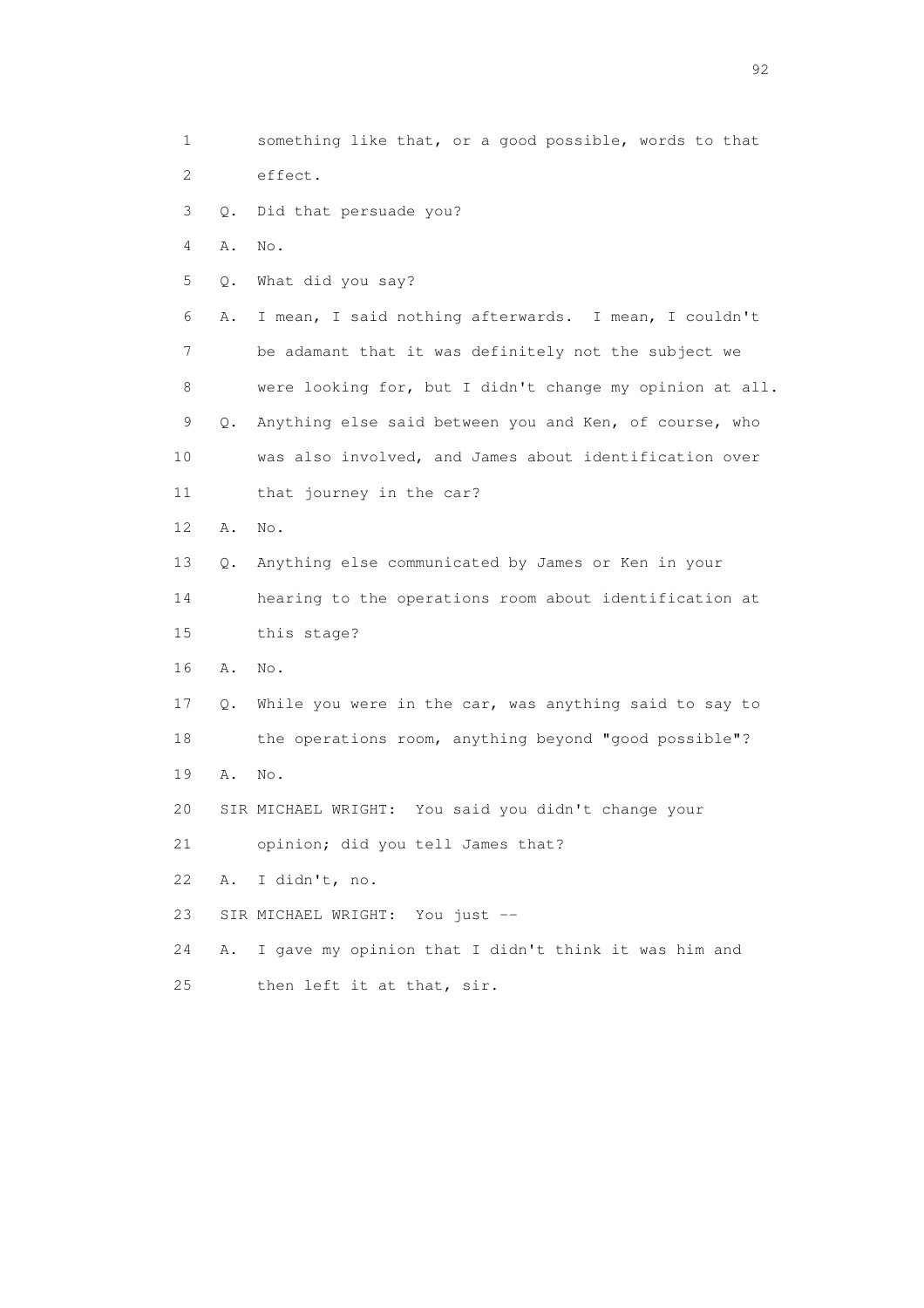1 SIR MICHAEL WRIGHT: Left it at that, yes.

 2 MR HOUGH: Perhaps we can have documents page 465 on screen. 3 This is one of the supplementary entries in the log. We 4 don't need to go to the original entry but this is 5 something you wrote during the debriefing of the log? 6 A. That's correct, yes. 7 Q. Just to remind ourselves, that debriefing of the log 8 took place between 8.40 pm and 10.30 pm on the night of 9 22 July? 10 A. That's correct, yes. 11 Q. Can we just run through this: 12 "Reference the discussion I had with James relating 13 to the identity of NT ..." 14 Pausing there, you are using "NT", Nettle Tip, just 15 to refer to the subject, whoever he might be? 16 A. Yes. 17 Q. "... I saw the male who is referred to at NT ..." 18 Perhaps "as NT": 19 "... on the Brixton Road after he had left the 20 number 2 bus (refer 9.47 am)." 21 We have seen that entry: 22 "I saw a side view of his face as I slowly drove 23 past him whilst he walked along the nearside footpath. 24 Looking back, I had a split-second view of his face 25 and~..."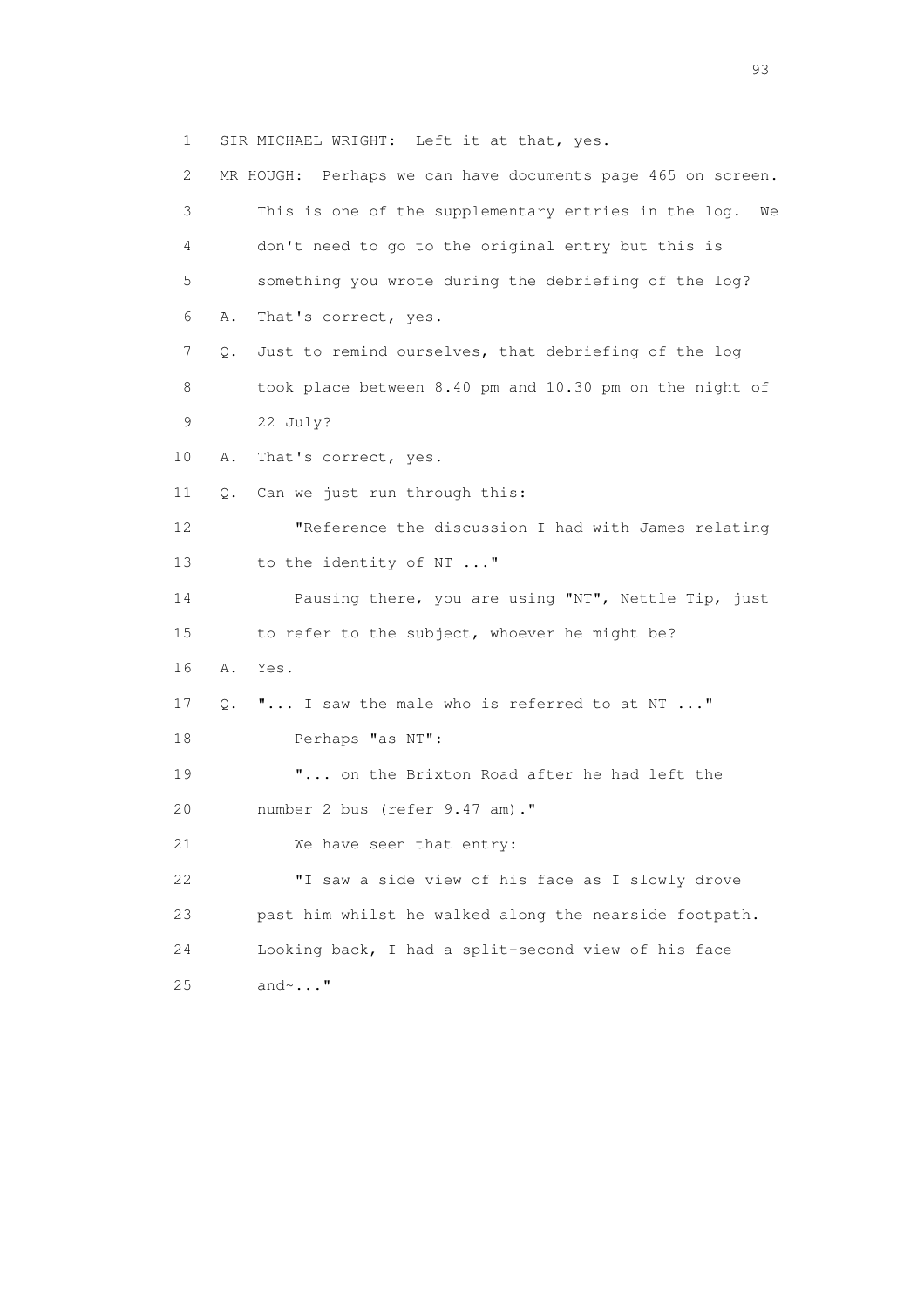1 The word is "and" there immediately after "face": 2 "... I believed it was not NT [or Nettle Tip]. 3 I told James shortly afterwards ..." 4 Can you interpret the next words? 5 A. "... whilst I was in the vehicle ..." 6 Q. "... whilst I was in his vehicle, as referred as above." 7 There is your call sign next to that and your 8 initials at the top and bottom? 9 A. That's correct, yes. 10 Q. Can we go back to the previous page, please. I think 11 you have been told already that there has been some 12 scientific testing of this page, this document? 13 A. That's right. 14 Q. I think you are aware that that scientific testing has 15 shown that the word "not" before "NT" was added after 16 the rest of the entry? 17 A. That's right, yes. 18 Q. I think the word "and" has also been shown to have been 19 added after the word "face"? 20 A. Correct, yes. 21 Q. That allegation I think was put to you some months after 22 these events. Can you remember how you reacted when the 23 allegation was first put to you? 24 A. Disbelief, to be honest with you. I was being accused 25 of conspiracy to pervert the course of justice and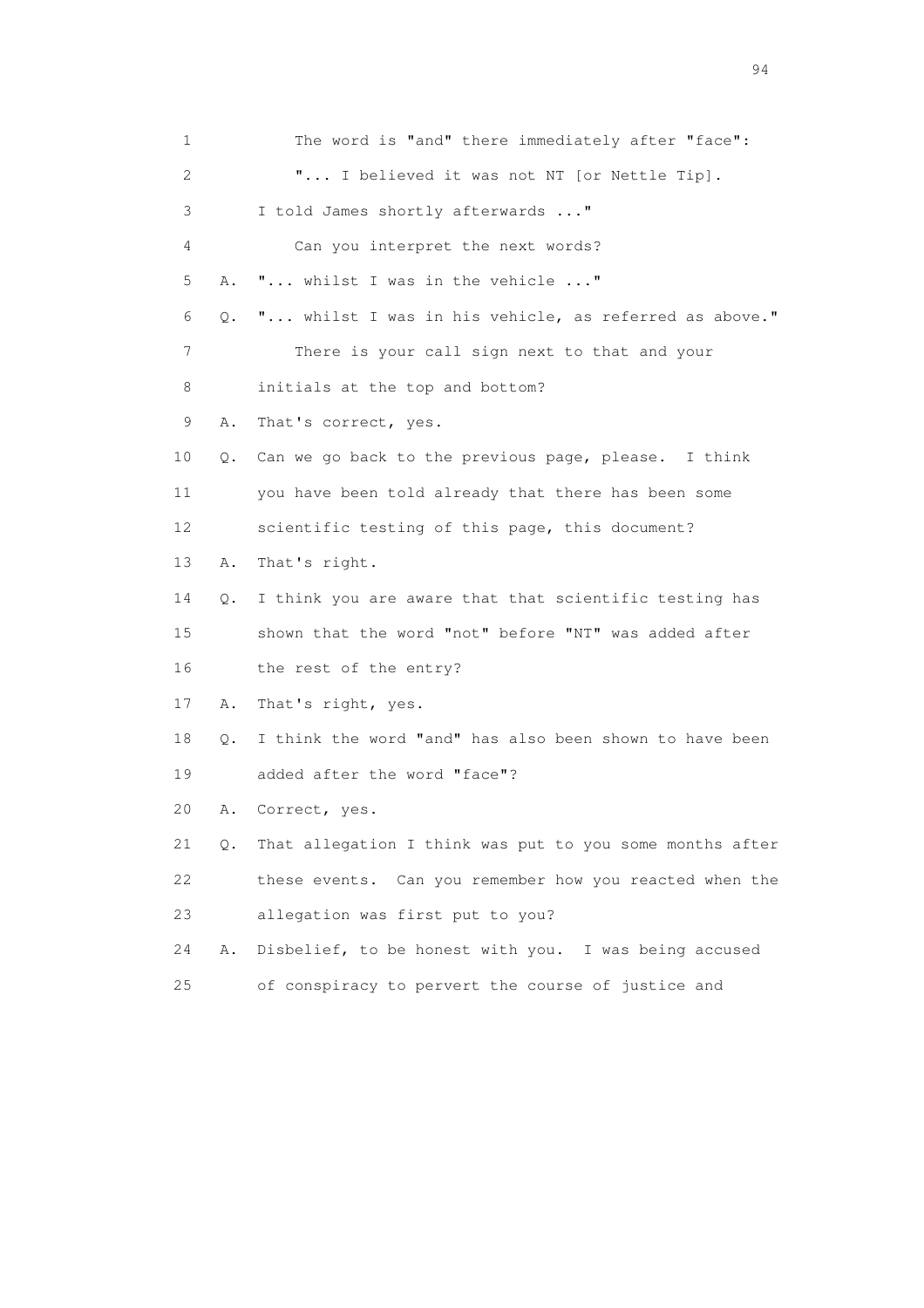1 couldn't think of anything further from the truth, 2 really. I thought it was a ridiculous allegation 3 initially. 4 Q. Did you then provide a formal response to caution on 5 this point? 6 A. Yes, I did, yes. 7 Q. Perhaps we can have that on screen. It's page 1502 of 8 the documents. This is signed by you, Hotel 8, and it 9 reads -- I don't think we need the first paragraph, but 10 the second paragraph just below what we have on screen 11 at the moment: 12 **"After the entries of Hotel 5 and Hotel 6,**  13 I contributed to that supplement. My entry commences at 14 page 11, line 5, and continues on to line 1 of page 12." 15 That's the section we have just read out? 16 A. Yes, that's correct, yes. 17 Q. "This is my handwriting. After I completed the entry 18 I read it through. I have no recollection of amending 19 the entry but understand it is alleged that the words 20 'and' and 'not' were not written contemporaneously with 21 the rest of the entry. The only time I could have added 22 those words was when I read the entry through, realised 23 the error and added them, as the log was never in my 24 possession again from the time I finished the entry 25 other than to sign it at 10.30 pm on page 15."

experience of the contract of the contract of the contract of the contract of the contract of the contract of the contract of the contract of the contract of the contract of the contract of the contract of the contract of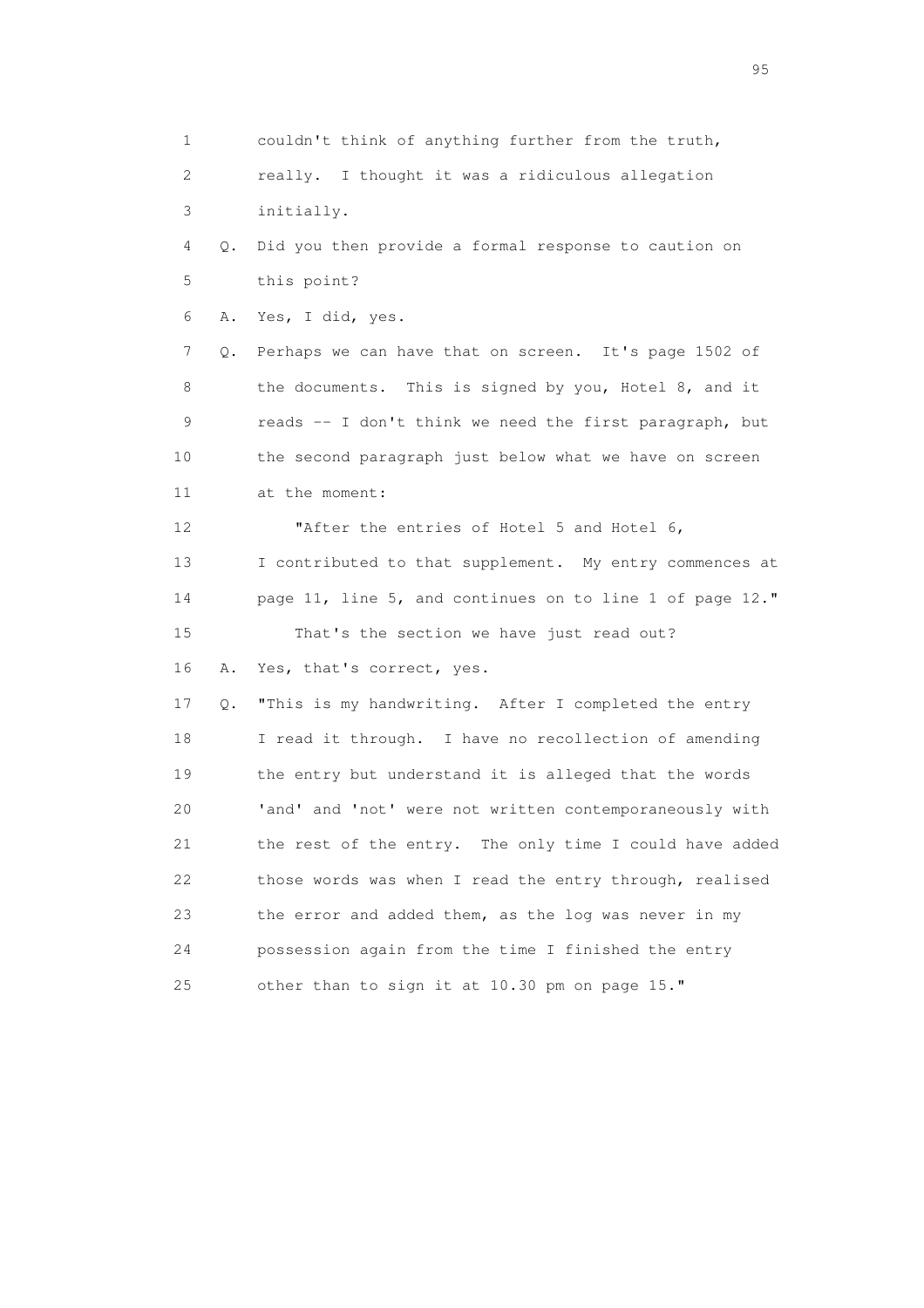1 A. That's correct, yes.

| 2  | Q. | "I have no recollection of anyone bringing the error to  |
|----|----|----------------------------------------------------------|
| 3  |    | my attention when the log was read out by Hotel 5 when   |
| 4  |    | the debrief was concluded. I can only conclude           |
| 5  |    | I spotted the error when I read it through to myself     |
| 6  |    | after writing my entry and amended it then to read       |
| 7  |    | correctly."                                              |
| 8  | Α. | That's correct, yes.                                     |
| 9  | Q. | Is this right: in that response to caution document      |
| 10 |    | dated 1 December 2005 you were saying that you had no    |
| 11 |    | recollection of amending the entry?                      |
| 12 | Α. | That's correct, yes.                                     |
| 13 | Q. | That if you did amend it, it must have happened before   |
| 14 |    | 10.30 pm that night because you didn't have the log with |
| 15 |    | you at any point thereafter?                             |
| 16 | Α. | That's right, yes.                                       |
| 17 | Q. | You were also saying that if you did make that           |
| 18 |    | amendment, it wasn't made right at the end when the team |
| 19 |    | leader read out the log; it must have been made by you   |
| 20 |    | at a stage before that when you were making your         |
| 21 |    | entries?                                                 |
| 22 | Α. | Yes.                                                     |
| 23 |    | SIR MICHAEL WRIGHT: When you were actually doing the     |
| 24 |    | writing?                                                 |
| 25 | Α. | I believe so, yes.                                       |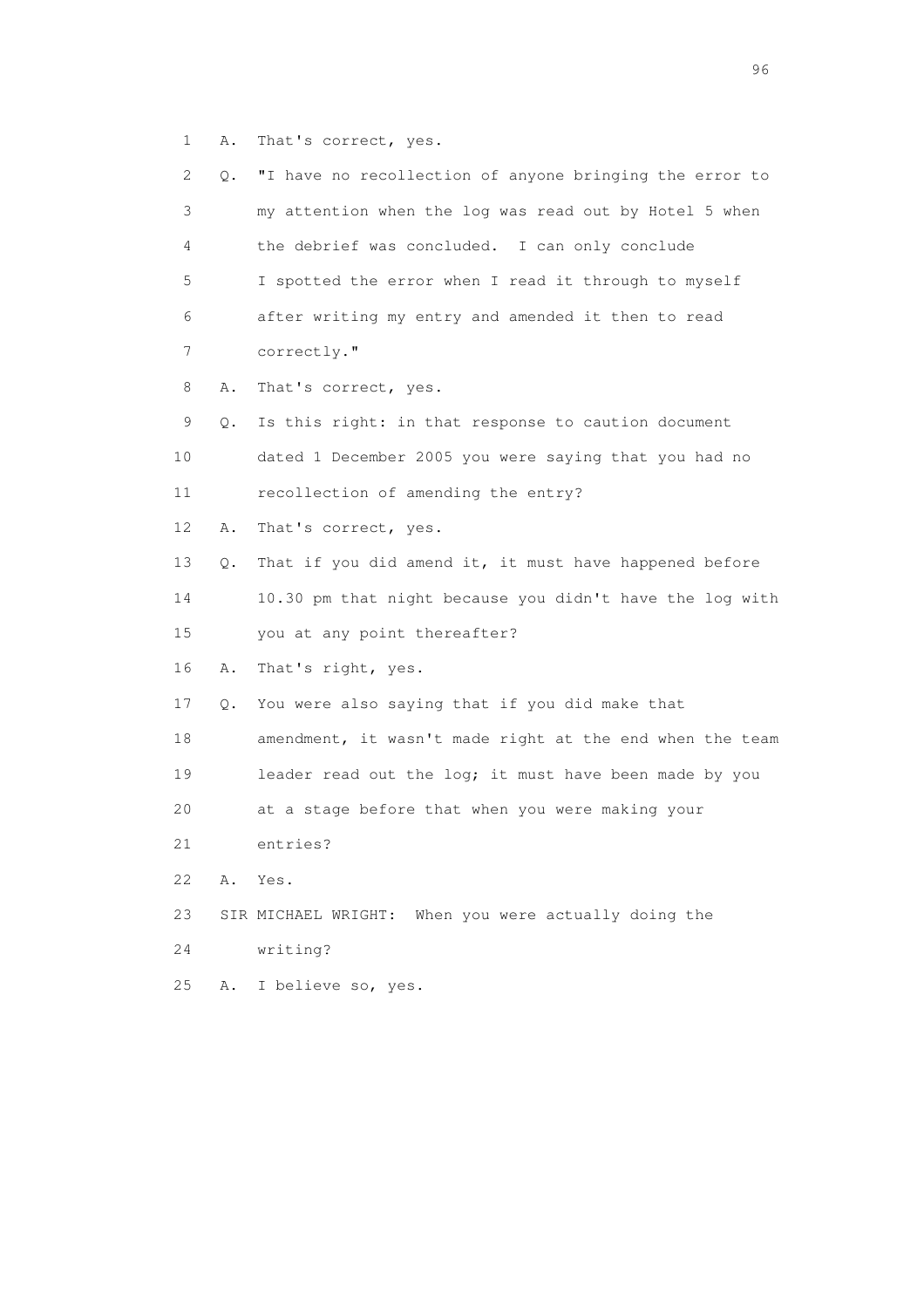1 MR HOUGH: Is this right: none of your colleagues has said 2 that they might have made any alteration to that? 3 A. No, definitely not. 4 Q. They have all denied that? 5 A. Yes. 6 Q. At the trial you mentioned that you answered the 7 questions put to you to the effect that it could have 8 been you who altered it, subject to what you have just 9 told us? 10 A. It was me that altered it, there is no doubt. It is my 11 handwriting. 12 SIR MICHAEL WRIGHT: So it was you definitely? 13 A. Definitely, there is no question about that. It was my 14 handwriting. 15 MR HOUGH: In terms of your training about writing up logs, 16 are you given any instructions about what you should do 17 if you notice something that needs changing and you have 18 to make an alteration? 19 A. Yes, we are given instructions and I didn't comply with 20 those that night. 21 Q. What are those instructions? 22 A. For me to make an amendment like that I should have 23 initialled it or put 8 where I was going to add the word 24 and put the word "not" afterwards. I didn't correct or 25 amend the log properly unfortunately.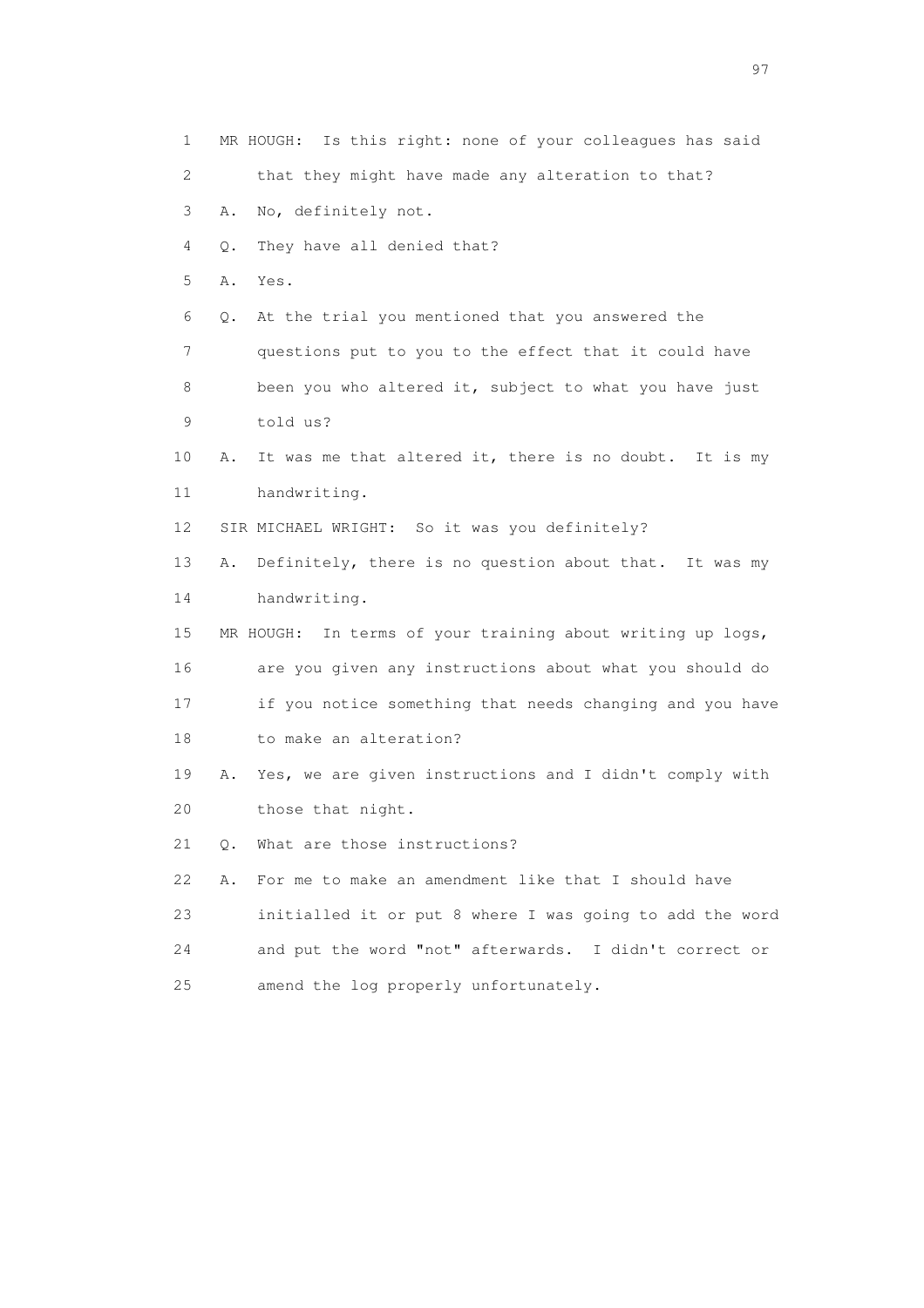|    | 1<br>Q. | Is this right: that you should do that even if you are   |
|----|---------|----------------------------------------------------------|
|    | 2       | making the amendment five minutes later?                 |
|    | 3<br>Α. | Yes, you should have done. I have unfortunately messed   |
|    | 4       | up that.                                                 |
|    | 5<br>Q. | So you accept that you made a mistake but you say, is    |
|    | 6       | this right, that there is nothing sinister to it, you    |
|    | 7       | haven't been trying to cover up anything?                |
|    | 8<br>Α. | No, I have made a mistake unfortunately but there is     |
|    | 9       | definitely no cover-up.                                  |
| 10 | Q.      | Can we move on in the sequence of events. This relates   |
| 11 |         | to the time you were in the car with James and Ken. Did  |
| 12 |         | you remain in the car as it drove north up Brixton Road  |
| 13 |         | and then Stockwell Road?                                 |
| 14 | Α.      | Yes, I did.                                              |
| 15 | Q.      | We have heard from James that he drove north with a view |
| 16 |         | to dropping you off ahead of the bus so that you could   |
| 17 |         | get off at a stop, wait for the bus and get on the bus.  |
| 18 | Α.      | That's correct, yes.                                     |
| 19 | Q.      | Is that in fact what you did?                            |
| 20 | Α.      | I did indeed, yes.                                       |
| 21 | Q.      | Did you get off a stop some way up the road?             |
| 22 | Α.      | Yes, it was probably towards the end of that road I got  |
| 23 |         | on to that bus.                                          |
| 24 | Q.      | Perhaps we can have tab 11 of the jury bundle, first of  |
| 25 |         | all 23B, just to see what recollection you have.         |

en 1988 en 1989 en 1989 en 1989 en 1989 en 1989 en 1989 en 1989 en 1989 en 1989 en 1989 en 1989 en 1989 en 19<br>De grote en 1989 en 1989 en 1989 en 1989 en 1989 en 1989 en 1989 en 1989 en 1989 en 1989 en 1989 en 1989 en 19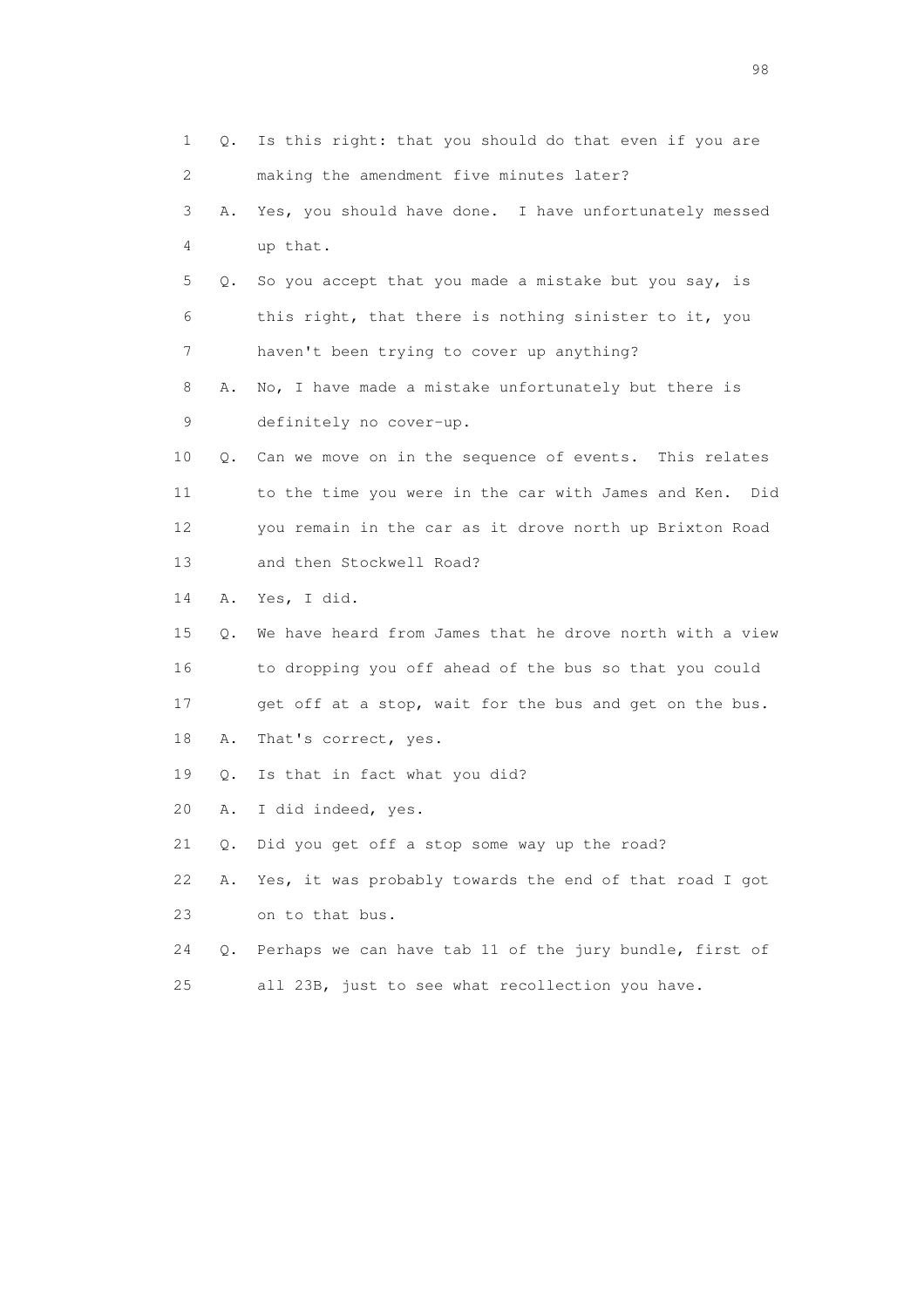| 1  |    | We see where the road turns from Brixton Road left       |
|----|----|----------------------------------------------------------|
| 2. |    | to Stockwell Road and then up the road. Do you think     |
| 3  |    | you got on at any bus stop which might be shown on this  |
| 4  |    | map or shall we go north?                                |
| 5  | Α. | I think it's further north.                              |
| 6  | Q. | Can we have 23C, please. Does this help you to locate    |
| 7  |    | roughly where you --                                     |
| 8  | Α. | I think roughly it was around Irvine Gardens on the      |
| 9  |    | left-hand side of Stockwell. It was the one stop before  |
| 10 |    | Stockwell tube stop.                                     |
| 11 | Q. | Perhaps that can be highlighted so everyone sees it.     |
| 12 |    | Thank you.                                               |
| 13 |    | Once you got on the bus, is this right, you scanned      |
| 14 |    | the lower level of the bus with a view to seeing if your |
| 15 |    | subject was there?                                       |
| 16 | Α. | That's correct, yes.                                     |
| 17 | Q. | Did you see him there?                                   |
| 18 | Α. | No, I didn't.                                            |
| 19 | Q. | Perhaps we can have a short clip of film shown, it's     |
| 20 |    | PJJ/1, camera 1, CH14.                                   |
| 21 |    | (Video footage shown)                                    |
| 22 |    | This shows you getting on the bus around 9.56, 9.57.     |
| 23 | Α. | Okay, yes, that's me.                                    |
| 24 | Q. | Did you then go up the stairs with a view to look for    |
| 25 |    | your subject?                                            |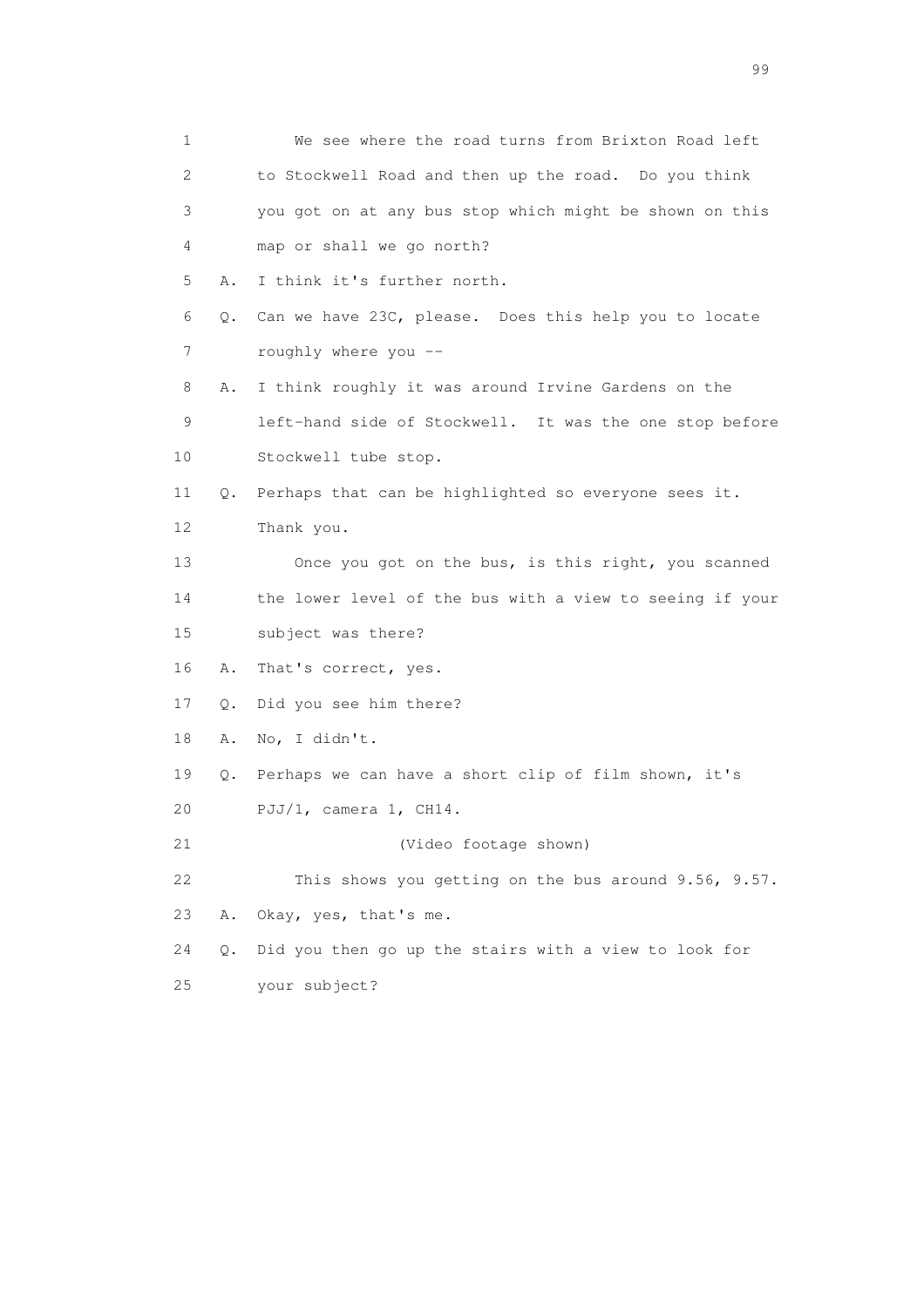- 1 A. Yes, I did.
- 2 Q. Did you see him once you got on to the top deck?
- 3 A. I did indeed, yes.
- 4 Q. Where was he sitting?
- 5 A. He was about four rows behind the banister of the stairs 6 on the right-hand side of the bus.
- 7 Q. On the right-hand side of the bus as the driver is
- 8 looking at it?
- 9 A. As the driver looks at it.
- 10 Q. As you came up the stairs, and turned towards the back
- 11 of the bus, it was on the left?
- 12 A. On the left, yes.
- 13 Q. Perhaps we can have another short bit of film. It's
- 14 PJJ/1, camera 8, CH13. I think we might have to go
- 15 back, actually. I am not sure this is the right one.
- 16 That's fine.
- 17 (Video footage shown)
- 18 If we play that again. It's very quick.
- 19 Does that show where he was?
- 20 A. It does, yes, indeed, sir.
- 21 Q. We have seen from that that the top deck of the bus
- 22 looked quite busy; was it quite busy when you got on?
- 23 A. It was, yes.
- 24 Q. Where did you sit down?
- 25 A. I sat about throw rows behind him on the opposite side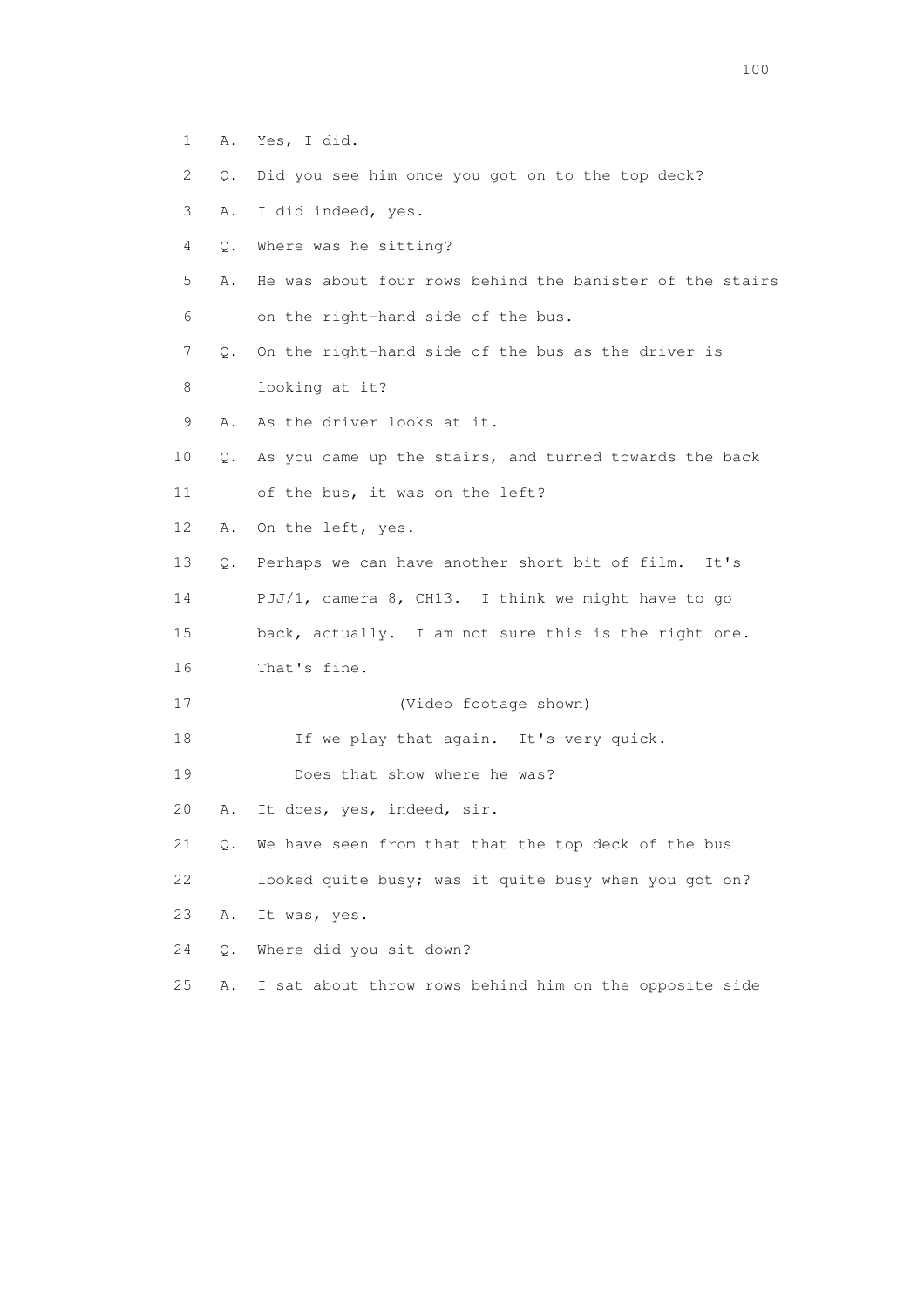- 1 of the bus.
- 2 Q. Were there any heads or people between you and him as 3 you were looking towards him?
- 4 A. Not on the aisle. I had a clear view of his head so 5 I knew where he was.
- 6 Q. I think you were on the bus with him after that for 7 about --
- 8 SIR MICHAEL WRIGHT: He was on the offside of the bus, you 9 were on the nearside?
- 10 A. That's correct, sir, yes.
- 11 MR HOUGH: I think you were on the bus together for about 12 three or four minutes?
- 13 A. Roughly, sir, yes.
- 14 Q. Over that time, your view of him if he was looking
- 15 forward would have been towards the back of his head?
- 16 A. Yes, indeed.
- 17 Q. Did he at any stage turn his head round so you could see 18 him more clearly?
- 19 A. No.
- 20 Q. What was he doing as far as you could tell?
- 21 A. He was just sat on the bus like any other passenger.
- 22 Q. Over that time, did you communicate with the rest of
- 23 your team at all?
- 24 A. I did, yes.
- 25 Q. How did you do that?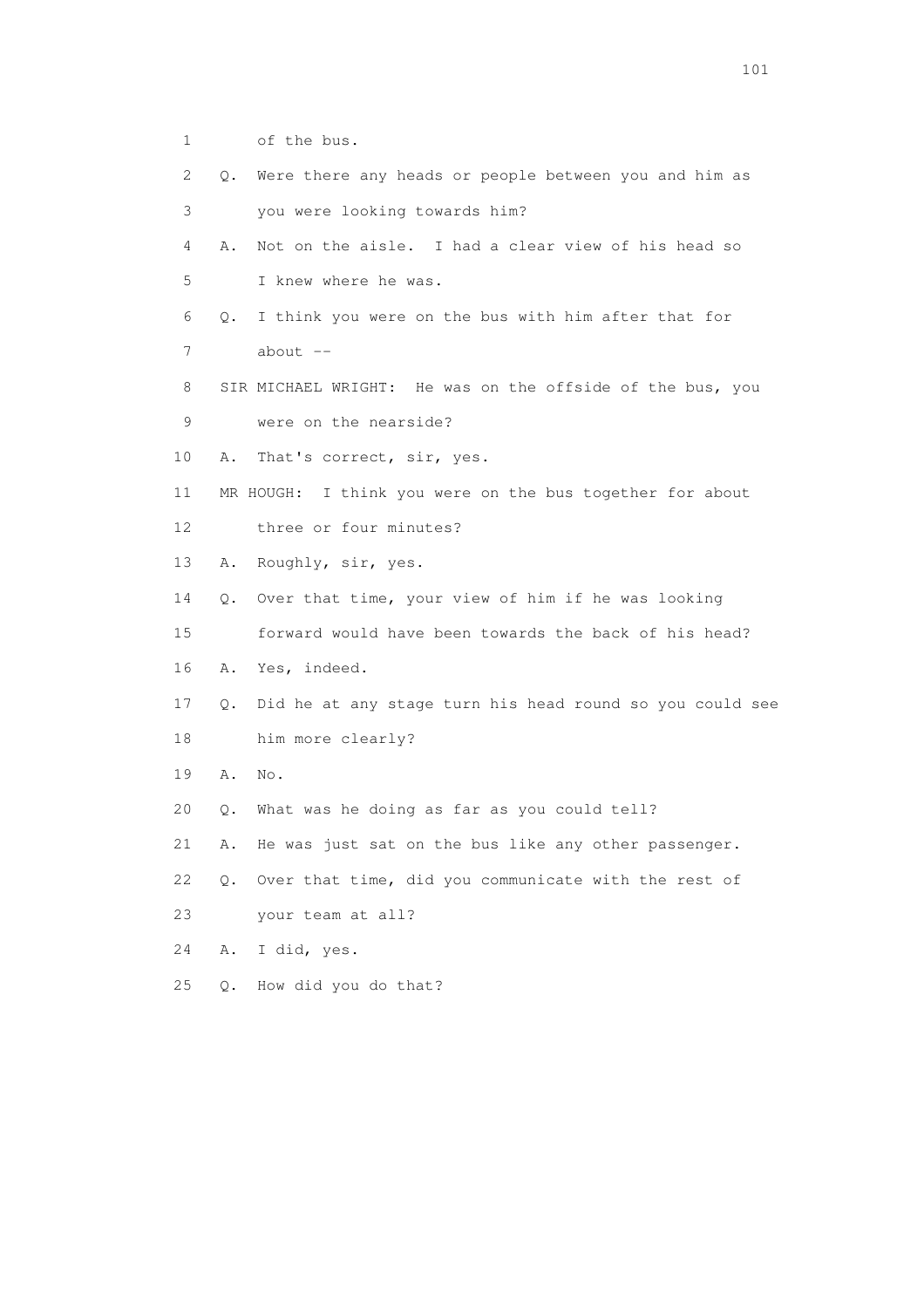- 1 A. Initially --
- 2 Q. Without giving anything away.
- 3 A. Initially Harry phoned me, in fact, on my mobile and
- 4 I spoke to Harry.
- 5 Q. We have a call on our various telephone schedules, Harry 6 calling you at 9.59 for a period of 12 seconds. Would 7 that be the right call?
- 8 A. That would be the right call, yes.
- 9 Q. So a very short call?
- 10 A. Yes.
- 11 Q. What was said in the course of that call?
- 12 A. It was very much that Mr de Menezes was on the top of 13 the bus and as I spoke to Harry on the phone
- 14 Mr de Menezes got off his seat and went towards the
- 15 stairs and I relayed that to Harry as well, relaying 16 over the radio.
- 17 Q. Was the bus moving at this point?
- 18 A. It was, yes, slowly.
- 19 Q. So just moving up towards the stop near Stockwell tube 20 station?
- 21 A. Indeed, yes.
- 22 Q. Did Harry then relay that over the Cougar radio?
- 23 A. Yes, he did, yes.
- 24 Q. Did Mr de Menezes go straight down to the bottom deck or 25 was he held up on the stairs?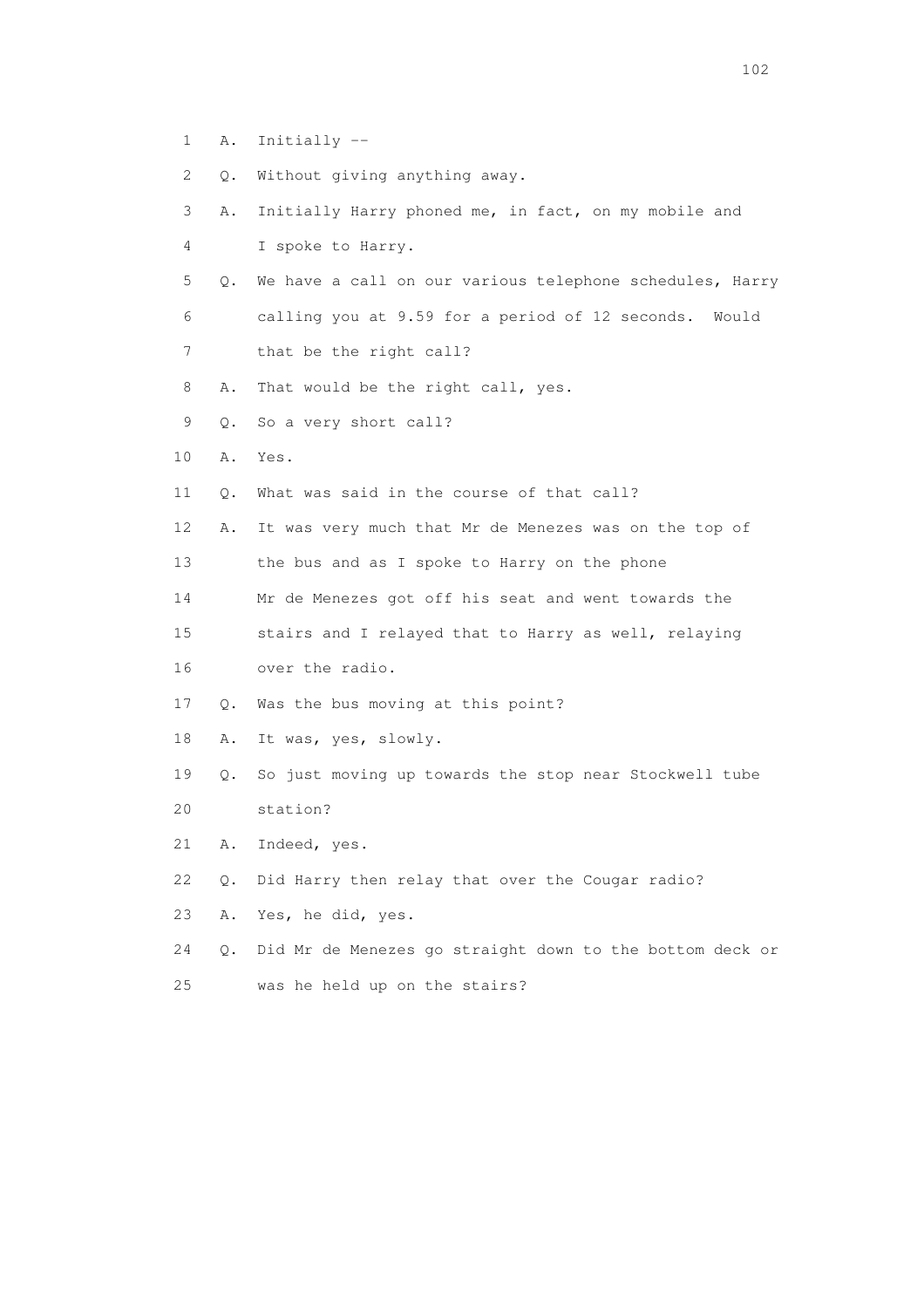- 1 A. He was actually held on the stairs.
- 2 Q. For how long?
- 3 A. 10, 15 seconds; that's a guess. It was a short period 4 of time, but significant.
- 5 Q. We have seen where the bus stops at a stop on the
- 6 South Lambeth Road just beyond the tube station. Did
- 7 Mr de Menezes get off the bus?
- 8 A. He did indeed, yes.
- 9 Q. Did you get off the bus after him?
- 10 A. Yes. Not straight after him.
- 11 Q. Did you, over this period while you are coming down the 12 stairs, getting off the bus, starting along the
- 13 pavement, receive any transmissions from the rest of
- 14 your team?
- 15 A. Yes, Ken had picked up Mr de Menezes on the footpath.
- 16 Q. Where were you when you got that transmission?
- 17 A. I was on the bus.
- 18 Q. So after getting off the bus, is this right, you would
- 19 have turned left?
- 20 A. Yes.
- 21 Q. Walking towards the tube station?
- 22 A. Yes.
- 23 Q. Did you have sight of him as you got off the bus and
- 24 started moving?
- 25 A. I didn't, no.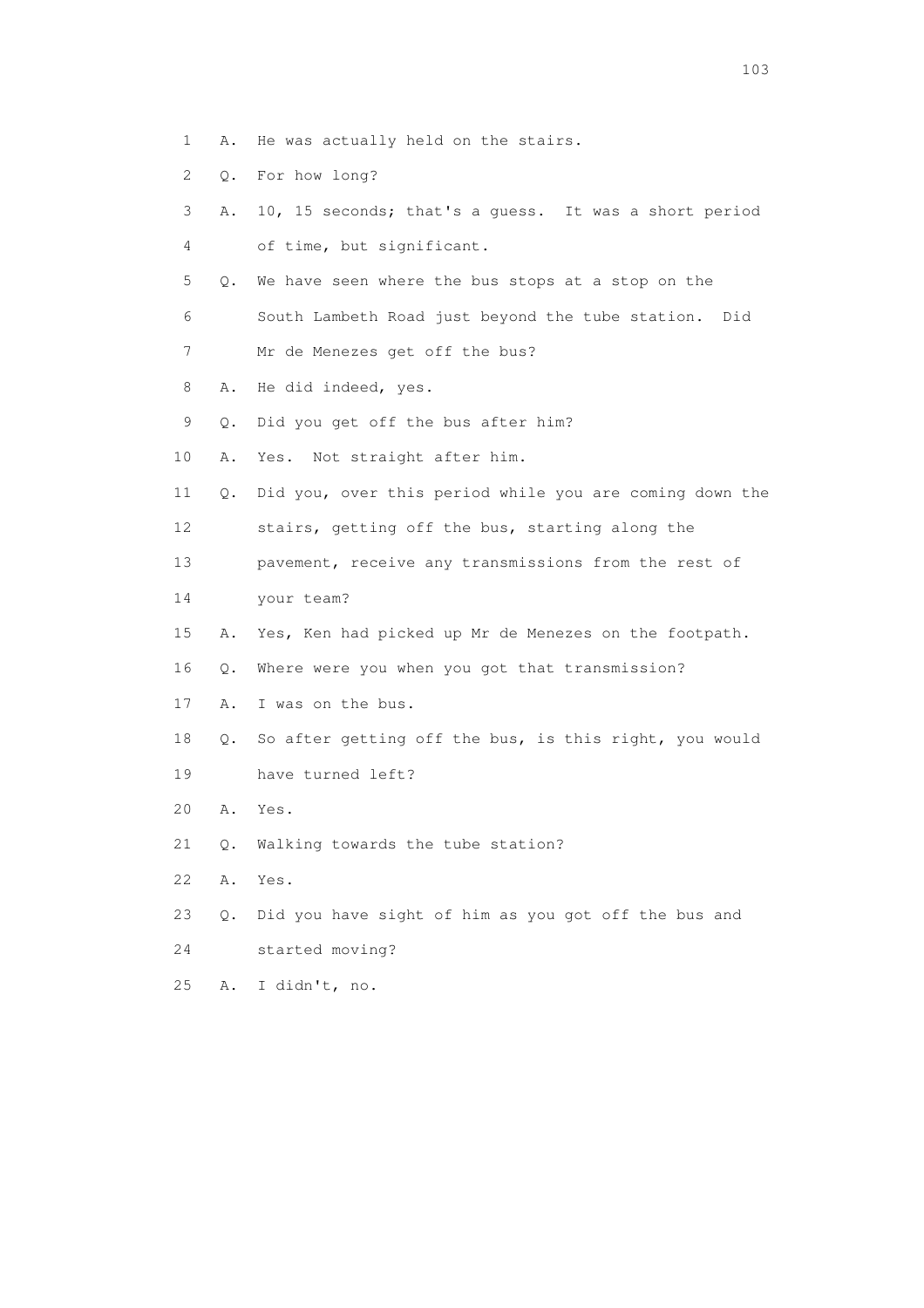1 Q. So you had lost sight of him in that brief period? 2 A. Yes. 3 Q. Perhaps we can have another bit of film, TS/1, camera 6, 4 CH19. Perhaps we can just watch this through. This 5 will give us an idea of where you were positioned and 6 Ken was positioned relative to Mr de Menezes as he is 7 walking. 8 (Video footage shown) 9 We see him pass. Bus stop to the left of the 10 picture, tube station to the right. That's how far Ken 11 is behind him. (Pause) This is how far you are behind 12 the two of them? 13 A. Yes. 14 Q. Thanks very much. 15 SIR MICHAEL WRIGHT: This is all real time, isn't it? 16 MR HOUGH: This is all real time. 17 SIR MICHAEL WRIGHT: One second lapses between the stills, 18 or do they vary? 19 MS STUDD: Two seconds. 20 MR HOUGH: I am assisted. They are different cameras, 21 obviously. 22 You are then seen walking towards the station. Did 23 you enter the station? 24 A. I did indeed, yes. 25 Q. Over that period of time did you get any more traffic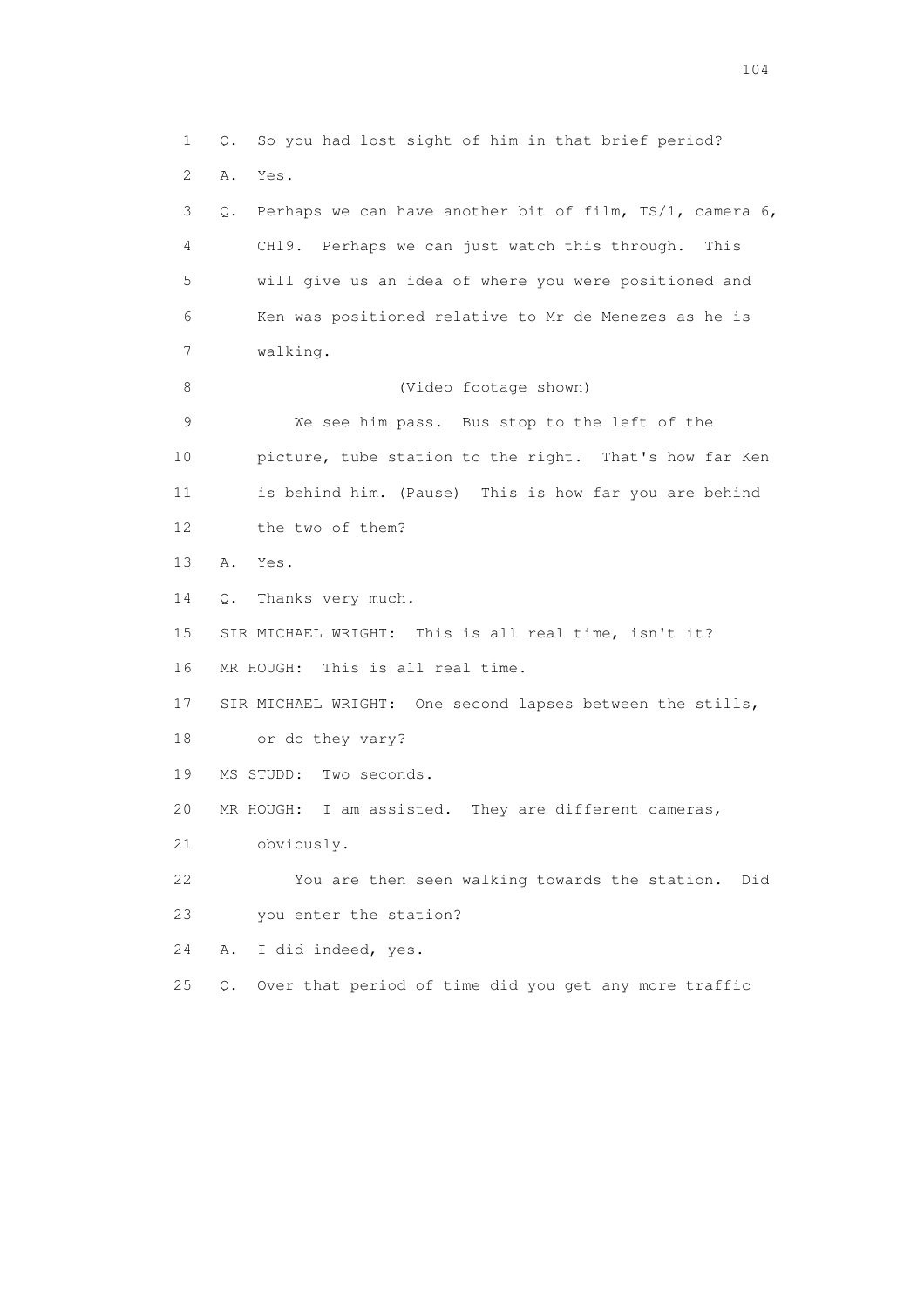| 1  |    | over the Cougar about what was happening up ahead?       |
|----|----|----------------------------------------------------------|
| 2  | Α. | As far as I was aware, Mr de Menezes had gone down to    |
| 3  |    | the tube on to the platform.                             |
| 4  | Q. | Before that, we have heard that there was an offer from  |
| 5  |    | James issued to the control room to detain the suspect,  |
| 6  |    | not personally but his team. Did you hear that over the  |
| 7  |    | radio?                                                   |
| 8  | Α. | Yes, indeed I did, yes.                                  |
| 9  | Q. | Where were you when you heard that?                      |
| 10 | Α. | I think I would have probably got off the bus by that    |
| 11 |    | stage and made my way towards the tube.                  |
| 12 | Q. | We have seen Ken ahead of you. We know that Ivor was     |
| 13 |    | still further ahead, actually in the tube station        |
| 14 |    | concourse at this point. Were you aware of Ken and Ivor  |
| 15 |    | by sight? I know you have heard about Ken, but could     |
| 16 |    | you see either of them as you --                         |
| 17 | Α. | To be honest, no.                                        |
| 18 | Q. | Again, can we have another bit of film, CC/3, camera 6.  |
| 19 |    | This will give us an idea of where you are in the        |
| 20 |    | sequence of people.                                      |
| 21 |    | (Video footage shown)                                    |
| 22 |    | We are very familiar with this now. Mr de Menezes        |
| 23 |    | entering, going to pick up his newspaper.<br>Ivor around |
| 24 |    | Ivor passing behind the pillar, then Ken.<br>the edge.   |
| 25 |    | Ivor and Ken through the barriers behind<br>(Pause)      |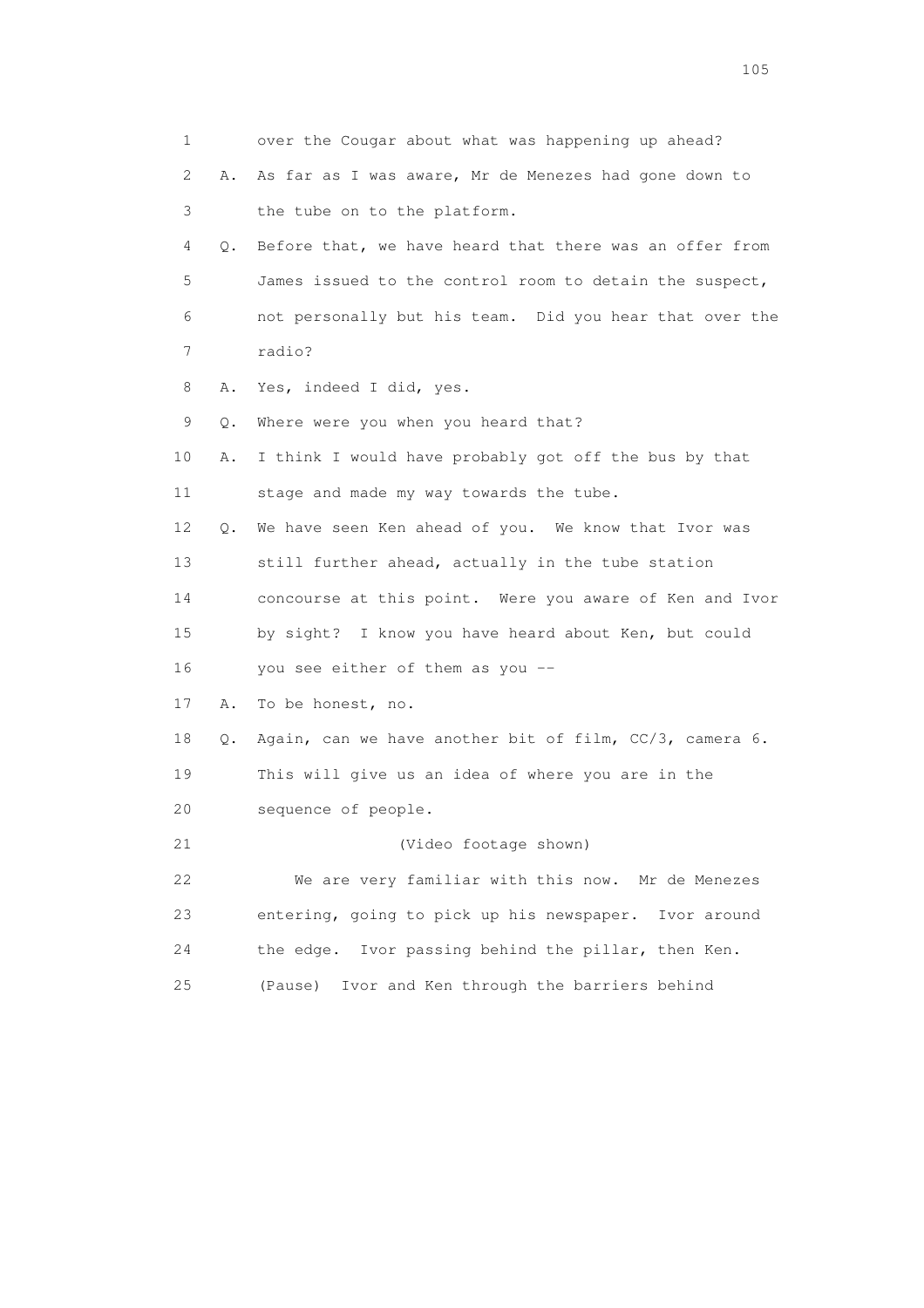1 Mr de Menezes. (Pause) Pause there, please. 2 So these are the relative positions of you ahead and 3 Malcolm behind? 4 A. Yes. 5 Q. At that point were you aware of Malcolm being behind 6 you? 7 A. No. 8 Q. Thanks very much. We can have that off screen now. 9 I think, is this right, you then went straight 10 ahead, through the barriers and down the escalators? 11 A. Yes. 12 Q. At any stage over this period, as you are off the bus 13 towards the tube station, then into the tube station, 14 were you aware of CO19 officers on their way? 15 A. No. 16 Q. Did you at any stage hear a transmission from CO19 over 17 the Cougar? 18 A. No. 19 Q. Didn't hear "state red"? 20 A. No. 21 Q. Did you have good Cougar reception as you were walking 22 towards and through the concourse? 23 A. Whilst on the top level of the tube, yes. 24 Q. We have got you going down the escalators. Can we have 25 tab 31 of the jury bundle on screen, please. This is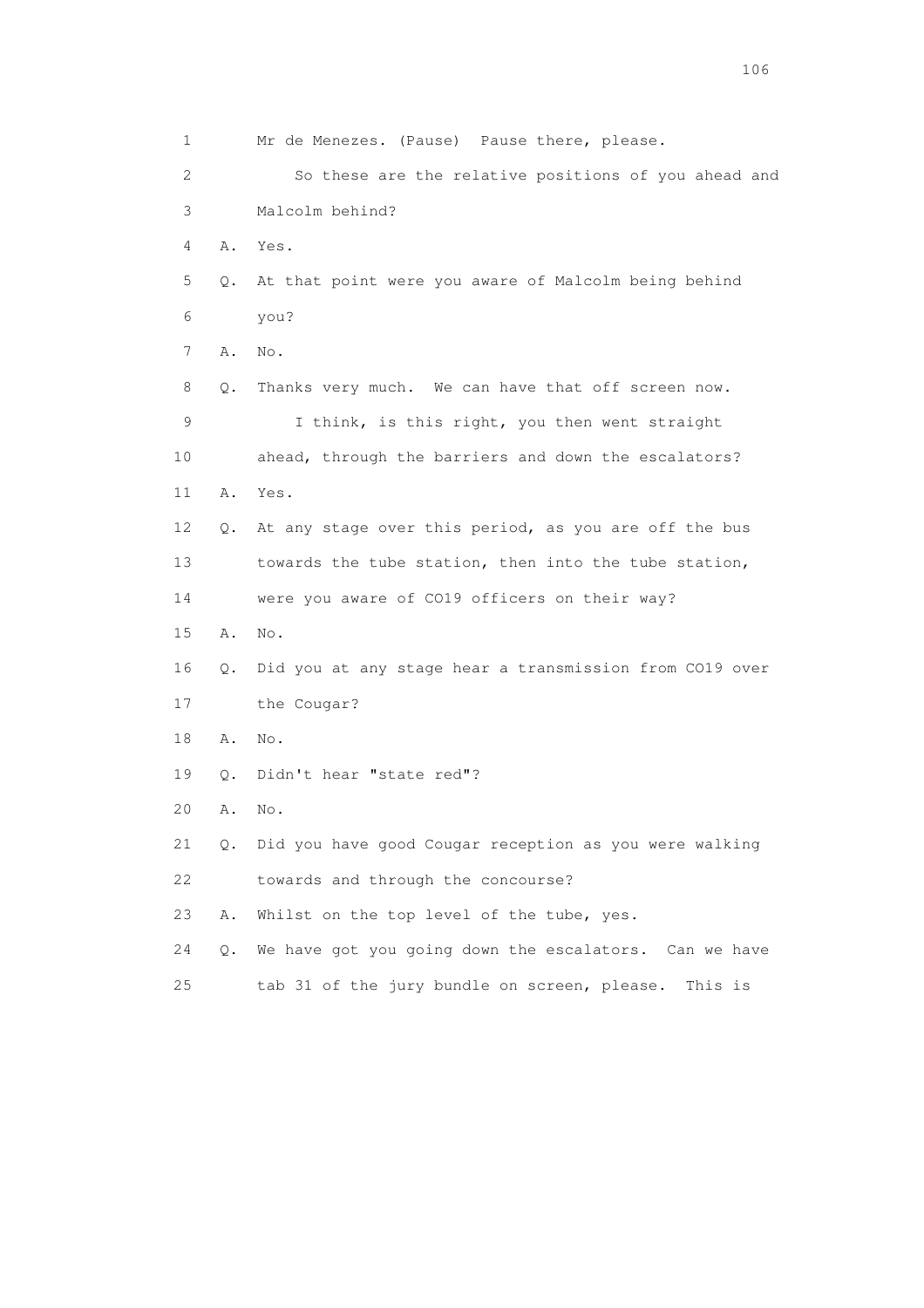1 a picture we have seen before. As one comes down the 2 escalators and towards the platforms, this is what you 3 see on your left. 4 Which platform did you go towards and why? 5 A. As I come down here, down the steps, I think Malcolm is 6 ahead of me at this stage. He takes a left. I follow 7 him left as well on to the -- you can see the picture 8 there, towards the train. 9 Q. So Malcolm has got ahead of you and you have recognised 10 him at that point? 11 A. Yes. 12 Q. He turns to the left and you follow. We have heard that 13 there was a train held at the platform? 14 A. That's correct, yes, sir. 15 Q. What did Malcolm do ahead of you? 16 A. He walked onto the carriage ahead of him, directly ahead 17 of him. 18 Q. So these are the doors we can see -- 19 A. Yes. 20 Q. -- immediately through there. He said he didn't 21 actually get into the train but just looked in. Can you 22 recall which it was? 23 A. I saw him walking towards and I thought he stepped on to 24 it, but I can't give 100 per cent certainty to that. 25 I turned the other way.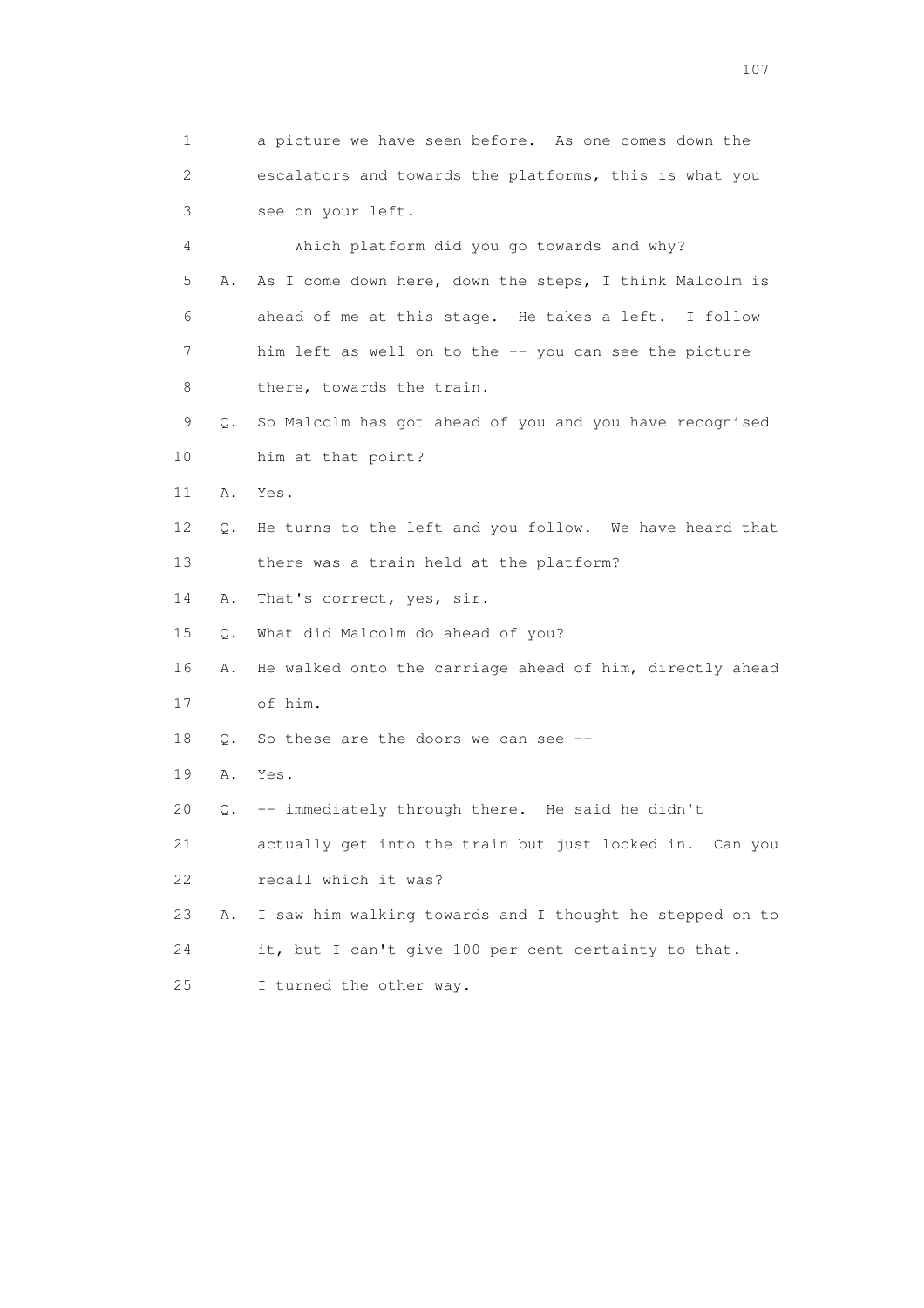- 1 Q. Where did you go?
- 2 A. I turned left at that stage.
- 3 Q. So you turned left, and did you get onto to the train at 4 any point?
- 5 A. I did indeed, yes.
- 6 Q. Which doors did you get into?
- 7 A. It was the carriage next to this carriage here.
- 8 Q. So not just the next doors but the next whole carriage?
- 9 A. Yes.
- 10 SIR MICHAEL WRIGHT: Sorry, going which way?
- 11 A. Left, sir.
- 12 SIR MICHAEL WRIGHT: Left along the platform?
- 13 A. Left on the platform, yes, sir.
- 14 MR HOUGH: Once you had got in there, did you look for the
- 15 subject to see if you could locate him?
- 16 A. Yes, indeed, yes.
- 17 Q. Did you see him there?
- 18 A. No, he wasn't in my carriage.
- 19 Q. What did you do then?
- 20 A. I walked along the carriage and sat down facing the
- 21 platform.
- 22 SIR MICHAEL WRIGHT: You were actually, as we know now,
- 23 going away from him?
- 24 A. Yes.
- 25 SIR MICHAEL WRIGHT: Because you had gone left instead of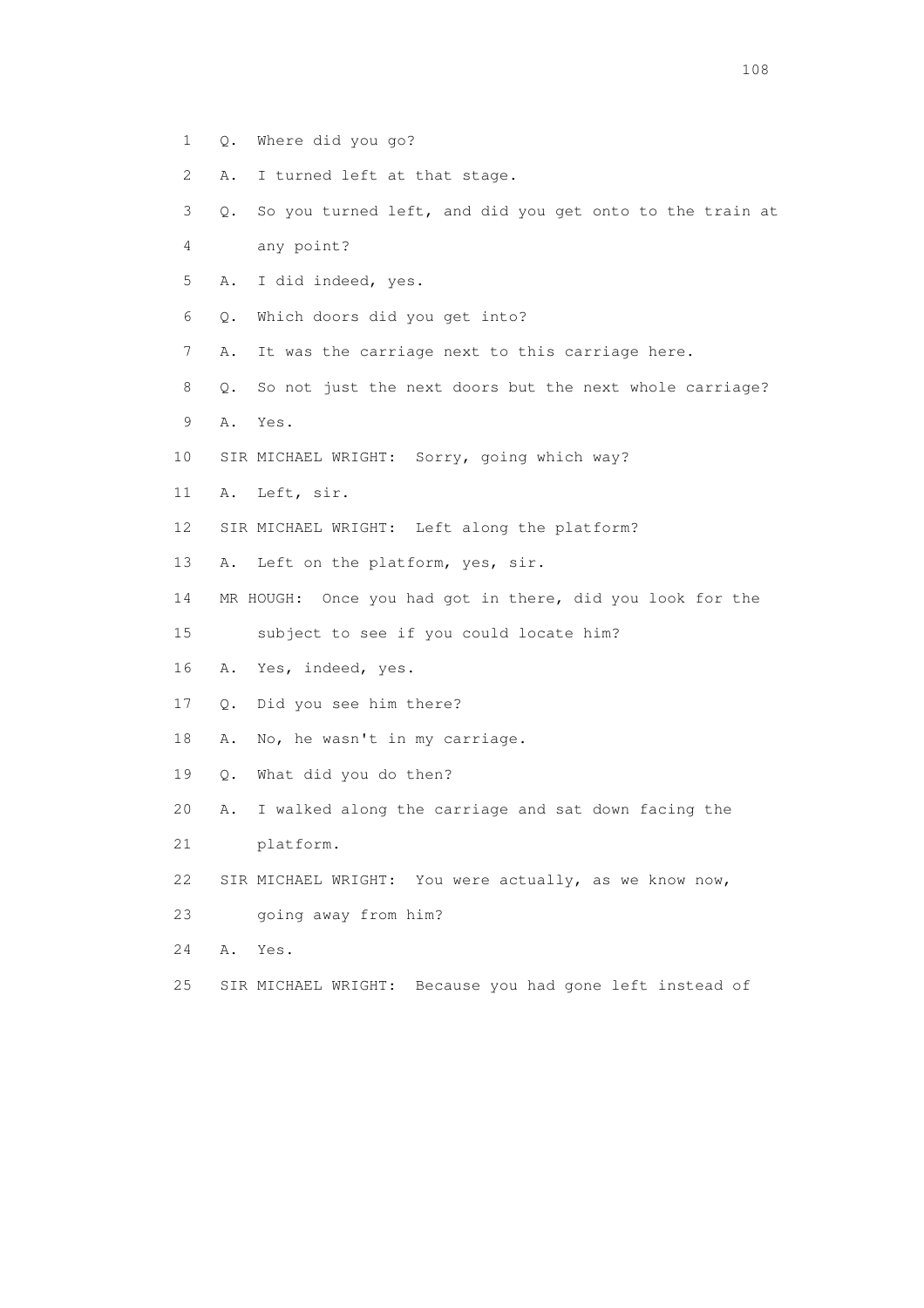- 1 right?
- 2 A. Yes.

3 MR HOUGH: Did the train then hold at the platform for

4 a short time?

5 A. It did indeed, sir, yes.

 6 Q. You had been sitting down. The train was held at the 7 platform. Did you stay sitting down?

 8 A. No, I didn't, sir. It seemed like an eternity but it 9 was about ten seconds I think that the doors hadn't 10 closed, there was no beeping of the doors closing, so

11 I got up to see what the problem was as such.

12 Q. Did you walk to the doors themselves?

13 A. I walked to the doors and looked along the platform.

14 Q. What could you see?

 15 A. At that stage I saw about four to six men run on to the 16 platform, who were from SO19.

 17 Q. You say "from SO19"; how did you recognise them as from 18 SO19?

 19 A. One had a police cap on, a police firearms cap on, but 20 one, more importantly, had a long-barrelled weapon.

21 I couldn't tell you what kind of weapon it was, but ...

22 Q. Where did they go?

23 A. On to the carriage where I thought Malcolm was, the

24 carriage next to me.

25 Q. So the carriage, as we are looking at this photograph,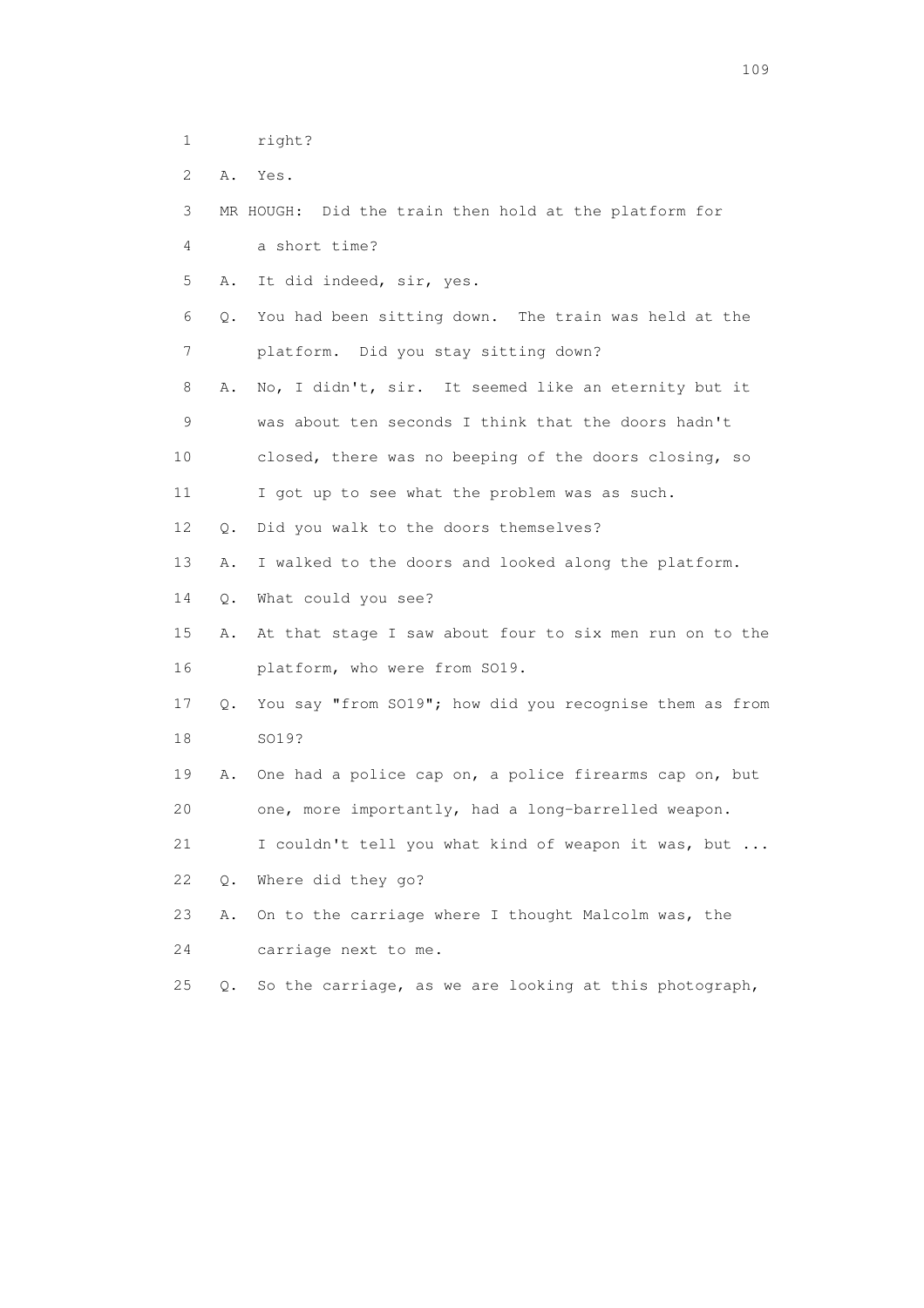- 1 further to the right?
- 2 A. Yes.
- 3 Q. Down the platform. Did they enter the train as far as 4 you could see?
- 5 A. Yes.
- 6 Q. Could you hear anything as they were either running on 7 to the platform or entering the train?
- 8 A. I believe I heard a shout but I couldn't tell you what 9 was shouted or what was said or who said it. It was
- 10 a noise; I believe it was a shout of some sort.
- 11 Q. You have said in your statement, and I won't get it up, 12 that it wasn't clear to you who was shouting or what was 13 being said.
- 14 A. That's correct, sir.
- 15 Q. As far as you are concerned it could have been the 16 firearms officers?
- 17 A. Could have been, yes.
- 18 Q. But it could have been civilians?
- 19 A. Yes.
- 20 Q. Or it could have been one of your colleagues?
- 21 A. Yes.
- 22 Q. We have heard about one of his shouts.
- 23 SIR MICHAEL WRIGHT: Can I just ask you this. Sorry,
- 24 Mr Hough. Until you saw the CO19 officers -- I mean you
- 25 obviously recognised them when you saw them as CO19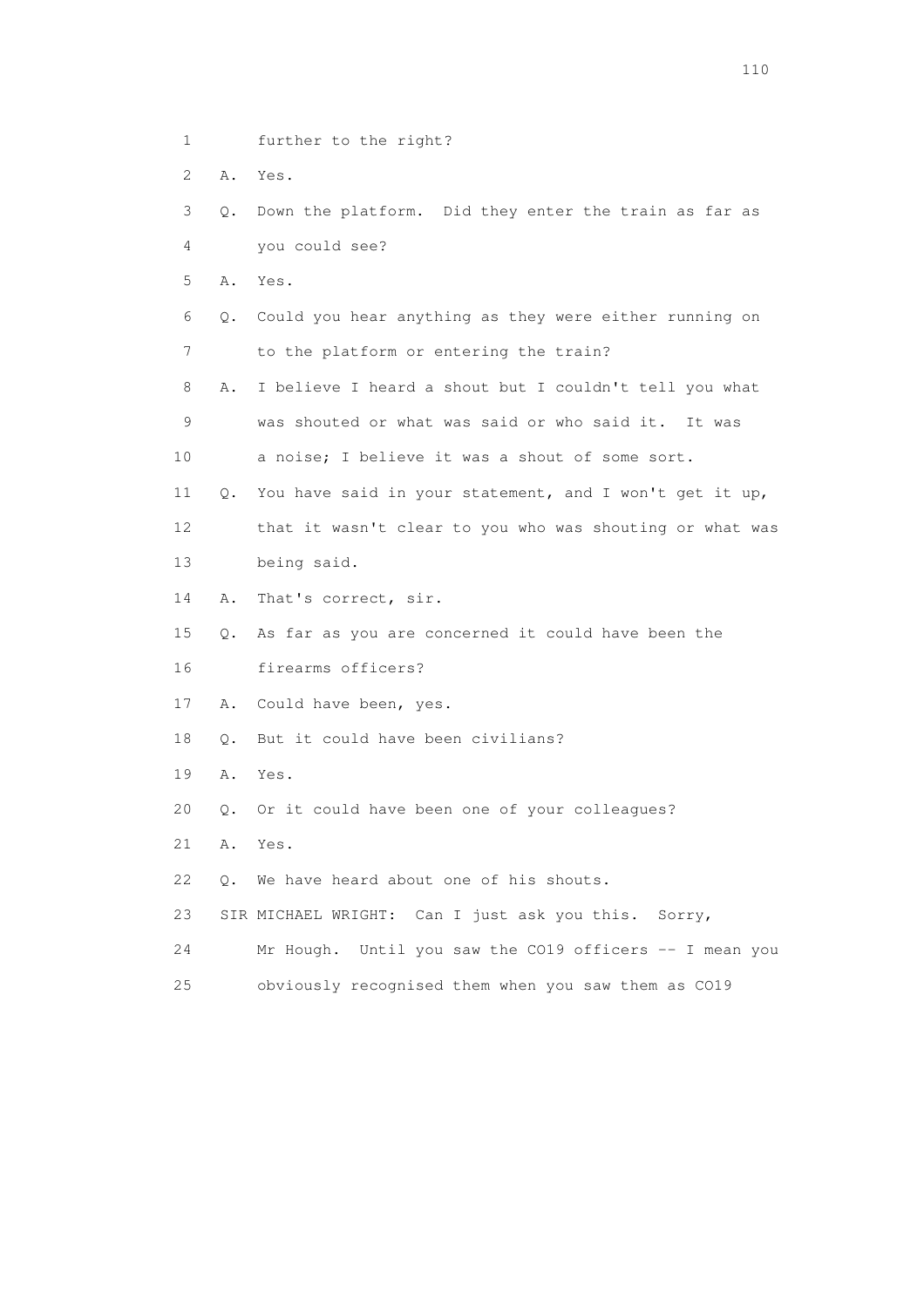1 officers.

| 2  | Α.    | Firearms officers, yes, sir.                             |
|----|-------|----------------------------------------------------------|
| 3  |       | SIR MICHAEL WRIGHT: Up to that point, what did you think |
| 4  |       | was going on; just a continuation of the follow?         |
| 5  | Α.    | Yes, as far as I was concerned, sir, we were just going  |
| 6  |       | to continue on the tube to the next stop, until          |
| 7  |       | Mr de Menezes got off and --                             |
| 8  |       | SIR MICHAEL WRIGHT: This was just the follow continuing? |
| 9  | Α.    | It was just a conventional follow.                       |
| 10 |       | MR HOUGH: Just following that up, why had you got on the |
| 11 |       | train and sat down; what was your purpose?               |
| 12 | Α.    | To follow, with the rest of the team, follow             |
| 13 |       | Mr de Menezes off.                                       |
| 14 | Q.    | So to stay on the train and then to be able to assist in |
| 15 |       | any follow from there?                                   |
| 16 | Α.    | That's correct, yes, sir.                                |
| 17 | Q.    | After you had seen these people enter the train, the     |
| 18 |       | firearms officers, and you had heard a shout, did you    |
| 19 |       | hear anything more?                                      |
| 20 | Α.    | Yes, I mean, shortly after the shout I heard the shots   |
| 21 |       | being fired out.                                         |
| 22 | Q.    | How long after the shout?                                |
| 23 | Α.    | It was almost immediately afterwards.                    |
| 24 | $Q$ . | One of your colleagues was asked this, so I'll ask it of |
| 25 |       | you: can you be sure that the shout took place before    |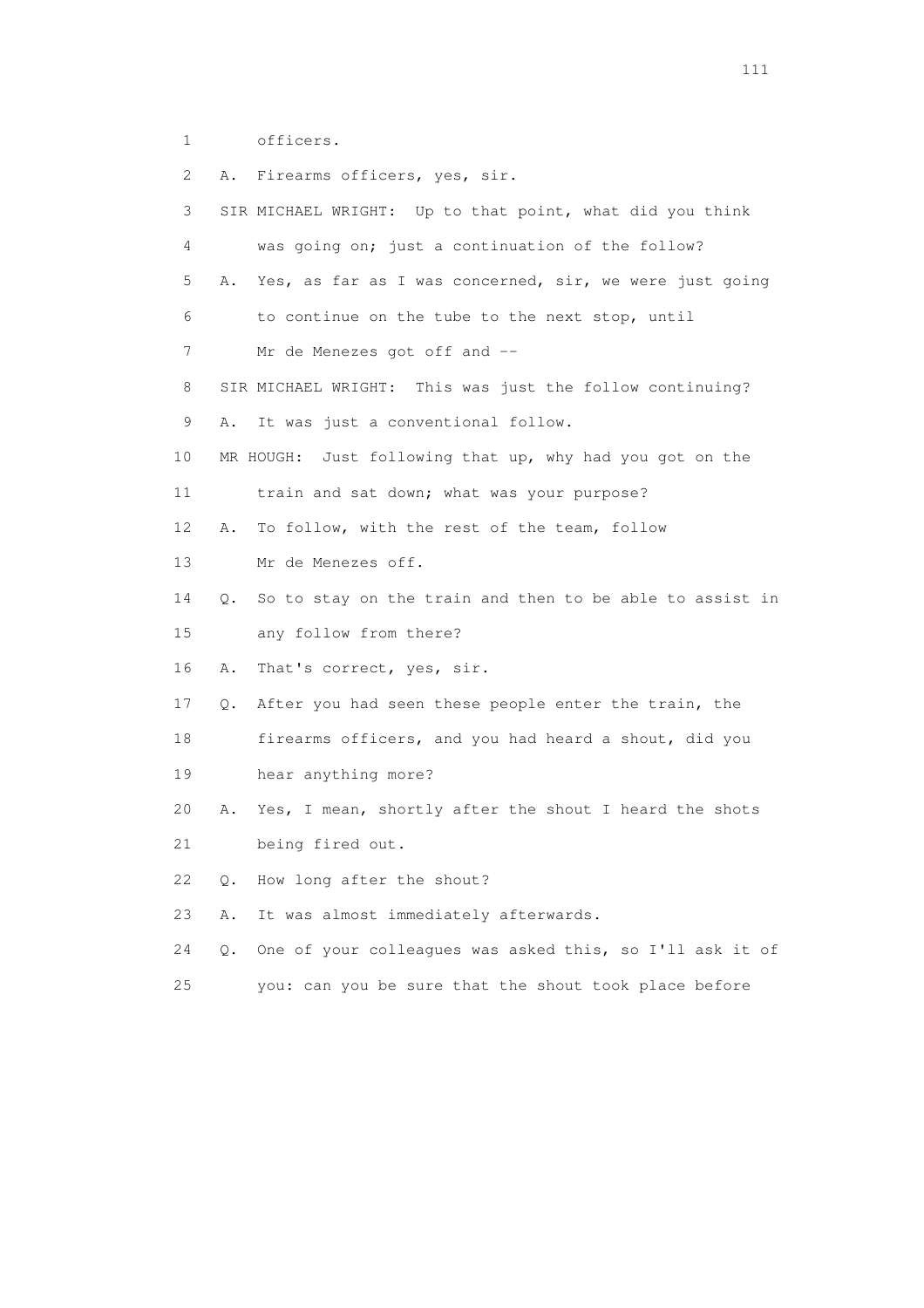1 the shots or could it in fact have taken place 2 afterwards? 3 A. As far as I recall it was before, but I couldn't give 4 a 110 per cent answer. My recollection, it was before. 5 Q. Did you see anything from the direction the shots were 6 being fired? 7 A. Passengers screaming and running away from the area. 8 Q. Did you then get out on to the platform? 9 A. No, I stood initially on my train, I took out my Glock 10 and sat on the train -- I stood on the train looking 11 down that platform to see what was coming. 12 Q. You had got out your firearm? 13 A. Yes. 14 Q. And you waited there. How long did you wait there for? 15 A. I think a couple of seconds. 16 Q. What did you do then? 17 A. Then I saw another SO19 officer come away from that 18 carriage with his Glock shouting, "Clear the area, clear 19 the area", or words to that effect. That's when 20 I stepped off my carriage and screamed -- not 21 screamed -- shouted to everyone else, "Clear the area", 22 and took people up the stairs. 23 Q. So you then assisted in the evacuation of the train and 24 the area? 25 A. Yes.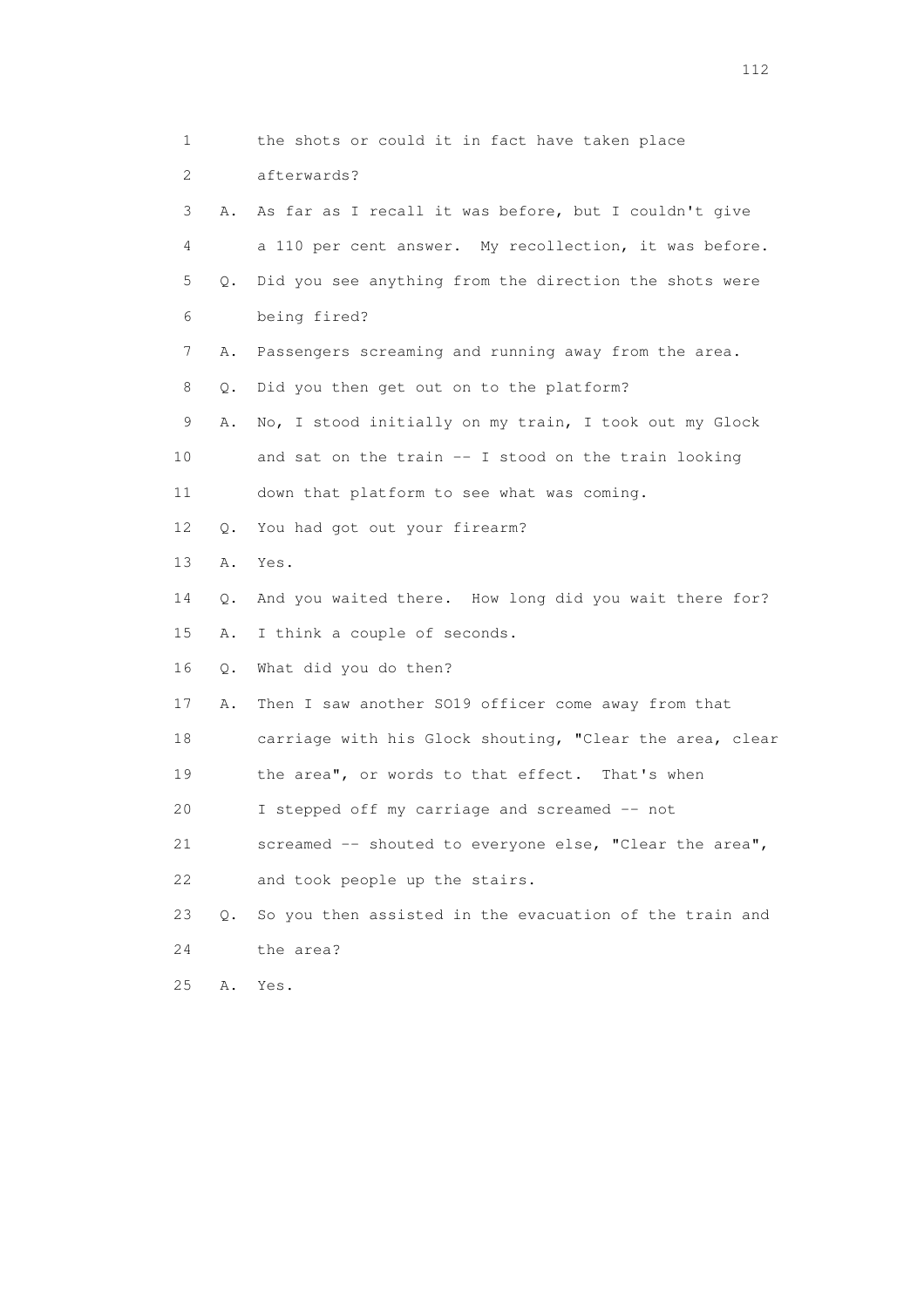1 Q. Did you see a number of your colleagues on the platform? 2 A. At that stage I didn't notice anyone. I wasn't looking 3 for any colleagues, to be honest with you. 4 Q. While you were at the tube station, either immediately 5 afterwards or over the next hour or so, did you have any 6 conversation with any of the firearms officers about 7 what had happened? 8 A. No. 9 MR HOUGH: Thank you very much. Those are my questions. 10 Questions from THE CORONER 11 SIR MICHAEL WRIGHT: Before you start, I have one or two 12 matters. 13 I want to just ask you one question about the 14 alterations to the log book. 15 A. Yes, sir. 16 SIR MICHAEL WRIGHT: You told us that you made those 17 corrections as and when you were writing the actual 18 addendum to the log yourself. 19 A. Yes. 20 SIR MICHAEL WRIGHT: The next you heard about it was, 21 I think you said, some months later. 22 A. It was five months later, sir. 23 SIR MICHAEL WRIGHT: Five months later. Your understanding 24 is that in that five months the entries in the log had 25 been subject to some sort of scientific tests?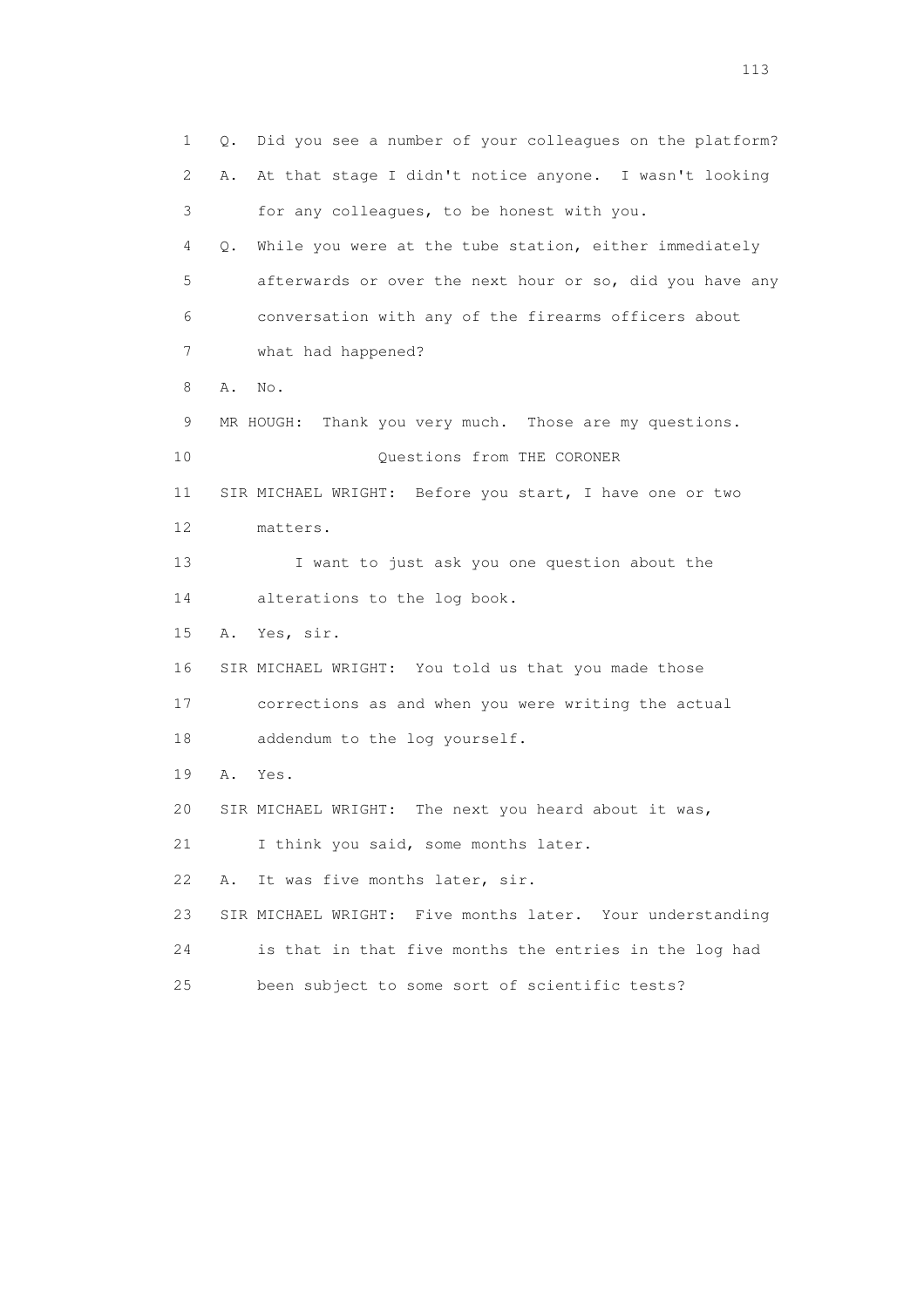- 1 A. Yes, sir.
- 2 SIR MICHAEL WRIGHT: I don't suppose you know what?
- 3 A. Not at that stage, no.
- 4 SIR MICHAEL WRIGHT: You were then accused, effectively, of 5 having wrongfully altered the log?

6 A. I was accused of altering the log or being part of

- 7 a conspiracy to alter the log, yes.
- 8 SIR MICHAEL WRIGHT: And part of a conspiracy to alter the
- 9 log. You were interviewed under cautions?
- 10 A. Yes, sir.
- 11 SIR MICHAEL WRIGHT: And you gave your explanation?
- 12 A. Yes, sir.
- 13 SIR MICHAEL WRIGHT: Has that matter gone any further?
- 14 A. It was resolved about a year ago, I think it was. It

15 was words of advice from the senior management.

- 16 SIR MICHAEL WRIGHT: You were given advice about what?
- 17 A. How to alter logs properly.
- 18 SIR MICHAEL WRIGHT: As opposed to improperly?
- 19 A. Yes, incorrectly.
- 20 SIR MICHAEL WRIGHT: Have you been told that as far as that
- 21 is concerned, that's the end of it?
- 22 A. Yes, sir.
- 23 SIR MICHAEL WRIGHT: So that your superiors in the
- 24 Metropolitan Police Service are satisfied that what you
- 25 did, in fact you may have done it improperly, but not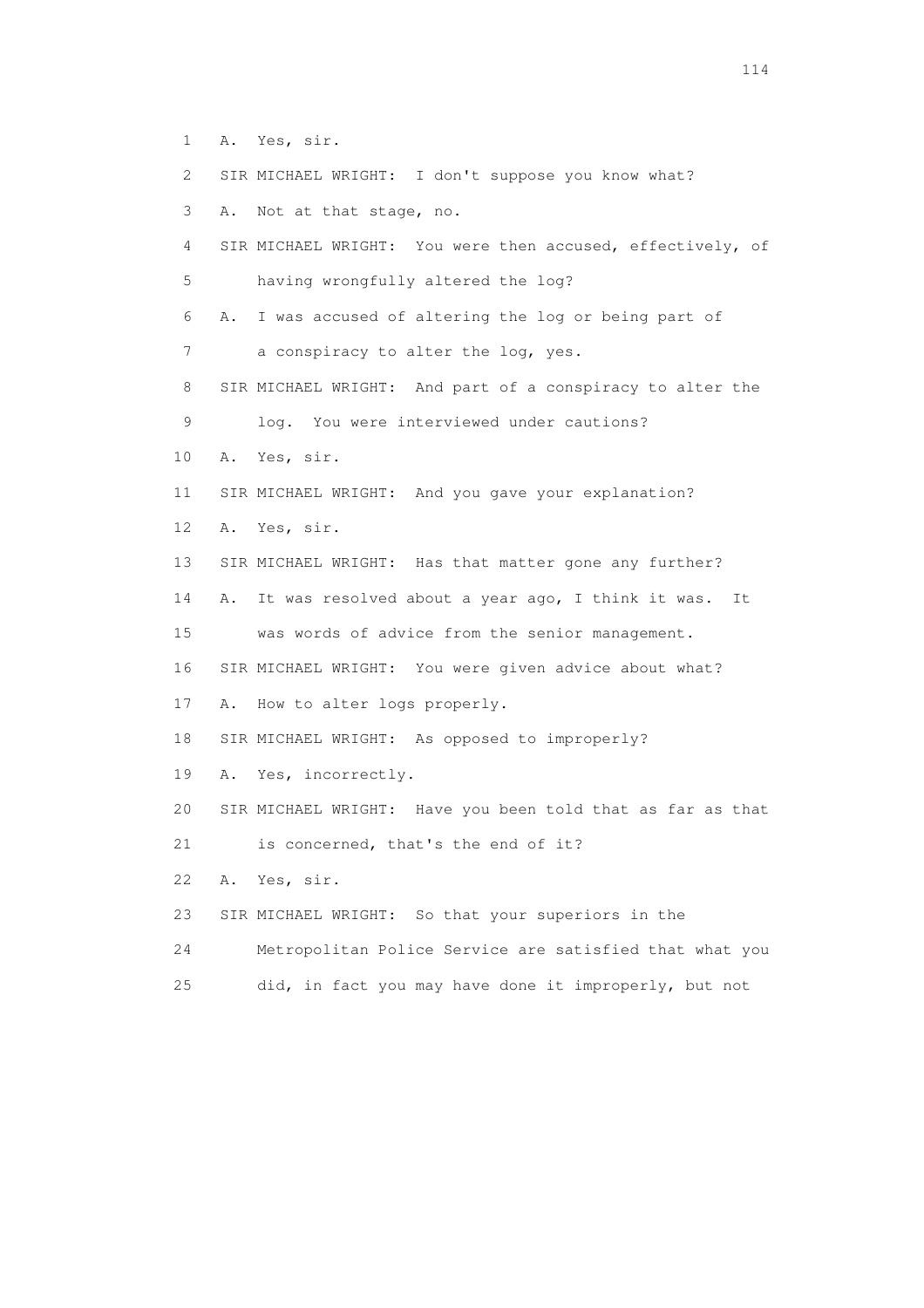1 with any wrong intent?

2 A. That's correct, yes.

3 SIR MICHAEL WRIGHT: Very well.

 4 When you were sitting on the bus behind 5 Mr de Menezes I think, if I have the layout in my mind 6 correctly, when he stood up to leave the bus he would 7 then have walked down the top deck away from you? 8 A. That's correct, sir, yes. 9 SIR MICHAEL WRIGHT: So you would still be looking at the 10 back of his head? 11 A. Yes. 12 SIR MICHAEL WRIGHT: Even if you had the gym card photograph 13 with you at the time, would it have helped you to make 14 any better identification of him? 15 A. I would say not, sir. 16 SIR MICHAEL WRIGHT: Thank you very much. 17 Yes, Mr Mansfield. 18 Questions from MR MANSFIELD 19 MR MANSFIELD: Good morning. 20 A. Good morning, sir. 21 Q. You now know who I am so I needn't go through that. 22 I have only one question for you, and it relates to 23 the period of time you are on the bus, so this is 24 between Brixton and Stockwell; all right? 25 A. Yes, sir.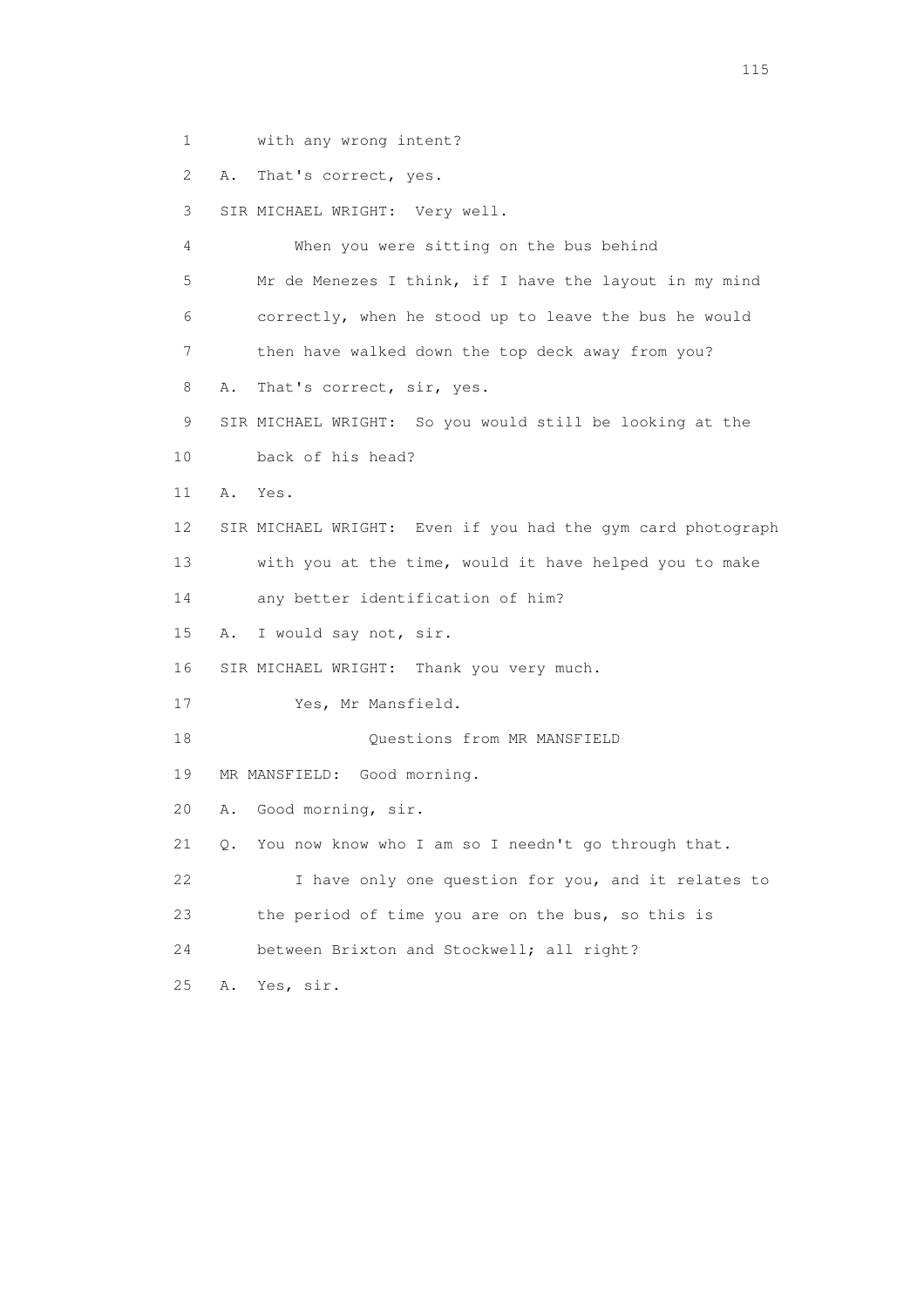1 Q. Now, so far as you are aware, is this right, you are the 2 only one surveillance officer on the bus? 3 A. Yes, sir. 4 Q. First point. Second point: during this journey, did you 5 ever say, "This is definitely our man"? 6 A. No. Definitely, definitely not. 7 Q. Definitely not. Did you say at any time -- and I am not 8 suggesting you did, and I'll make it clear where all 9 this comes from -- over the radio that -- well, you 10 didn't know him as Mr de Menezes, but anyway -- the 11 person you were following was nervous, acting strangely, 12 just before he stood up on the stairs? 13 A. No. 14 Q. Did you ever say during this period of time that he was 15 twitchy? 16 A. No. 17 MR MANSFIELD: Thank you. So it's clear, that all comes 18 from the statement of Charlie 2, the firearms officer. 19 Thank you. 20 SIR MICHAEL WRIGHT: Yes, Mr Stern. 21 Questions from MR STERN 22 MR STERN: Did you confirm that the individual who you were 23 following on the bus was in fact the person who had been 24 followed pursuant to the surveillance earlier? 25 A. What do you mean "confirm", sir? What do you mean?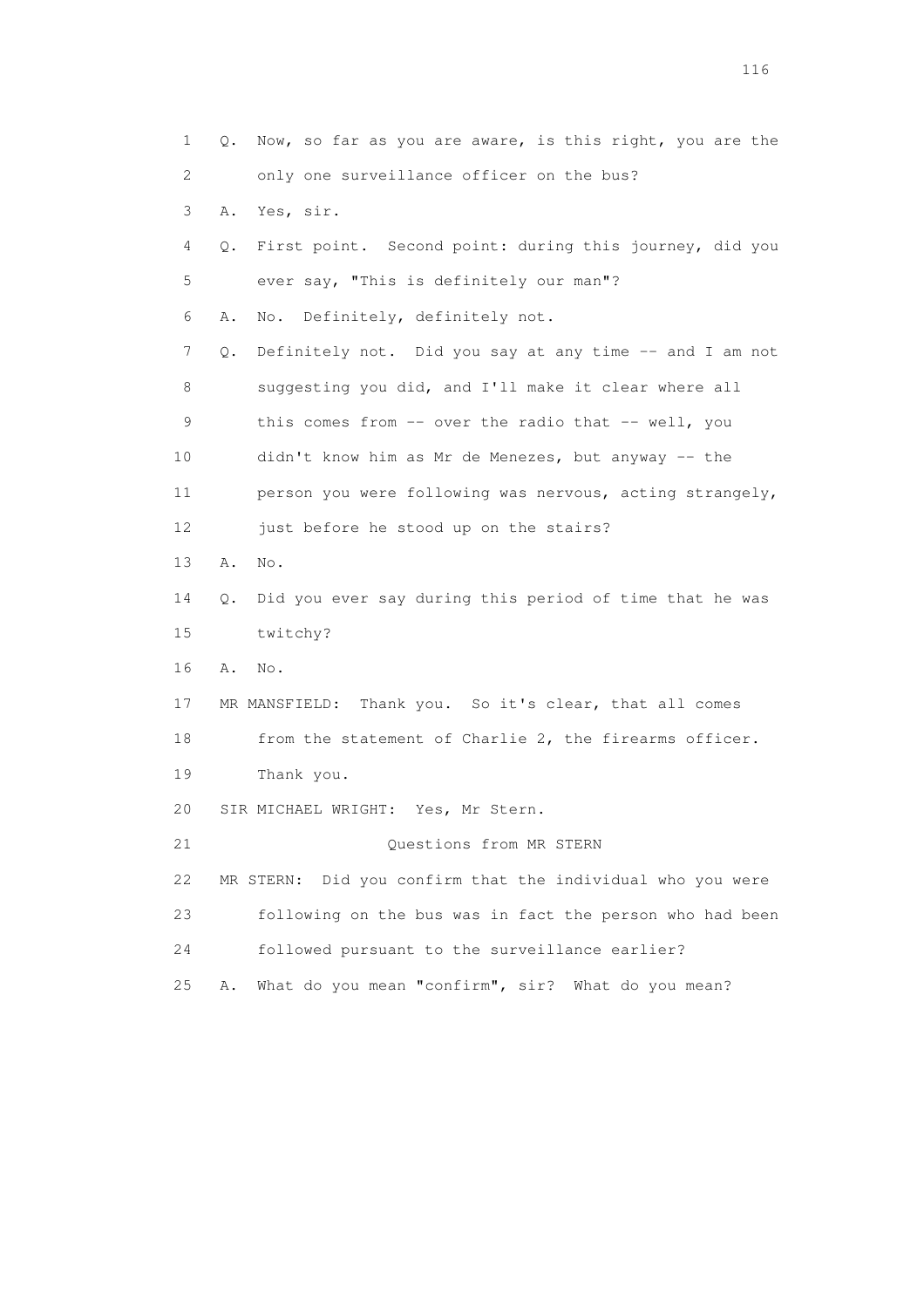1 Q. There had been a loss of vision, had there not? 2 A. There had been, sir, yes. 3 Q. So it was very important that you confirmed that the 4 individual was the same person who had been followed 5 before? 6 A. I don't think it ever came up and the identity never 7 came up on the bus. It was just -- his identity didn't 8 come up on the bus at all. I was happy the person I saw 9 on the footpath was the same person who was on the bus. 10 SIR MICHAEL WRIGHT: You mean it was never questioned 11 whether it was the same person? 12 A. Not that I recall, sir. No, not at all. 13 MR STERN: I am not suggesting you questioned it, but did 14 you confirm to your colleagues that you were following 15 the same person? 16 A. Not. 17 Q. You didn't at all? 18 A. Not that I recall. 19 Q. Would that not be incumbent on you? 20 A. Not necessarily, sir. I was happy the person on the bus 21 was the same person from the footpath and all I relayed 22 was his actions, not his identity. 23 Q. Can I just ask you about the time on the platform, 24 please. You said as you approached -- this is from your 25 statement. I am looking at the one that you made on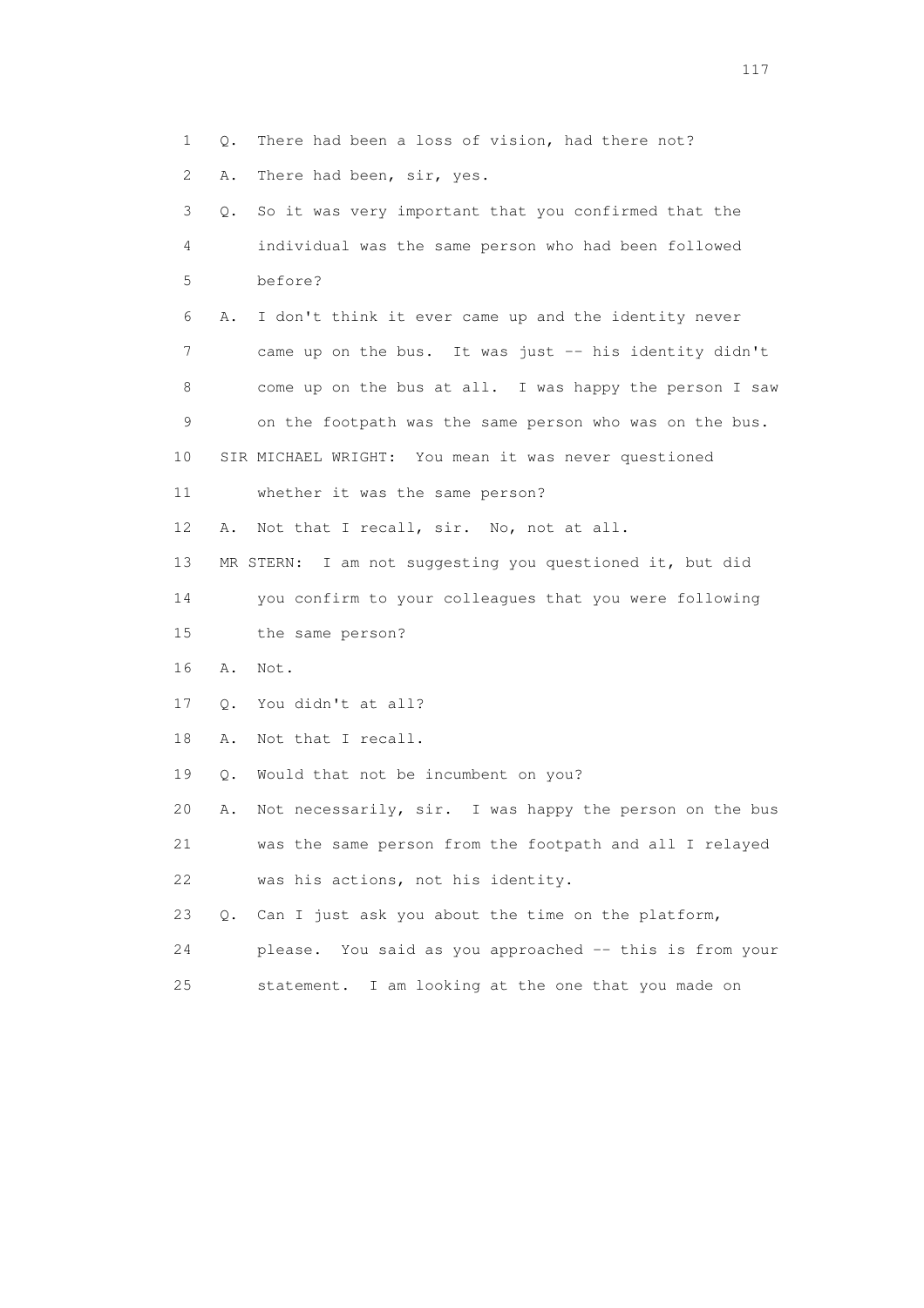1 23 July. I think Mr Hough, although he didn't give 2 a reference, referred to the one in November 2005. It's 3 page 265, about five or six lines down: 4 "As I approached the doors and looked out along the 5 platform I saw a number of men run on to the platform 6 and enter the next carriage along. I saw one of the men 7 carrying a black long-barrelled weapon. By the group's 8 actions/manner and the weapon I saw I assessed these men 9 to be armed police officers." 10 That was your assessment? 11 A. Yes, sir. 12 Q. "As the men entered the carriage I heard shouting ..." 13 A. Yes. 14 Q. "... and then almost immediately afterwards I heard 15 a number of shots." 16 A. Yes. 17 Q. Then there was some screaming and someone shouting for 18 first aid. So this was obviously an extremely fast 19 incident? 20 A. Very, very fast. 21 Q. You heard the shouting at the same time as the men 22 entered the carriage or nearabouts? 23 A. Yes, sir. 24 Q. But you can't say what that shouting was, as 25 I understand your evidence?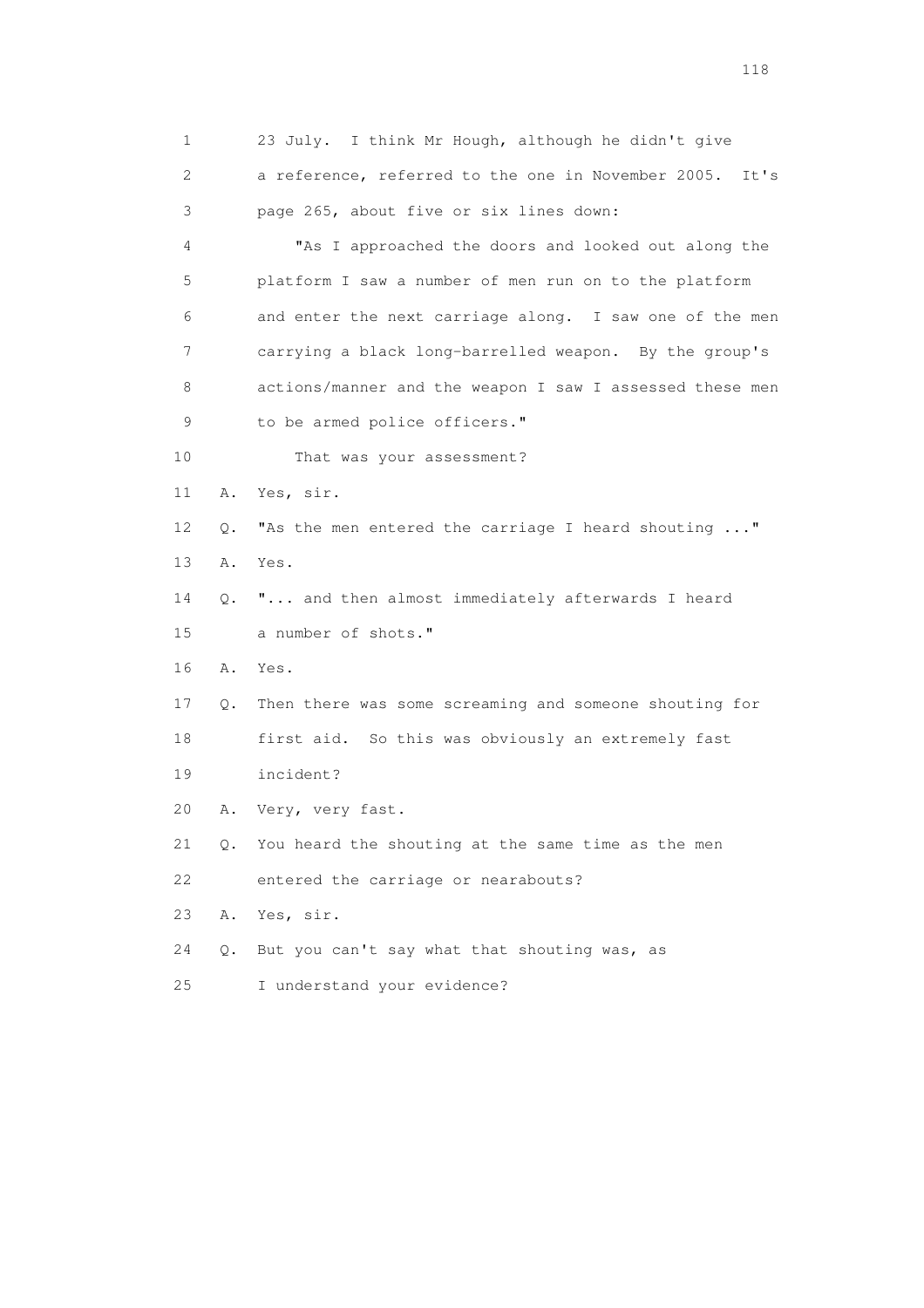- 1 A. No, I can't say that.
- 2 Q. Did you see Ivor at all?
- 3 A. At what stage?
- 4 Q. At that stage.
- 5 A. No, I didn't, sir.
- 6 Q. You didn't see him standing in the doorway at all?
- 7 A. No.
- 8 Q. You drew your weapon, as you have told us, and
- 9 immediately after this incident there is a call or shout
- 10 to clear the area?
- 11 A. That's correct, yes.
- 12 Q. Did you start helping to do that?
- 13 A. I did indeed, yes.
- 14 MR STERN: Thank you.
- 15 SIR MICHAEL WRIGHT: Thank you, Mr Stern. Ms Leek?
- 16 MS LEEK: No, thank you, sir.
- 17 SIR MICHAEL WRIGHT: Mr Perry.
- 18 Ouestions from MR PERRY
- 19 MR PERRY: Just one matter, if I may, please, sir.
- 20 Lawrence, I ask questions on behalf of
- 21 Commander Dick, amongst others. What I would like to
- 22 do, please, is just go to your statement of
- 23 14 November 2005, page 272, up on the screen so everyone
- 24 can follow this.
- 25 It's the passage in the lower part of the page when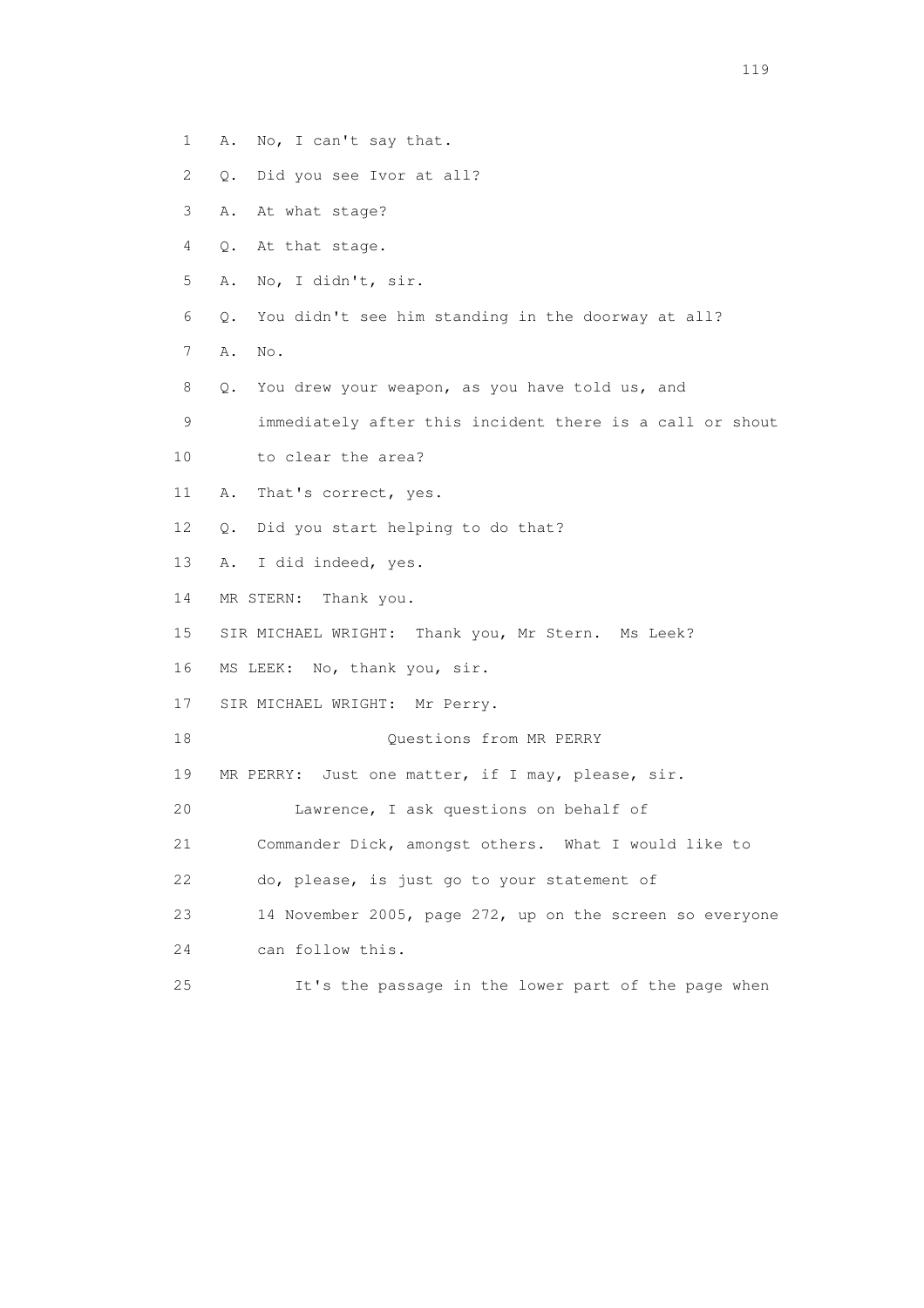1 you are dealing with the incident after you had driven 2 along Brixton Road, just to locate where we are, when 3 you join up with James and Ken. 4 You do the driveby, don't you? 5 A. Yes, sir, I do. 6 Q. Then you get out of your car and then you subsequently 7 join them before you get on the bus, as we know, that 8 goes up to Stockwell with you on it, sending the text 9 that he is on the stairs? 10 A. Yes, sir. 11 Q. So that is just to locate where we are. 12 So you have done the driveby at Brixton and then you 13 leave your vehicle and you are picked up by James and 14 Ken, and this is what you were saying in your statement 15 made in November 2005: 16 "Upon entering the vehicle, James was speaking on 17 his hands-free telephone set saying words to the effect 18 that he thought that Mr de Menezes was a good possible 19 for Nettle Tip. Before ending his telephone 20 conversation, I then said 'I don't think it's him' 21 meaning Nettle Tip. James showed me the gym membership 22 photo card from H5/1 ..." 23 That's the photo card we have been looking at: 24 "... and remarked that if you took away the beard he 25 thought it was a good likeness. I was not adamant in my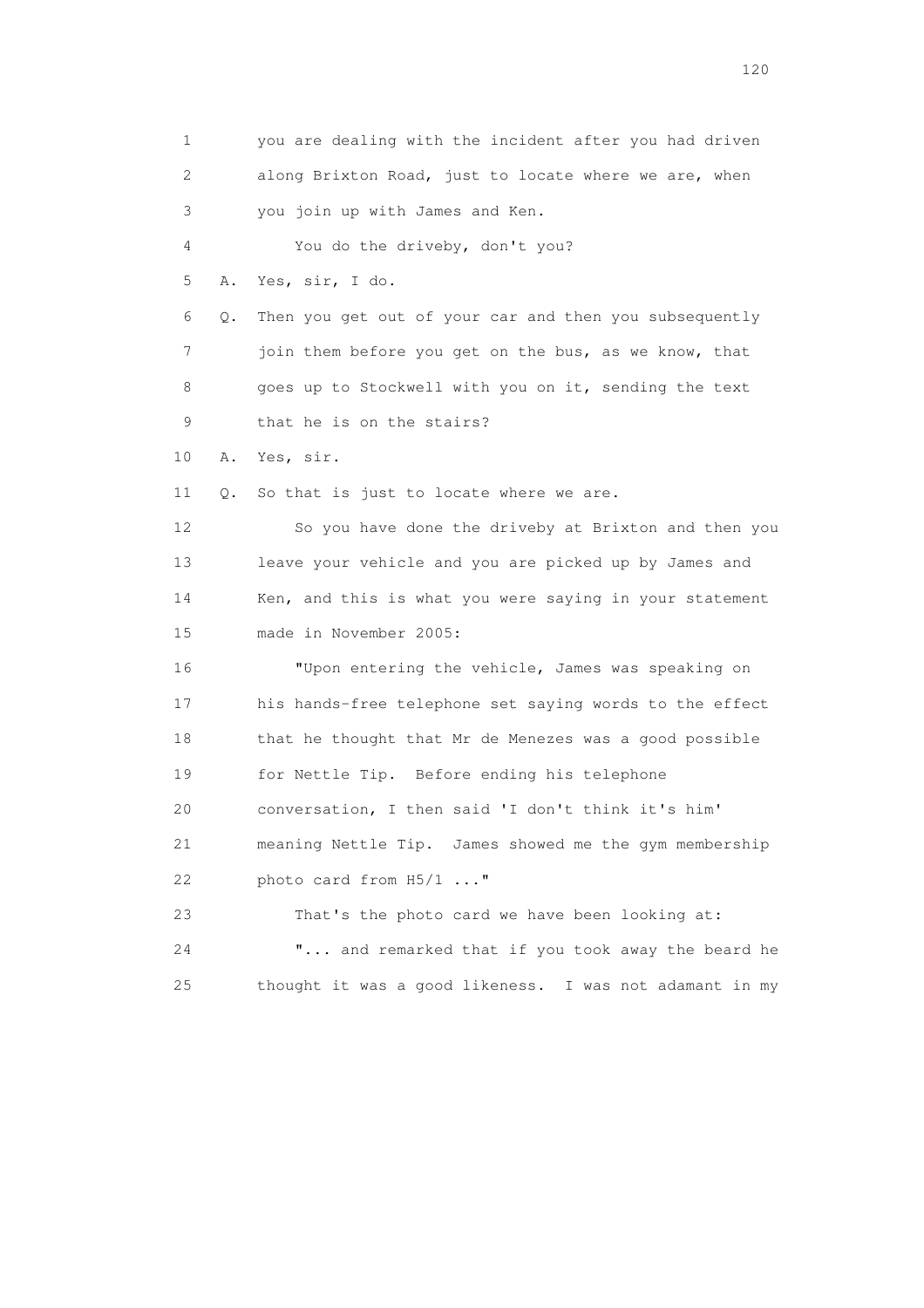1 opinion of Mr de Menezes' identity. Ken was present 2 during this conversation. Moments later I exited the 3 car. I am unable to say whether my opinion was relayed 4 to the operations room however, I did not hear such 5 a relay over the radio system." 6 I want to ask you just a few questions about this, 7 please, if I may. First of all, you say here during the 8 driveby -- that's the driveby at Brixton -- you formed 9 the opinion that the person you were looking at may not 10 be identical to Nettle Tip? 11 A. Yes. 12 Q. So there was some -- 13 A. Well, I mean, it's probably just the way I phrased it. 14 At no stage did I ever think it was Nettle Tip. 15 Q. What you have put in the statement may not be identical; 16 do you say that's inaccurate? 17 A. I'll just read it, sir, sorry. 18 SIR MICHAEL WRIGHT: It's the third line down in that 19 paragraph. 20 MR PERRY: Yes. What you say is: 21 "It was during this driveby that I formed the 22 opinion that Mr de Menezes may not be identical to 23 Nettle Tip." 24 A. That's accurate, yes. 25 Q. Then you are picked up and James was speaking, you say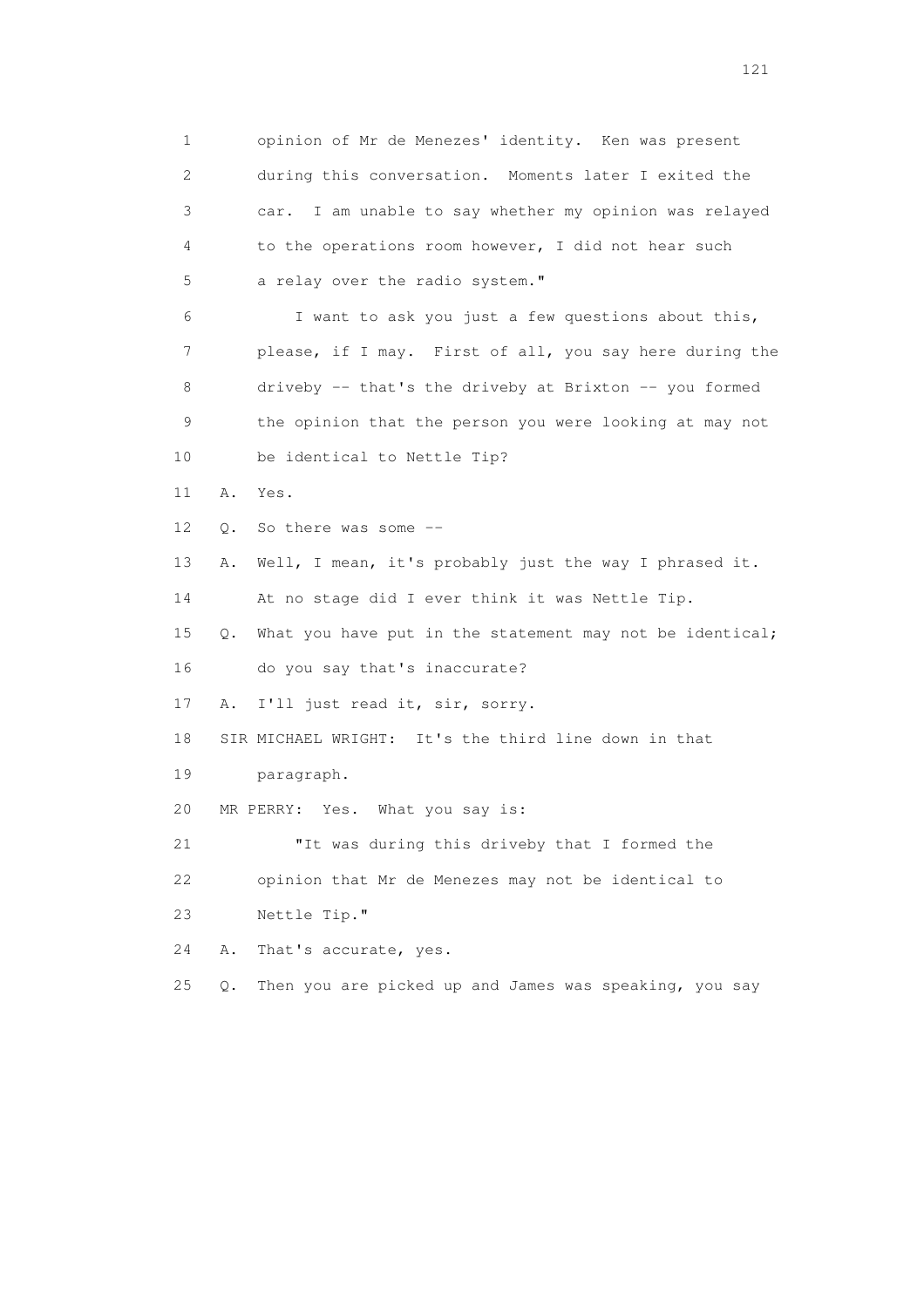1 here, "on his hands-free telephone set". Now, in 2 evidence today, to be fair to you, you have said you 3 couldn't remember whether it was the hands-free or the 4 Cougar, but this is what you are saying. 5 A. At the time, yes. 6 Q. Well, in November. 7 A. Yes, sir. 8 Q. I want you to assist us, if you can. Just so we 9 understand this, James was the person who was in contact 10 with the control room using his telephone? 11 A. I believe so, yes. 12 Q. You weren't in contact with the control room, were you? 13 A. No, absolutely not. 14 Q. It was James who was passing on information? 15 A. Yes. 16 Q. When James was talking to you, he was saying words to 17 the effect that it was a good possible, he thought the 18 person was a good possible for Nettle Tip? 19 A. That's correct, yes. 20 Q. When he was showing you the gym photograph, it was to 21 show you on what basis he had formed that opinion? 22 A. I can't give you his opinion, but yes, I imagine that 23 would be the case, to reinforce his opinion. 24 Q. This was a very important matter, wasn't it? 25 A. Absolutely, yes.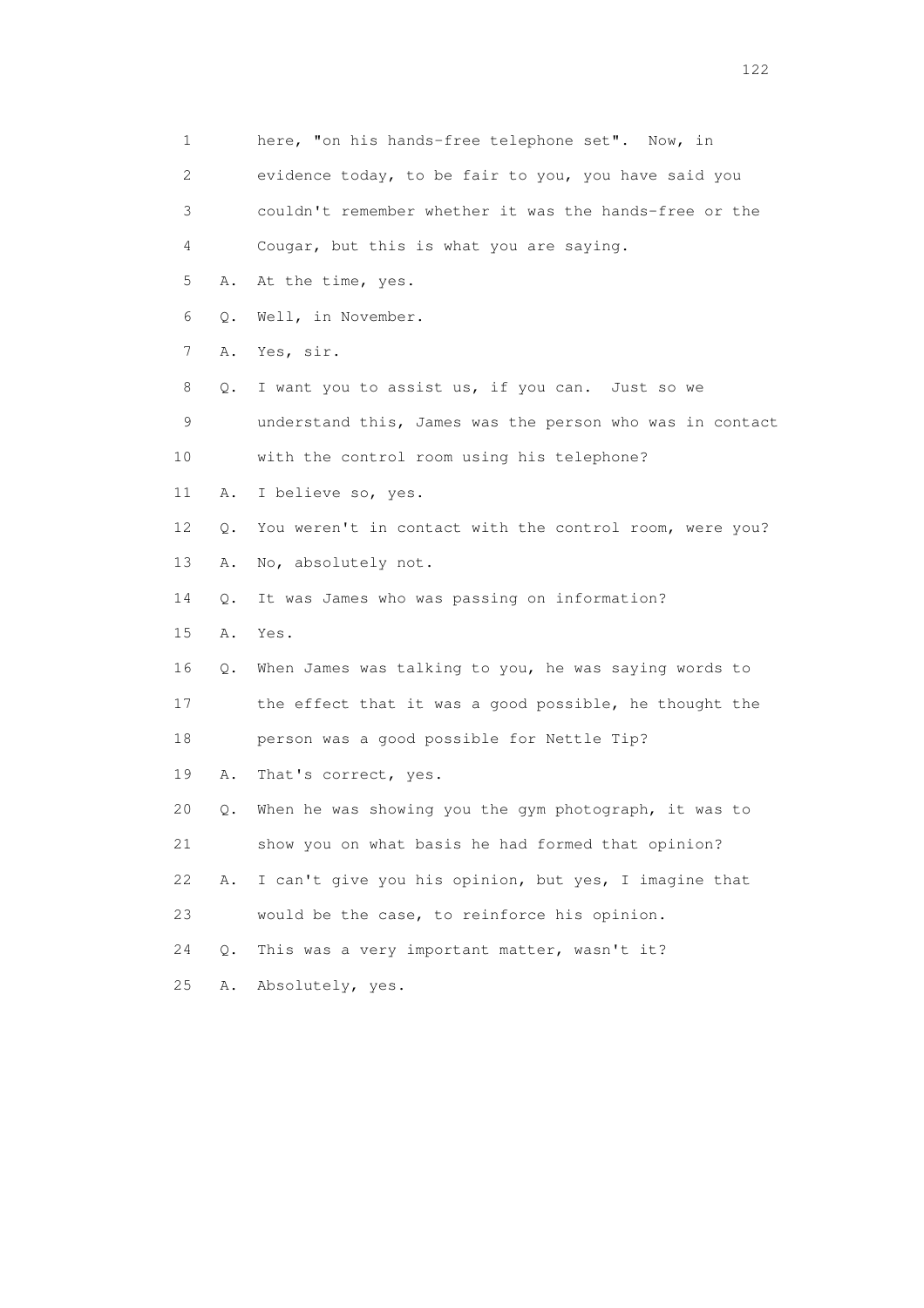1 Q. James was making it clear that he was very anxious to 2 decide one way or the other the information that was 3 going to be given to the information room; that's why 4 this exercise of covering over the photograph, the 5 beard, was being done, wasn't it? 6 A. It was his opinion, as I said. He thought it was a good 7 likeness, yes. 8 Q. But he was showing you and covering over to explain why 9 he thought it was a good likeness? 10 A. I mean, I imagine so, yes. I concur that. 11 Q. You say in your statement: 12 "I was not adamant in my opinion [as to the 13 identity]." 14 So you weren't adamant, but you have said in 15 evidence today you don't know whether you expressed 16 anything to James? 17 A. I didn't -- I mean, the only thing I said to James about 18 identity was, "I don't think it's him". I couldn't say 19 anything more than that. 20 Q. Yes, but that was before he had shown you the photograph 21 and said, "Look, take away the beard"? 22 A. Yes. 23 Q. So after that on your evidence -- and I'm just 24 interested in your evidence, please, so you can assist 25 us -- you say you didn't say anything to him after that?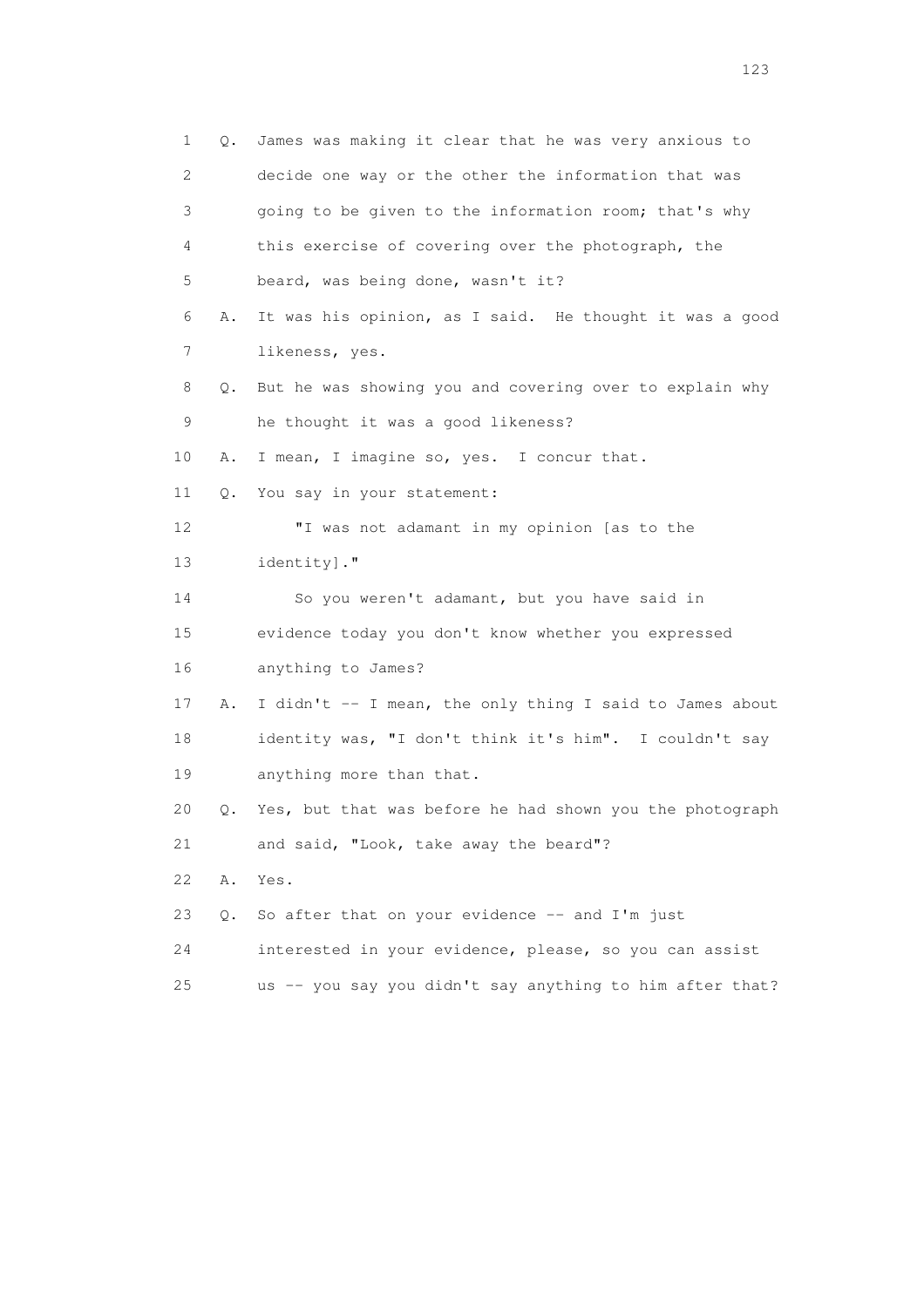1 A. No, I didn't, no.

 2 Q. And you can't say what he then said to the operations 3 room?

4 A. Afterwards, no.

5 MR PERRY: Thank you.

 6 SIR MICHAEL WRIGHT: I don't know how much more anybody 7 wants with this witness and whether we can finish him

8 before lunch?

9 MR HORWELL: I have no questions.

10 MR GIBBS: There was just one thing I wanted to pick up.

11 Further questions from THE CORONER

12 SIR MICHAEL WRIGHT: Before you do, I wanted to ask

13 something arising out of Mr Perry's cross-examination.

14 You drove by at Brixton and you got, as you say,

15 a fleeting full-frontal look at his face?

16 A. Yes, sir.

 17 SIR MICHAEL WRIGHT: Otherwise a profile, and then you went 18 on down the Brixton Road and turned left in order to 19 park your car?

20 A. Yes.

 21 SIR MICHAEL WRIGHT: Then you had to walk back in order to 22 get into the car with James and Ken?

23 A. Yes.

24 SIR MICHAEL WRIGHT: So that all took a little time?

25 A. Yes.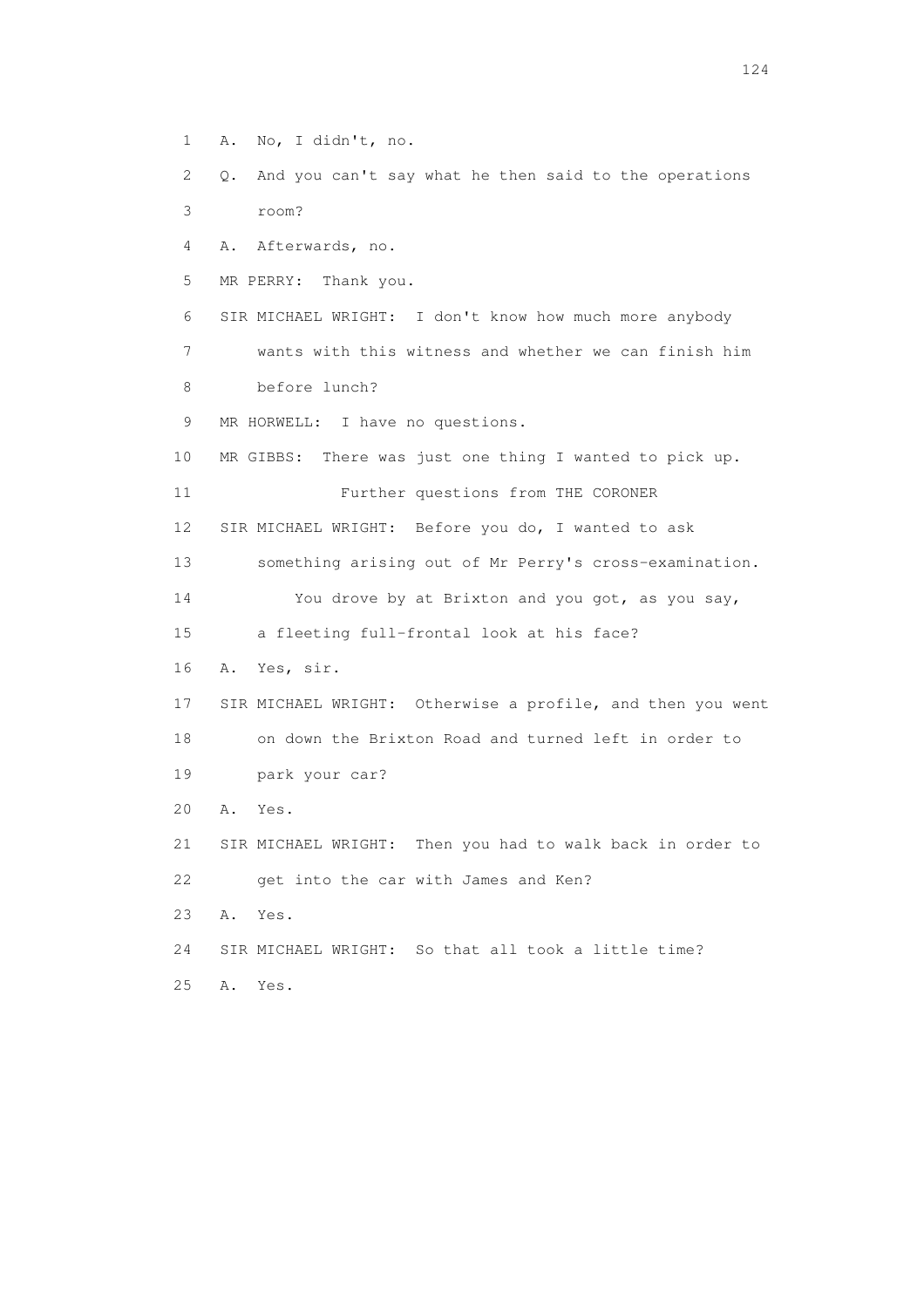1 SIR MICHAEL WRIGHT: I don't know how long; not all that 2 long, I don't suppose. 3 When you drove by at Brixton, you formed the view 4 that this was not an identical man with Nettle Tip? 5 A. That's correct, yes. 6 SIR MICHAEL WRIGHT: Is it possible that you might have said 7 anything over the radio at that point? 8 A. I didn't, sir, no. 9 SIR MICHAEL WRIGHT: You didn't? 10 A. I didn't. 11 SIR MICHAEL WRIGHT: Thank you. That is what I wanted to 12 know. Yes, Mr Gibbs. 13 Ouestions from MR GIBBS 14 MR GIBBS: I just wanted to use the multicoloured document 15 that we have at tab 60 just to put one or two things in 16 order, if I may. 17 SIR MICHAEL WRIGHT: Yes. 18 MR GIBBS: It will come up on the screen in front of you. 19 I am looking first at the green entries on the 20 right-hand side. They are telephone calls. 21 At 9:38 we have a call from Graham to you. That's 22 at around about, perhaps slightly before, the time when 23 Mr de Menezes got on to the bus. 24 A. Yes. 25 Q. Do you remember what that was about?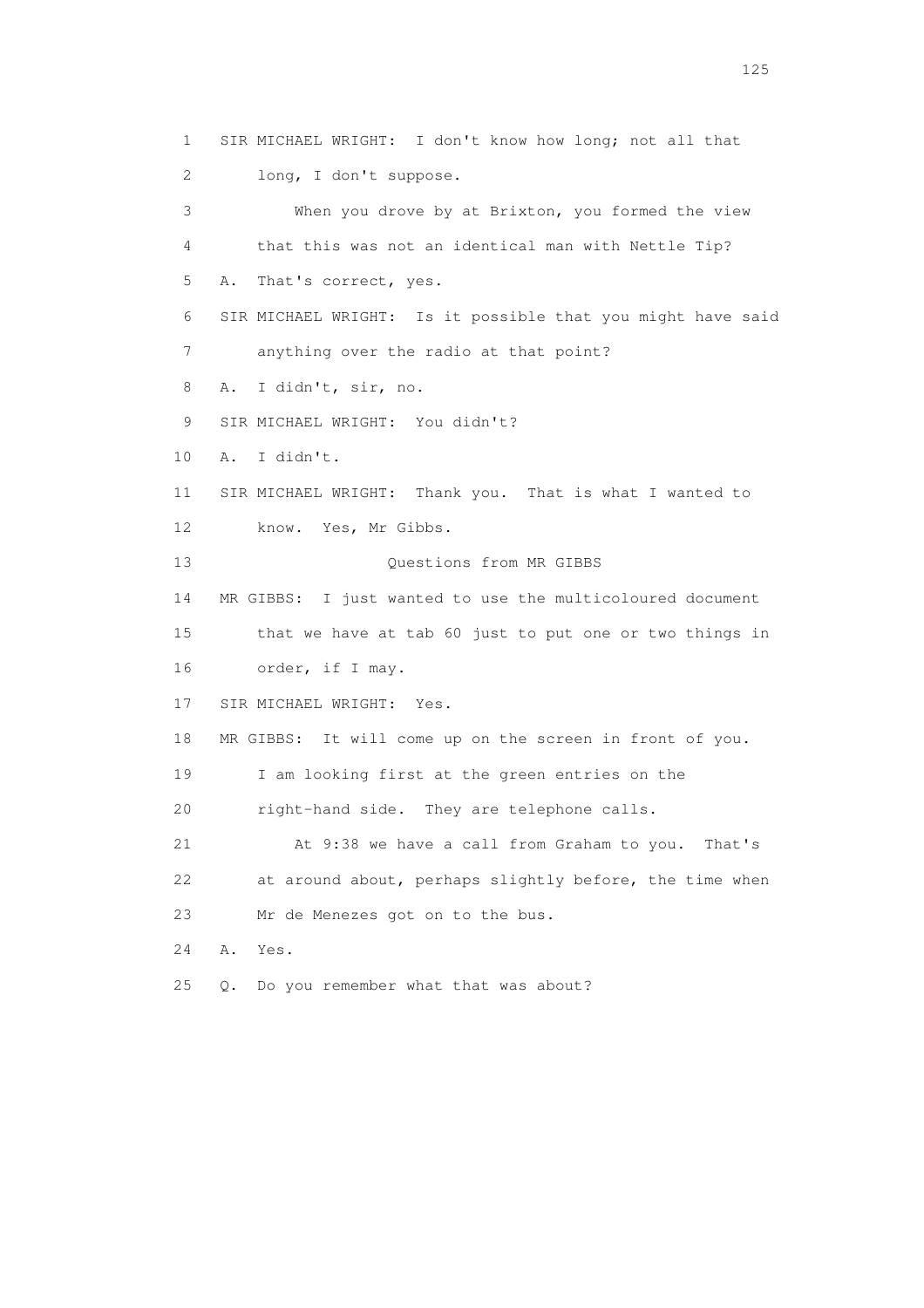1 A. I couldn't tell you with any certainty, no. 2 Q. Thank you. Can we then go down the page and we see that 3 at 09:47:38 in blue, Mr de Menezes is off the bus, and 4 he is back on to the bus at 09:50. Do you see those two 5 entries? 6 A. Yes. 7 Q. Is it in that period that you drive past him? 8 A. Yes, would be, yes, sir. 9 Q. Then if we go on, please, to 09:59, so that's on the 10 next page. I have got an entry on the left-hand side 11 which is in brown saying that the bus is going towards 12 the junction of the A3: 13 "N top deck towards exit". 14 It has your name by it because that's your entry in 15 the log. Can we just look at that together with the 16 green on the right-hand side, which is this 12-second 17 call at around the same time from Harry to you. 18 Do you remember whether you were speaking to Harry 19 before or after or at the same time as you were saying 20 anything over the radio? 21 A. I didn't speak over the radio at all on the bus. 22 Q. So you spoke with Harry and if there is an entry about 23 that in the log, it will be a relay from Harry? 24 A. Absolutely, yes. 25 Q. Thank you. Then we have, lastly, at 10:02 on the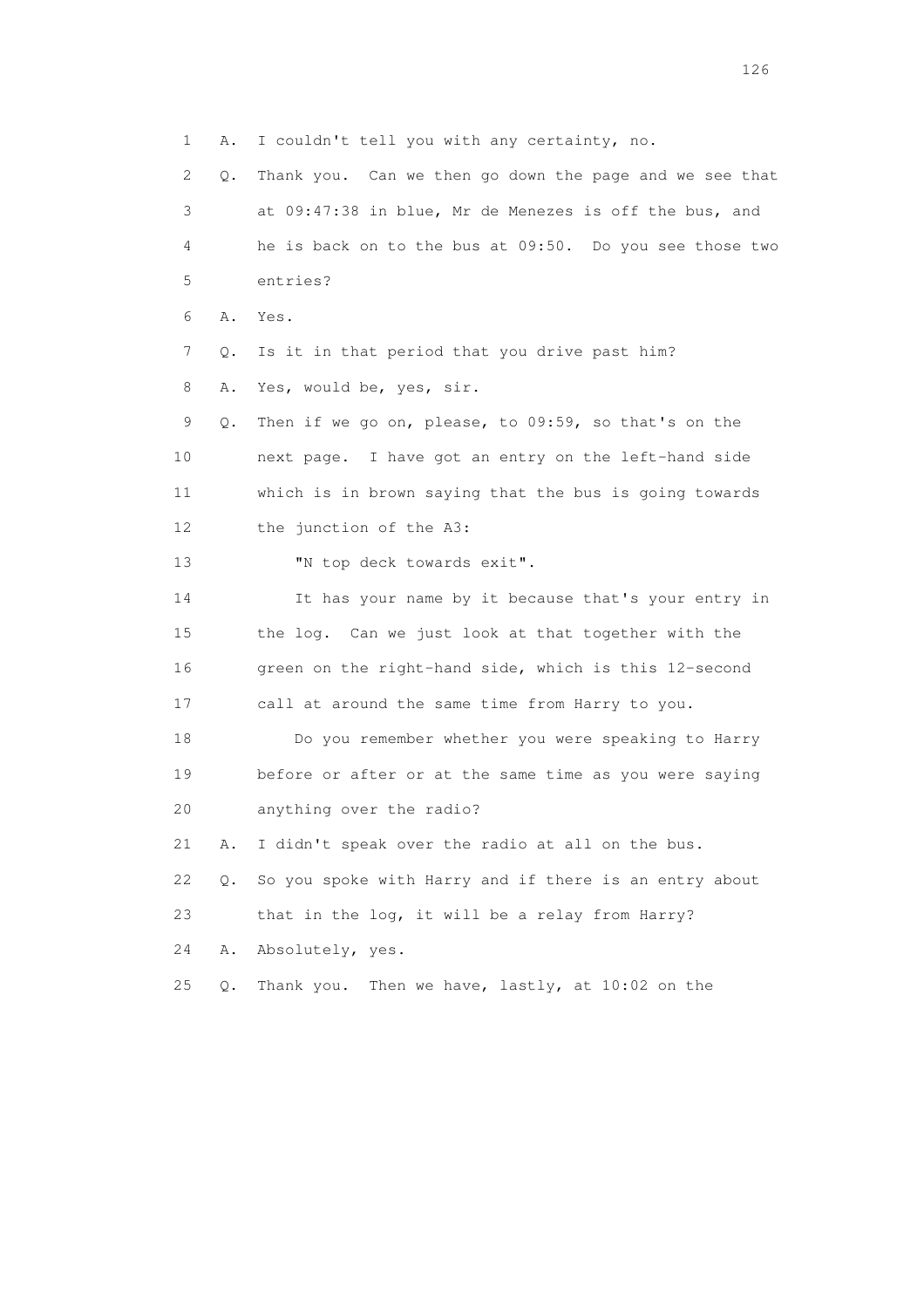1 right-hand side in green, something which looks like 2 a text message and that's from you to Harry? 3 A. That's correct, yes. 4 SIR MICHAEL WRIGHT: It was a text, was it? 5 A. It was a text, yes. 6 MR GIBBS: I have put "on stairs". Was that what you 7 texted? 8 A. It was I believe I texted "On the stairwell" or 9 something like that, because he was held -- 10 Q. That was obviously at a time before you and before 11 Mr de Menezes got off the bus? 12 A. That's correct, yes. 13 MR GIBBS: Thank you very much. 14 SIR MICHAEL WRIGHT: Thank you, Mr Gibbs. 15 MR HOUGH: Nothing from me. I do want a couple of minutes 16 in the absence of the jury. 17 SIR MICHAEL WRIGHT: Lawrence, that's it as far as you are 18 concerned. You are free to go. 19 A. Thank you. 20 (The witness withdrew) 21 SIR MICHAEL WRIGHT: Ladies and gentlemen, you can have 22 lunch. 2.10. 23 (1.10 pm) 24 (In the absence of the jury) 25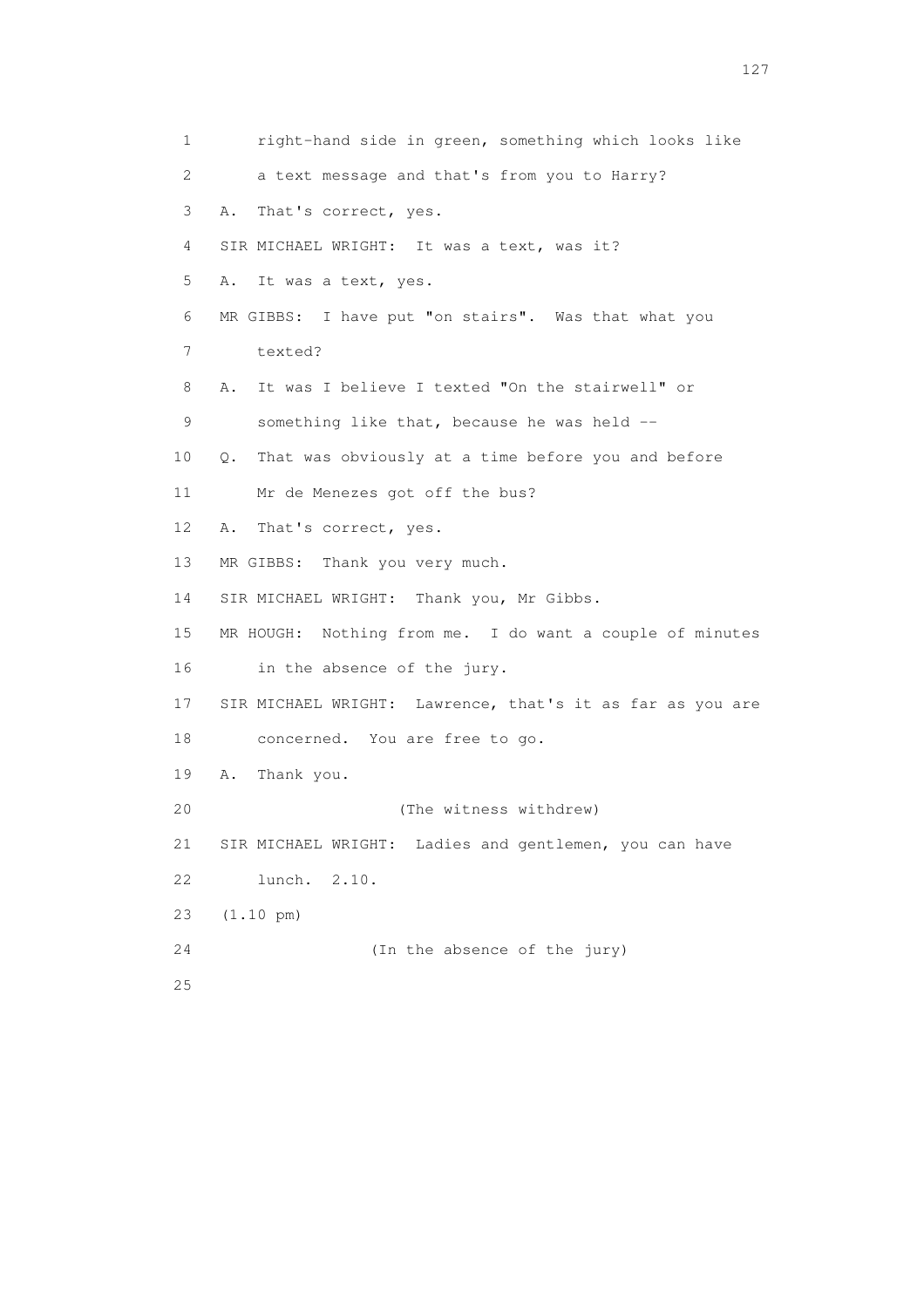1 Discussion re: timetabling 2 MR HOUGH: Sir, three matters to deal with. First of all, 3 we would propose reading the statements of Adam and H11 4 this afternoon, except for parts which are entirely 5 repetitive. I wonder if anybody has an objection to 6 that being done? 7 MR PERRY: Subject to some editing, sir, which we will 8 discuss with my learned friend. 9 SIR MICHAEL WRIGHT: Yes, that's all right. Then Geoff. 10 MR HOUGH: Then we will be calling Geoff to give oral 11 evidence immediately after those have been read. 12 SIR MICHAEL WRIGHT: Can we get Mr Dingemans here? The 13 giddy prospect, Mr Hough, of getting ahead of the 14 schedule is almost overwhelming. 15 MR HOUGH: It overwhelms me, sir. We will discuss that and 16 maybe an announcement can be made after lunch. 17 Secondly, just to ask everybody to give some 18 consideration to which of the CO19 firearms officers we 19 need to call. 20 SIR MICHAEL WRIGHT: This is the ones you have listed as the 21 remaining firearms officers? 22 MR HOUGH: Yes. As can be seen, we obviously need C2, C12, 23 C5, Ralph, Terry, William and Sam, probably Vic but 24 slight query there, but then the following officers we 25 would like people to think about whether they want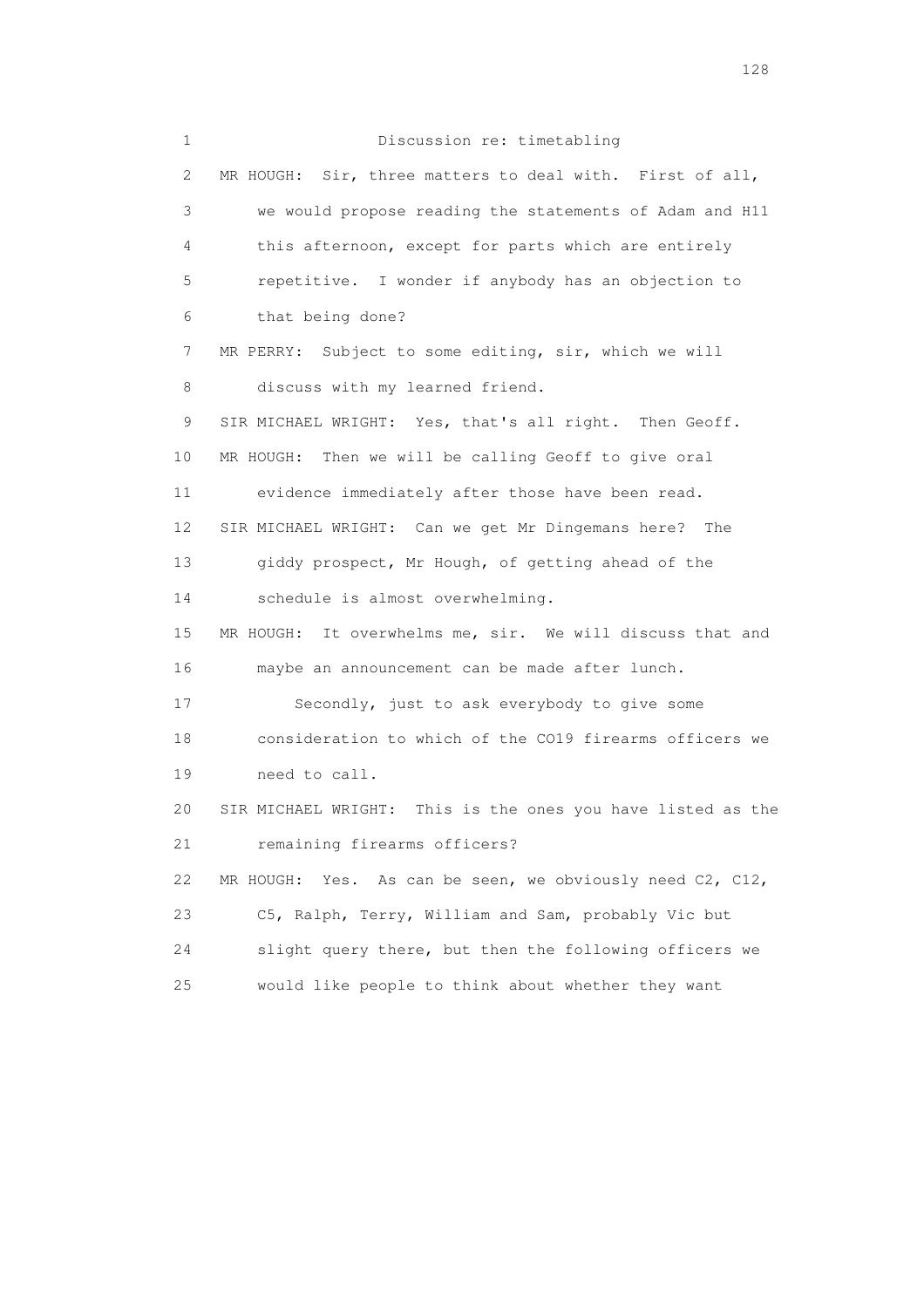1 called: C3, C6, C7, C11, D4, D9 and D10.

 2 SIR MICHAEL WRIGHT: That's seven witnesses altogether? 3 MR HOUGH: Seven witnesses with letters and numbers, and 4 then possibly Vic as well. If people can tell us first 5 of all whether the witnesses need to be called and 6 secondly, if not called, whether they need to be read or 7 if a particular part of their statement needs to be read 8 just to make a particular point. 9 SIR MICHAEL WRIGHT: Mr Hough has made the point. I will in 10 fairly short order be effectively repeating the 11 enquiries in open court. I would hope to be told then 12 "yes" or "no" or "read". 13 MR HOUGH: Yes. Perhaps we can ask just to be told that by 14 either close of play tomorrow or first thing on Monday 15 morning. 16 SIR MICHAEL WRIGHT: As I say, I shall start asking the 17 questions on Monday. 18 MR HOUGH: And of course we will have a bit of time tomorrow 19 afternoon because of the early sitting. 20 The third point raised by my learned friend Mr Perry 21 is that he may have difficulties -- he will have 22 difficulties -- in being present if Mr Paddick gives 23 evidence on 6 November as planned. We are obviously 24 concerned that he should be here when Mr Paddick is 25 giving evidence if at all possible.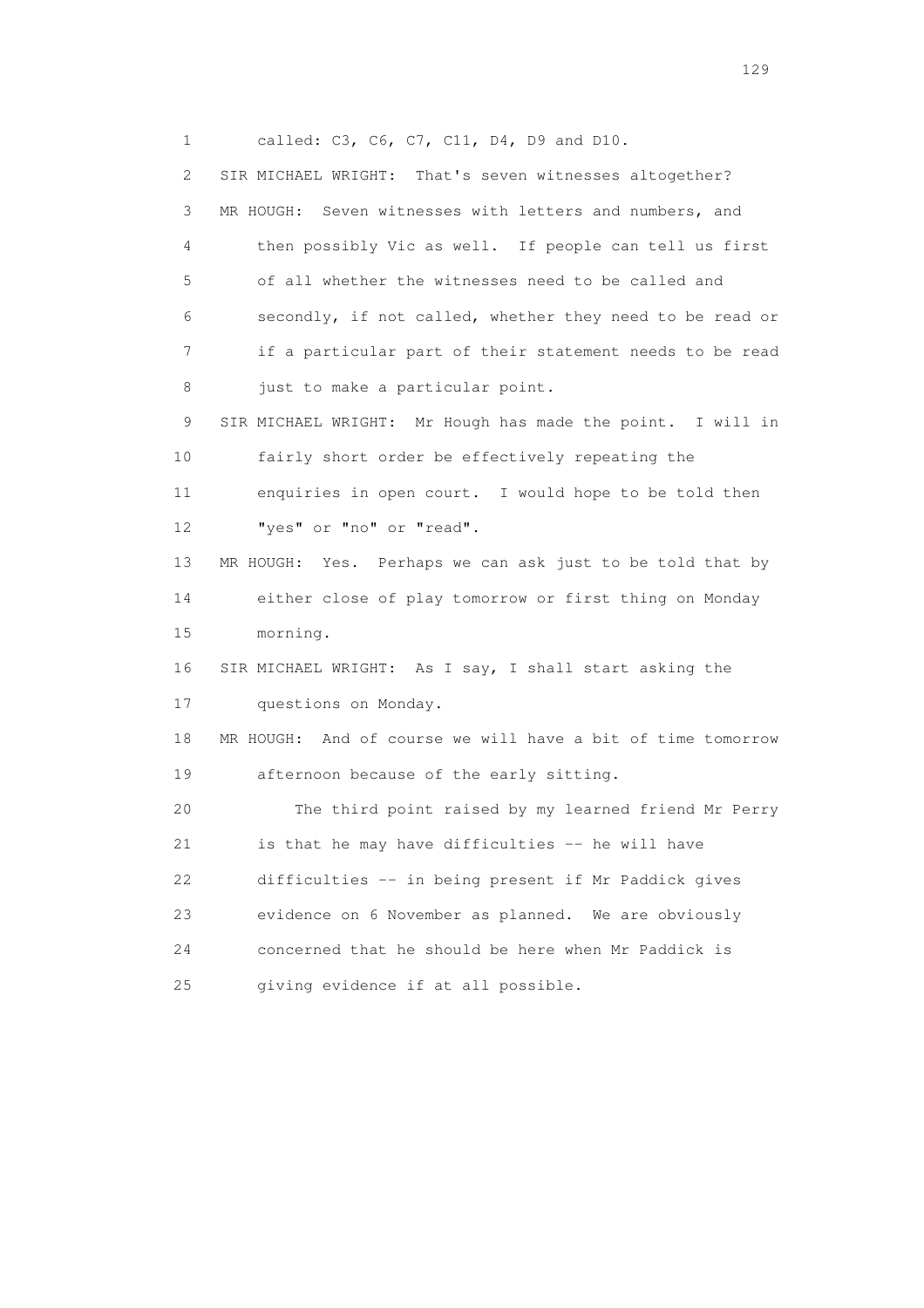1 SIR MICHAEL WRIGHT: Your underlined civilians, of course, 2 are all here for specific days, aren't they? 3 MR HOUGH: They have been summoned. 4 SIR MICHAEL WRIGHT: They have been summoned, so they will 5 expect to be called on that day. 6 MR HOUGH: Yes. In relation to Mr Paddick, scheduled for 7 6 November, we were contemplating asking if he could be 8 moved to Friday, 7 November. I understand that that 9 would be possible for Mr Perry and we will make 10 enquiries with Mr Paddick. If that creates problems for 11 others, perhaps we could be told. 12 SIR MICHAEL WRIGHT: Yes, very well. 13 MR HOUGH: That's all I have. 14 SIR MICHAEL WRIGHT: Thank you very much. 2.10. 15 (1.15 pm) 16 (The short adjournment) 17 (2.10 pm) 18 (In the presence of the jury) 19 SIR MICHAEL WRIGHT: Yes, Mr Hough. 20 MR HOUGH: Sir, yes, we propose to read the statements made 21 by Adam. As I read these, some irrelevant or entirely 22 repetitious passages will not be read and I am sure 23 those behind me following will object if anything 24 arises. There is one point which is going to be 25 clarified and I'll deal with that as I get to it.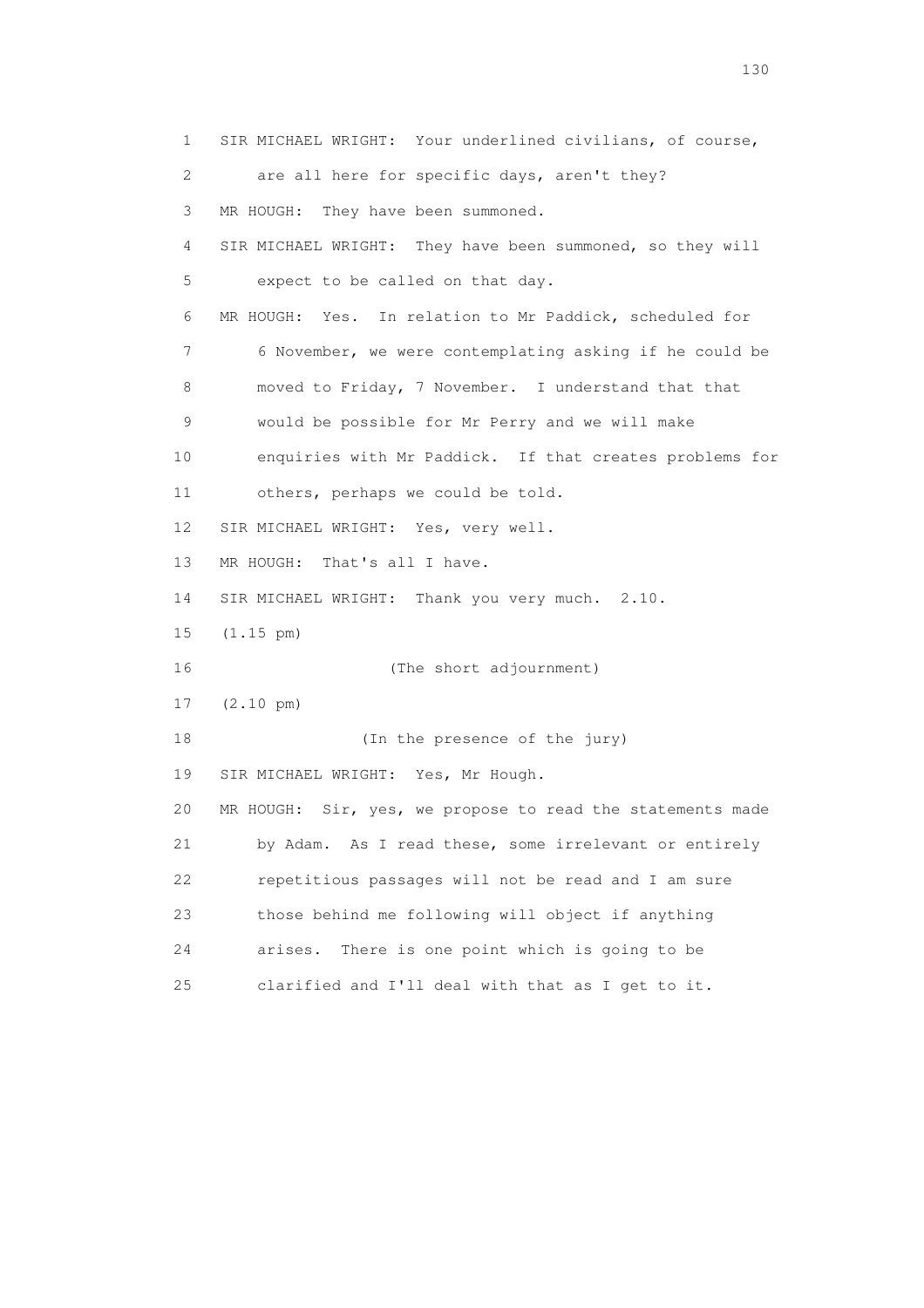1 SIR MICHAEL WRIGHT: Yes, thank you.

 2 Statements of CODENAME "ADAM" (read) 3 MR HOUGH: These are statements made by an officer who has 4 been given the name Adam. The first statement is dated 5 23 July 2005, and he says this: 6 "I am a police officer attached to a dedicated 7 surveillance team within the Metropolitan Police 8 Service. 9 "On Friday 22 July 2005, I was on duty in plain 10 clothes when at approximately 7.45 am I attended 11 a briefing at New Scotland Yard which was delivered by 12 Colin, assisted by DI Whiddett." 13 Then he refers to the fact that at the briefing he 14 was told about the different suspects: 15 "At 8.55 am I was engaged in the vicinity of 16 Scotia Road, SW2, and I was further engaged in 17 surveillance Operation Theseus 2. 18 "During the course of the operation I had no 19 sightings of any subject. 20 "Shortly after 10.03 am I was aware of armed 21 officers leaving vehicles outside Stockwell tube station 22 and entering the tube. 23 "A short time later I entered the foyer of Stockwell 24 tube station where I spoke to Police Officer Graham who 25 informed me that shots had been fired in the tube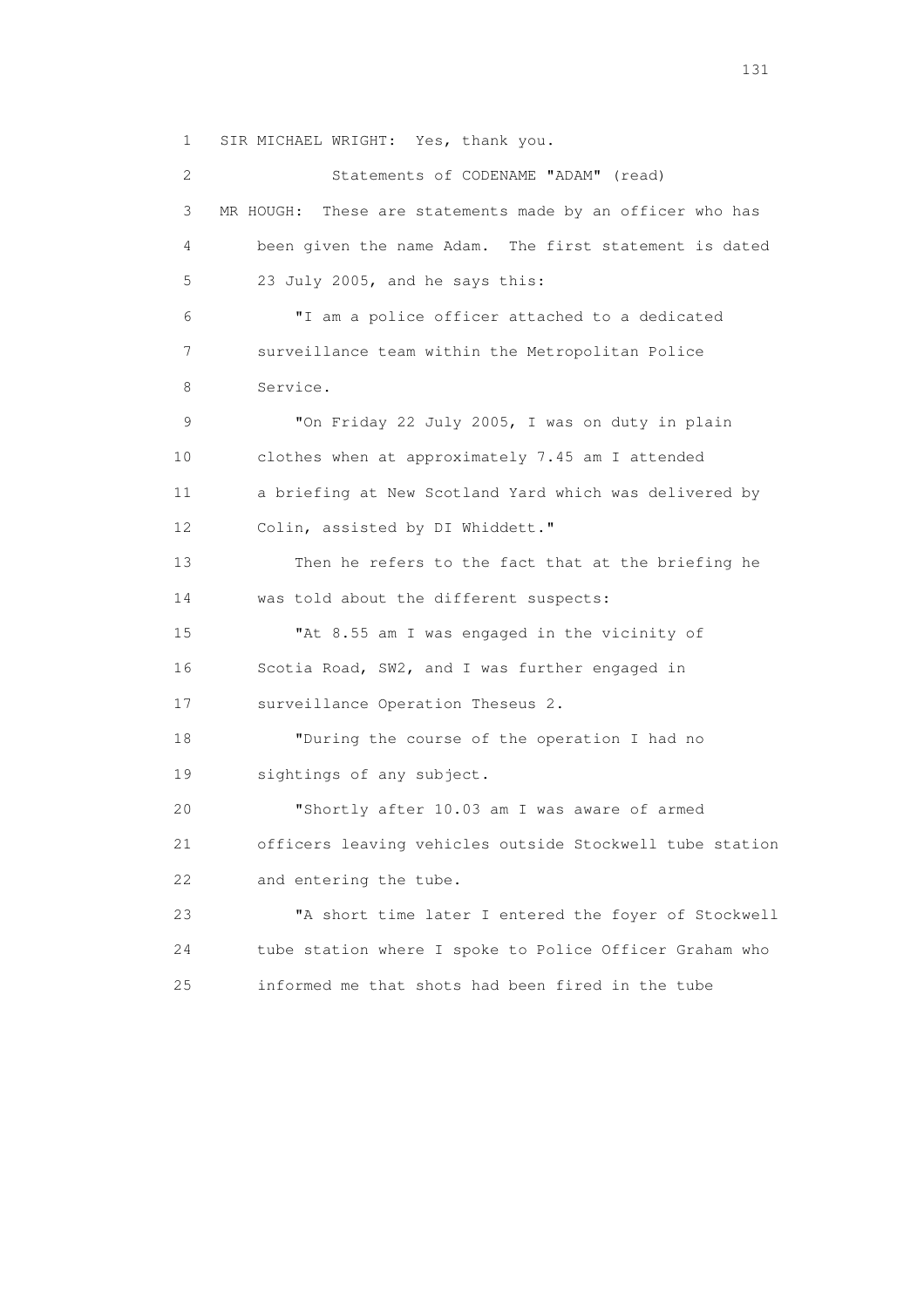1 station and that my colleagues were safe.

 2 "I remained around the foyer area for a short while 3 and met other officers including Geoff, Ivor and Ken. 4 "A short while later I left the station and returned 5 to my vehicle to check the situation outside the tube 6 station. 7 "I then left the area and returned to my operational 8 headquarters before travelling to Leman Street." 9 Then he refers to the debriefing of the log. Then 10 there is a statement dated 21 September 2005 which sets 11 out a number of telephone calls, and I won't go through 12 those because the relevant ones will have been dealt 13 with either on the schedule or by questioning of others. 14 Then there is a statement dated 10 November 2005, 15 and Adam says this: 16 "I am a police officer attached to a dedicated 17 surveillance team within the Metropolitan Police 18 Service." 19 Then he mentions something about Operation Kratos, 20 but we have heard much more detail about that from 21 others: 22 "I saw photographs of the subject in the briefing 23 pack that I viewed. I did not take a copy of the 24 briefing pack with me. I do not know how many packs 25 were available or whether there would have been enough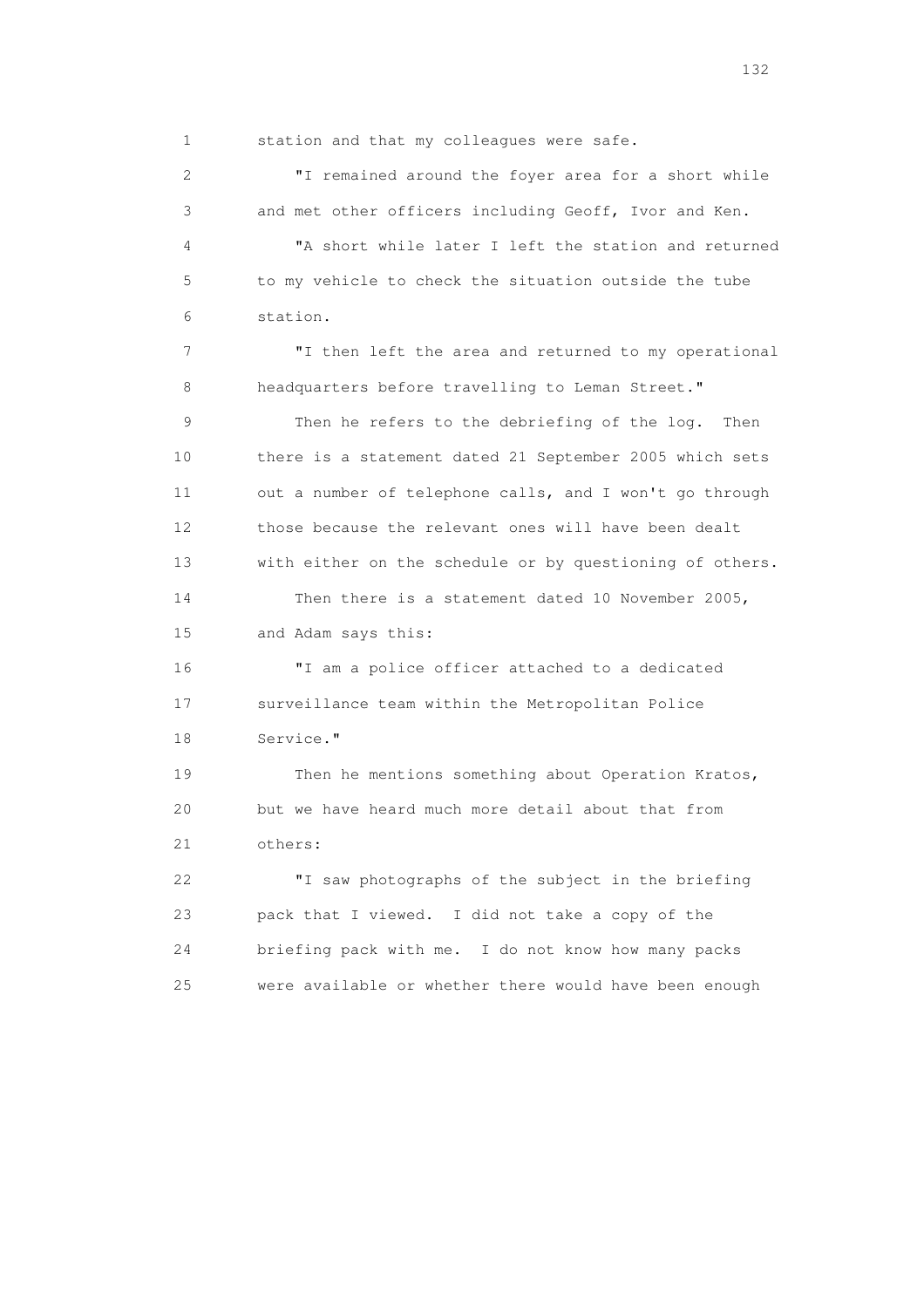1 for me to take a copy along during the operation.

 2 "At no time did I board any bus on the day of the 3 operation.

 4 "I had no contact with 1600 [the operations room] or 5 CO19 [the firearms officers] during the operation.

 6 "At no time did I change clothes during the 7 operation.

 8 "I acted as comms relay for the foot units once they 9 had entered Stockwell Underground station. I heard Ivor 10 ask if the control room wanted Mr de Menezes arrested 11 before he entered the tube system. I heard a foot unit 12 say that he was onto the escalator, which I also 13 relayed.

 14 "The next transmission was that he was running down 15 the escalator and then running for a train towards 16 platforms 1 and 2. I relayed this transmission to the 17 team. This was the last transmission that I heard from 18 inside the tube.

 19 "During the course of the operation, I was posted as 20 team motorcyclist. I was engaged in the general follow 21 of Mr de Menezes and the buses on which he travelled but 22 I had no sightings of him during the operation. I also 23 acted as comms relay at the tube station at Stockwell.

 24 "I was monitoring the SO12 surveillance radio 25 channel for our team on the day. I was in constant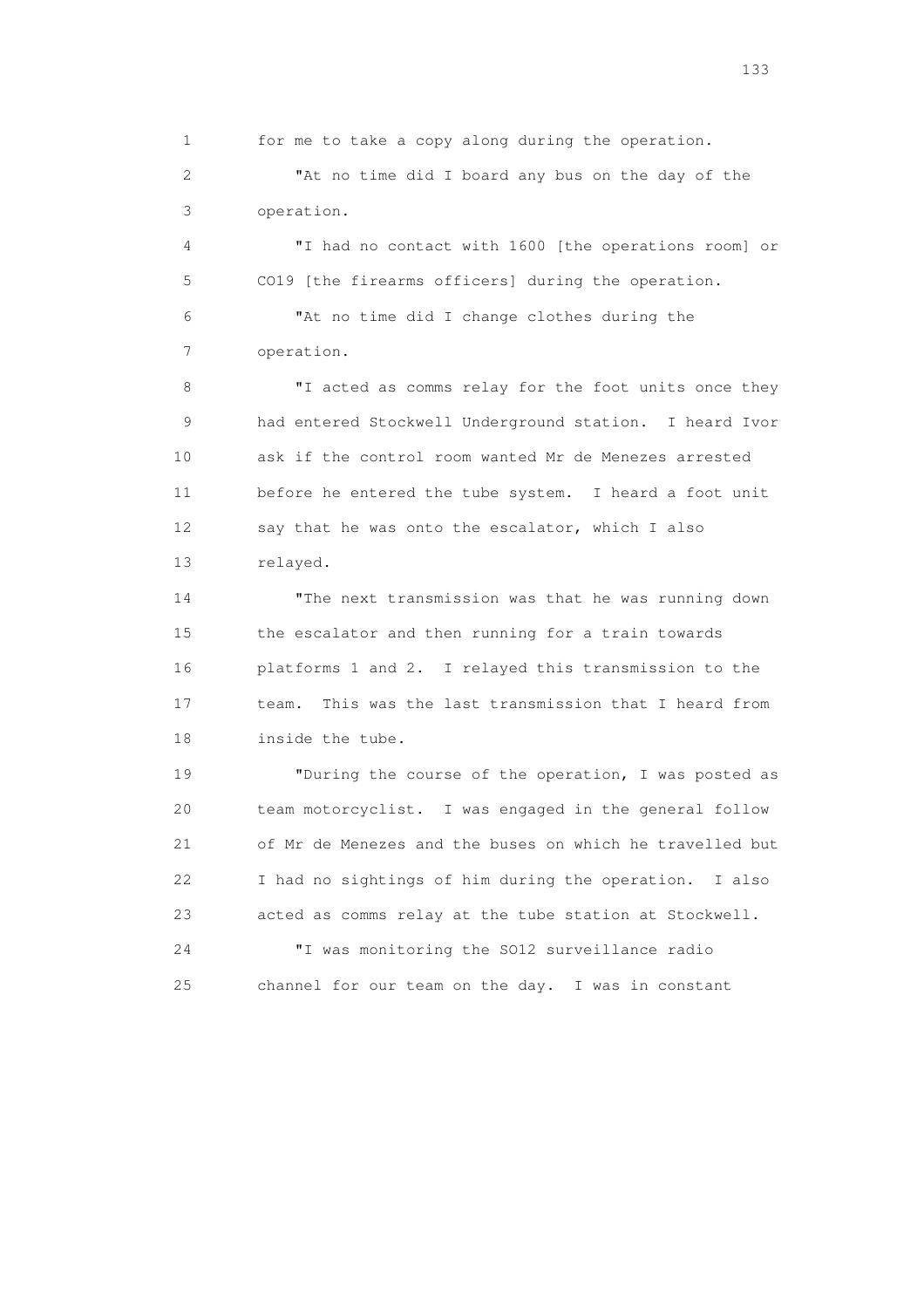1 radio contact with my colleagues during the course of 2 the surveillance follow. I did not communicate 3 individually with any of my colleagues during the course 4 of the follow. As far as I was aware, we were following 5 an unidentified male who had left 21 Scotia Road who was 6 a possible likeness for a suspect from the 21 July 7 failed suicide bombings.

 8 "At no point did I positively identify Mr de Menezes 9 as the suspect Nettle Tip.

 10 "At no time did I hear any of the surveillance team 11 identify Mr de Menezes as Nettle Tip. As the follow 12 continued I could hear that members of the team were 13 trying to confirm or deny identification, but there was 14 no definite identification given.

 15 "I heard the team being asked to give a percentage 16 likeness, but no-one replied to this request. I heard 17 at least one team member say that he could not give 18 an identification one way or the other. As far as I was 19 aware from the radio transmissions when Mr de Menezes 20 went down into the tube at Stockwell he was still being 21 treated as an unidentified male."

 22 Then he makes a statement on 20 March 2006 about the 23 debriefing of the log. That doesn't, I think, need to 24 be read. Then there is a final statement, dated 25 3 July 2007, and he says this: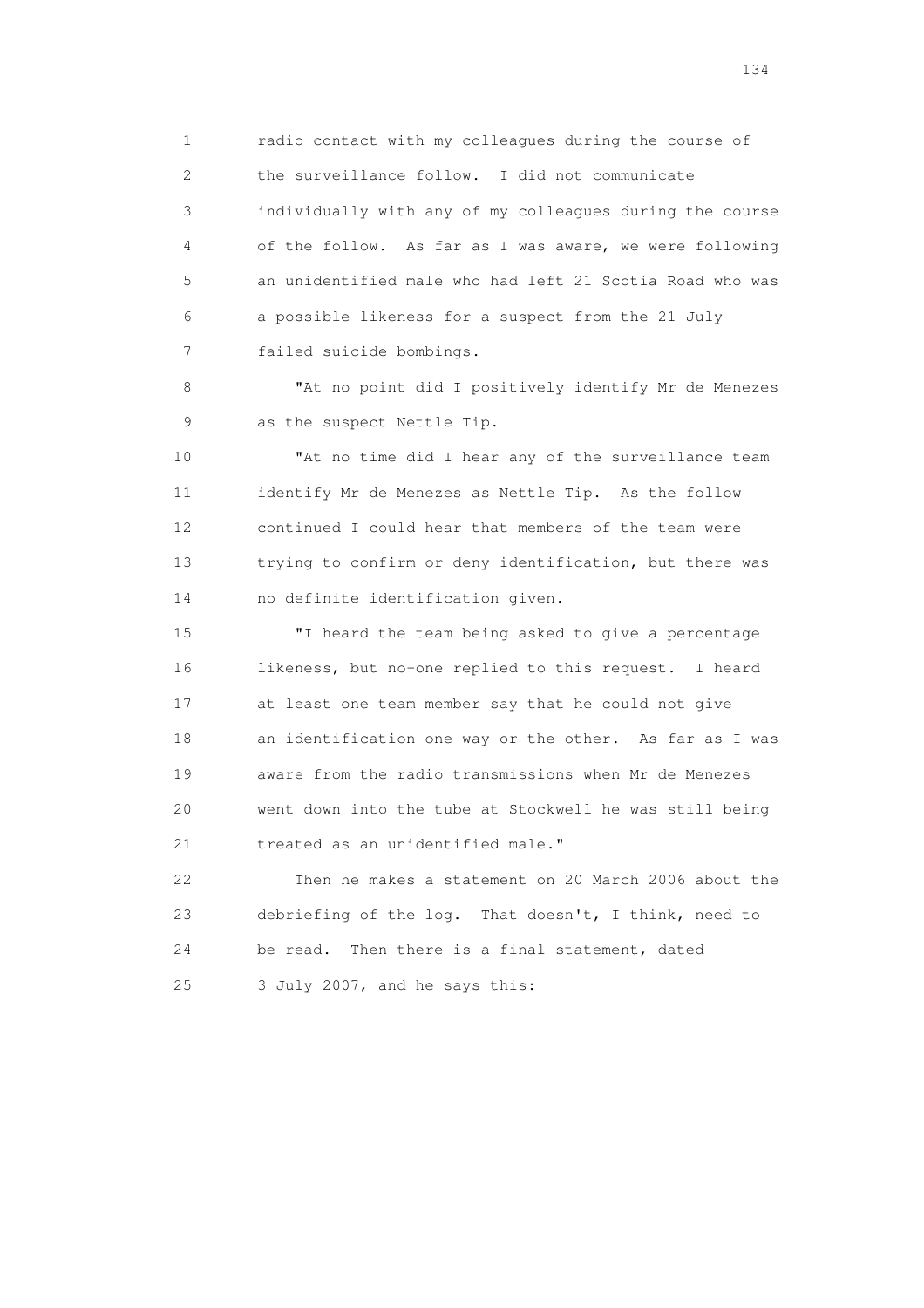1 "I have been advised following the conclusion of the 2 investigation into the events of 22 July 2005 that I am 3 not to be the subject of any criminal or misconduct 4 proceedings."

 5 He then goes through the briefing and he mentions 6 Harry asking for clarification about containment of 7 subjects and says that Mr Whiddett shrugged his 8 shoulders in response to that request.

 9 He says that he was on his police motorcycle and had 10 a Cougar radio set and that the equipment was working 11 correctly throughout the surveillance.

12 He then says this:

 13 "I have no recollection of SO19 being mentioned at 14 the briefing or of the fact that they had been or were 15 being briefed elsewhere.

 16 "The first time I remember receiving information 17 that SO19 were involved was when I heard over the radio 18 just before the subject reached Stockwell station, and 19 was still held on the bus, from James that they were 20 making their way to join us.

 21 "I recall nothing in the briefing with regards to 22 buses being mentioned in relation to Scotia Road. I was 23 never aware that a request to suspend buses had been 24 refused. All I can remember whilst travelling towards 25 Scotia Road is overhearing on the radio members of red

n 135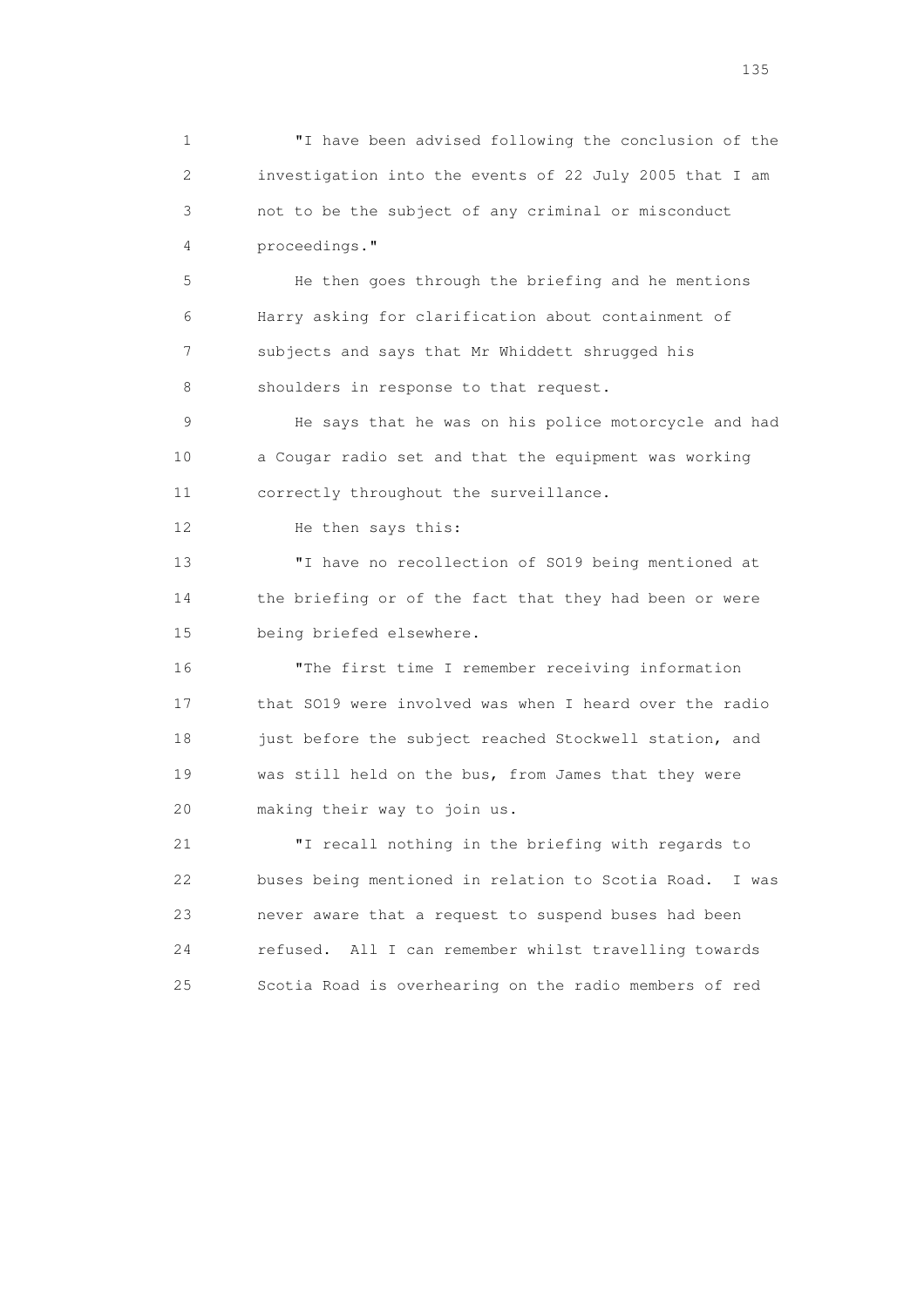1 team discussing attempts to try to suspend buses from 2 running along Upper Tulse Hill.

 3 "At no time was I aware of any consideration being 4 given to SO12 effecting a stop on Mr de Menezes prior to 5 his arrival at Stockwell tube station. As I indicated 6 in my statement of [November 2005], I did hear Ivor ask 7 James if the subject should be lifted prior to entering 8 the tube system."

 9 He adds that "lifted" was the word used by Ivor and 10 that he took that to mean arrested or stopped.

11 He then says this:

 12 "I never went down to the platform at Stockwell 13 station. I remained on my bike outside the station to 14 assist with communications. I recall two vehicles pull 15 up behind me and saw several officers, obviously SO19 16 officers, get out of the vehicles and run into Stockwell 17 tube station carrying firearms overtly. On seeing the 18 SO19 officers enter the tube, it was my belief that they 19 would be too late to make an armed intervention on the 20 subject at Stockwell."

 21 Just to clarify that last sentence, Adam has told us 22 today that when he said he believed it would be too late 23 for the SO19 officers to make an armed intervention, 24 that is because he had heard that the subject was 25 running for a train and thought that the train would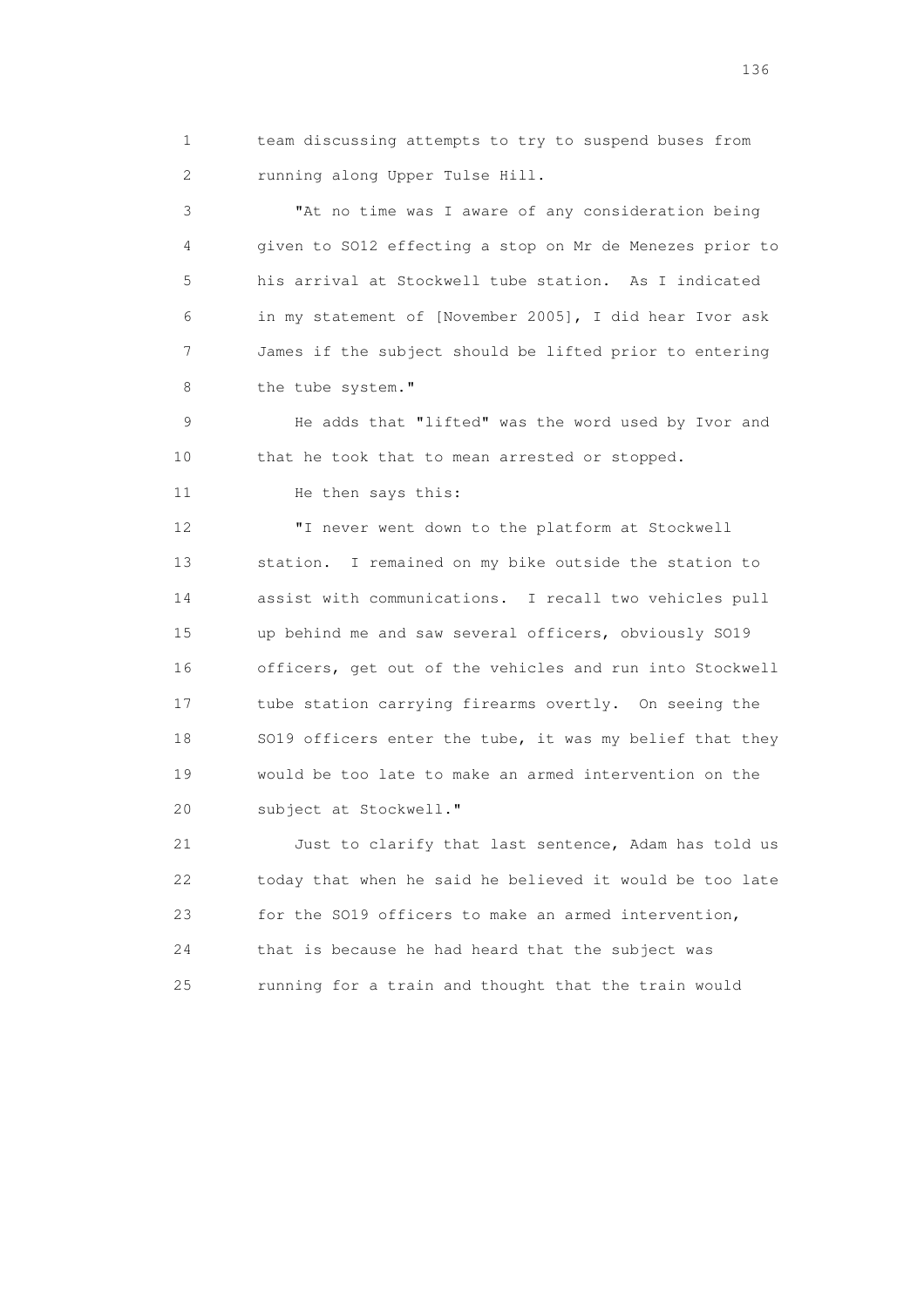1 have pulled away before the SO19 officers he was seeing 2 had got down to the platform.

 3 Those are the statements of Adam. 4 SIR MICHAEL WRIGHT: There was one other piece of evidence 5 you heard about relating to Adam. It's very, very 6 peripheral. But when Harry took his vehicle on up, you 7 remember, the Northern Line to the Oval in the case the 8 suspect had got on a train, this witness who had his 9 motorbike went in the direction of Vauxhall, which was 10 on the other line, but obviously, like Harry, he had no 11 idea what was going on at that stage at Stockwell tube. 12 MR HOUGH: Adam doesn't say anything in his statements  $13$  about  $-$  14 SIR MICHAEL WRIGHT: It was Harry who told us about that, 15 and that relates to him. 16 Statements of HOTEL 11 (read) 17 MR HOUGH: The next statements are from an officer who has 18 been given the call sign Hotel 11. The first statement 19 he writes is dated 25 July 2005 and he says this: 20 "At the time of writing this statement I am a member 21 of the HM Forces currently attached on duty to SO12 of 22 the Metropolitan Police Force. 23 "On 22 July 2005 at 0750 I attended a briefing at 24 Scotland Yard Floor 16 that was conducted by

25 Detective Inspector Whiddett. The purpose of the brief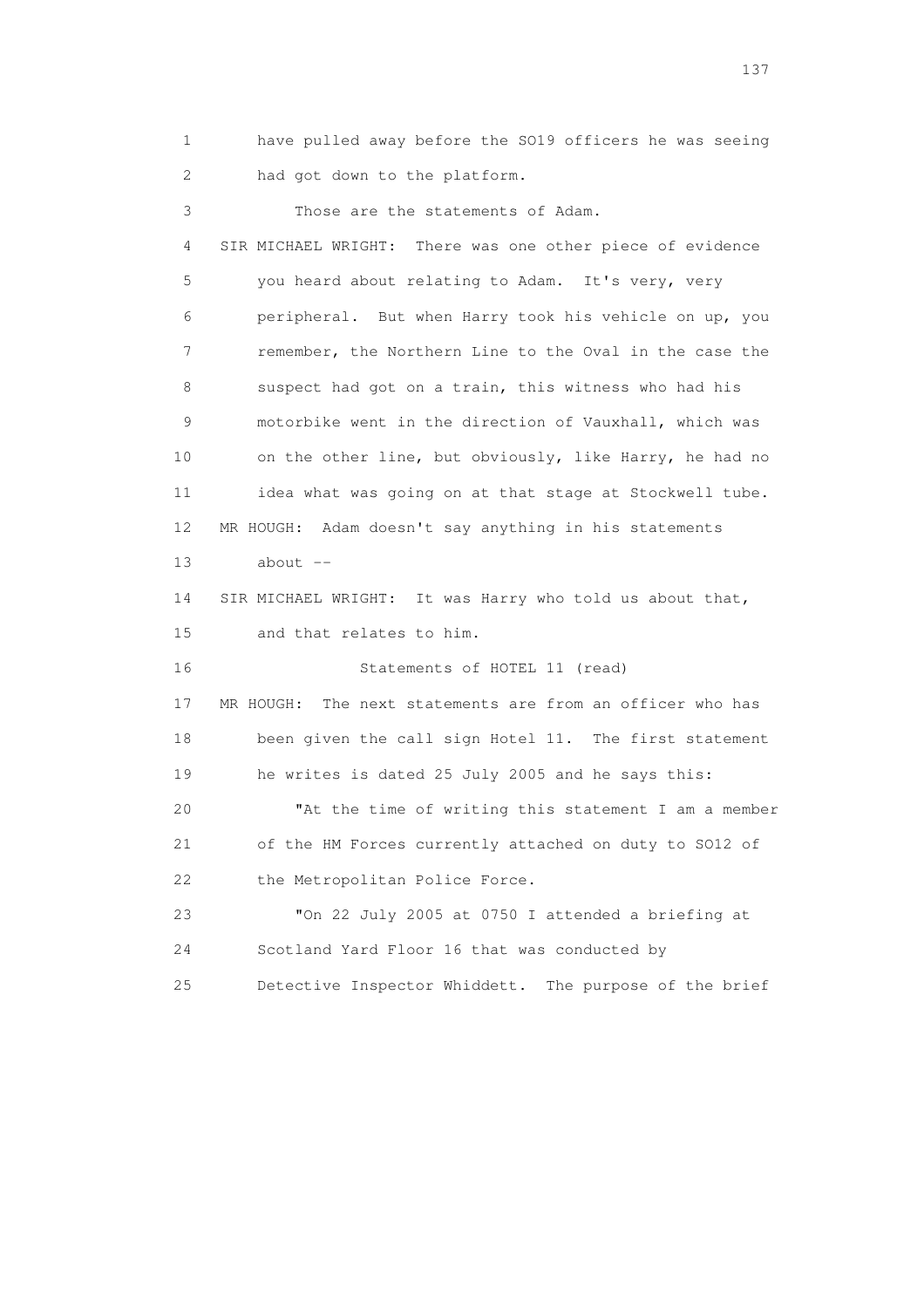1 was to inform the grey team of details of the day's 2 subject of surveillance. On completion of the brief 3 I deployed unarmed with the grey team to the Lambeth 4 area to impose surveillance upon the subject address as 5 previously briefed. The address in question was, 6 according to intelligence, connected to the recent 7 London tube and bus bombings dated 7 July and 8 21 July 2005. At 0855 our team resumed surveillance of 9 the said subject address, having relieved red team who 10 had started the surveillance serial prior to our 11 arrival. One member of the red team remained in situ to 12 support [our] operation.

 13 "Shortly after assuming control of the surveillance 14 operation the team was informed of an individual leaving 15 the subject address. The subject made his way to the 16 Tulse Hill Road on foot where he boarded the number 2 17 bus and proceeded as a passenger towards Brixton and 18 Stockwell station. This was confirmed by other members 19 of the team.

 20 "When the bus arrived in the Brixton area, the 21 subject of surveillance got off the bus and headed north 22 after a distance of around 20 metres. He turned round 23 and ran back to a bus stop and joined the queue to get 24 back on the same bus which he had just alighted. As he 25 waited, he was seen to be making a phone call. Up until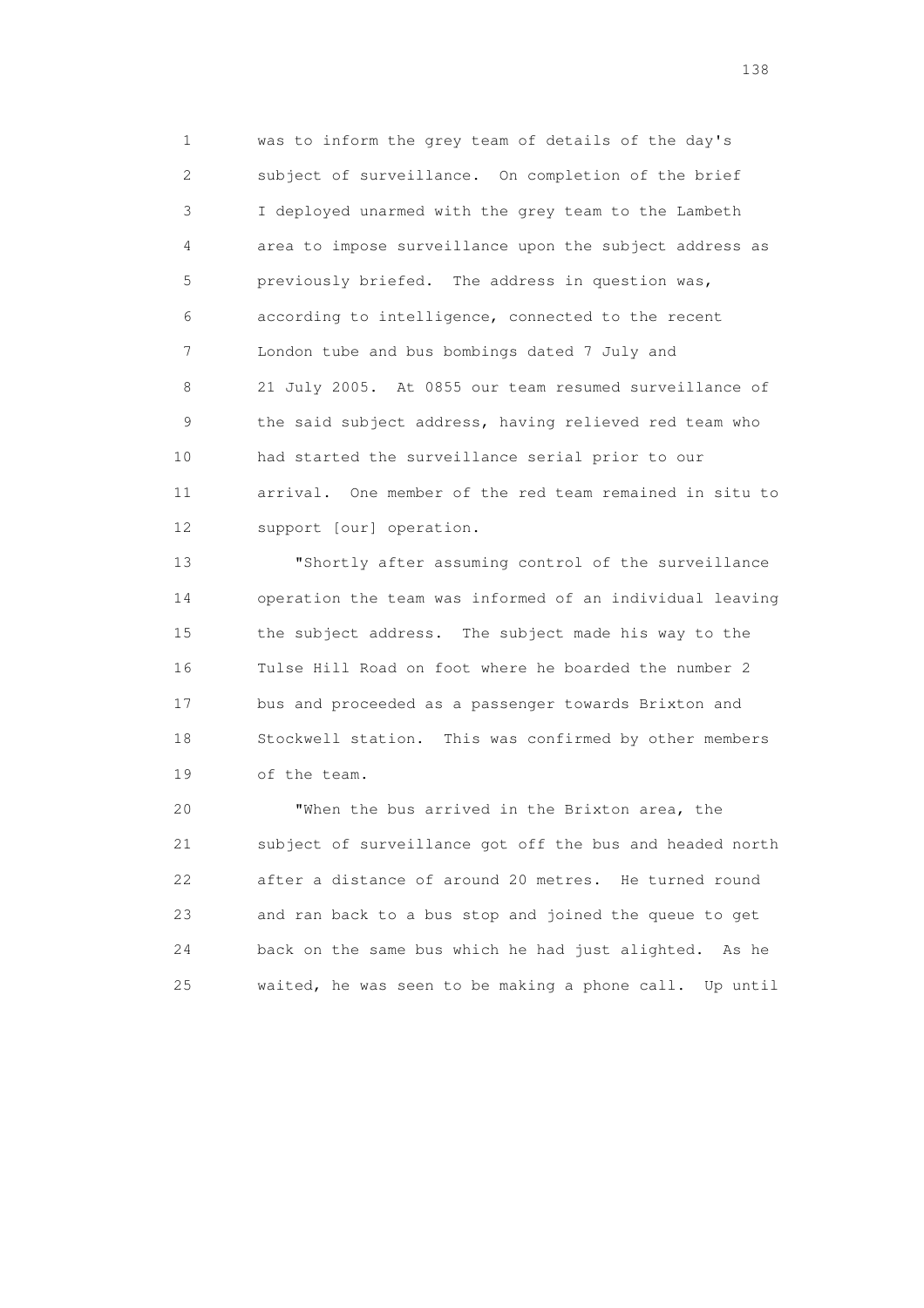1 this moment in time, I had not yet seen the subject but 2 all the sightings so far had been relayed to me over the 3 radio communications system.

 4 "As the bus moved off in the direction of Stockwell 5 station I was behind the bus in my car up until the 6 point that the subject alighted the bus in the vicinity 7 of Stockwell station. I saw the subject at this point 8 at a distance of 10 metres and thought that he was of 9 a similar likeness to the photograph of the subject that 10 we were briefed upon earlier that day.

 11 "I then parked my car and made my way towards 12 Stockwell station in order to continue the surveillance 13 of the subject as I reached the upper concourse. I was 14 aware of non-uniformed armed officers making their way 15 in haste towards the lower concourse. As I reached the 16 lower concourse I heard a number of shots being fired. 17 I did not witness the shooting nor did I approach the 18 platform or the train where the incident took place. 19 Shortly after the incident took place I was briefed by 20 pager to return to Tintagel House."

 21 Then he refers to the post-incident procedures and 22 the debriefing.

 23 He then makes a statement on 28 September concerning 24 telephone calls that doesn't, I think, need to be read. 25 Then there is a further statement also on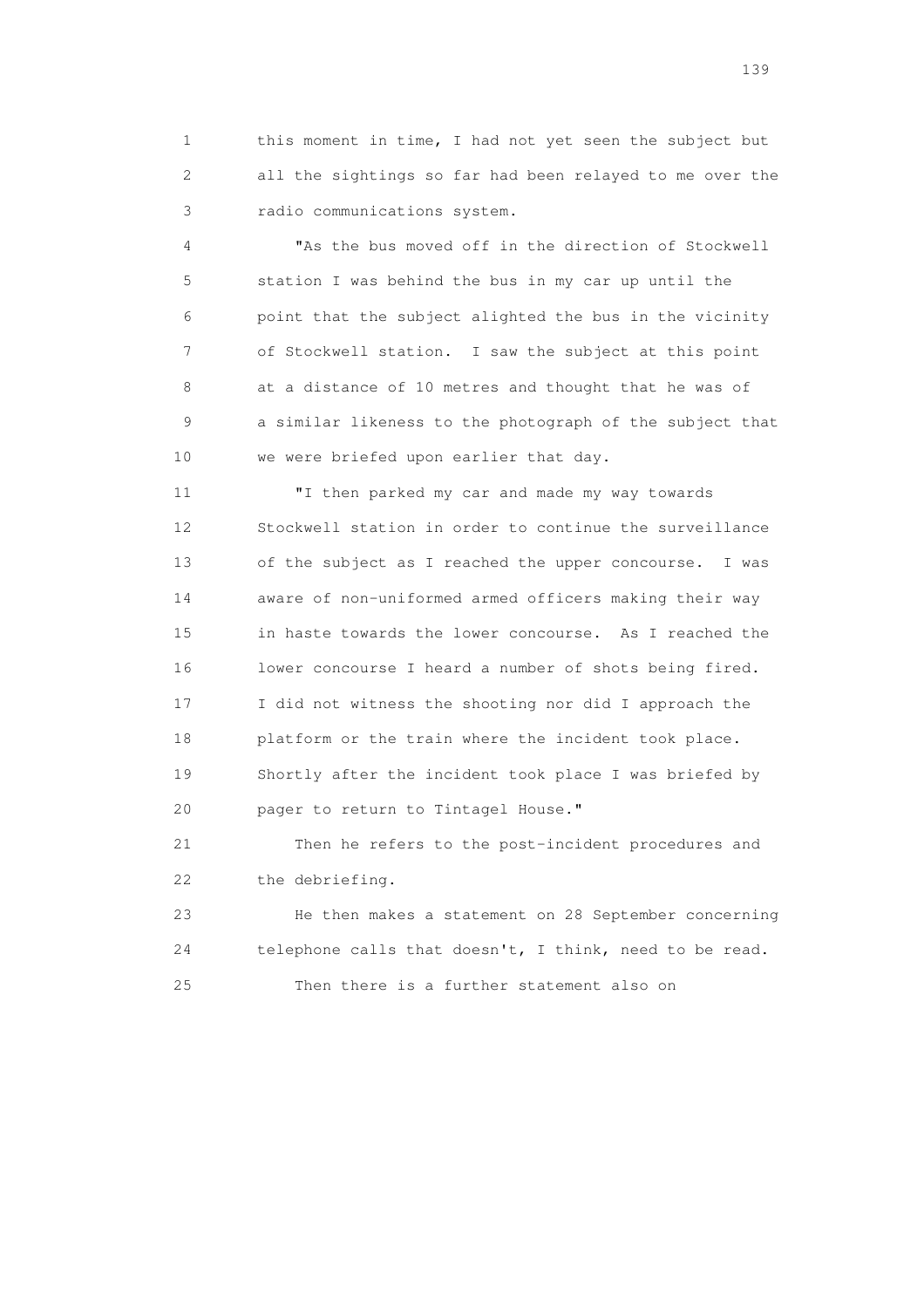1 28 September. He begins that by running through details 2 of the briefing and the suspects that he was told about. 3 He confirms his previous statement and then adds the 4 following comments:

 5 "During the surveillance serial, problems with my 6 in-car radio system made it impossible to make any 7 transmissions of any kind. That said, I was able to 8 hear most of the transmissions made by the rest of the 9 team apart from those who were on foot in Stockwell tube 10 station. During the entire serial I was not aware that 11 Mr Menezes was referred to as anything other than 12 a possible likeness of the intended subject of 13 surveillance, namely Hussain Osman."

 14 Then he makes a further statement dated 15 13 November 2005. He says it's a supplementary 16 statement. He says he was not aware that the day's 17 surveillance serial was operating under 18 Operation Kratos, but that Operation Kratos is an option 19 that may evolve during a surveillance operation. 20 He then says this: 21 "During the brief I was shown a photograph of the 22 subject known as Nettle Tip, a copy was not made 23 available to me to take on the ground. Up until 24 I entered Stockwell tube station, I remained in my car 25 at varying distances behind the route that Mr Menezes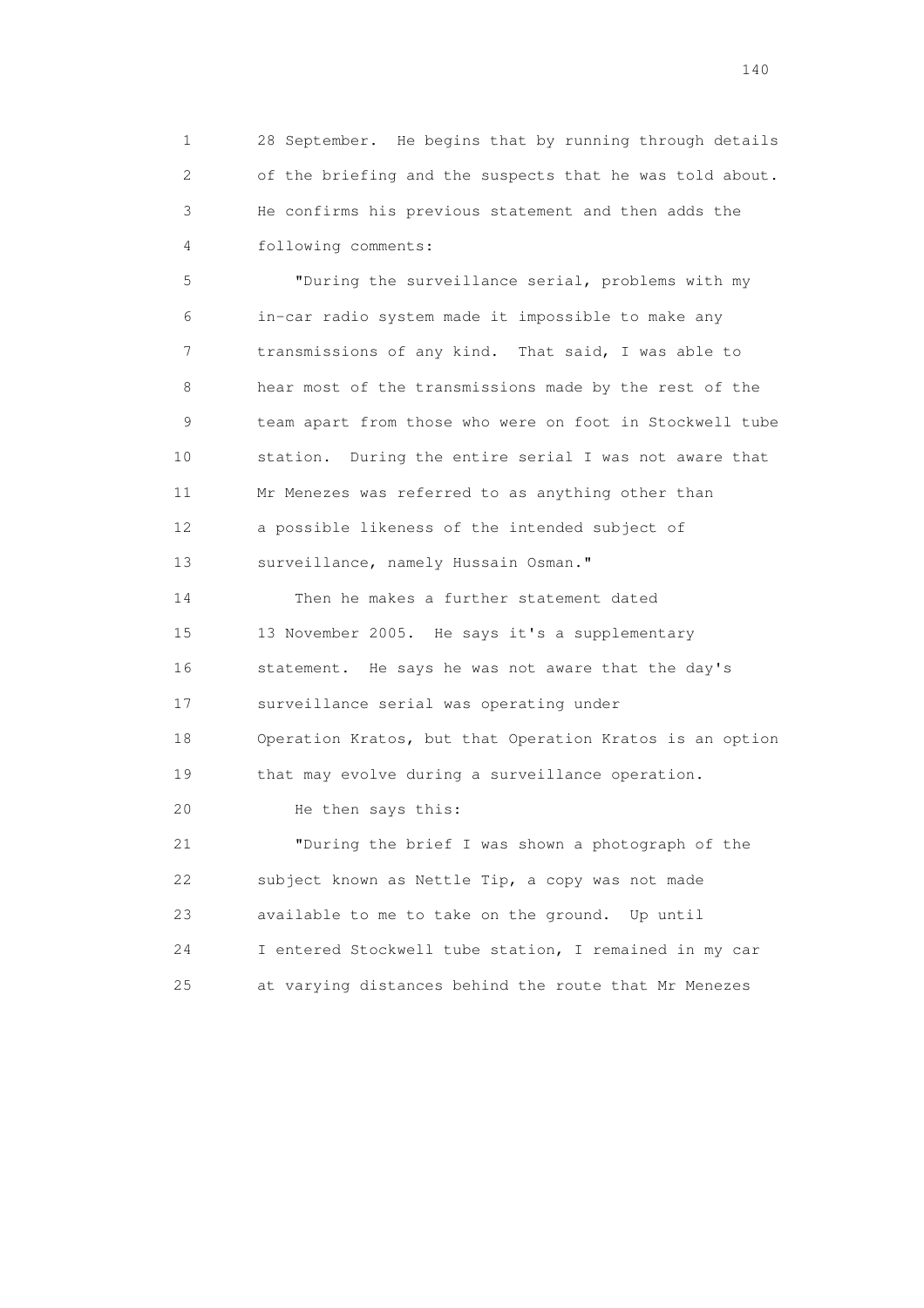1 took on his way to Stockwell. At no time did I board 2 the number 2 bus, when Mr Menezes alighted the bus at 3 Stockwell I saw him in my rear-view mirror at a distance 4 of approximately 10 metres I saw a clear but fleeting 5 view of Mr Menezes's profile. I thought to myself that 6 the subject was of a similar likeness to Nettle Tip 7 based upon the photograph shown at the brief. Due to 8 technical problems with my car I was not able to, nor 9 did I, communicate my thoughts to any other member of 10 the surveillance team or to SO19.

 11 "As I made my way into Stockwell tube station, I was 12 aware of non-uniformed police officers making their way 13 to the lower concourse. Some of the officers were 14 wearing police tactical baseball caps and some were 15 carrying weapon systems in an overt manner. As they 16 made their way into the station they were shouting at 17 the public to get out of the way, and exclaiming that 18 they were police officers; some vaulted the barriers 19 shouting at the staff to keep them open. At no time 20 immediately before or after the incident did 21 I communicate with any of the members of SO19.

 22 "As I made my way into the station I was aware that 23 our motorbike surveillance operator was acting as 24 a communications relay, as is the usual operating 25 procedure. With regards to clothing that I adorned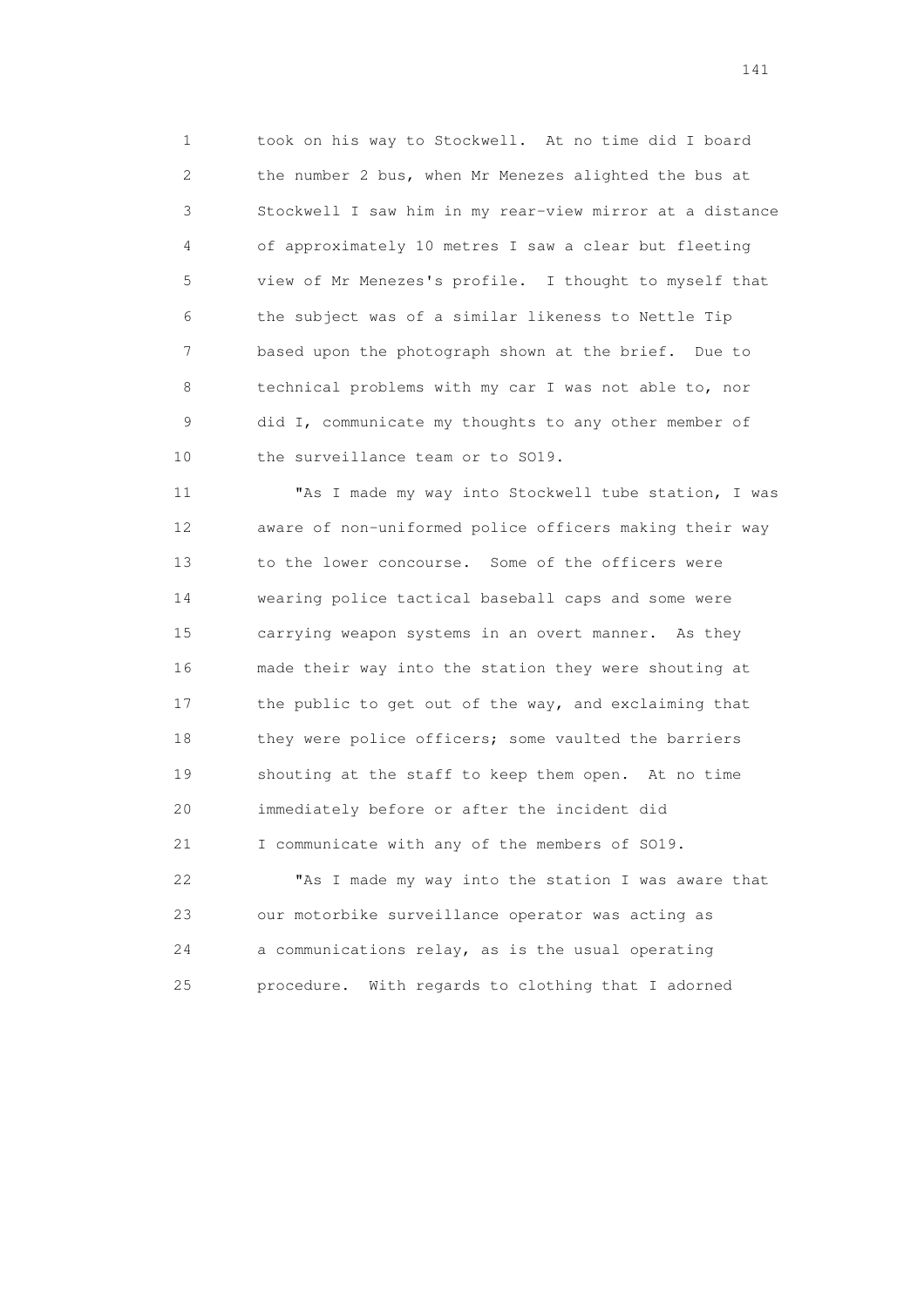1 during the incident, I am having difficulty recollecting 2 exactly what I was wearing." 3 Then he says what he thinks he was wearing and he 4 says he didn't change clothes during the operation. 5 Then he makes a further statement dated 6 20 March 2006 in which he mentions the debriefing 7 process and says that he did not make any amendments to 8 the log. Those are his statements. 9 All of those statements are read as being 10 uncontroversial. 11 SIR MICHAEL WRIGHT: Thank you. 12 MR HILLIARD: Sir, the next witness is to be called, and 13 it's Geoff, please. 14 CODENAME "GEOFF" (sworn) 15 SIR MICHAEL WRIGHT: Thank you, please sit down. 16 A. Thank you. 17 Ouestions from MR HILLIARD 18 MR HILLIARD: You are going to be known as Geoff for the 19 purposes of these proceedings, I think? 20 A. Yes, that's right. 21 Q. I am going to ask you some questions first of all on 22 behalf of the Coroner, then you may be asked questions 23 by others. 24 I think you have made a number of witness statements 25 about events on 22 July 2005, in particular one the next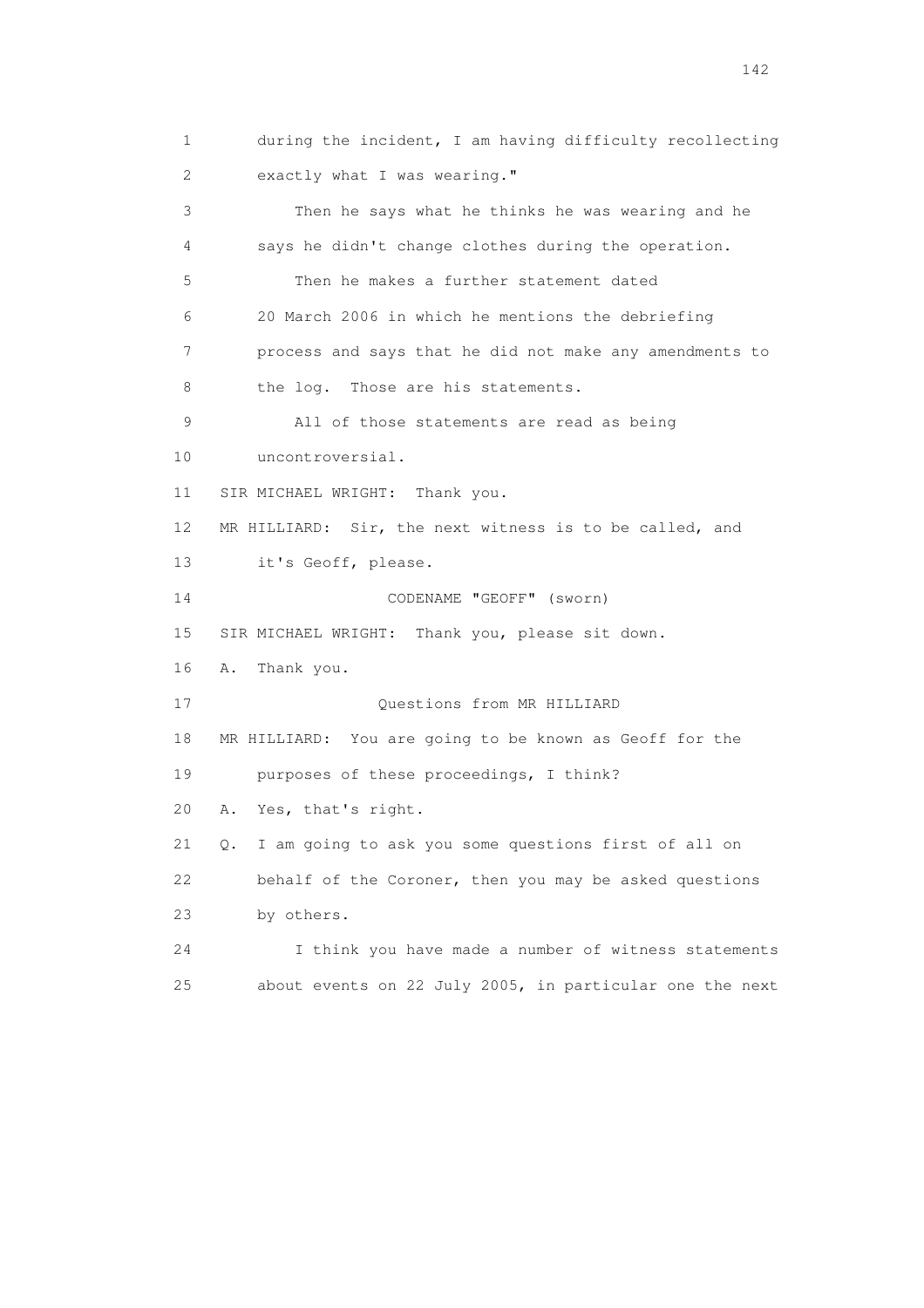- 1 day, 23 July?
- 2 A. That's correct.
- 3 Q. Do you have a copy of that and the other statements with 4 you?
- 5 A. Yes, I have.
- 6 Q. Good. So that you, like all witnesses, understand there 7 is absolutely no difficulty about you looking at any of
- 8 those when you want to?
- 9 A. Thank you.
- 10 Q. On 22 July 2005 I think you were a member of
- 11 a surveillance team, the grey team; is that right?
- 12 A. That's correct.
- 13 Q. You were attached to SO12 Special Branch at New Scotland
- 14 Yard?
- 15 A. That's correct, yes.
- 16 Q. We have heard about a briefing at New Scotland Yard that
- 17 morning and I think you were present at that?
- 18 A. That's correct.
- 19 Q. We have heard that in the course of that briefing
- 20 a photograph of Hussain Osman was available; do you
- 21 remember seeing that?
- 22 A. Yes, I do, yes.
- 23 Q. Did you keep a copy of that or not?

- 24 A. No, I didn't.
- 25 Q. You also, is this right, took a Glock pistol and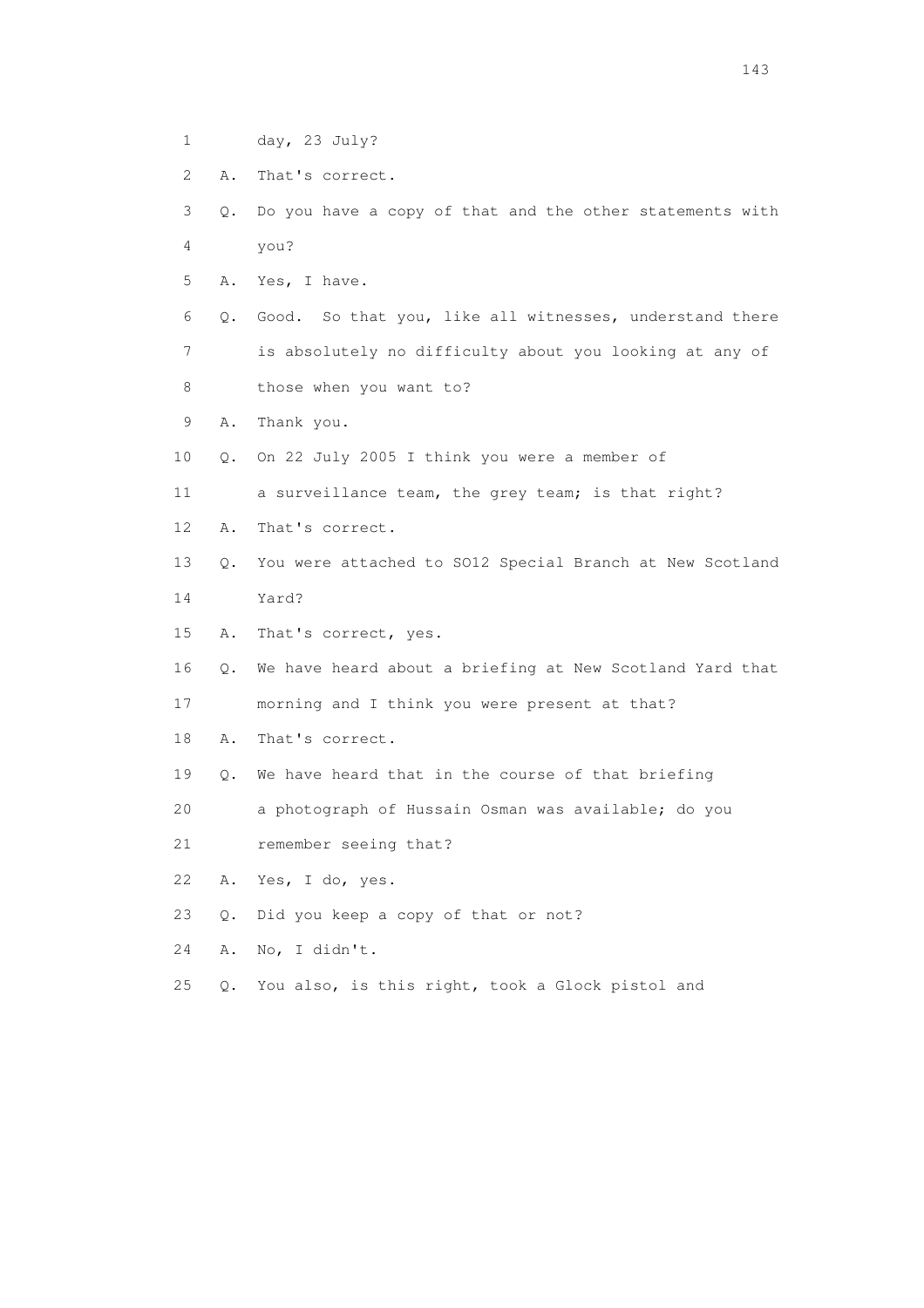2 A. That is correct. 3 Q. Once you were armed in that way, once the briefing was 4 over, did you make your way to the vicinity of 5 Scotia Road? 6 A. Not initially but subsequently, yes. 7 Q. In due course. 8 SIR MICHAEL WRIGHT: I think everybody in the grey team that 9 we have heard of so far was armed; do you know whether 10 that's so? 11 A. I am not sure, sir, if every member of the team was 12 armed. 13 SIR MICHAEL WRIGHT: Quite a lot of you were? 14 A. But most, I would suggest, yes. 15 SIR MICHAEL WRIGHT: Most, yes. 16 MR HILLIARD: Right. I am looking at your statement. You 17 explain that observations began shortly before 9 o'clock 18 in the morning; yes? 19 A. That's correct. 20 Q. You explain in your statement that at 9.47 you heard on 21 your radio that -- I'm going to say the person we are 22 concerned with, because we know in fact it was 23 Mr de Menezes -- that person had got off a number 2 bus 24 in the vicinity of Brixton Underground station?

1 ammunition with you on the operation?

25 A. That's correct, sir.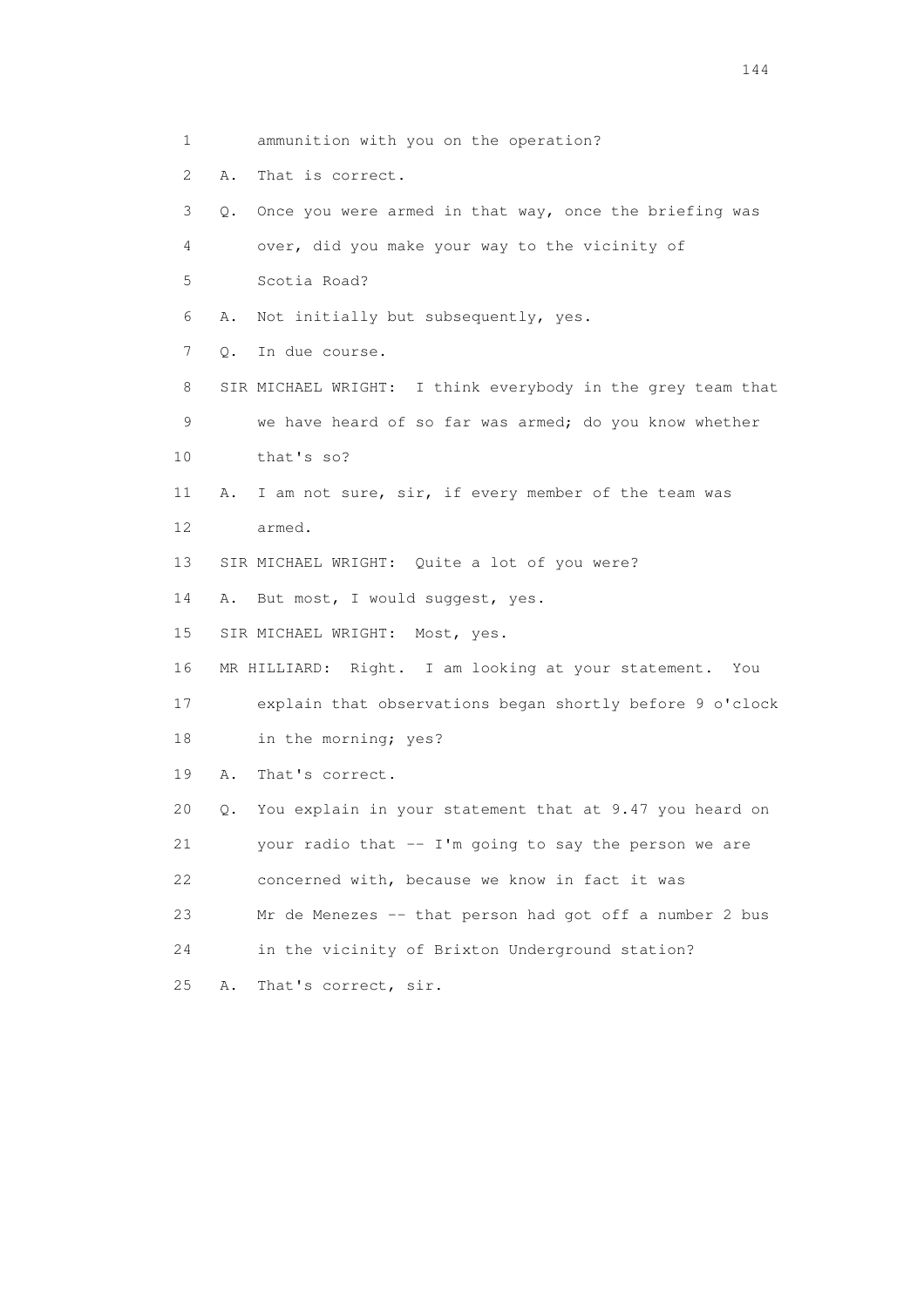| 1  | Q. | What I want to know is this. That's the first timed      |
|----|----|----------------------------------------------------------|
| 2  |    | entry you refer to in your statement. Had you heard      |
| 3  |    | sometime before that and after 9.30 that somebody had    |
| 4  |    | come out of the communal door of Scotia Road?            |
| 5  | Α. | Yes, I was aware of that.                                |
| 6  | Q. | You were aware of that?                                  |
| 7  | Α. | Yes.                                                     |
| 8  | Q. | All right, and that that person, who, as I say, we know  |
| 9  |    | was Mr de Menezes, was being followed?                   |
| 10 | Α. | That's correct.                                          |
| 11 | Q. | Had you also heard about him getting on a bus?           |
| 12 | Α. | Yes.                                                     |
| 13 | Q. | You had heard about that. So you had heard about him     |
| 14 |    | leaving the premises and about him getting on a bus?     |
| 15 | A. | Yes, indeed.                                             |
| 16 | Q. | Then, as you say, you hear about him getting off the bus |
| 17 |    | near Brixton Underground station?                        |
| 18 | Α. | That's correct.                                          |
| 19 | Q. | Then about him getting back on the same bus; is that     |
| 20 |    | right?                                                   |
| 21 | Α. | That's correct.                                          |
| 22 | Q. | At that time, so the getting on and getting off the bus, |
| 23 |    | did you have the bus under observation?                  |
| 24 | Α. | Yes, I did. I had visual contact with the bus at that    |
| 25 |    | time.                                                    |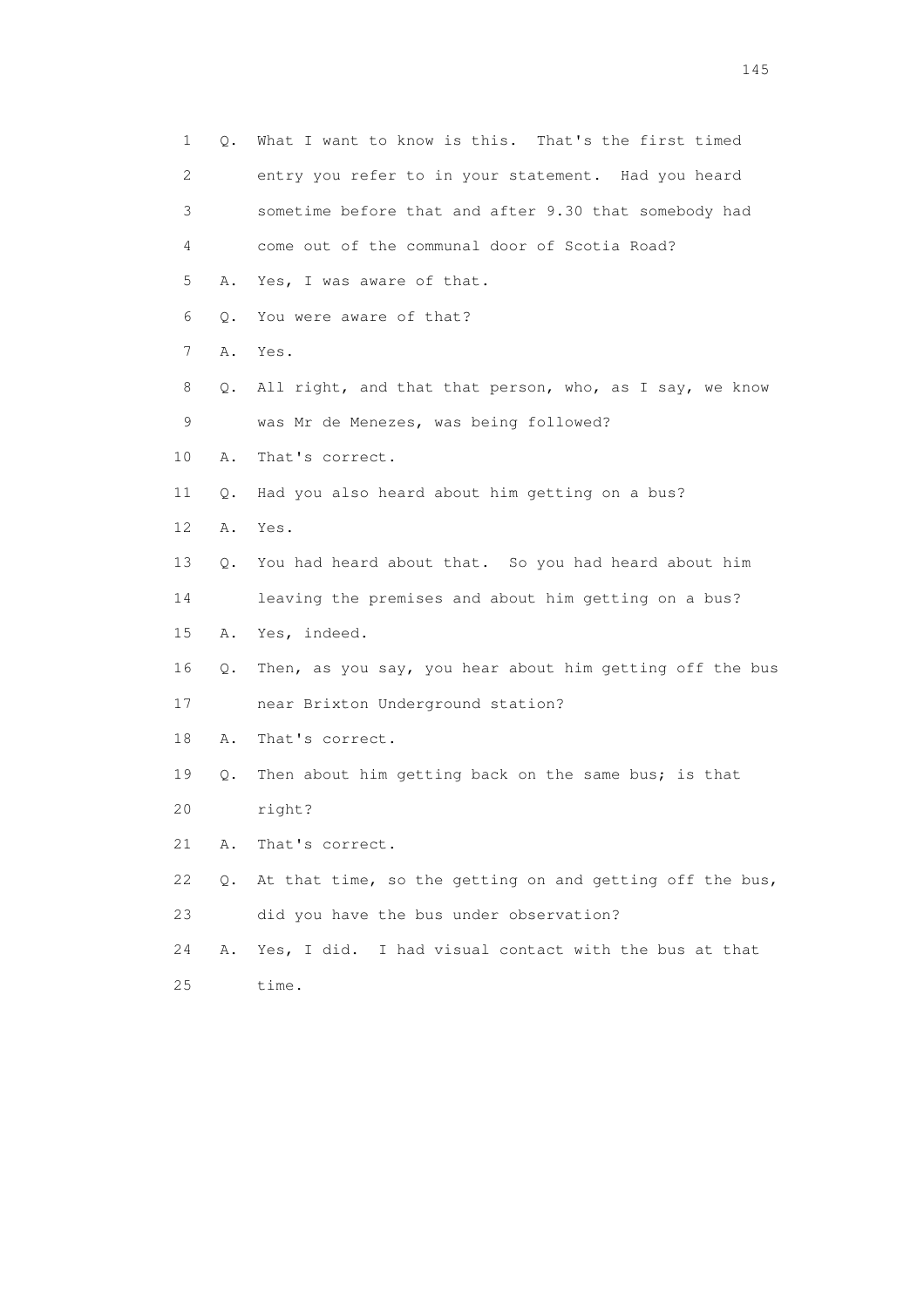- 1 Q. Could you actually see him?
- 2 A. No, I didn't see the gentleman concerned.
- 3 Q. Until we come to events on the train at Stockwell, did 4 you ever see Mr de Menezes?
- 5 A. No, I hadn't seen Mr de Menezes until --
- 6 Q. Until what you are going to tell us about actually on
- 7 the train at Stockwell?
- 8 A. Yes, indeed.
- 9 Q. All right. So the closest you have got is a view of --
- 10 was it the rear of the bus when it was at Brixton?
- 11 A. That's correct, the rear of the bus.
- 12 Q. In due course, off went the bus with him on it; yes?
- 13 A. That's correct.
- 14 Q. Did you make your way, following the bus or ahead of it 15 for all I know, but in the direction of Stockwell tube 16 station?
- 17 A. That's correct, yes.
- 18 Q. At Stockwell tube station, did you hear that he had left 19 the bus?
- 20 A. Yes, I did.
- 21 Q. At any time, if we can just deal with this globally, had 22 you ever heard over the radio the person who was being 23 followed positively identified as being Nettle Tip? 24 A. No.
- 25 Q. Going to the other end, had you ever heard him being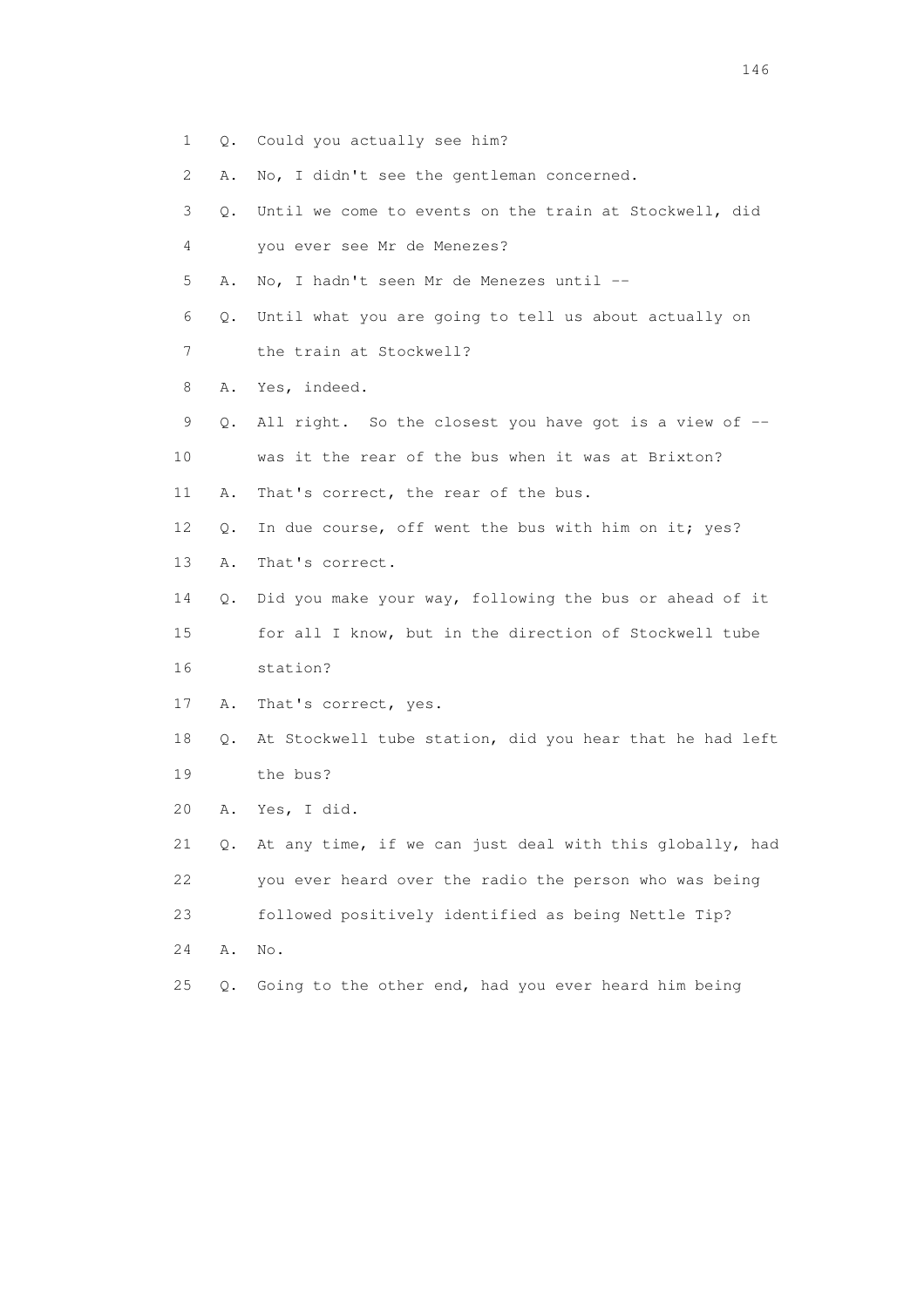1 positively eliminated as being Nettle Tip? 2 A. No. 3 Q. Did you ever hear a request as to whether anybody could

 4 give a percentage or a figure out of ten likelihood of 5 him being Nettle Tip? 6 A. No, I didn't hear that, no. 7 Q. Stockwell tube station, you hear that he is off the bus. 8 Whilst you were in the process of parking your vehicle, 9 did you hear Ivor asking if the subject should be 10 stopped? 11 A. Yes, I did. 12 Q. Those are the words I am taking from your statement. 13 Can you remember now whether those were the words he 14 used or not? 15 A. I can't remember the exact words, but I was in no doubt 16 that his words were asking whether he should be stopped. 17 Q. Did you hear the reply from James, which was that he 18 should wait? 19 A. Yes. 20 Q. Did you then hear that the subject had entered the 21 Underground station at Stockwell? 22 A. Yes. 23 Q. And that he was running down the escalator? 24 A. I didn't hear running down the escalator.

25 Q. You didn't. I am looking at your statement, but you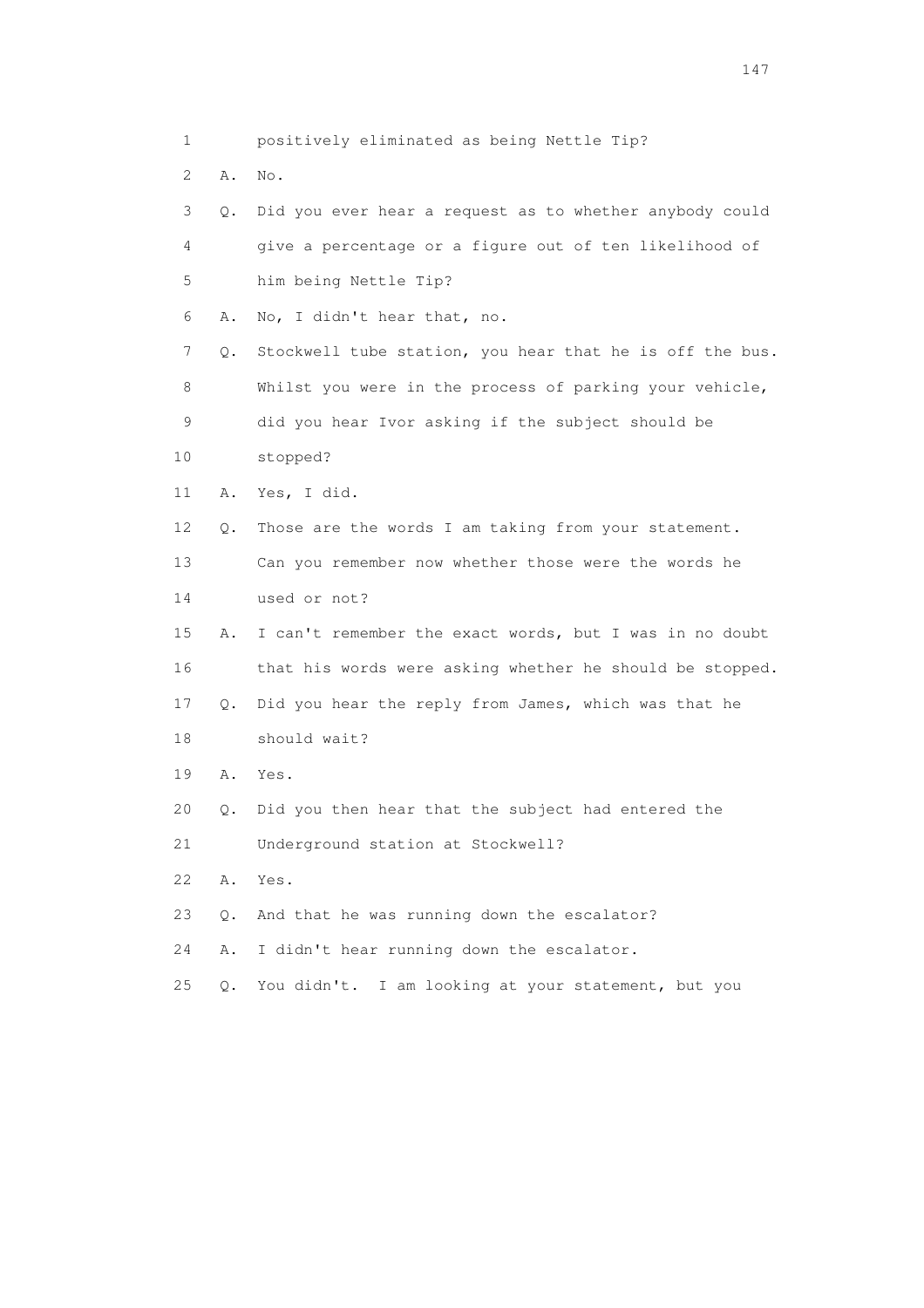1 don't think now that's -- do you want to have a look at 2 that? 3 A. Yes, please do. 4 Q. Second page, if you count down the lines, seven lines 5 down. 6 A. Right, yes, I can see that. 7 SIR MICHAEL WRIGHT: Do you reckon that's right? It's 8 a good deal nearer the time. If it doesn't ring a bell, 9 please say so. 10 A. It doesn't ring a bell, it doesn't. 11 MR HILLIARD: So no recollection of that now; all you can 12 say is that's what you put in your statement the next 13 day? 14 A. Yes. 15 Q. Certainly you have heard over the radio, is this right, 16 that he has gone into the Underground station? 17 A. That's right. 18 Q. And what, as you remember it now, that he was making his 19 way down the escalator rather than running? 20 A. Yes, making his way down. I mean, it may be that he was 21 making his way down quickly, but -- 22 Q. Don't worry. But that is just what you remember now, he 23 was going down the escalator? 24 A. Yes. Yes, yes. 25 Q. Did you then go into the station?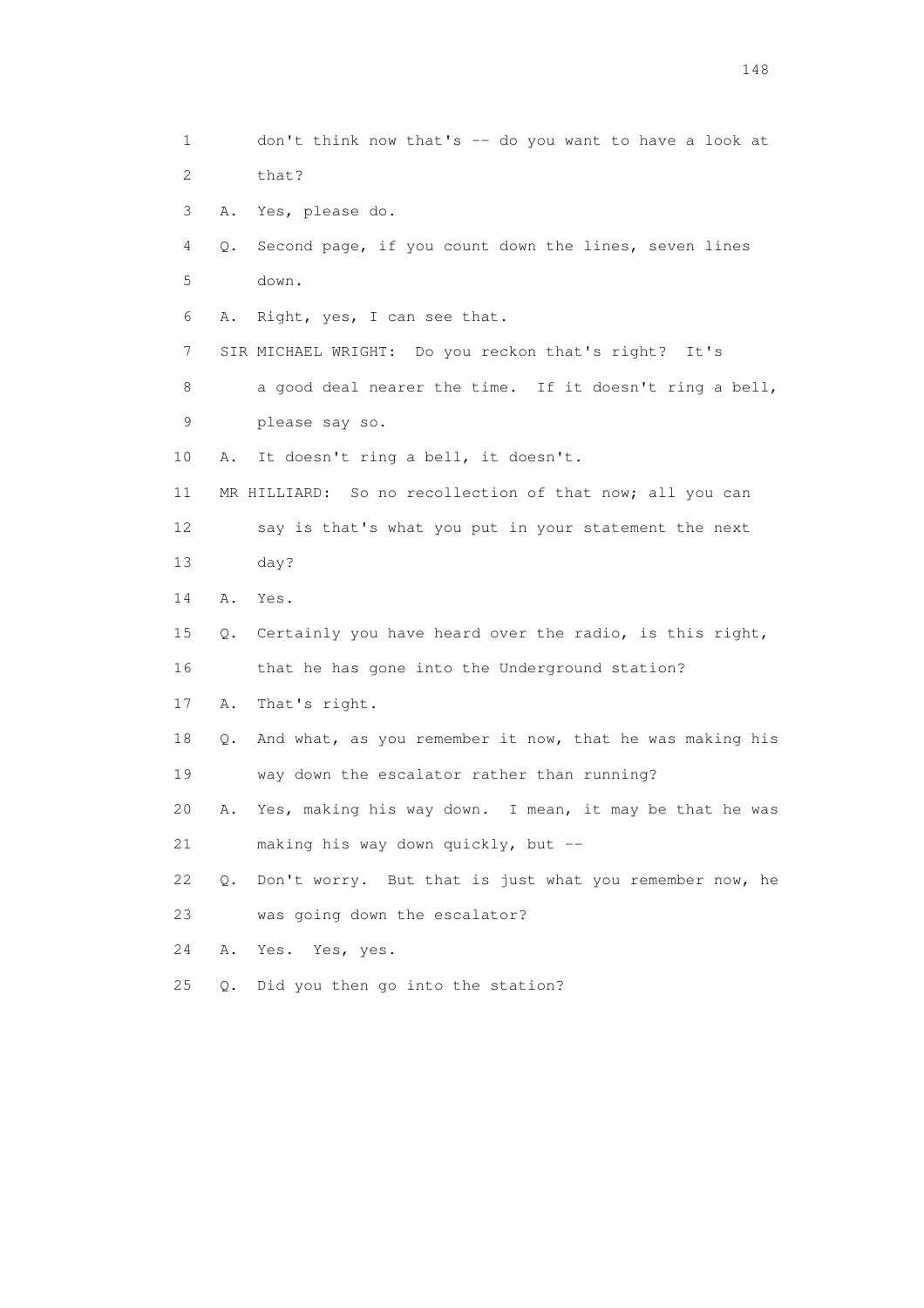- 1 A. I did, yes.
- 2 Q. Through the ticket barrier?
- 3 A. Yes.
- 4 Q. Did you run on to the down escalator?
- 5 A. I did, yes, or moved quickly on to it.

 6 Q. Can you help us: as far as you were concerned, why were 7 you doing that? What did you think was going to happen 8 at this stage?

- 9 A. Well, I was obviously aware that Mr de Menezes had made 10 his way into the tube station and I assume towards the 11 train and I was aware that at least two of my colleagues 12 had followed Mr Menezes into the station.
- 13 Q. Those being?
- 14 A. Ken and Ivor.
- 15 Q. Yes.
- 16 A. My intention was to offer support to them and to
- 17 continue with the surveillance follow of Mr Menezes, so
- 18 I made my way into the station in order for that to 19 continue.
- 20 Q. At that time, is that what you thought was going to
- 21 happen; that the surveillance follow would continue?
- 22 A. Yes, indeed.
- 23 Q. Had you heard anything about "state red" being declared? 24 A. No.
- 25 Q. Did you know or did you have any information that SO19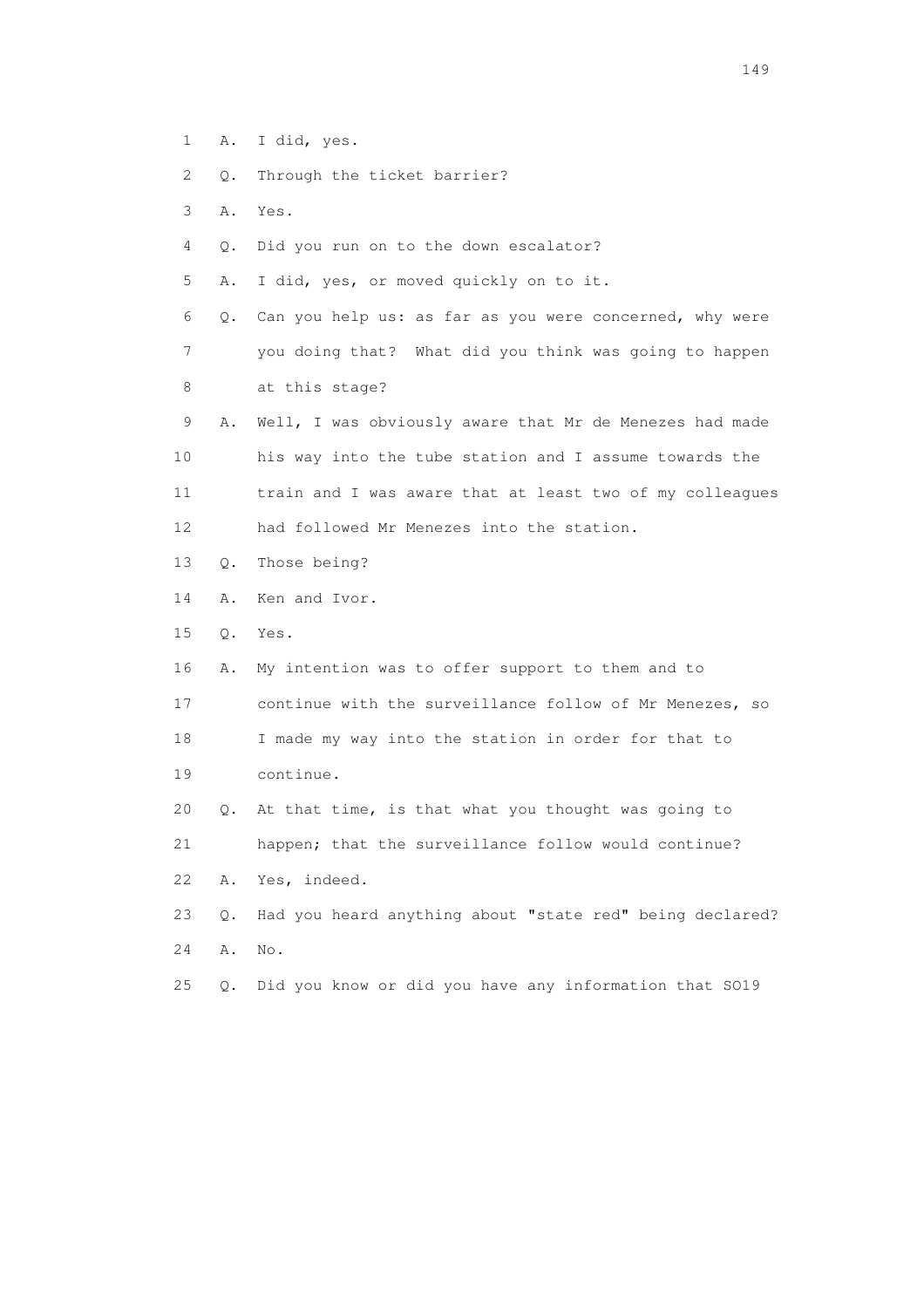1 were in the area?

2 A. No.

 3 Q. Right. Is this right: that as you went down the 4 escalator you could see another of your colleagues, 5 Malcolm? 6 A. Yes, that's right. 7 Q. Was he on the escalator in front of you? 8 A. In front of me, yes. 9 Q. When you got to the bottom of the escalator, did you 10 make your way along -- there is a little passage you can 11 go through, we have seen, if we put up picture 31, 12 divider 31, on the screen. 13 We know, we have seen and I'm sure you remember, you 14 come down the escalators, you then go along what's been 15 described as a little alleyway and then do you see 16 a view of the platform entrance from the entrance hall? 17 A. Yes. 18 Q. This is the first of those little passages. 19 A. Yes. 20 Q. Does it bring it back to mind? 21 A. It does. I don't exactly remember which of the 22 entrances I went through, but I would imagine it was the 23 first of those entrances. 24 Q. All right. Through you go, and we have heard that there 25 was a train stationary on the platform; is that right?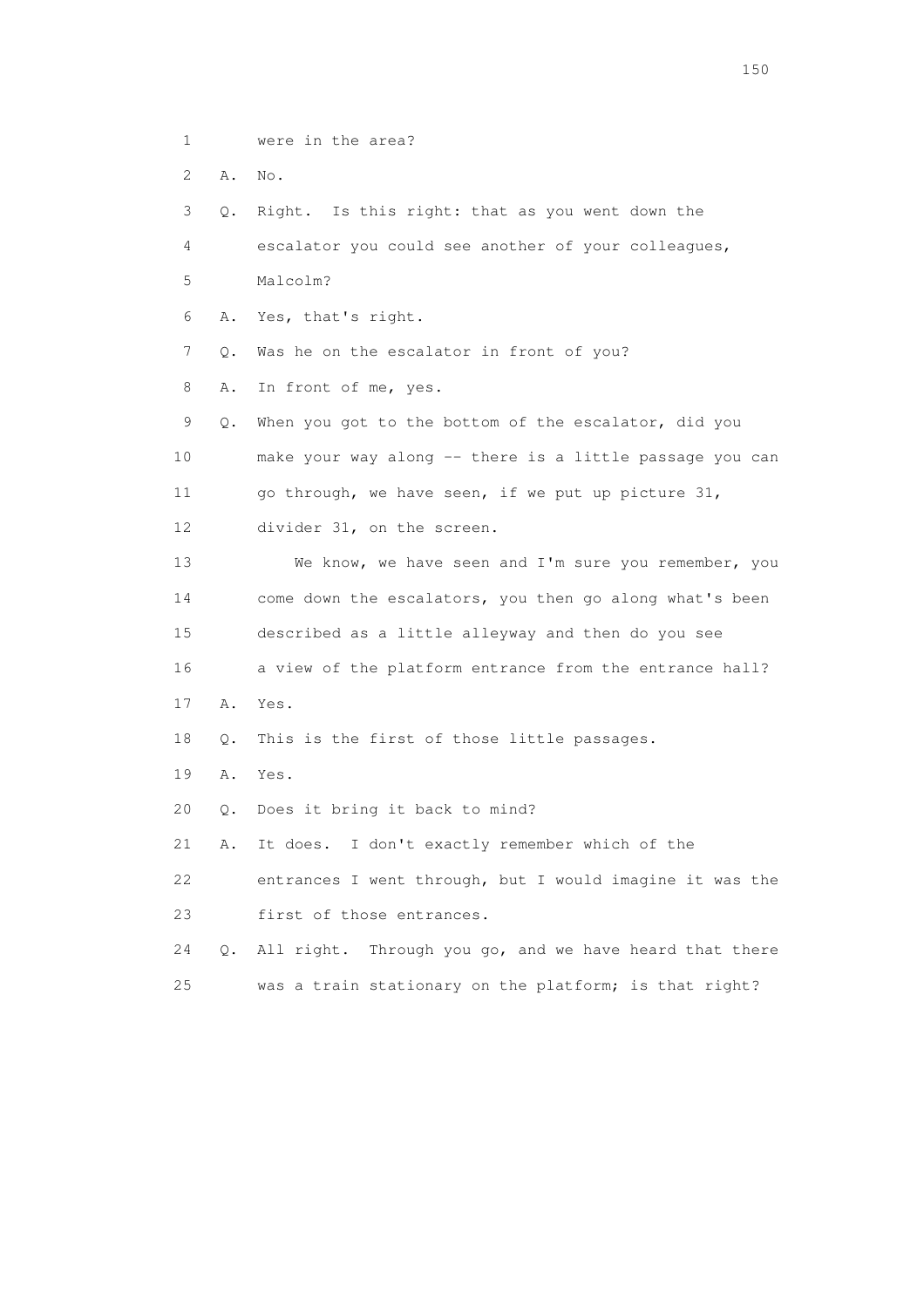1 A. That's correct.

| 2  | Q. | When you went -- I suppose it would rather depend which  |
|----|----|----------------------------------------------------------|
| 3  |    | passageway you had gone through, but could you see that  |
| 4  |    | the doors of the train were open?                        |
| 5  | Α. | Yes, I recall that they were, and I made my way towards  |
| 6  |    | the train.                                               |
| 7  | Q. | If we just have, please, divider 35 on the screen.       |
| 8  |    | I don't know if it has it on yours but unhelpfully there |
| 9  |    | is a bit of a blob in the middle, but hopefully that     |
| 10 |    | will go if we are patient.                               |
| 11 |    | Can you see the tube carriage there? Can you see         |
| 12 |    | Mr de Menezes's position is marked?                      |
| 13 | Α. | Yes, I can.                                              |
| 14 | Q. | You can see two sets, do you see, of double doors?       |
| 15 | Α. | Yes.                                                     |
| 16 | Q. | As it were, platform side as the train was?              |
| 17 | Α. | Yes.                                                     |
| 18 | Q. | Then at the far end can you see there is a single door?  |
| 19 | Α. | Yes.                                                     |
| 20 | Q. | The first double door, so on the left as you look at it, |
| 21 |    | those are actually the double doors that you could       |
| 22 |    | see $--$                                                 |
| 23 | Α. | Okay.                                                    |
| 24 | Q. | -- through that first passageway that we looked at; all  |
| 25 |    | right?                                                   |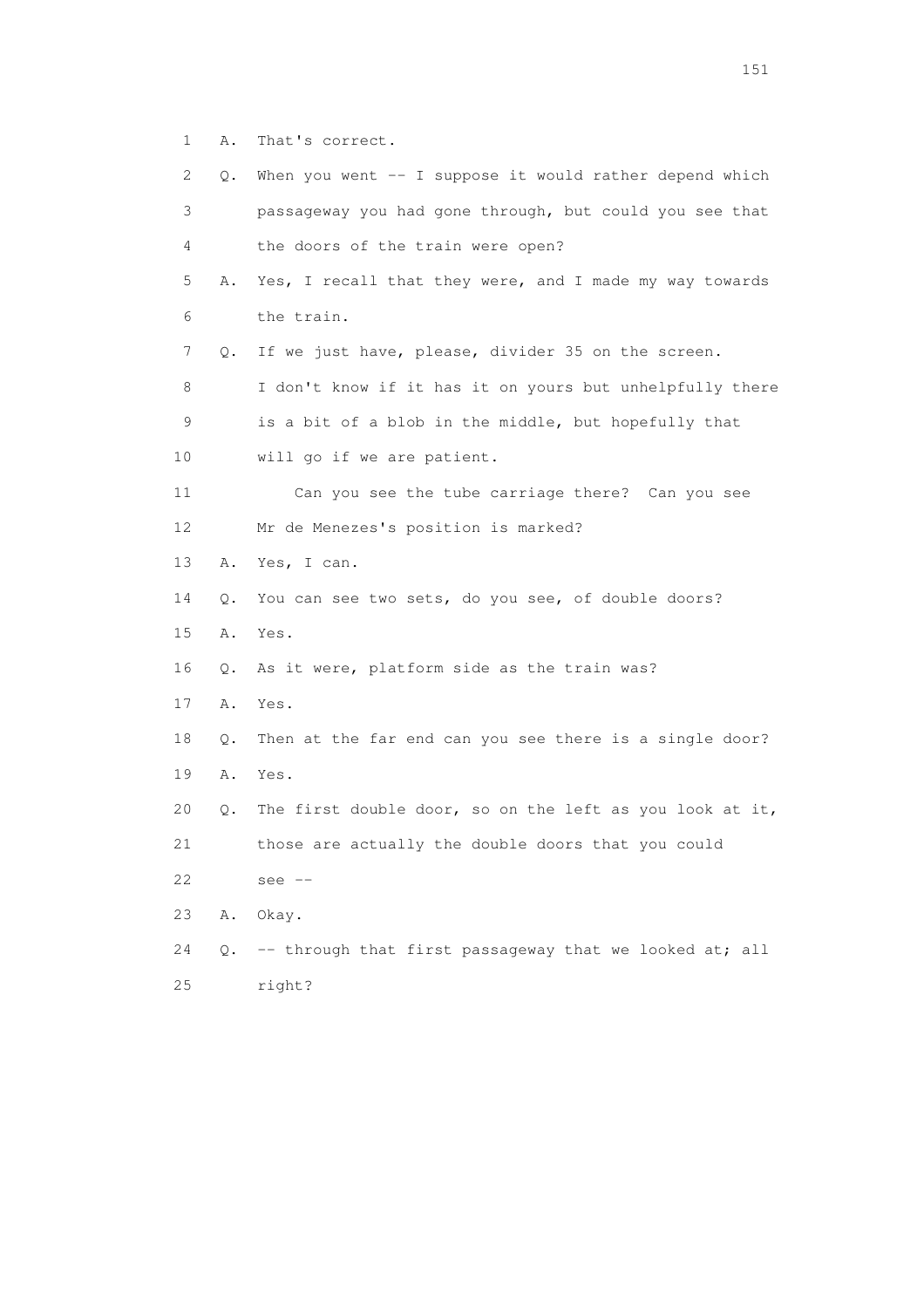| 1  |       | Looking at that drawing of the compartment, does          |
|----|-------|-----------------------------------------------------------|
| 2  |       | that help you as to which doors you got on? If it         |
| 3  |       | doesn't                                                   |
| 4  | Α.    | No, it does, because I made my way along the platform --  |
| 5  | Q.    | Right.                                                    |
| 6  | Α.    | -- to the right as we are looking at the screen --        |
| 7  | Q.    | Yes.                                                      |
| 8  | Α.    | -- and entered the train via the furthest door to the     |
| 9  |       | right, the single door.                                   |
| 10 |       | Q. Right.                                                 |
| 11 |       | SIR MICHAEL WRIGHT: In this carriage?                     |
| 12 | Α.    | In this carriage, sir.                                    |
| 13 |       | MR HILLIARD: Single door, far right, as the Coroner says, |
| 14 |       | of this carriage?                                         |
| 15 | Α.    | Of this carriage, sir, yes.                               |
| 16 | Q.    | So whichever archway you had gone through, you had        |
| 17 |       | walked along the platform a bit?                          |
| 18 | Α.    | Yes, that's correct.                                      |
| 19 | Q.    | Had you seen Malcolm when you were on the platform?       |
| 20 | Α.    | No, not on the platform.                                  |
| 21 | $Q$ . | Right.                                                    |
| 22 | Α.    | I recall I only saw him when we were both on the          |
| 23 |       | escalator.                                                |
| 24 | Q.    | Right.                                                    |
| 25 | Α.    | Sorry, you said -- sorry, Malcolm, you are talking        |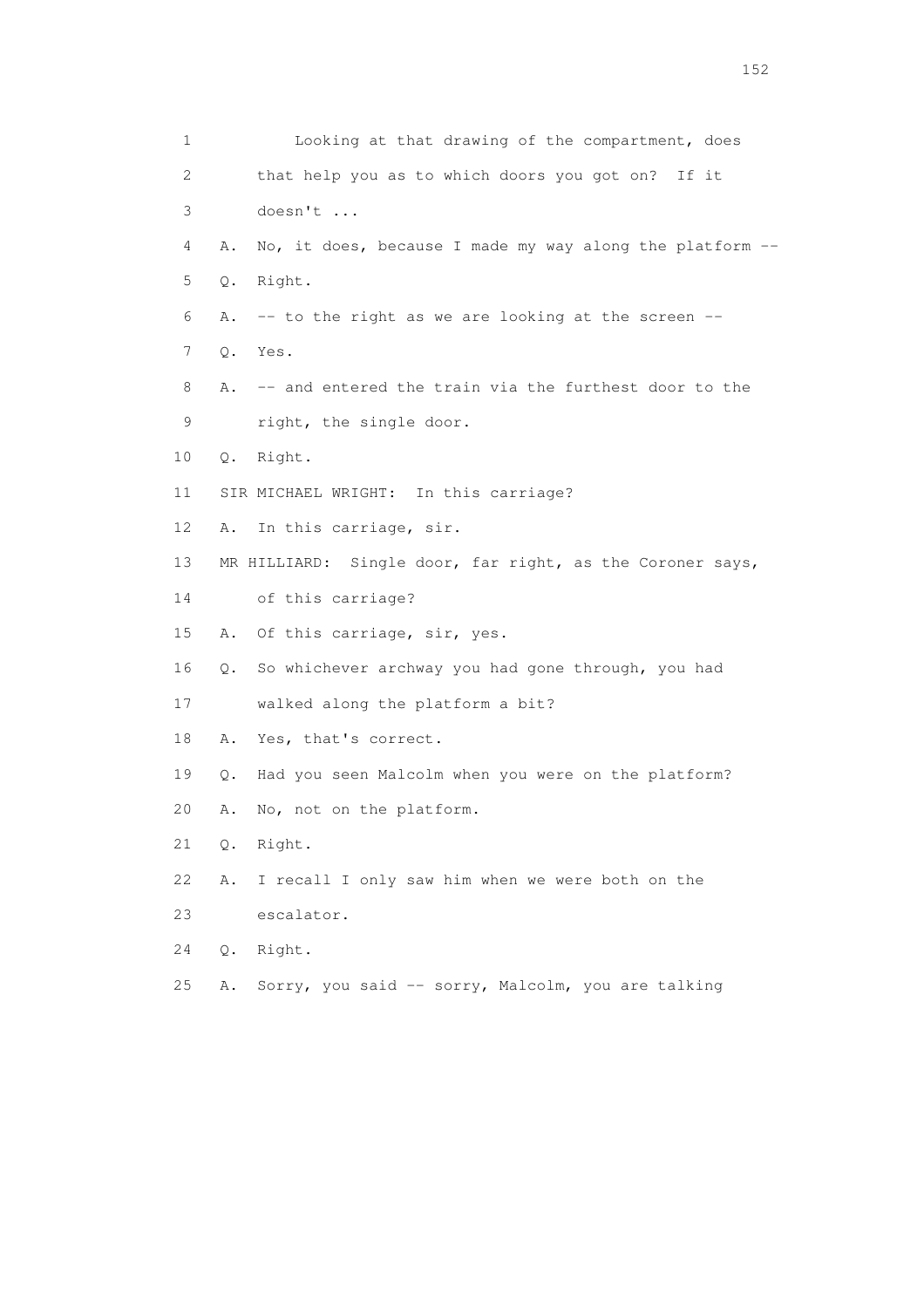- 1 about?
- 2 Q. Malcolm. Keep an eye on your statement.
- 3 A. Can I? Yes, because --
- 4 Q. You are allowed to do that, you see. That is why you 5 have it?
- 6 A. Right, sorry. I was confused as to who Malcolm was for
- 7 a second.
- 8 Q. Don't worry about it.
- 9 A. Malcolm was stood near the open double doors.
- 10 Q. Can you remember which open double doors?
- 11 A. I can't, I am sorry.
- 12 Q. All right, but standing, what, near them?
- 13 A. Yes, near the doors, yes.
- 14 Q. You make your way then on to the train through the
- 15 single door?
- 16 A. That's correct, yes.
- 17 Q. Then whereabouts did you go once you had got on to the
- 18 train?
- 19 A. Well, I walked to the opposite closed door, if that
- 20 makes sense.
- 21 Q. So you have come in, as it were, far right?
- 22 A. Yes, and then walk --
- 23 Q. Then you go upwards and --
- 24 A. Yes, straight upwards, so it is across --
- 25 Q. To the closed single door?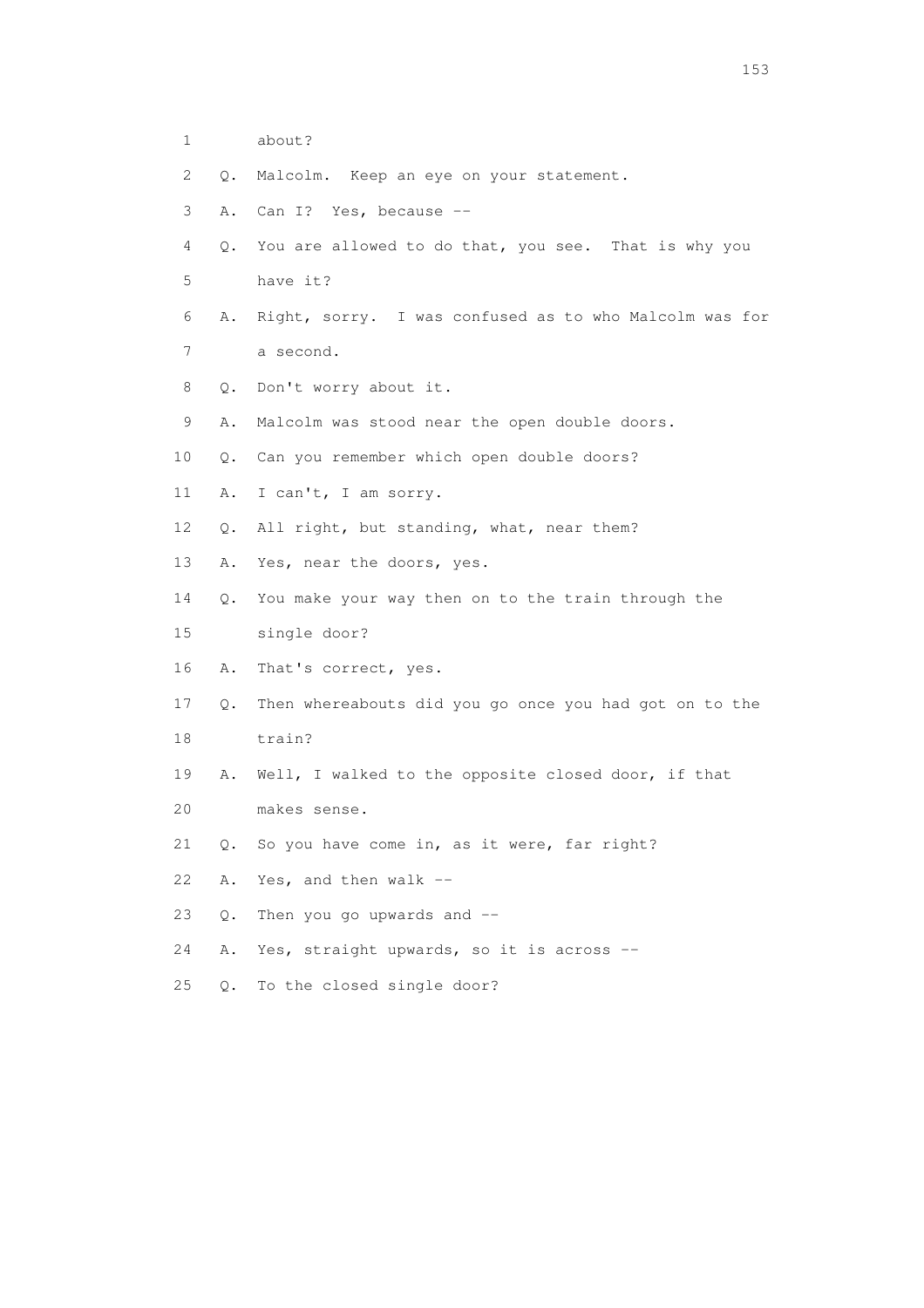1 SIR MICHAEL WRIGHT: To the other door? 2 A. -- to the other door, yes, which is obviously closed. 3 MR HILLIARD: Yes. 4 A. Then I just remained in that area, which would afford me 5 a view of the -- 6 Q. So we understand, do you have your back to that closed 7 door? 8 A. Back to that closed door, that's correct. 9 Q. Could you see Ivor anywhere? 10 A. Yes, I could. Ivor was sat on one of the seats to my 11 right, which would have been facing the platform. 12 Q. So, as it were, Mr de Menezes's side, as it were, of the 13 carriage? 14 A. Yes. 15 Q. So he is sitting on a seat along there, as it were, in 16 that section where Mr de Menezes is? 17 A. Yes. 18 SIR MICHAEL WRIGHT: Was he on the same side of the carriage 19 as you were now standing? 20 A. That's correct, sir. 21 MR HILLIARD: Did you look around at all to see whether you 22 could see the person -- I mean, in your case, as it 23 were, the person whose photograph you had seen earlier? 24 A. Yes, I did. My initial job, if you like, was to scan 25 the train, initially to identify my colleagues --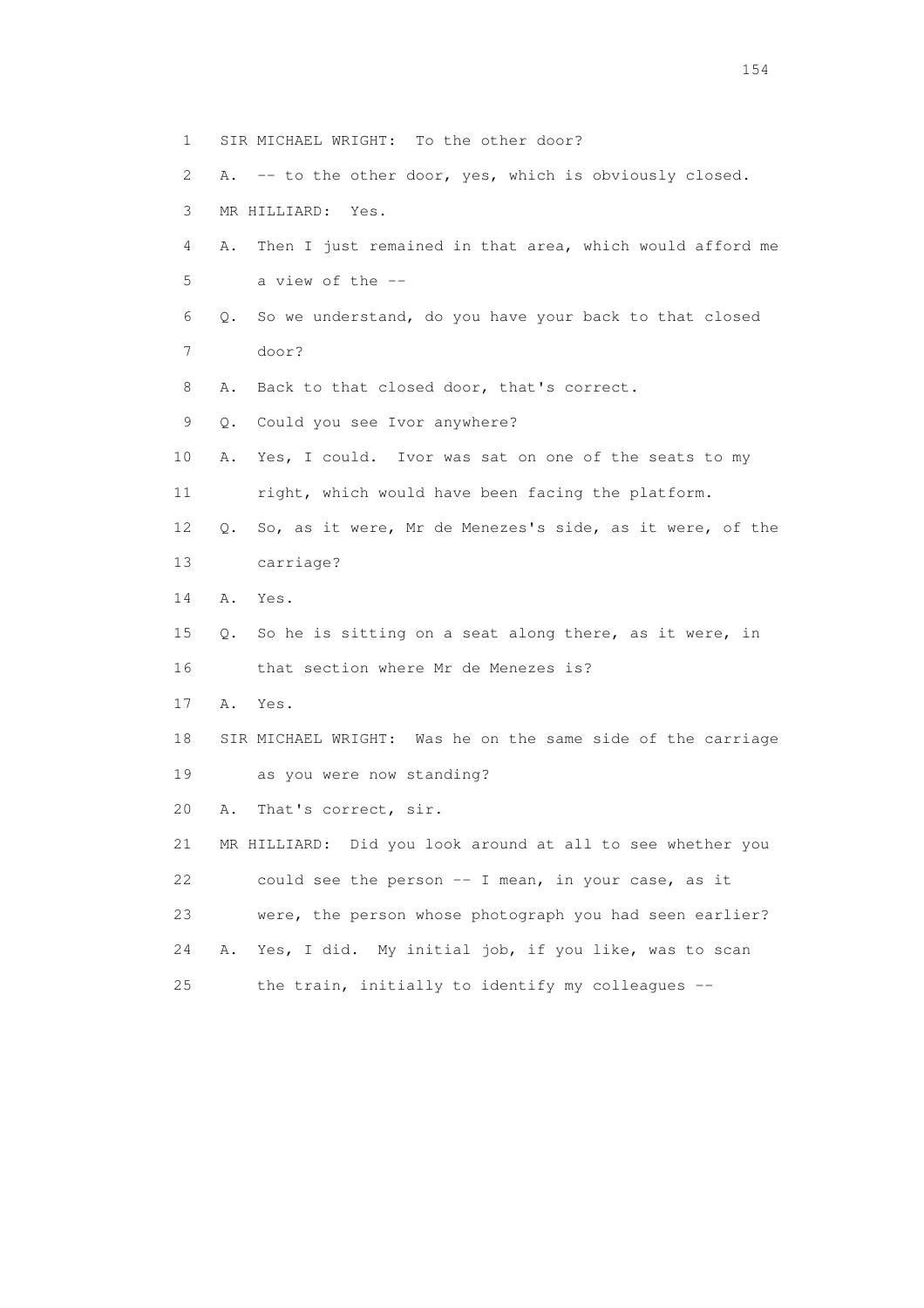| $\mathbf 1$     | Q. | Right.                                                   |
|-----------------|----|----------------------------------------------------------|
| 2               | Α. | -- who I knew had gone down to the platform.             |
| 3               | Q. | Yes.                                                     |
| 4               | Α. | So the first person that I was aware of was Ivor.        |
| 5               | Q. | Malcolm you have seen?                                   |
| 6               | Α. | Malcolm, sorry, I have seen.                             |
| 7               | Q. | That's all right. Malcolm you have seen, Ivor you have   |
| 8               |    | seen?                                                    |
| 9               | A. | Yes.                                                     |
| $10$            | Q. | Did you then look to see if you could see the person     |
| 11              |    | whose photograph you had seen earlier on at the          |
| 12 <sup>°</sup> |    | briefing?                                                |
| 13              | Α. | Yes, I did.                                              |
| 14              | Q. | Were you able to see that person in the carriage or not? |
| 15              | Α. | No.                                                      |
| 16              | Q. | You say in your statement that you had been doing that,  |
| 17              |    | so looking to see if you could see that person, for no   |
| 18              |    | more than a few seconds when you saw Ivor get up from    |
| 19              |    | his seat?                                                |
| 20              | Α. | That's right, sir.                                       |
| 21              | Q. | Do you remember that now?                                |
| 22              | Α. | I do, sir.                                               |
| 23              | Q. | Where did Ivor go when he got up?                        |
| 24              | Α. | Ivor -- you are aware where he is sitting on the         |
| 25              |    | train -- made his way --                                 |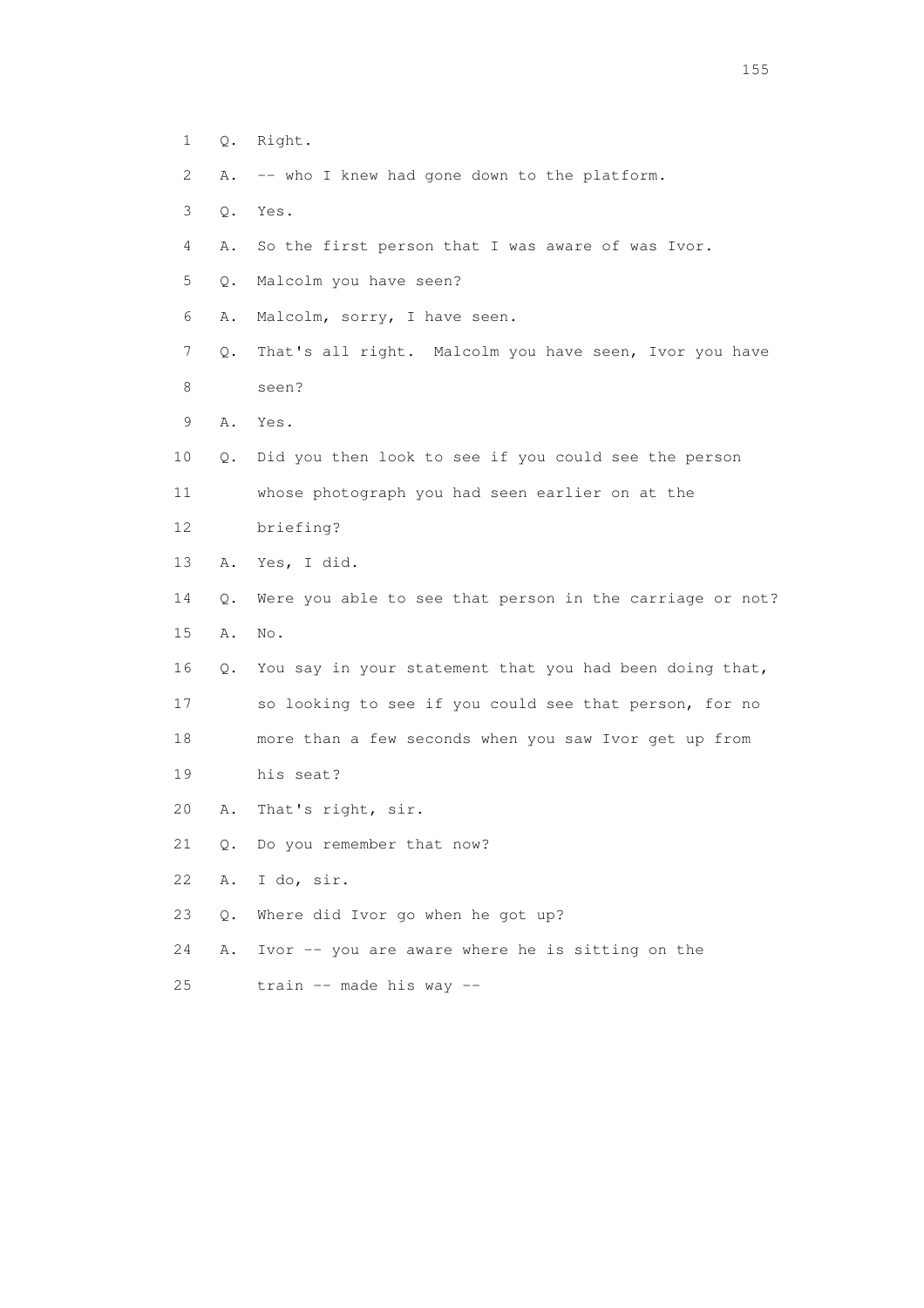| 1  | Q. | He is sitting, you have told us -- can you remember, you |
|----|----|----------------------------------------------------------|
| 2  |    | see where Mr de Menezes is marked --                     |
| 3  | Α. | Yes.                                                     |
| 4  | Q. | -- and you see where Anna Dunwoodie is marked; is it     |
| 5  |    | somewhere between the two of them?                       |
| 6  | Α. | Yes somewhere between the two, sir, yes.                 |
| 7  | Q. | So he gets up?                                           |
| 8  | Α. | Yes, and then he has made his way towards the double     |
| 9  |    | doors, the first double doors you see nearest to         |
| 10 |    | Mr Menezes, the open double doors on the opposite side   |
| 11 |    | of the carriage.                                         |
| 12 | Q. | Those double doors between -- if I say Preston and       |
| 13 |    | Wilson, you know what I mean?                            |
| 14 | Α. | Yes.                                                     |
| 15 | Q. | Right, yes. So he has gone over there. Did you see       |
| 16 |    | what he did there?                                       |
| 17 | Α. | He made his way towards the doors and then turned around |
| 18 |    | and gestured back towards the seated passengers where    |
| 19 |    | Mr Menezes was sitting, and gestured with his right      |
| 20 |    | arm -- or his arm, I don't know which one, sorry.        |
| 21 | Q. | Could you see at the time he did it who he was doing the |
| 22 |    | gesture for -- I don't mean who he was pointing to, but  |
| 23 |    | for whose benefit he was doing it -- or not at that      |
| 24 |    | time?                                                    |
| 25 | Α. | Not initially.                                           |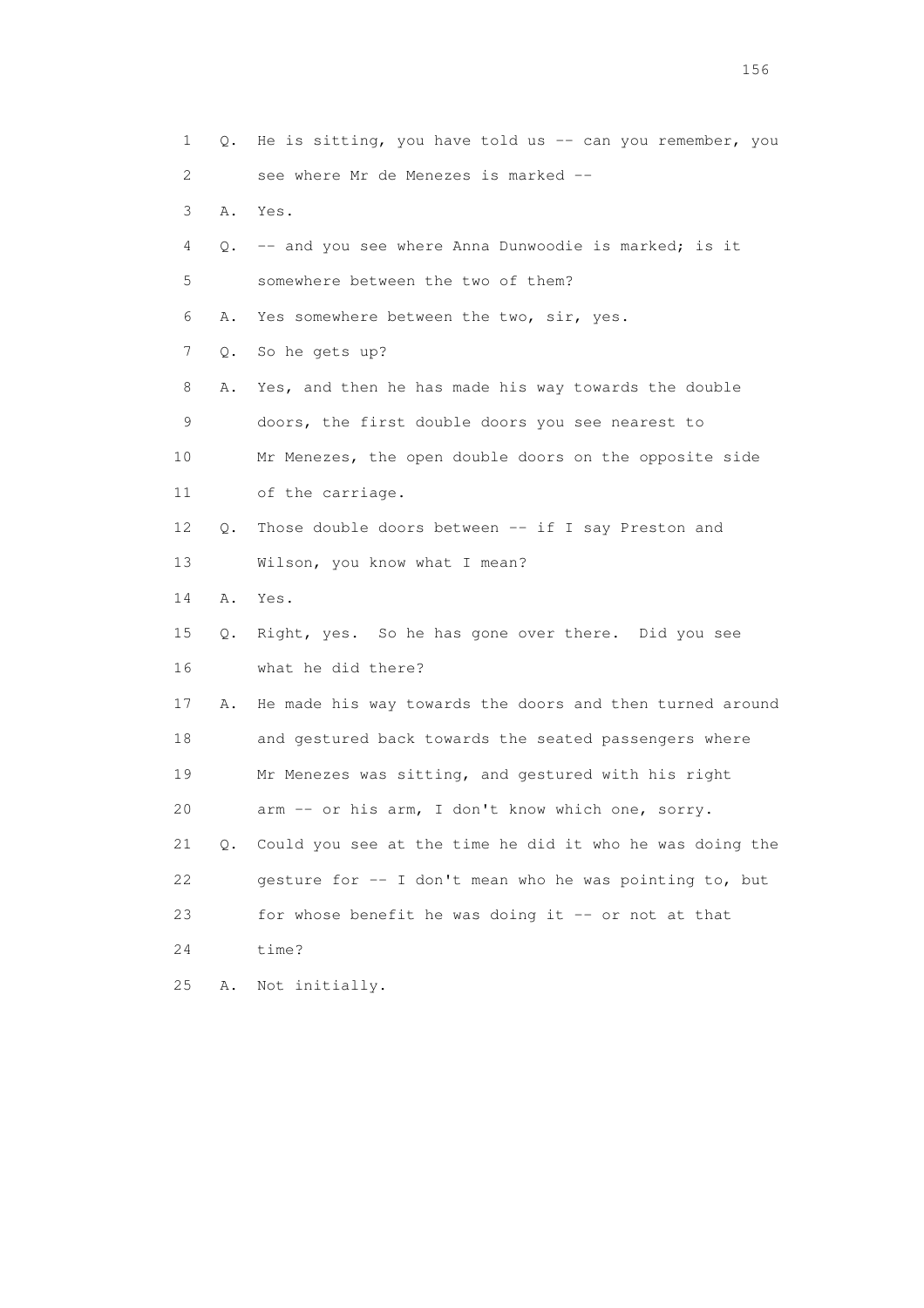1 Q. Right. Did you then hear some noise? 2 A. I heard some noise from within the direction of the 3 double doors. 4 Q. Right. What sort of noise was that? 5 A. Just a general noise, and within that noise I heard the 6 word "police" being -- 7 Q. Right. 8 A. Audibly to me anyway. 9 SIR MICHAEL WRIGHT: Just pause a moment. You say "noise 10 from the direction of the double doors"; just to make 11 sure we are understanding what you are saying, does that 12 mean from the platform? 13 A. From the platform, sir, yes. Sorry, I should -- 14 SIR MICHAEL WRIGHT: Yes, all right. 15 MR HILLIARD: I was going to say, "Inside or out?" The 16 answer is out, is it, the noise is from outside? 17 A. Yes, but obviously, as you understand, this is very, 18 very -- almost instantaneously before the -- 19 Q. Yes, so what is outside soon becomes inside? 20 A. Very, very quickly, absolutely. 21 Q. Included in that I think you said the word "police"? 22 A. Yes. 23 Q. What's the next thing you were aware of? 24 A. As I said, my concentration at that point was on Ivor, 25 my colleague, so I am aware something is taking place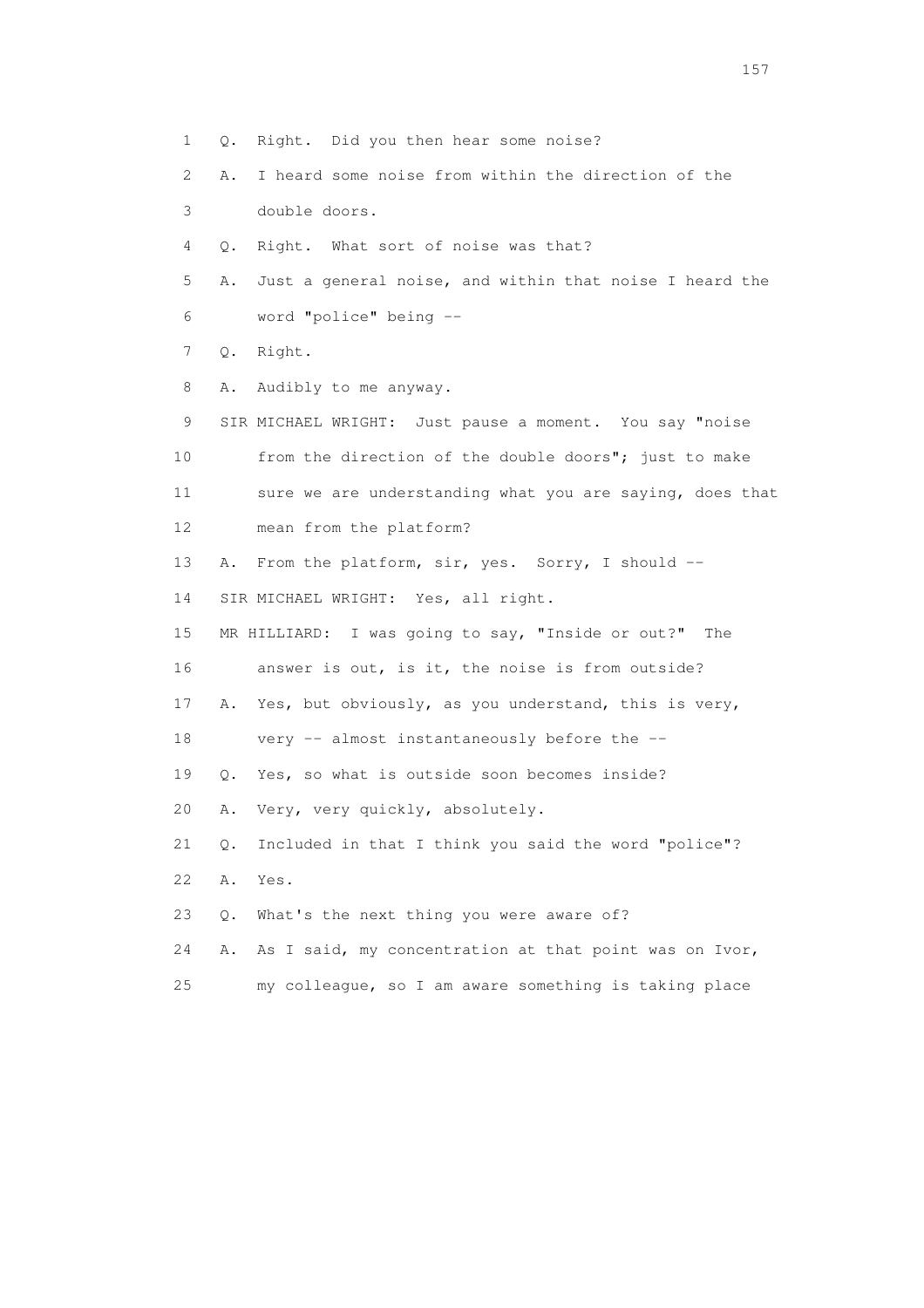1 here, his gesture back towards the passengers where we 2 now know Mr Menezes was sitting. So if you like I am 3 trying to scan both -- albeit they are quite close 4 together -- both scenes here, if you like. 5 Q. Yes. 6 A. And I was aware of a passenger getting up from their 7 seat in the direction that my colleague Ivor had 8 indicated -- 9 Q. So you now know that is Mr de Menezes getting up? 10 A. -- and I am now aware that that was obviously 11 Mr de Menezes getting up. 12 Q. As you say, once he has got up -- do I understand it 13 correctly? -- you could see, are you saying, that that 14 was the direction in which your colleague had been 15 pointing? 16 A. Yes, that's correct, sir. 17 SIR MICHAEL WRIGHT: Could you pause there one moment, 18 Mr Hilliard. 19 MR HILLIARD: Yes, certainly. 20 SIR MICHAEL WRIGHT: That's Mr de Menezes, as we now know, 21 you are talking about who got up? 22 A. Yes, sir. 23 SIR MICHAEL WRIGHT: Did you see anybody else in the 24 carriage stand up? 25 A. Yes, I did, sir, but my focus, if you like, was towards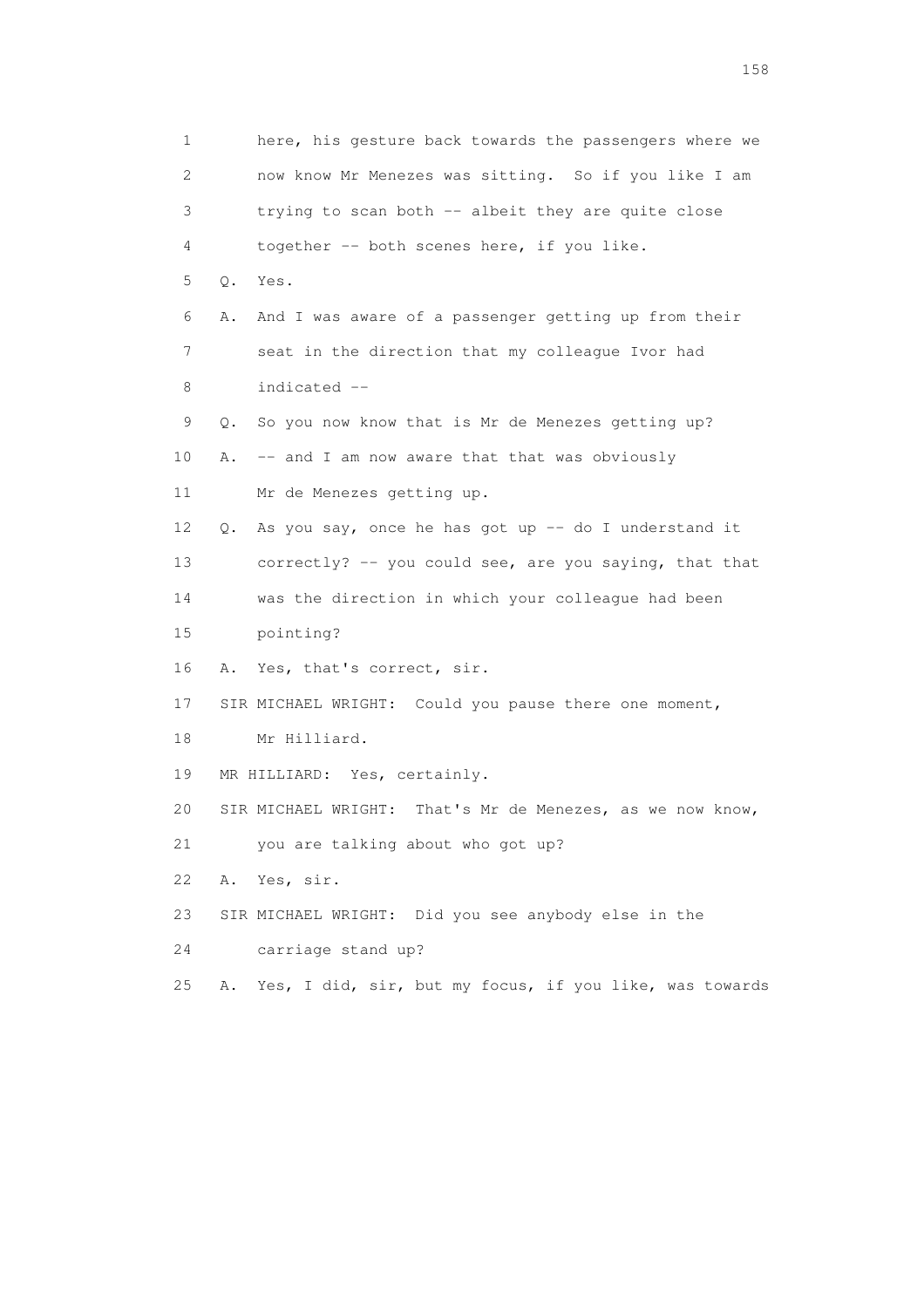| 1                         | where my colleague had pointed, but I was aware --            |
|---------------------------|---------------------------------------------------------------|
| $\mathbf{2}^{\mathsf{I}}$ | SIR MICHAEL WRIGHT: I fully appreciate that and I wasn't      |
| 3                         | going to ask you to say who it was or to describe them        |
| 4                         | because these would obviously be civilians?                   |
| 5                         | A. Sir, yes.                                                  |
| 6                         | SIR MICHAEL WRIGHT: Passengers on the train.                  |
| 7                         | Yes, indeed.<br>Α.                                            |
| 8                         | SIR MICHAEL WRIGHT: You have a recollection that others did   |
| 9                         | get up?                                                       |
| 10                        | They did, sir, yes.<br>Α.                                     |
| 11                        | SIR MICHAEL WRIGHT: Any idea how many? Are we talking         |
| 12                        | about one or two, or everybody?                               |
| 13                        | I would have said three or four people.<br>Α.                 |
| 14                        | SIR MICHAEL WRIGHT: Three or four people, thank you.          |
| 15                        | MR HILLIARD: So amongst that number, Mr de Menezes is one     |
| 16                        | who gets up; yes?                                             |
| 17                        | Yes, sir.<br>Α.                                               |
| 18                        | What did he do after he had stood up?<br>Q.                   |
| 19                        | Well, Mr Menezes stood up and then he made his way<br>Α.      |
| 20                        | towards Ivor and towards the direction of the double          |
| 21                        | doors.                                                        |
| 22                        | Can you say how he made his way; was he walking,<br>$\circ$ . |
| 23                        | running?                                                      |
| 24                        | No, his movements were quite rapid. He rose from his<br>Α.    |
| 25                        | seat quite sharply and then made towards the doors in         |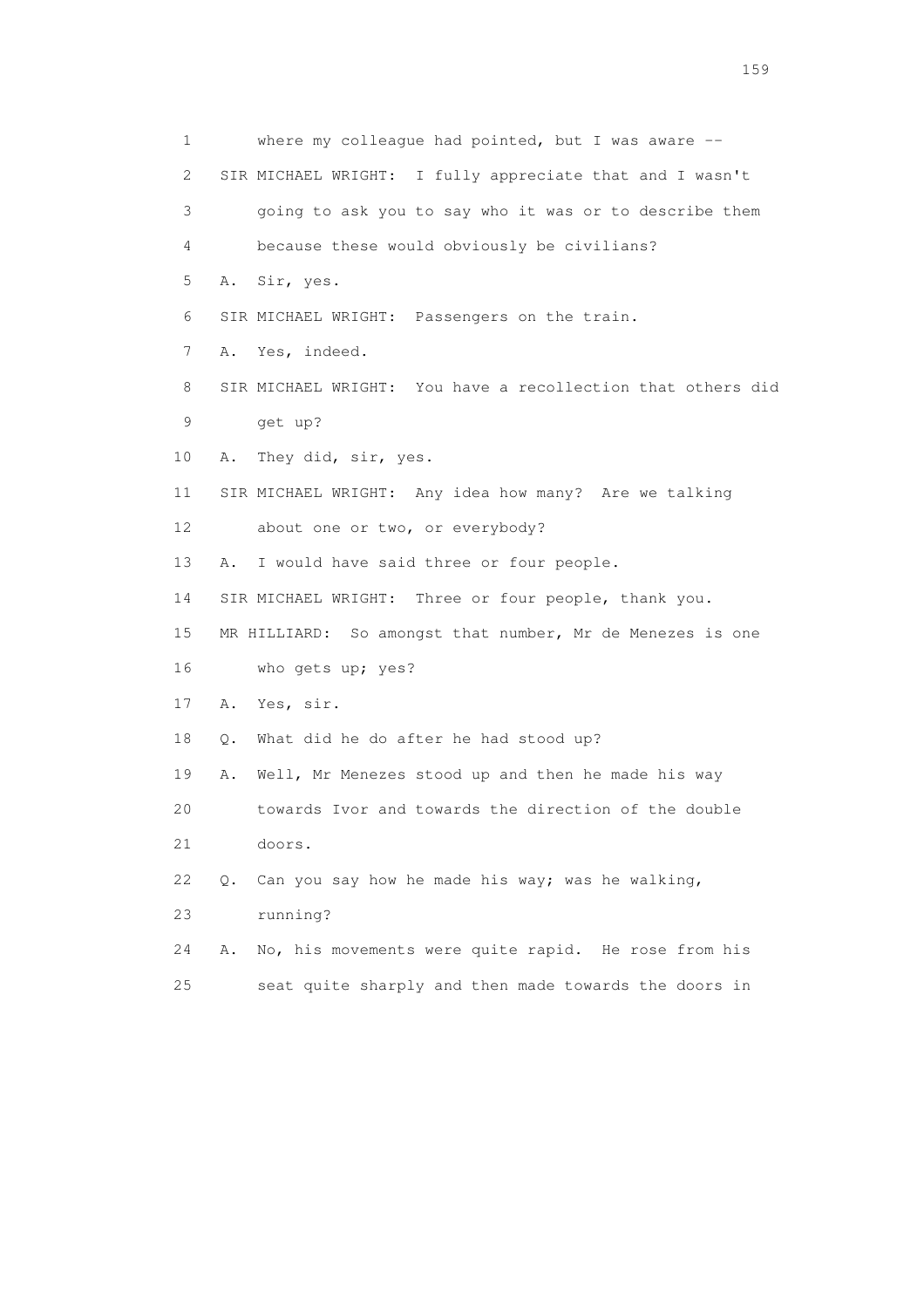- 1 quite a sharp movement.
- 2 Q. So he's made towards the doors quite sharply?
- 3 A. Yes, sir.
- 4 Q. What happens, please?
- 5 A. Bearing in mind the close proximity now between him and 6 my colleague, Ivor, I saw my colleague Ivor literally 7 grab hold of Mr Menezes --
- 
- 9 A. I have previously described it as a pincer-like sort of 10 bear hug.
- 11 Q. Where had Ivor got Ivor's arms?
- 12 A. As I recall, he literally put his arms around -- around
- 13 him, almost in an upright rugby tackle, if that makes
- 14 sense.
- 15 Q. So they come right round behind Mr de Menezes's arms? 16 A. Yes. I believe so, sir, yes.
- 17 Q. Could you see where Mr de Menezes's arms were?
- 18 A. No, I didn't.
- 19 Q. Were you aware of anybody else coming into the carriage?
- 20 A. Well, bearing in mind this is happening in an instant,
- 21 literally at that moment I was aware of people entering
- 22 the carriage via the double doors that we have been
- 23 referring to.
- 24 Q. So the same set of Preston/Wilson double doors?
- 
- 8 Q. Did you see how he grabbed hold of him?

- 
- 25 A. The same set of doors. Yes, sir, yes.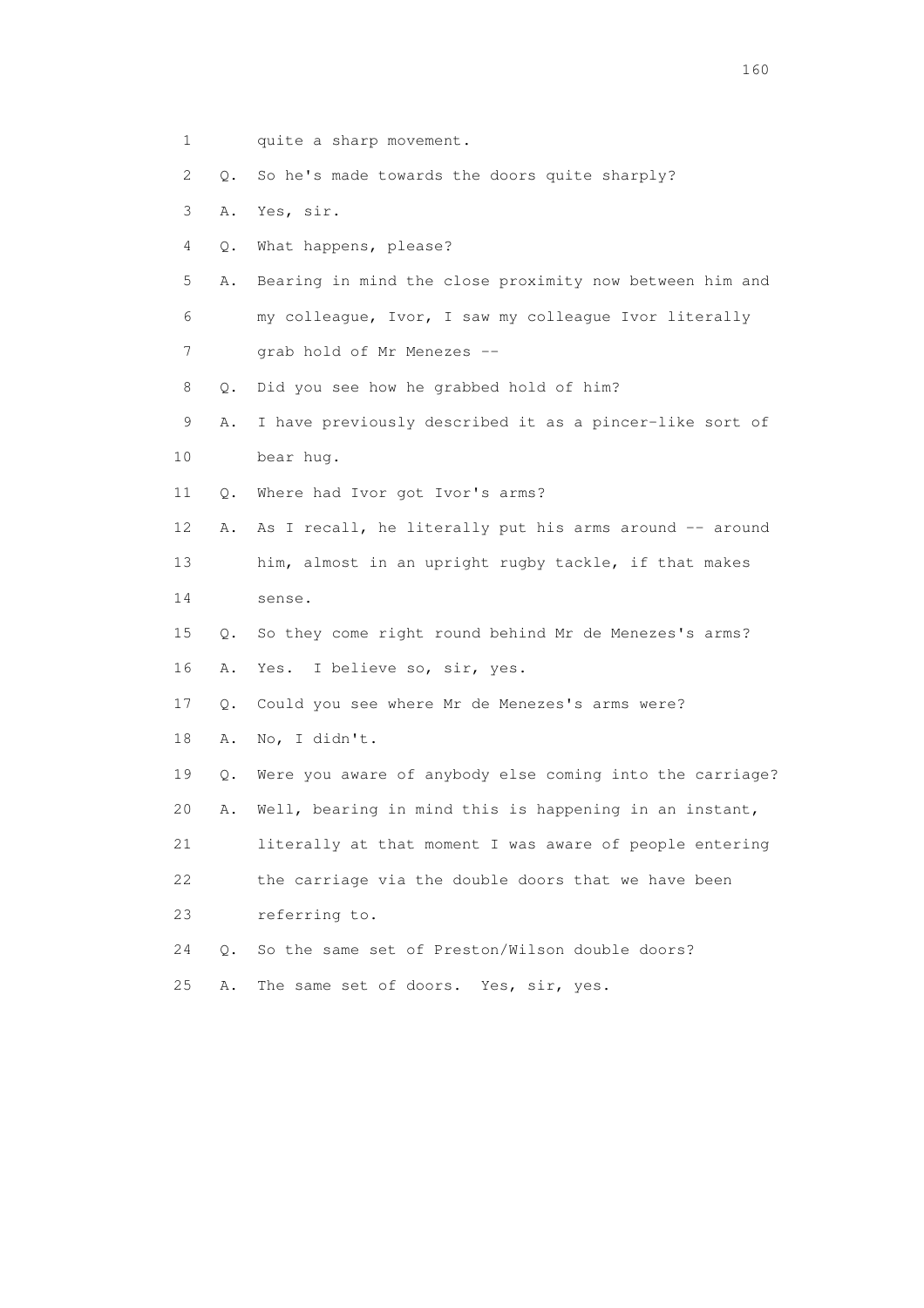| 1  | Q.    | How many people? I am looking at the top, if it helps    |
|----|-------|----------------------------------------------------------|
| 2  |       | you, of the third page of your statement.                |
| 3  | Α.    | I was initially aware of two people coming on to the     |
| 4  |       | carriage, very, very closely followed by a third.        |
| 5  | Q.    | Right. Did you notice anything about them or any of      |
| 6  |       | them?                                                    |
| 7  | Α.    | One of them was wearing a chequered police               |
| 8  |       | identification cap; I don't recall which.                |
| 9  | Q.    | So one of the three is all you can say?                  |
| 10 | Α.    | One of the three.                                        |
| 11 | Q.    | Anybody with any guns that you could see?                |
| 12 | Α.    | One was carrying a machine gun. That was my initial      |
| 13 |       | focus, if you like.                                      |
| 14 | Q.    | Right. I am sure they were all armed, probably, here,    |
| 15 |       | but you could just see the weapon that one of them was   |
| 16 |       | carrying?                                                |
| 17 | Α.    | Initially, sir.                                          |
| 18 | Q.    | You have described that in your statement as a machine   |
| 19 |       | qun?                                                     |
| 20 | Α.    | Yes.                                                     |
| 21 | Q.    | Was that the same or a different person, can you say, as |
| 22 |       | was wearing the chequered cap?                           |
| 23 | Α.    | No, I recall that was the same person who was wearing    |
| 24 |       | the chequered cap.                                       |
| 25 | $Q$ . | Did you realise who they were?<br>When I say "who",      |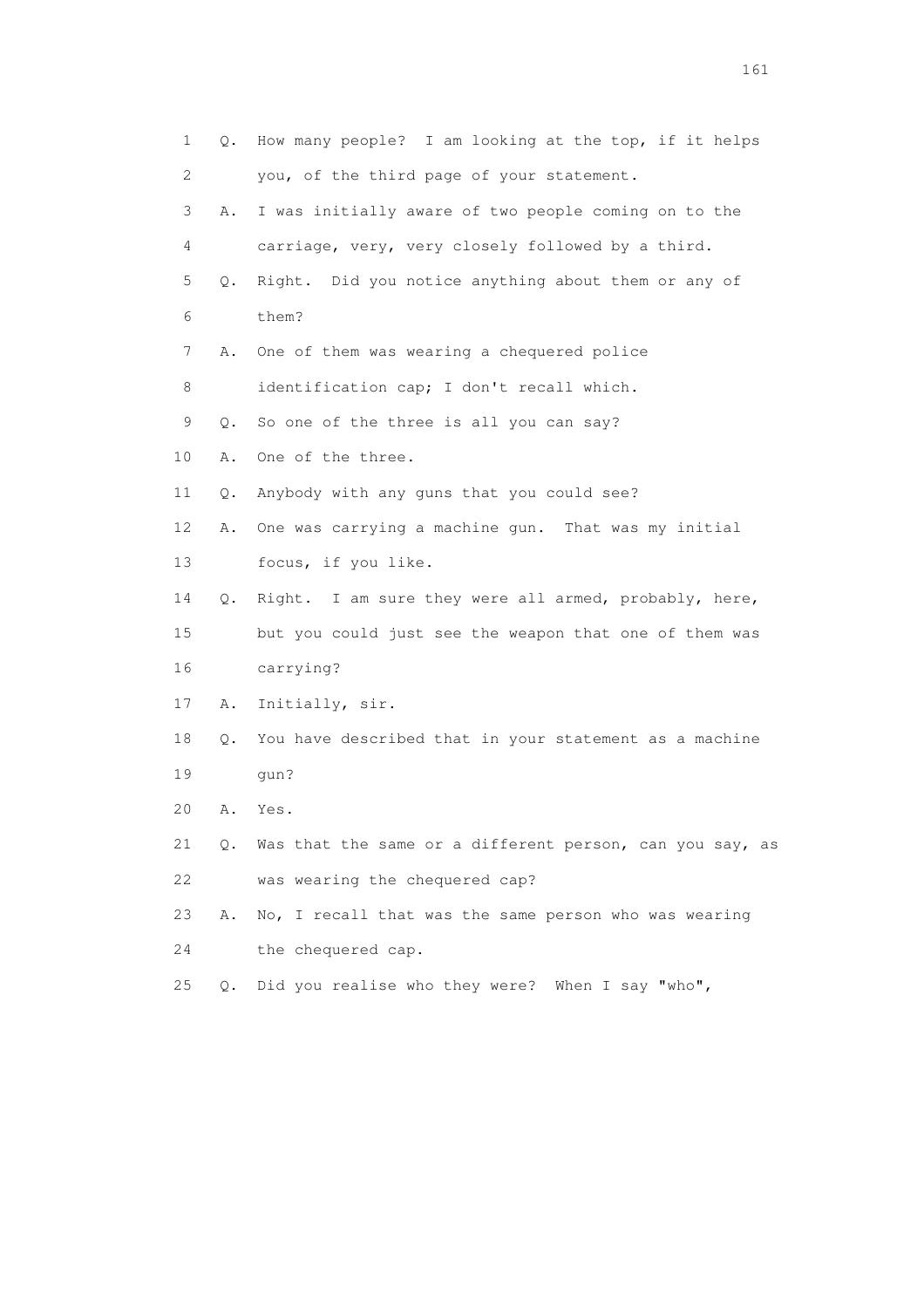| $\mathbf{2}^{\mathsf{I}}$ | Α. | No, immediately I was aware --                           |
|---------------------------|----|----------------------------------------------------------|
| 3                         | Q. | That these were SO19 officers?                           |
| 4                         | Α. | Yes, sir, yes.                                           |
| 5                         | Q. | Right. What happened with Ivor and Mr de Menezes?<br>So  |
| 6                         |    | when we left, Ivor's got his arms round him in the way   |
| 7                         |    | you have described.                                      |
| 8                         | Α. | Okay. Well, Ivor has hold of Mr de Menezes at that       |
| 9                         |    | point, who is still quite close to his -- to the seating |
| 10                        |    | area, and Ivor pushed Mr Menezes back down towards the   |
| 11                        |    | seating.                                                 |
| 12                        | Q. | Right. Actually into the seat?                           |
| 13                        | Α. | Umm $\ldots$                                             |
| 14                        | Q. | If you can't remember --                                 |
| 15                        | Α. | I can't remember. Towards the seat and certainly they    |
| 16                        |    | went almost down towards the seat, if that helps.        |
| 17                        | Q. | What about the SO19 officers or any of them; what were   |
| 18                        |    | they doing that you could see at this time?              |
| 19                        | Α. | Obviously they were very close by as Ivor has hold of    |
| 20                        |    | Mr Menezes. One of the SO19 officers I saw lean across   |
| 21                        |    | They were basically -- Ivor and<br>and over Ivor.        |
| 22                        |    | Mr Menezes were back into the seat at this point.        |
| 23                        | Q. | Before that, had you heard any challenge issued by any   |
| 24                        |    | of those officers?                                       |
| 25                        | Α. | I had not heard a challenge, sir, no, but, as I stated   |
|                           |    |                                                          |
|                           |    |                                                          |
|                           |    |                                                          |

1 I don't mean names, but what they were?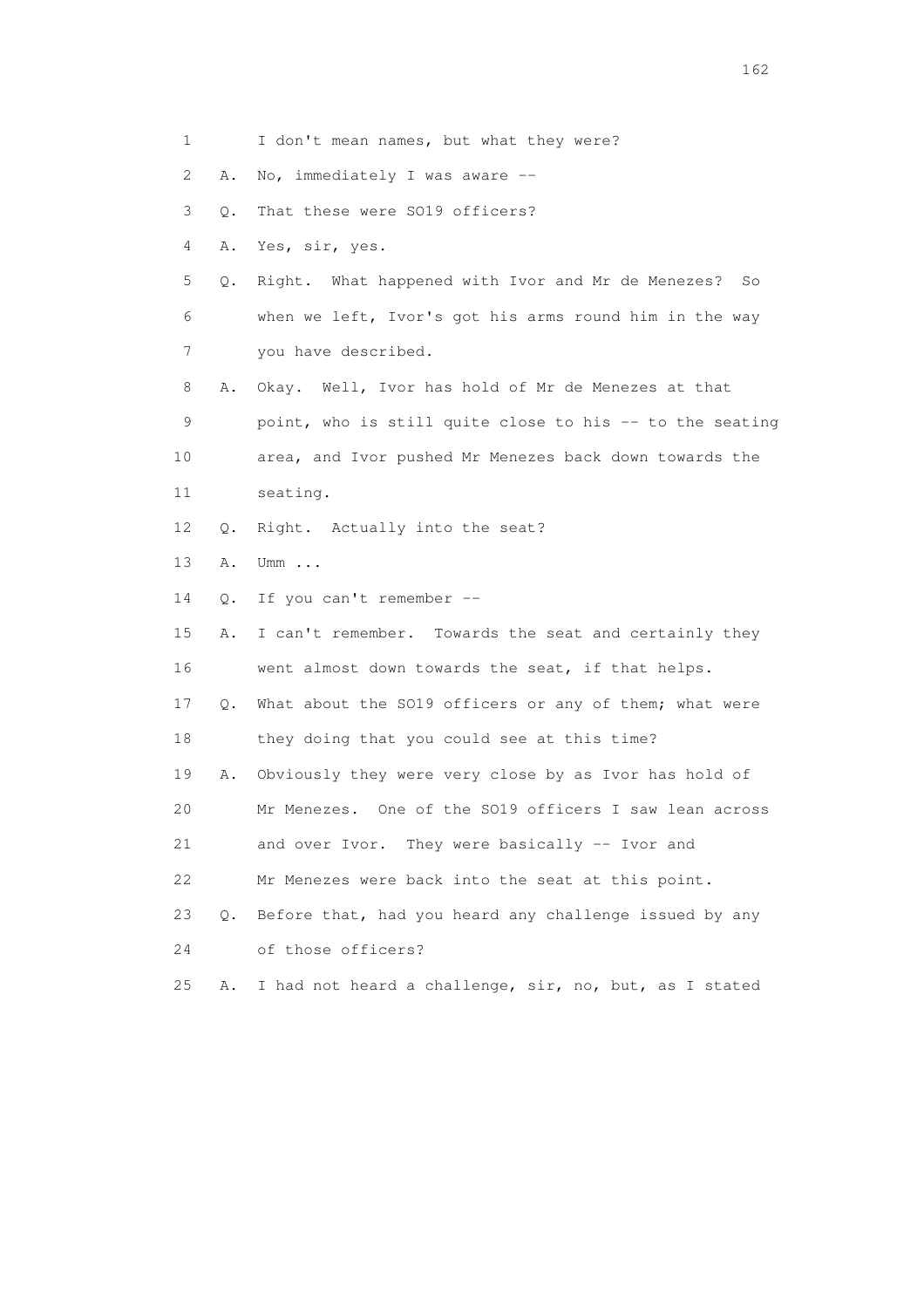1 previously, I, again a fraction of seconds before, heard 2 the word "police". 3 Q. Yes. 4 A. But I don't know who that word came from. 5 Q. But, as it were, once they were in, directed at the 6 person, anything about, "Stop", or, "Stand up", or, "Lie 7 down", or, "Show me your hands", or anything like that? 8 A. No, I didn't hear any of that, sir. 9 Q. So an SO19 officer is leaning across and over Ivor. 10 What did he do, the SO19 officer? 11 A. Well, as I say, he leant over and across Ivor and, with 12 his pistol which I could see, put the gun towards 13 Mr Menezes and then I heard the qunfire. 14 Q. Could you see whereabouts he put the gun? 15 A. Yes, sir. The gun was placed at Mr de Menezes's head. 16 Q. Could you see whereabouts on his head is what I am 17 asking. There is a reason. 18 A. It was to the side. It was to the side of the head as 19 I recall. 20 Q. And fired it? 21 A. And fired the weapon, or at least I heard the weapon 22 being fired, and very quickly I heard several more, the 23 sound of several more gunshots. 24 Q. Right. What did you do when the shooting started? 25 A. When that happened, I exited the train from the door

<u>163</u>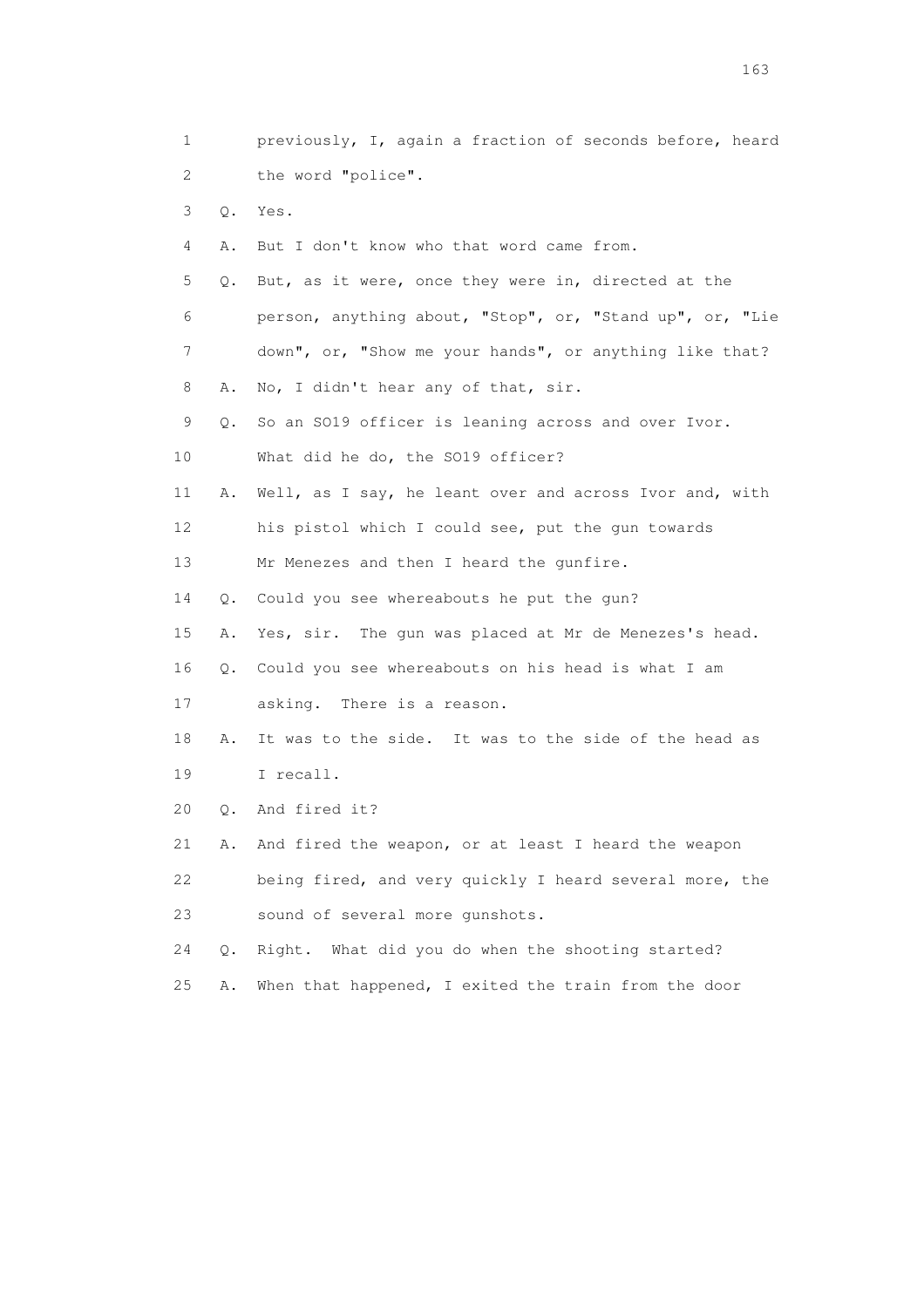1 that I had entered it from, ie the --

2 Q. Single door at the end?

| 3               | Α. | -- the single door. Then I went -- rushed around to the  |
|-----------------|----|----------------------------------------------------------|
| 4               |    | open double doors, the ones which we had been describing |
| 5               |    | where the SO19 officers --                               |
| 6               | О. | So you come out and along the platform --                |
| 7               | Α. | Yes.                                                     |
| 8               | Q. | -- to those double doors, yes. What did you see when     |
| 9               |    | you got there?                                           |
| 10              | Α. | By the time I got around there, I could see that Ivor    |
| 11              |    | was being dragged off the train or appeared to be being  |
| 12 <sup>°</sup> |    | dragged from the train, from the carriage, by one of the |
| 13              |    | SO19 officers.                                           |
| 14              | Q. | Could you see what had happened to Mr de Menezes?        |
| 15              | Α. | I mean, obviously I could see into the train and I was   |
| 16              |    | aware of Mr Menezes lying on the floor of the carriage.  |
| 17              | О. | Right. Then you describe in your statement that:         |
| 18              |    | "Whilst the incident was unfolding I was aware of        |
| 19              |    | passengers exiting the train, some shouting, creating    |
| 20              |    | a general commotion "                                    |
| 21              |    | Then you say:                                            |
| 22              |    | "Once all the passengers had exited the train            |
| 23              |    | I remained at the scene for several minutes until I was  |
| 24              |    | directed to leave."                                      |
| 25              | Α. | That's correct.                                          |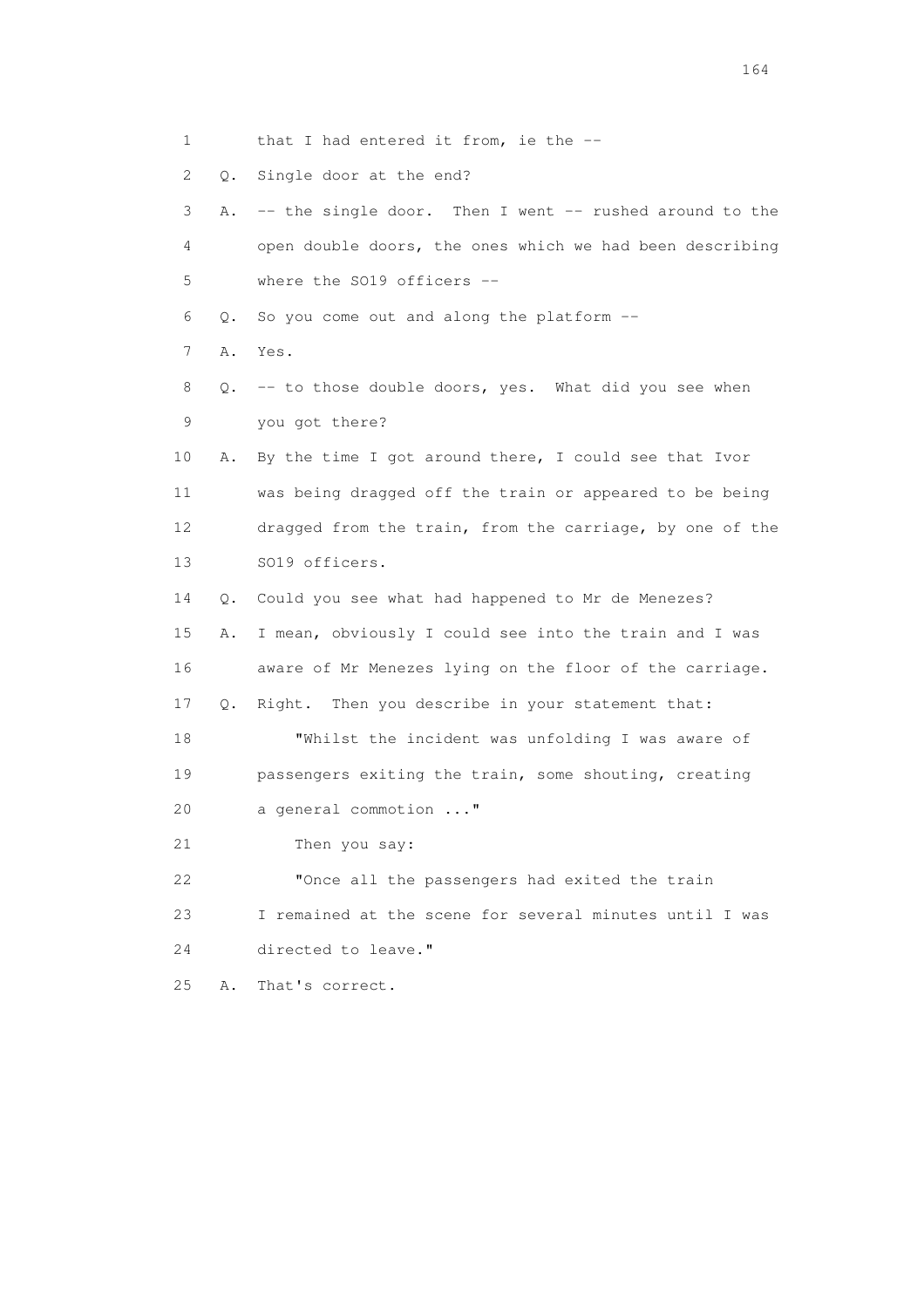1 Q. So is that down in the platform area, you stayed there 2 for several minutes? 3 A. Down in the vicinity of the platform, sir, yes. 4 Q. Then, as you say, after a time you are told to leave and 5 you do so? 6 A. Sir, yes. 7 MR HILLIARD: Thank you very much. 8 Ouestions from THE CORONER 9 SIR MICHAEL WRIGHT: Could I ask you, before Mr Mansfield 10 examines you, did you have any idea as to how many shots 11 had been fired? 12 A. No, sir. It was several shots. I couldn't be specific. 13 SIR MICHAEL WRIGHT: Put it in a bracket, if you like. If 14 you can't, that's fine. 15 A. Half a dozen, sir. 16 SIR MICHAEL WRIGHT: Half a dozen? 17 A. Yes. 18 SIR MICHAEL WRIGHT: Were you aware of more than one gun 19 firing? 20 A. I wasn't aware of more than one gun, sir, but I was 21 aware of several shots. 22 SIR MICHAEL WRIGHT: All right. We know that in fact more 23 than one gun was discharged, but however it was and 24 however many, were all the shots fired within a very 25 short space of time?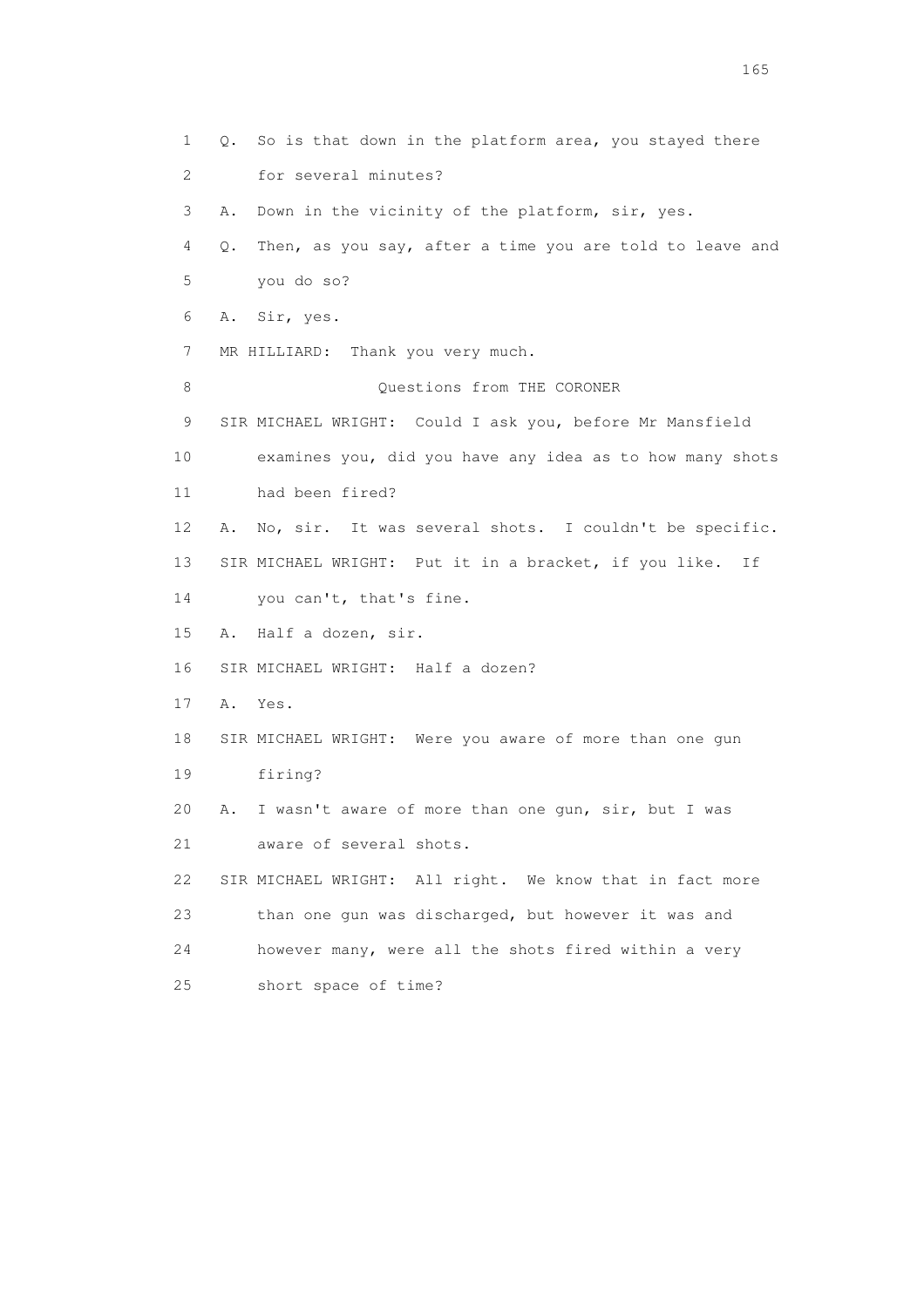1 A. Yes, sir. 2 SIR MICHAEL WRIGHT: I mean one second, two seconds? 3 Difficult question I know; don't commit yourself. 4 A. A couple of seconds maximum, sir. 5 SIR MICHAEL WRIGHT: From beginning to end? 6 A. Yes, sir. 7 SIR MICHAEL WRIGHT: Yes, thank you. 8 Yes, Mr Mansfield. 9 Questions from MR MANSFIELD 10 MR MANSFIELD: Good afternoon. My name is 11 Michael Mansfield. I represent the family. 12 A. Good afternoon, sir. 13 Q. I am sorry to have to take you through what was a very 14 disturbing, distressing event for everybody concerned. 15 I really only want to ask you about that moment in 16 time when you have your back up against the single door 17 right at the end of the carriage and Jean Charles is 18 just sitting along the row from you to your right. 19 The first point -- it's rather obvious and you have 20 really said it already -- you plainly weren't expecting 21 anything like this, were you? 22 A. No, sir. 23 Q. Secondly, the whole thing, that is from Ivor getting up, 24 which you plainly weren't expecting, to the shooting

25 itself could be measured -- and I am not going to ask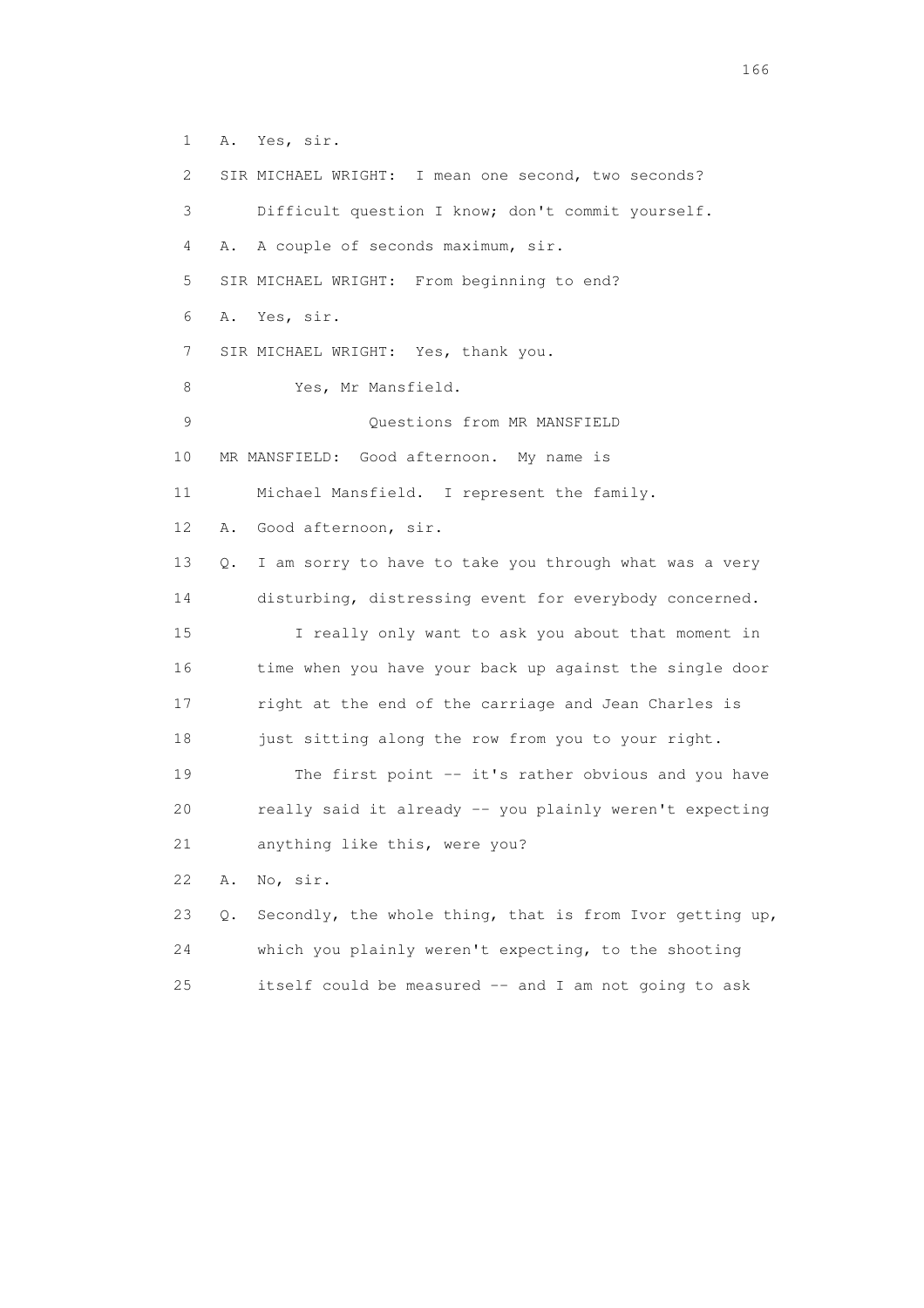1 you to put a precise figure -- lasted matters of seconds 2 itself; would that be fair? 3 A. That's fair, sir, yes. 4 Q. The estimate we have had so far, somewhere between five 5 and ten seconds for this whole exercise; very, very 6 quick? 7 A. That's right, sir. 8 SIR MICHAEL WRIGHT: That's from first hearing the noises in 9 the platform to the final denouement? 10 A. Yes, sir. 11 SIR MICHAEL WRIGHT: Five to ten seconds. 12 MR MANSFIELD: Five to ten seconds. The word you used at 13 the Health and Safety trial was "exceptionally quick". 14 So that's how you described it. 15 A. Yes, sir. 16 Q. That's the word you used. Therefore, what you are 17 reflecting on later is an extremely fast-moving incident 18 in which you are then trying to think about the order in 19 which things happened and the speed at which things 20 happened; do you follow? That's what you are trying to 21 do? 22 A. Absolutely, sir. 23 Q. There is a slight risk in doing that -- and you are 24 aware because the word has been used and I think we are 25 going to hear a lot more about it -- that there is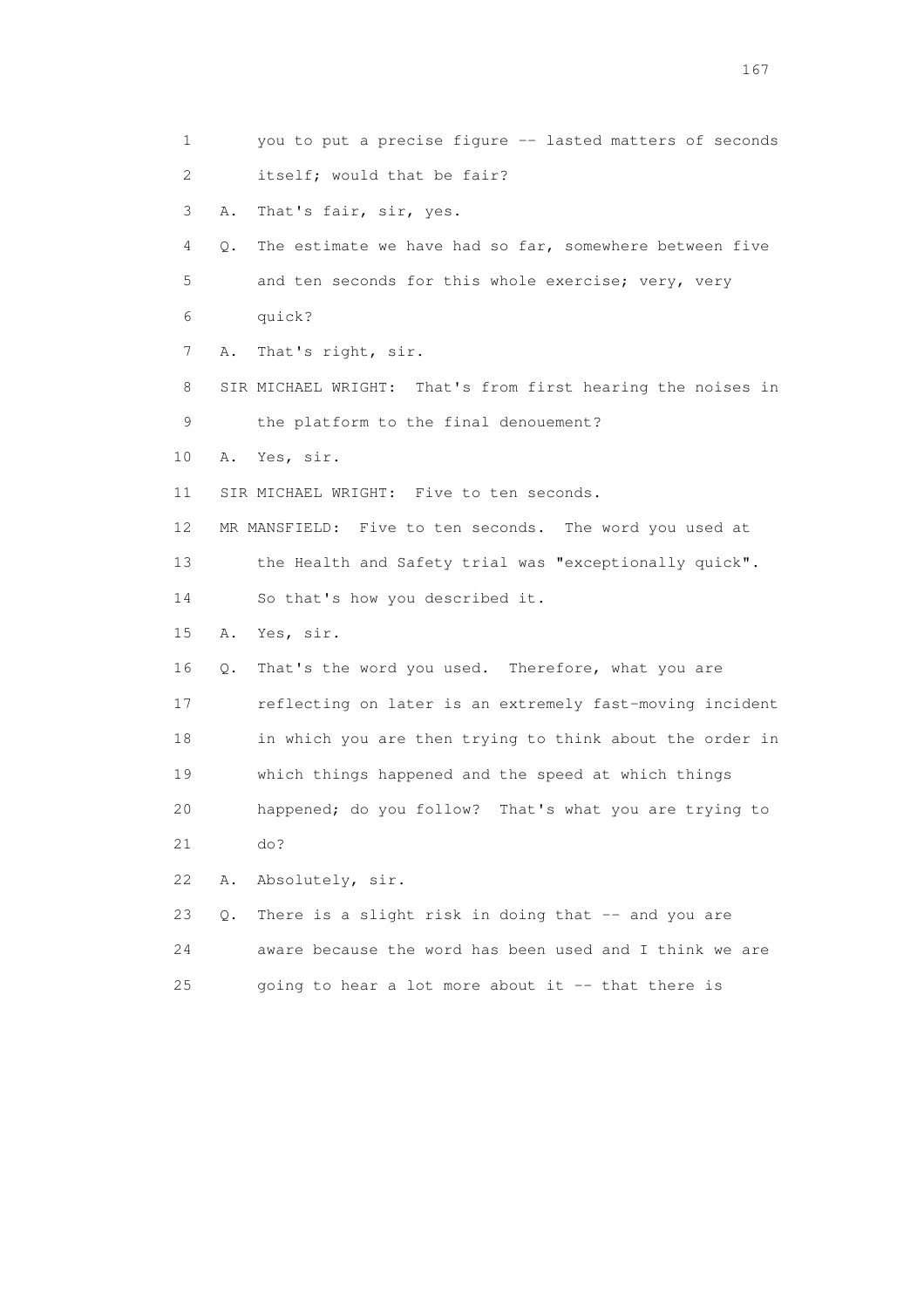1 a form of perceptual distortion that goes on when you 2 are watching something like that; you are aware of that? 3 A. I am aware of that, sir. 4 Q. In other words, that if you are watching a very quick 5 incident, everything within it becomes very quick; do 6 you follow? 7 A. I do follow, sir. 8 Q. The reason I ask you that is that what I want to suggest 9 to you is that once Ivor had gone across to the door and 10 pointed, he used this gesticulation (indicated), in 11 other words he put his arm round like this; all right? 12 A. Okay. 13 Q. Do you remember that? 14 A. I do, sir. He gestured with his right arm. 15 Q. Yes. Within that moment a number of people got up, 16 didn't they? (Pause) 17 A. Are you asking me, sir, whether a number -- 18 Q. Yes, within that moment a number of people got up? 19 A. Well, as I think I stated earlier, my attention was 20 focused on Ivor and then the direction in which he is 21 pointing, which was back towards where Mr Menezes was 22 sitting. So I am naturally going to be taking a lead 23 from my colleague's actions. 24 Q. Yes, I appreciate that. But as you were aware that 25 a number of people got up, the only point is -- all

<u>168</u> **168**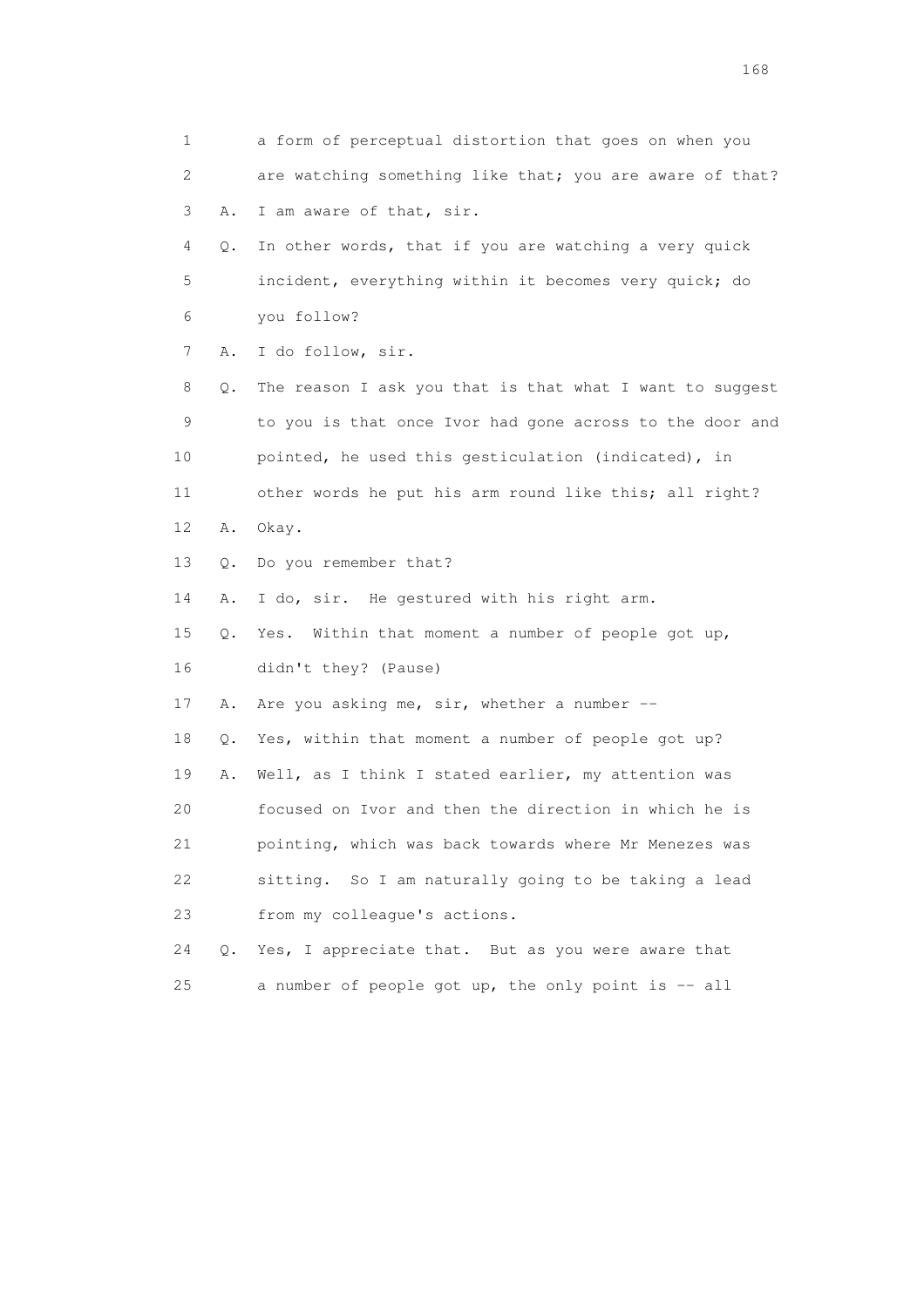1 I want to put is -- that when this happened, some people 2 got up? 3 A. Sir, some people did get up. 4 Q. In one sense you might -- I just want to reflect on the 5 word "sharply" -- they just get up because this is 6 an unprecedented situation of men carrying arms coming 7 on to a tube train. Do you follow? 8 A. Oh, I do, sir, yes. 9 Q. We have had a description from Ivor. The two he 10 remembers, or the ones right by the door who come in, 11 they are wearing T-shirts, aren't they, at that point; 12 do you remember that? 13 A. Yes, sir. 14 Q. And one -- yes? I'm sorry. 15 A. Yes, I don't particularly remember their dress, but -- 16 Q. They are in plain clothes? 17 A. They are in plain clothes, absolutely. 18 Q. The ones who go -- and I don't know whether you can 19 remember this -- the ones who go across, do you remember 20 both of them or only one? 21 A. Both of? 22 Q. The officers who go across and actually discharge their 23 weapons? 24 A. I remember two going across to -- towards Ivor and 25 Mr Menezes.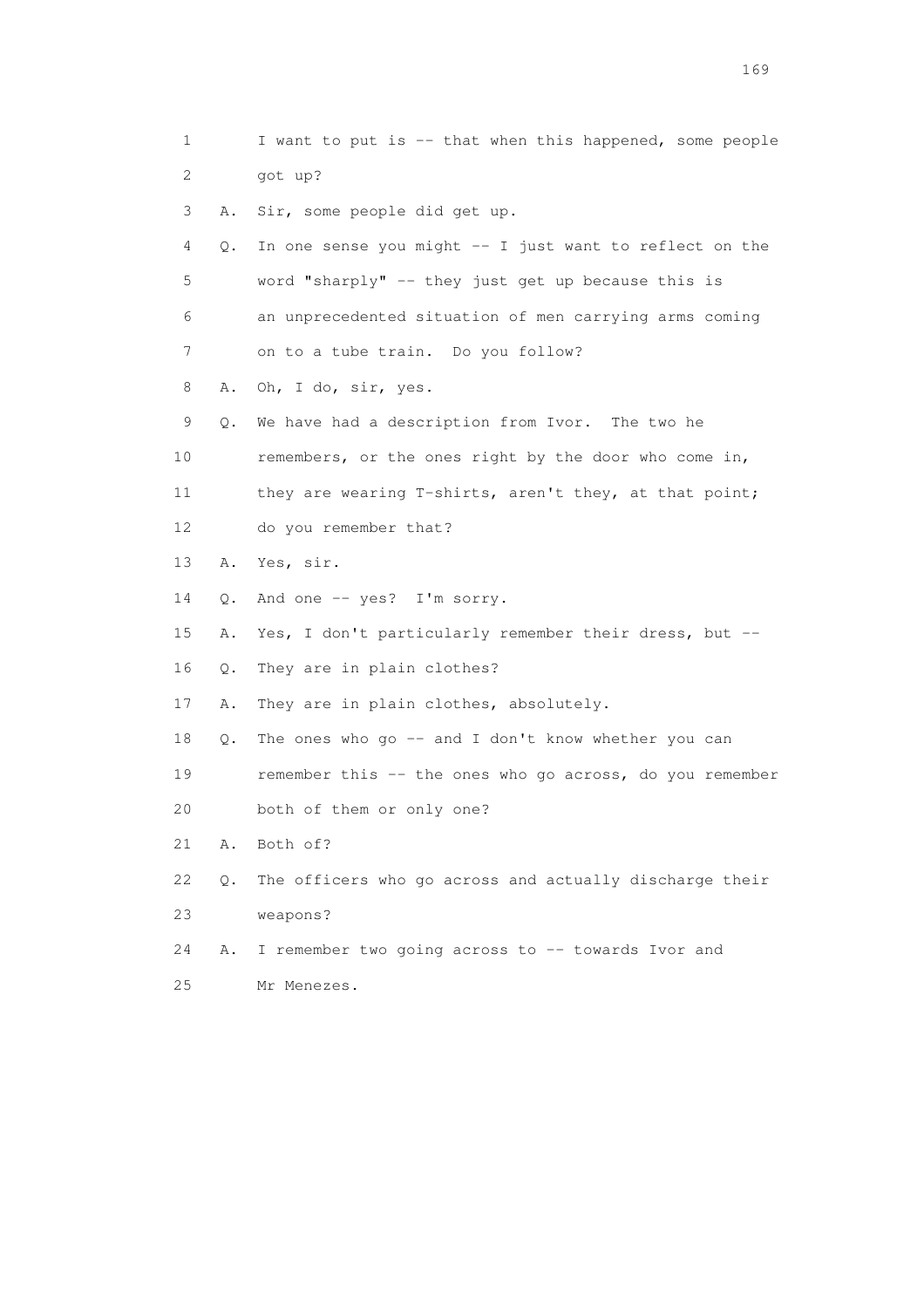1 Q. Right. Neither of those were wearing chequered caps, 2 were they? 3 A. Not to my knowledge, sir, no. 4 Q. Neither of those, to your recollection, ones who went 5 across actually shouted anything, did they? 6 A. I don't recall hearing either of them shout anything. 7 I think I have described what I did hear being audible 8 as the event unfolded. 9 Q. Yes, I appreciate that. I know it's a very short time 10 interval but I have a reason for asking you 11 specifically. 12 Now, the distance also between the seat where 13 Jean Charles is sitting and Ivor is very small, a few 14 feet, isn't it? 15 A. Yes, sir. 16 Q. So having got up, the most you can say is he moves in 17 the direction of Ivor, but he hasn't got very far, has 18 he? 19 A. No, sir, he hasn't. 20 Q. Because Ivor is able to grab, pincer-like, and push back 21 into the very seat he has come out of? 22 A. That's correct, sir. 23 MR MANSFIELD: Thank you very much. 24 Further questions from THE CORONER 25 SIR MICHAEL WRIGHT: Can I see if I have the -- there were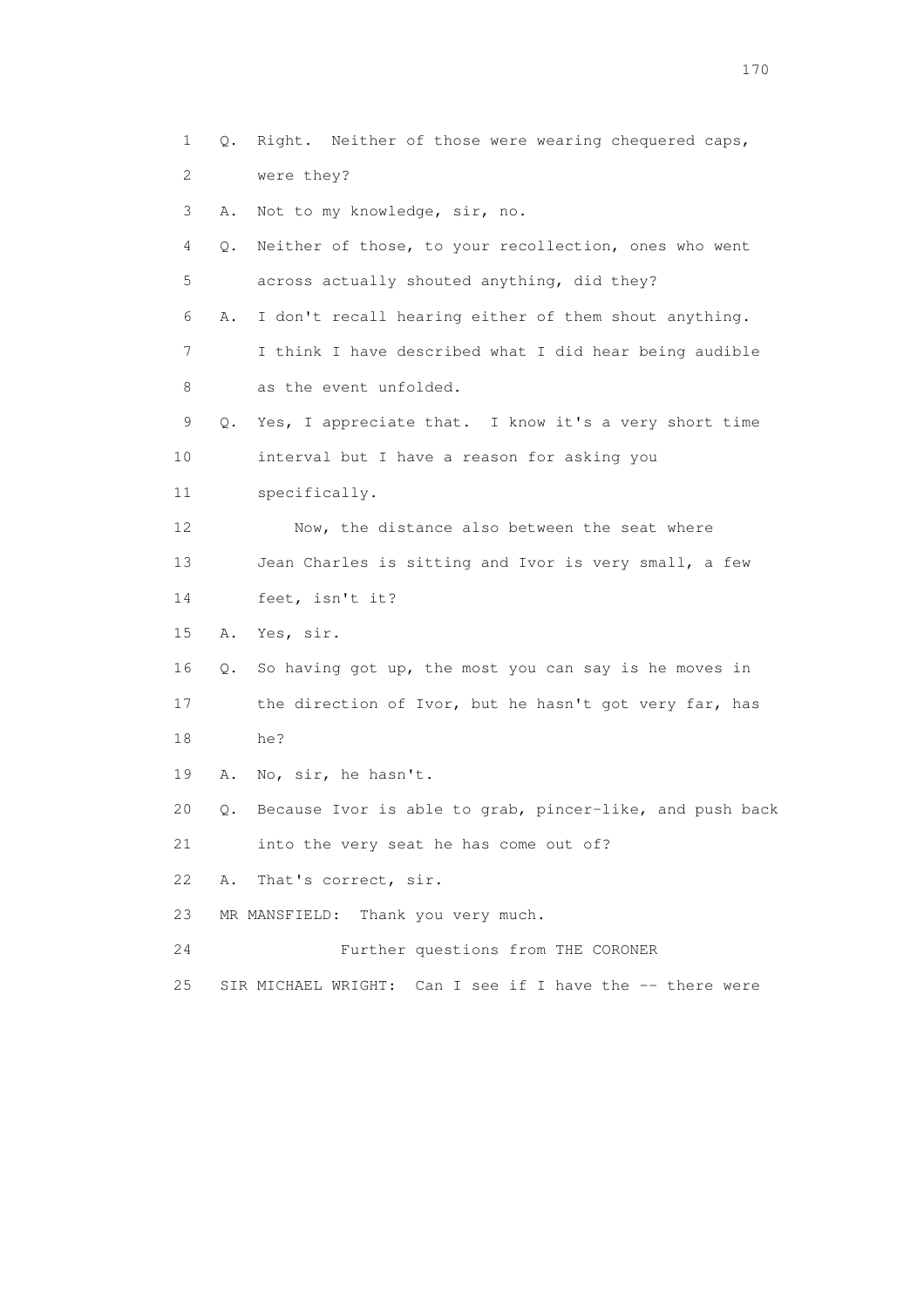| 1  |    | three men you saw approaching those double doors?             |
|----|----|---------------------------------------------------------------|
| 2  | Α. | I didn't see them approach the doors, sir, I saw them         |
| 3  |    | when they entered the train.                                  |
| 4  |    | SIR MICHAEL WRIGHT: As they came in?                          |
| 5  |    | A. Yes, sir.                                                  |
| 6  |    | SIR MICHAEL WRIGHT: Two in front and one behind, I think      |
| 7  |    | you told us?                                                  |
| 8  | Α. | But very, very close together.                                |
| 9  |    | SIR MICHAEL WRIGHT: Which one of them was wearing the         |
| 10 |    | chequered cap?                                                |
| 11 | Α. | I believe it was the third male.                              |
| 12 |    | SIR MICHAEL WRIGHT: The one behind?                           |
| 13 | Α. | The one behind the initial two.                               |
| 14 |    | SIR MICHAEL WRIGHT: Do I understand you to say that he was    |
| 15 |    | the one who was carrying what you called the machine          |
| 16 |    | qun?                                                          |
| 17 |    | A. Yes, sir, that is my recollection                          |
| 18 |    | SIR MICHAEL WRIGHT: Which might have been a carbine or        |
| 19 |    | something of that nature?                                     |
| 20 | Α. | Yes, sir, that is my recollection.                            |
| 21 |    | SIR MICHAEL WRIGHT: So the other two had handguns?            |
| 22 | Α. | Yes, sir. I didn't see them at the initial -- their           |
| 23 |    | initial entry on to the train, so I didn't see their          |
| 24 |    | handguns at that point.                                       |
| 25 |    | On the basis that they were both armed<br>SIR MICHAEL WRIGHT: |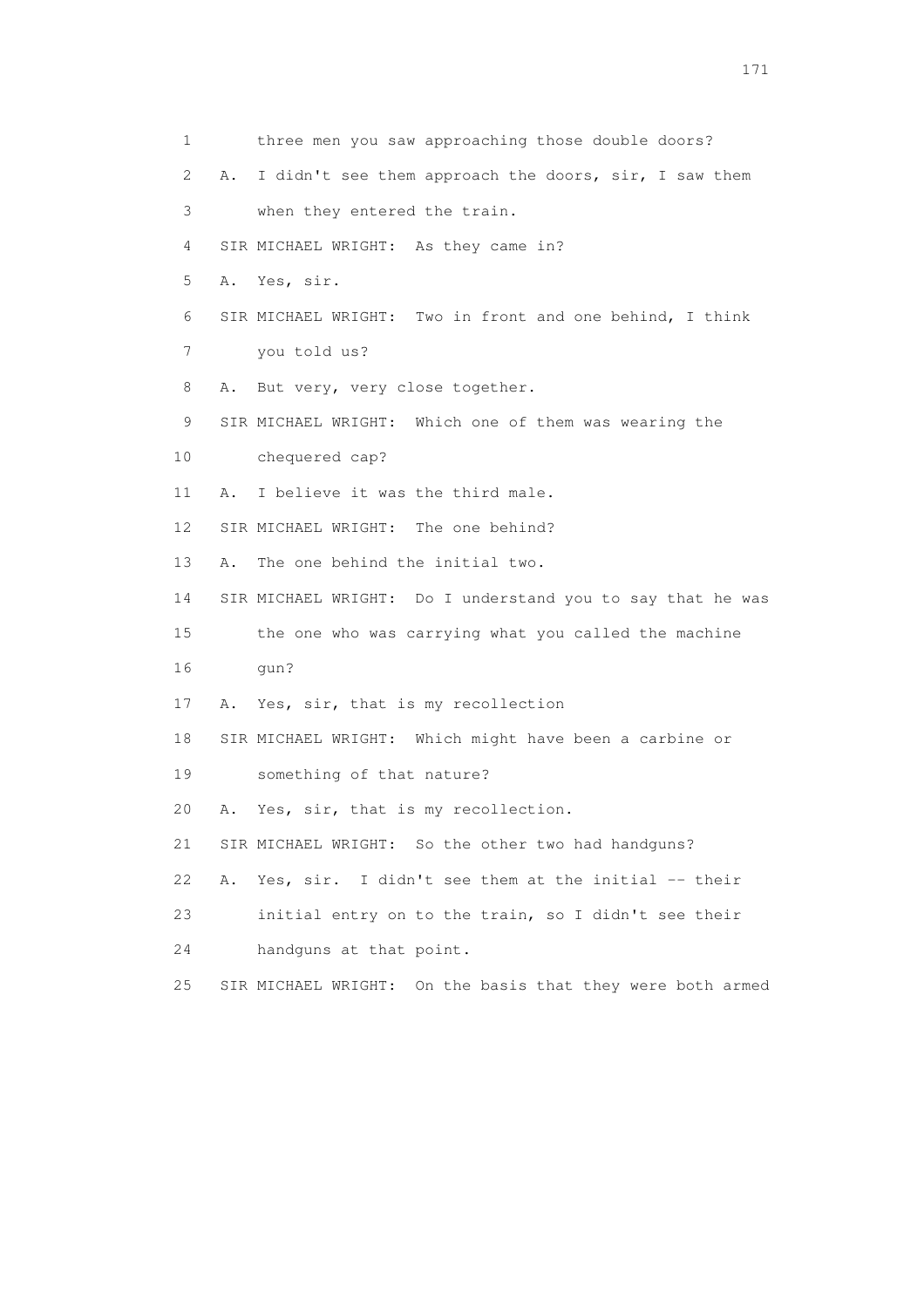1 and both fired, they were using handguns? 2 A. Sir. 3 SIR MICHAEL WRIGHT: It's just a logical conclusion? 4 A. Yes. 5 SIR MICHAEL WRIGHT: Thank you. Yes, Mr Stern. 6 Questions from MR STERN 7 MR STERN: Geoff, I ask you some questions on behalf of C2 8 and C12. 9 Just so we have your position clear, you are in the 10 far right side of the carriage against the door, are 11 you, that is closed? 12 A. Against the closed single door, sir, yes. 13 Q. Are you facing then out on to the platform? 14 A. I am facing towards the open door and out towards the 15 platform, sir, yes. 16 Q. It's from that position, is it, that you see everything 17 that you have told us about? 18 A. Sir, yes. 19 Q. It's only after the shooting that you actually move off 20 the carriage and go on to the platform? 21 A. That's correct, sir. 22  $\,$  Q. When you were first on the carriage, as I understand it, 23 you were surveying the area in order to see whether you 24 could see the subject of the surveillance? 25 A. Initially as I stepped on the train, sir, I was trying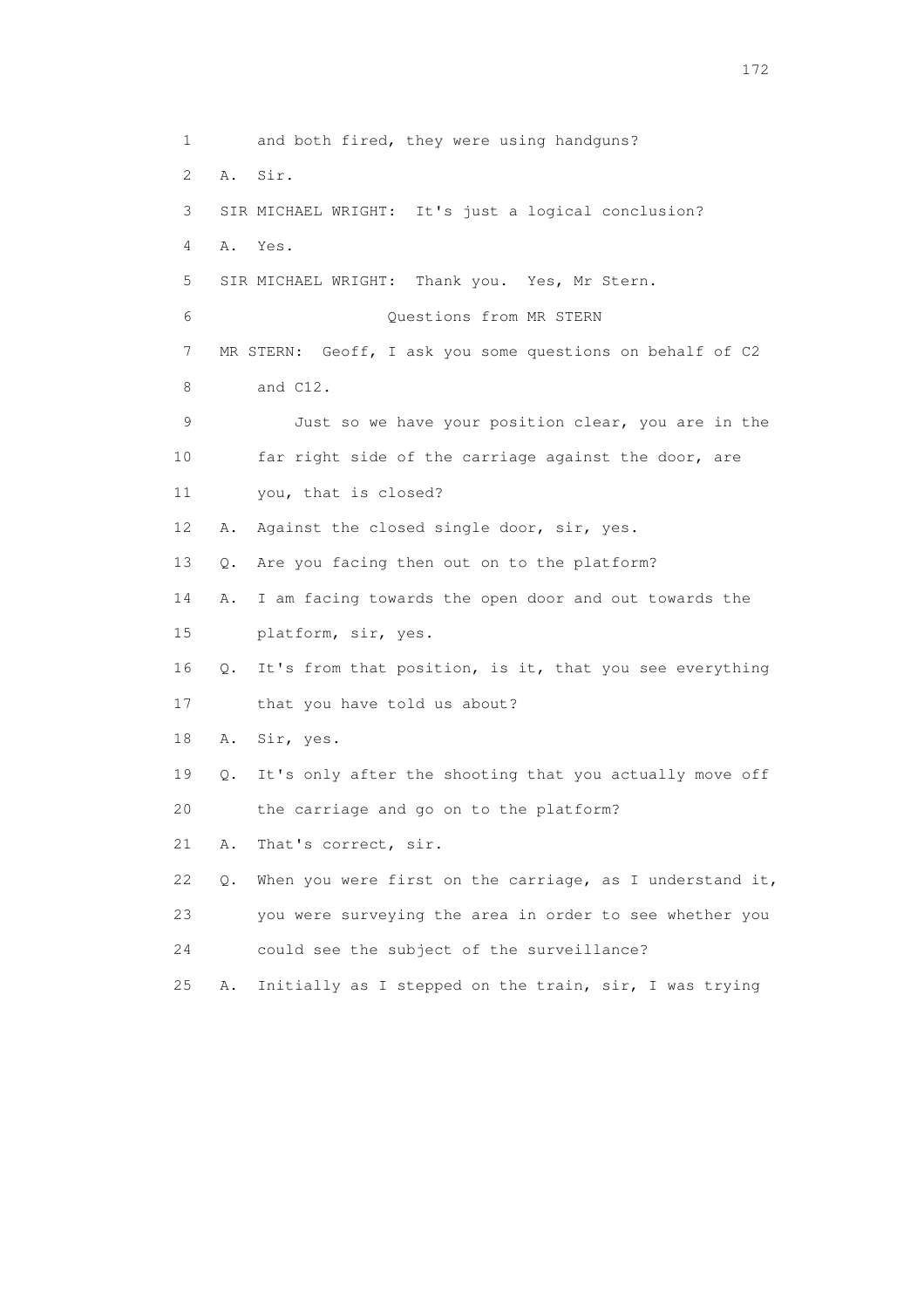1 to identify where my colleagues may or may not have 2 been. 3 Q. I am just looking at your statement. You say: 4 "I began to scan the carriage to ascertain the 5 whereabouts of the subject." 6 Do you have that? 7 A. Where are we in the statement, sir? 8 Q. Well, it's page 188. 9 A. Sorry. 10 Q. Do you have the page numbers at the bottom? 11 A. Right, yes. 12 Q. You may have a different pagination. About ten lines up 13 from the bottom: 14 "... three or four passengers on seats opposite me 15 with their backs to the platform, four or five 16 passengers ..." 17 A. I see, sir, thank you. 18 Q. "I began to scan the carriage to ascertain the 19 whereabouts of the subject." 20 A. Sir, yes. 21 Q. Yes? 22 A. Sir. 23 Q. Is that right? 24 A. That's correct, sir, to identify the location of the 25 subject and my colleagues.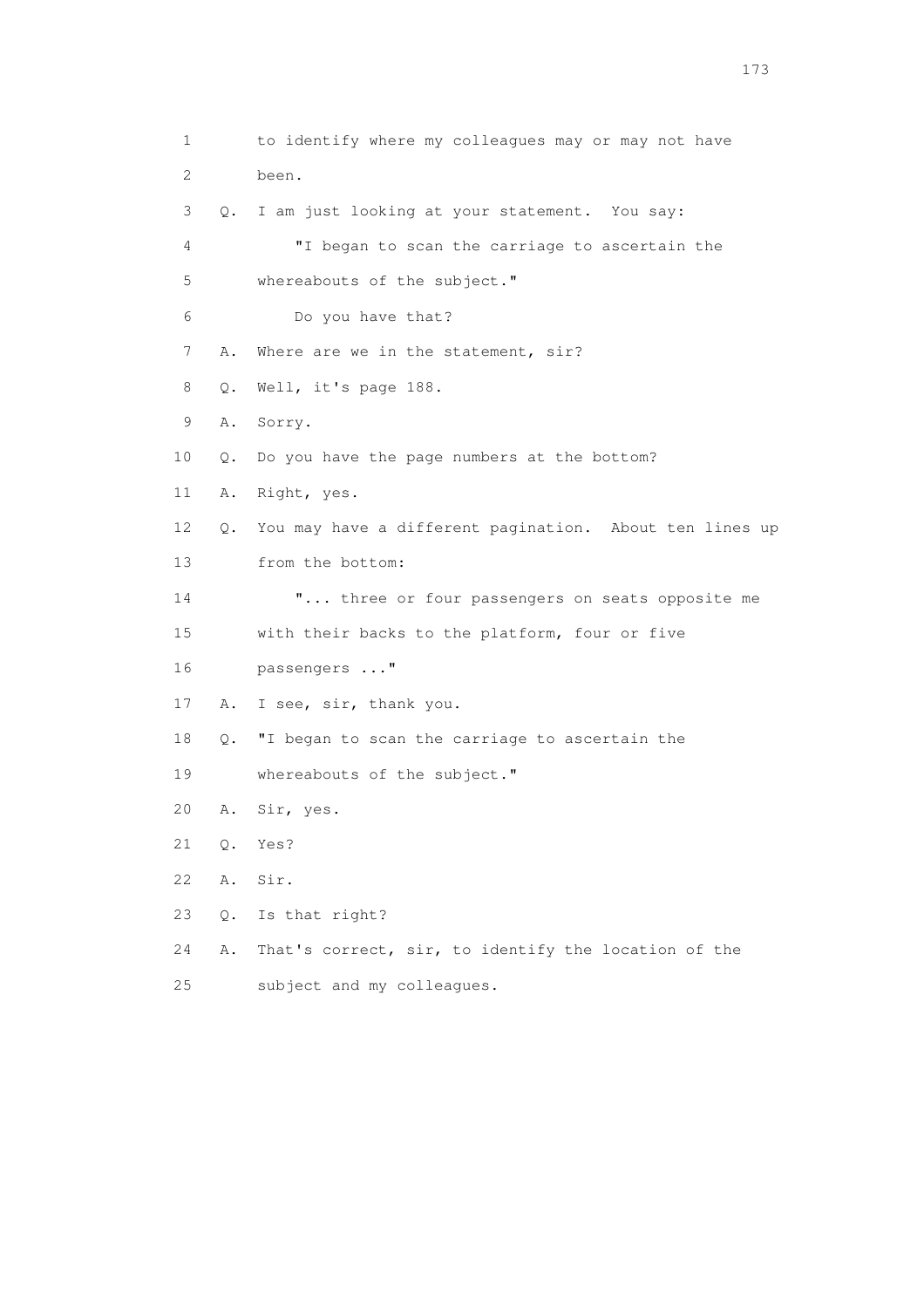1 Q. Yes. Let me make it clear I'm not criticising you. 2 It's very difficult, three years on, to remember 3 everything that happened and in the precise order it 4 happened. Let me make that clear. 5 The next thing happened is you see Ivor get up from 6 his seat, go over to the double doors, and did you see 7 what he did when he was there? Did you see him block 8 the door or not? 9 A. No, sir, I didn't see him block the door, but he went to 10 the door, quite close to the door, and, as has been 11 stated, I saw him gesture back towards the area of the 12 seating. 13 Q. At that point you had not actually identified the 14 subject of the surveillance, had you? 15 A. That's correct, I hadn't identified him. 16 Q. What caused you to identify the subject of the 17 surveillance was the movement of the person who we now 18 know to be Mr de Menezes from his seat? 19 A. Well, sir, I think I may have stated I was guided by the 20 actions of my colleague. 21 Q. Yes. 22 A. His gesturing with his arm back towards the vicinity of 23 Mr Menezes made me draw my attention to that area, so 24 that's the point that I was aware. 25 Q. Yes, I understand that. You looked towards the area of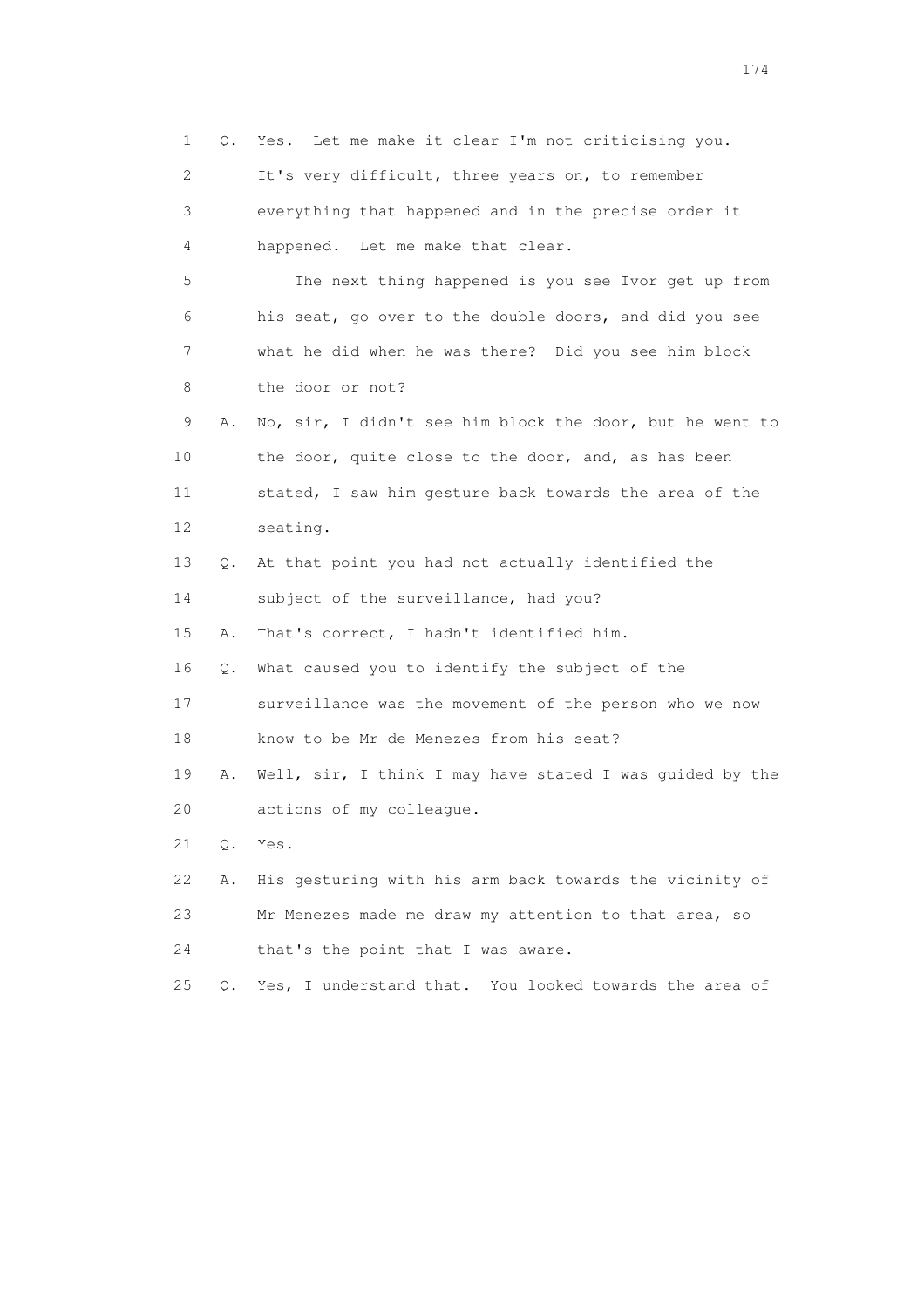1 that seating but there were several people there, 2 weren't there? 3 A. I don't recall there being several people there, sir, 4 but there were -- 5 Q. All right, you tell us: how many people were there 6 around Mr de Menezes? 7 A. I can't give an exact figure for that, sir, but there 8 were several people, as I recall, in the carriage, but 9 bear in mind now we are focusing on a small area of that 10 carriage to which my colleague has indicated. 11 Q. Was there no-one next to him as you recall it? 12 A. I don't recall, sir. I don't recall another passenger 13 next to him. 14 Q. Once that happened -- and the way again you put it in 15 your statement was: 16 "I then heard a shout from the direction of the open 17 doors." 18 Again, page 188. 19 A. I have got it, sir. 20 Q. Can you see five lines up? 21 A. Yes, I have got my statement here, sir. 22 Q. It was a shout, was it? 23 A. It was audible. I don't -- 24 Q. I am just reading it from your statement made on 25 23 July 2005.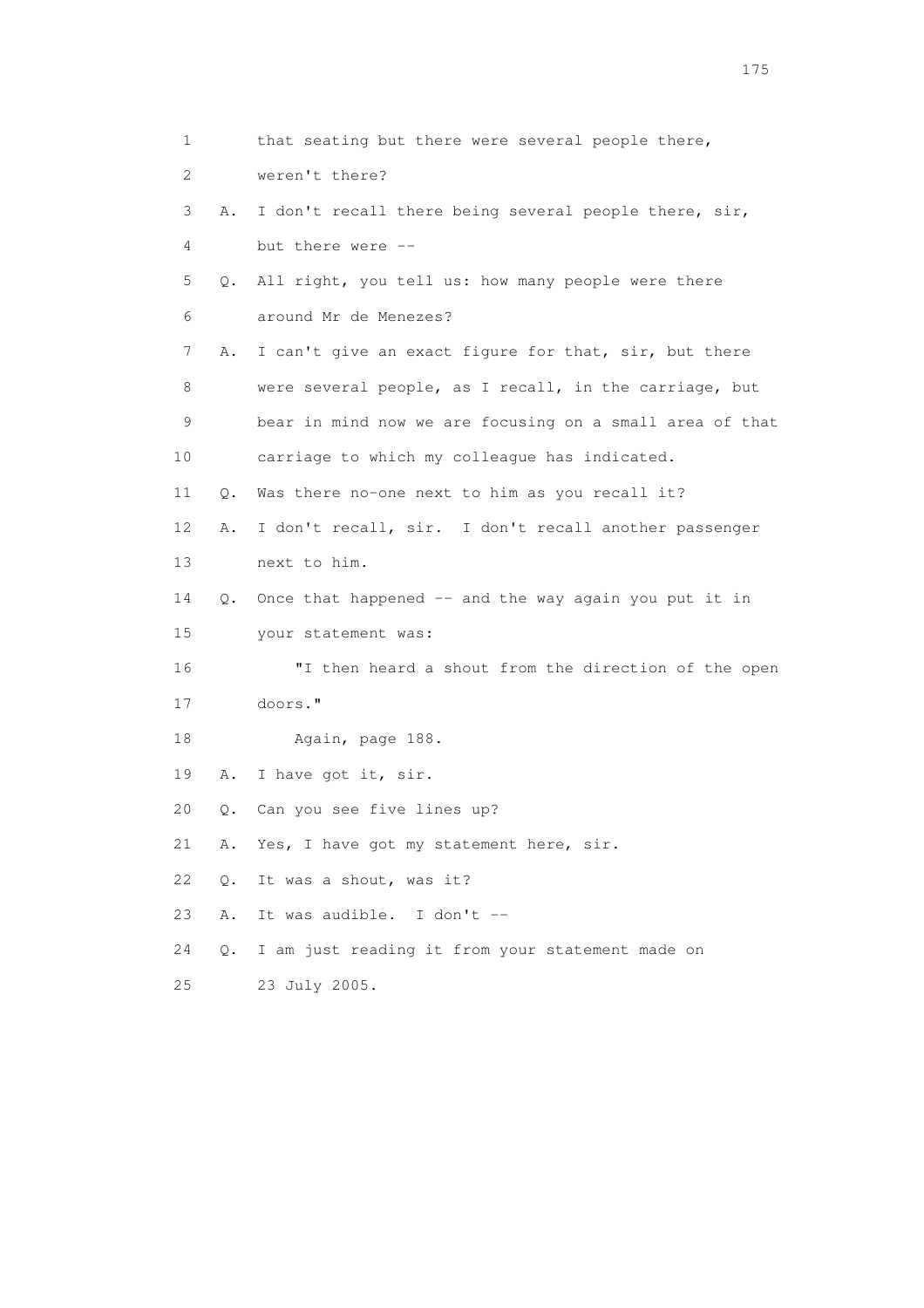- 1 A. I heard the word ...
- 2 Q. It's there for you to see on the screen if you prefer.
- 3 A. Yes, it's easier.
- 4 Q. "I then heard a shout from the direction of the open 5 doors which included the word 'police'."
- 6 A. I can see it, sir.
- 7 Q. That's your statement?
- 8 A. Yes, sir, yes.
- 9 Q. Do you recall that now or not?
- 10 A. I recall quite vividly that I heard the word "police"
- 11 in -- audibly at that point.
- 12 Q. At that point you had not seen a police officer apart 13 from Ivor?
- 14 A. That's correct, sir.
- 15 Q. Then, as your statement continues:
- 16 "Immediately I was aware of a passenger rise sharply
- 17 from his seat."
- 18 That's the way you put it?
- 19 A. Yes, sir.
- 20 Q. "He was sitting in the area where Ivor was pointing.
- 21 The male was dressed in a blue denim jacket and had
- 22 short dark hair. He appeared animated and made towards
- 23 Ivor, who immediately grabbed hold of him in
- 24 a pincer-like bear hug."
- 25 Does that refresh your memory of --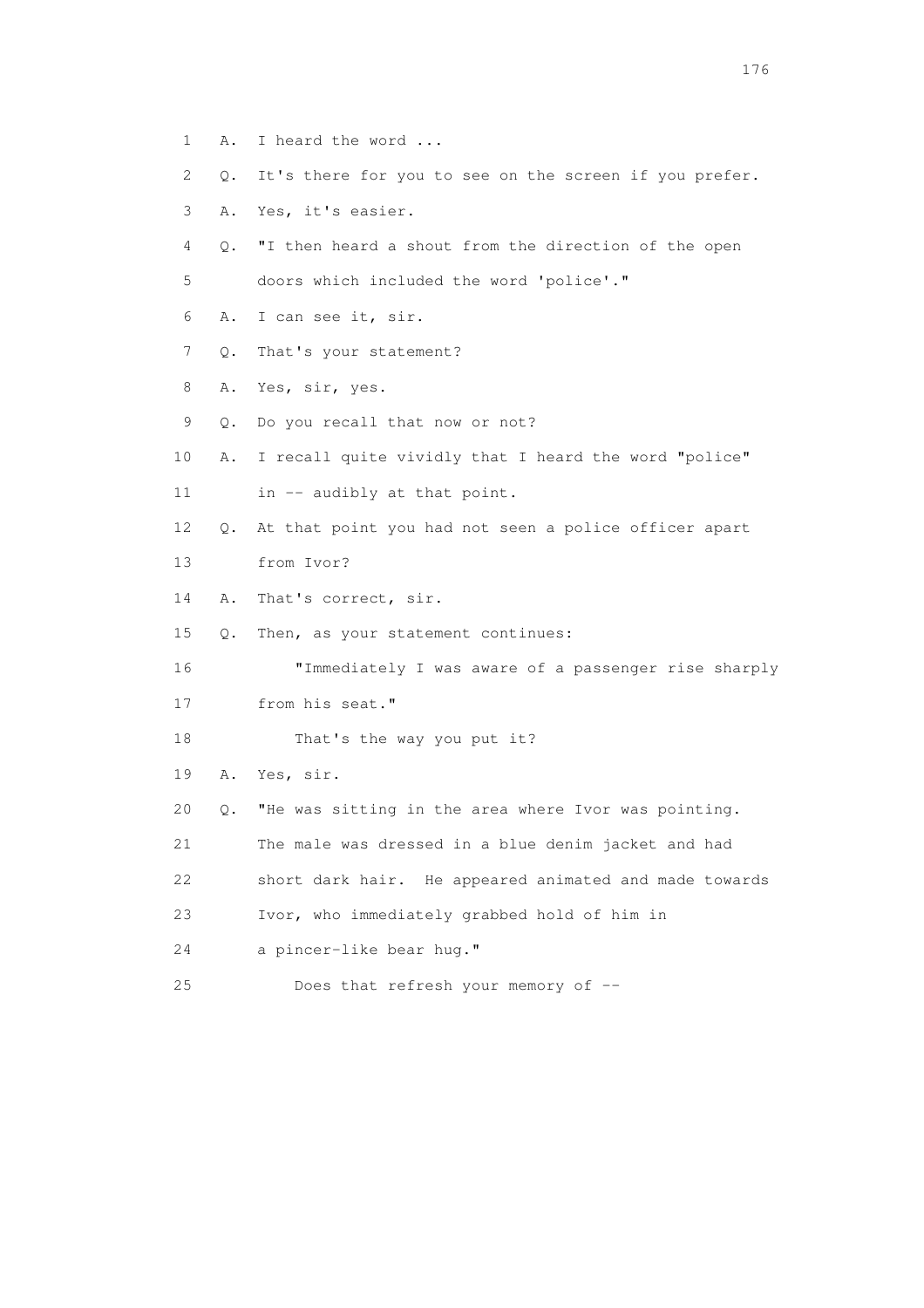1 A. Yes, sir, it does.

2 Q. -- how it happened?

3 A. Yes, sir.

 4 Q. Could I just ask, please, to have up on the screen the 5 evidence that you gave at the Health and Safety trial; 6 you will be pleased to know not all of it. 7 9 October 2007, page 26. At the top of the page, third 8 line down: 9 "Question: Once you had seen Ivor, did you see 10 anybody else? 11 "Answer: No, not at that stage. I mean, there were 12 several passengers on the train at that time but 13 I wasn't aware of anybody that I was familiar with." 14 Then you are asked to say what happened in your own 15 words: 16 "Answer: Literally within the space of a couple of 17 seconds, I saw my colleague, Ivor, get up from his seat 18 and make his way towards -- away from me and towards the 19 direction of the first set of double doors. Having done 20 so, he sort of turned to his right and sort of made 21 a gesture back towards passengers in the carriage. 22 "Question: Did you hear anything? 23 "Answer: Not at that stage, I didn't hear anything. 24 "Question: He made a gesture and what happened 25 after that?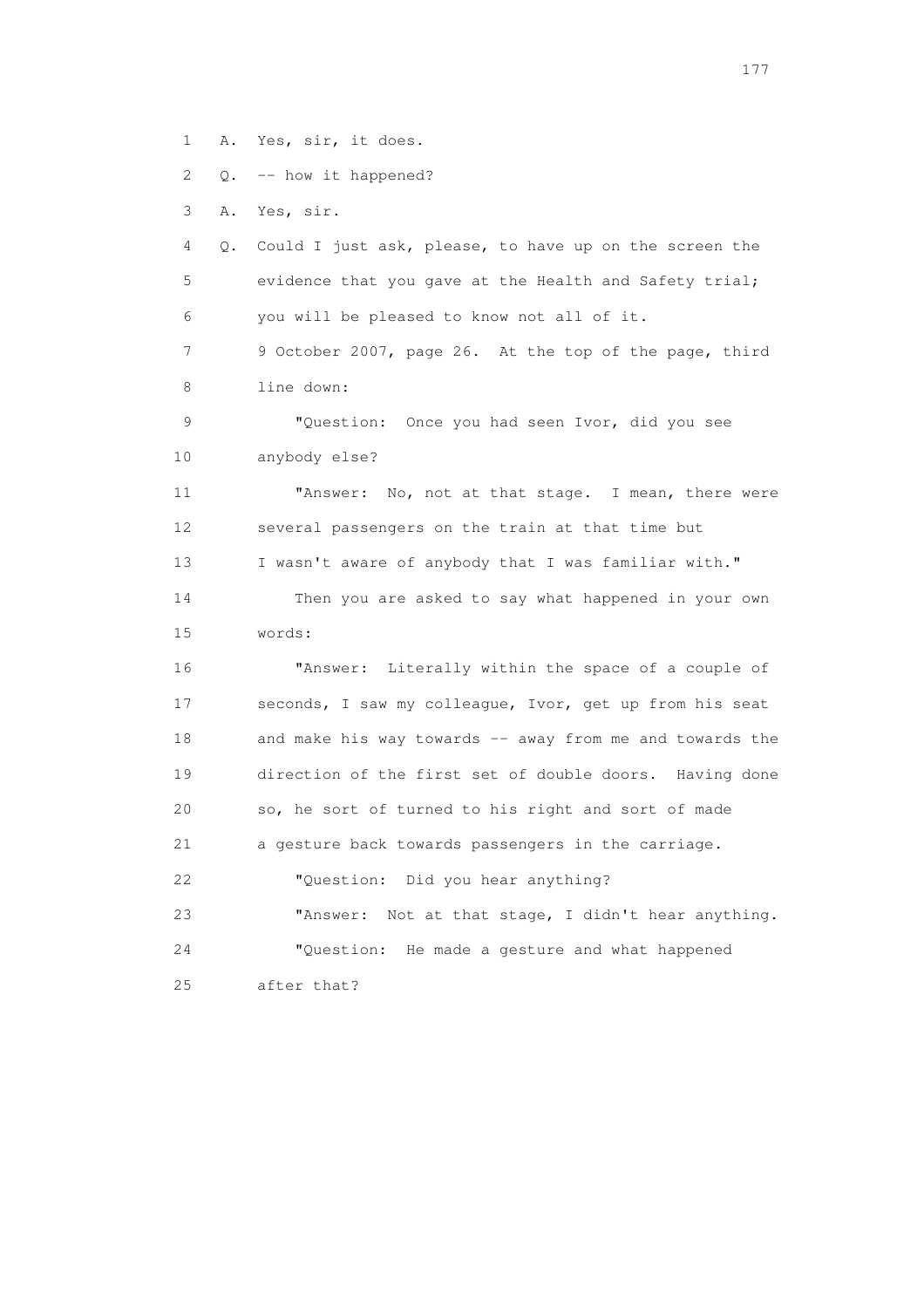1 "Answer: At that time -- again, this is happening 2 exceptionally quickly -- I heard a shout from the 3 direction of the double doors ..." 4 So this is what you said in evidence last year. 5 A. Sir. 6 Q. "... and in that shout I heard the word 'police' 7 shouted. That having happened, it evidently prompted 8 a bit of a response from the carriage and I was aware of 9 a male that was to my right jump up from his seat, and 10 that was sort of generally in the direction that my 11 colleague Ivor was pointing at that time. 12 "Question: You said that produced a reaction in the 13 carriage; do you mean in terms of other passengers? 14 "Answer: I wasn't aware of what other passengers 15 were doing ... but for some reason my attention was 16 drawn to ... one particular male, who we now know to be 17 Mr de Menezes, who sort of rose sharply from his seat at 18 that time." 19 Does that refresh your memory that at the time that 20 the shouting had taken place -- and I appreciate this 21 all happened extremely quickly -- there was one 22 passenger who rose sharply or -- you have described it 23 in a variety of ways -- jumped up, and in fact if we 24 look a little further down at line 15, you have him 25 leaping from his seat. That is the way you described it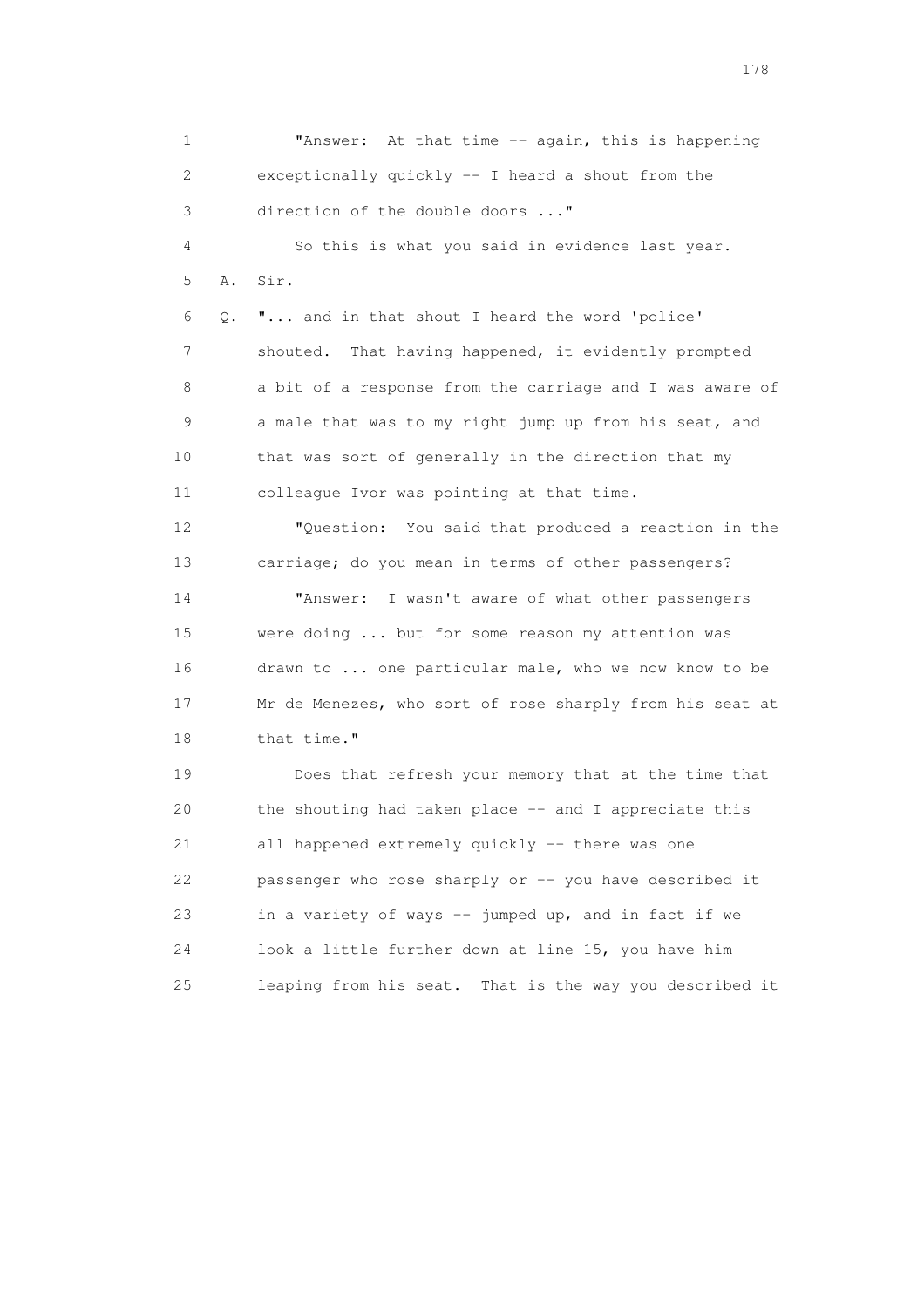1 there. Do you see it?

2 A. I see how it's described, sir, yes.

 3 Q. You say you were not aware of the other passengers at 4 that time. That's what you said last year in evidence. 5 A. Yes, sir. 6 Q. So is that right? 7 A. Well, I think what I am saying there and what I am 8 saying to you now is that whilst I am aware there are 9 other passengers there within the carriage, my focus 10 naturally is towards my colleague and the person or the 11 area to which he is pointing. It's important for -- to 12 clarify that. 13 This situation, as you have described, is happening 14 very, very quickly. Imagining the scenario that we are 15 in, my focus is on -- is very focused towards my 16 colleague and the area to which he is pointing. So what 17 other passengers are doing is a peripheral thing to me. 18 Q. I understand all of that, but the question I'm asking 19 really is what you put in your statement is this: that 20 you weren't aware of the other passengers at that 21 precise moment. 22 I know it all happened very quickly and within 23 seconds I am sure there were passengers leaving that

 24 train, and we will hear from them, for obvious reasons, 25 there were shots; but at the precise time of the shout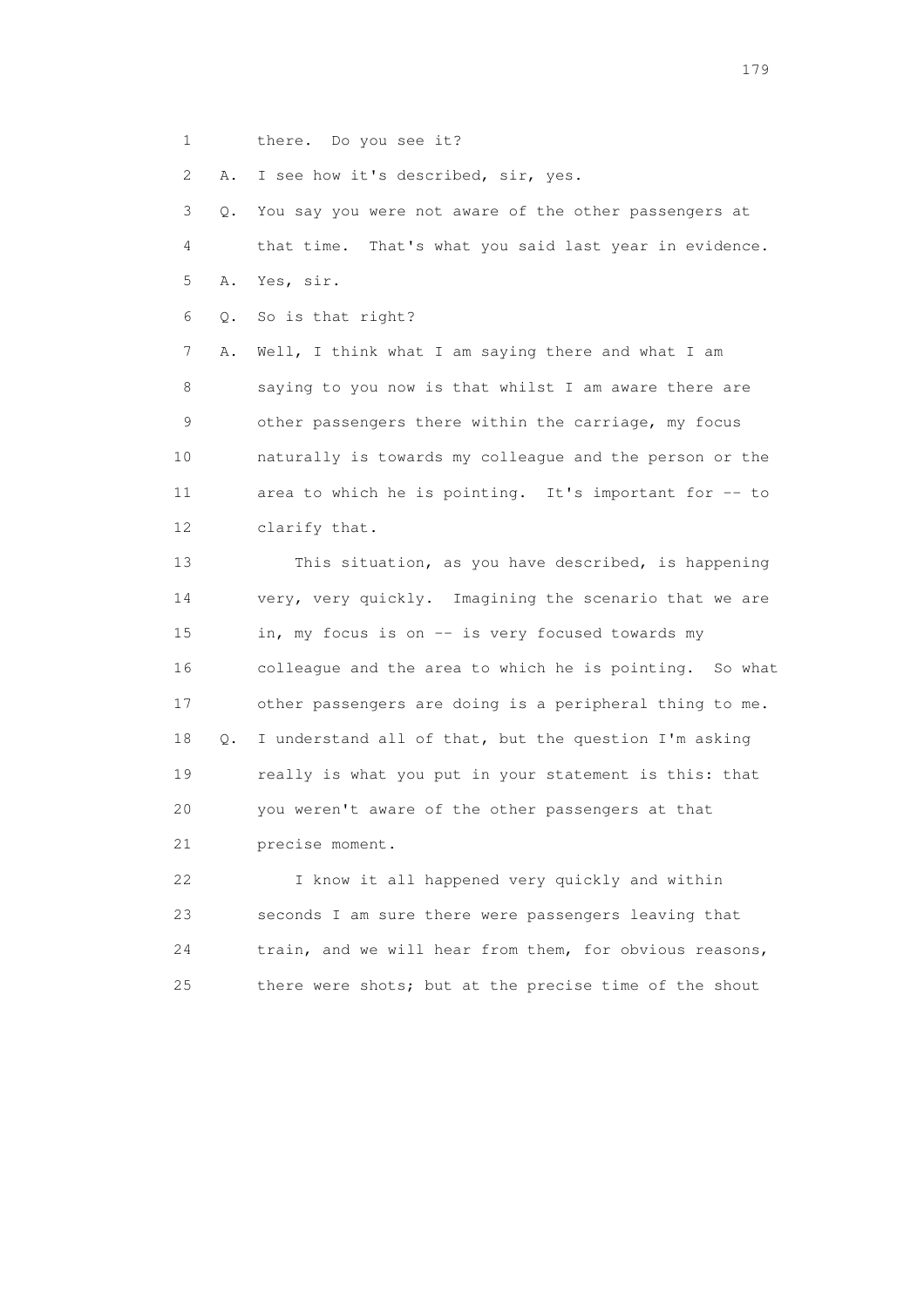1 and then Ivor turning round and facing the other side of 2 the seating, there was this incident which stuck out to 3 you from those passengers? 4 A. I am not entirely following, sir, here, because I think 5 what I'm trying -- what you are trying to say is that 6 I am not aware of anything else happening in the 7 carriage. 8 Q. No, no. Let me explain. The point is Mr Mansfield has 9 said to you: look, there were three or four people that 10 got up at the same time. That's effectively what 11 I think he might be putting to you. 12 A. Okay, sir. 13 Q. What I am looking at with you is what you said at the 14 Health and Safety trial in relation to that very issue. 15 A. Right. 16 Q. It seems, does it not, on the evidence that you gave, 17 that those people got up later, after this incident? 18 A. Well -- 19 SIR MICHAEL WRIGHT: Do you mean after the shooting? 20 MR STERN: If one looks at his statement, it's not entirely 21 clear. 22 A. Sir, if "later" is within a fraction of a second. 23 Q. Yes. 24 A. I am awfully sorry but I can't pin that down to exact 25 specifics.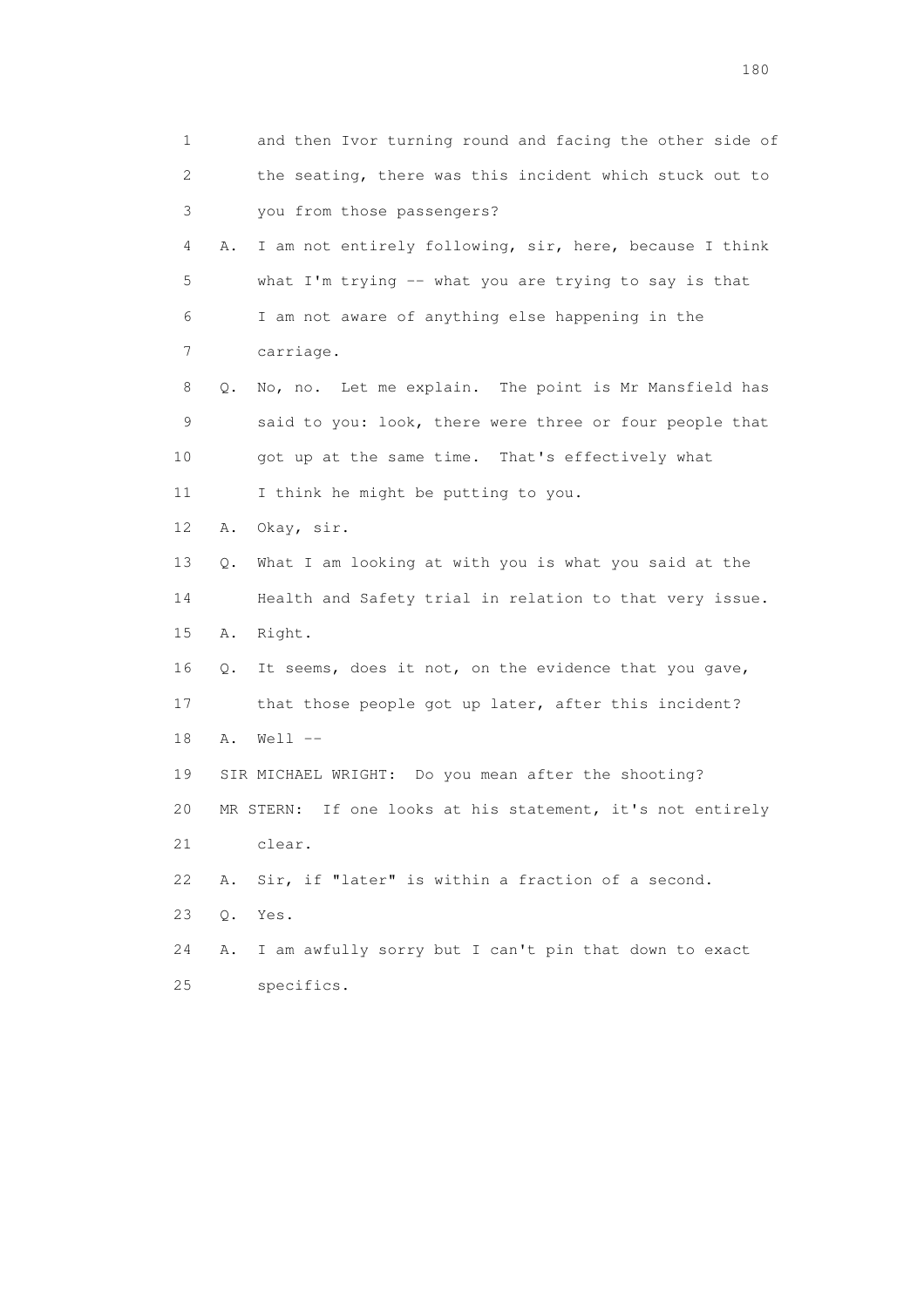- 1 Q. All right.
- 2 A. I think that's what you are asking me to do, and I'm 3 afraid I can't do that.

 4 Q. I think the point is this: you were focused on that 5 particular passenger at that time?

 6 SIR MICHAEL WRIGHT: Forgive me, Mr Stern. You did use the 7 phrase "after that incident" and it's very difficult 8 really to answer that until we know what you mean by 9 "the incident".

 10 MR STERN: Can we look at your statement at page 189 and you 11 can tell us what you meant. You have described the 12 entire incident at pages 188 and 189 that we have just 13 looked at; yes?

14 A. Yes, sir.

 15 Q. You described the shooting about five or six lines down: 16 "As he did so I saw a pistol in his hand which he 17 placed at the head of the unidentified man and fired the 18 weapon. I heard several more sounds of gunfire as this 19 unfolded very quickly and I stepped out of the carriage 20 through the single door. I moved quickly to the open 21 double doors, and on doing so I saw Ivor being dragged 22 out of the carriage and on to the platform by an SO19 23 officer."

24 Then you say:

25 "I could see through the open doors the ... lifeless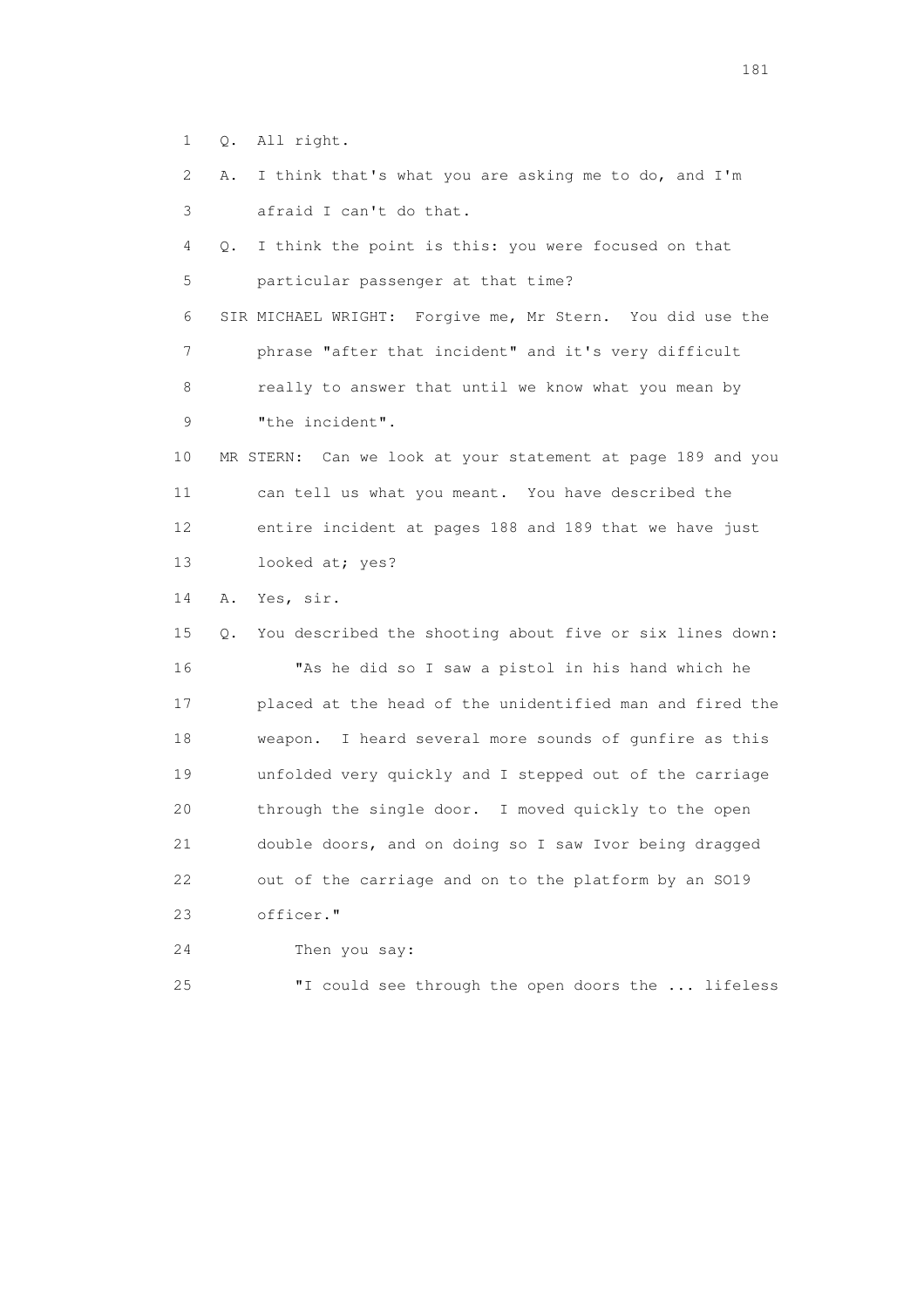1 body ... on the floor ..." 2 In fact we have heard that the body remained on the 3 seat and then was put on the floor later on. 4 A. All right. 5 Q. That may not ... 6 "Whilst the incident was unfolding I was aware of 7 passengers exiting the train, some shouting, creating 8 a general commotion." 9 Was that during the time of the shooting or after 10 the shooting, or can you not now remember? 11 A. No, I -- 12 SIR MICHAEL WRIGHT: That relates to leaving the train. 13 MR STERN: Yes. 14 SIR MICHAEL WRIGHT: What he was being asked about earlier 15 was whether anybody stood up from their seats. 16 MR STERN: Yes. That's the only -- 17 SIR MICHAEL WRIGHT: What I thought you were putting to 18 him -- I am not sure what you are putting, actually, or 19 whether you are putting anything. I thought you were 20 suggesting that nobody moved out of their seats until 21 after the shots were fired. Is that what you are 22 suggesting? 23 MR STERN: I am not in a position to put that. I think 24 the -- 25 SIR MICHAEL WRIGHT: What Geoff has told both me and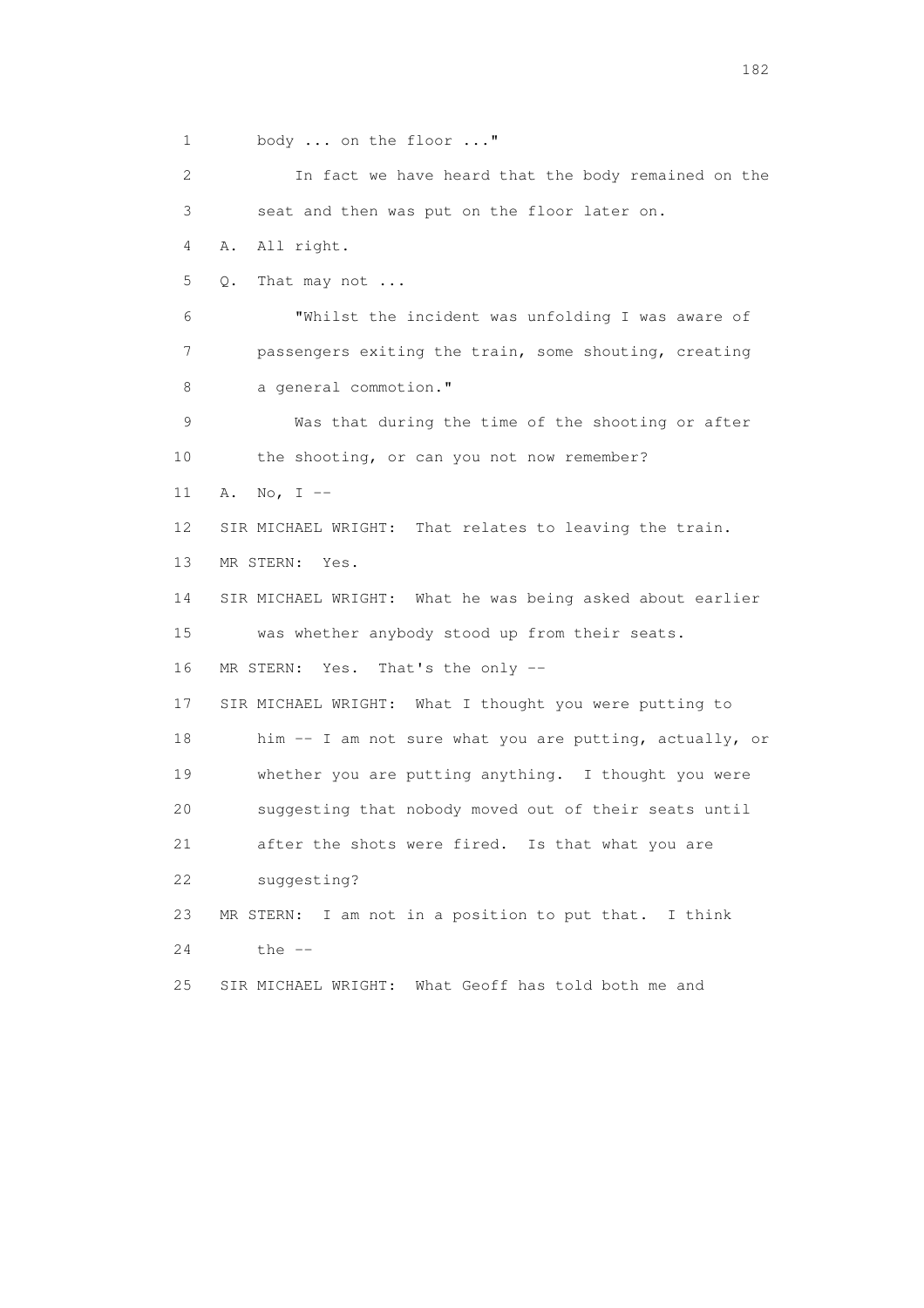1 Mr Mansfield is that when Mr de Menezes stood up, 2 I think, having apparently heard the noises, what Geoff 3 then said -- and we will ask him again whether he thinks 4 this is right -- is that about the time, and 5 I appreciate these are minuscule split-seconds, that 6 Mr de Menezes stood up, so did one, two, three or four 7 other passengers. 8 Is that right? 9 A. Yes, sir, that is right, but, as you rightly say, within 10 a fraction of a second. 11 MR STERN: All right. I'll leave it there. It's in his 12 interview. 13 SIR MICHAEL WRIGHT: Thank you very much. Ms Leek? 14 MS LEEK: No questions. 15 SIR MICHAEL WRIGHT: Mr Perry? 16 MR PERRY: No, thank you. 17 SIR MICHAEL WRIGHT: Mr King? 18 MR KING: No, thank you, sir. 19 SIR MICHAEL WRIGHT: Mr Horwell? 20 MR HORWELL: No, thank you, sir. 21 SIR MICHAEL WRIGHT: Mr Gibbs. 22 Ouestions from MR GIBBS 23 MR GIBBS: Can we just clear up some words, please, Geoff? 24 If you have page 188 up again on the screen, and if 25 Tom could just use the yellow pen in the second last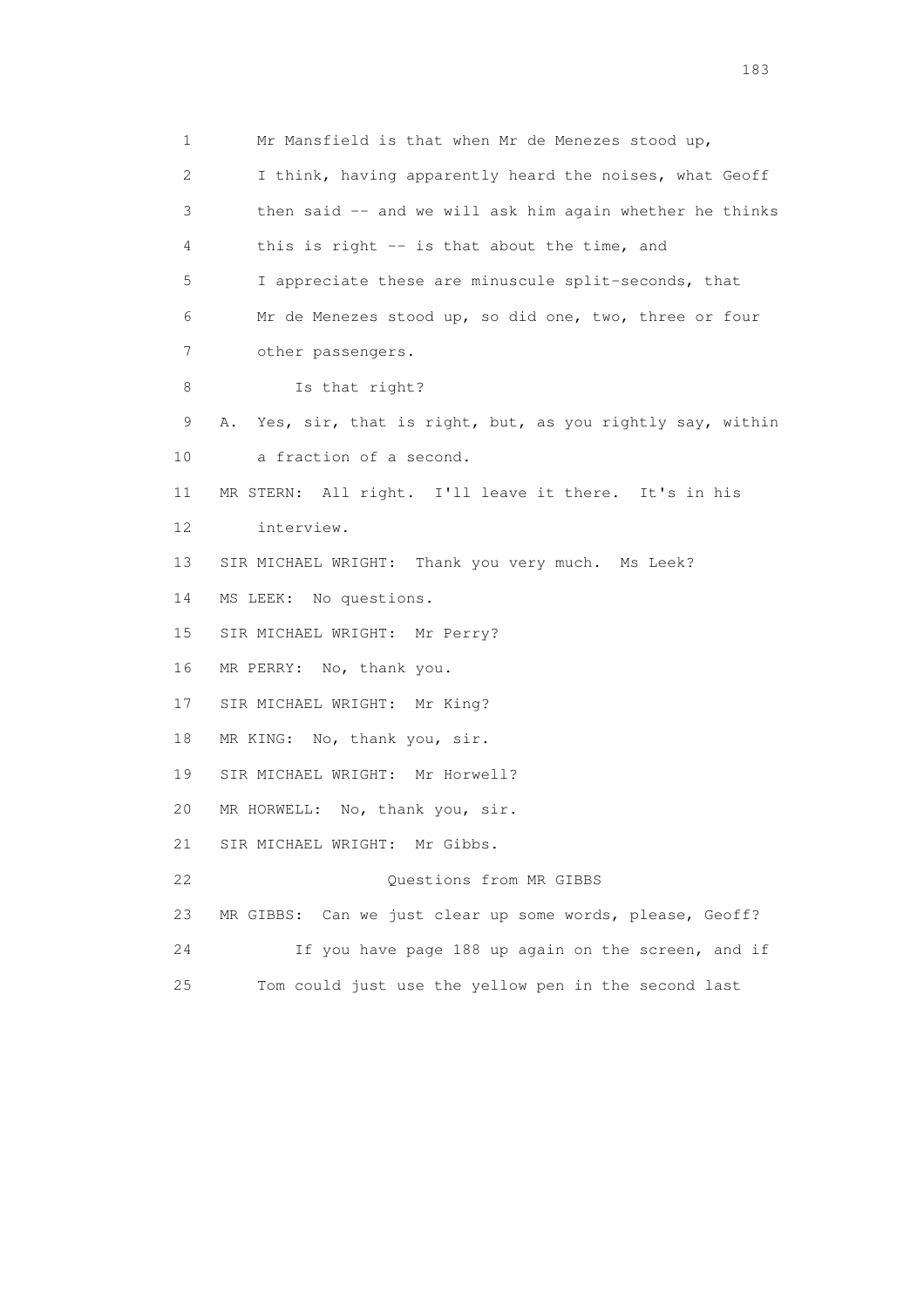1 line to highlight the word "animated". I'm going to ask 2 you about that in a moment. 3 Then if we could go back to the evidence at the 4 Central Criminal Court. It's 9 October, pages 26 and 5 27, I think. I am looking at the last line of 26. 6 I have got "jump up", and then if we scroll on to the 7 next page -- 8 SIR MICHAEL WRIGHT: Actually go back up. Go up one line or 9 two lines: 10 "I heard the word 'police' shouted. That having 11 happened, it evidently prompted a bit of a response from 12 the carriage ..." 13 Presumably other passengers? 14 A. Yes, sir. 15 MR GIBBS: So I have "animated", "jump up". Then can we go 16 to the next page, please, and at line 8 I have "sort of 17 rose sharply", and at line 15 we have "leapt up". 18 Now, "animated", "jump up", "leap up", "rose 19 sharply". We understand this takes place very fast and 20 that you are not expecting it to happen; is that right? 21 A. I wasn't expecting it, sir, no. 22 Q. And that you are standing, am I right, with your back to 23 where Mr de Menezes moves away from you towards Ivor? 24 A. I'm stood with my back to the door, sir, affording me 25 some view of the carriage.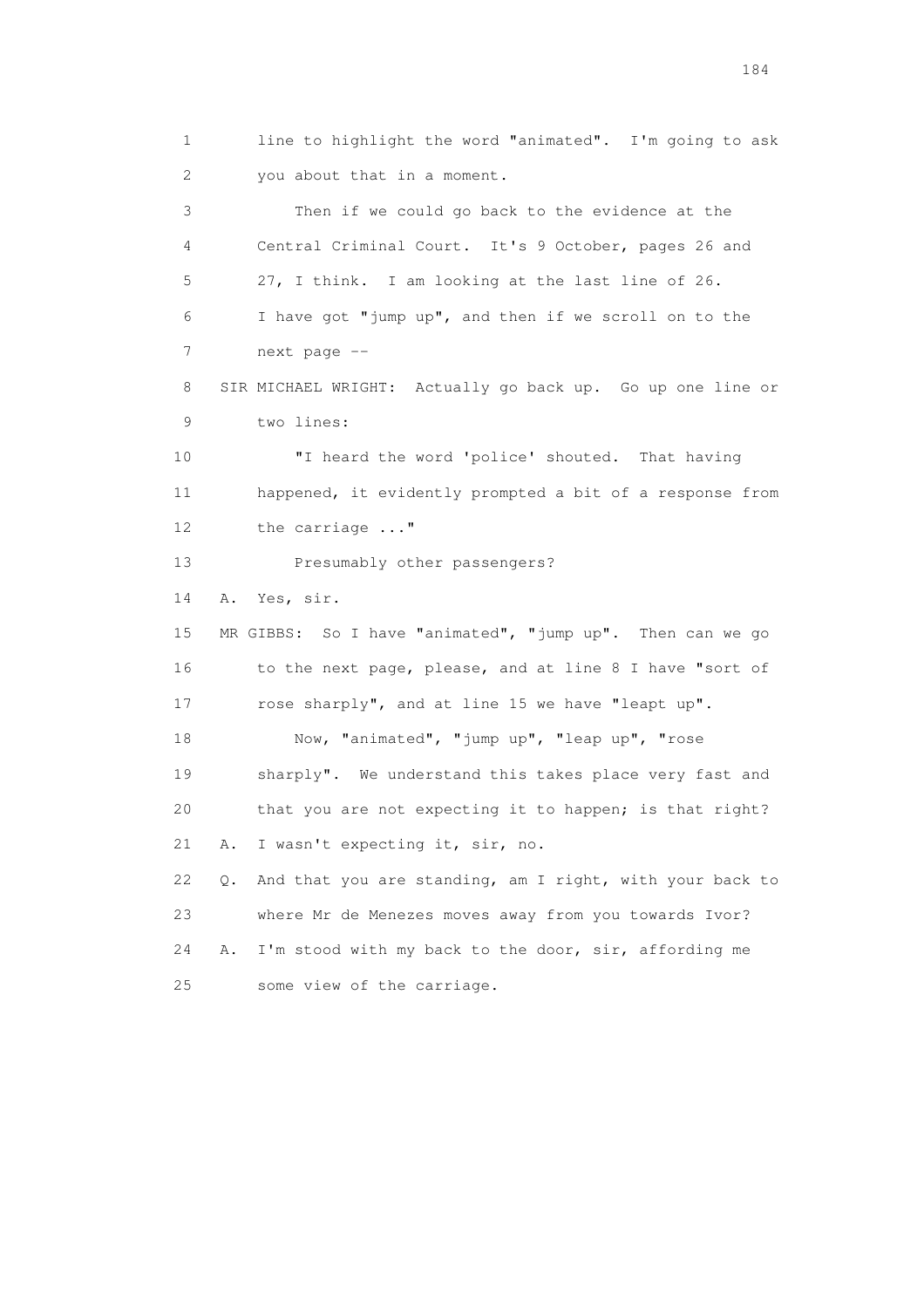1 Q. So your view of Mr de Menezes is of him side on or of 2 his back? 3 A. Side on. 4 Q. So let us just take those words together. You have used 5 different words at different times: "animated", "leapt 6 up", "jumped up". It's all happening very quickly. 7 What was, as you tell us now, your impression from 8 where you were standing of what he did? 9 A. Having rose quickly from the seat, my impression that he 10 was trying to leave the train. 11 Q. So moving in the direction of the double doors towards 12 where Ivor was? 13 A. That's correct, sir. 14 Q. Towards where we know later some SO19 officers were? 15 A. Yes, sir. 16 Q. Even if it was only a fraction of a second later that 17 they were there? 18 A. Yes. 19 Q. "Animated" is the word you used the day after the 20 incident. What did you mean by that? Did you mean 21 "rose sharply", "leapt up"? What did you mean by that? 22 A. Well, all of those things, sir. I think it's fair to 23 say that his movements out of the seat towards the doors 24 was somebody in a hurry, not somebody who was just 25 casually about to leave the train, if that makes sense.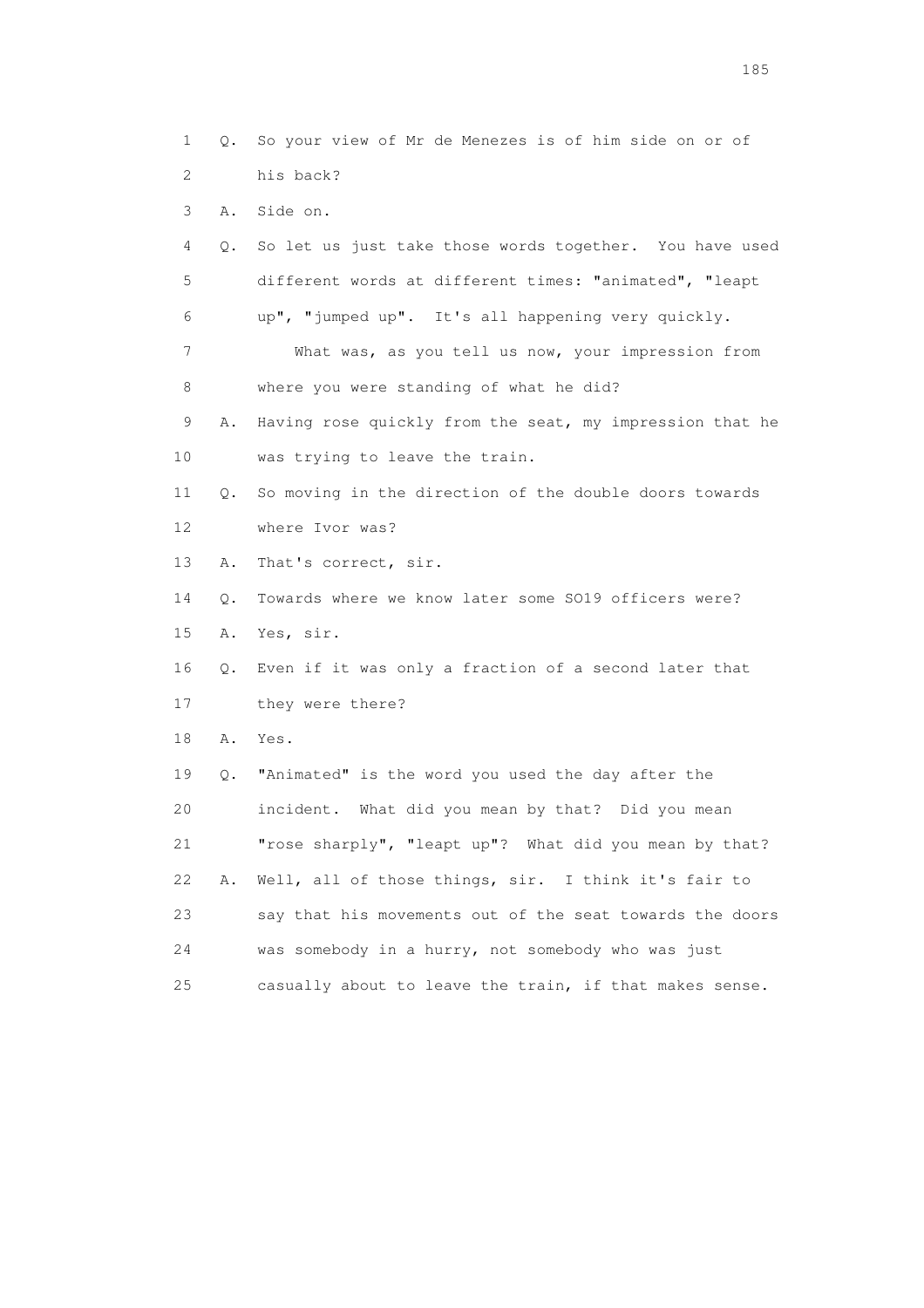1 MR GIBBS: Thank you very much.

2 SIR MICHAEL WRIGHT: Thank you.

 3 MR HILLIARD: No more questions, thank you. 4 Further questions from THE CORONER 5 SIR MICHAEL WRIGHT: Just one thing, please. This is 6 a question about which you may have an answer or you may 7 not be able to give any answer at all. 8 You have told us that as far as you were concerned, 9 what had happened within your knowledge or experience, 10 before you went down into the tube station, was that you 11 were expecting this follow to continue? 12 A. Yes, sir. 13 SIR MICHAEL WRIGHT: In a conventional way? 14 A. Yes, sir. 15 SIR MICHAEL WRIGHT: With you there to support your 16 colleagues who were also on the train? 17 A. Yes, sir. 18 SIR MICHAEL WRIGHT: When you heard the noise from the 19 platform and then saw these three men, you of course as 20 an officer recognised instantly that they were CO19? 21 A. Yes, sir. 22 SIR MICHAEL WRIGHT: What did you think they were going to 23 do or what did you expect they were going to do, or did 24 you have no idea? 25 A. That split-second initial reaction, I think you have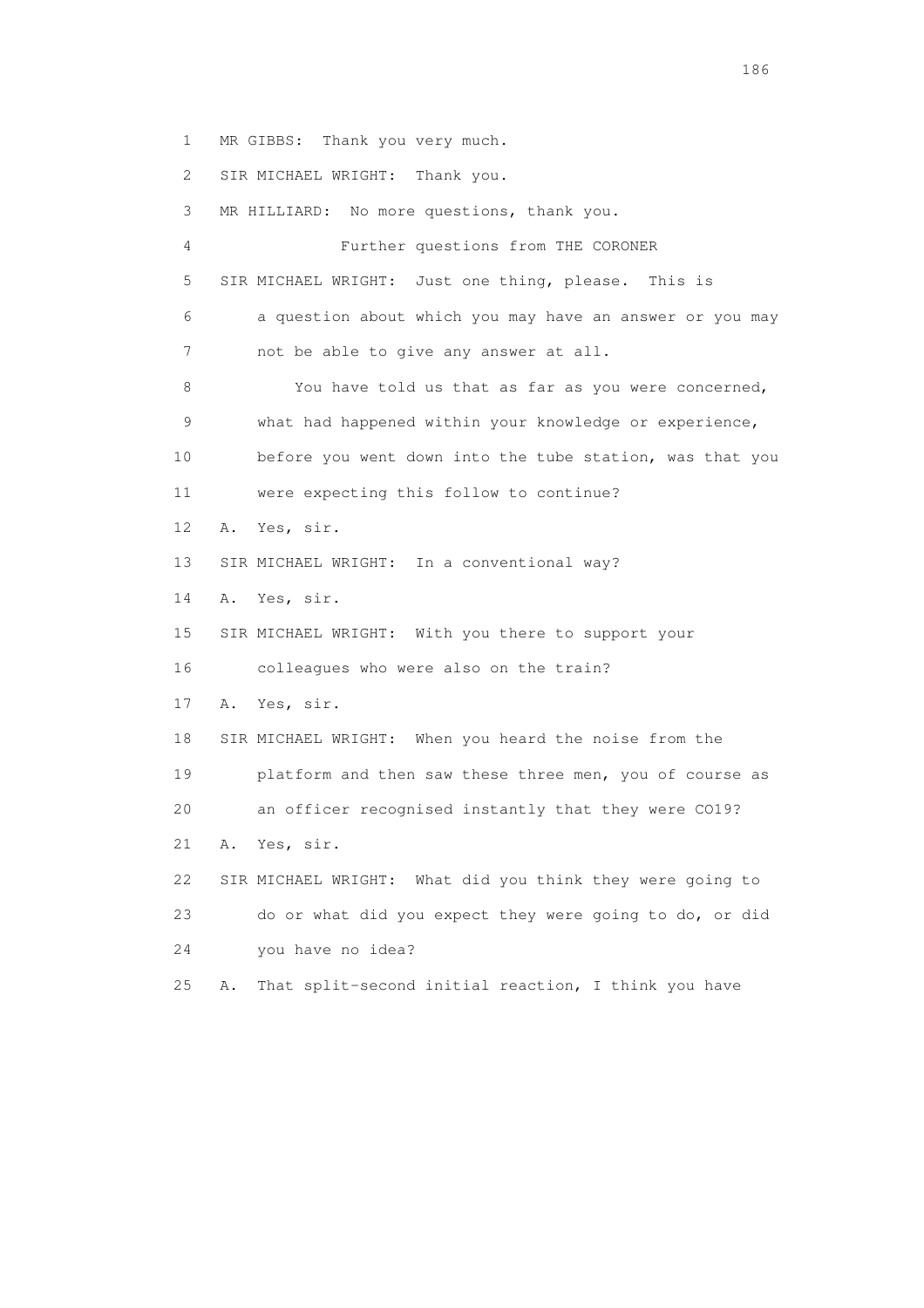1 heard the term "hard stop", and my initial impression 2 was that there was going to be a hard stop performed by 3 the SO19 officers. 4 SIR MICHAEL WRIGHT: Just a moment. (Pause) 5 Now, we have heard that "hard stop" is something of 6 a slang expression in the special operations areas of 7 Scotland Yard. What do you mean by it? 8 A. It means that it would be an armed intervention, sir; 9 basically that a subject, in this case obviously 10 Mr de Menezes, was going to be subjected to an armed 11 intervention and an arrest would be undertaken, but 12 an armed arrest. 13 SIR MICHAEL WRIGHT: Involving either necessarily or 14 probably physical contact between the officers and the 15 subject? 16 A. Undoubtedly, sir. 17 SIR MICHAEL WRIGHT: Undoubtedly? 18 A. Well, without going into how they perform their role, 19 which I can't do, hard stops -- sorry, armed 20 interventions can involve physical contact with the 21 subject. But not exclusively. 22 SIR MICHAEL WRIGHT: We have heard other ways in which it 23 can be done, by challenging from a distance, but this 24 was obviously all at very short range? 25 A. Very short range, sir.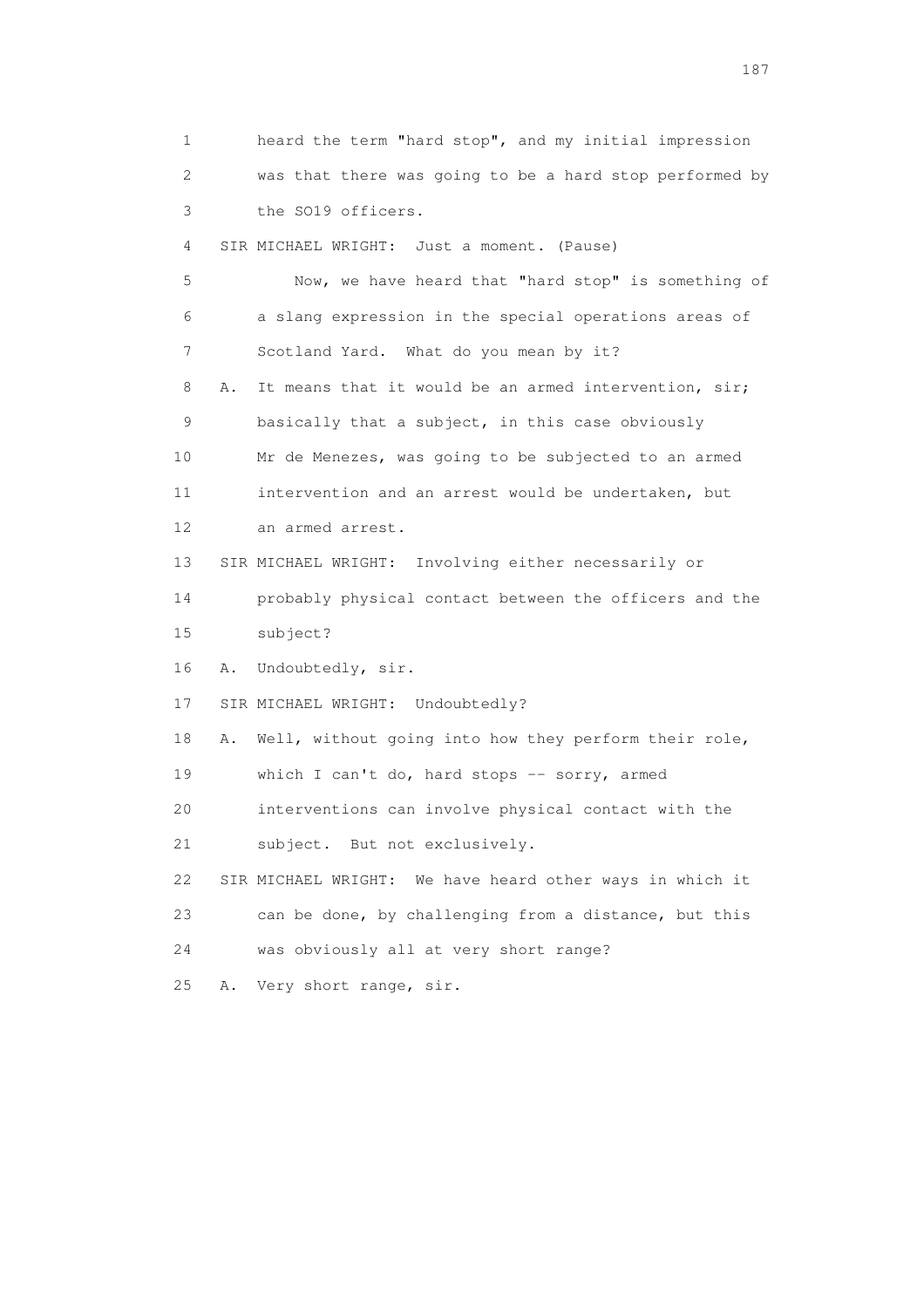1 SIR MICHAEL WRIGHT: So physical contact you thought was 2 very probable? 3 A. Probable, sir, but not exclusive -- 4 SIR MICHAEL WRIGHT: But not inevitable. Very well. Thank 5 you very much indeed. 6 Further questions from MR HILLIARD 7 MR HILLIARD: I just want to understand the context of 8 people with weapons. What do you mean by "physical 9 contact"? Do you mean body to body, pushing someone? 10 I just don't understand. 11 A. Apologies. Perhaps I have not made myself clear there. 12 Q. Not to me. 13 A. As the Coroner suggested, the stops could be at 14 a distance, they could be very close by. I am not 15 involved in how those officers get on with their work, 16 so I wouldn't like to comment on how that might have 17 been conducted. 18 Q. I just want to know what you meant by it. 19 A. I think even the close proximity of the -- I suggest 20 that there was a possibility that some physical contact 21 will have taken place, albeit that is not -- not 22 exclusively would it be done so. 23 Q. You just mean one body against another body? 24 A. I really don't want to comment on that. 25 SIR MICHAEL WRIGHT: Possibly.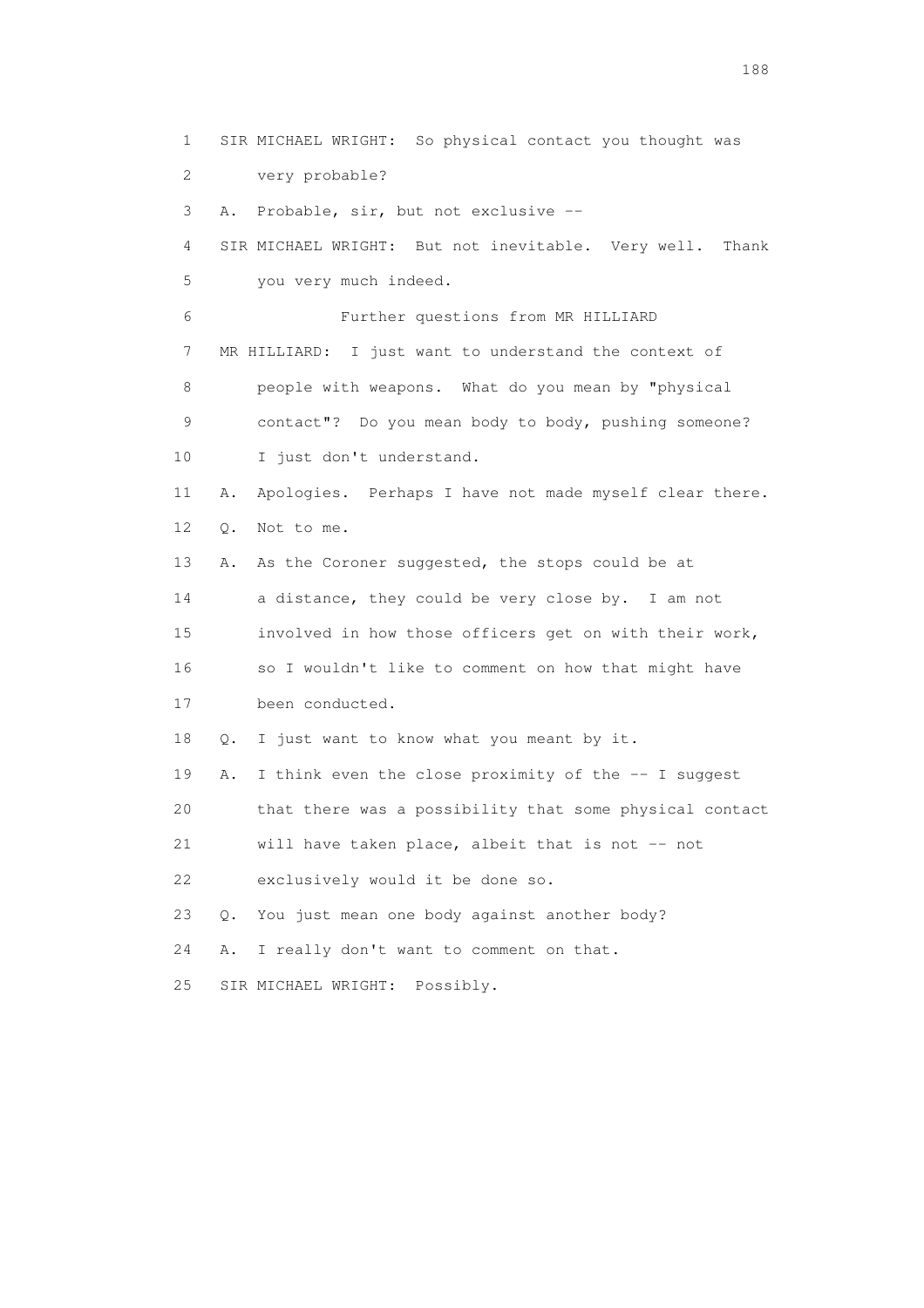1 A. Possibly, sir, yes, but that's not for me to describe. 2 MR HILLIARD: I just didn't know what you meant. Thank you 3 very much. 4 SIR MICHAEL WRIGHT: Thank you very much, Geoff. That's all 5 as far as you are concerned. 6 (The witness withdrew) 7 MR HILLIARD: We can't let the moment pass, I don't think, 8 without drawing attention to it. Sir, as you know, and 9 the jury don't but they may be amazed to hear, that was 10 actually one of tomorrow's witnesses because we are 11 ahead of schedule. 12 SIR MICHAEL WRIGHT: At the moment, ladies and gentlemen, 13 Mr Hough, Mr Hilliard and myself are revelling in 14 an unusual situation. 15 MR HILLIARD: I expect normal service will be resumed as 16 soon as possible and we will be behind again soon, but 17 for a minute we are ahead. So we have run out for 18 today. So that's where we are. 19 SIR MICHAEL WRIGHT: Very well. I hardly like to ask you to 20 turn up at 9 o'clock tomorrow morning. We will have to 21 wait and see. 22 MR HILLIARD: I think if we can stick to it, if we finish 23 early it's even better. 24 SIR MICHAEL WRIGHT: Yes, I know. The reason why I am going 25 to stick to it is because if we come in at 9.00 tomorrow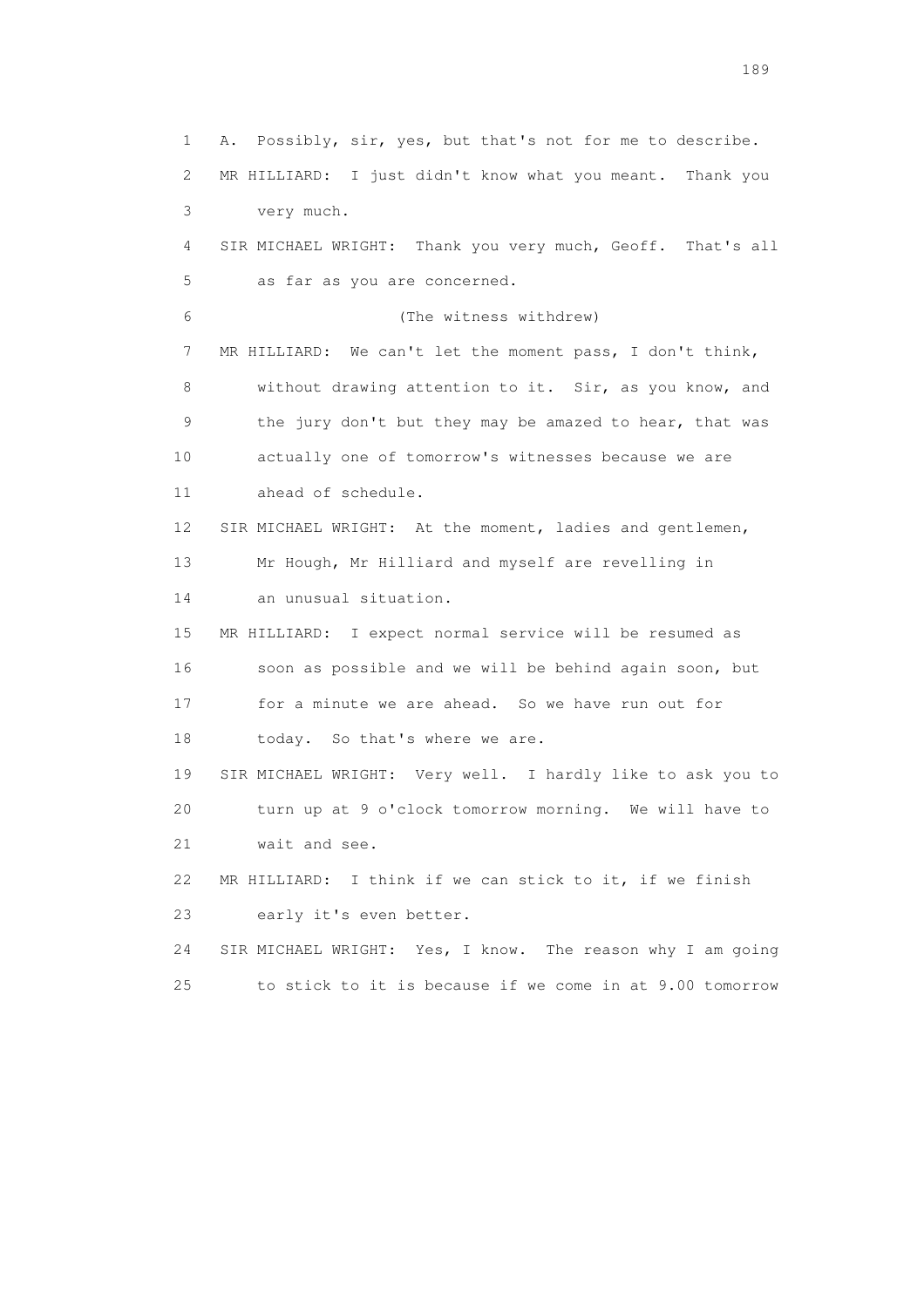1 and finish at about 2.00 or 2.30, it may well be that 2 after you have gone in the afternoon we can do quite 3 a lot more about finding a witness list, hopefully. 4 I am putting indirect pressure on everybody in the room 5 except you, but we will see how we get on. 6 Anyway, ladies and gentlemen, I look forward to 7 seeing you all at 9 o'clock tomorrow morning. That's 8 it. 9 MR HILLIARD: Thank you very much. 10 (3.35 pm) 11 (The court adjourned until 9.00 am 12 on Friday, 24 October 2008) 13 14 15 16 17 18 19 20 21 22 23 24 25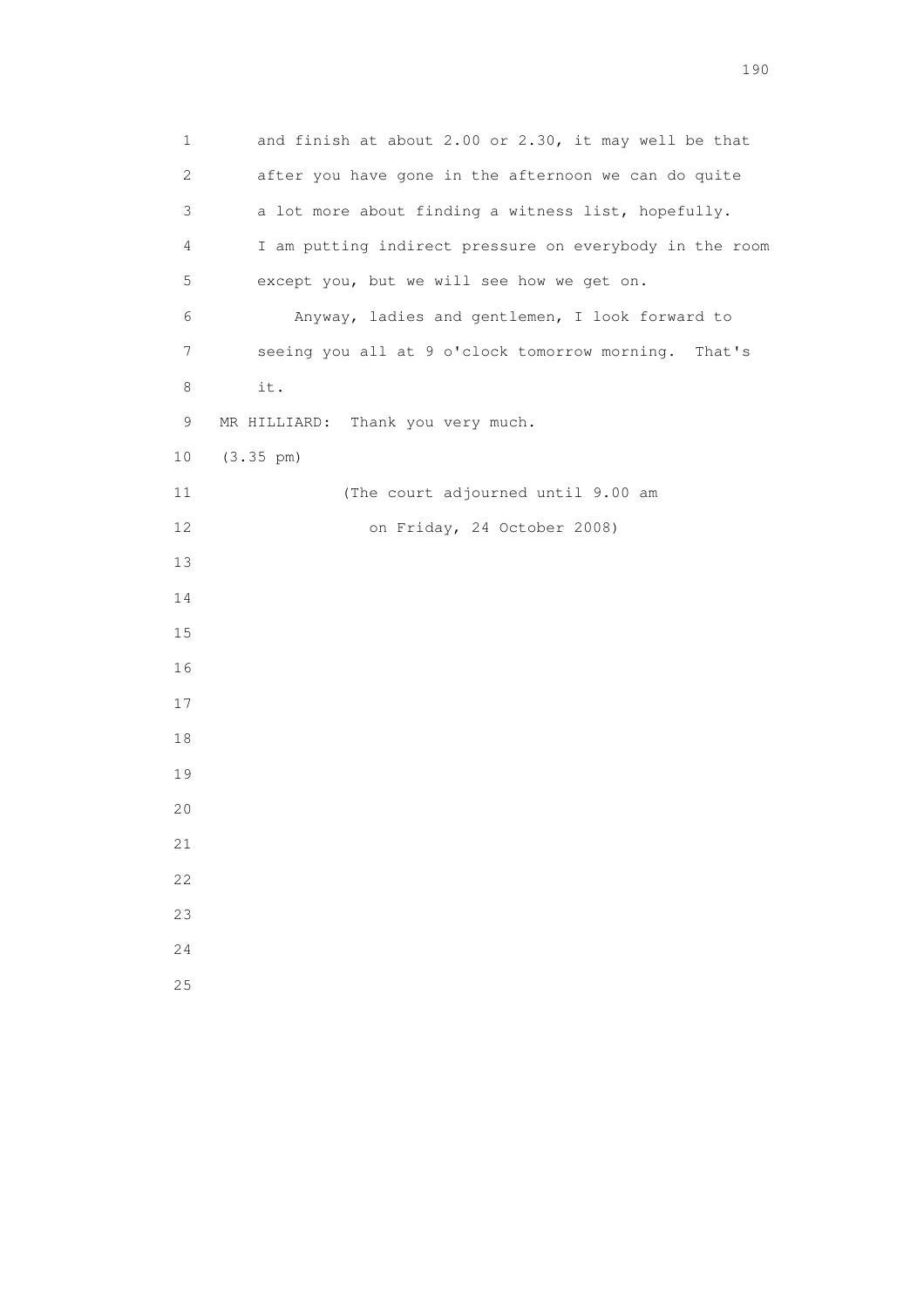1 INDEX 2 PAGE 2 3 CODENAME "IVOR" (continued) ...................... 1 4 5 Questions from MR MANSFIELD (continued) ... 2 6 7 Questions from MR STERN ..................... 26 8 9 Questions from MR HORWELL .................. 31 10 11 Questions from MR GIBBS ................... 44 12 13 Questions from THE CORONER .................. 50 14 15 Further questions from MR HILLIARD ........ 52 16 17 CODENAME "TIM" (sworn) ........................... 54 18 19 Questions from MR HILLIARD ................. 54 20 21 Questions from MR MANSFIELD ................ 65 22 23 Questions from MR GIBBS .................... 74 24 25 CODENAME "LAWRENCE" (sworn) ....................... 77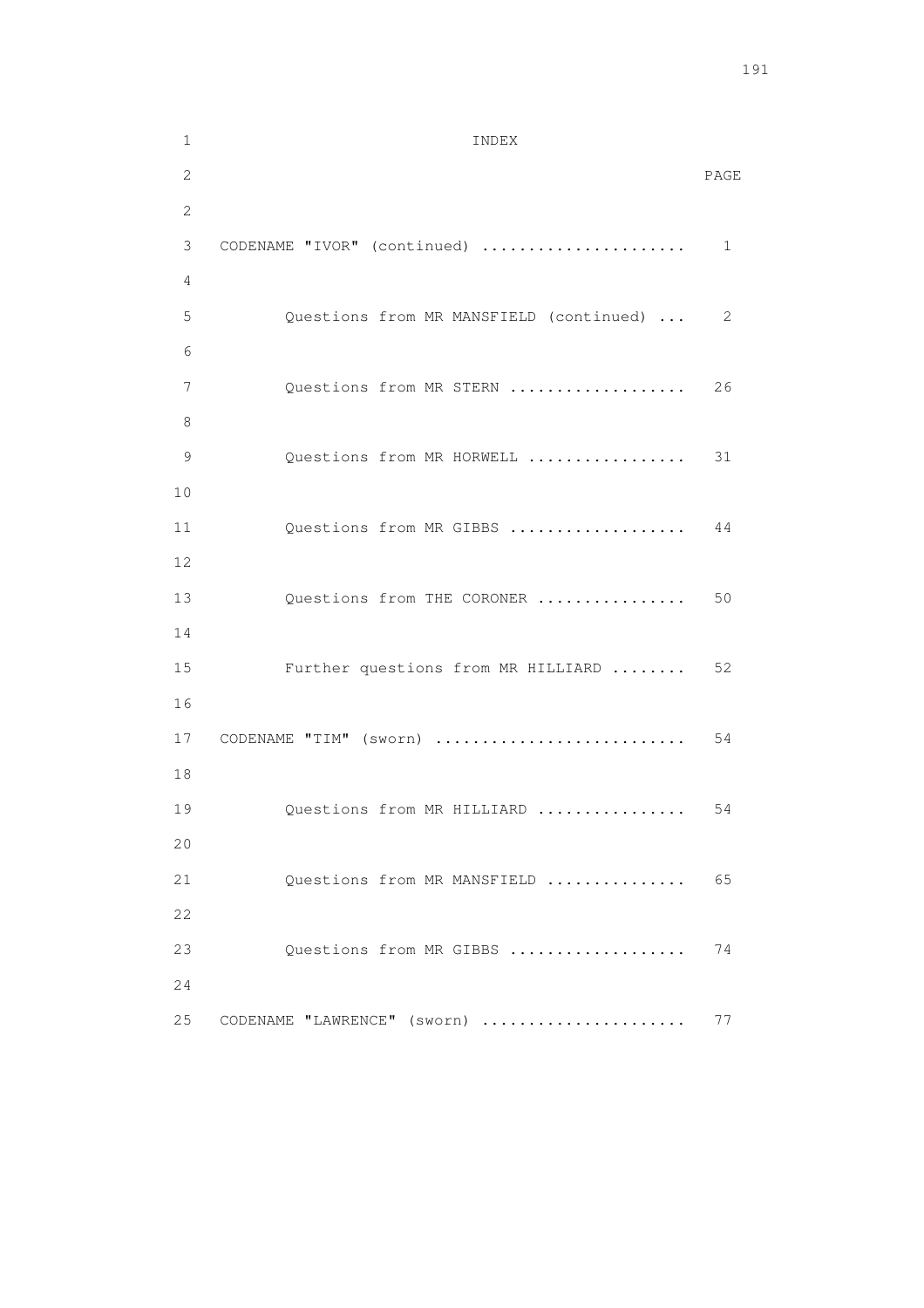1 2 Questions from MR HOUGH ..................... 77 3 4 Questions from THE CORONER ................ 113 5 6 Questions from MR MANSFIELD ............... 115 7 8 Questions from MR STERN ................... 116 9 10 Questions from MR PERRY .................... 119 11 12 Further questions from THE CORONER ........ 124 13 14 Questions from MR GIBBS .................... 125 15 16 Discussion re: timetabling ......................... 128 17 18 Statements of CODENAME "ADAM" (read) ............. 131 19 20 Statements of HOTEL 11 (read) ..................... 137 21 22 CODENAME "GEOFF" (sworn) .......................... 142 23 24 Questions from MR HILLIARD ................ 142 25